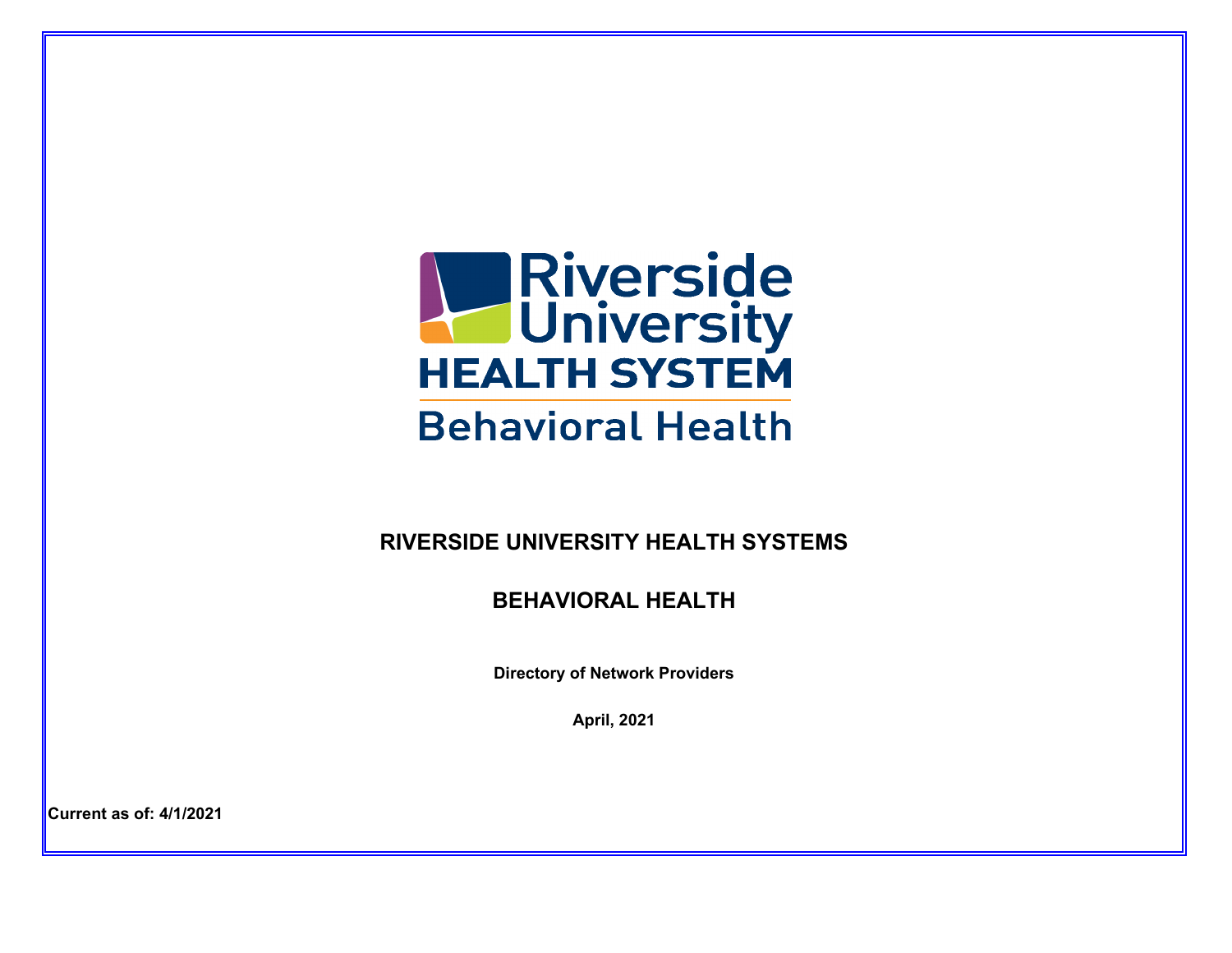### **Fnalish**

ATTENTION: If you speak another language, language assistance services, free of charge, are available to you. Call (800) 706-7500 (TTY: 711).

ATTENTION: Auxiliary aids and services, including but not limited to large print documents and alternative formats, are available to you free of charge upon request. Call (800) 706-7500 (TTY: 711).

### **Español (Spanish)**

ATENCIÓN: Si habla español, tiene a su disposición servicios gratuitos de asistencia lingüística. Llame al (800) 706-7500 (TTY: 711).

ATENCIÓN: Las ayudas y servicios auxiliares, incluidos, entre otros, documentos con letra grande y formatos alternativos, están disponibles sin cargo previa solicitud. (800) 706-7500 (TTY: 711).

### **Tiếna Việt (Vietnamese)**

CHỦ Ý: Nếu bạn nói Tiếng Việt, có các dịch vụ hỗ trợ ngôn ngữ miễn phí dành cho bạn. Gọi số (800) 706-7500 (TTY: 711).

### Tagalog (Tagalog - Filipino)

PAUNAWA: Kung nagsasalita ka ng Tagalog, maaari kang gumamit ng mga serbisyo ng tulong sa wika nang walang bayad. Tumawag sa (800) 706-7500 (TTY: 711).

### <u>한국어 (Korean)</u>

주의: 한국어를 사용하시는 경우, 언어 지원 서비스를 무료로 이용하실 수 있습니다. (800) 706-7500 (TTY: 711) 번으로 전화해 주십시오.

# <mark>繁體中文(Chinese)</mark> 注意:如果您使用繁體中文,您可以免費獲得語言

援助服務·請致電 (800) 706-7500 (TTY: 711) ·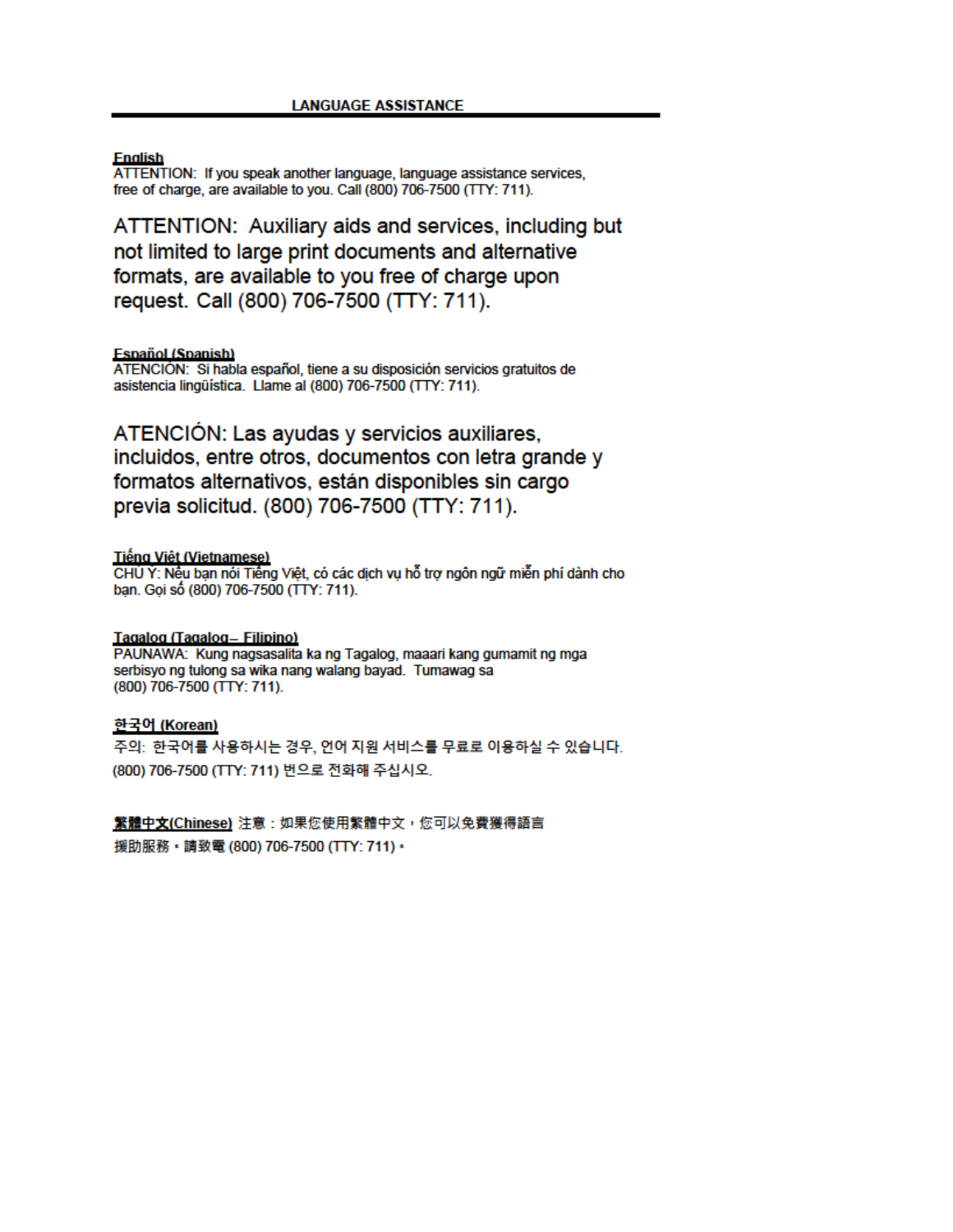### **RuitEntlu (Armenian)**

**OLCUJ POLOGIL DISPONSITY** by talenting the huight of the mand the product of the United States of the United Sta տրամադրվել լեզվական աջակցության ծառայություններ։ Ձանգահարեք (800) 706-7500 (TTY: 711  $\lambda$ 

### **Русский (Russian)**

ВНИМАНИЕ: Если вы говорите на русском языке, то вам доступны бесплатные услуги перевода. Звоните (800) 706-7500 (TTY: 711  $\mathcal{L}$ 

### (Farsi) فارسی

توجه: اگر به زبان فارسی گفتگو می کنند، صهرلات زبانی بصورت رایگان برای شما . TTY: 711) 706-7500 (800) ماس بگريد. فراهم می باشد. با (

### 日本語 (Japanese)

注意事項:日本語を話される場合、無料の言語支援をご利用いただけます。 (800) 706-7500 (TTY: 711 )まで、お電話にてご連絡ください。

### **Hmoob (Hmong)**

LUS CEEV: Yog tias koj hais lus Hmoob, cov kev pab txog lus, muaj kev pab dawb rau koj. Hu rau (800) 706-7500 (TTY: 711  $\mathcal{L}$ 

### <u>ਪੰਜਾਬੀ (Puniabi)</u>

ਧਿਆਨ ਦਿਓ: ਜੇ ਤਸੀਂ ਪੰਜਾਬੀ ਬੋਲਦੇ ਹੋ, ਤਾਂ ਭਾਸ਼ਾ ਵਿੱਚ ਸਹਾਇਤਾ ਸੇਵਾ ਤਹਾਡੇ ਲਈ ਮਫਤ ਉਪਲਬਧ ਹੈ। (800) 706-7500 (TTY: 711 ) 'ਤੇ ਕਾਲ ਕਰੋ।

### (Arabic) العربية

ملحوظة: إذا كنت تتحدث اذكر اللغة، فإن خدمات المساعدة اللغوية تتوافر لك بالمجان. اتصل

706-7500 (800) (رقم هاتف الصم والبكم: 711 يرقم

### हिंदी (Hindi)

ध्यान दें: यदि आप हिंदी बोलते हैं तो आपके लिए मुफ्त में भाषा सहायता सेवाएं उपलब्ध हैं। ) पर कॉल करें। (800) 706-7500  $(TTY: 711$ 

### <u>ภาษาไทย (Thai)</u>

เรียน: ถ้าคุณพูดภาษาไทยคุณสามารถใช้บริการช่วยเหลือทางภาษาได้ฟรี โทร (800) 706-7500  $(TTY: 711$  $\lambda$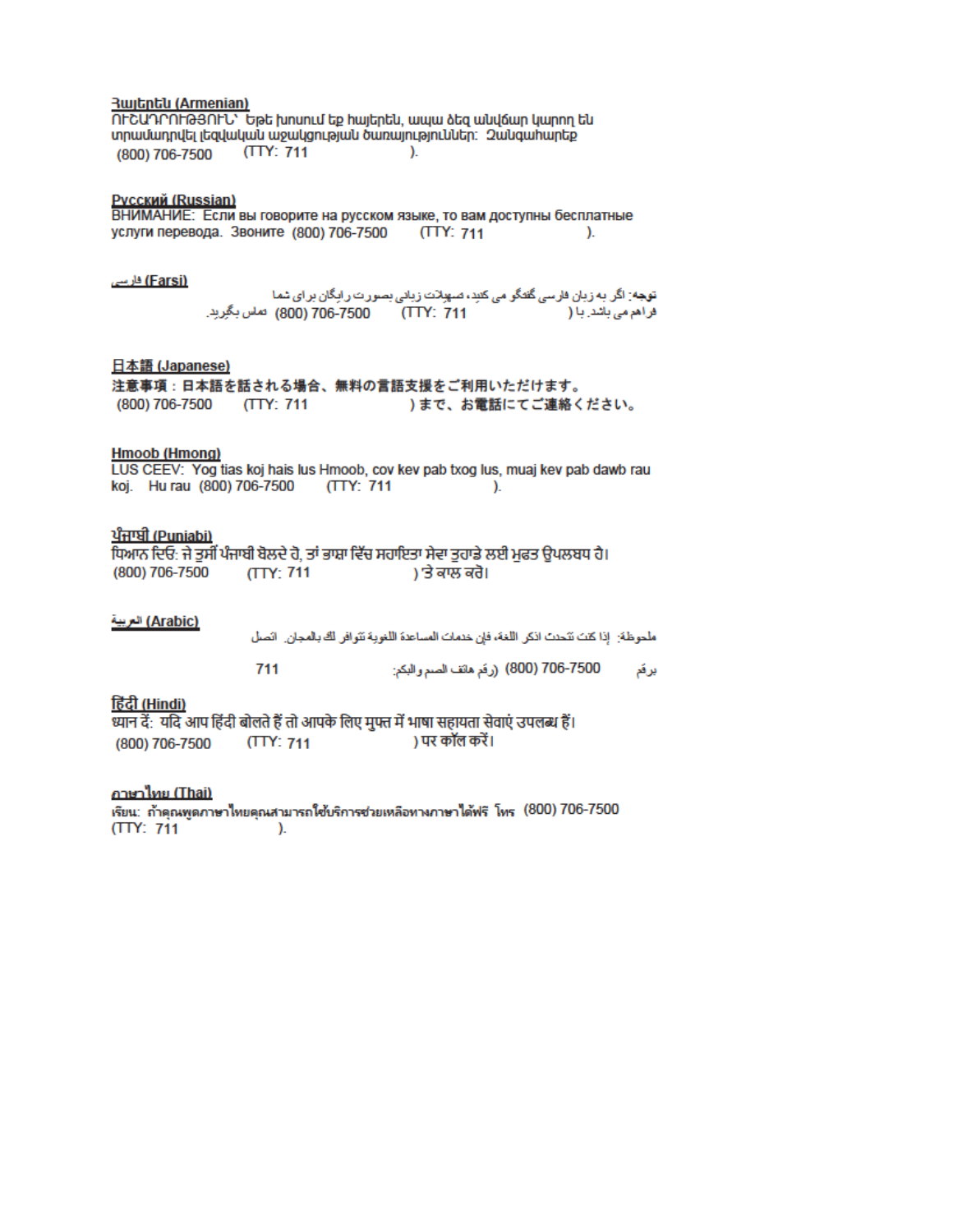ใຊะ (Cambodian) -<u>w-rounnoonany</u><br>ប្រយ័ត្ន៖ រេ សើទិនជាអ្នកនិយាយ ភាសាខ្លែ , សេវាជំនួយមននកភាសា រោយមិនគិតុទួ*ន*<br>គឺអាចមានសំវាត់តំរេ អុចើ នក។ ចូ ទូ ស័ព្ទ (800) 706-7500 (TTY: 711  $)$ ٩

<u>ພາສາລາວ (Lao)</u><br>ໂປດຊາບ: ຖ້າວ່າ ທ່ານເວົ້າພາສາ ລາວ, ການບໍລິການຊ່ວຍເຫຼືອດຳນພາສາ, ໂດຍບໍ່ເສັງຄ່າ, ແມ່ນມີພັວມໃຫ້ທ່ານ. ໂທຣ (800) 706-7500 (TTY: 711

 $\mathcal{L}$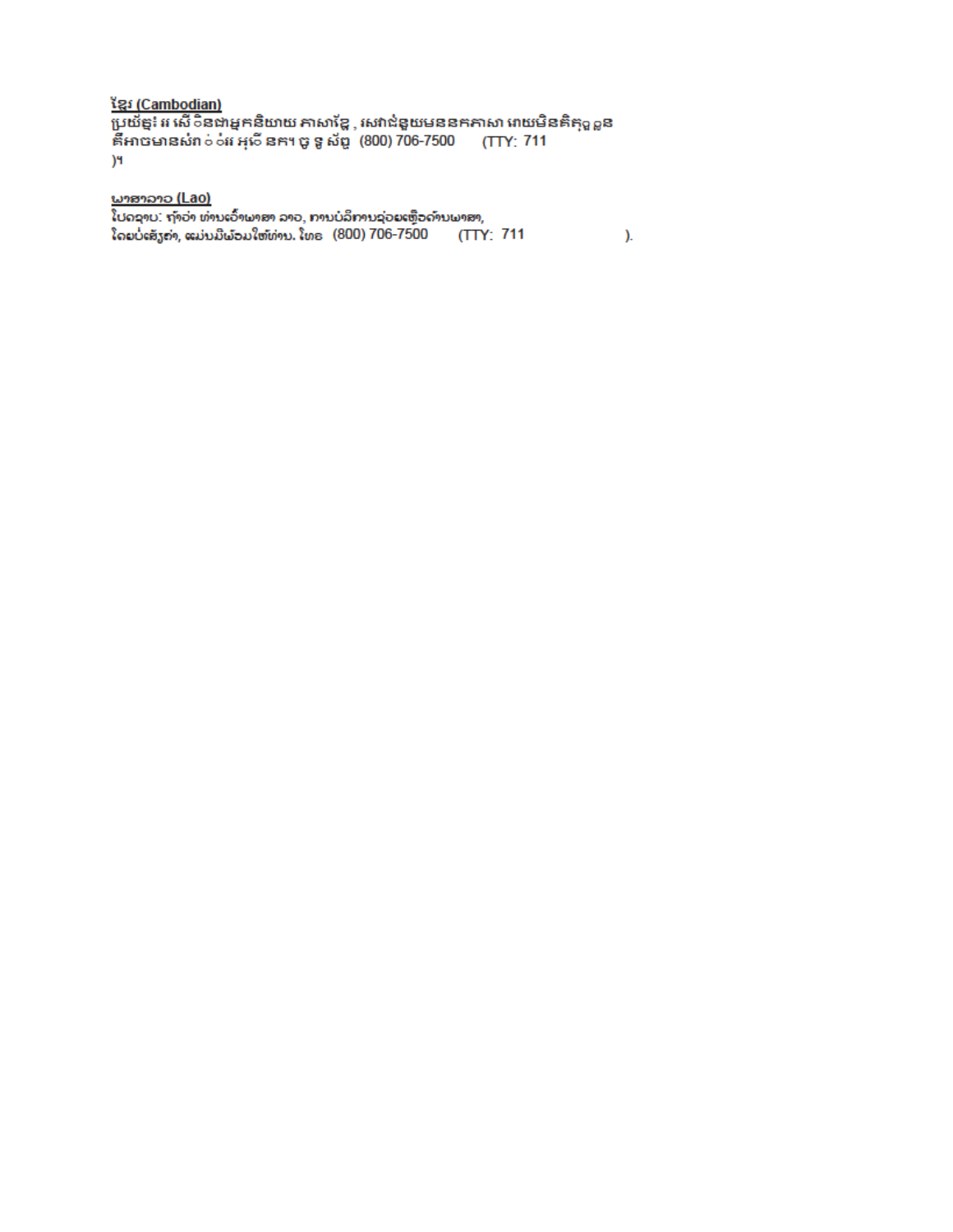### **Service Area: Desert**

# **Type of Provider: Contract**

*Type of Program: CalWorks*

## **Organization Providers**

### **Program: CalWORKs - Desert Hot Springs, 65753 Pierson Boulevard, Desert Hot Springs, CA 92240, Phone: 877-410-8827**

| Ages Served: All Ages                                                      | <b>Accepting Referrals: Yes</b>         |
|----------------------------------------------------------------------------|-----------------------------------------|
| Distance to closest public transportation: Between .5-1.0 miles            |                                         |
| ADA Compliant for Physical Plant: Yes                                      | <b>TDD/TTY Equipment Available: Yes</b> |
| Languages: American Sign Language (ASL), English, Spanish                  |                                         |
| Service Type: Mental Health Services, Case Management, Crisis Intervention |                                         |
|                                                                            |                                         |

| Competence<br>Training<br><b>Staff Name</b><br>Licensure                                              |  |
|-------------------------------------------------------------------------------------------------------|--|
|                                                                                                       |  |
|                                                                                                       |  |
| CHANG, ELLISON (NPI #1508906181, License # G 67488)<br><b>Licensed Psychiatrist</b><br><b>No</b>      |  |
| DURAN-EASON, LUPE (NPI #1902299894, License # N/A)<br><b>Other Qualified Provider</b><br>No           |  |
| GUPTA, NIRAJ (NPI #1073566261, License # A92943)<br><b>No</b><br><b>Licensed Psychiatrist</b>         |  |
| MENDOZA, ANA G (NPI #1801273024, License # IMF75404)<br>Licensed Marriage and Family Therapist<br>No. |  |
| MENDOZA, ISMAEL (NPI #1619342508, License # CAADE7801-I)<br>Yes<br><b>Other Qualified Provider</b>    |  |
| OROZCO, LINDA (NPI #1801436217, License # N/A)<br>N <sub>o</sub><br><b>Other Qualified Provider</b>   |  |
| REYES, ALEX (NPI #1306901152, License # LCSW78802)<br>No.<br><b>Licensed Clinical Social Worker</b>   |  |

## **Program: CalWORKs - Indio, 44-199 Monroe Street, Indio, CA 92201, Phone: 760-863-2907**

Ages Served: 21+ Accepting Referrals: Yes

Distance to closest public transportation: Between .5-1.0 miles

Languages: American Sign Language (ASL), English, Spanish

Service Type: Mental Health Services, Case Management, Crisis Intervention

**Cultural** 

ADA Compliant for Physical Plant: Yes TDD/TTY Equipment Available: Yes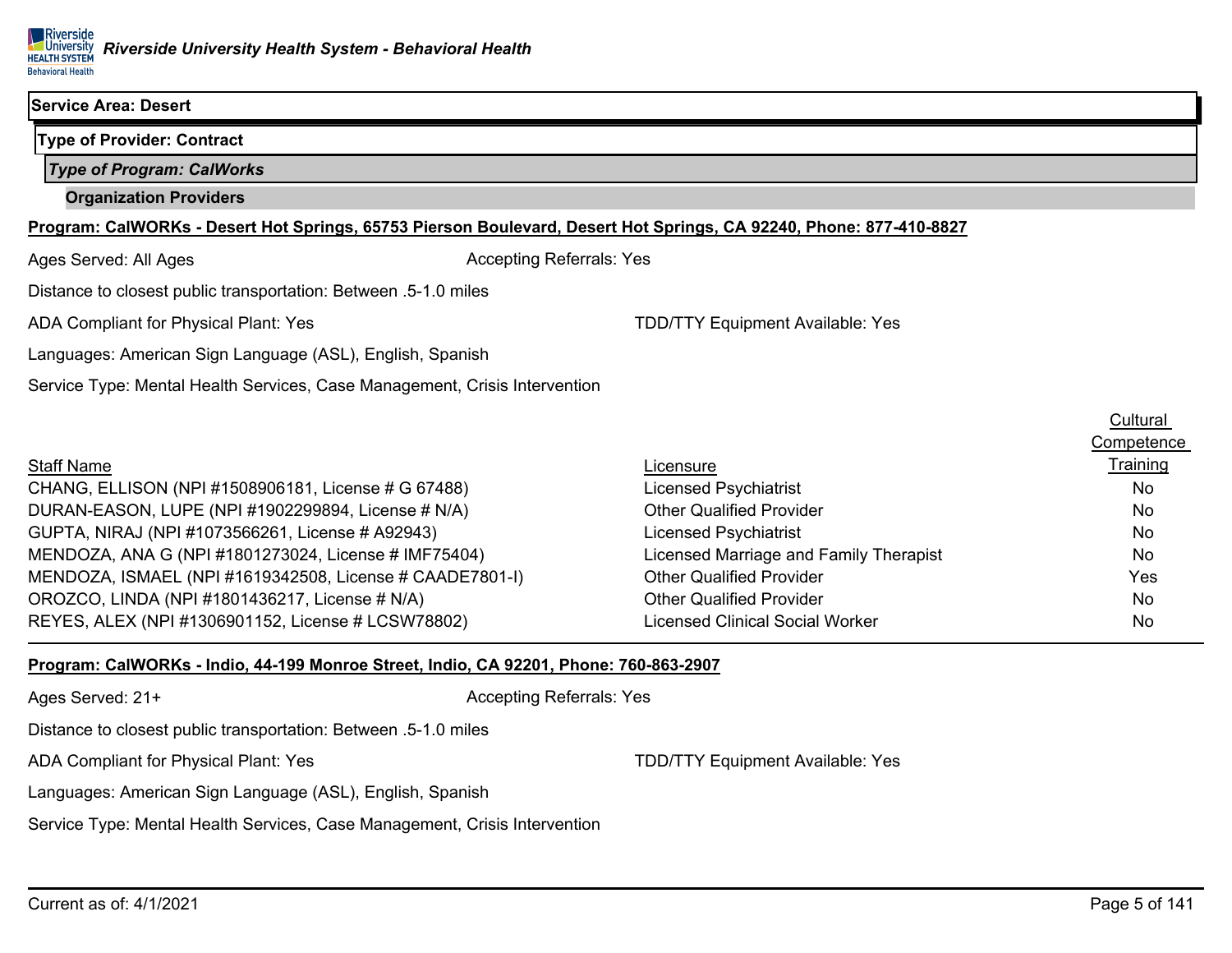|                                                          |                                        | Competence |
|----------------------------------------------------------|----------------------------------------|------------|
| <b>Staff Name</b>                                        | Licensure                              | Training   |
| CAMARENA, MELISSA MARIE (NPI #1447702238, License # N/A) | <b>Other Qualified Provider</b>        | Yes        |
| CHANG, ELLISON (NPI #1508906181, License # G 67488)      | <b>Licensed Psychiatrist</b>           | <b>No</b>  |
| DURAN-EASON, LUPE (NPI #1902299894, License # N/A)       | <b>Other Qualified Provider</b>        | <b>No</b>  |
| GUPTA, NIRAJ (NPI #1073566261, License # A92943)         | <b>Licensed Psychiatrist</b>           | No.        |
| MENDOZA, ANA G (NPI #1801273024, License # IMF75404)     | Licensed Marriage and Family Therapist | No         |
| PATEL, NARESH (NPI #1659412666, License # C42959)        | <b>Licensed Psychiatrist</b>           | <b>No</b>  |
| REYES, ALEX (NPI #1306901152, License # LCSW78802)       | <b>Licensed Clinical Social Worker</b> | No.        |
|                                                          |                                        |            |
| <b>Type of Program: Mental Health</b>                    |                                        |            |
|                                                          |                                        |            |

# **Individual Providers**

# **Program: Sage Therapy, 41865 Boardwalk, 217, Palm Desert, CA 92211, Phone: 760-488-5054**

Ages Served: All Ages Accepting Referrals: No

Distance to closest public transportation: Between .25-.5 miles

ADA Compliant for Physical Plant: Yes TEER TO AND ADA Compliant Available: No

Specialties: ADHD, Anxiety Disorder, Bereavement/Grief Counseling, Couples/Marriage Therapy, Depression, Developmental Issues, Family Therapy, Gender Identity Issues, Individual Therapy, LGBTQ Counseling

Languages: English

Ethnicities Served: Not Hispanic, Mexican/Mexican American, Other Hispanic/Latino

Races Served: American Indian, Black/African-American, Guamanian, Korean, Hispanic/Latino, White, Multiracial

Service Type: Mental Health Services

|                                                      |                                        | <b>Cultural</b>   |
|------------------------------------------------------|----------------------------------------|-------------------|
|                                                      |                                        | <b>Competence</b> |
| <b>Staff Name</b>                                    | Licensure                              | <u>Training</u>   |
| SHANNON, NANCY (NPI #1356396998, License # MFT 7912) | Licensed Marriage and Family Therapist | Yes               |

# **Organization Providers**

**Program: Ark Homes Foster Family Agency, 9645 Arrow Route, Blgd.5, Suite A, Rancho Cucamonga, CA 91730, Phone:** 

### **909-948-5747, Fax: 909-948-5746**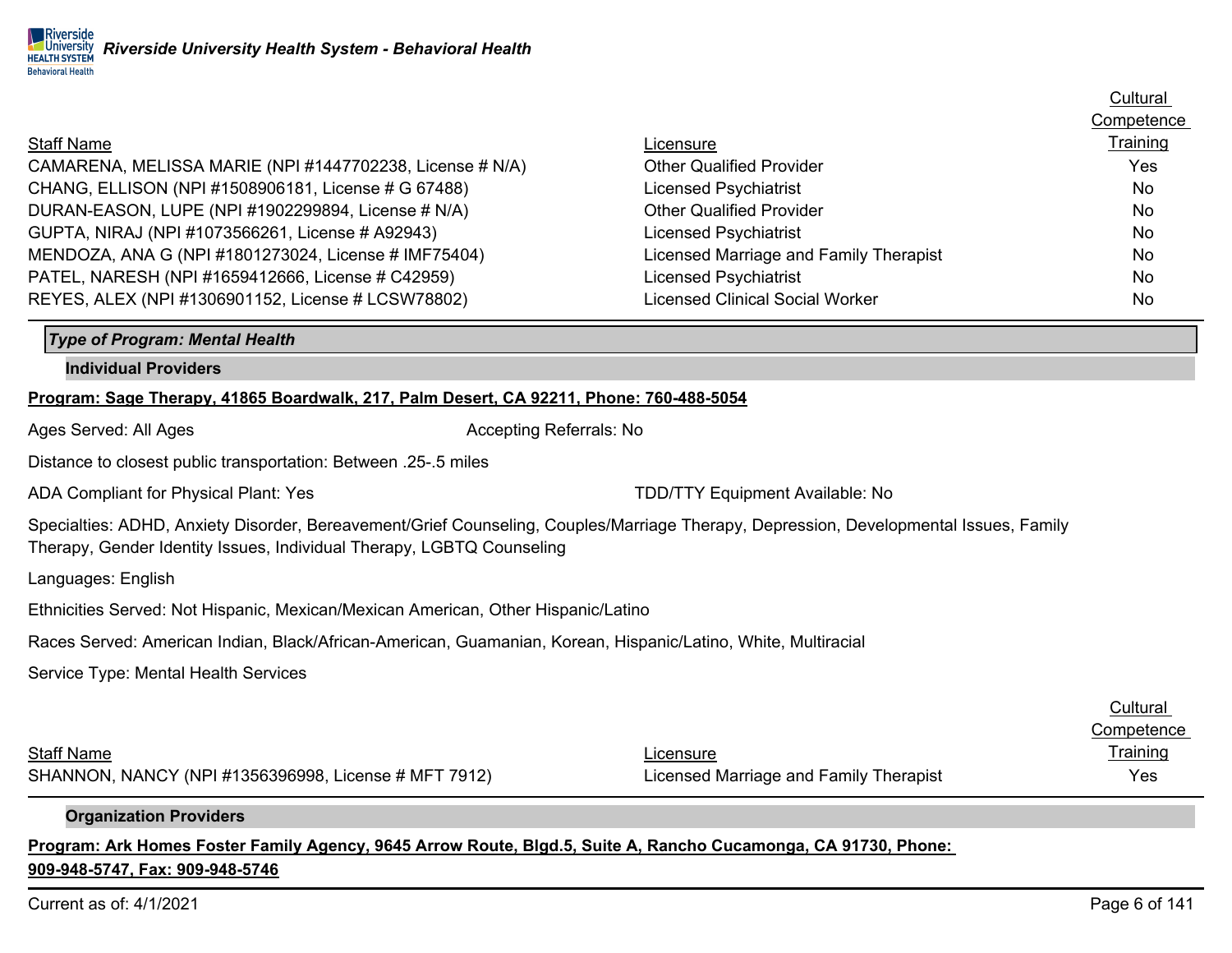# Ages Served: 0-20 **Accepting Referrals: Yes** Accepting Referrals: Yes

Distance to closest public transportation: Less than .25 miles

ADA Compliant for Physical Plant: No TDD/TTY Equipment Available: No

Specialties: ADHD, Adjustment Disorders, Anxiety Disorder, Anxiety, Autism/Aspergers, Bereavement/Grief Counseling, Case Management, Child Abuse Issues, Chronically Homeless/Disabled, Clinical Therapist, Couples/Marriage Therapy, Depression, Developmental Issues, Eating Disorders, Family Therapy, Female Issues, Foster Youth, Gender Identity Issues, Gender Specific Treatment, Geriatric Counseling, Group Therapy, Individual Therapy, Learning Disorders, LGBTQ Counseling, Male Issues, Medication Services, Men With Children, Mental Health Counseling, MH Counselor, Mood Disorders, Obsessive-Compulsive Behaviors, Oppositional Defiance, Peer Support, Personality Disorders, Phobias, Play Therapy, Post Partum Disorder, Problem Gambling, Psychologist, Psychotic Disorders, PTSD, Rehab Therapist, School Issues, Sign Language, Social Worker, Stress Management, Substance Abuse, Trauma Informed

Languages: English, Spanish

Ethnicities Served: Not Hispanic, Mexican/Mexican American, Cuban, Puerto Rican, Other Hispanic/Latino

Races Served: Alaskan Native, American Indian, Asian Native, Black/African-American, Cambodian, Chinese, Filipino, Guamanian, Hawaiian, Japanese, Korean, Laotian, Hispanic/Latino, Samoan, Vietnamese, White, Multiracial, Other Asian, Other Race

Service Type: Mental Health Services, Case Management, Crisis Intervention, Intensive Care Coordination, Intensive Home Based Services

|                                                            |                                         | Cultural   |
|------------------------------------------------------------|-----------------------------------------|------------|
|                                                            |                                         | Competence |
| <b>Staff Name</b>                                          | Licensure                               | Training   |
| ALLISON, KRISTIE (NPI #1023652799, License # ASW94022)     | <b>Associate Clinical Social Worker</b> | Yes        |
| CABRERA, EDUARDO (NPI #1013535806, License # N/A)          | Mental Health Rehabilitation Specialist | Yes        |
| CEBALLOS, LINDA (NPI #1558906453, License # N/A)           | <b>Associate Clinical Social Worker</b> | Yes        |
| COOK, MONIQUE LEEANN (NPI #1023651197, License # ASW95052) | Associate Clinical Social Worker        | Yes        |
| DENLINGER, NICOLE MARINA                                   | <b>Associate Clinical Social Worker</b> | Yes        |
| (NPI#1659914414, License # ASW88647)                       |                                         |            |
| LOPEZ, MALIAH AMEYALI (NPI #1740898980, License # N/A)     | Mental Health Rehabilitation Specialist | Yes.       |
| MOREIRA, MONICA (NPI#1982142667, License # N/A)            | Associate Clinical Social Worker        | Yes.       |
| NAKAMOTO, BREENA (NPI #1205471240, License # N/A)          | <b>Associate Clinical Social Worker</b> | Yes        |
| RIOS, JOSE (NPI #1992954242, License # N/A)                | Associate Marriage Family Therapist     | Yes        |
| ROBINSON, TASHINE (NPI #1386289221, License # N/A)         | Mental Health Rehabilitation Specialist | Yes        |
| SALAZAR, GELZA (NPI #1730623778, License # N/A)            | Associate Clinical Social Worker        | Yes        |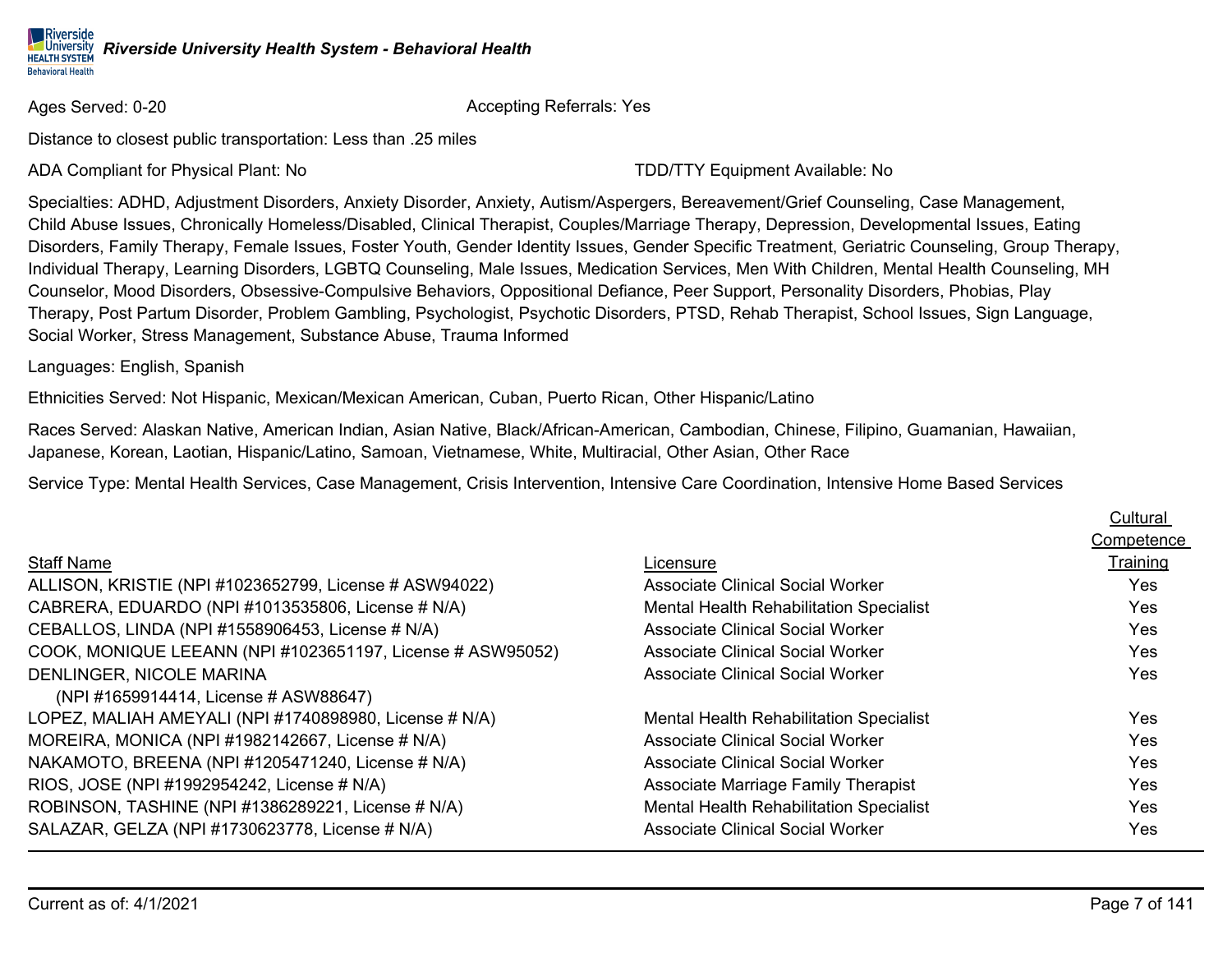## **Program: Banning Behavioral Health Clinic, 1330 W. Ramsey Street, Banning, CA 92220, Phone: 951-849-7142**

Ages Served: All Ages **Accepting Referrals: Yes** Accepting Referrals: Yes

Distance to closest public transportation: Less than .25 miles

ADA Compliant for Physical Plant: Yes TDD/TTY Equipment Available: Yes

Languages: English, Spanish, Tagalog

Service Type: Mental Health Services, Case Management, Crisis Intervention, Intensive Care Coordination, Intensive Home Based Services, Medication Support

| Staff Name |
|------------|
|            |

| <b>Staff Name</b>                                         | Licensure                                          | Training   |
|-----------------------------------------------------------|----------------------------------------------------|------------|
| ANOSA, NELLIE (NPI #1568414936, License # C42489)         | Licensed Physician                                 | <b>No</b>  |
| BLASY, DAVID (NPI #1922420819, License # 113332)          | Licensed Marriage and Family Therapist             | <b>Yes</b> |
| BOHON, MICHAEL (NPI #1851527691, License # LMFT100174)    | Licensed Marriage and Family Therapist             | Yes        |
| <b>BROCKMANN, BRENDON DOUGLAS</b>                         | <b>Licensed Psychiatrist</b>                       | No         |
| (NPI #1679815765, License # A135079)                      |                                                    |            |
| BUABENG, KWAME (NPI #1316387673, License # A15096)        | Licensed Physician                                 | <b>No</b>  |
| BUSH, BEVERLY (NPI #1174874887, License # IMF77613)       | Licensed Marriage and Family Therapist             | Yes        |
| CAMPAU, CHERI LYNN (NPI #1295015402, License # N/A)       | <b>Other Qualified Provider</b>                    | Yes        |
| CARDONA-ESPINOZA, SAMARA (NPI #1447788989, License # N/A) | <b>Associate Clinical Social Worker</b>            | Yes        |
| CARTER, MARY (NPI #1144668435, License # 107474)          | Licensed Marriage and Family Therapist, Other      | Yes        |
|                                                           | <b>Qualified Provider</b>                          |            |
| CHUNG, SARAH JIEUN (NPI #1255750824, License # A148753)   | <b>Licensed Psychiatrist</b>                       | <b>No</b>  |
| DELRIO, VANESSA (NPI #1841724838, License # N/A)          | Associate Professional Clinical Counselor          | Yes        |
| ELLIOTT, ANDREW (NPI #1053423384, License # G86851)       | <b>Licensed Psychiatrist</b>                       | Yes        |
| ESCOBAR-MANDUJANO, NORA                                   | Licensed Marriage and Family Therapist             | <b>No</b>  |
| (NPI #1558797324, License # LMFT # 84553)                 |                                                    |            |
| EVANS, JUNE (NPI #1336546407, License # N/A)              | <b>Other Qualified Provider</b>                    | Yes        |
| FEUER, ANITA LOUISE (NPI #1962928846, License # N/A)      | <b>Other Qualified Provider</b>                    | Yes        |
| FLORES, NOEMI (NPI #1912538091, License # 92698)          | <b>Associate Clinical Social Worker</b>            | No         |
| GOMEZ, SUSAN (NPI #1841679909, License # N/A)             | <b>Other Qualified Provider</b>                    | Yes        |
| <b>GRISHAM, JAMES</b>                                     | Licensed Marriage and Family Therapist, Registered | Yes        |
| (NPI#1386731669, License # MFC 31971, RN 401143)          | <b>Nurse</b>                                       |            |
| GROTSKY, KELLY (NPI #1679759419, License # LMFT45241)     | Licensed Marriage and Family Therapist             | No         |

**Cultural Competence**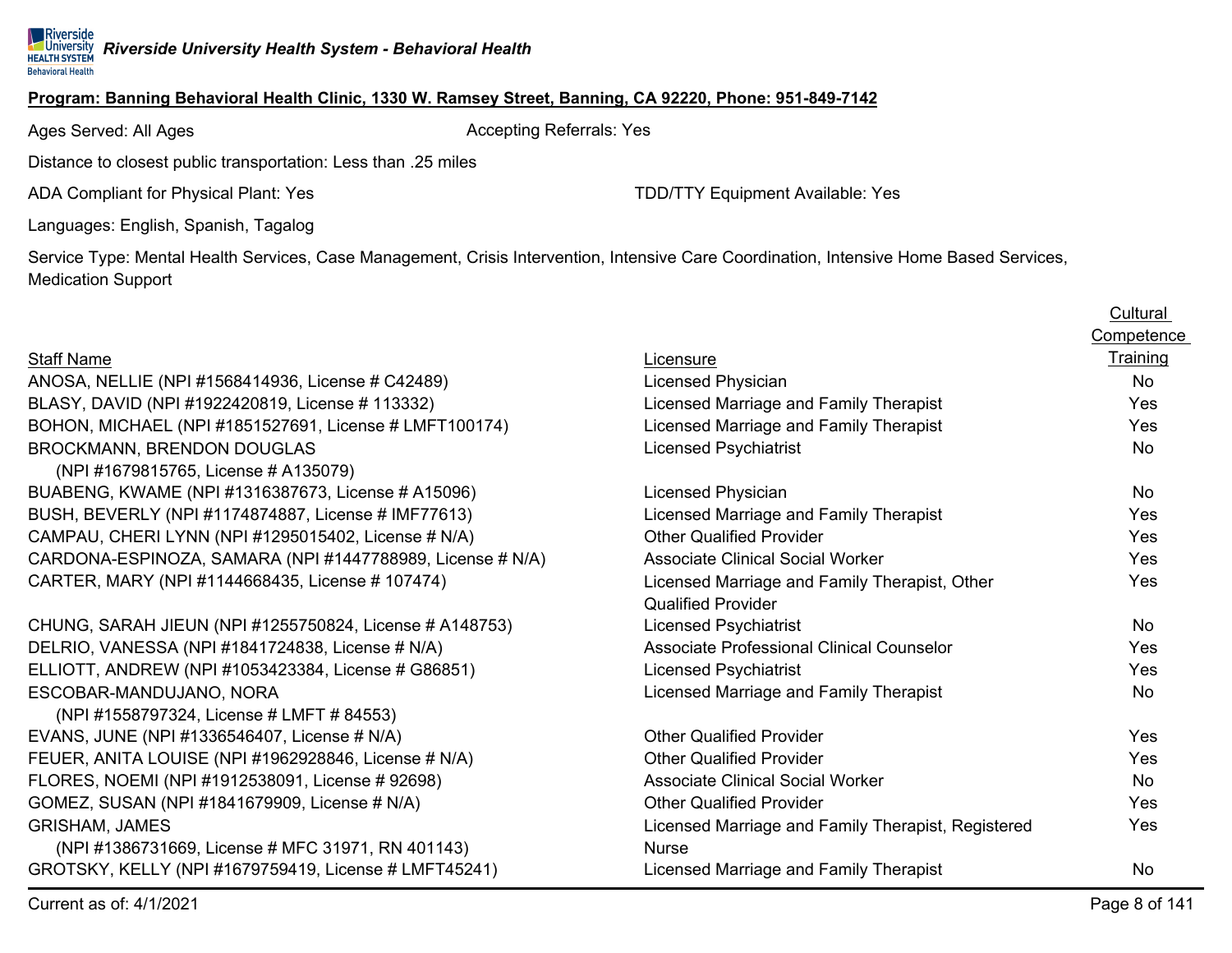| HERNANDEZ, MAYRA (NPI #1033442983, License # LMFT102416)    | Licensed Marriage and Family Therapist     | Yes       |
|-------------------------------------------------------------|--------------------------------------------|-----------|
| HILARIO, DODJIE (NPI #1942634159, License # 23566)          | <b>Nurse Practitioner</b>                  | Yes       |
| HOLGUIN, MARIA (NPI #1043697089, License # 105688)          | <b>Associate Marriage Family Therapist</b> | Yes       |
| HOLMBERG, MEGAN KELLY (NPI #1043799430, License # ASW95225) | <b>Associate Clinical Social Worker</b>    | Yes       |
| HUNTER, JENNIFER (NPI #1942342019, License # LMFT 51112)    | Licensed Marriage and Family Therapist     | Yes       |
| HUTCHINSONARELLANO, KATELYN TEMPLE                          | Psychiatric Technician                     | No.       |
| (NPI #1700420817, License #40106)                           |                                            |           |
| LABELLA, FAITH KE (NPI #1598305237, License # N/A)          | <b>Other Qualified Provider</b>            | Yes       |
| LUNA, CARLOS ALBERTO (NPI #1457893398, License # N/A)       | <b>Associate Clinical Social Worker</b>    | Yes       |
| MACIAS, ANGELITO (NPI #1508283276, License # N/A)           | <b>Other Qualified Provider</b>            | <b>No</b> |
| MCLAUGHLIN, JESSICA ROSCHELLE                               | <b>Associate Marriage Family Therapist</b> | No.       |
| (NPI #1386113595, License # 105260)                         |                                            |           |
| MEDINA, ALEXANDRA (NPI #1275025397, License # N/A)          | <b>Other Qualified Provider</b>            | No        |
| MEJIA, LAQUANCE DENISE (NPI #1457978702, License # N/A)     | <b>Other Qualified Provider</b>            | No        |
| MERAZ, GUADALUPE (NPI #1578759312, License # N/A)           | <b>Other Qualified Provider</b>            | <b>No</b> |
| MIRANDA, DANIEL (NPI #1013323948, License # N/A)            | <b>Other Qualified Provider</b>            | Yes       |
| PARRISH-PEREZ, BRIANNA LYNN                                 | <b>Licensed Vocational Nurse</b>           | No.       |
| (NPI#1689210650, License # 274853)                          |                                            |           |
| PONDER, JENNIFER (NPI #1376780296, License #33478)          | Psychiatric Technician                     | Yes       |
| RAMIREZ, IRENE ALICIA (NPI #1992250070, License # ASW72153) | <b>Associate Clinical Social Worker</b>    | No        |
| RAMIREZ, VICTOR NATE (NPI #1356447965, License # LCSW22784) | <b>Licensed Clinical Social Worker</b>     | Yes       |
| RODRIGUEZ, IRENE (NPI #1104249531, License # N/A)           | <b>Other Qualified Provider</b>            | Yes       |
| ROTH-FELTER, CYNTHIA (NPI #1871630475, License # LCSW22962) | <b>Licensed Clinical Social Worker</b>     | <b>No</b> |
| SALCEDO, MONICA (NPI #1578018883, License # N/A)            | <b>Other Qualified Provider</b>            | Yes       |
| SCURO, VICTORIA (NPI #1386036788, License # N/A)            | <b>Other Qualified Provider</b>            | Yes       |
| SHAPIRO, SUSAN (NPI #1487805107, License # N/A)             | <b>Other Qualified Provider</b>            | Yes       |
| TREVINO, JENNIFER (NPI #1043633423, License # N/A)          | <b>Other Qualified Provider</b>            | Yes       |
| VELARDE, MAYRA (NPI #1386031599, License # N/A)             | <b>Licensed Vocational Nurse</b>           | No        |
| WEBSTER, ROBERT (NPI #1811040181, License # C057240618)     | <b>Other Qualified Provider</b>            | Yes       |

# **Program: Barbara Sinatra Children's Center, 39000 Bob Hope Drive, Rancho Mirage, CA 92270, Phone: 760-340-2336, Fax:**

# **760-340-1851**

Ages Served: All Ages **Accepting Referrals: Yes** Accepting Referrals: Yes

Distance to closest public transportation: Less than .25 miles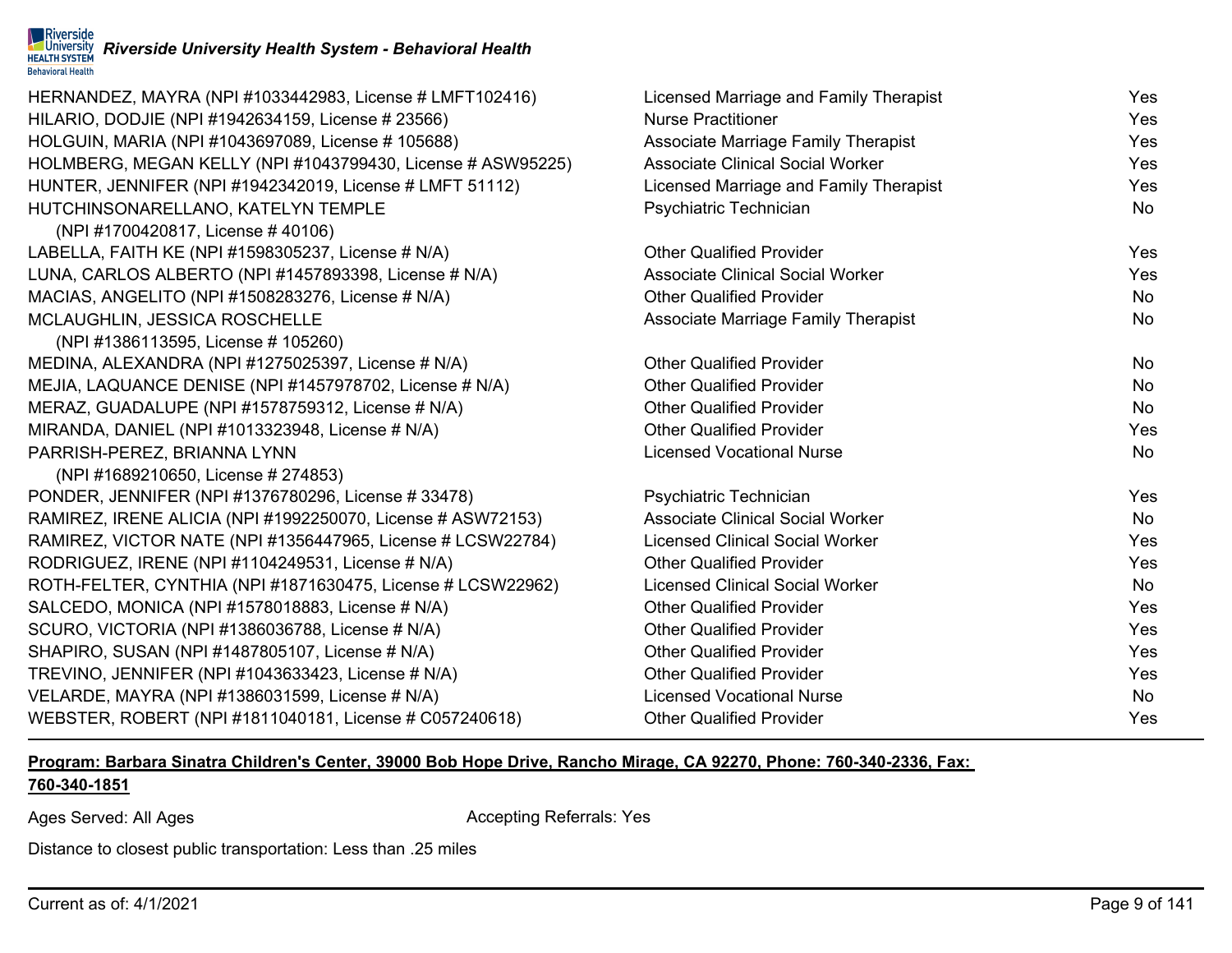ADA Compliant for Physical Plant: Yes TDD/TTY Equipment Available: No

Languages: English, Spanish

Service Type: Mental Health Services, Medication Support

|                                        | Cultural   |
|----------------------------------------|------------|
|                                        | Competence |
| Licensure                              | Training   |
| Licensed Marriage and Family Therapist | Yes        |
| Licensed Marriage and Family Therapist | No.        |
| Licensed Marriage and Family Therapist | Yes        |
| Licensed Marriage and Family Therapist | Yes        |
| <b>Licensed Clinical Social Worker</b> | Yes        |
| <b>Licensed Psychologist</b>           | Yes        |
|                                        |            |

# **Program: Blythe Behavioral Health Clinic, 1297 West Hobsonway, Blythe, CA 92225, Phone: 760-921-5000**

| Ages Served: All Ages | <b>Accepting Referrals: Yes</b> |
|-----------------------|---------------------------------|
|                       |                                 |

Distance to closest public transportation: Less than .25 miles

ADA Compliant for Physical Plant: Yes TDD/TTY Equipment Available: Yes

Languages: English, Spanish

Service Type: Mental Health Services, Case Management, Crisis Intervention, Intensive Care Coordination, Intensive Home Based Services, Medication Support

|                                                              |                                        | Competence |
|--------------------------------------------------------------|----------------------------------------|------------|
| <b>Staff Name</b>                                            | Licensure                              | Training   |
| BACAS, RENEE A (NPI #1295952497, License # G76869)           | <b>Licensed Psychiatrist</b>           | <b>No</b>  |
| BLASY, DAVID (NPI #1922420819, License # 113332)             | Licensed Marriage and Family Therapist | Yes        |
| BOHON, MICHAEL (NPI #1851527691, License # LMFT100174)       | Licensed Marriage and Family Therapist | <b>Yes</b> |
| CAMPAU, CHERI LYNN (NPI #1295015402, License # N/A)          | <b>Other Qualified Provider</b>        | <b>Yes</b> |
| EVANS, JUNE (NPI #1336546407, License # N/A)                 | <b>Other Qualified Provider</b>        | <b>Yes</b> |
| FEUER, ANITA LOUISE (NPI #1962928846, License # N/A)         | <b>Other Qualified Provider</b>        | Yes        |
| GIBSON, CHERII RUSELLA (NPI #1043741481, License # 250410)   | <b>Licensed Vocational Nurse</b>       | <b>No</b>  |
| GRAHAM, LLOYD EDWARD (NPI #1093262685, License # AMFT123972) | Licensed Marriage and Family Therapist | Yes        |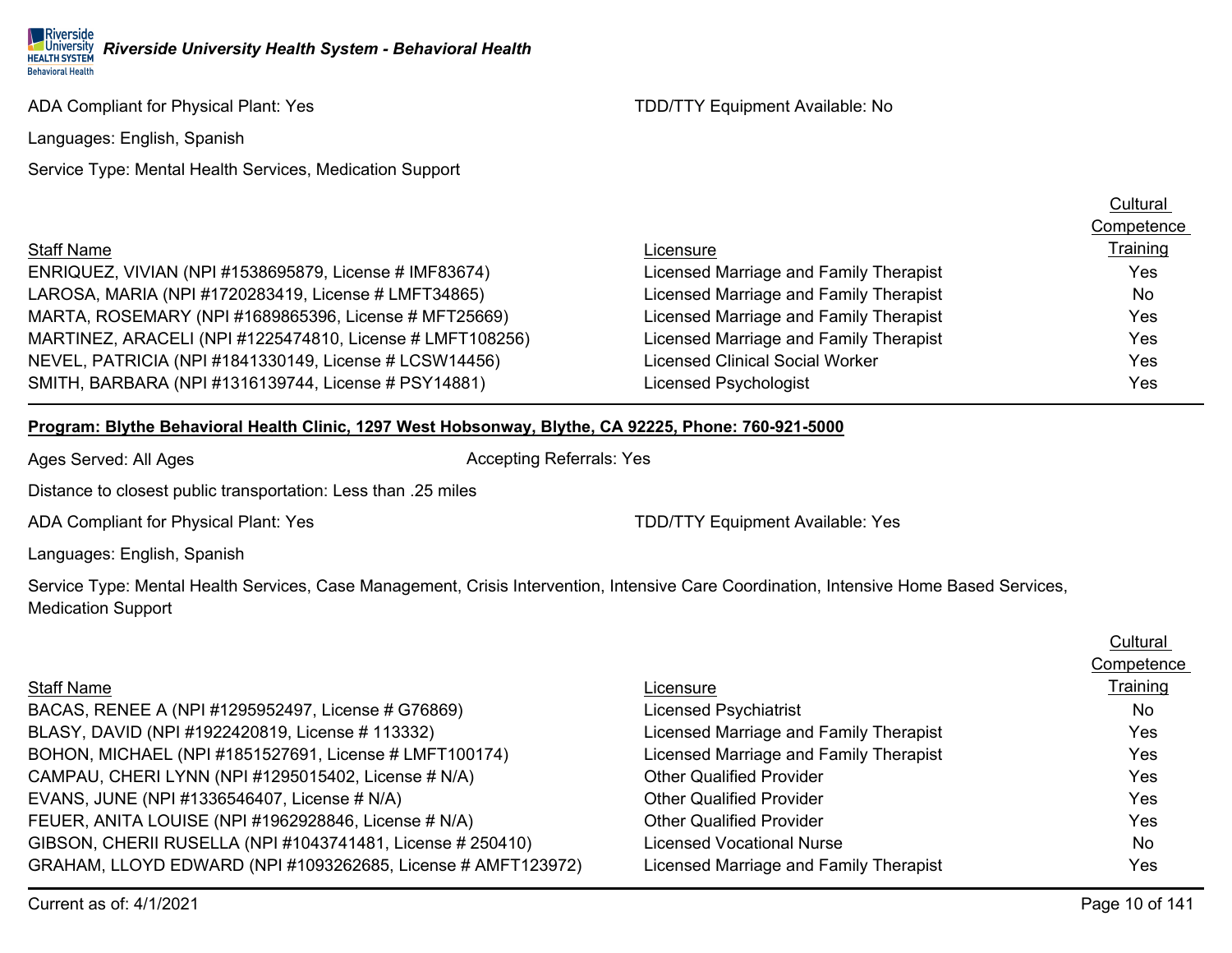# GRISHAM, JAMES

| (NPI#1386731669, License # MFC 31971, RN 401143)            | <b>Nurse</b>                            |      |
|-------------------------------------------------------------|-----------------------------------------|------|
| GROTSKY, KELLY (NPI #1679759419, License # LMFT45241)       | Licensed Marriage and Family Therapist  | No.  |
| LELEAUX, ANDREA (NPI #1134419716, License # LMFT87916)      | Licensed Marriage and Family Therapist  | Yes. |
| LEWIS, JANET (NPI #1114267481, License # 112126)            | Licensed Marriage and Family Therapist  | No   |
| MACIAS, ANGELITO (NPI #1508283276, License # N/A)           | <b>Other Qualified Provider</b>         | No.  |
| MEJIA, LAQUANCE DENISE (NPI #1457978702, License # N/A)     | <b>Other Qualified Provider</b>         | No   |
| PHILLIPS, MADISON TAYLOR (NPI #1366080475, License # 91820) | <b>Associate Clinical Social Worker</b> | No.  |
| RAMIREZ, IRENE ALICIA (NPI #1992250070, License # ASW72153) | <b>Associate Clinical Social Worker</b> | No.  |
| RAMIREZ, VICTOR NATE (NPI #1356447965, License # LCSW22784) | <b>Licensed Clinical Social Worker</b>  | Yes  |
| RODRIGUEZ, IRENE (NPI #1104249531, License # N/A)           | <b>Other Qualified Provider</b>         | Yes. |
| TAMAYO-CONTRERAS, SHIRLEY LESLEY                            | <b>Associate Clinical Social Worker</b> | No.  |
| (NPI #1508351842, License # ASW91189)                       |                                         |      |
| WEBSTER, ROBERT (NPI #1811040181, License # C057240618)     | <b>Other Qualified Provider</b>         | Yes  |
|                                                             |                                         |      |

Licensed Marriage and Family Therapist, Registered Yes

# **Program: CHARLEE FAMILY CARE - TBS BEAUMONT, 136 E. 6th Street, Beaumont, CA 92223, Phone: 951-637-1551**

Ages Served: 0-20 **Accepting Referrals: Yes** Accepting Referrals: Yes

Distance to closest public transportation: Greater than 1.0 miles

ADA Compliant for Physical Plant: No TDD/TTY Equipment Available: No

Languages: English, Spanish

Service Type: Mental Health Services

# Staff Name Licensure Training ADAME, ALISA VICTORIA (NPI #1881254795, License # N/A) Other Qualified Provider Veston ALISA VICTORIA (NPI #1881254795, License # N/A) BEAN, VERONICA (NPI #1467623538, License # N/A) Cher Qualified Provider The Context of the Ves BENTO, DANIELLE (NPI #1083807200, License # N/A) Cher Qualified Provider Veston Data Controller Veston Data Controller COCHRAN, WHITNEY K (NPI #1376827881, License # N/A) Other Qualified Provider Ves CRUZ, ALONDRA (NPI #1467011684, License # N/A) Cher Qualified Provider CHUZ, ALONDRA (NPI #1467011684, License # N/A) ESPARZA, JACQUELINE (NPI #1376047571, License # N/A) Other Qualified Provider Ves ESPARZA, LUIS (NPI #1265851166, License # N/A) Cher Qualified Provider Cualified Provider Ves FAIRLEY, SHERRELL (NPI #1427479278, License # N/A) Other Qualified Provider Vest Communication of the Vest Vest FLOM, SAVANNAH (NPI #1053947358, License # N/A) Other Qualified Provider Yes

Current as of: 4/1/2021 Page 11 of 141

**Cultural Competence**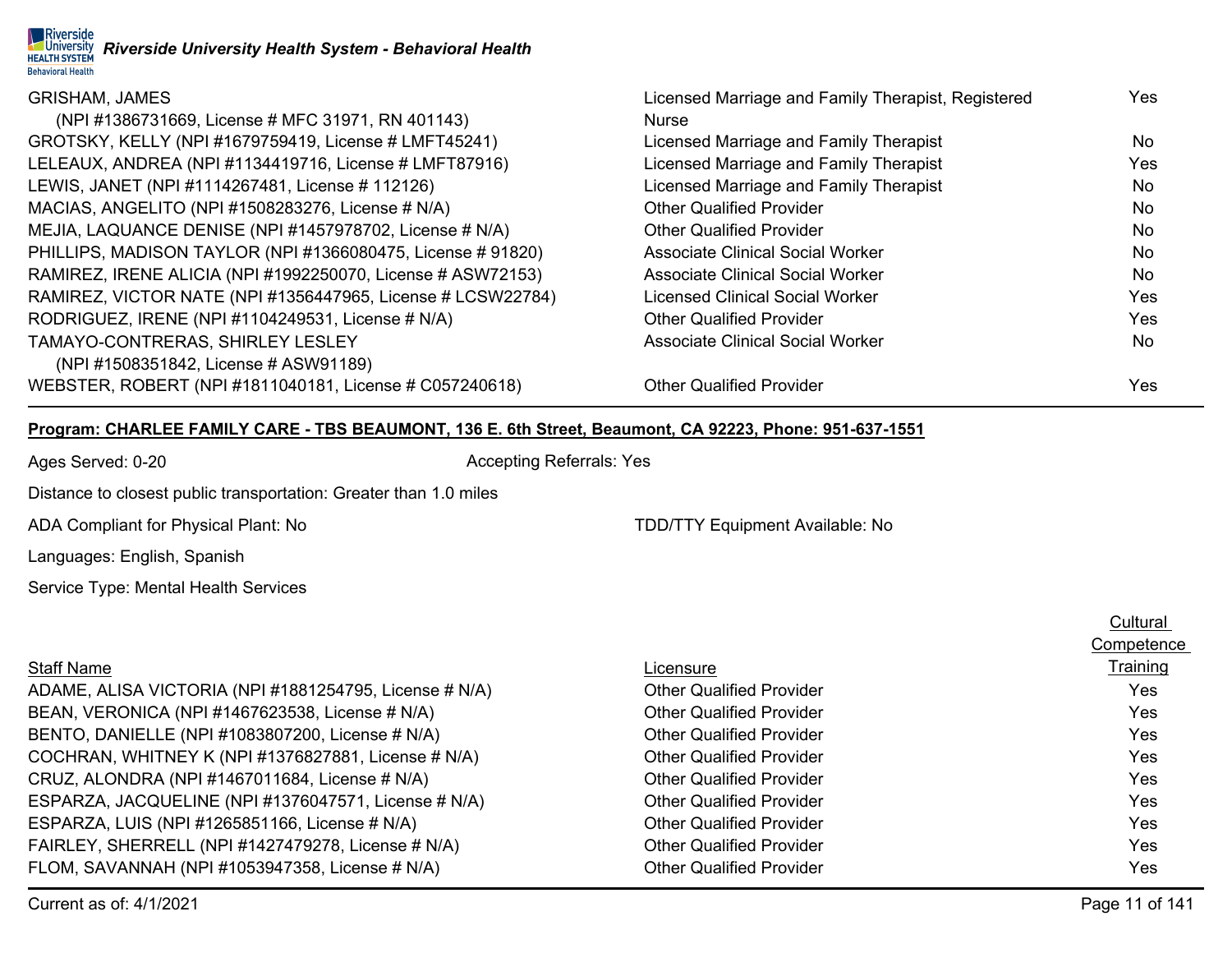| FLORES, KATHLEEN (NPI #1053901439, License # N/A)        | <b>Other Qualified Provider</b>     | Yes        |
|----------------------------------------------------------|-------------------------------------|------------|
| <b>GASTELUM, YVETTE AVILA</b>                            | Associate Marriage Family Therapist | Yes        |
| (NPI #1285020784, License # AMFT 106314)                 |                                     |            |
| GLASER, RACHEL (NPI #1508230285, License # N/A)          | <b>Other Qualified Provider</b>     | Yes        |
| GUILLEN, ESPERANSA (NPI #1710547674, License # N/A)      | <b>Other Qualified Provider</b>     | Yes        |
| HABASHY, GINA (NPI #1114316387, License # N/A)           | <b>Other Qualified Provider</b>     | Yes        |
| LAGUNAS, CINTHIA (NPI #1316507270, License # N/A)        | <b>Other Qualified Provider</b>     | Yes        |
| LEE, OMARRA (NPI #1942824024, License # N/A)             | <b>Other Qualified Provider</b>     | Yes        |
| LINDERBURG, MARILYN S R (NPI #1174897912, License # N/A) | <b>Other Qualified Provider</b>     | Yes        |
| MENDOZA, DAISY (NPI #1093301236, License # N/A)          | <b>Other Qualified Provider</b>     | Yes        |
| MOON, CHRISTINA (NPI #1356971600, License # N/A)         | <b>Other Qualified Provider</b>     | Yes        |
| PACE, MARUETTE (NPI #1023605235, License # N/A)          | Occupational Therapist              | Yes        |
| PADILLA, JACQUELINE (NPI #1861925398, License # N/A)     | <b>Other Qualified Provider</b>     | Yes        |
| REA, ALESSANDRA FELICIA (NPI #1831734458, License # N/A) | <b>Other Qualified Provider</b>     | <b>Yes</b> |
| ROJAS, ESTEBAN (NPI #1558597062, License # N/A)          | <b>Other Qualified Provider</b>     | Yes        |
| ROMERO, JESSICA (NPI #1316429509, License # N/A)         | <b>Other Qualified Provider</b>     | Yes        |
| SALAZAR, ADRIANA (NPI #1245738871, License # N/A)        | <b>Other Qualified Provider</b>     | Yes        |
| STERLING, MARJEAN (NPI #1376004036, License # N/A)       | <b>Other Qualified Provider</b>     | Yes        |
| TORRES, RENE (NPI #1497169049, License # N/A)            | <b>Other Qualified Provider</b>     | Yes        |
| VASQUEZ, JANICE RUBY (NPI #1235628702, License # N/A)    | <b>Other Qualified Provider</b>     | Yes        |

**Program: CHARLEE Family Care Inc. - Indio, 82-704 Miles Ave., Indiiot, CA 92201, Phone: 760-342-5727**

Ages Served: All Ages Accepting Referrals: Yes, Therapy Only

Distance to closest public transportation: Less than .25 miles

ADA Compliant for Physical Plant: Yes TDD/TTY Equipment Available: No

Languages: English, Spanish

Service Type: Mental Health Services, Case Management, Medication Support

|                                                            |                                        | <b>OUTTNULLUD</b> |
|------------------------------------------------------------|----------------------------------------|-------------------|
| <b>Staff Name</b>                                          | Licensure                              | <u>Training</u>   |
| BYRNE, ATHENA (NPI #1083806426, License # 93538)           | Licensed Marriage and Family Therapist | Yes               |
| CARLON, MARIA (NPI #1548595515, License # N/A)             | <b>Other Qualified Provider</b>        | Yes               |
| CURRY, MICHAEL JAMES (NPI #1588221295, License # ASW95056) | Associate Marriage Family Therapist    | Yes               |

Current as of: 4/1/2021 Page 12 of 141

**Cultural** Competence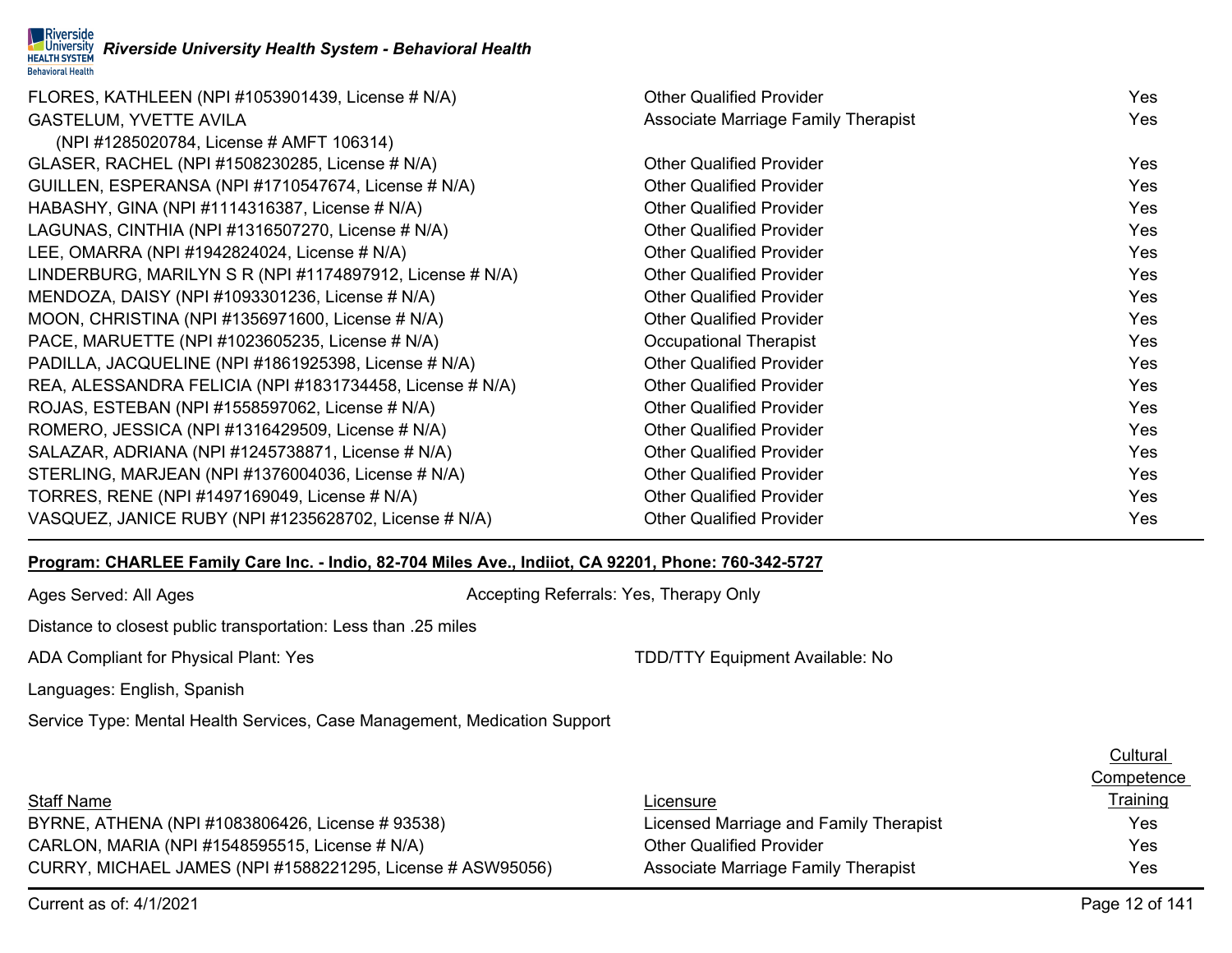# **Program: CHARLEE FAMILY CARE TBS-INDIO, 45691 MONROE ST, I, Indio, CA 92201, Phone: 760-342-5727, Fax: 760-342-5674**

Ages Served: 0-20 **Accepting Referrals: Yes** Accepting Referrals: Yes

Distance to closest public transportation: Greater than 1.0 miles

ADA Compliant for Physical Plant: No TOD/TTY Equipment Available: No

Languages: English, Spanish

Service Type: Mental Health Services

|                                                          |                                            | <b>Cultural</b> |
|----------------------------------------------------------|--------------------------------------------|-----------------|
|                                                          |                                            | Competence      |
| <b>Staff Name</b>                                        | Licensure                                  | Training        |
| ADAME, ALISA VICTORIA (NPI #1881254795, License # N/A)   | <b>Other Qualified Provider</b>            | Yes             |
| BEAN, VERONICA (NPI #1467623538, License # N/A)          | <b>Other Qualified Provider</b>            | Yes             |
| BENTO, DANIELLE (NPI #1083807200, License # N/A)         | <b>Other Qualified Provider</b>            | Yes             |
| CARLON, MARIA (NPI #1548595515, License # N/A)           | <b>Other Qualified Provider</b>            | Yes             |
| COCHRAN, WHITNEY K (NPI #1376827881, License # N/A)      | <b>Other Qualified Provider</b>            | Yes             |
| ESPARZA, JACQUELINE (NPI #1376047571, License # N/A)     | <b>Other Qualified Provider</b>            | Yes             |
| ESPARZA, LUIS (NPI #1265851166, License # N/A)           | <b>Other Qualified Provider</b>            | Yes             |
| FAIRLEY, SHERRELL (NPI #1427479278, License # N/A)       | <b>Other Qualified Provider</b>            | Yes             |
| FLOM, SAVANNAH (NPI #1053947358, License # N/A)          | <b>Other Qualified Provider</b>            | Yes             |
| FLORES, KATHLEEN (NPI #1053901439, License # N/A)        | <b>Other Qualified Provider</b>            | Yes             |
| <b>GASTELUM, YVETTE AVILA</b>                            | <b>Associate Marriage Family Therapist</b> | Yes             |
| (NPI #1285020784, License # AMFT 106314)                 |                                            |                 |
| GLASER, RACHEL (NPI #1508230285, License # N/A)          | <b>Other Qualified Provider</b>            | Yes             |
| GUILLEN, ESPERANSA (NPI #1710547674, License # N/A)      | <b>Other Qualified Provider</b>            | Yes             |
| HABASHY, GINA (NPI #1114316387, License # N/A)           | <b>Other Qualified Provider</b>            | <b>Yes</b>      |
| LAGUNAS, CINTHIA (NPI #1316507270, License # N/A)        | <b>Other Qualified Provider</b>            | <b>Yes</b>      |
| LEE, OMARRA (NPI #1942824024, License # N/A)             | <b>Other Qualified Provider</b>            | Yes             |
| LINDERBURG, MARILYN S R (NPI #1174897912, License # N/A) | <b>Other Qualified Provider</b>            | <b>Yes</b>      |
| MENDOZA, DAISY (NPI #1093301236, License # N/A)          | <b>Other Qualified Provider</b>            | <b>Yes</b>      |
| MOON, CHRISTINA (NPI #1356971600, License # N/A)         | <b>Other Qualified Provider</b>            | <b>Yes</b>      |
| PACE, MARUETTE (NPI #1023605235, License # N/A)          | <b>Occupational Therapist</b>              | Yes             |
| PADILLA, JACQUELINE (NPI #1861925398, License # N/A)     | <b>Other Qualified Provider</b>            | Yes             |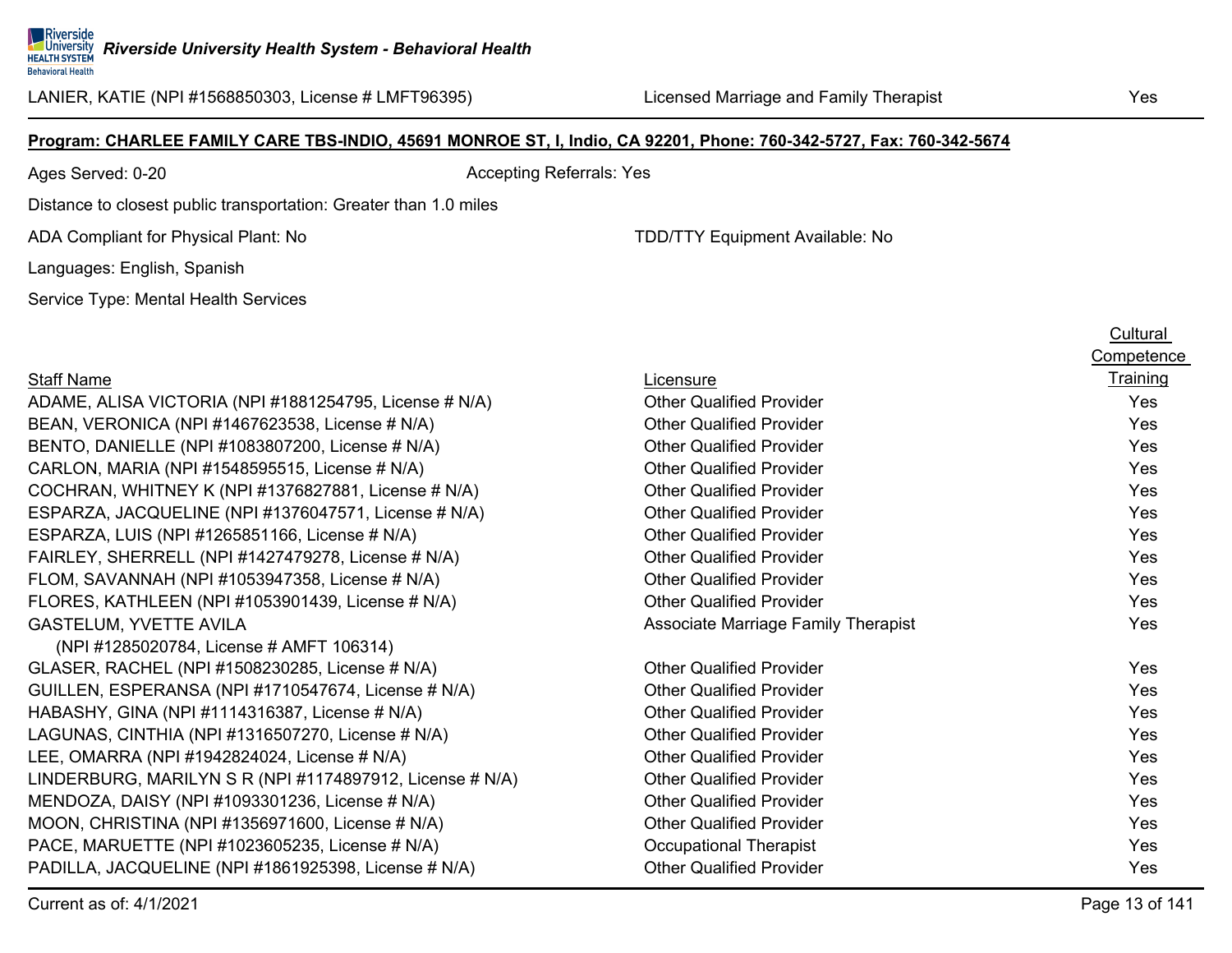

| REA, ALESSANDRA FELICIA (NPI #1831734458, License # N/A) | <b>Other Qualified Provider</b> | Yes        |
|----------------------------------------------------------|---------------------------------|------------|
| ROJAS, ESTEBAN (NPI #1558597062, License # N/A)          | <b>Other Qualified Provider</b> | Yes        |
| ROMERO, JESSICA (NPI #1316429509, License # N/A)         | <b>Other Qualified Provider</b> | Yes        |
| SALAZAR, ADRIANA (NPI #1245738871, License # N/A)        | <b>Other Qualified Provider</b> | <b>Yes</b> |
| STERLING, MARJEAN (NPI #1376004036, License # N/A)       | <b>Other Qualified Provider</b> | <b>Yes</b> |
| TORRES, RENE (NPI #1497169049, License # N/A)            | <b>Other Qualified Provider</b> | <b>Yes</b> |
| VASQUEZ, JANICE RUBY (NPI #1235628702, License # N/A)    | <b>Other Qualified Provider</b> | <b>Yes</b> |

### **Program: ChildHelp Inc, 14700 Manzanita Dr, Beaumont, CA 92223, Phone: 951-845-3155**

Ages Served: All Ages **Accepting Referrals: Yes** Accepting Referrals: Yes

Distance to closest public transportation: Between .5-1.0 miles

ADA Compliant for Physical Plant: Yes TDD/TTY Equipment Available: No

Languages: English

Service Type: Mental Health Services, Case Management, Crisis Intervention, Intensive Care Coordination, Intensive Home Based Services, Medication Support

|                                                             |                                           | <b>Cultural</b> |
|-------------------------------------------------------------|-------------------------------------------|-----------------|
|                                                             |                                           | Competence      |
| <b>Staff Name</b>                                           | Licensure                                 | Training        |
| ADAMS, PATRICK (NPI #1013318989, License # 75434)           | Associate Clinical Social Worker          | <b>Yes</b>      |
| <b>BRILEE, MICHELLE MARIE</b>                               | <b>Nurse Practitioner</b>                 | <b>Yes</b>      |
| (NPI #1114342417, License # NP95000404)                     |                                           |                 |
| BROWN, NORMAN (NPI #1285112235, License # 55)               | <b>Other Qualified Provider</b>           | <b>Yes</b>      |
| BURRELL, JAMAAL (NPI #1700281839, License # 1700281839)     | <b>Other Qualified Provider</b>           | <b>Yes</b>      |
| BUTLER, DANA (NPI #1013331990, License # 124730)            | Associate Marriage Family Therapist       | Yes             |
| CHELLSEN-FERNANDEZ, TANYA (NPI #1871625426, License # N/A)  | Licensed Marriage and Family Therapist    | Yes             |
| CHENG, CHARLENE SAMANO (NPI #1568943918, License # N/A)     | Associate Professional Clinical Counselor | Yes             |
| CHENVEN, MARK (NPI #1114946514, License #1114946514)        | <b>Licensed Psychiatrist</b>              | Yes             |
| CORTES, KIMBERLY MEGHAN (NPI #1932507506, License # 103594) | Licensed Marriage and Family Therapist    | Yes             |
| CURIEL, MARIBEL (NPI #1932622370, License # N/A)            | <b>Other Qualified Provider</b>           | Yes             |
| DOMBROSKE, BRIANNA (NPI#1295367951, License #7755)          | Associate Professional Clinical Counselor | Yes             |
| DUEBBERT, JEANNE (NPI #1851580385, License # LMFT31335)     | Licensed Marriage and Family Therapist    | Yes             |
| HANNON, SUSAN MARIE (NPI #1518222488, License # 20199)      | <b>Licensed Clinical Social Worker</b>    | Yes             |
| HUTCHINSON, DANEEN R. (NPI #1073011052, License # N/A)      | <b>Other Qualified Provider</b>           | Yes             |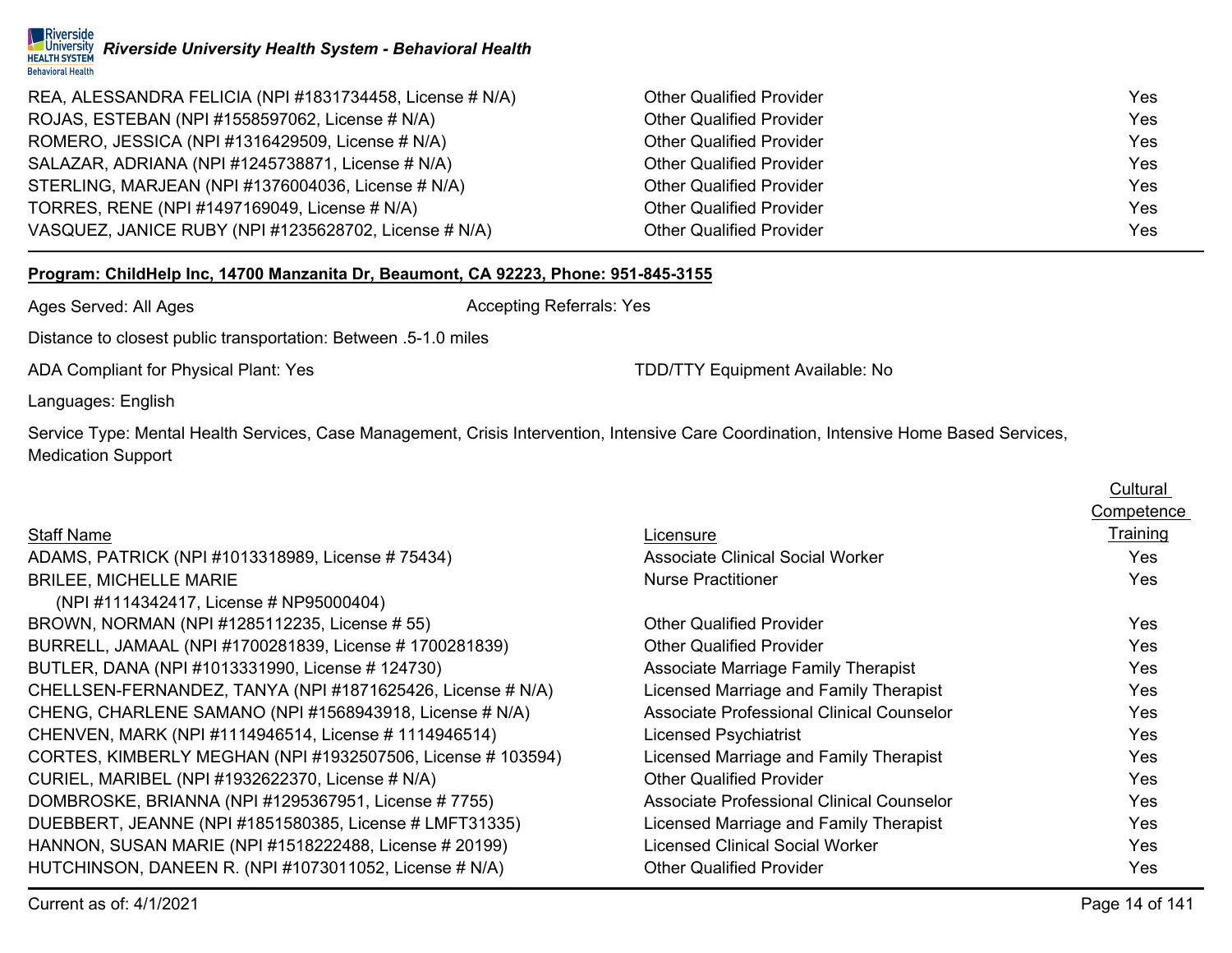

| IKEDA, SARAH BETH (NPI #1992345466, License # n/a)           | Mental Health Rehabilitation Specialist   | Yes: |
|--------------------------------------------------------------|-------------------------------------------|------|
| JOHNSON, GREGORY (NPI #1285760637, License # N/A)            | Licensed Marriage and Family Therapist    | Yes: |
| JONES, GEORGE DON III (NPI #1477108983, License # N/A)       | <b>Other Qualified Provider</b>           | Yes: |
| LUSK, RONNIE (NPI #1508102658, License # N/A)                | Licensed Marriage and Family Therapist    | Yes: |
| LYON, COLLEEN SUZANNE (NPI #1841314168, License # LCSW27257) | <b>Licensed Clinical Social Worker</b>    | Yes. |
| MASIH, JOSHUA JOSEPH (NPI #1407494750, License #1407494750)  | <b>Nurse Practitioner</b>                 | Yes  |
| MURILLO, AMELIA NICOLE (NPI #1669086195, License # N/A)      | <b>Other Qualified Provider</b>           | Yes  |
| NUNEZ, IVAN (NPI #1932697828, License # N/A)                 | <b>Other Qualified Provider</b>           | Yes  |
| PAULSON, ALYSSA (NPI #1134567902, License # N/A)             | Licensed Marriage and Family Therapist    | Yes. |
| PHILLIPS, YOLANDA ANGEL (NPI #1497208946, License # 85259)   | Associate Clinical Social Worker          | Yes  |
| PONCE, MARIA (NPI #1487161998, License # N/A)                | Licensed Marriage and Family Therapist    | Yes  |
| SCHMALZER, YVA MARIE (NPI #1871112789, License # 8437)       | Associate Professional Clinical Counselor | Yes  |
| SICILIANODIRENDE, GIANPIERO (NPI#1134567902, License # N/A)  | Licensed Marriage and Family Therapist    | Yes  |
| TAOETE, DAYANERRAH (NPI #1790396208, License # n/a)          | <b>Other Qualified Provider</b>           | No.  |
| WALES, ANISA MARIE (NPI #1467010975, License # N/A)          | <b>Other Qualified Provider</b>           | No.  |
| WELCH, NIEDHA (NPI #1477729887, License #78441)              | Licensed Marriage and Family Therapist    | Yes. |
| WILLIAMS, MICHELLE (NPI #1023599024, License # N/A)          | <b>Other Qualified Provider</b>           | Yes. |

# **Program: ChildNet Youth and Family Services, Inc., 42-600 Cook Street, 100, Palm Desert, CA 92211, Phone: 760-600-0444**

Ages Served: All Ages **Accepting Referrals: Yes** Accepting Referrals: Yes

Distance to closest public transportation: Between .25-.5 miles

ADA Compliant for Physical Plant: Yes TDD/TTY Equipment Available: No

Languages: English, Spanish

Service Type: Mental Health Services, Case Management, Intensive Care Coordination, Intensive Home Based Services

|                                                          |                                        | Cultural        |
|----------------------------------------------------------|----------------------------------------|-----------------|
|                                                          |                                        | Competence      |
| <b>Staff Name</b>                                        | Licensure                              | <b>Training</b> |
| ACOSTA, GABRIELA (NPI #1932733979, License # N/A)        | <b>Other Qualified Provider</b>        | Yes             |
| ALVAREZ-ROCHIN, FABIOLA (NPI #1609412949, License # N/A) | <b>Other Qualified Provider</b>        | Yes             |
| BERRY, FERNALD (NPI #1821286071, License # LMFT81719)    | Licensed Marriage and Family Therapist | Yes             |
| CARRILLO, YVETTE (NPI #1588978837, License # LMFT88208)  | Licensed Marriage and Family Therapist | Yes             |
| CASTRO, BIBIANA (NPI #1639652647, License # 94617)       | Licensed Marriage and Family Therapist | Yes             |
| DOSSANTOS, DERRICK (NPI #1639696479, License # N/A)      | <b>Other Qualified Provider</b>        | Yes             |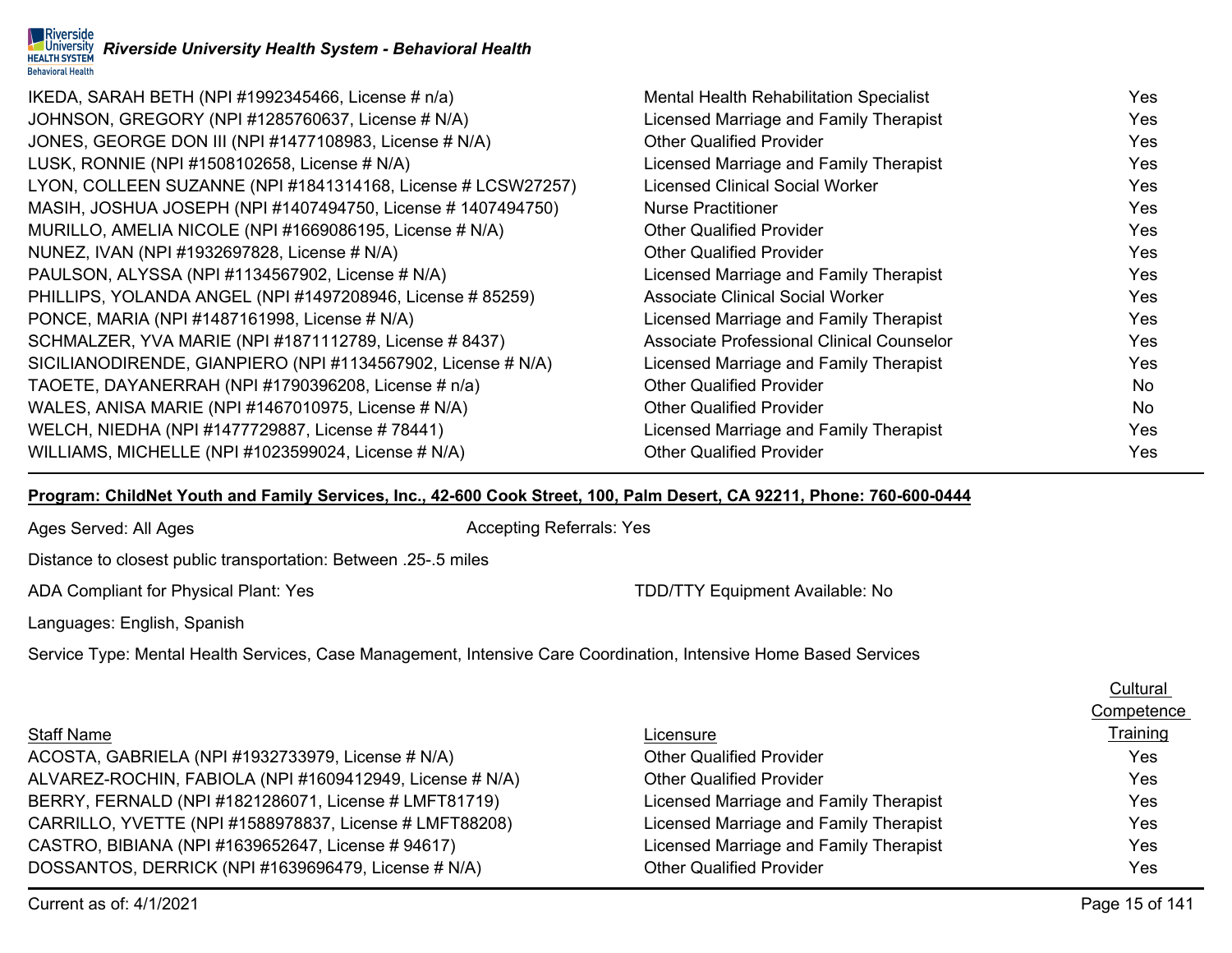| ESQUEDA, ADRIANNA (NPI #1093303166, License # N/A)          | <b>Other Qualified Provider</b>                      | Yes  |
|-------------------------------------------------------------|------------------------------------------------------|------|
| FELIX, JAMILET (NPI #1821607482, License # N/A)             | <b>Other Qualified Provider</b>                      | Yes  |
| FOLK, CRYSTAL (NPI #1972989408, License # AMFT96077)        | Associate Marriage Family Therapist, Other Qualified | Yes  |
|                                                             | <b>Provider</b>                                      |      |
| GALVEZ, ISRA (NPI #1891330957, License # N/A)               | <b>Other Qualified Provider</b>                      | Yes  |
| GLASS, JOE (NPI #1689037830, License # N/A)                 | <b>Other Qualified Provider</b>                      | Yes. |
| GUEVARA, JESSICA (NPI #1851996607, License # N/A)           | <b>Other Qualified Provider</b>                      | Yes  |
| HARTHON, KANDYCE (NPI #1871124420, License # N/A)           | <b>Other Qualified Provider</b>                      | Yes  |
| JEFFRIES, CHERI (NPI #1417087669, License # LMFT44067)      | Licensed Marriage and Family Therapist               | Yes  |
| PATTERSON, RAMON JR (NPI #1740885854, License # N/A)        | <b>Other Qualified Provider</b>                      | Yes. |
| PINONES, SALVADOR (NPI #1316549827, License # N/A)          | <b>Other Qualified Provider</b>                      | Yes  |
| RODRIGUEZ, ANDREA LILIANE                                   | Associate Marriage Family Therapist                  | Yes  |
| (NPI #1184214421, License # AMFT122352)                     |                                                      |      |
| RODRIGUEZ, MADISON REBECCA (NPI #1225624836, License # N/A) | <b>Other Qualified Provider</b>                      | Yes  |
| RUIZ, JESUS (NPI #1467044370, License # N/A)                | <b>Other Qualified Provider</b>                      | Yes. |
| SANCHEZ, VANESSA (NPI #1043817869, License # N/A)           | <b>Other Qualified Provider</b>                      | Yes  |
| WILENSKY, WILLIAM (NPI #1376071183, License # LCSW70725)    | Licensed Clinical Social Worker                      | Yes  |

# **Program: De Novo Forensic Full Service Partnership - Desert, 71687 CA-111, Suite 106, Rancho Mirage, CA 92270, Phone: 442-256-6056**

Ages Served: All Ages **Accepting Referrals: Yes** Accepting Referrals: Yes

Distance to closest public transportation: Less than .25 miles

ADA Compliant for Physical Plant: Yes TDD/TTY Equipment Available: No

Languages: English, Spanish

Service Type: Mental Health Services, Case Management, Crisis Intervention, Intensive Care Coordination, Medication Support

|                                                          |                                        | <u>Cultural</u> |
|----------------------------------------------------------|----------------------------------------|-----------------|
|                                                          |                                        | Competence      |
| <b>Staff Name</b>                                        | Licensure                              | <u>Training</u> |
| <b>GLAVEYMENDOZA, JOSE ISRAEL</b>                        | <b>Other Qualified Provider</b>        | Yes             |
| (NPI #1376066936, License # AMFT 98030)                  |                                        |                 |
| WENGER, SARAH JANE (NPI #1144783184, License # 95011489) | Nurse Practitioner                     | Yes             |
| WILEY, PEGGY COLLEEN (NPI #1376610881, License # 25689)  | <b>Licensed Clinical Social Worker</b> | Yes             |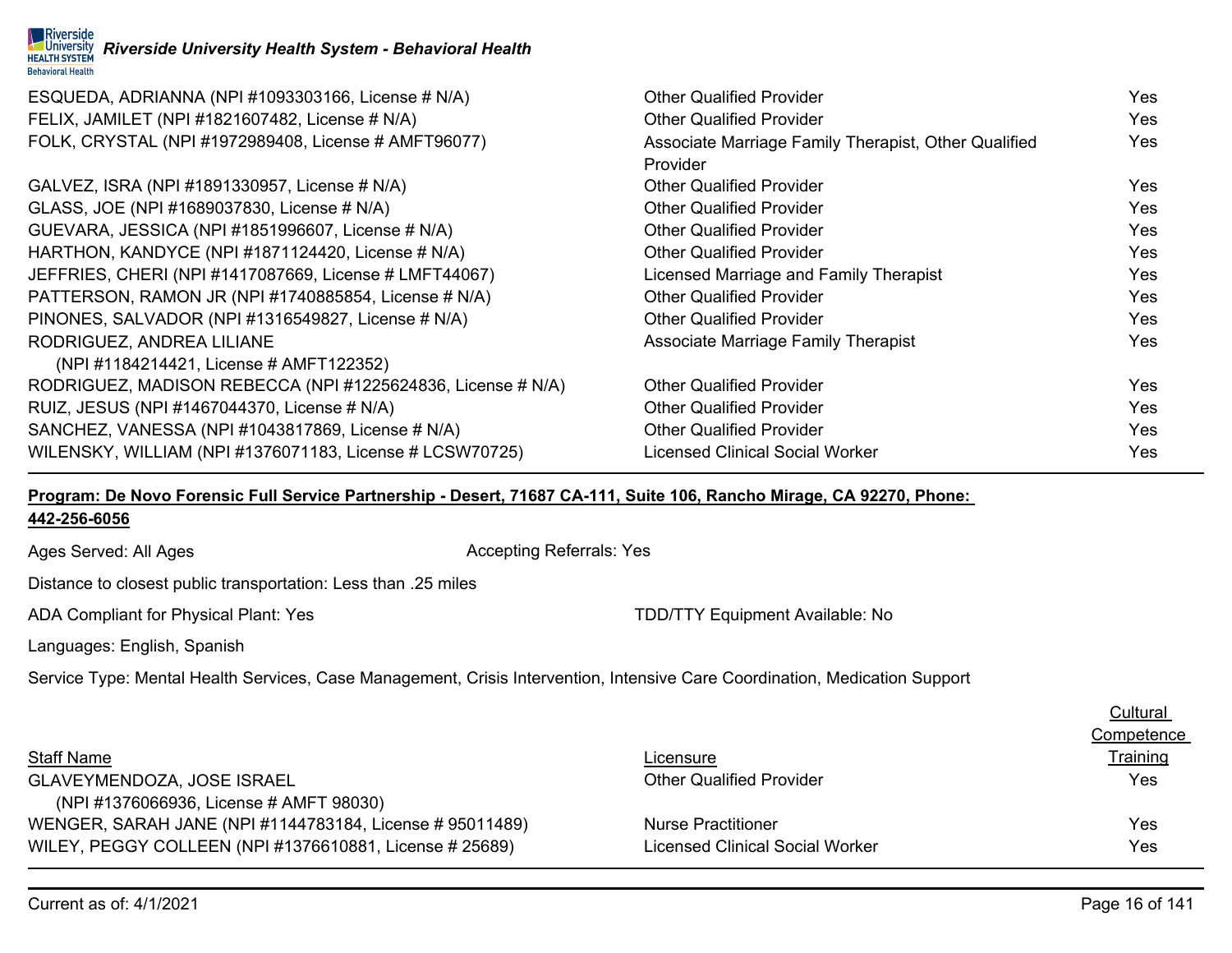**Riverside Riverside University Health System - Behavioral Health**<br>HEALTH SYSTEM RIVerside University Health System - Behavioral Health **Behavioral Health** 

# **Program: Desert Hot Springs Older Adult Clinic, 14320 Palm Drive, Desert Hot Springs, CA 92240, Phone: 760-773-6767, Fax: 760-773-6760**

Ages Served: 21+ Accepting Referrals: Yes

Distance to closest public transportation: Less than .25 miles

ADA Compliant for Physical Plant: Yes TDD/TTY Equipment Available: Yes

Languages: English, Spanish

Ethnicities Served: Mexican/Mexican American, Cuban, Puerto Rican, Other Hispanic/Latino

Races Served: Black/African-American, Hispanic/Latino, White

Service Type: Mental Health Services, Case Management, Crisis Intervention, Intensive Care Coordination, Intensive Home Based Services, Medication Support

|                                                             |                                               | Cultural          |
|-------------------------------------------------------------|-----------------------------------------------|-------------------|
|                                                             |                                               | <u>Competence</u> |
| <b>Staff Name</b>                                           | Licensure                                     | Training          |
| AVILA, ALEJANDRO A (NPI #1922542612, License # 123466)      | Licensed Marriage and Family Therapist        | Yes               |
| BUABENG, KWAME (NPI #1316387673, License # A15096)          | Licensed Physician                            | No.               |
| CARTER, MARY (NPI #1144668435, License # 107474)            | Licensed Marriage and Family Therapist, Other | Yes               |
|                                                             | <b>Qualified Provider</b>                     |                   |
| CASTRO, ARACELI (NPI #1194336917, License # N/A)            | <b>Other Qualified Provider</b>               | Yes               |
| CHAIREZ, PATRICIA (NPI #1386822005, License # N/A)          | <b>Other Qualified Provider</b>               | No.               |
| CORONA, VERONICA V. (NPI #1447421607, License # N/A)        | <b>Other Qualified Provider</b>               | <b>Yes</b>        |
| DARDEN, MICHAEL (NPI #1568581395, License # N/A)            | Mental Health Rehabilitation Specialist       | No.               |
| DELCID, JUDITH (NPI #1407217433, License # N/A)             | <b>Other Qualified Provider</b>               | No.               |
| ESCOBAR-MANDUJANO, NORA                                     | Licensed Marriage and Family Therapist        | No.               |
| (NPI #1558797324, License # LMFT # 84553)                   |                                               |                   |
| GERAURD, ASHLEY (NPI #1700271772, License # N/A)            | <b>Other Qualified Provider</b>               | <b>No</b>         |
| KOEPP, JOANN (NPI #1659558062, License # 586538)            | <b>Registered Nurse</b>                       | No.               |
| LARSON, THOMAS (NPI #1851491559, License #43840)            | Licensed Marriage and Family Therapist        | <b>No</b>         |
| MAHMIC, ELMA (NPI #1558980607, License # N/A)               | <b>Other Qualified Provider</b>               | <b>No</b>         |
| MERAZ, GUADALUPE (NPI #1578759312, License # N/A)           | <b>Other Qualified Provider</b>               | No.               |
| NAHMIAS, LARRY MICHAEL (NPI #1033149802, License # C134790) | <b>Licensed Psychiatrist</b>                  | No.               |
| RAMIREZ, VICTOR NATE (NPI #1356447965, License # LCSW22784) | <b>Licensed Clinical Social Worker</b>        | Yes               |
| VELARDE, MAYRA (NPI #1386031599, License # N/A)             | <b>Licensed Vocational Nurse</b>              | <b>No</b>         |
|                                                             |                                               |                   |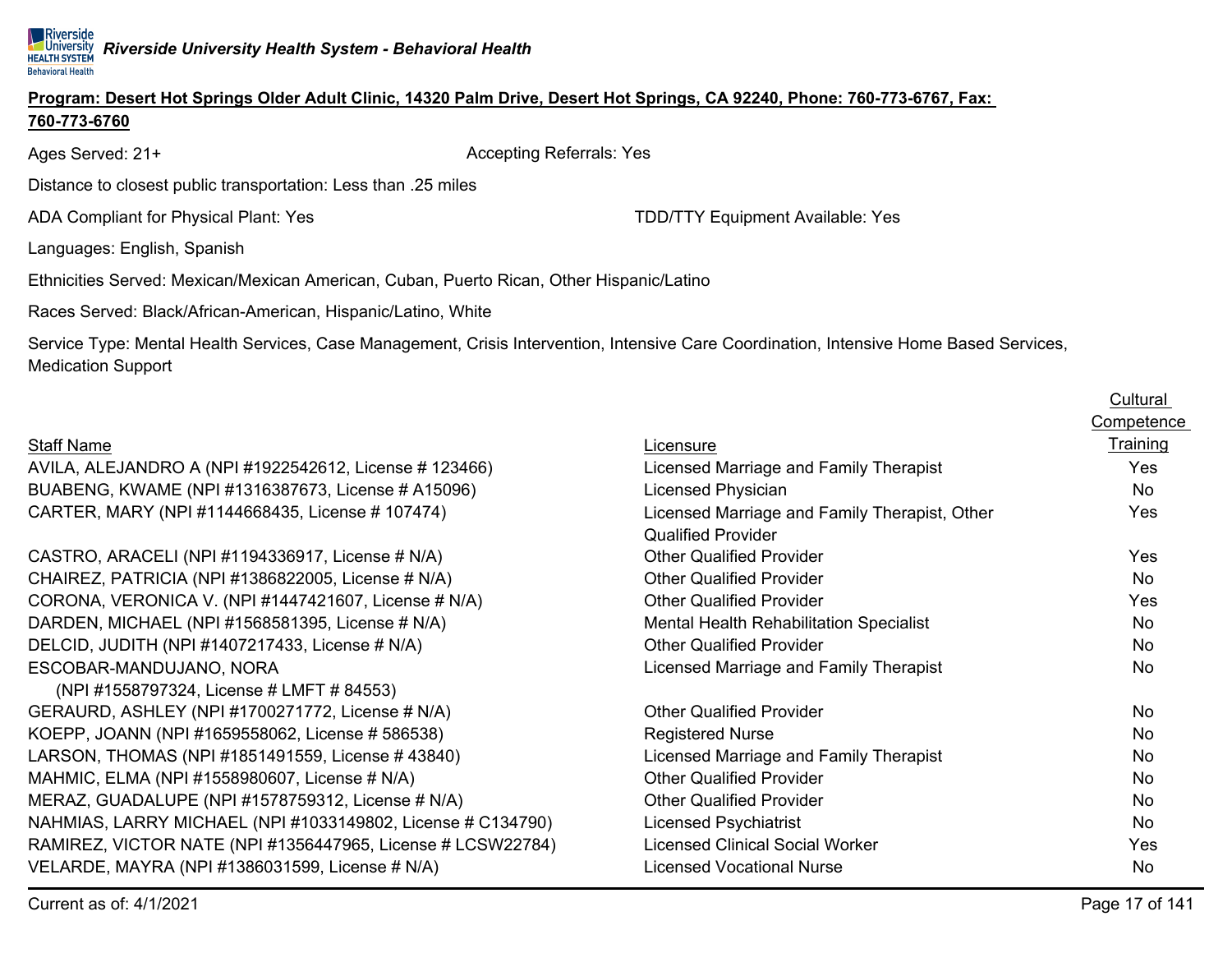| Program: Desert START, 74-923 Hovley Lane, Palm Desert, CA 92260, Phone: 760-770-2286                   |                                                                                                                                        |                                          |
|---------------------------------------------------------------------------------------------------------|----------------------------------------------------------------------------------------------------------------------------------------|------------------------------------------|
| Ages Served: All Ages                                                                                   | <b>Accepting Referrals: Yes</b>                                                                                                        |                                          |
| Distance to closest public transportation: Less than .25 miles                                          |                                                                                                                                        |                                          |
| ADA Compliant for Physical Plant: Yes                                                                   | <b>TDD/TTY Equipment Available: Yes</b>                                                                                                |                                          |
| Languages: English, Spanish                                                                             |                                                                                                                                        |                                          |
| Service Type: Mental Health Services, Case Management, Crisis Intervention, Intensive Care Coordination |                                                                                                                                        |                                          |
| <b>Staff Name</b><br>WEERSING, JOANN AMANDA<br>(NPI #1689173106, License # ACSW 59994)                  | Licensure<br><b>Associate Clinical Social Worker</b>                                                                                   | Cultural<br>Competence<br>Training<br>No |
| Program: Desert Wraparound - DHS, 14320 Palm Drive, Desert Hot Springs, CA 92240, Phone: 760-863-8535   |                                                                                                                                        |                                          |
| Ages Served: 0-20                                                                                       | <b>Accepting Referrals: Yes</b>                                                                                                        |                                          |
| Distance to closest public transportation: Less than .25 miles                                          |                                                                                                                                        |                                          |
| ADA Compliant for Physical Plant: Yes                                                                   | <b>TDD/TTY Equipment Available: No</b>                                                                                                 |                                          |
| Languages: English, Spanish                                                                             |                                                                                                                                        |                                          |
| Ethnicities Served: Not Hispanic, Mexican/Mexican American, Cuban, Puerto Rican, Other Hispanic/Latino  |                                                                                                                                        |                                          |
| Races Served: Black/African-American, Hispanic/Latino, White                                            |                                                                                                                                        |                                          |
|                                                                                                         | Service Type: Mental Health Services, Case Management, Crisis Intervention, Intensive Care Coordination, Intensive Home Based Services |                                          |
|                                                                                                         |                                                                                                                                        | Cultural<br>Competence                   |
| <b>Staff Name</b>                                                                                       | Licensure                                                                                                                              | Training                                 |
| BLASY, DAVID (NPI #1922420819, License # 113332)                                                        | Licensed Marriage and Family Therapist                                                                                                 | Yes                                      |
| BOHON, MICHAEL (NPI #1851527691, License # LMFT100174)                                                  | Licensed Marriage and Family Therapist                                                                                                 | Yes                                      |
| CARDONA-ESPINOZA, SAMARA (NPI #1447788989, License # N/A)                                               | <b>Associate Clinical Social Worker</b>                                                                                                | Yes                                      |
| EVANS, JUNE (NPI #1336546407, License # N/A)                                                            | <b>Other Qualified Provider</b>                                                                                                        | Yes                                      |
| FEUER, ANITA LOUISE (NPI #1962928846, License # N/A)                                                    | <b>Other Qualified Provider</b>                                                                                                        | Yes                                      |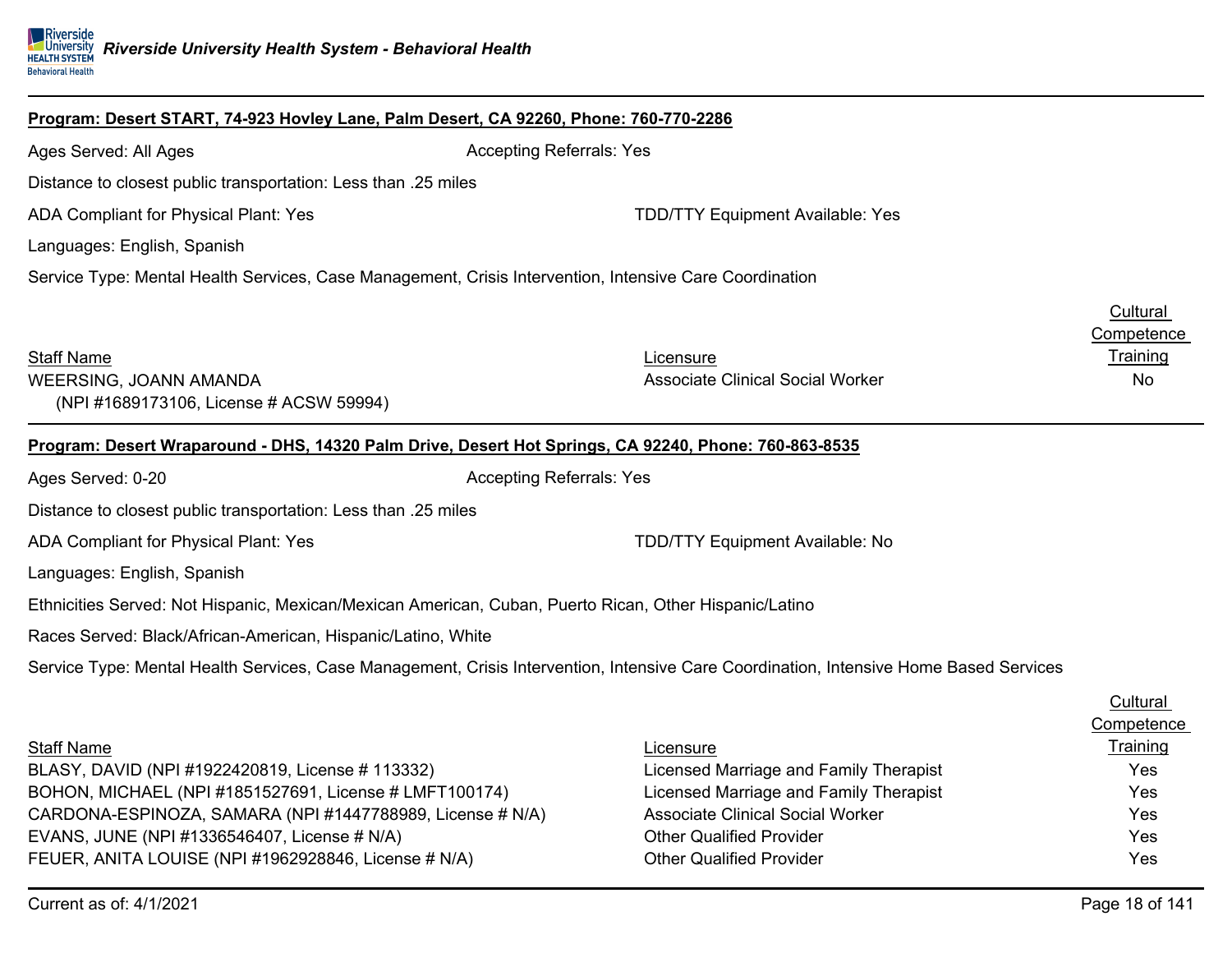

| RODRIGUEZ, IRENE (NPI #1104249531, License # N/A)       | <b>Other Qualified Provider</b> | Yes        |
|---------------------------------------------------------|---------------------------------|------------|
| SALCEDO, MONICA (NPI #1578018883, License # N/A)        | <b>Other Qualified Provider</b> | Yes        |
| WEBSTER, ROBERT (NPI #1811040181, License # C057240618) | <b>Other Qualified Provider</b> | <b>Yes</b> |

### **Program: Desert Wraparound- Indio, 47-825 Oasis St., Indio, CA 92201, Phone: 760-863-8455**

Ages Served: 0-20 **Accepting Referrals: Yes** Accepting Referrals: Yes

Distance to closest public transportation: Less than .25 miles

ADA Compliant for Physical Plant: Yes TDD/TTY Equipment Available: Yes

Languages: English, Spanish

Ethnicities Served: Not Hispanic, Mexican/Mexican American, Cuban, Puerto Rican, Other Hispanic/Latino

Service Type: Mental Health Services, Case Management, Crisis Intervention, Intensive Care Coordination, Intensive Home Based Services

|                                                              |                                         | <b>Cultural</b>   |
|--------------------------------------------------------------|-----------------------------------------|-------------------|
|                                                              |                                         | <b>Competence</b> |
| <b>Staff Name</b>                                            | Licensure                               | <b>Training</b>   |
| ALVAREZ, MARIA G (NPI #1780085647, License # ASW71698)       | <b>Other Qualified Provider</b>         | Yes               |
| ALVAREZ-TORRES, MELISSA                                      | <b>Other Qualified Provider</b>         | Yes               |
| (NPI #1912436809, License # ASW 84267)                       |                                         |                   |
| ARDISON, KYLA MARIE (NPI #1083239479, License # N/A)         | <b>Other Qualified Provider</b>         | Yes               |
| BLASY, DAVID (NPI #1922420819, License # 113332)             | Licensed Marriage and Family Therapist  | Yes               |
| BOHON, MICHAEL (NPI #1851527691, License # LMFT100174)       | Licensed Marriage and Family Therapist  | Yes               |
| CAMPAU, CHERI LYNN (NPI #1295015402, License # N/A)          | <b>Other Qualified Provider</b>         | Yes               |
| CARDONA-ESPINOZA, SAMARA (NPI #1447788989, License # N/A)    | <b>Associate Clinical Social Worker</b> | Yes               |
| CORONADO, ANGELICA (NPI #1619459286, License # N/A)          | <b>Other Qualified Provider</b>         | Yes               |
| DELACRUZ, JANET (NPI #1780993147, License # 74064)           | Licensed Clinical Social Worker         | Yes               |
| DIEBOLD, SARAH (NPI #1174799449, License # LCSW29084)        | <b>Licensed Clinical Social Worker</b>  | Yes               |
| DIXON, JENNIFER (NPI #1164656757, License # LMFT88174)       | Licensed Marriage and Family Therapist  | Yes               |
| DOWNEY, STARR (NPI #1922119056, License # LCS19488)          | <b>Licensed Clinical Social Worker</b>  | Yes               |
| EGAN, DINERY (NPI #1538286109, License # LMFT#53718)         | Licensed Marriage and Family Therapist  | Yes               |
| EVANS, JUNE (NPI #1336546407, License # N/A)                 | <b>Other Qualified Provider</b>         | Yes               |
| FEUER, ANITA LOUISE (NPI #1962928846, License # N/A)         | <b>Other Qualified Provider</b>         | Yes               |
| GIRARD, EMMA (NPI #1386883106, License # PSY 19090)          | Licensed Psychologist                   | <b>Yes</b>        |
| GRAHAM, LLOYD EDWARD (NPI #1093262685, License # AMFT123972) | Licensed Marriage and Family Therapist  | Yes               |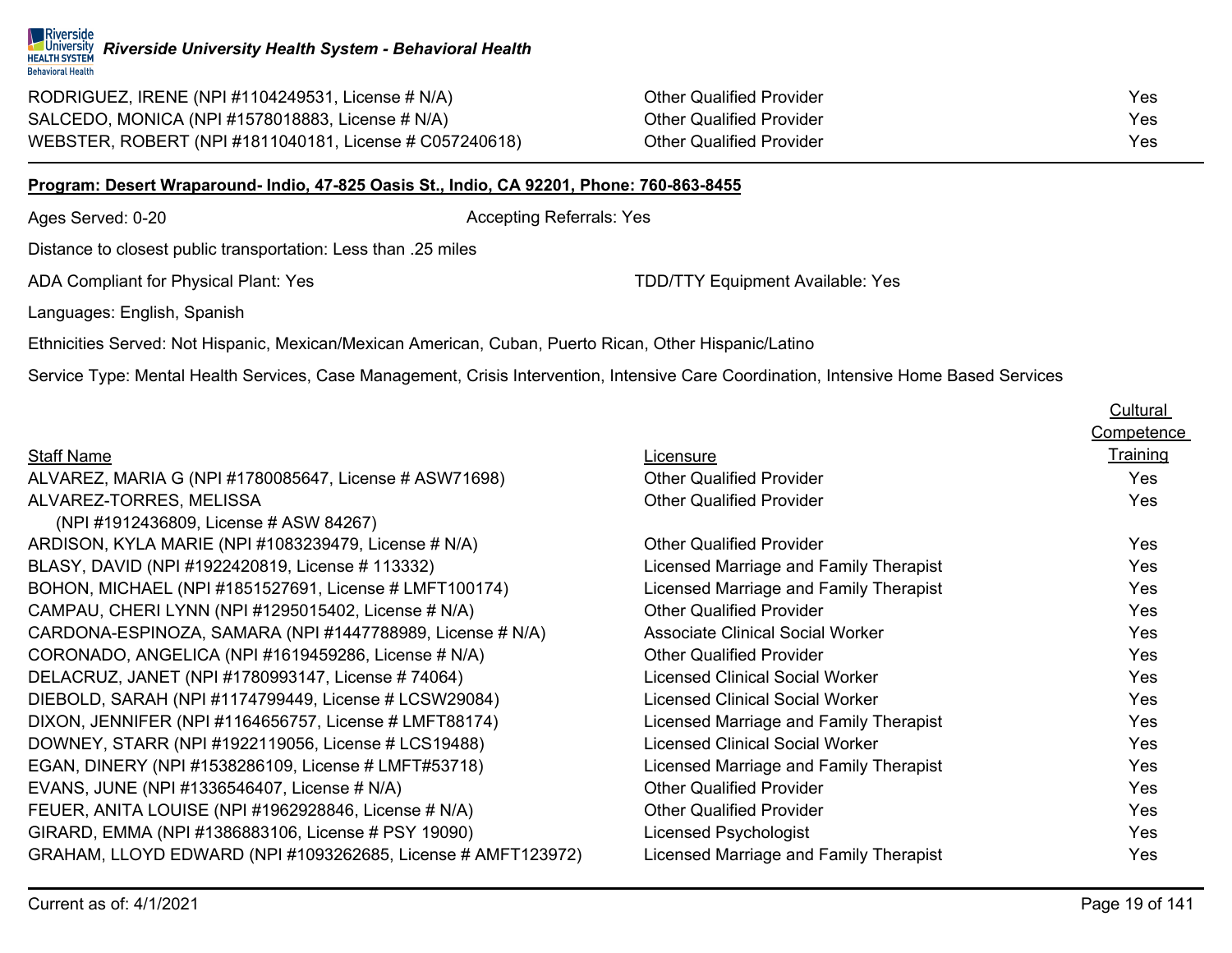GROTSKY, KELLY (NPI #1679759419, License # LMFT45241) Licensed Marriage and Family Therapist No GUTIERREZ, OLGA (NPI #1376971622, License # n/a) Cher Qualified Provider Cualified Provider Yes HERNANDEZ, CARMINA (NPI #1003210410, License # N/A) Other Qualified Provider Ves HUNTER, JENNIFER (NPI #1942342019, License # LMFT 51112) Licensed Marriage and Family Therapist Yes INZUNZA, ELENA (NPI #1730308149, License # LCSW79294) Licensed Clinical Social Worker Yes LOZA, ANNA (NPI #1104909969, License # LCSW23117) Licensed Clinical Social Worker Yes MCDANIEL, LARCENIA R (NPI #1770934515, License # ASW84240) Associate Clinical Social Worker Yes MONTECINO, TANNA (NPI #1386876563, License # LMFT88570) Licensed Marriage and Family Therapist Yes NOVOA, OLIVIA G (NPI #1063954840, License # N/A)  $\rule{1em}{0.15mm}$  Other Qualified Provider  $\rule{1.15mm}{0.15mm}$  Yes RAMOS, ARLENE MARY (NPI #1346583309, License # AMFT 80374) Licensed Marriage and Family Therapist Theory Thess RIVERA, JAIMEE MARIE (NPI #1801186531, License # LMFT 120736) Licensed Marriage and Family Therapist Yes ROBINSON, MIRANDA D. (NPI #1841328861, License # LCSW21027) Licensed Clinical Social Worker Yes RODRIGUEZ, IRENE (NPI #1104249531, License # N/A) Cher Qualified Provider CONSIGUEZ, IRENE (NPI #1104249531, License # N/A) SALCEDO, MONICA (NPI #1578018883, License # N/A) Other Qualified Provider Yes SANTILLI, ISABEL (NPI #1508045014, License # LMFT95921) Licensed Marriage and Family Therapist Yes SCURO, VICTORIA (NPI #1386036788, License # N/A) Cher Qualified Provider Veston, NICTORIA (NPI #1386036788, License # N/A) TEXEIRA, DUSTIN (NPI #1073691101, License # RN362365) Registered Nurse No WEBSTER, ROBERT (NPI #1811040181, License # C057240618) Other Qualified Provider Ves WHITMORE, ALINA CYPRIANTE (NPI #1033447339, License # LMFT 53060) Licensed Marriage and Family Therapist Yes

# **Program: Indio Behavioral Health Clinic, 47-825 Oasis St., Indio, CA 92201, Phone: 760-863-8455**

Ages Served: All Ages Accepting Referrals: Yes

Distance to closest public transportation: Less than .25 miles

ADA Compliant for Physical Plant: Yes TDD/TTY Equipment Available: Yes

Specialties: Adjustment Disorders, Adults Only, Anxiety, Autism/Aspergers, Bereavement/Grief Counseling, Case Management, Certified Alcohol Counselor, Child Abuse Issues, Chronically Homeless/Disabled, Clinical Therapist, Couples/Marriage Therapy, Depression, Developmental Issues, Eating Disorders, Family Therapy, Female Issues, Gender Identity Issues, Gender Specific Treatment, Group Therapy, Individual Therapy, LGBTQ Counseling, Male Issues, Medication Services, Men With Children, Mental Health Counseling, MH Counselor, Mood Disorders, Obsessive-Compulsive Behaviors, Oppositional Defiance, Other, Peer Support, Personality Disorders, Phobias, Post Partum Disorder, Problem Gambling, Psychiatrist, Psychotic Disorders, PTSD, Social Worker, Stress Management, Substance Abuse, Trauma Informed, Veterans For MH, Women With Children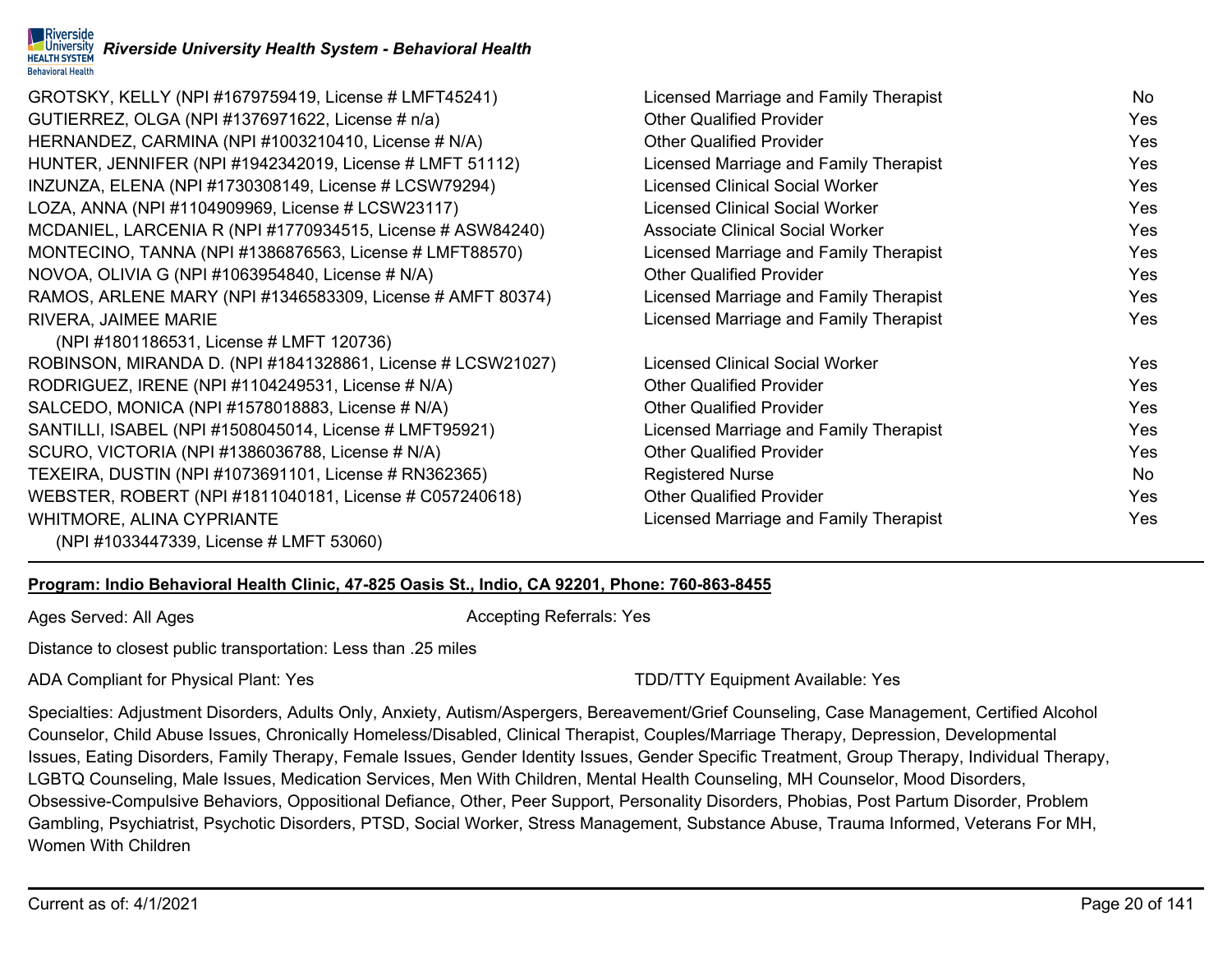Languages: English, Spanish

Ethnicities Served: Mexican/Mexican American, Other Hispanic/Latino

Races Served: American Indian, Black/African-American, Chinese, Filipino, Japanese, Korean, Hispanic/Latino, Samoan, Vietnamese, White, Multiracial, Other Asian, Other Race

Service Type: Mental Health Services, Case Management, Crisis Intervention, Intensive Care Coordination, Intensive Home Based Services, Medication Support

# Staff Name

ACOSTA, YULISSA (NPI #1558986554, License # N/A) AGUILAR, VENESSA MICHELLE (NPI #1629557236, License # N/A) ANASTASI, CHRISTINE (NPI  $\#1205958626$ , License  $\# N/A$ ) AVILA, ALEJANDRO A (NPI #1922542612, License # 123466) BACAS, RENEE A (NPI #1295952497, License # G76869) BACHLI, RALPH A (NPI #1700311909, License # N/A) BARRON, ROBERT WAYNE (NPI #1548425051, License # LMFT45967) BOHON, MICHAEL (NPI #1851527691, License # LMFT100174) BRINSON, JOSEPH RAY (NPI #1942557772, License # ACSW74548) BURNS, PETER BURRELL (NPI #1891727533, License # G145142) CASIER, BRYAN (NPI #1972649291, License # LCS#17856) CLEVENGER, JEANNE (NPI #1538433743, License #  $N/A$ ) DALE, ALEXANDRIA (NPI #1780932236, License # LMFT100643) DEGRUTT, MICHAEL (NPI #1023415395, License # 106437) DELRIO, VANESSA (NPI #1841724838, License # N/A) DIAZ, ERIKA G (NPI #1023418340, License # ASW73301) ELIZALDE, KARINA (NPI #1407104854, License # ASW97026) ELLIOTT, ANDREW (NPI #1053423384, License # G86851) GARCIA, CEASAR JUNIOR (NPI  $#1720572332$ , License  $# N/A$ ) GOLDWASSER, HARRY DAVID (NPI #1255370680, License # 132642) GOMEZ, SUSAN (NPI  $#1841679909$ , License  $# N/A$ ) GONZALEZ, JOSE A (NPI #1962836635, License # 115335) GONZALEZ, MARIELENA (NPI #1194177584, License # N/A) GRANILLO, MICHELLE (NPI #1417241357, License # 101100)

|                                            | <b>Competence</b> |
|--------------------------------------------|-------------------|
| Licensure                                  | Training          |
| <b>Associate Marriage Family Therapist</b> | Yes               |
| Licensed Marriage and Family Therapist     | <b>No</b>         |
| <b>Other Qualified Provider</b>            | N <sub>0</sub>    |
| Licensed Marriage and Family Therapist     | Yes               |
| <b>Licensed Psychiatrist</b>               | <b>No</b>         |
| <b>Other Qualified Provider</b>            | <b>No</b>         |
| Licensed Marriage and Family Therapist     | <b>No</b>         |
| Licensed Marriage and Family Therapist     | Yes               |
| <b>Other Qualified Provider</b>            | Yes               |
| <b>Licensed Psychiatrist</b>               | <b>No</b>         |
| <b>Licensed Clinical Social Worker</b>     | Yes               |
| <b>Other Qualified Provider</b>            | Yes               |
| Licensed Marriage and Family Therapist     | Yes               |
| Licensed Marriage and Family Therapist     | <b>No</b>         |
| Associate Professional Clinical Counselor  | Yes               |
| <b>Associate Clinical Social Worker</b>    | <b>No</b>         |
| <b>Associate Clinical Social Worker</b>    | Yes               |
| <b>Licensed Psychiatrist</b>               | Yes               |
| <b>Other Qualified Provider</b>            | <b>No</b>         |
| Licensed Physician                         | <b>No</b>         |
| <b>Other Qualified Provider</b>            | Yes               |
| <b>Associate Marriage Family Therapist</b> | <b>No</b>         |
| <b>Associate Clinical Social Worker</b>    | Yes               |
| Licensed Marriage and Family Therapist     | Yes               |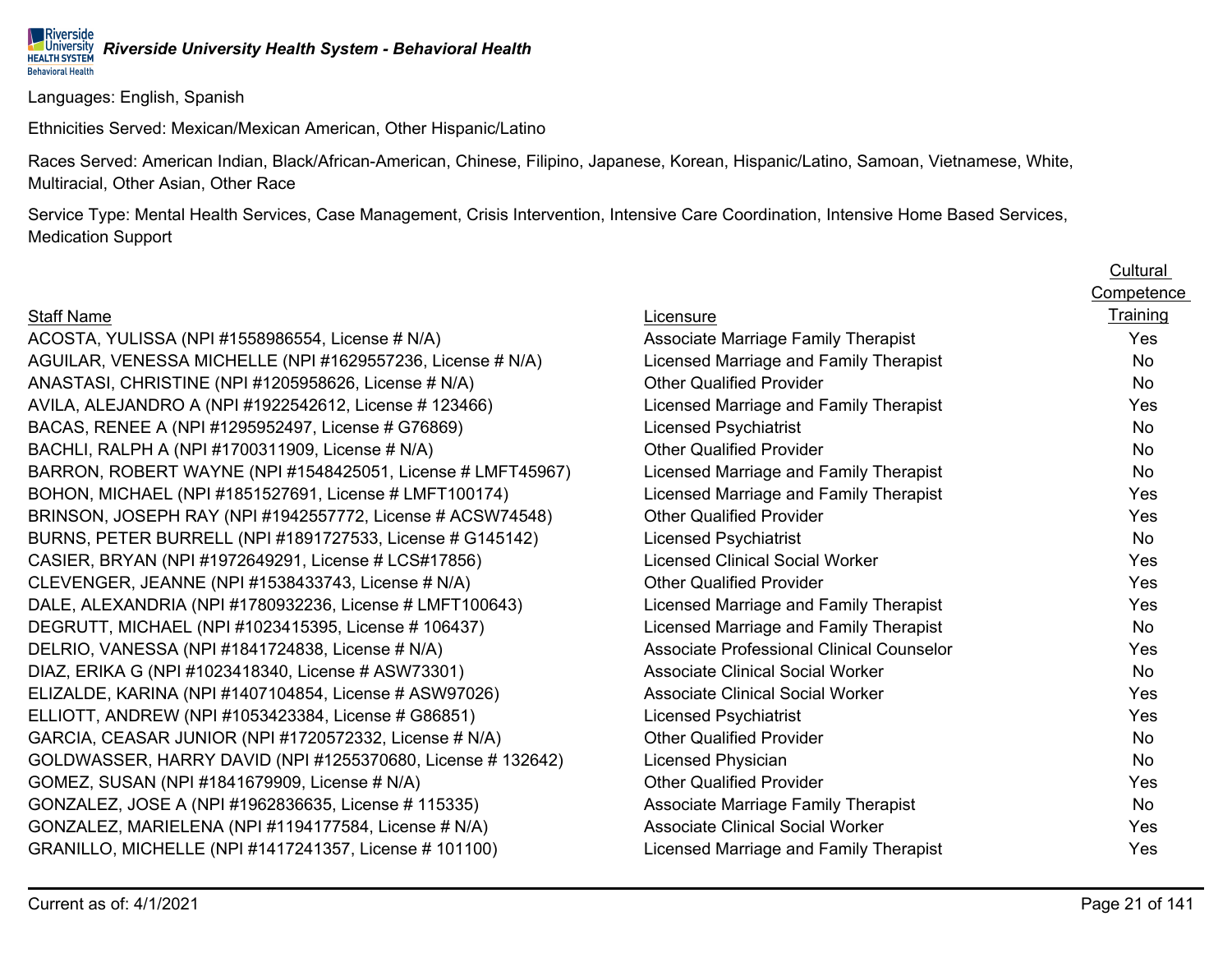## GRISHAM, JAMES

(NPI #1386731669, License # MFC 31971, RN 401143) GROTSKY, KELLY (NPI #1679759419, License # LMFT45241) GUTIERREZ, ARTEMISA (NPI #1942427000, License # N/A) GUY, CAROL (NPI #1750488078, License # LCSW 22805) HALAMANDARIS, PHILL (NPI #1194944736, License # G66098) HARO, EMANUEL (NPI  $#1568648459$ , License  $# N/A$ ) HARVEY, THOMAS (NPI  $#1023547650$ , License  $#N/A$ ) HERNANDEZ, ALEXIS (NPI #1962883975, License #  $N/A$ ) HOWITT, JOSHUA PAUL (NPI #1447736269, License # N/A) JIMENEZ, MARIA (NPI #1508082967, License # N/A) LAI, CHUN (NPI #1790881381, License # A72495) LARA, ROBERT JAMES (NPI  $\#1174169148$ , License  $\# N/A$ ) LARSON, THOMAS (NPI #1851491559, License # 43840) LOERA, MARYJO (NPI #1831501576, License # N/A) LOGAN, MEGHAN SHALLEN (NPI #1154677516, License # LMFT98536) MARTINEZ, CYNTHIA C (NPI  $#1447897350$ , License  $# N/A$ ) MARTINEZCOLBER, MARIA

(NPI #1972805729, License # LMFT107316) MEDINA, ALEXANDRA (NPI  $#1275025397$ , License  $# N/A$ ) MERCADO-DURAN, ALEJANDRA (NPI #1477808863, License # N/A) MIRANDA, DANIEL (NPI #1013323948, License #  $N/A$ ) MOLINA, LORENA SIMO (NPI  $#1033769963$ , License  $#N/A$ ) MOOREHOUSE, BRENDA (NPI #1073926853, License # N/A) MUNOZ, ERIKA (NPI #1134782444, License # N/A) MYERS, KATHY (NPI #1760726855, License # N/A) NAHMIAS, LARRY MICHAEL (NPI #1033149802, License # C134790) ORTEGAMEDEROS, NORMA (NPI #1720473648, License # N/A) PARRISH-PEREZ, BRIANNA LYNN

(NPI #1689210650, License # 274853) PESCADOR, ROSIE (NPI #1538335666, License # LMFT85657) PHAN, THU MY (NPI  $\#1235750498$ , License  $\# N/A$ ) PINEDO, ALEJANDRO V (NPI #1063828994, License # VN 291896) RAMIREZ, CHRISTINA (NPI #1588061303, License # N/A) RAMIREZ, VICTOR NATE (NPI #1356447965, License # LCSW22784)

| Licensed Marriage and Family Therapist, Registered | <b>Yes</b> |
|----------------------------------------------------|------------|
| <b>Nurse</b>                                       |            |
| Licensed Marriage and Family Therapist             | <b>No</b>  |
| <b>Other Qualified Provider</b>                    | <b>Yes</b> |
| <b>Licensed Clinical Social Worker</b>             | Yes        |
| <b>Licensed Psychiatrist</b>                       | Yes        |
| <b>Other Qualified Provider</b>                    | Yes        |
| <b>Other Qualified Provider</b>                    | <b>No</b>  |
| <b>Associate Marriage Family Therapist</b>         | Yes        |
| <b>Associate Clinical Social Worker</b>            | <b>No</b>  |
| <b>Other Qualified Provider</b>                    | Yes        |
| <b>Licensed Psychiatrist</b>                       | Yes        |
| <b>Other Qualified Provider</b>                    | Yes        |
| Licensed Marriage and Family Therapist             | <b>No</b>  |
| <b>Other Qualified Provider</b>                    | Yes        |
| Licensed Marriage and Family Therapist             | <b>No</b>  |
| <b>Other Qualified Provider</b>                    | Yes        |
| Licensed Marriage and Family Therapist             | Yes        |
| <b>Other Qualified Provider</b>                    | <b>No</b>  |
| <b>Associate Clinical Social Worker</b>            | Yes        |
| <b>Other Qualified Provider</b>                    | Yes        |
| <b>Other Qualified Provider</b>                    | <b>No</b>  |
| <b>Other Qualified Provider</b>                    | <b>No</b>  |
| <b>Other Qualified Provider</b>                    | <b>No</b>  |
| <b>Other Qualified Provider</b>                    | <b>No</b>  |
| <b>Licensed Psychiatrist</b>                       | <b>No</b>  |
| <b>Other Qualified Provider</b>                    | <b>No</b>  |
| <b>Licensed Vocational Nurse</b>                   | <b>No</b>  |
| Licensed Marriage and Family Therapist             | Yes        |
| <b>Licensed Clinical Social Worker</b>             | Yes        |
| <b>Licensed Vocational Nurse</b>                   | <b>No</b>  |
| <b>Other Qualified Provider</b>                    | Yes        |
| <b>Licensed Clinical Social Worker</b>             | Yes        |
|                                                    |            |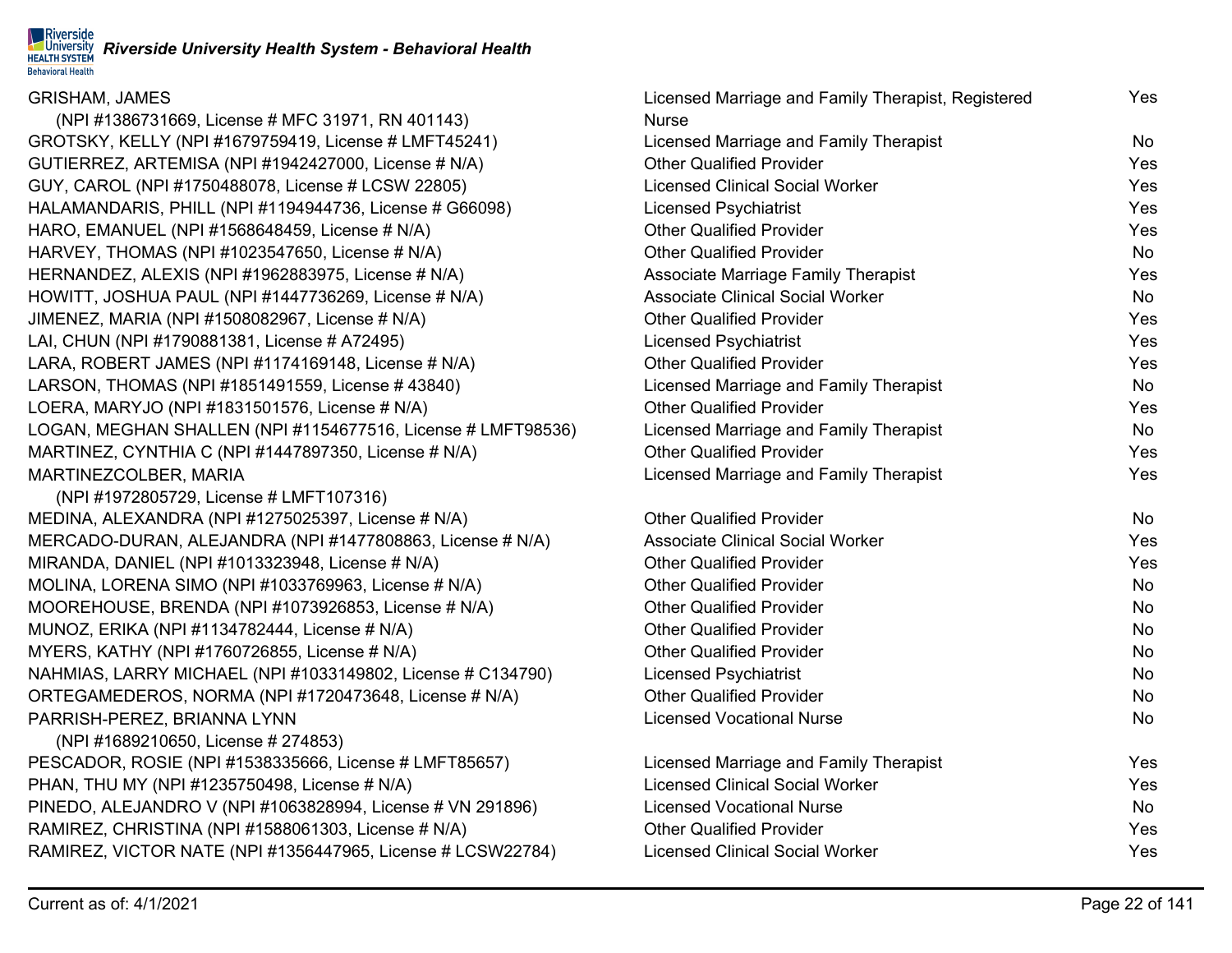|                          | Riverside<br>Huniversity Riverside University Health System - Behavioral Health |  |
|--------------------------|---------------------------------------------------------------------------------|--|
| <b>Behavioral Health</b> |                                                                                 |  |

| REYES, ANNA (NPI #1497180368, License # N/A)                 | <b>Other Qualified Provider</b>        | <b>Yes</b> |
|--------------------------------------------------------------|----------------------------------------|------------|
| RIEMER, CHRISTINA (NPI #1598927519, License # LMFT 52420)    | Licensed Marriage and Family Therapist | <b>Yes</b> |
| ROCHA, SILVIA (NPI #1093162489, License # N/A)               | <b>Other Qualified Provider</b>        | Yes        |
| RODRIGUEZ, MARIA LUISE                                       | <b>Licensed Clinical Social Worker</b> | Yes        |
| (NPI #1215375134, License # LCSW82307)                       |                                        |            |
| ROMERO, RITA MARIE (NPI #1437658333, License # LMFT #121610) | Licensed Marriage and Family Therapist | No         |
| RUIZ-FELIX, GENARO (NPI #1811415011, License # N/A)          | <b>Other Qualified Provider</b>        | Yes        |
| SANCHEZ, DIANE CAPA (NPI #1245535582, License # N/A)         | <b>Other Qualified Provider</b>        | No.        |
| SAUNDERS, BARBARA JEAN (NPI #1144365149, License # C36869)   | <b>Licensed Psychiatrist</b>           | Yes        |
| STILTZ, REBECA (NPI #1790879419, License # LCS26152)         | <b>Licensed Clinical Social Worker</b> | Yes        |
| SUBAYAR, JERONIMO B (NPI #1437767589, License # 252073)      | Licensed Vocational Nurse              | Yes        |
| TREVINO, JENNIFER (NPI #1043633423, License # N/A)           | <b>Other Qualified Provider</b>        | Yes        |
| VELARDE, MAYRA (NPI #1386031599, License # N/A)              | Licensed Vocational Nurse              | No         |
| VENEGAS, ANGELICA (NPI #1669831400, License # N/A)           | <b>Other Qualified Provider</b>        | Yes        |
| VILLARREAL, JESSICA (NPI #1760864847, License # ASW73285)    | <b>Licensed Clinical Social Worker</b> | No         |
| WILKINSON, ROBBI (NPI #1861518300, License # VN 205747)      | <b>Licensed Vocational Nurse</b>       | No.        |
| ZARAGOZA, ARTURO (NPI #1437338472, License # N/A)            | <b>Other Qualified Provider</b>        | No.        |
| ZERKLE, ANEEKA MARIE (NPI #1215573449, License # AMFT115383) | Associate Marriage Family Therapist    | Yes        |

# **Program: Indio Day Reporting Center- Mental Health, 46-900A Monroe St., Suite 101, Indio, CA 92201, Phone: 760-863-7219**

Ages Served: All Ages **Accepting Referrals: Yes** Accepting Referrals: Yes

Distance to closest public transportation: Between .5-1.0 miles

ADA Compliant for Physical Plant: Yes TDD/TTY Equipment Available: Yes

Languages: American Sign Language (ASL), English, Spanish

Service Type: Mental Health Services, Case Management, Crisis Intervention

# Staff Name

**Competence** Licensure **Training** ERAZO, LISA MARIE (NPI #1023566213, License # LMFT109322) Licensed Marriage and Family Therapist Yes HAYNES, WILLIAM (NPI #1386998722, License # N/A) Other Qualified Provider No Charges And No KAMPHUIS, MICHELE LYNN (NPI #1265068423, License # N/A) Other Qualified Provider Ves VENEGASMORENO, KARINA (NPI #1316379274, License # N/A) Associate Clinical Social Worker Yes WILLIAMS, ANDREW L. (NPI #1245422575, License # N/A) Other Qualified Provider Ves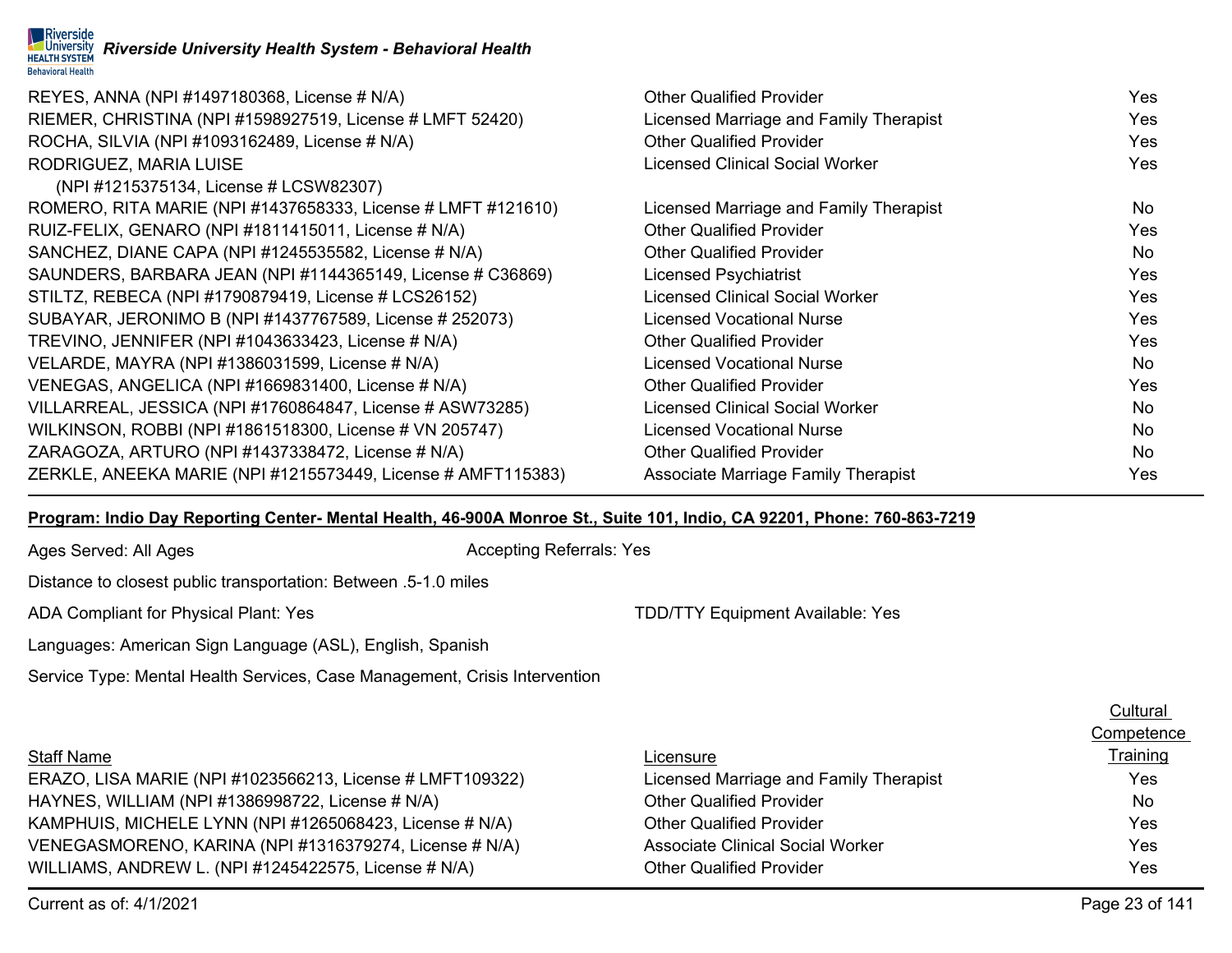| Program: Indio Juvenile Hall Behavioral Health, 47-665 Oasis Street, Indio, CA 92201, Phone: 760-863-4709                                                                                                                                         |                                                                                                                                                                              |                                                                      |
|---------------------------------------------------------------------------------------------------------------------------------------------------------------------------------------------------------------------------------------------------|------------------------------------------------------------------------------------------------------------------------------------------------------------------------------|----------------------------------------------------------------------|
| Ages Served: 0-20                                                                                                                                                                                                                                 | <b>Accepting Referrals: Yes</b>                                                                                                                                              |                                                                      |
| Distance to closest public transportation: Less than .25 miles                                                                                                                                                                                    |                                                                                                                                                                              |                                                                      |
| ADA Compliant for Physical Plant: Yes                                                                                                                                                                                                             | <b>TDD/TTY Equipment Available: No</b>                                                                                                                                       |                                                                      |
| Languages: English, Spanish                                                                                                                                                                                                                       |                                                                                                                                                                              |                                                                      |
| Service Type: Case Management, Crisis Intervention, Intensive Care Coordination                                                                                                                                                                   |                                                                                                                                                                              |                                                                      |
| <b>Staff Name</b><br>RIOS, CARMEN ALICIA (NPI #1326525387, License # N/A)<br>TRUONG, KEVIN (NPI #1063804755, License # A158018)                                                                                                                   | Licensure<br><b>Other Qualified Provider</b><br>Licensed Physician                                                                                                           | <b>Cultural</b><br>Competence<br>Training<br><b>No</b><br>No         |
|                                                                                                                                                                                                                                                   | Program: INSTITUTE FOR FAMILY CENTERED SERVICES INC. DBA California Mentor - FSS, 41990 Cook Street, Building I, Suite                                                       |                                                                      |
| 801A, Palm Desert, CA 92211, Phone: 442-666-3217                                                                                                                                                                                                  |                                                                                                                                                                              |                                                                      |
| Ages Served: 0-20                                                                                                                                                                                                                                 | <b>Accepting Referrals: Yes</b>                                                                                                                                              |                                                                      |
| Distance to closest public transportation: Less than .25 miles                                                                                                                                                                                    |                                                                                                                                                                              |                                                                      |
| ADA Compliant for Physical Plant: No                                                                                                                                                                                                              | TDD/TTY Equipment Available: No                                                                                                                                              |                                                                      |
| Languages: English, Spanish                                                                                                                                                                                                                       |                                                                                                                                                                              |                                                                      |
| Service Type: Mental Health Services, Case Management                                                                                                                                                                                             |                                                                                                                                                                              |                                                                      |
| <b>Staff Name</b><br>AGREDANO, LAURA (NPI #1942803523, License # 95669)<br>ESTRADA, NORMA A (NPI #1760011753, License # 117322)<br>GONZALEZ, KELLIE LYNN (NPI #1730742263, License # 92986)<br>HERNANDEZ, GLORIA (NPI #1255982419, License # N/A) | Licensure<br><b>Associate Clinical Social Worker</b><br>Associate Marriage Family Therapist<br><b>Associate Marriage Family Therapist</b><br><b>Other Qualified Provider</b> | Cultural<br>Competence<br>Training<br>Yes<br>Yes<br><b>No</b><br>Yes |
| MONTANE, GUSTAVO (NPI #1780169383, License # 109915)                                                                                                                                                                                              | <b>Associate Marriage Family Therapist</b>                                                                                                                                   | <b>No</b>                                                            |
| PLAVAJKA, ROBERT (NPI #1346879517, License # 113787)<br>REVELO, JOSE MIGUEL (NPI #1902418767, License # N/A)                                                                                                                                      | Associate Marriage Family Therapist<br><b>Other Qualified Provider</b>                                                                                                       | Yes<br>Yes                                                           |
| Current as of: 4/1/2021                                                                                                                                                                                                                           |                                                                                                                                                                              | Page 24 of 141                                                       |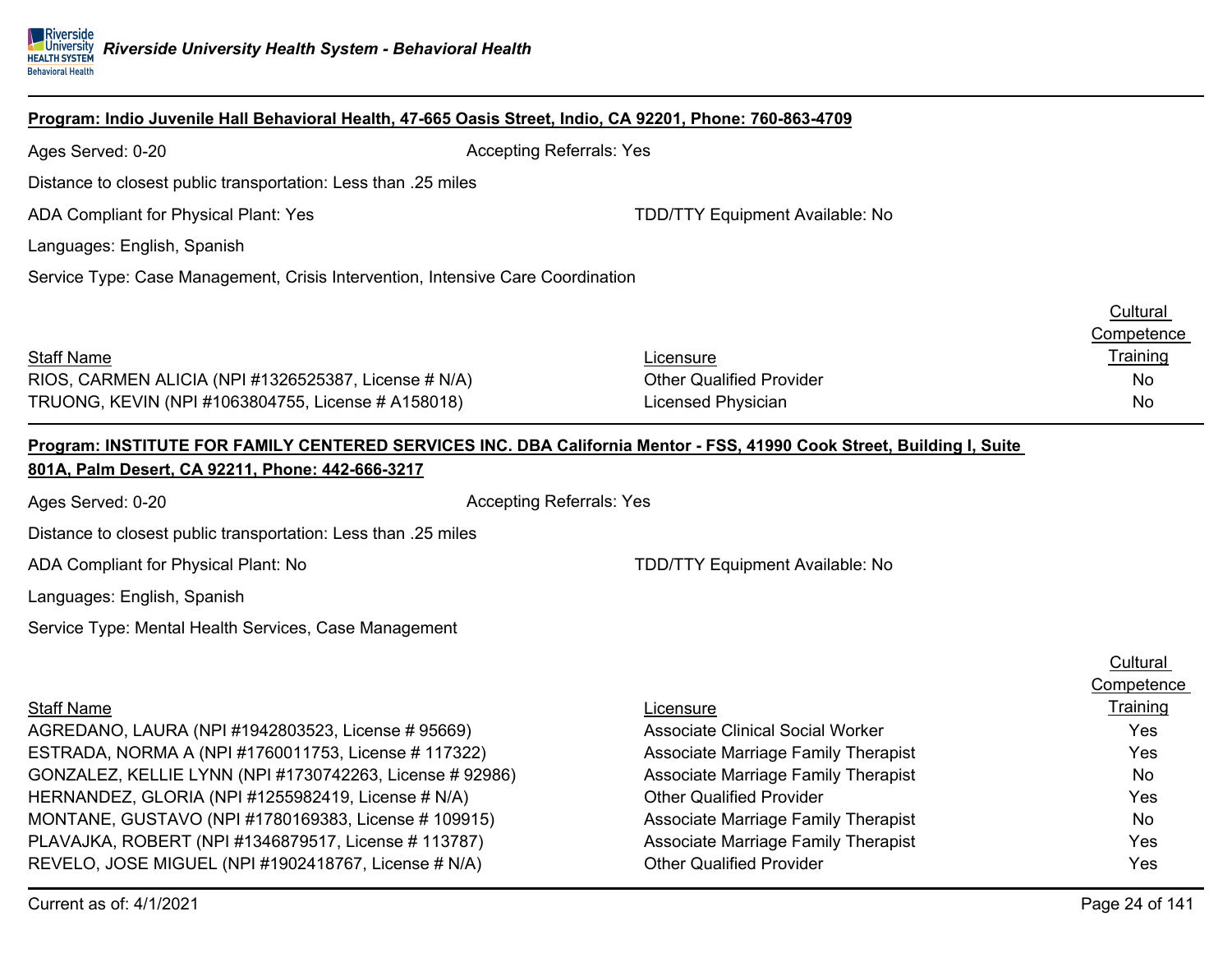

| SIMONE, AGNES KWON (NPI #1760845101, License # 15833)   | Licensed Psychiatrist                  | <b>Yes</b>     |
|---------------------------------------------------------|----------------------------------------|----------------|
| WEIR, TAWNY (NPI #1205920113, License # 97520)          | Licensed Marriage and Family Therapist | Yes            |
| WIGFALL, DONNELL (NPI #1841465556, License # 11625)     | Licensed Psychiatrist                  | Yes            |
| WILLIAMS, CRYSTAL (NPI #1104378850, License # 112575)   | Associate Marriage Family Therapist    | N <sub>0</sub> |
| ZUMWALT, SUZANNE MARIE (NPI #1184214348, License # N/A) | <b>Other Qualified Provider</b>        | Yes            |

# **Program: LATINO COMMISSION COUNSELING CENTER, 1612 1st Street, Coachella, CA 92336, Phone: 760-398-9000, Fax:**

# **760-398-9790**

Ages Served: All Ages Accepting Referrals: Yes

Distance to closest public transportation: Less than .25 miles

ADA Compliant for Physical Plant: No TDD/TTY Equipment Available: No

Languages: English, Spanish

Service Type: Mental Health Services, Medication Support

| <b>Staff Name</b>                                         | Licensure                                  | Training  |
|-----------------------------------------------------------|--------------------------------------------|-----------|
| HERNANDEZ, ALEXIS (NPI #1962883975, License # N/A)        | <b>Associate Marriage Family Therapist</b> | Yes       |
| JONES, ROBERT (NPI #1033228218, License # LCSW21647)      | <b>Licensed Clinical Social Worker</b>     | Yes.      |
| LAI, CHUN (NPI #1790881381, License # A72495)             | <b>Licensed Psychiatrist</b>               | Yes.      |
| LAROSA, MARIA (NPI #1720283419, License # LMFT34865)      | Licensed Marriage and Family Therapist     | <b>No</b> |
| MARTINEZ, ARACELI (NPI #1225474810, License # LMFT108256) | Licensed Marriage and Family Therapist     | Yes       |
| RODRIGUEZ, SARAI (NPI #1780921916, License # AMFT103747)  | <b>Associate Marriage Family Therapist</b> | Yes       |
| SABA, SEHAM (NPI #1912323999, License # 105270)           | Licensed Marriage and Family Therapist     | Yes       |
| TORRES, LINDSAY (NPI #1083025795, License # 111092)       | Licensed Marriage and Family Therapist     | Yes       |

# **Program: Mental Health Court-Indio, 82-632 Hwy 11, A-3, Indio, CA 92201, Phone: 760-396-5371**

| Ages Served: All Ages                                                      | <b>Accepting Referrals: Yes</b>         |
|----------------------------------------------------------------------------|-----------------------------------------|
| Distance to closest public transportation: Less than .25 miles             |                                         |
| ADA Compliant for Physical Plant: Yes                                      | <b>TDD/TTY Equipment Available: Yes</b> |
| Languages: English, Spanish                                                |                                         |
| Service Type: Mental Health Services, Case Management, Crisis Intervention |                                         |

**Cultural Competence**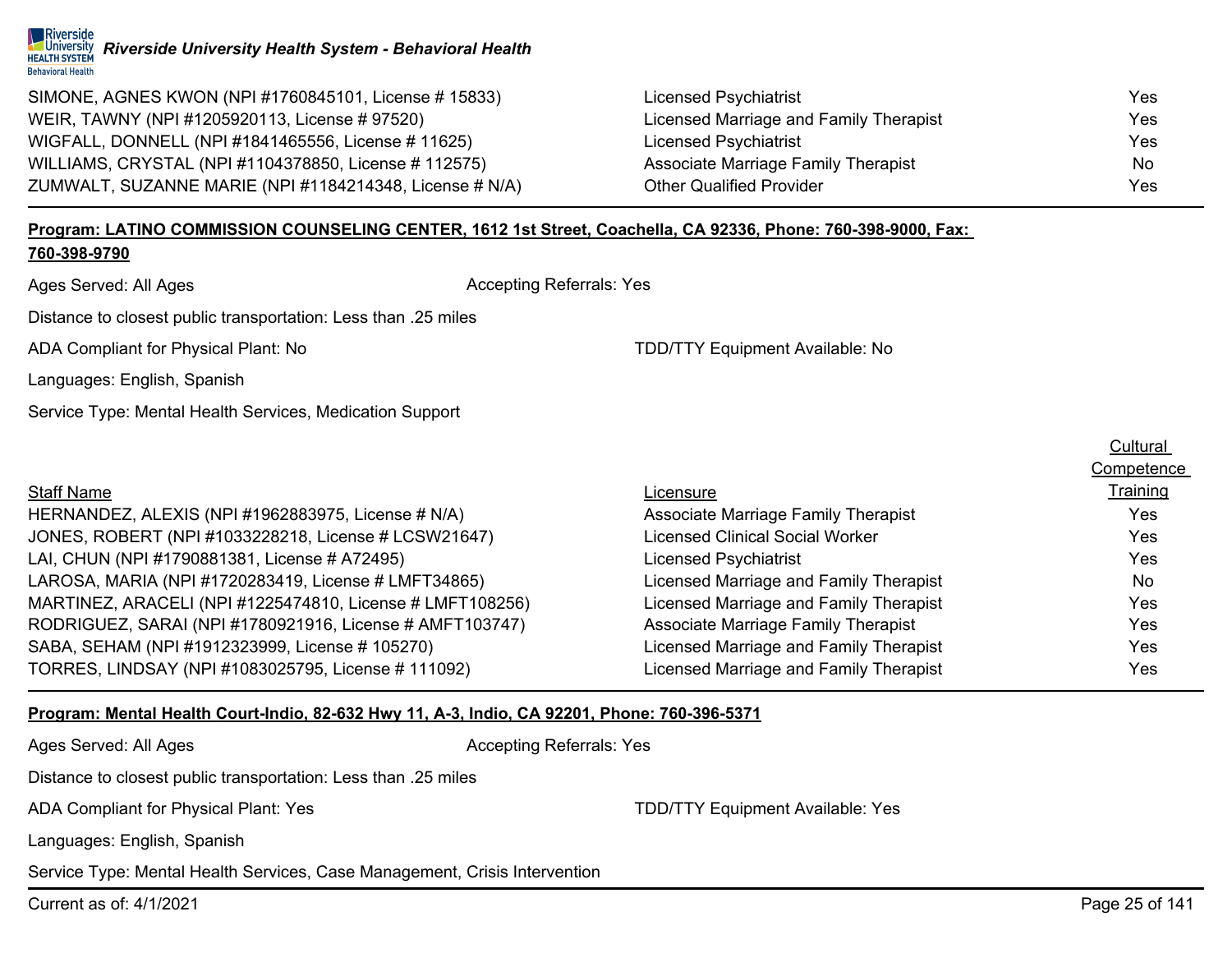|                                                           |                                            | Competence      |
|-----------------------------------------------------------|--------------------------------------------|-----------------|
| <b>Staff Name</b>                                         | Licensure                                  | <b>Training</b> |
| BOWLING, DORENE (NPI #1770601775, License # N/A)          | <b>Other Qualified Provider</b>            | Yes             |
| FREDERIKSEN, SEAN (NPI #1265694582, License # 85244)      | Licensed Marriage and Family Therapist     | Yes.            |
| GALIPPO, RYAN GREGORY (NPI #1518445725, License # 100139) | <b>Associate Marriage Family Therapist</b> | No              |
| YOUNG, JOHN CHARLES (NPI #1639312267, License # N/A)      | <b>Other Qualified Provider</b>            | Yes.            |

# **Program: MFI RECOVERY CENTER BANNING, 1035 W RAMSEY STREET, A, Banning, CA 92220, Phone: 951-683-6596, Fax: 951-351-1554**

Ages Served: All Ages Accepting Referrals: Yes

Distance to closest public transportation: Less than .25 miles

ADA Compliant for Physical Plant: Yes TCC TO THE TO THE TOPARTY Equipment Available: No

Specialties: Family Therapy, Individual Therapy, Medication Assisted Treatment (MAT), Mental Health Counseling, Substance Abuse

Languages: English, Spanish

Service Type: Mental Health Services

# Staff Name

ALVARENGA, ROSA (NPI #1134408065, License # IMF74825) BARTH, CASSSANDRA (NPI #1467644526, License # IMF99051) BLANCO, FRANCES (NPI #1710262738, License # ASW60961) CLINTON, REBECCA ROSE (NPI #1073130324, License # ASW95220) DAGGETT, MARTHA I (NPI #1891071676, License # IMF71634) DIMANNO, NATALIE CLAIRE (NPI #1972164499, License # 6149) DRAKE, MELINDA GEREMILLO (NPI #1568593168, License # 68954) FRANKLIN, RUBIE (NPI #1023200136, License # 48719) HICKS, MATTHEW RONALD (NPI #1033240080, License # 21132) JENNINGS, TAMARA (NPI #1376843672, License # LMFT81538) JOHNSON, WILLIE (NPI #1386157782, License # IMF98198) KORNBLUTH, REBECCA (NPI #1760747265, License # IMF78133) LACY, DEBRA (NPI #1225333438, License # 86783)

|                                            | Competence |
|--------------------------------------------|------------|
| Licensure                                  | Training   |
| Associate Marriage Family Therapist        | No         |
| <b>Associate Marriage Family Therapist</b> | Yes        |
| <b>Licensed Clinical Social Worker</b>     | Yes        |
| Associate Clinical Social Worker           | Yes        |
| <b>Associate Marriage Family Therapist</b> | Yes        |
| <b>Associate Marriage Family Therapist</b> | Yes        |
| <b>Licensed Clinical Social Worker</b>     | Yes        |
| Licensed Marriage and Family Therapist     | <b>No</b>  |
| <b>Licensed Clinical Social Worker</b>     | Yes        |
| Licensed Marriage and Family Therapist     | Yes        |
| <b>Associate Marriage Family Therapist</b> | Yes        |
| <b>Associate Marriage Family Therapist</b> | Yes        |
| Licensed Marriage and Family Therapist     | <b>No</b>  |
|                                            |            |

Current as of: 4/1/2021 Page 26 of 141

**Cultural** 

**Cultural** Competence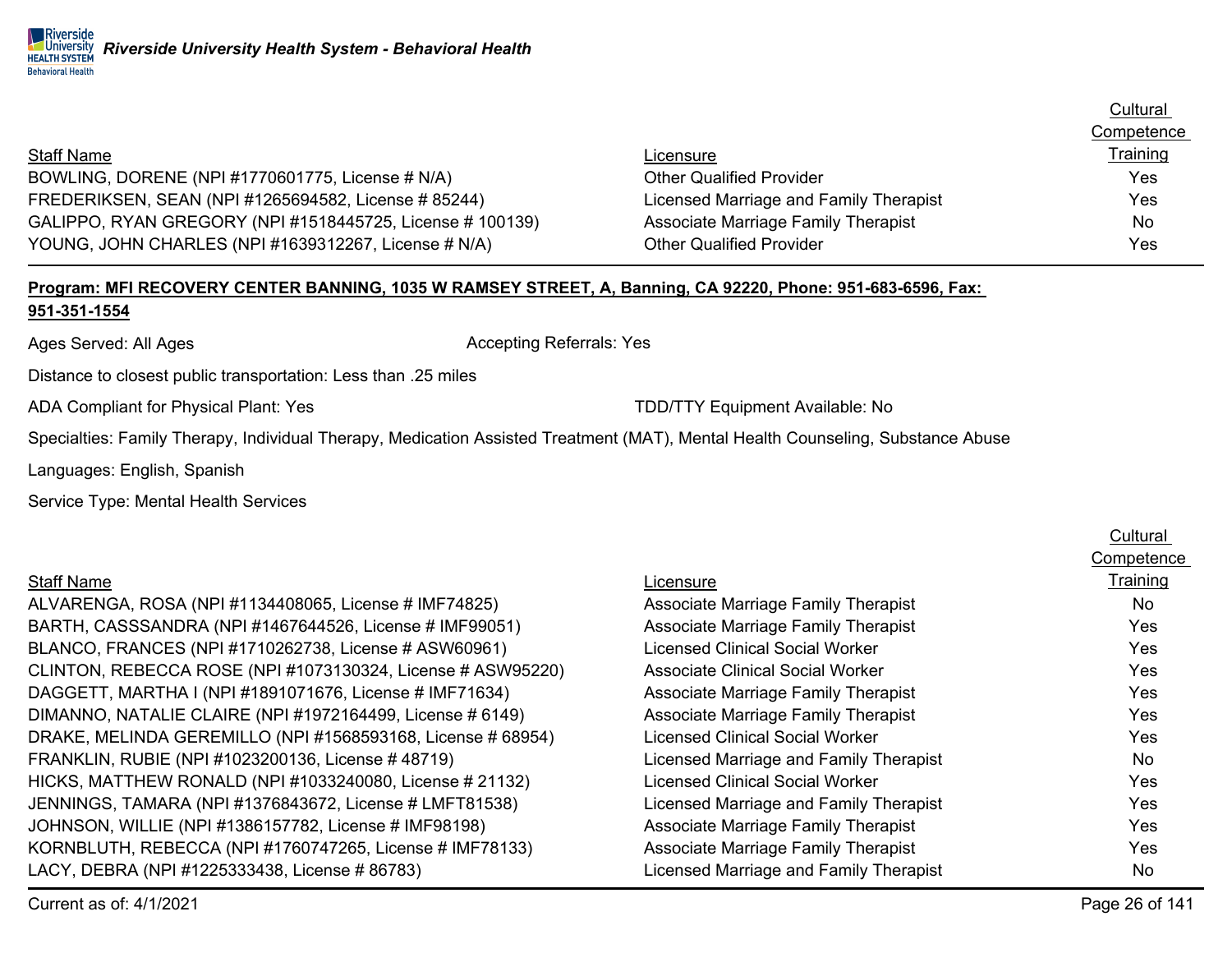

| LOPEZ, MARIA A. (NPI #1285018176, License # IMF98768)      | Associate Marriage Family Therapist | Yes. |
|------------------------------------------------------------|-------------------------------------|------|
| MCCALISTER, BETSY (NPI #1730389214, License # LCSW18224)   | Licensed Clinical Social Worker     | Yes  |
| NAVARRO, SAMANTHA (NPI #1053927335, License # ASW90280)    | Associate Clinical Social Worker    | Yes  |
| PATEL, BIPIN (NPI #1528197647, License # A46654)           | Licensed Psychiatrist               | No.  |
| RODRIGUEZ, STEFANI (NPI #1659979490, License # AMFT121026) | Associate Marriage Family Therapist | Yes. |

### **Program: Multi-Dimensional Family Therapy Desert Region, 47825 & 47915 Oasis Street, Indio, CA 92201, Phone: 760-863-8550**

Ages Served: 0-20 **Accepting Referrals: Yes** Accepting Referrals: Yes

Distance to closest public transportation: Less than .25 miles

ADA Compliant for Physical Plant: Yes TDD/TTY Equipment Available: Yes

Languages: English, Spanish

Service Type: Mental Health Services, Case Management, Crisis Intervention, Intensive Care Coordination, Intensive Home Based Services

|                                                       |                                        | Cultural   |
|-------------------------------------------------------|----------------------------------------|------------|
|                                                       |                                        | Competence |
| <b>Staff Name</b>                                     | Licensure                              | Training   |
| BARNES, ELVA (NPI #1598073819, License # LMFT99112)   | Licensed Marriage and Family Therapist | Yes        |
| DIAZ, ANEL NEREIDA (NPI #1710512793, License # N/A)   | <b>Other Qualified Provider</b>        | <b>No</b>  |
| FEUER, ANITA LOUISE (NPI #1962928846, License # N/A)  | <b>Other Qualified Provider</b>        | Yes.       |
| GROTSKY, KELLY (NPI #1679759419, License # LMFT45241) | Licensed Marriage and Family Therapist | <b>No</b>  |
| HUNTINGTON, ALISA (NPI #1346262672, License #36959)   | Licensed Marriage and Family Therapist | Yes        |
| LOYA, PAUL (NPI #1144618760, License # N/A)           | <b>Other Qualified Provider</b>        | Yes        |
| MUNOZ, ROSALBA (NPI #1346639234, License # N/A)       | <b>Other Qualified Provider</b>        | Yes        |

### **Program: Oasis Community Services, 81557 Dr. Carreon Blvd, C9, Indio, CA 92201, Phone: 760-391-6999, Fax: 760-391-6998**

Ages Served: All Ages Accepting Referrals: Yes

Distance to closest public transportation: Less than .25 miles

ADA Compliant for Physical Plant: Yes TELL THE SECTION COMPLETED TO THE TOP THE TOPOSTY Equipment Available: Yes

Languages: English, Spanish

Service Type: Mental Health Services, Case Management, Crisis Intervention, Intensive Care Coordination, Intensive Home Based Services, Medication Support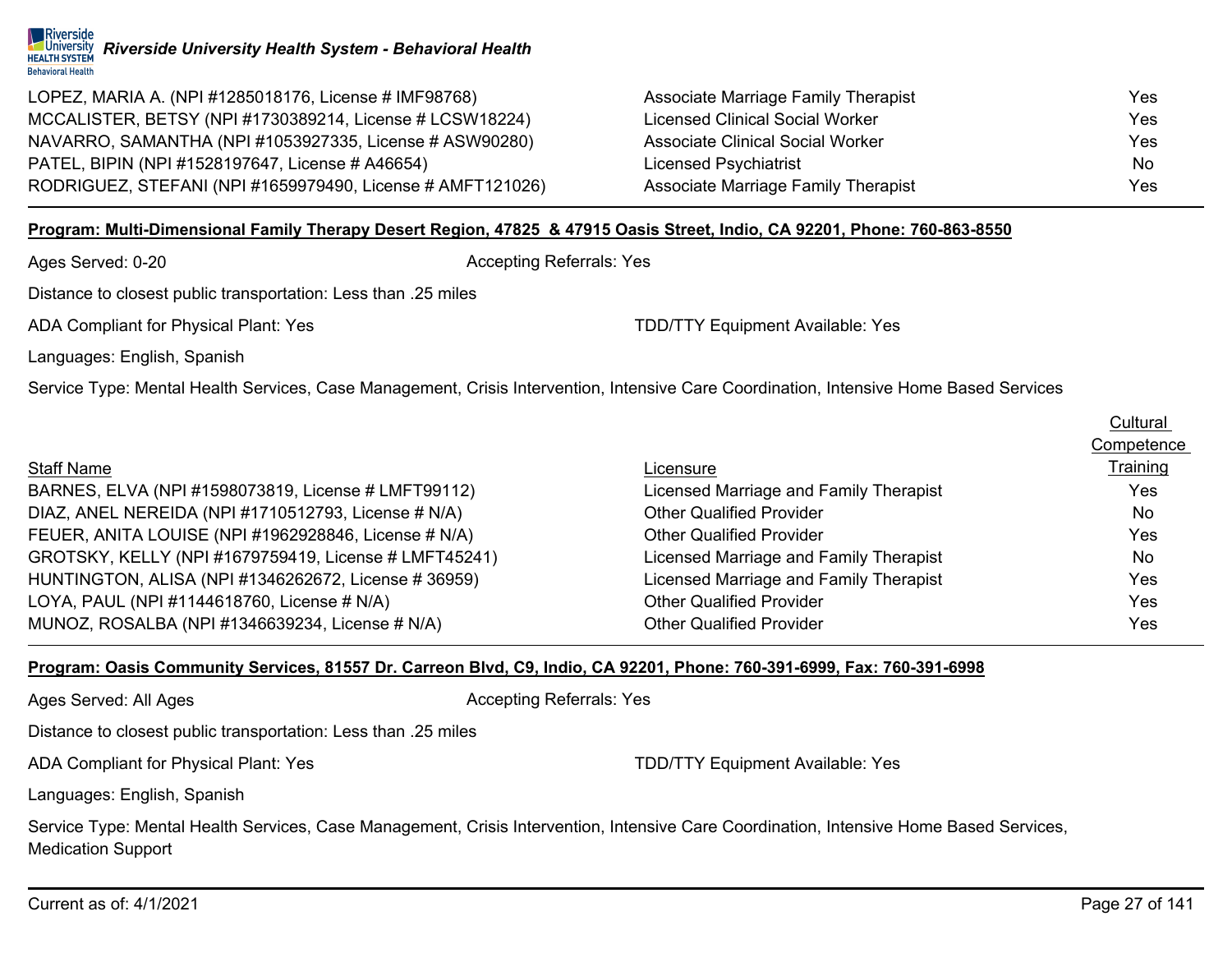|                                                              |                                            | Competence |
|--------------------------------------------------------------|--------------------------------------------|------------|
| <b>Staff Name</b>                                            | Licensure                                  | Training   |
| AMEZQUITA, ALBERTO (NPI #1609003193, License # N/A)          | <b>Other Qualified Provider</b>            | <b>No</b>  |
| AZIZ, ABDUL M (NPI #1346712775, License # 95010748)          | <b>Nurse Practitioner</b>                  | Yes        |
| CARRASCO, CURTIS (NPI #1437699246, License # N/A)            | <b>Other Qualified Provider</b>            | Yes        |
| COZENS, KAITLYN TAYLOR (NPI #1679132294, License # ASW89261) | <b>Associate Clinical Social Worker</b>    | Yes        |
| FIELDS, JARVIS (NPI #1932569993, License # AMFT 91712)       | Associate Marriage Family Therapist        | Yes        |
| <b>GASTELUM, YVETTE AVILA</b>                                | <b>Associate Marriage Family Therapist</b> | Yes        |
| (NPI #1285020784, License # AMFT 106314)                     |                                            |            |
| HOUSTON, MARGARET (NPI #1164732145, License # N/A)           | <b>Other Qualified Provider</b>            | <b>Yes</b> |
| JIMENEZ, LETICIA (NPI #1366796179, License # N/A)            | <b>Other Qualified Provider</b>            | <b>Yes</b> |
| LARA, MELANI (NPI #1467578047, License # LVN 197993)         | <b>Licensed Vocational Nurse</b>           | <b>Yes</b> |
| LOPEZ, ROBERTO (NPI #1457361230, License # LCSW20218)        | <b>Licensed Clinical Social Worker</b>     | <b>Yes</b> |
| NAVARRETE, DAVID CHRISTOPHER                                 | <b>Other Qualified Provider</b>            | <b>Yes</b> |
| (NPI #1013380153, License # N/A)                             |                                            |            |
| SOLIS, FRANCISCO (NPI #1306296355, License # AMFT111178)     | Associate Marriage Family Therapist        | Yes        |
| STICKEL, COLLEEN (NPI #1992047559, License # MFT37012)       | Licensed Marriage and Family Therapist     | Yes        |
| TELLEZ, LUCRECIA (NPI #1376794669, License # N/A)            | <b>Other Qualified Provider</b>            | Yes        |
| WHALLEY, PATRICK (NPI #1164431623, License # 526497)         | <b>Nurse Practitioner</b>                  | No         |
| <b>WILLIAMSON, LEONARD ADAM</b>                              | <b>Other Qualified Provider</b>            | Yes        |
| (NPI#1902461809, License # R1316270718)                      |                                            |            |

# **Program: Oasis Community Services, 49-211 Grapefruit Blvd, 6, Coachella, CA 92236, Phone: 760-541-8520, Fax: 760-262-3795**

Ages Served: All Ages **Accepting Referrals: Yes** Accepting Referrals: Yes

Distance to closest public transportation: Less than .25 miles

ADA Compliant for Physical Plant: Yes TDD/TTY Equipment Available: Yes

Licensure

Languages: English, Spanish

Service Type: Mental Health Services, Case Management, Crisis Intervention, Intensive Care Coordination, Intensive Home Based Services, Medication Support

| Cultural   |
|------------|
| Competence |
| Training   |

**Cultural** 

Staff Name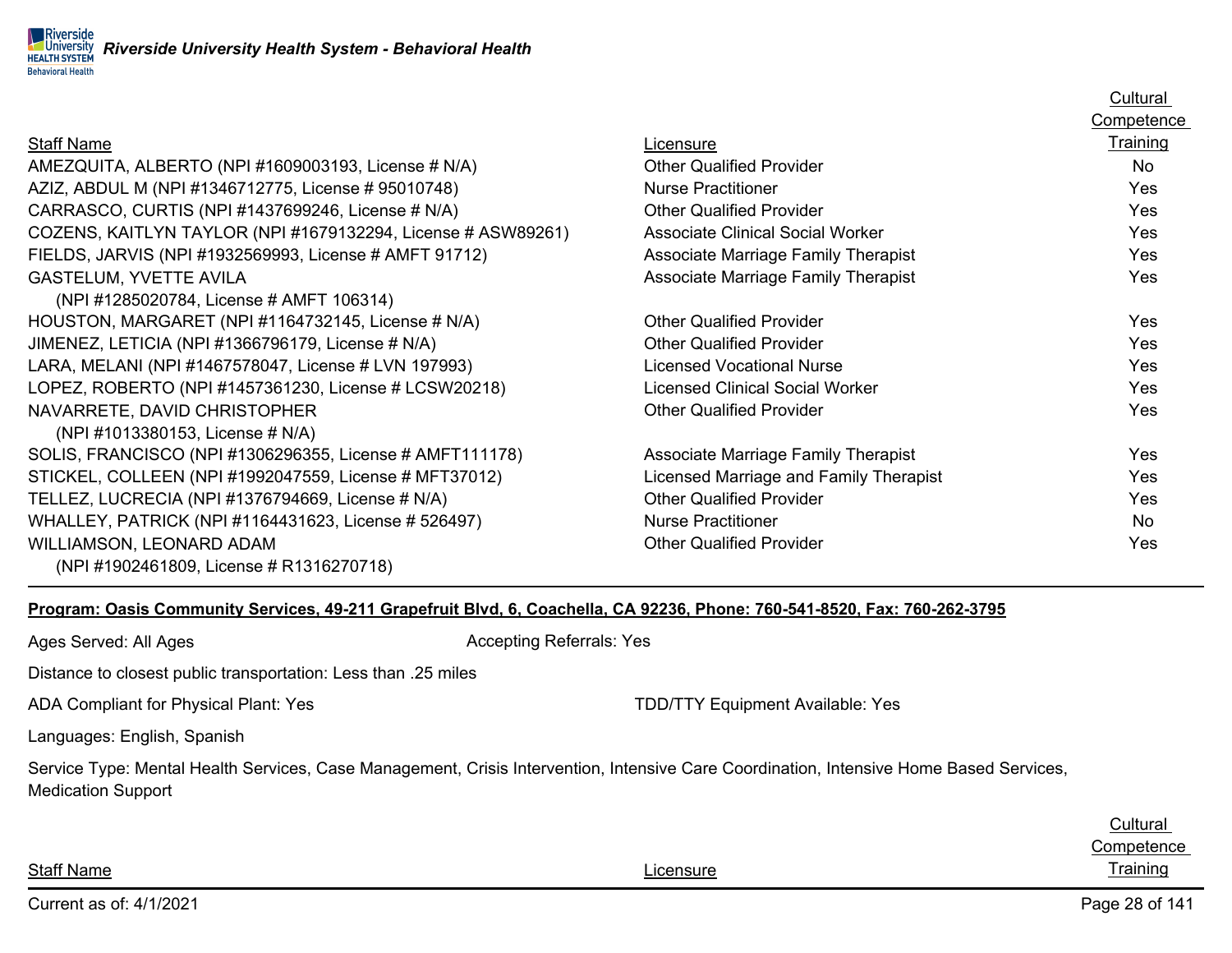| <mark>) Riverside</mark><br>A University Riverside University Health System - Behavioral Health<br>неа⊾тн ѕүѕтем<br><b>Behavioral Health</b> |                                            |      |
|----------------------------------------------------------------------------------------------------------------------------------------------|--------------------------------------------|------|
| AZIZ, ABDUL M (NPI #1346712775, License # 95010748)                                                                                          | <b>Nurse Practitioner</b>                  | Yes. |
| GUADARRAMA, ALMA (NPI #1326489121, License # ASW63676)                                                                                       | <b>Associate Clinical Social Worker</b>    | Yes  |
| HERMOSILLO, ROSITA (NPI #1598305245, License # ASW93713)                                                                                     | <b>Associate Clinical Social Worker</b>    | Yes  |
| LARA, MELANI (NPI #1467578047, License # LVN 197993)                                                                                         | <b>Licensed Vocational Nurse</b>           | Yes  |
| LOPEZ, YURI (NPI #1619562774, License # APCC9310)                                                                                            | Associate Professional Clinical Counselor  | Yes  |
| MCCAMMON, REBEKAH RUTH (NPI #1972142735, License #                                                                                           | Associate Professional Clinical Counselor  | Yes  |
| APCC2690)                                                                                                                                    |                                            |      |
| MURILLO, JOSE (NPI #1548852890, License # N/A)                                                                                               | <b>Other Qualified Provider</b>            | Yes  |
| RAY, PERLA PATRICIA (NPI #1437333275, License # LMFT49021)                                                                                   | Licensed Marriage and Family Therapist     | Yes  |
| REGALADO, CARMEN (NPI #1639705064, License # N/A)                                                                                            | <b>Other Qualified Provider</b>            | Yes  |
| RIVERA, JACQUELINE PAULETTE                                                                                                                  | Associate Marriage Family Therapist        | Yes  |
| (NPI #1104466952, License # 115945)                                                                                                          |                                            |      |
| RODRIGUEZ, GABRIELLA ASTRILD                                                                                                                 | Associate Marriage Family Therapist        | Yes  |
| (NPI #1871148890, License # AMFT121745)                                                                                                      |                                            |      |
| RODRIGUEZ, SARAI (NPI #1780921916, License # AMFT103747)                                                                                     | <b>Associate Marriage Family Therapist</b> | Yes  |
| SALAZAR, ADRIANA (NPI #1245738871, License # N/A)                                                                                            | <b>Other Qualified Provider</b>            | Yes  |
| SOLIS-LOPEZ, FRANSISCO (NPI #1962852913, License # 111178)                                                                                   | <b>Associate Marriage Family Therapist</b> | No   |
| VELAZQUEZ, ELIZABETH (NPI #1336737113, License # 8837)                                                                                       | <b>Associate Marriage Family Therapist</b> | No   |
| VIDAL, MONICA (NPI #1700492816, License #1700492816)                                                                                         | <b>Associate Marriage Family Therapist</b> | No   |

# **Program: Olive Crest Wraparound Svcs - Palm Desert, 42580 CAROLINE CT, A, Palm Desert, CA 92211, Phone: 951-686-8500**

| Ages Served: All Ages                                                                            | <b>Accepting Referrals: Yes</b>                                                                                             |  |
|--------------------------------------------------------------------------------------------------|-----------------------------------------------------------------------------------------------------------------------------|--|
| Distance to closest public transportation: Between .5-1.0 miles                                  |                                                                                                                             |  |
| ADA Compliant for Physical Plant: Yes                                                            | <b>TDD/TTY Equipment Available: Yes</b>                                                                                     |  |
| Specialties: Case Management, Clinical Child Psychology, Clinical Therapist, Other, Psychiatrist |                                                                                                                             |  |
| Languages: English, Spanish                                                                      |                                                                                                                             |  |
| Ethnicities Served: Unknown, Not Hispanic, Mexican/Mexican American, Other Hispanic/Latino       |                                                                                                                             |  |
| Races Served: Black/African-American, White                                                      |                                                                                                                             |  |
|                                                                                                  | Service Type: Mental Health Services, Case Management, Crisis Intervention, Intensive Care Coordination, Medication Support |  |
|                                                                                                  |                                                                                                                             |  |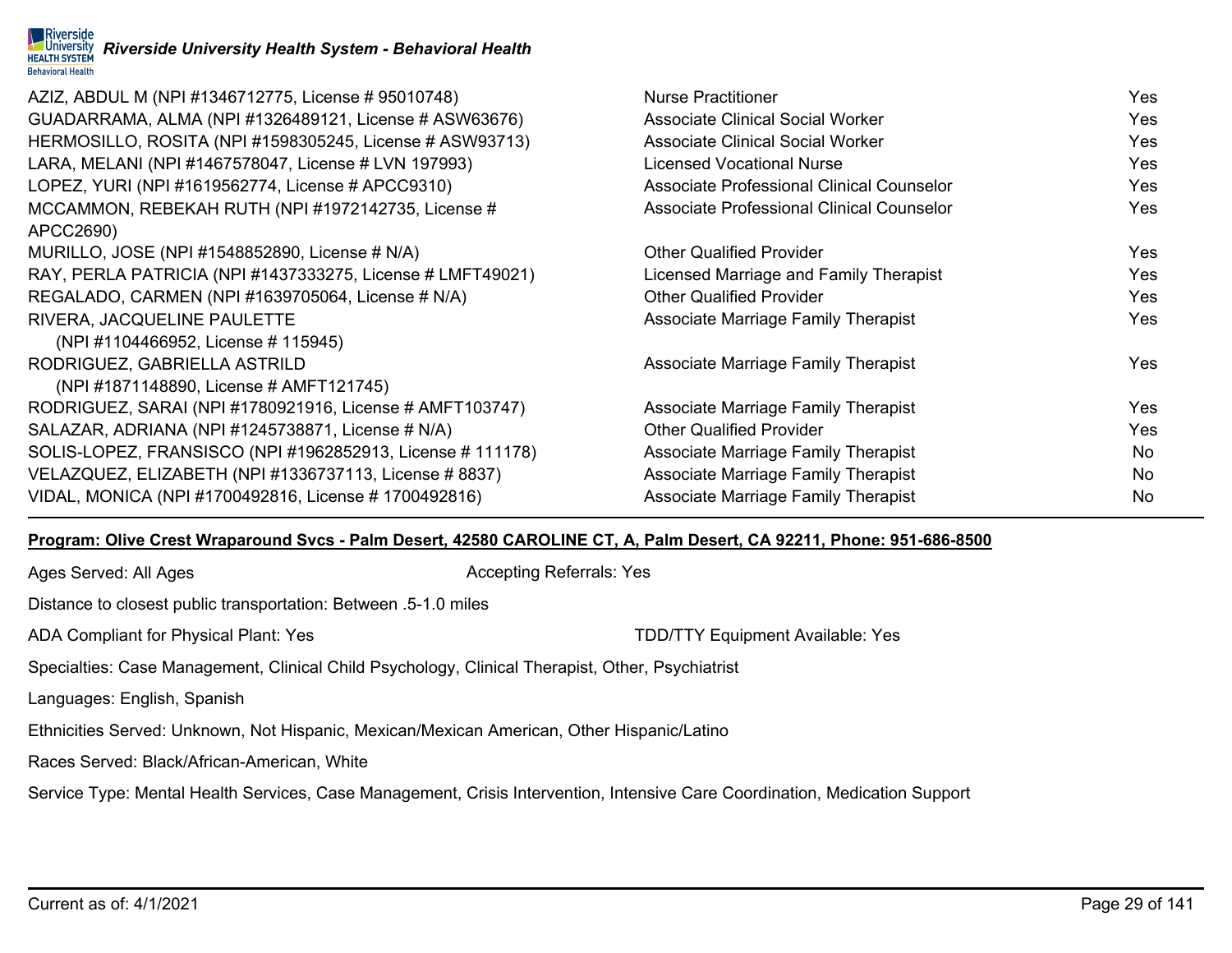**Riverside** *Riverside University Health System - Behavioral Health* **HEALTH SYSTEM** 

# Staff Name

**Behavioral Health** 

ABAD, CLAUDIA (NPI #1871151019, License # N/A) ACEVEDO, NOELIA (NPI #1043739162, License # 99297) ALEXANDER, RODERICK (NPI #1265846232, License # N/A) ANGKIANGCO, KATHERINE (NPI #1003118647, License # N/A) ARTEAGA, EVA (NPI #1255854980, License # 83985) AYALA-ARROYO, GUADALUPE (NPI #1639781503, License # N/A) AYER, EMILY (NPI #1407469786, License # 119937) BARCOUS, DEBORAH (NPI #1699367516, License # N/A) BARKER, PATRICIA (NPI #1093971830, License # N/A) BAUTISTA, YESSENIA (NPI #1053959403, License # 123126) BEAVERS, CHERYL (NPI #1225556921, License #  $N/A$ ) BENSFIELD, CHRISTINA SHARON (NPI #1669023776, License # N/A) BENZOR, DEANNA (NPI #1255800017, License # N/A) BETANCOURT, CAROLINA (NPI #1053880815, License # N/A) BLEVINS, HEATHER (NPI #1104391879, License # 107364) BOYD, SHEENA (NPI #1376972455, License # 109664) BRITO-BARRIGA, ANDREA (NPI #1962065185, License # N/A) CABALLERO, LUIS ANGEL (NPI #1790389393, License # N/A) CABRAL, DEANNA (NPI #1952822413, License # N/A) CARRILLO, REBECA (NPI #1851948392, License # 114094) CASEY, RHONDA (NPI  $#1235635582$ , License  $# N/A$ ) CHERPIN, CRYSTAL (NPI  $#1417507716$ , License  $# N/A$ ) COPPINS, CARMELITA (NPI #1134210446, License # LCSW65448) CRAWFORD, JENNYFER (NPI  $\#1851862460$ , License  $\# N/A$ ) CRUTCHFIELD, JANIE (NPI #1013526003, License # N/A) CRUZ, STEPHANIE (NPI  $#1053899781$ , License  $#N/A$ ) DAIGNEAULT, NICOLE (NPI  $#1104437508$ , License  $# N/A$ ) DELAMANCHA, ASHLEY (NPI  $#1366895682$ , License  $# N/A$ ) DOMINGUEZ, TANIA (NPI #1508210733, License # N/A) EILAND, ERIN ELIZABETH (NPI #1336665967, License # 5747) FINCHER, JESSICA LYN (NPI #1669668265, License # N/A) FISHER, SARAH (NPI #1356873111, License # 113875)

|                                                  | <b>Competence</b> |
|--------------------------------------------------|-------------------|
| Licensure                                        | <b>Training</b>   |
| <b>Other Qualified Provider</b>                  | Yes               |
| <b>Associate Marriage Family Therapist</b>       | Yes               |
| <b>Other Qualified Provider</b>                  | Yes               |
| <b>Other Qualified Provider</b>                  | Yes               |
| <b>Licensed Clinical Social Worker</b>           | Yes               |
| <b>Other Qualified Provider</b>                  | Yes               |
| <b>Associate Marriage Family Therapist</b>       | Yes               |
| <b>Other Qualified Provider</b>                  | Yes               |
| <b>Other Qualified Provider</b>                  | Yes               |
| Licensed Marriage and Family Therapist           | Yes               |
| <b>Other Qualified Provider</b>                  | Yes               |
| <b>Associate Clinical Social Worker</b>          | Yes               |
| <b>Other Qualified Provider</b>                  | Yes               |
| <b>Other Qualified Provider</b>                  | Yes               |
| <b>Associate Marriage Family Therapist</b>       | Yes               |
| Licensed Marriage and Family Therapist           | Yes               |
| <b>Other Qualified Provider</b>                  | Yes               |
| <b>Other Qualified Provider</b>                  | Yes               |
| <b>Other Qualified Provider</b>                  | Yes               |
| Associate Marriage Family Therapist              | Yes               |
| <b>Other Qualified Provider</b>                  | Yes               |
| <b>Other Qualified Provider</b>                  | Yes               |
| <b>Licensed Clinical Social Worker</b>           | Yes               |
| <b>Other Qualified Provider</b>                  | Yes               |
| <b>Other Qualified Provider</b>                  | Yes               |
| <b>Other Qualified Provider</b>                  | Yes               |
| <b>Other Qualified Provider</b>                  | Yes               |
| <b>Other Qualified Provider</b>                  | Yes               |
| <b>Other Qualified Provider</b>                  | Yes               |
| <b>Associate Professional Clinical Counselor</b> | Yes               |
| <b>Other Qualified Provider</b>                  | Yes               |
| Licensed Marriage and Family Therapist           | Yes               |
|                                                  |                   |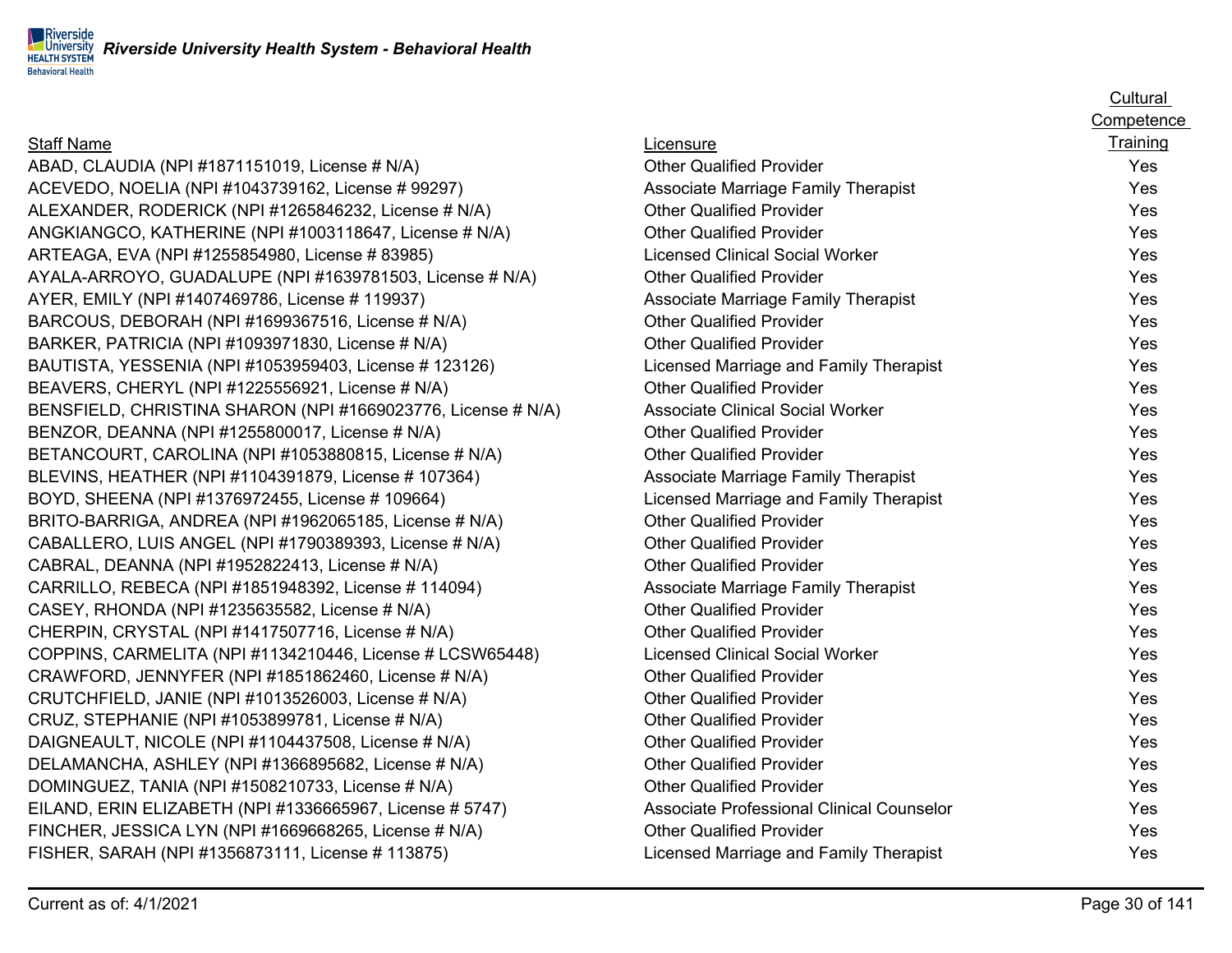FLORES, KORINA (NPI  $#1114421435$ , License  $# N/A$ ) FOWLER, JOLEEN (NPI #1881157261, License # N/A) FREEMAN, O'SHA (NPI #1043879703, License # 111626) GALE, MARIBEL (NPI #1356810980, License # N/A) GARCIA-BAYARDO, ANA KORINA (NPI #1982870754, License # 82910) GARCIA-GUTIERREZ, SUSANA (NPI #1871125096, License # N/A) GERMANOS, NICOLE (NPI #1417580051, License # 113556) GILBERT, GUADALUPE (NPI #1306366067, License # N/A) GODINEZ, NANCY (NPI #1932786464, License # N/A) GOINS, KEITH (NPI #1730787730, License # N/A) GOMEZ, JESSICA (NPI #1154839819, License # N/A) GRIFFIN, JENELLE (NPI  $#1700486289$ , License  $# N/A$ ) HARRIS, MARCELUS (NPI  $#1790309029$ , License  $# N/A$ ) HARTS, KIMBERLY (NPI  $#1912472689$ , License  $# N/A$ ) HERNANDEZ, LAURA (NPI #1326584798, License # 118636) HERNANDEZ, VANESSA (NPI  $#1124285044$ , License  $# N/A$ ) HERNANDEZ-MIRELEZ, NANCY (NPI #1518445246, License # N/A) HERRERA, CLAUDIA (NPI  $#1417498619$ , License  $# N/A$ ) HUERTA, MARY (NPI  $#1689212557$ , License  $# N/A$ ) JONES, LATRICE (NPI  $#1114493061$ , License  $# N/A$ ) JUAREZ, LELA MARIA (NPI #1558655316, License # 117812) KING, CARMEN (NPI  $#1023278090$ , License  $# N/A$ ) KNUDTSON, MARISA (NPI #1174168751, License # 90124) LEVI, BRITTANY (NPI  $\#1427551316$ , License  $\# N/A$ ) LEWIS, AMANDA (NPI #1740713213, License # 107051) LIMON, CYNTHIA (NPI #1194280677, License # N/A) LIZARRAGA, VERONICA (NPI  $#1265746200$ , License  $# N/A$ ) LOPEZ, JENNIFER LEE (NPI #1790122042, License # 79513) LOPEZ, LINDA (NPI #1063960896, License # N/A) MADUENO, MONICA (NPI #1609360023, License # N/A) MALDONADO, CINDY (NPI #1649679382, License # N/A) MCLANE, HILOREE (NPI  $#1659856771$ , License  $#N/A$ ) MEDINA-AYALA, BRENDA (NPI #1518433473, License # 3061) MENDEZ, ERICA (NPI #1588149694, License # 108356)

| <b>Other Qualified Provider</b>                  | Yes |
|--------------------------------------------------|-----|
| <b>Other Qualified Provider</b>                  | Yes |
| <b>Associate Marriage Family Therapist</b>       | Yes |
| <b>Other Qualified Provider</b>                  | Yes |
| Licensed Marriage and Family Therapist           | Yes |
|                                                  |     |
| <b>Other Qualified Provider</b>                  | Yes |
| <b>Associate Marriage Family Therapist</b>       | Yes |
| <b>Other Qualified Provider</b>                  | Yes |
| <b>Other Qualified Provider</b>                  | Yes |
| <b>Other Qualified Provider</b>                  | Yes |
| <b>Other Qualified Provider</b>                  | Yes |
| <b>Other Qualified Provider</b>                  | Yes |
| <b>Other Qualified Provider</b>                  | Yes |
| <b>Other Qualified Provider</b>                  | Yes |
| Associate Marriage Family Therapist              | Yes |
| <b>Other Qualified Provider</b>                  | Yes |
| <b>Other Qualified Provider</b>                  | Yes |
| <b>Other Qualified Provider</b>                  | Yes |
| <b>Other Qualified Provider</b>                  | Yes |
| <b>Other Qualified Provider</b>                  | Yes |
| <b>Associate Marriage Family Therapist</b>       | Yes |
| <b>Other Qualified Provider</b>                  | Yes |
| <b>Associate Clinical Social Worker</b>          | Yes |
| <b>Other Qualified Provider</b>                  | Yes |
| <b>Associate Marriage Family Therapist</b>       | Yes |
| <b>Other Qualified Provider</b>                  | Yes |
| <b>Other Qualified Provider</b>                  | Yes |
| <b>Associate Marriage Family Therapist</b>       | Yes |
| <b>Other Qualified Provider</b>                  | Yes |
| <b>Other Qualified Provider</b>                  | Yes |
| <b>Other Qualified Provider</b>                  | Yes |
| <b>Other Qualified Provider</b>                  | Yes |
| <b>Associate Professional Clinical Counselor</b> | Yes |
| <b>Associate Marriage Family Therapist</b>       | Yes |
|                                                  |     |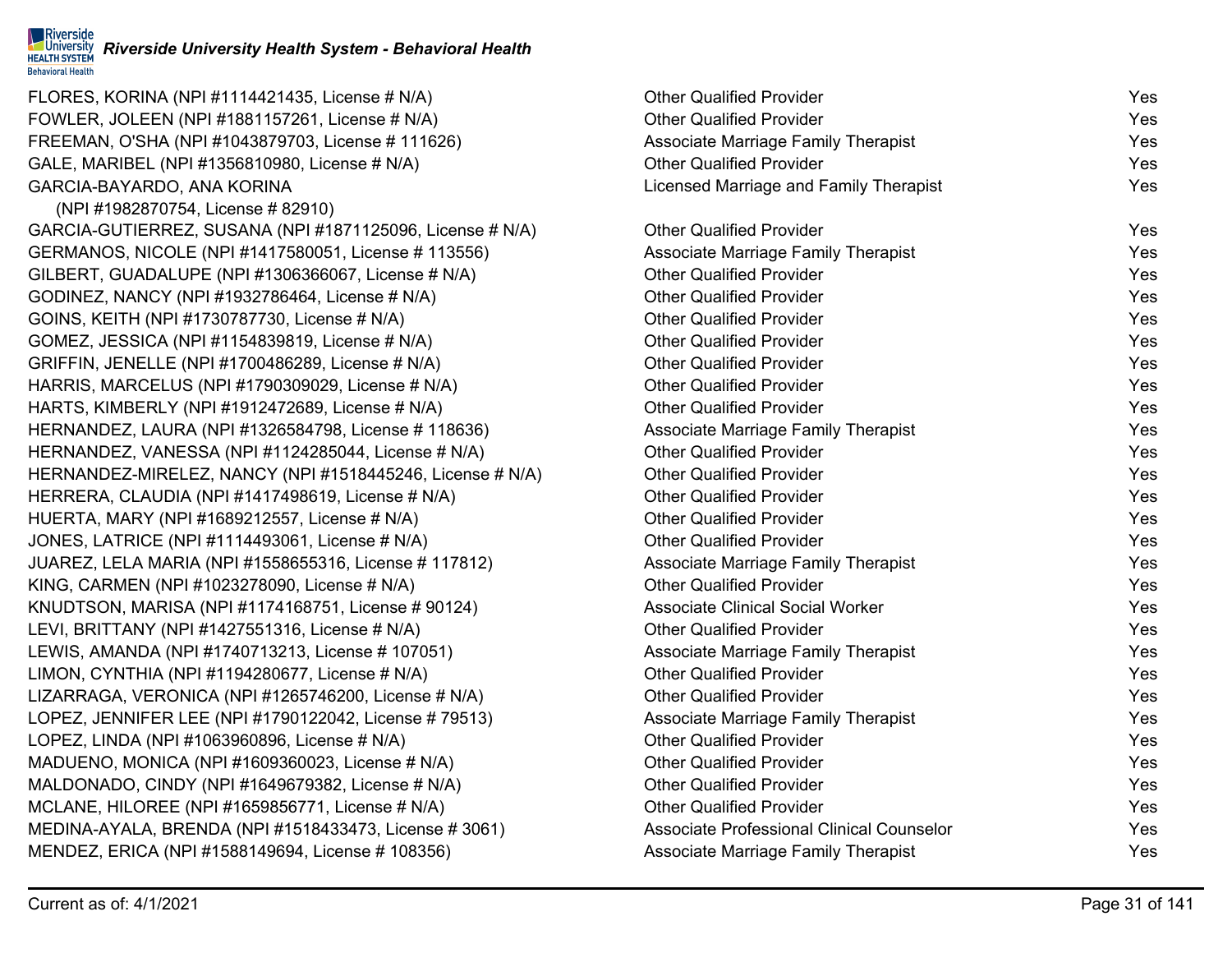MENDOZA, DIANA (NPI #1427616499, License # 5812) MIRANDA, YENESSA (NPI #1154911469, License # 7833) MUNOZ, CHRISTINE (NPI #1316379696, License # 101798)  $NAVARRO$ , NICOLE (NPI #1396206058, License # N/A) NAVRKAL, ROSEMARY CHRISTINA

(NPI #1841722550, License # 94295) NGUYEN, KHAI THANH (NPI #1992102990, License # A151492) OAKS, KAITLYNN (NPI  $#1033672415$ , License  $#N/A$ ) OLMOS, ANGEL (NPI #1992145817, License # N/A) ORNELAS, ADRIANA (NPI #1073003968, License # N/A) OROZCO, YVETTE (NPI #1255767794, License # N/A) ORTIZ, GILBERT (NPI  $#1154894947$ , License  $# N/A$ ) OSRETKAR, HAYLEY (NPI #1942700943, License # 108472) PADILLA, KYLIE (NPI #1841780897, License # N/A) PARADA, EDNA (NPI #1821565607, License # N/A) PATAL, RAVI R. (NPI #1376836460, License # A 128340) PROCTOR, MICHELLE (NPI #1518277797, License # N/A) QUANDT, MATTHEW (NPI  $#1538514476$ , License  $# N/A$ )  $QUINTERO, GABRIELA (NPI #1992821060, License # N/A)$ RAILEANU, ANNA (NPI #1548862873, License # 121831) RAMIREZ, JOHANA (NPI #1962874248, License # N/A) RAMIREZ, MIRIAM (NPI #1538649389, License # N/A) RAMIREZ, RUBY (NPI  $\#1720582497$ , License  $\# N/A$ ) RODRIGUEZ, MARTHA (NPI #1588213524, License # N/A) RODRIGUEZ, PAULINE (NPI #1659981207, License # N/A) ROJAS, JASMINE (NPI #1578193405, License # N/A) ROLLINS, CHELSEA (NPI #1740656842, License # 100512) ROSENBERG, PATTI (NPI #1013314335, License # 117282) RUIZ-ROSAS, JESSICA (NPI  $\#1699213116$ , License  $\# N/A$ ) SAENZ, CINDY (NPI #1366702268, License # N/A) SEGURA, KARINA (NPI #1295208643, License # N/A) SILVA, MARIBEL (NPI #1013932458, License # 92898) SOTOMAYOR, YVETTE (NPI #1255767794, License # N/A) STARKS, JOSHUA (NPI #1124580444, License # 107344) TAMBLE, ANGELICA (NPI  $#1194128777$ , License  $# N/A$ )

| <b>Associate Professional Clinical Counselor</b> | Yes |
|--------------------------------------------------|-----|
| <b>Associate Professional Clinical Counselor</b> | Yes |
| Licensed Marriage and Family Therapist           | Yes |
| <b>Other Qualified Provider</b>                  | Yes |
| <b>Associate Marriage Family Therapist</b>       | Yes |
|                                                  |     |
| <b>Licensed Psychiatrist</b>                     | No  |
| <b>Other Qualified Provider</b>                  | Yes |
| <b>Other Qualified Provider</b>                  | Yes |
| <b>Other Qualified Provider</b>                  | Yes |
| <b>Other Qualified Provider</b>                  | Yes |
| <b>Other Qualified Provider</b>                  | Yes |
| <b>Associate Marriage Family Therapist</b>       | Yes |
| <b>Other Qualified Provider</b>                  | Yes |
| <b>Other Qualified Provider</b>                  | Yes |
| <b>Licensed Psychiatrist</b>                     | Yes |
| <b>Other Qualified Provider</b>                  | Yes |
| <b>Other Qualified Provider</b>                  | Yes |
| <b>Other Qualified Provider</b>                  | Yes |
| <b>Associate Marriage Family Therapist</b>       | Yes |
| <b>Other Qualified Provider</b>                  | Yes |
| <b>Other Qualified Provider</b>                  | Yes |
| <b>Other Qualified Provider</b>                  | Yes |
| <b>Other Qualified Provider</b>                  | Yes |
| <b>Other Qualified Provider</b>                  | Yes |
| <b>Other Qualified Provider</b>                  | Yes |
| <b>Licensed Clinical Social Worker</b>           | Yes |
| Licensed Marriage and Family Therapist           | Yes |
| <b>Other Qualified Provider</b>                  | Yes |
| <b>Other Qualified Provider</b>                  | Yes |
| <b>Other Qualified Provider</b>                  | Yes |
| <b>Associate Marriage Family Therapist</b>       | Yes |
| <b>Other Qualified Provider</b>                  | Yes |
| Associate Marriage Family Therapist              | Yes |
| <b>Other Qualified Provider</b>                  | Yes |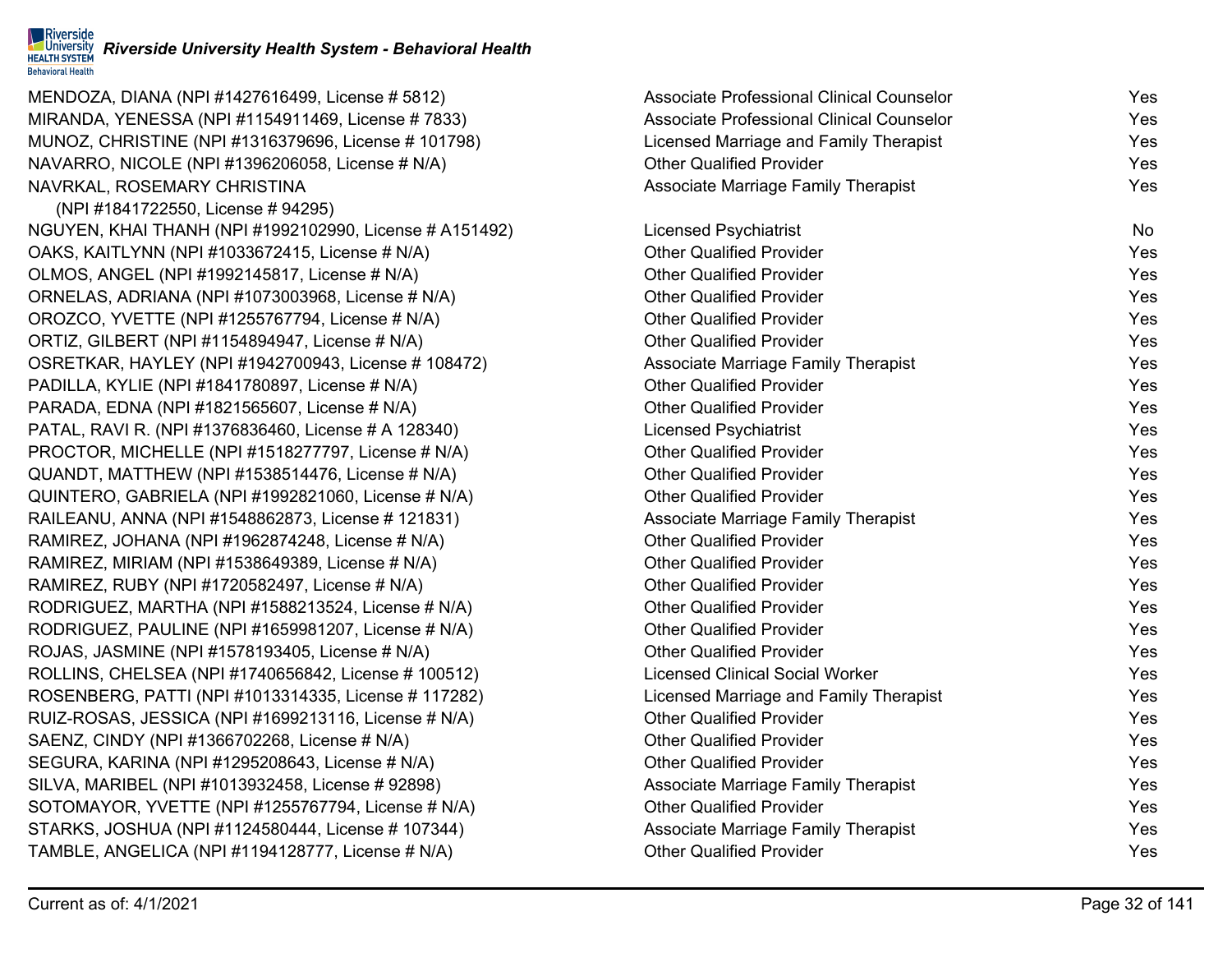| THOMPSON, SHEENA (NPI #1982049839, License # 113538)        | Licensed Marriage and Family Therapist    | Yes        |
|-------------------------------------------------------------|-------------------------------------------|------------|
| TREJO, JACQUELINE (NPI #1477100485, License # N/A)          | <b>Other Qualified Provider</b>           | <b>Yes</b> |
| VACKO, LOREN (NPI #1245874429, License # 6472)              | Associate Professional Clinical Counselor | <b>Yes</b> |
| VASQUEZ, REBECCA LISETTE (NPI #1649773110, License #77477)  | <b>Associate Clinical Social Worker</b>   | <b>Yes</b> |
| VELA, RACHEL (NPI #1922646892, License # N/A)               | <b>Other Qualified Provider</b>           | <b>Yes</b> |
| WEST, RECHELLE (NPI #1417473059, License #82867)            | <b>Associate Clinical Social Worker</b>   | <b>Yes</b> |
| WRIGHT, KAYLA (NPI #1427533538, License # N/A)              | <b>Other Qualified Provider</b>           | <b>Yes</b> |
| YAMAGUCHI, TOSHIA ANN (NPI #1932558715, License # A 150914) | <b>Licensed Psychiatrist</b>              | <b>No</b>  |
| ZAMUDIO-GONZALEZ, ELVA (NPI #1982187530, License # N/A)     | <b>Other Qualified Provider</b>           | <b>Yes</b> |

# **Program: Palm Springs Unified School District, 333 S FARRELL DR, Palm Springs, CA 92262, Phone: 760-416-1360, Fax: 760-416-1362**

Ages Served: All Ages Accepting Referrals: Yes

Distance to closest public transportation: Less than .25 miles

ADA Compliant for Physical Plant: Yes TELL THE TRIM TO THE TOP/TTY Equipment Available: No

Specialties: ADHD, Adjustment Disorders, Anxiety Disorder, Anxiety, Child Abuse Issues, Clinical Therapist, Depression, Family Therapy, Group Therapy, Individual Therapy, Mental Health Counseling, Mood Disorders, Obsessive-Compulsive Behaviors, Oppositional Defiance, Peer Support, School Issues, Substance Abuse

Languages: English, Spanish

Ethnicities Served: Not Hispanic, Mexican/Mexican American, Other Hispanic/Latino

Races Served: Black/African-American, Filipino, Hispanic/Latino, White, Multiracial

Service Type: Mental Health Services, Case Management, Crisis Intervention, Intensive Care Coordination, Intensive Home Based Services

|                                                           |                                        | Competence      |
|-----------------------------------------------------------|----------------------------------------|-----------------|
| <b>Staff Name</b>                                         | Licensure                              | <b>Training</b> |
| ALCARAZ-LOPEZ, PABLO (NPI #1013552272, License # N/A)     | <b>Other Qualified Provider</b>        | <b>Yes</b>      |
| CHRISTENSEN, CHASE (NPI #1790970572, License # 51211)     | Licensed Marriage and Family Therapist | Yes             |
| COPPINS, CARMELITA (NPI #1134210446, License # LCSW65448) | <b>Licensed Clinical Social Worker</b> | <b>Yes</b>      |
| GALEANO, JOAQUIN (NPI #1255471447, License # 22546)       | Licensed Psychologist                  | <b>Yes</b>      |
| GONZALEZ, MIREYA I (NPI #1992807846, License # MFC 45772) | Licensed Marriage and Family Therapist | Yes             |
| GRANILLO, CHRISTINA (NPI #1265885537, License # 103033)   | Licensed Marriage and Family Therapist | Yes.            |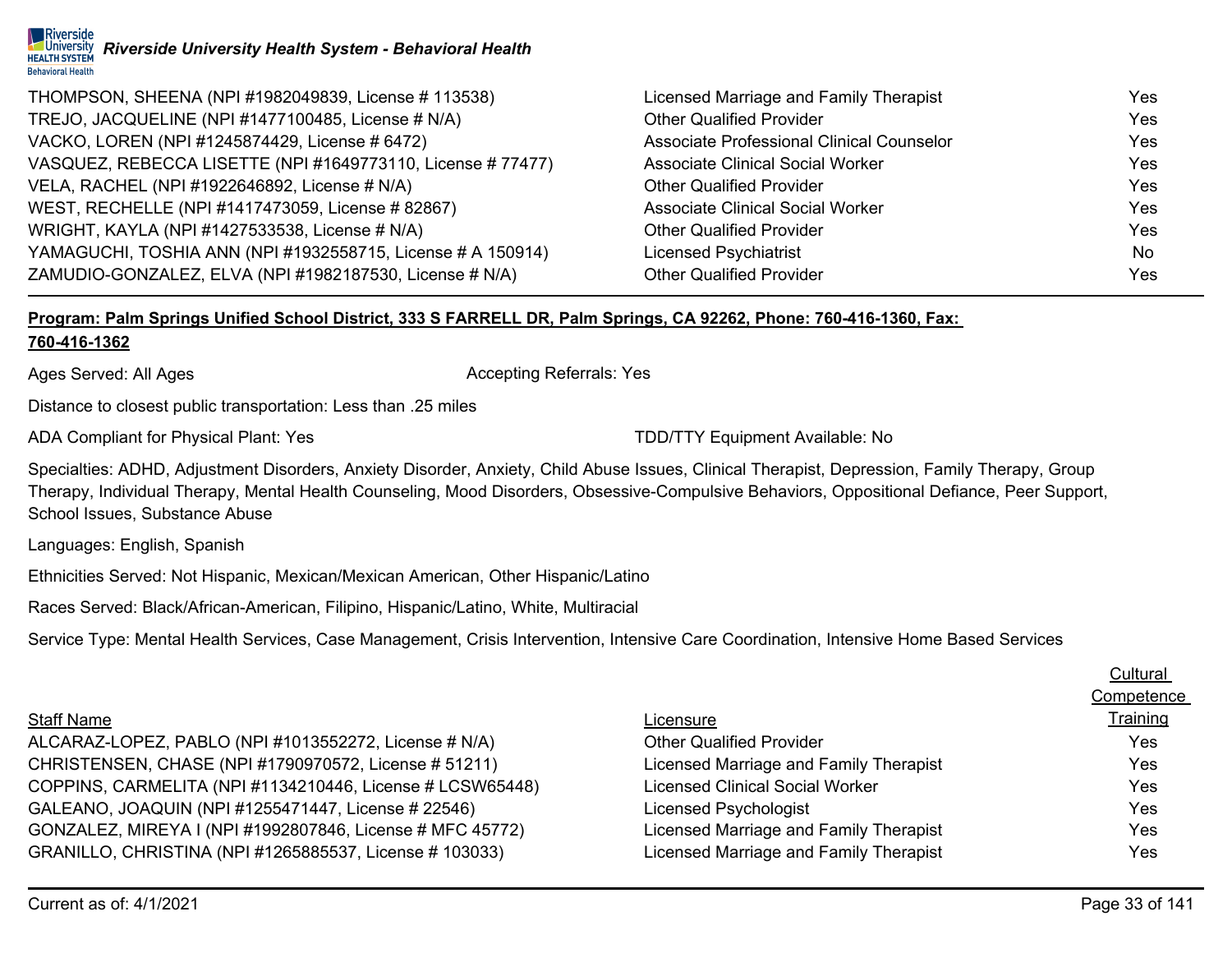| HAGY-LOPEZ, TAMARA LEE (NPI #1427154848, License # 184835) | Licensed Marriage and Family Therapist | Yes        |
|------------------------------------------------------------|----------------------------------------|------------|
| LEON-RAIGOZA, GUSTAVO (NPI #1568052850, License # N/A)     | <b>Other Qualified Provider</b>        | Yes        |
| PALENCIA, CHRISTINA GARCIA                                 | Licensed Marriage and Family Therapist | <b>Yes</b> |
| (NPI #1609145085, License # LMFT 95304)                    |                                        |            |
| PEREZ-AGUILAR, XOCHITL (NPI #1295024842, License # 61810)  | <b>Licensed Clinical Social Worker</b> | <b>Yes</b> |
| RODRIGUEZ, SOFIA (NPI #1134585805, License # N/A)          | <b>Other Qualified Provider</b>        | Yes        |
| SNYDER, KIMBERLY (NPI #1417044892, License # LMFT 40786)   | Licensed Marriage and Family Therapist | Yes        |
| SORIA, JAMIE (NPI #1861035628, License # N/A)              | <b>Other Qualified Provider</b>        | <b>No</b>  |
| TYLER, JULIA (NPI #1114215050, License # LMFT 86822)       | Licensed Marriage and Family Therapist | Yes        |

# **Program: Windy Springs Wellness Center, 19-531 McLane Street, B, Palm Springs, CA 92262, Phone: 760-288-4579, Fax: 760-288-3752**

Ages Served: 21+ Accepting Referrals: Yes

Distance to closest public transportation: Greater than 1.0 miles

ADA Compliant for Physical Plant: Yes TDD/TTY Equipment Available: Yes

Languages: American Sign Language (ASL), English, Spanish

Ethnicities Served: Mexican/Mexican American, Other Hispanic/Latino

Races Served: American Indian, Black/African-American, Filipino, Hispanic/Latino, White, Multiracial

Service Type: Mental Health Services, Case Management, Crisis Intervention, Intensive Care Coordination, Intensive Home Based Services, Medication Support

# Staff Name

CAIRNS, JACLYN MARIE (NPI #1710541644, License # APCC8789) CARLSON, JULIE (NPI #1770849945, License # N/A) CARMONA, KLARYSA (NPI #1942688437, License # ASW90721) ELLIOTT, ANDREW (NPI #1053423384, License # G86851) GONZALEZ, JOSE A (NPI #1962836635, License # 115335) GRISHAM, JAMES (NPI #1386731669, License # MFC 31971, RN 401143)

HILDEBRAND, CANDICE (NPI #1700150034, License # LMFT 90673) HUFFORD, MARK (NPI #1609199975, License # N/A)

|                                                    | Competence |
|----------------------------------------------------|------------|
| Licensure                                          | Training   |
| <b>Associate Professional Clinical Counselor</b>   | No         |
| <b>Other Qualified Provider</b>                    | Yes        |
| Associate Clinical Social Worker                   | Yes        |
| <b>Licensed Psychiatrist</b>                       | Yes        |
| Associate Marriage Family Therapist                | <b>No</b>  |
| Licensed Marriage and Family Therapist, Registered | Yes        |
| Nurse                                              |            |
| Licensed Marriage and Family Therapist             | Yes        |
| <b>Other Qualified Provider</b>                    | Yes        |
|                                                    |            |

Current as of: 4/1/2021 Page 34 of 141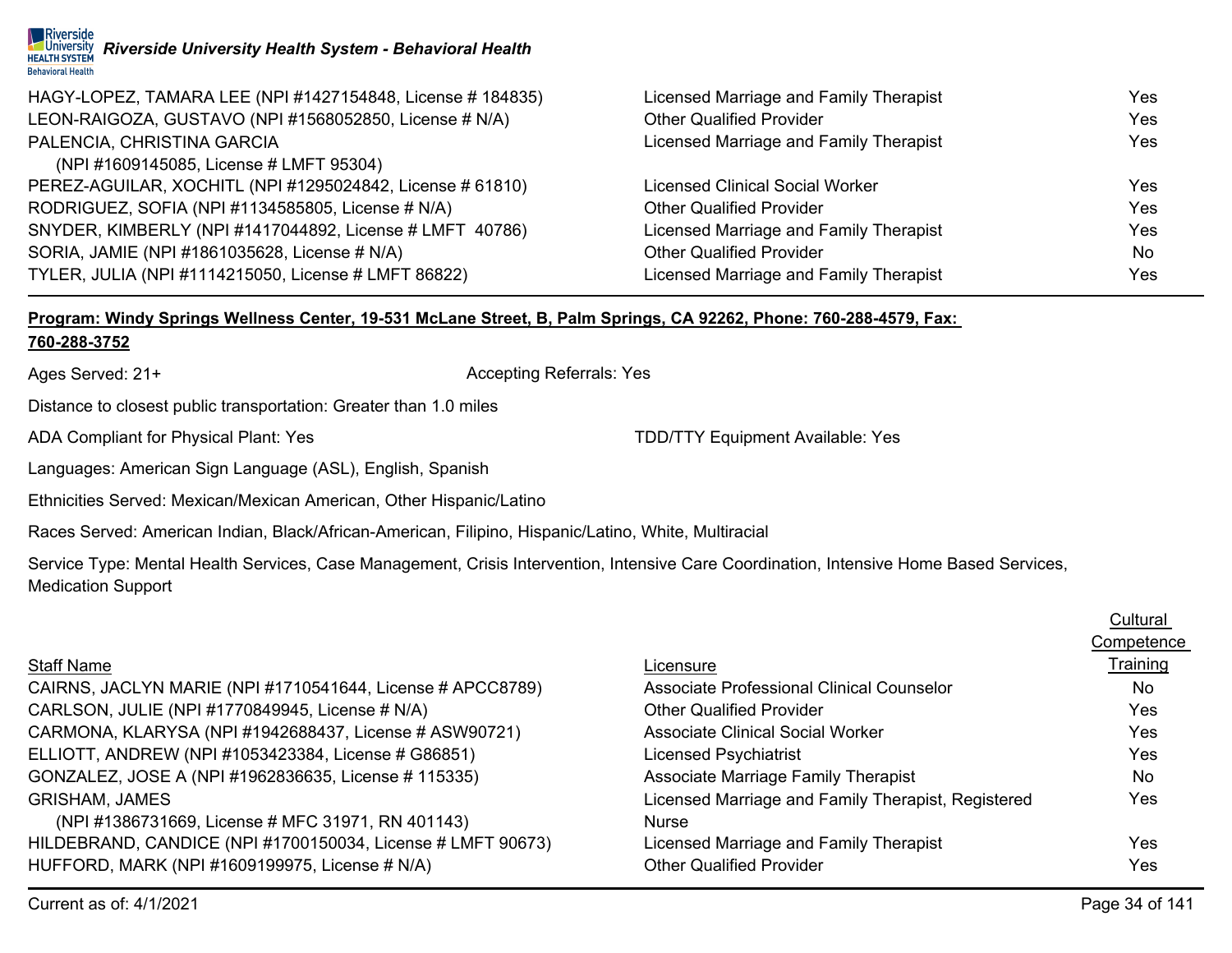

LUNA, CARLOS ALBERTO (NPI #1457893398, License # N/A) Associate Clinical Social Worker Yes PANIAGUA, MONIQUE (NPI #1497272330, License # AMFT 99828) Licensed Marriage and Family Therapist Yes ROJO-PEREZ, JESSICA (NPI #1710511746, License # N/A) Other Qualified Provider Cualified Provider Yes SMITH, SHARLINA (NPI #1750651097, License # N/A) Other Qualified Provider Cualified Provider Yes SUBAYAR, JERONIMO B (NPI #1437767589, License # 252073) Licensed Vocational Nurse Ves VALDEZ, JONATHAN (NPI #1194802876, License # N/A) Other Qualified Provider Ves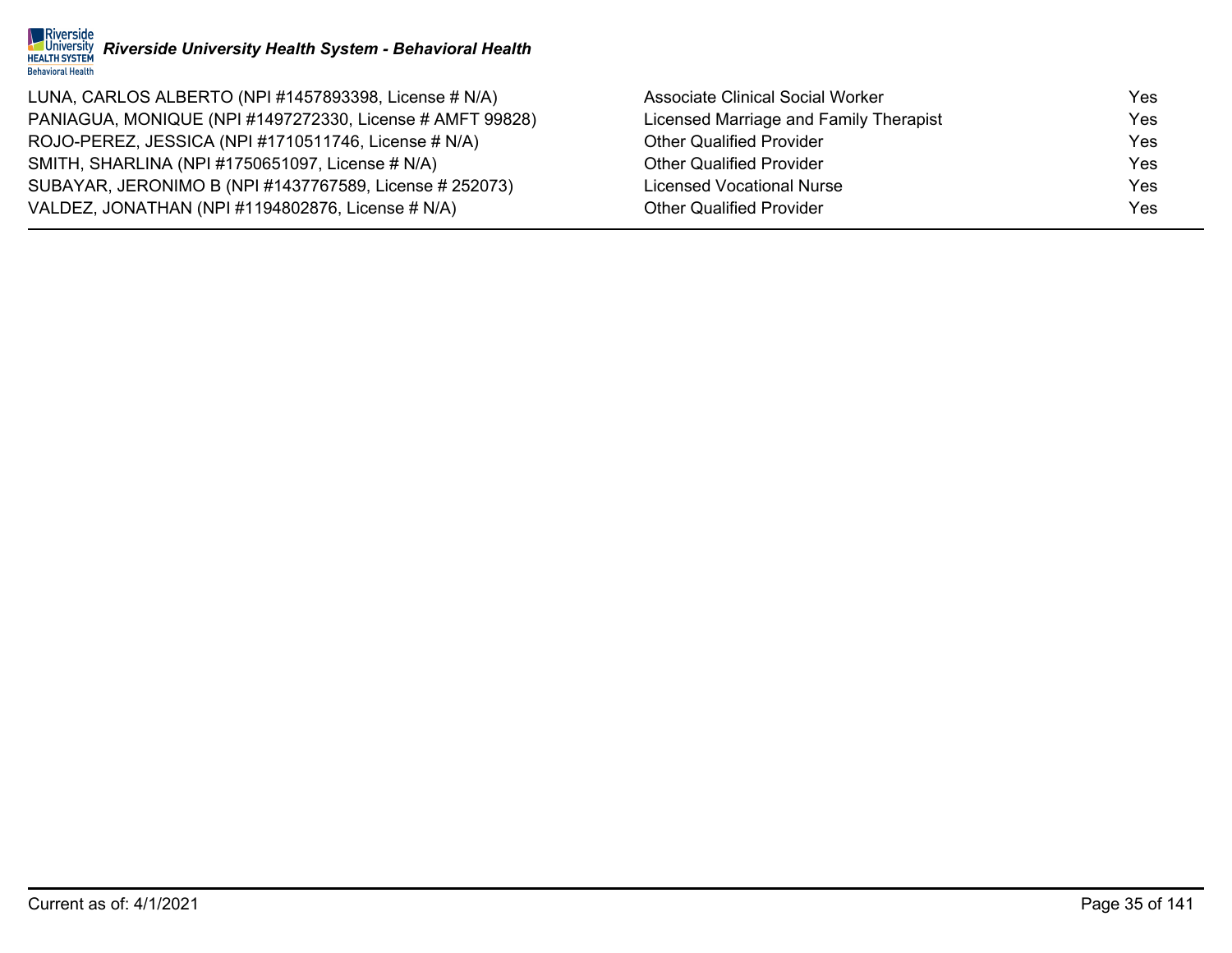### **Service Area: Mid County**

### **Type of Provider: Contract**

*Type of Program: CalWorks*

## **Organization Providers**

### **Program: CalWORKs - Hemet, 541 N San Jacinto, Hemet, CA 92513, Phone: 951-509-8282**

Ages Served: 21+ Accepting Referrals: Yes

Distance to closest public transportation: Between .25-.5 miles

ADA Compliant for Physical Plant: Yes TDD/TTY Equipment Available: Yes

Languages: American Sign Language (ASL), English, Spanish

Service Type: Mental Health Services, Case Management, Crisis Intervention

| <b>Staff Name</b>                                         | Licensure                              | <b>Training</b> |
|-----------------------------------------------------------|----------------------------------------|-----------------|
| GUPTA, NIRAJ (NPI #1073566261, License # A92943)          | Licensed Psychiatrist                  | No.             |
| HERNANDEZ, ARTURO (NPI #1598957805, License # N/A)        | <b>Other Qualified Provider</b>        | <b>No</b>       |
| KOENEN, DIANA (NPI #1164552667, License # MFC34962)       | Licensed Marriage and Family Therapist | Yes             |
| ROBINSON, CAROL SUE (NPI #1942321377, License # IMF74634) | Licensed Marriage and Family Therapist | Yes             |
| RUGGIERO, JODY (NPI #1487825691, License # MFC101168)     | Licensed Marriage and Family Therapist | <b>No</b>       |
| WILLIAMS, ANDREW L. (NPI #1245422575, License # N/A)      | <b>Other Qualified Provider</b>        | Yes             |

### **Program: CalWORKs - Lake Elsinore, 1400 Minthorn Street, Lake Elsinore, CA 92530, Phone: 951-245-3100**

Ages Served: All Ages Accepting Referrals: Yes, Therapy Only

Distance to closest public transportation: Between .5-1.0 miles

ADA Compliant for Physical Plant: Yes TELL THE SECTION COMPLETED TO THE TOP/TTY Equipment Available: Yes

Languages: American Sign Language (ASL), English, Other Interpretation Services, Spanish

Service Type: Mental Health Services, Case Management, Crisis Intervention, Intensive Care Coordination

**Cultural Competence**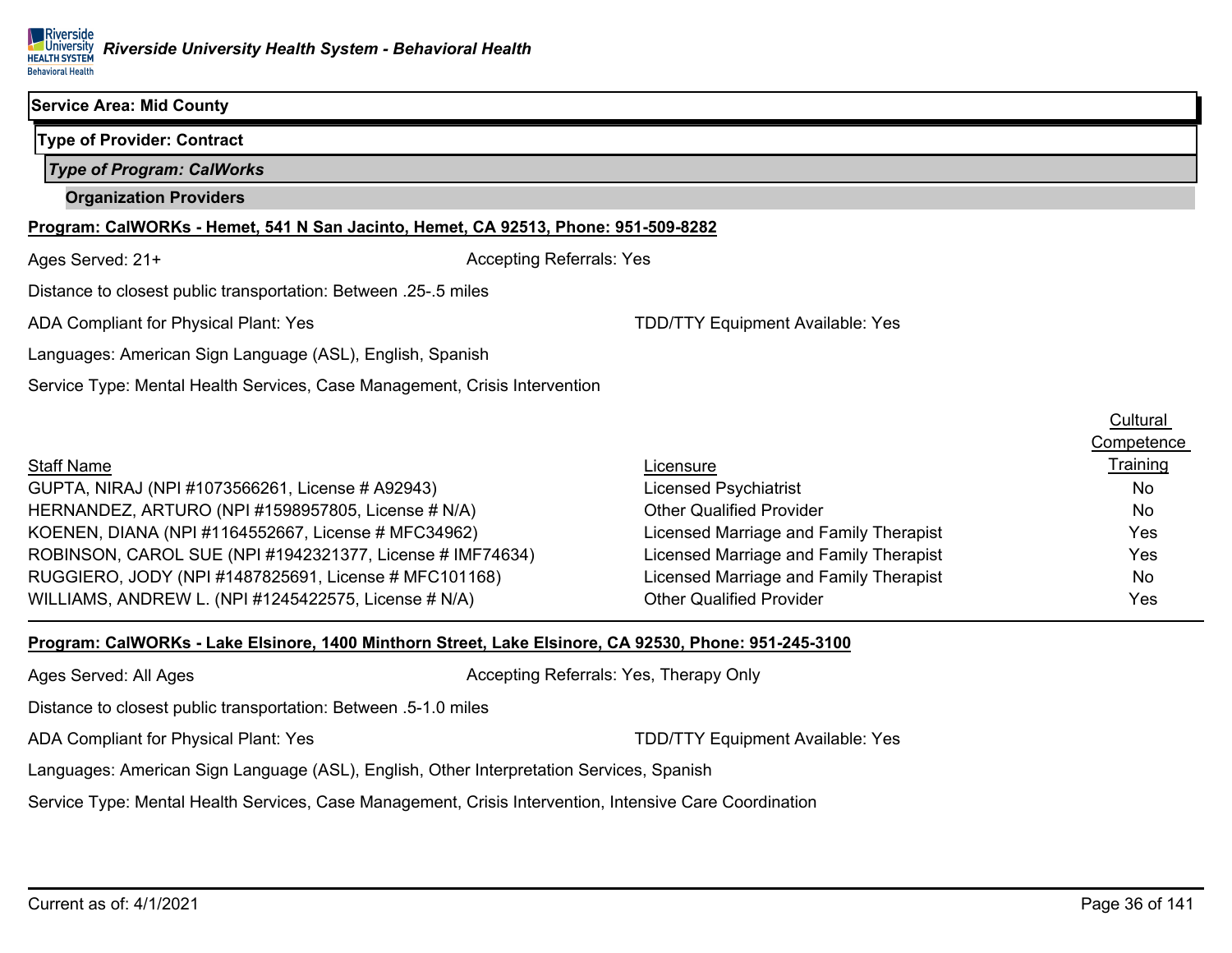|                                                           |                                        | Competence |
|-----------------------------------------------------------|----------------------------------------|------------|
| <b>Staff Name</b>                                         | Licensure                              | Training   |
| GUPTA, NIRAJ (NPI #1073566261, License # A92943)          | <b>Licensed Psychiatrist</b>           | No         |
| HERNANDEZ, ARTURO (NPI #1598957805, License # N/A)        | <b>Other Qualified Provider</b>        | <b>No</b>  |
| KOENEN, DIANA (NPI #1164552667, License # MFC34962)       | Licensed Marriage and Family Therapist | Yes        |
| PATEL, NARESH (NPI #1659412666, License # C42959)         | <b>Licensed Psychiatrist</b>           | <b>No</b>  |
| REEDOM, ZERUAH (NPI #1588006357, License # IMF105016)     | Licensed Marriage and Family Therapist | <b>No</b>  |
| ROBINSON, CAROL SUE (NPI #1942321377, License # IMF74634) | Licensed Marriage and Family Therapist | Yes        |

## *Type of Program: Mental Health*

**Organization Providers**

### **Program: CHARLEE Family Care Inc. - Beaumont, 136 E. 6th Street, Beaumont, CA 92223, Phone: 951-845-3588**

Ages Served: All Ages Accepting Referrals: Yes, Medication Only

Distance to closest public transportation: Between .5-1.0 miles

ADA Compliant for Physical Plant: Yes TDD/TTY Equipment Available: No

Languages: English, Spanish

Service Type: Mental Health Services, Case Management, Medication Support

| <b>Staff Name</b>                                          | Licensure                              | <b>Training</b> |
|------------------------------------------------------------|----------------------------------------|-----------------|
| BOCK, LESLIE MARIE (NPI #1447789037, License # 109208)     | Associate Marriage Family Therapist    | Yes             |
| BYRNE, ATHENA (NPI #1083806426, License # 93538)           | Licensed Marriage and Family Therapist | Yes             |
| CARLON, MARIA (NPI #1548595515, License # N/A)             | <b>Other Qualified Provider</b>        | Yes             |
| CASTANON, ELIZA (NPI #1659913564, License # N/A)           | <b>Other Qualified Provider</b>        | <b>No</b>       |
| CURRY, MICHAEL JAMES (NPI #1588221295, License # ASW95056) | Associate Marriage Family Therapist    | Yes             |
| JOHNSON, MILANA J. (NPI #1639595689, License # 107222)     | Associate Marriage Family Therapist    | Yes             |
| LANIER, KATIE (NPI #1568850303, License # LMFT96395)       | Licensed Marriage and Family Therapist | Yes             |

### **Program: CHARLEE Family Care Inc. - Murrieta, 25190 HANCOCK AVE, D, Murrieta, CA 92562, Phone: 951-239-8280**

Ages Served: All Ages Accepting Referrals: Yes, Medication Only

**Cultural Competence**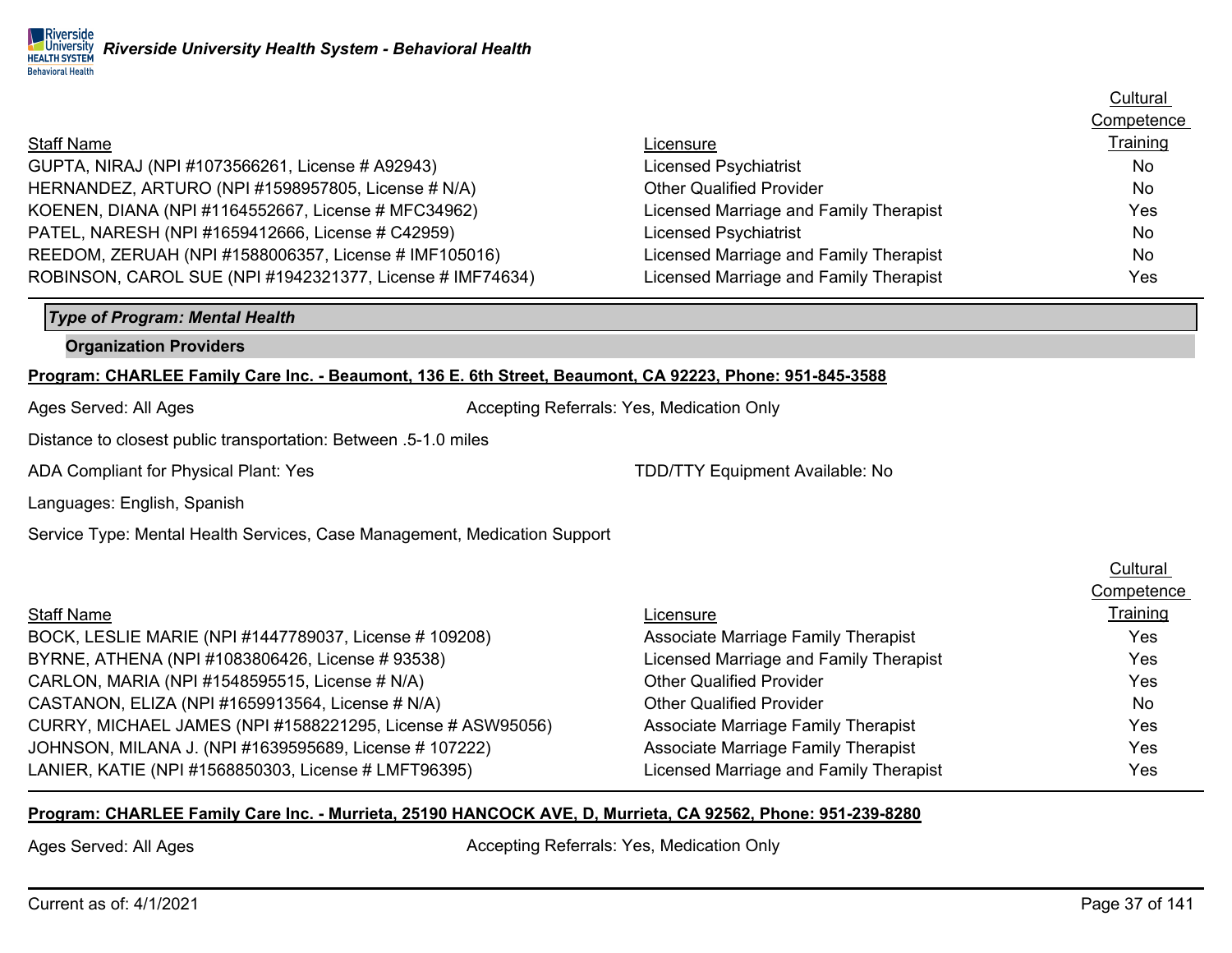Distance to closest public transportation: Between .5-1.0 miles

ADA Compliant for Physical Plant: Yes TDD/TTY Equipment Available: No

Languages: English, Spanish

Service Type: Mental Health Services, Medication Support

|                                                           |                                            | <b>OUTTPULLING</b> |
|-----------------------------------------------------------|--------------------------------------------|--------------------|
| <b>Staff Name</b>                                         | Licensure                                  | <b>Training</b>    |
| BOCK, LESLIE MARIE (NPI #1447789037, License # 109208)    | <b>Associate Marriage Family Therapist</b> | Yes                |
| BYRNE, ATHENA (NPI #1083806426, License # 93538)          | Licensed Marriage and Family Therapist     | Yes.               |
| CARLON, MARIA (NPI #1548595515, License # N/A)            | <b>Other Qualified Provider</b>            | Yes.               |
| CASTANON, ELIZA (NPI #1659913564, License # N/A)          | <b>Other Qualified Provider</b>            | No.                |
| GONZALEZ, ROSA ANGELA (NPI #1396987624, License # 107185) | <b>Associate Marriage Family Therapist</b> | Yes.               |
| LANIER, KATIE (NPI #1568850303, License # LMFT96395)      | Licensed Marriage and Family Therapist     | Yes.               |

## **Program: CHARLEE FAMILY CARE TBS-MURRIETA, 25190 HANCOCK AVE, D, Murrieta, CA 92562, Phone: 951-637-1551, Fax:**

### **951-239-8274**

Ages Served: 0-20 **Accepting Referrals: Yes** Accepting Referrals: Yes

Distance to closest public transportation: Between .25-.5 miles

ADA Compliant for Physical Plant: No TDD/TTY Equipment Available: No

Languages: English, Spanish

Service Type: Mental Health Services

## Staff Name

ADAME, ALISA VICTORIA (NPI #1881254795, License # N/A) BEAN, VERONICA (NPI #1467623538, License # N/A) BENTO, DANIELLE (NPI #1083807200, License # N/A) COCHRAN, WHITNEY K (NPI #1376827881, License # N/A) CRUZ, ALONDRA (NPI #1467011684, License # N/A) ESPARZA, JACQUELINE (NPI #1376047571, License # N/A)

|                                 | Cultural   |
|---------------------------------|------------|
|                                 | Competence |
| Licensure                       | Training   |
| <b>Other Qualified Provider</b> | Yes        |
| <b>Other Qualified Provider</b> | Yes        |
| <b>Other Qualified Provider</b> | Yes        |
| <b>Other Qualified Provider</b> | Yes        |
| <b>Other Qualified Provider</b> | Yes        |
| <b>Other Qualified Provider</b> | Yes        |
|                                 |            |

**Cultural** Competence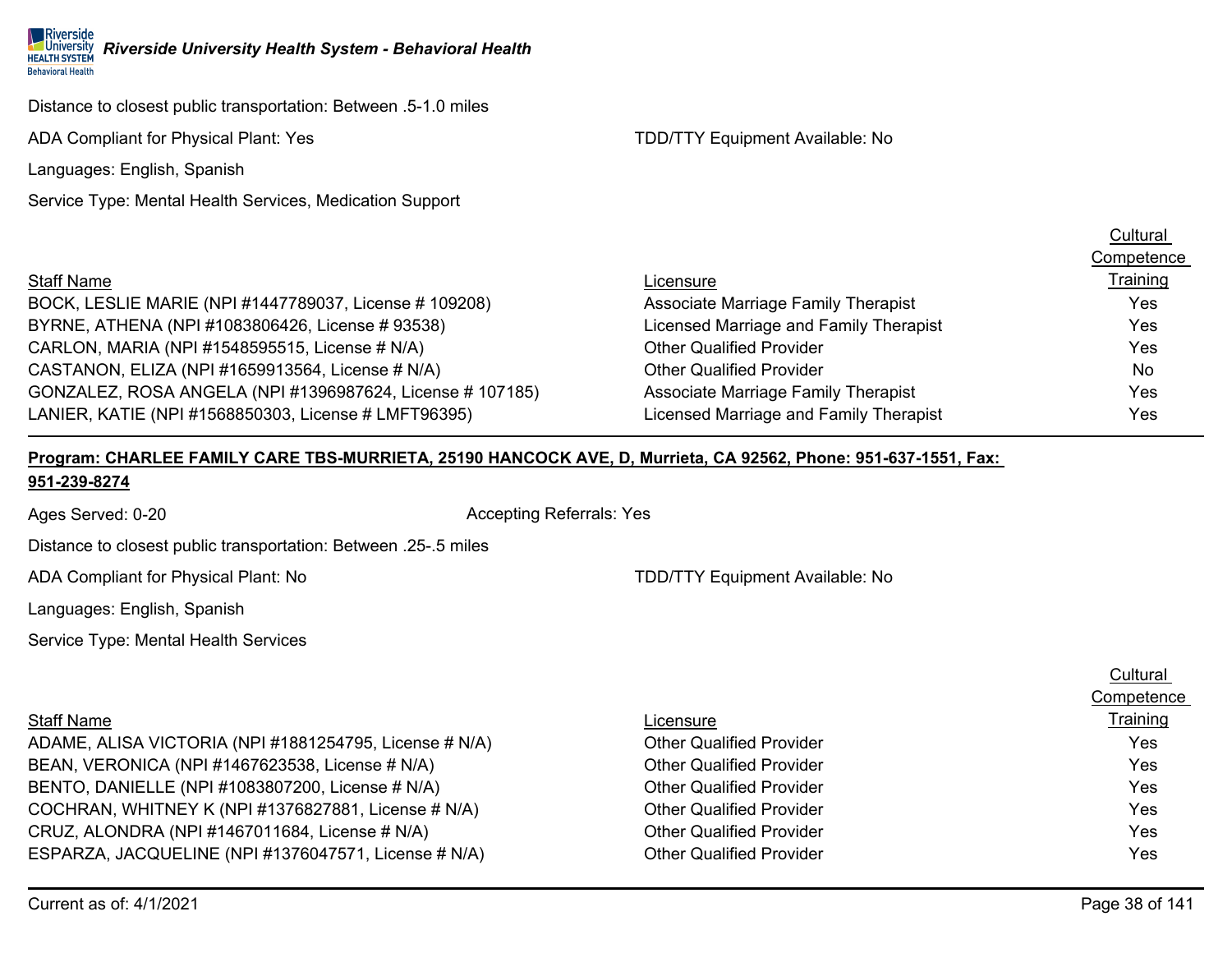|                          | Riverside<br>HEALTH SYSTEM Riverside University Health System - Behavioral Health |
|--------------------------|-----------------------------------------------------------------------------------|
| <b>Behavioral Health</b> |                                                                                   |

| ESPARZA, LUIS (NPI #1265851166, License # N/A)           | <b>Other Qualified Provider</b>            | Yes        |
|----------------------------------------------------------|--------------------------------------------|------------|
| FAIRLEY, SHERRELL (NPI #1427479278, License # N/A)       | <b>Other Qualified Provider</b>            | Yes        |
| FLOM, SAVANNAH (NPI #1053947358, License # N/A)          | <b>Other Qualified Provider</b>            | Yes        |
| FLORES, KATHLEEN (NPI #1053901439, License # N/A)        | <b>Other Qualified Provider</b>            | Yes.       |
| <b>GASTELUM, YVETTE AVILA</b>                            | <b>Associate Marriage Family Therapist</b> | <b>Yes</b> |
| (NPI #1285020784, License # AMFT 106314)                 |                                            |            |
| GLASER, RACHEL (NPI #1508230285, License # N/A)          | <b>Other Qualified Provider</b>            | Yes        |
| GUILLEN, ESPERANSA (NPI #1710547674, License # N/A)      | <b>Other Qualified Provider</b>            | Yes        |
| HABASHY, GINA (NPI #1114316387, License # N/A)           | <b>Other Qualified Provider</b>            | Yes        |
| LAGUNAS, CINTHIA (NPI #1316507270, License # N/A)        | <b>Other Qualified Provider</b>            | Yes        |
| LEE, OMARRA (NPI #1942824024, License # N/A)             | <b>Other Qualified Provider</b>            | <b>Yes</b> |
| LINDERBURG, MARILYN S R (NPI #1174897912, License # N/A) | <b>Other Qualified Provider</b>            | Yes        |
| MENDOZA, DAISY (NPI #1093301236, License # N/A)          | <b>Other Qualified Provider</b>            | Yes        |
| MOON, CHRISTINA (NPI #1356971600, License # N/A)         | <b>Other Qualified Provider</b>            | Yes        |
| PACE, MARUETTE (NPI #1023605235, License # N/A)          | <b>Occupational Therapist</b>              | <b>Yes</b> |
| PADILLA, JACQUELINE (NPI #1861925398, License # N/A)     | <b>Other Qualified Provider</b>            | Yes        |
| REA, ALESSANDRA FELICIA (NPI #1831734458, License # N/A) | <b>Other Qualified Provider</b>            | Yes        |
| ROJAS, ESTEBAN (NPI #1558597062, License # N/A)          | <b>Other Qualified Provider</b>            | Yes        |
| ROMERO, JESSICA (NPI #1316429509, License # N/A)         | <b>Other Qualified Provider</b>            | Yes        |
| SALAZAR, ADRIANA (NPI #1245738871, License # N/A)        | <b>Other Qualified Provider</b>            | Yes        |
| STERLING, MARJEAN (NPI #1376004036, License # N/A)       | <b>Other Qualified Provider</b>            | Yes        |
| TORRES, RENE (NPI #1497169049, License # N/A)            | <b>Other Qualified Provider</b>            | Yes        |
| VASQUEZ, JANICE RUBY (NPI #1235628702, License # N/A)    | <b>Other Qualified Provider</b>            | Yes        |

### **Program: Community Access Network, 600 Central Avenue, Lake Elsinore, CA 92530, Phone: 951-471-1426**

Ages Served: 21+ Accepting Referrals: Yes, Therapy Only

Distance to closest public transportation: Less than .25 miles

ADA Compliant for Physical Plant: No TDD/TTY Equipment Available: No

Specialties: ADHD, Adjustment Disorders, Adults Only, Anxiety Disorder, Anxiety, Bereavement/Grief Counseling, Case Management, Child Abuse Issues, Clinical Therapist, Couples/Marriage Therapy, Depression, Family Therapy, Female Issues, Foster Youth, Gender Identity Issues, Group Therapy, Individual Therapy, Medication Services, Mental Health Counseling, MH Counselor, Mood Disorders, Obsessive-Compulsive Behaviors, Oppositional Defiance, Peer Support, Personality Disorders, Play Therapy, PTSD, School Issues, Stress Management, Trauma Informed, Youth Treatment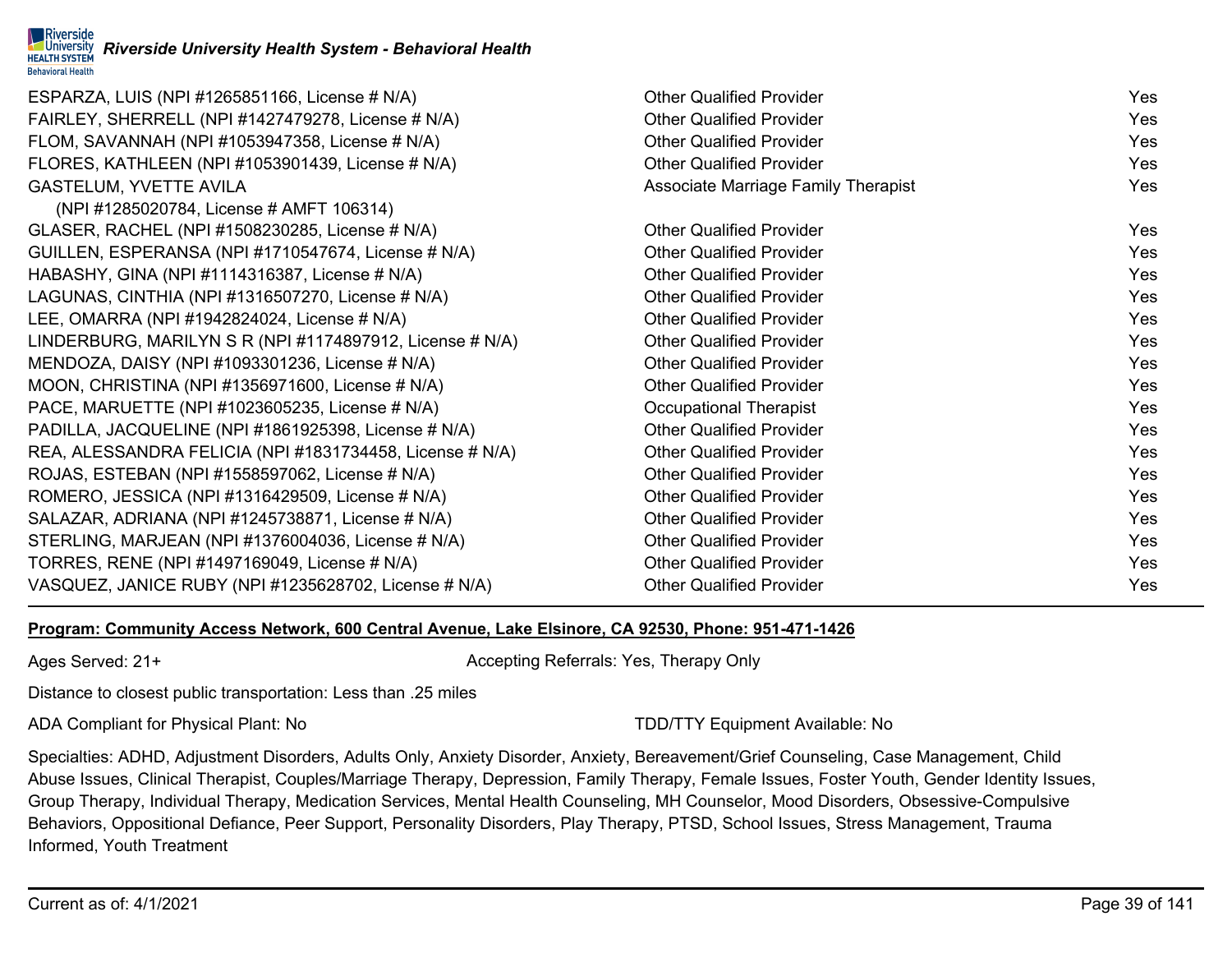Riverside *University Riverside University Health System - Behavioral Health* **HEALTH SYSTEM** 

Languages: English, Spanish

**Behavioral Health** 

Ethnicities Served: Not Hispanic, Mexican/Mexican American

Service Type: Mental Health Services, Case Management, Crisis Intervention, Intensive Care Coordination

## Staff Name **Cultural Competence** Licensure **Training** ALMEIDA, ERICK ABDON (NPI #1992365506, License # N/A) Other Qualified Provider Yes BARRAGAN, VANESSA D (NPI #1740707082, License # N/A) Other Qualified Provider Yes BARROW, SYLVIA (NPI #1699205286, License # N/A) Qther Qualified Provider Cther Qualified Provider Yes CEJA, ALEXANDRA (NPI #1588193726, License # N/A) Other Qualified Provider Ves CESAR, PRISCILLA (NPI #1790110922, License # 75275) Licensed Clinical Social Worker Yes CHAVEZ, ERICA (NPI #1720498272, License # 227533) Licensed Marriage and Family Therapist Yes CONTRERAS, CLARISSA (NPI #1407347255, License # N/A) Other Qualified Provider Ves CORTES, KIMBERLY MEGHAN (NPI #1932507506, License # 103594) Licensed Marriage and Family Therapist Yes DANIELS, SHANI (NPI #1174014831, License # N/A) Cher Qualified Provider Communications of the Ves DELAGARZA, ALEJANDRA (NPI #1801456710, License # N/A) Other Qualified Provider Ves DIAZ-ALVAREZ, DAYRIN (NPI #1316580673, License # N/A) Other Qualified Provider Cualified Provider Yes DUARTE, VANESSA (NPI #1982205027, License # N/A)  $\rule{1em}{0.15mm}$  Other Qualified Provider  $\rule{1.15mm}{0.15mm}$  Pes FERNANDEZ, KAREN R. (NPI #1851782361, License # 84176) Associate Marriage Family Therapist Family Therapist FIERRO, ARTYNNA RAE (NPI #1295384782, License # N/A) Associate Clinical Social Worker Yes FRANCO, DIANA (NPI #1871024141, License # N/A) Licensed Marriage and Family Therapist Yes FREEDMANII, ANTHONY (NPI #1932583341, License # N/A) Cher Qualified Provider Communications of the Ves GARCIA, DAVID (NPI #1114426004, License # N/A) Charles Communication Communication Communication Communication Ves GIESSMANN, KRISTINA (NPI #1497141865, License # LPCC 6555) Licensed Professional Clinical Counselor Cunselor Ves GOMEZ, JESSICA (NPI #1154839819, License # N/A)  $\qquad \qquad$  Other Qualified Provider  $\qquad \qquad$  Yes GROEN, MELANIE (NPI #1861550238, License # 29350) Licensed Clinical Social Worker Vestyles And Music Press, Nes GUERRERO, LESLIE AILEEN (NPI #1407487242, License # N/A) Other Qualified Provider Vestage And The Stess Vestage Vestage And The Stess Vestage And The Stess Vestage And The Stess Vestage And The Stess Vestage And The Stess GUTIERREZ, LAURA DIAZ (NPI #1063072791, License # N/A) Associate Clinical Social Worker Worker Yes HERNANDEZ, ARASELI (NPI #1033242557, License # N/A) Mental Health Rehabilitation Specialist, Other Yes Qualified Provider HERNANDEZ, GENEVIE (NPI #1477103026, License # N/A) Other Qualified Provider Ves HERNANDEZ, NANNETTE (NPI #1720689474, License # N/A) Other Qualified Provider Ves ISAACS, NATALIA (NPI #1588906952, License # 75948) Licensed Clinical Social Worker Yes JIMENEZ, YANELLY (NPI #1962898304, License # N/A) Other Qualified Provider Yes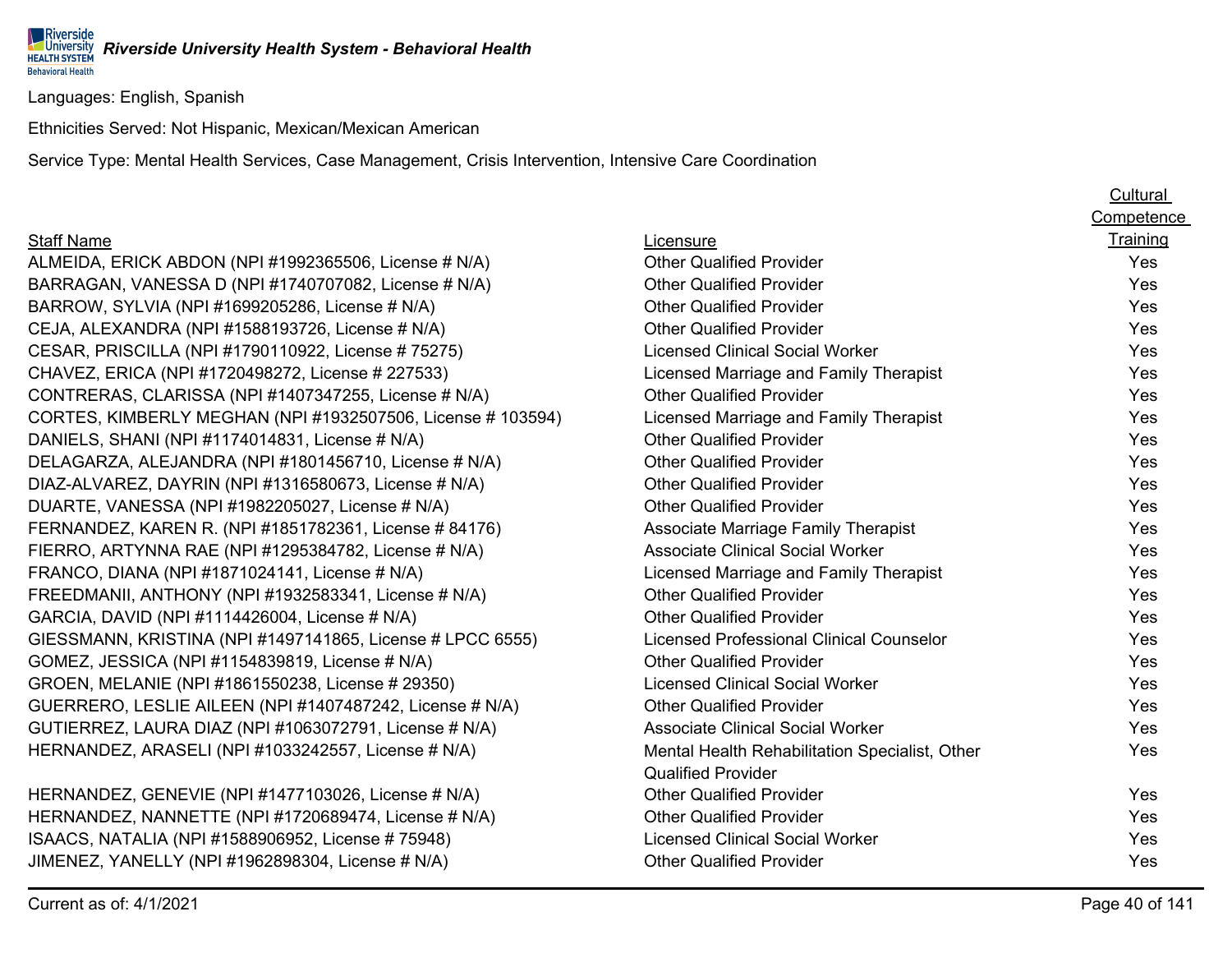LANIER, KATIE (NPI #1568850303, License # LMFT96395) LUCAS, LESLIE (NPI #1033375050, License # LMFT106163) LUNA, PAOLA VIDAURI (NPI #1063990828, License # N/A) MANZANO, MIGUEL ANGEL

(NPI #1902226178, License # AMFT 88496) MEZA, PATRICIA (NPI #1205151362, License # 75036) MORENO, MARISSA (NPI #1952809477, License # N/A) MOSS, MARLENA S (NPI  $\#1982234506$ , License  $\# N/A$ ) PARISH, KEVYN (NPI #1902023286, License # N/A) PEREZ, STEPHANIE MARIE (NPI #1073173571, License # N/A) PHILOBOS, RAFIK (NPI #1972735173, License # 25611) PINTO, REGINA (NPI #1720090640, License # 19582) PORTILLO, BRYAN STEVE

(NPI #1720436660, License # AMFT109273) REED, EBONIE (NPI #1821250481, License # 81228) RUIZ, FRANCISCO (NPI #1336523869, License #  $N/A$ ) SANCHEZ, JULIO (NPI #1225431828, License # LMFT 113659) SANDOVAL, ANA NOELA (NPI  $#1629610555$ , License  $# N/A$ ) SASTRE, LUIS (NPI #1629638317, License # N/A) SEDBERRY, MONICA (NPI #1588722755, License # 25945) SOTO, ANGELICA (NPI #1881951358, License # N/A) SPECTOR, ANDREA (NPI  $#1154782886$ , License  $# N/A$ ) TORRES, MARY (NPI  $\#1336661040$ , License  $\# N/A$ ) URBINA, ISMAEL (NPI #1548362494, License # 24945) VALERIO-SANDOVAL, CRYSTAL

(NPI #1104122050, License # 106044) VEGA, ASHLY MICHELLE (NPI #1508376302, License # N/A) WILKINS, LAQUITTA (NPI #1407416282, License # N/A) WILKINS, MARGEAUX (NPI  $#1407416944$ , License  $# N/A$ ) WILSON, CORY (NPI  $#1073630448$ , License  $# N/A$ ) ZAMON, MAYRA (NPI  $\#1851931547$ , License  $\# N/A$ )

| Licensed Marriage and Family Therapist                                    | Yes        |
|---------------------------------------------------------------------------|------------|
| Licensed Marriage and Family Therapist<br><b>Other Qualified Provider</b> | Yes<br>Yes |
|                                                                           | Yes        |
| Associate Marriage Family Therapist                                       |            |
| <b>Licensed Clinical Social Worker</b>                                    | Yes        |
| <b>Other Qualified Provider</b>                                           | Yes        |
| <b>Other Qualified Provider</b>                                           | Yes        |
| <b>Other Qualified Provider</b>                                           | Yes        |
| <b>Other Qualified Provider</b>                                           | Yes        |
| Licensed Clinical Social Worker                                           | Yes        |
| <b>Licensed Psychologist</b>                                              | Yes        |
| Licensed Marriage and Family Therapist                                    | Yes        |
| Licensed Marriage and Family Therapist                                    | Yes        |
| <b>Other Qualified Provider</b>                                           | Yes        |
| Licensed Marriage and Family Therapist                                    | Yes        |
| <b>Other Qualified Provider</b>                                           | Yes        |
| <b>Other Qualified Provider</b>                                           | Yes        |
| <b>Licensed Clinical Social Worker</b>                                    | Yes        |
| <b>Other Qualified Provider</b>                                           | Yes        |
| <b>Other Qualified Provider</b>                                           | Yes        |
| <b>Other Qualified Provider</b>                                           | Yes        |
| <b>Licensed Clinical Social Worker</b>                                    | Yes        |
| Licensed Marriage and Family Therapist                                    | Yes        |
| <b>Other Qualified Provider</b>                                           | Yes        |
| <b>Other Qualified Provider</b>                                           | Yes        |
| <b>Other Qualified Provider</b>                                           | Yes        |
| <b>Other Qualified Provider</b>                                           | Yes        |
| <b>Other Qualified Provider</b>                                           | Yes        |
|                                                                           |            |

## **Program: CORC FAMILY COUNSELING - HEMET, 1000 N. STATE ST., 116, Hemet, CA 92543, Phone: 951-318-1351**

Ages Served: All Ages Accepting Referrals: No

Distance to closest public transportation: Between .5-1.0 miles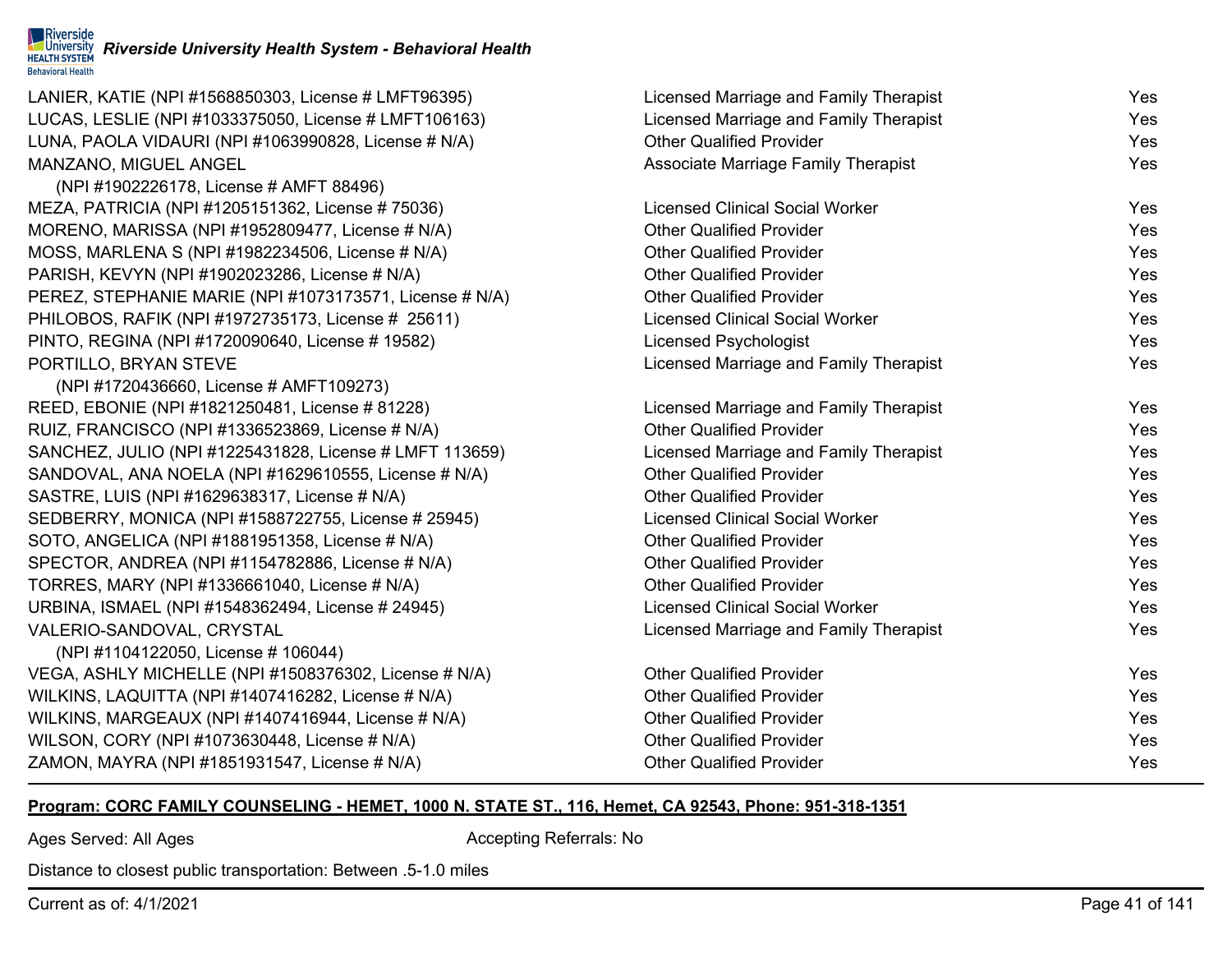ADA Compliant for Physical Plant: Yes TCON TO AND TODATTY Equipment Available: No

Languages: English

Service Type: Mental Health Services

|                                                       |                                        | $\sim$   |
|-------------------------------------------------------|----------------------------------------|----------|
| <b>Staff Name</b>                                     | Licensure                              | Training |
| FERREIRO, SHARON (NPI #1225297567, License # 45866)   | Licensed Marriage and Family Therapist | Yes      |
| GLEASON, DEBRA (NPI #1093137648, License # 110710)    | Licensed Marriage and Family Therapist | Yes      |
| HABASHY, GINA (NPI #1114316387, License # N/A)        | <b>Other Qualified Provider</b>        | Yes      |
| MAIDEN, CHERYL L. (NPI #1144693045, License # 114834) | Licensed Marriage and Family Therapist | Yes      |
| MEESE, XERONA                                         | Associate Marriage Family Therapist    | Yes      |
| (NPI #1174977748, License # AMFT-99291 APCC-2855)     |                                        |          |
| PEDEN, TUNISIA L. (NPI #1760924617, License # 80282)  | Licensed Marriage and Family Therapist | Yes      |
|                                                       |                                        |          |

### **Program: CORC FAMILY COUNSELING - LAKE ELSINORE, 224 W.GRAHAM AVE., LAKE ELSINORE, CA 92530, Phone: 951-318-1351**

Ages Served: All Ages Accepting Referrals: No

Distance to closest public transportation: Between .25-.5 miles

ADA Compliant for Physical Plant: Yes TEER TO AND ADA Compliant Available: No

Languages: English

Staff Name

Service Type: Mental Health Services

## **Cultural Competence** Licensure **Training** BROWNLEE, CYNTHIA L. (NPI #1386157667, License # 99521) Licensed Marriage and Family Therapist Theory Thess Ves FALENCIK, AUDREY MARIE (NPI #1366944019, License # 105200) Licensed Marriage and Family Therapist Theory Thess FERREIRO, SEAN (NPI #1770742009, License # 45865) Licensed Marriage and Family Therapist Theory Conserversion States FERREIRO, SHARON (NPI #1225297567, License # 45866) Licensed Marriage and Family Therapist Ves GLEASON, DEBRA (NPI #1093137648, License # 110710) Licensed Marriage and Family Therapist Yes HABASHY, GINA (NPI #1114316387, License # N/A) Charles Company of Cher Qualified Provider Ves HOLZER, JUSTIN (NPI #1780075341, License # 85077) Licensed Marriage and Family Therapist Yes MAIDEN, CHERYL L. (NPI #1144693045, License # 114834) Licensed Marriage and Family Therapist Yes

Current as of: 4/1/2021 Page 42 of 141

**Cultural** Competence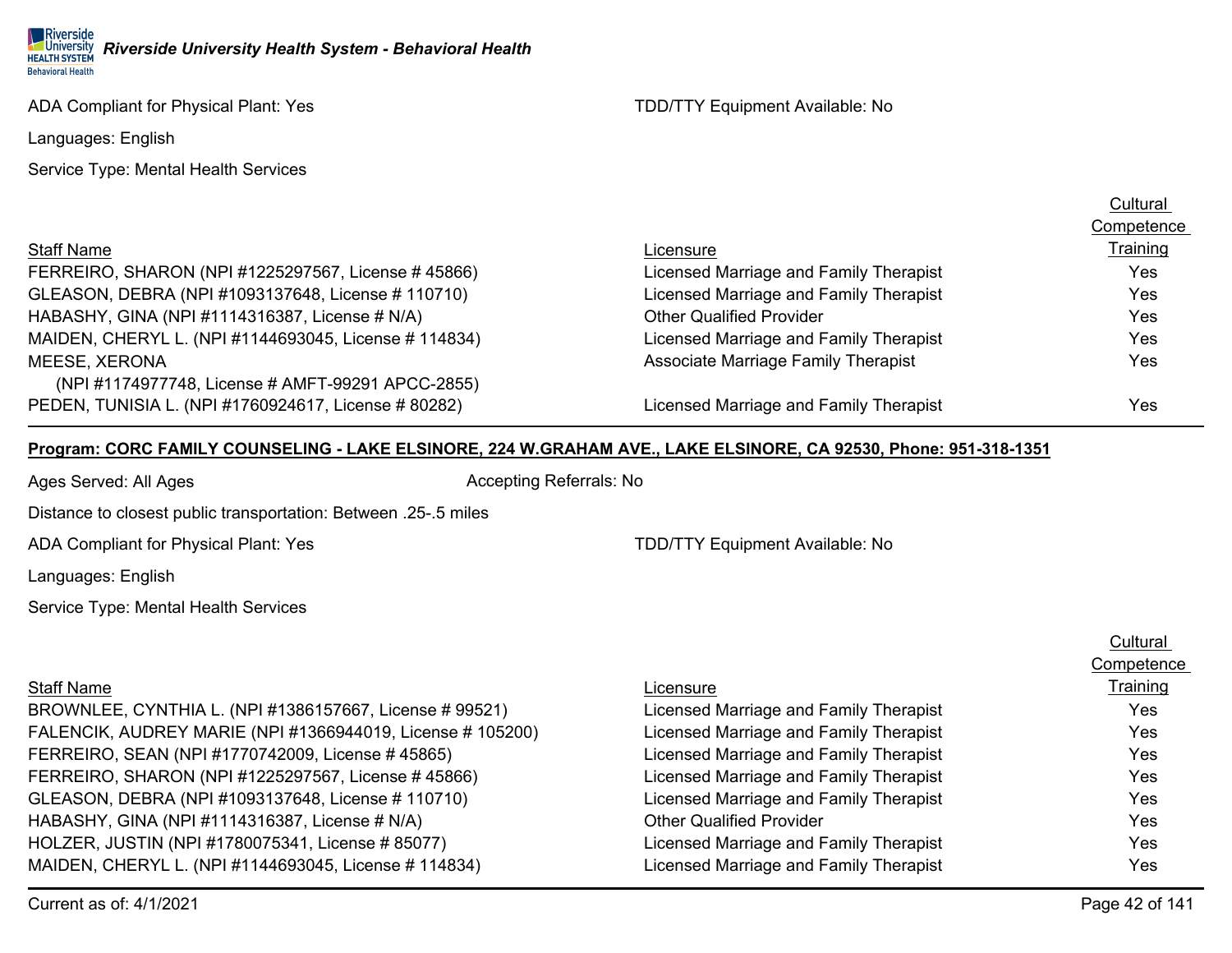| MEESE, XERONA                                        | Associate Marriage Family Therapist    | Yes |
|------------------------------------------------------|----------------------------------------|-----|
| (NPI #1174977748, License # AMFT-99291 APCC-2855)    |                                        |     |
| PEDEN, TUNISIA L. (NPI #1760924617, License # 80282) | Licensed Marriage and Family Therapist | Yes |
| PUGA, SUSANNA (NPI #1649667288, License # 83842)     | Licensed Marriage and Family Therapist | Yes |

## **Program: CORC FAMILY COUNSELING - SUN CITY, 27851 BRADLEY RD., 155, Sun City, CA 92586, Phone: 951-318-1351**

Ages Served: All Ages Accepting Referrals: No

Distance to closest public transportation: Between .25-.5 miles

ADA Compliant for Physical Plant: Yes TDD/TTY Equipment Available: No

Languages: English

Service Type: Mental Health Services

|                                            | <b>Vultural</b> |
|--------------------------------------------|-----------------|
|                                            | Competence      |
| Licensure                                  | Training        |
| Licensed Marriage and Family Therapist     | Yes             |
| Licensed Marriage and Family Therapist     | <b>Yes</b>      |
| Licensed Marriage and Family Therapist     | Yes             |
| Licensed Marriage and Family Therapist     | Yes             |
| Licensed Marriage and Family Therapist     | Yes             |
| <b>Other Qualified Provider</b>            | Yes             |
| Licensed Marriage and Family Therapist     | Yes             |
| Licensed Marriage and Family Therapist     | Yes             |
| <b>Associate Marriage Family Therapist</b> | Yes             |
|                                            |                 |
| Licensed Marriage and Family Therapist     | Yes             |
| Licensed Marriage and Family Therapist     | Yes             |
|                                            |                 |

## **Program: Creative Solutions for Kids & Families, 22445 Alessandro Blvd, 113-114, Moreno Valley, CA 92553, Phone: 951-924-9791, Fax: 951-924-9754**

Ages Served: 0-20 **Accepting Referrals: Yes** Accepting Referrals: Yes

Distance to closest public transportation: Between .5-1.0 miles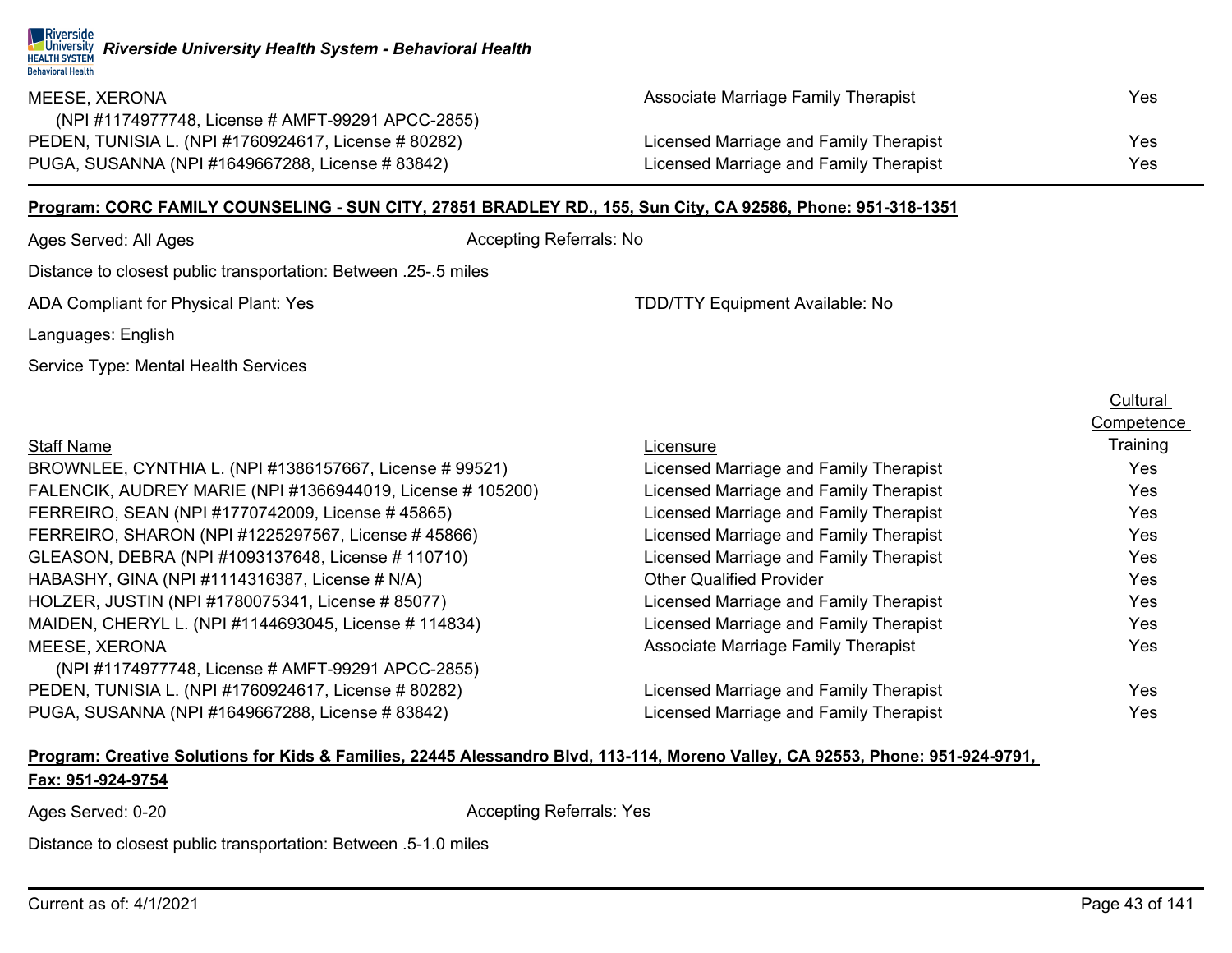ADA Compliant for Physical Plant: Yes TEER TO AND ADA Compliant Available: No

Specialties: ADHD, Adjustment Disorders, Anxiety Disorder, Anxiety, Bereavement/Grief Counseling, Case Management, Child Abuse Issues, Clinical Child Psychology, Clinical Therapist, Depression, Foster Youth, Individual Therapy, LGBTQ Counseling, Mental Health Counseling, Mood Disorders, Obsessive-Compulsive Behaviors, Oppositional Defiance, Other, Peer Support, Personality Disorders, Play Therapy, Psychologist, Psychotic Disorders, PTSD, Registered Nurse, School Issues, Sexual Disorders, Social Worker, Stress Management, Trauma Informed, Youth **Treatment** 

Languages: English, Spanish, Tagalog

Ethnicities Served: Not Hispanic, Other Hispanic/Latino

Races Served: Black/African-American, Hispanic/Latino, Multiracial

Service Type: Mental Health Services, Case Management, Crisis Intervention, Intensive Care Coordination, Intensive Home Based Services, Medication Support

|                                                            |                                                   | 00111p0101100   |
|------------------------------------------------------------|---------------------------------------------------|-----------------|
| <b>Staff Name</b>                                          | Licensure                                         | <b>Training</b> |
| ALSAADI, ANN (NPI #1841513488, License # N/A)              | <b>Other Qualified Provider</b>                   | Yes             |
| ARGUELLES, MARLENE (NPI #1457941627, License # N/A)        | <b>Other Qualified Provider</b>                   | Yes             |
| BRUMMER, MICHAEL (NPI #1487277505, License # N/A)          | <b>Other Qualified Provider</b>                   | <b>Yes</b>      |
| CHAU, MU-LAN ARANCIBIA (NPI #1538778451, License # 119714) | <b>Associate Marriage Family Therapist</b>        | Yes             |
| CORTEZ, EVALYN MINNA (NPI #1851898910, License # N/A)      | <b>Other Qualified Provider</b>                   | Yes             |
| CRAIN, MICHELLE (NPI #1689239170, License # N/A)           | <b>Other Qualified Provider</b>                   | Yes             |
| DEATON, OLGA JUDITH (NPI #1649837733, License # N/A)       | <b>Other Qualified Provider</b>                   | Yes             |
| DELAO, EDWARD (NPI #1447882022, License # N/A)             | <b>Other Qualified Provider</b>                   | <b>Yes</b>      |
| FAAL, OUMIE K. (NPI #1366928772, License # N/A)            | Licensed Marriage and Family Therapist            | <b>Yes</b>      |
| FERRO, GUSTAVO (NPI #1588756829, License # 63482)          | Associate Clinical Social Worker, Other Qualified | Yes             |
|                                                            | Provider                                          |                 |
| GOMEZ, JAYLENE ALICIA (NPI #1750982534, License # N/A)     | <b>Other Qualified Provider</b>                   | Yes             |
| GRAHAM, ALONZA (NPI #1053912857, License # N/A)            | <b>Other Qualified Provider</b>                   | Yes             |
| HAMMOND, CHARMAINE RENEE (NPI #1598323396, License # N/A)  | <b>Other Qualified Provider</b>                   | Yes             |
| ISAIA, MARGIANNE (NPI #1083044275, License # 1880)         | Associate Professional Clinical Counselor         | Yes             |
| KEME, YETUNDE (NPI #1508424938, License # N/A)             | <b>Other Qualified Provider</b>                   | <b>Yes</b>      |
| KISLING, KAMARYA (NPI #1124622006, License # N/A)          | <b>Other Qualified Provider</b>                   | Yes             |
| LOPEZ, MIGUEL ZUNIGA (NPI #1679119952, License # N/A)      | <b>Other Qualified Provider</b>                   | Yes             |
|                                                            |                                                   |                 |

**Cultural** Competence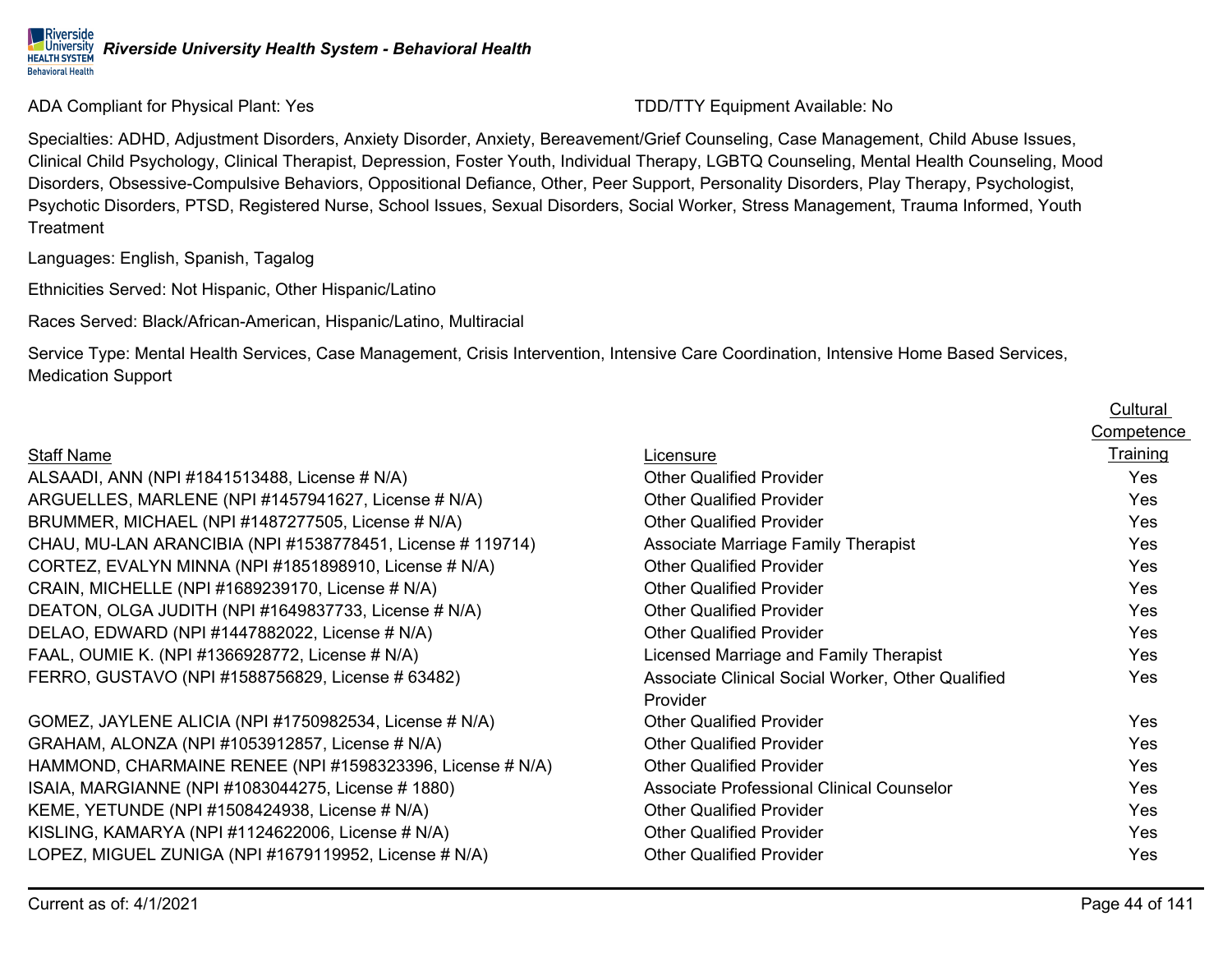

| MOON, STACY (NPI #1487210290, License # N/A)                | <b>Other Qualified Provider</b>            | <b>Yes</b> |
|-------------------------------------------------------------|--------------------------------------------|------------|
| MORALES, BEATRIZ CRISTINA (NPI #1609460104, License # N/A)  | <b>Associate Marriage Family Therapist</b> | Yes        |
| MORENO, ANNABELLE MARIE (NPI #1124638051, License # 114645) | <b>Associate Marriage Family Therapist</b> | <b>Yes</b> |
| PEREZ, BIANCA RUTH (NPI #1124654181, License # 109038)      | <b>Associate Marriage Family Therapist</b> | Yes        |
| POTTER, CHRISTY MICHELLE (NPI #1164053393, License # 7390)  | Associate Professional Clinical Counselor  | Yes        |
| VASQUEZ, ROSEMARIE (NPI #1821591041, License # N/A)         | <b>Other Qualified Provider</b>            | Yes        |
| WELCH, NIEDHA (NPI #1477729887, License # 78441)            | Licensed Marriage and Family Therapist     | Yes        |
| WHITE, MELISSA QUINISHA (NPI #1508413691, License # 91193)  | <b>Associate Clinical Social Worker</b>    | Yes        |

## **Program: De Novo Forensic Full Service Partnership - Mid County, 170 Wilkerson Avenue, Suites C&D, Perris, CA 92570, Phone:**

## **951-345-6378**

Ages Served: All Ages Accepting Referrals: Yes

Distance to closest public transportation: Less than .25 miles

ADA Compliant for Physical Plant: Yes TDD/TTY Equipment Available: No

Languages: English, Spanish

Service Type: Mental Health Services, Case Management, Crisis Intervention, Intensive Care Coordination, Medication Support

|                                                          |                                        | Cultural   |
|----------------------------------------------------------|----------------------------------------|------------|
|                                                          |                                        | Competence |
| <b>Staff Name</b>                                        | Licensure                              | Training   |
| <b>GLAVEYMENDOZA, JOSE ISRAEL</b>                        | <b>Other Qualified Provider</b>        | Yes        |
| (NPI #1376066936, License # AMFT 98030)                  |                                        |            |
| SARFATY, SIDNEY (NPI #1669951554, License # N/A)         | <b>Other Qualified Provider</b>        | Yes        |
| WENGER, SARAH JANE (NPI #1144783184, License # 95011489) | <b>Nurse Practitioner</b>              | Yes        |
| WILEY, PEGGY COLLEEN (NPI #1376610881, License # 25689)  | <b>Licensed Clinical Social Worker</b> | Yes        |

### **Program: Hemet Adult Clinic, 650 N. State St., Hemet, CA 92543, Phone: 951-791-3300**

| Ages Served: All Ages                                                                          | <b>Accepting Referrals: Yes</b>        |  |
|------------------------------------------------------------------------------------------------|----------------------------------------|--|
| Distance to closest public transportation: Less than .25 miles                                 |                                        |  |
| ADA Compliant for Physical Plant: Yes                                                          | <b>TDD/TTY Equipment Available: No</b> |  |
| Languages: English, Spanish, Tagalog                                                           |                                        |  |
| Service Type: Mental Health Services, Case Management, Crisis Intervention, Medication Support |                                        |  |

Current as of: 4/1/2021 Page 45 of 141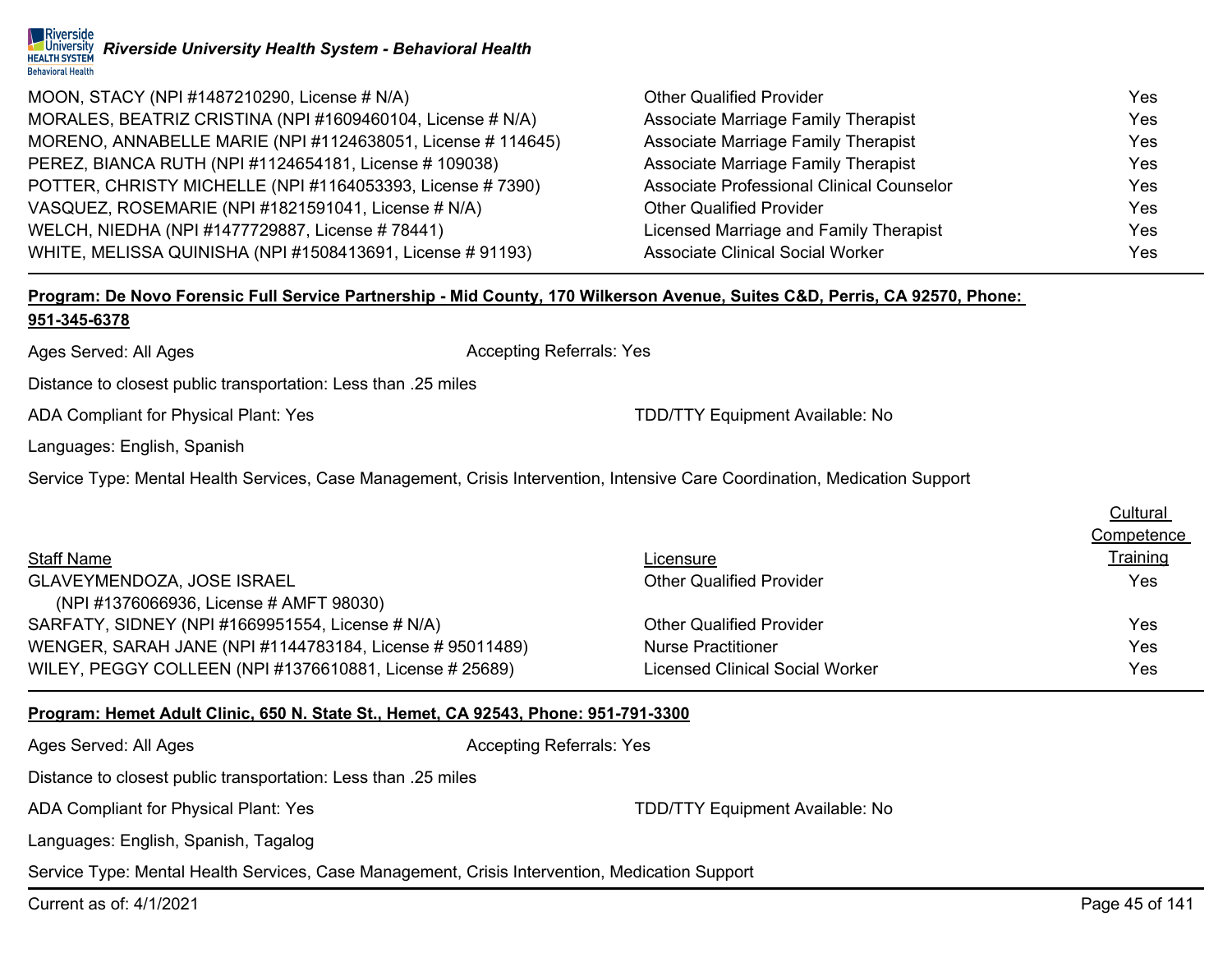|                                         | Competence |
|-----------------------------------------|------------|
| Licensure                               | Training   |
| <b>Other Qualified Provider</b>         | <b>No</b>  |
| <b>Associate Clinical Social Worker</b> | <b>No</b>  |
|                                         |            |
| <b>Licensed Vocational Nurse</b>        | <b>No</b>  |
|                                         |            |
| <b>Other Qualified Provider</b>         | <b>No</b>  |
| Associate Marriage Family Therapist     | Yes        |
| <b>Other Qualified Provider</b>         | Yes        |
| <b>Other Qualified Provider</b>         | No         |
| <b>Licensed Psychiatrist</b>            | Yes        |
| <b>Other Qualified Provider</b>         | Yes        |
| <b>Other Qualified Provider</b>         | No         |
| <b>Other Qualified Provider</b>         | No         |
| <b>Physician Assistant</b>              | No         |
| <b>Licensed Vocational Nurse</b>        | <b>No</b>  |
| <b>Licensed Clinical Social Worker</b>  | No         |
| <b>Associate Clinical Social Worker</b> | No         |
| <b>Other Qualified Provider</b>         | Yes        |
| <b>Other Qualified Provider</b>         | No         |
| <b>Licensed Clinical Social Worker</b>  | No         |
| <b>Licensed Psychiatrist</b>            | No         |
|                                         |            |
| <b>Licensed Psychiatrist</b>            | No         |
|                                         |            |
| Licensed Physician                      | No         |
| <b>Other Qualified Provider</b>         | No         |
| <b>Physician Assistant</b>              | No         |
| <b>Licensed Psychiatrist</b>            | No         |
|                                         |            |

## **Program: HEMET HOUSE, 25873 HEMET ST, HEMET, CA 92544, Phone: 951-927-2482, Fax: 951-306-0129**

Ages Served: 0-20 **Accepting Referrals: Yes** Accepting Referrals: Yes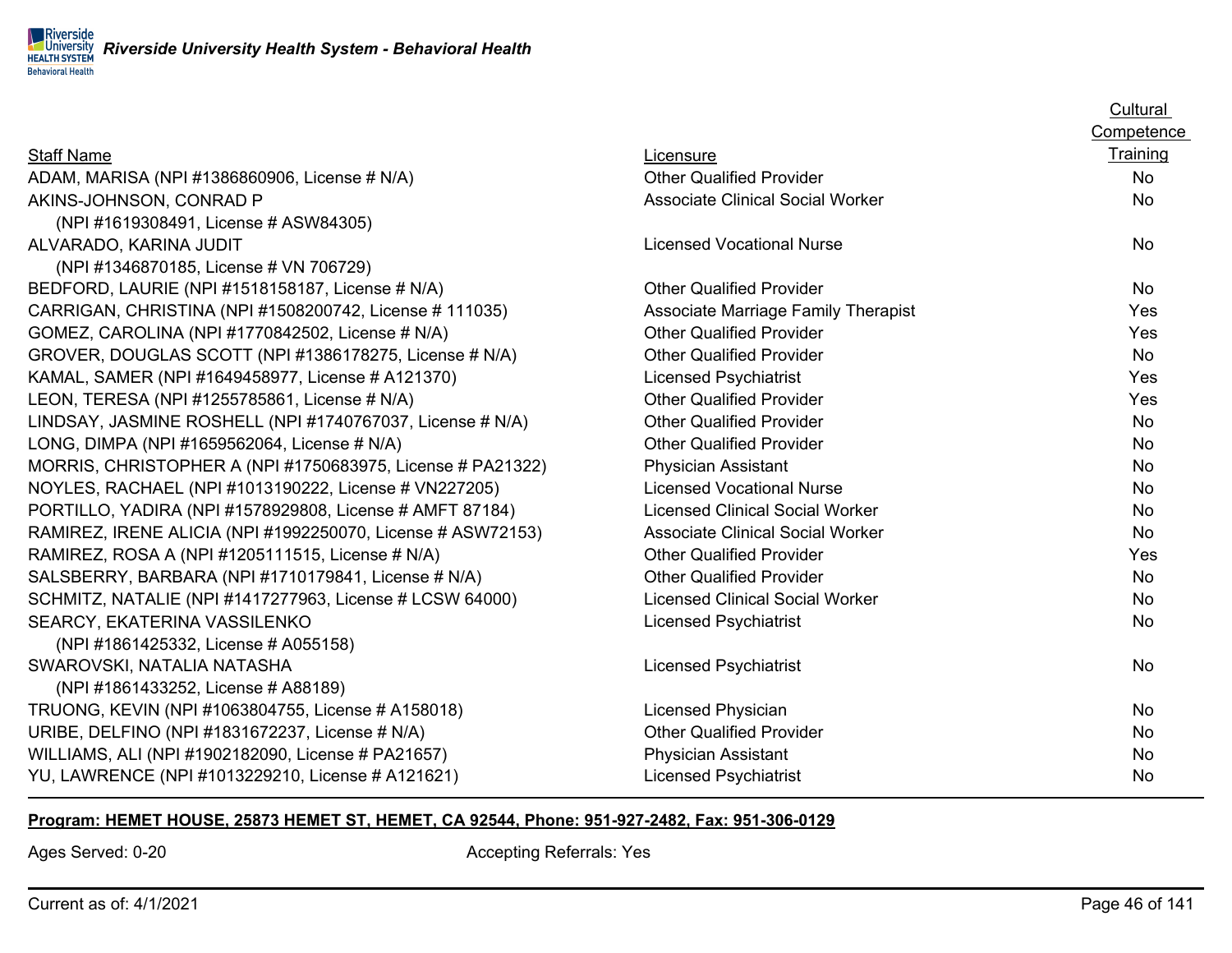**Behavioral Health** 

*Riverside University Health System - Behavioral Health*

Distance to closest public transportation: Greater than 1.0 miles

ADA Compliant for Physical Plant: No TDD/TTY Equipment Available: No

**Riverside HEALTH SYSTEM** 

Specialties: ADHD, Adjustment Disorders, Anxiety Disorder, Anxiety, Autism/Aspergers, Bereavement/Grief Counseling, Case Management, Child Abuse Issues, Chronically Homeless/Disabled, Clinical Therapist, Depression, Developmental Issues, Eating Disorders, Family Therapy, Female Issues, Foster Youth, Gender Identity Issues, Group Therapy, HIV/AIDS Counseling, Individual Therapy, Learning Disorders, LGBTQ Counseling, Medication Assisted Treatment (MAT), Medication Services, Mental Health Counseling, MH Counselor, Mood Disorders, Obsessive-Compulsive Behaviors, Oppositional Defiance, Peer Support, Personality Disorders, Phobias, Play Therapy, PTSD, Sexual Disorders, Social Worker, Stress Management, Substance Abuse, Tourettes, Trauma Informed, Women With Children, Youth Treatment

Languages: English, Spanish, Tagalog

Ethnicities Served: Not Hispanic, Mexican/Mexican American, Other Hispanic/Latino

Races Served: American Indian, Black/African-American, Chinese, Filipino, Hawaiian, Hispanic/Latino, White, Multiracial

Service Type: Mental Health Services, Case Management, Crisis Intervention, Intensive Care Coordination, Intensive Home Based Services, Short Term Residential Therapeutic Progm, Medication Support

|                                                              |                                           | <b>Cultural</b> |
|--------------------------------------------------------------|-------------------------------------------|-----------------|
|                                                              |                                           | Competence      |
| <b>Staff Name</b>                                            | Licensure                                 | Training        |
| BARELA, DEBORAH SUE (NPI #1144455635, License # LMFT 113146) | Licensed Marriage and Family Therapist    | Yes             |
| BERMUDEZ, ROBERT JR (NPI #1023137106, License # LMFT53457)   | Licensed Marriage and Family Therapist    | Yes             |
| HARMON, AMANDA (NPI #1598250573, License # 6115)             | Associate Professional Clinical Counselor | No.             |
| JAWORSKI, TINA (NPI #1538554530, License # 72488)            | <b>Other Qualified Provider</b>           | Yes             |
| RIVERA-ROBLES, PATRICIA N                                    | Associate Marriage Family Therapist       | Yes             |
| (NPI #1619520145, License # AMFT 121304)                     |                                           |                 |
| SANDERS, LAURA (NPI #1003382177, License # 7059)             | Associate Professional Clinical Counselor | No.             |
| TRUJILLO, APRIL (NPI #1730655986, License # LVN 286935)      | Licensed Vocational Nurse                 | Yes             |
|                                                              |                                           |                 |

### **Program: HEMET RANCH, 41431 GIBBEL RD, HEMET, CA 92543, Phone: 951-765-6955, Fax: 951-765-6966**

Ages Served: 0-20 **Accepting Referrals: Yes** Accepting Referrals: Yes

Distance to closest public transportation: Greater than 1.0 miles

ADA Compliant for Physical Plant: No TDD/TTY Equipment Available: No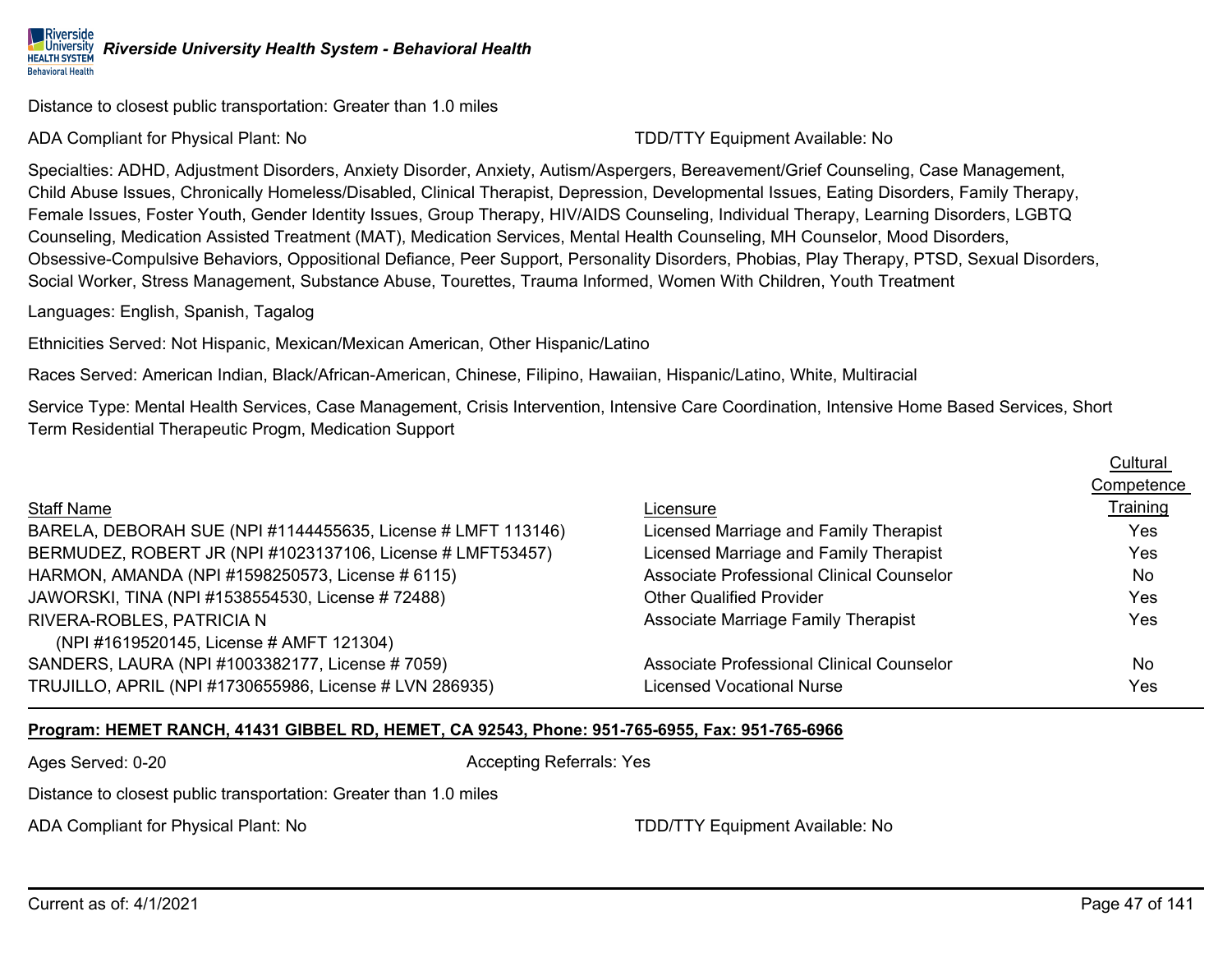Specialties: ADHD, Adjustment Disorders, Anxiety Disorder, Anxiety, Autism/Aspergers, Bereavement/Grief Counseling, Case Management, Child Abuse Issues, Chronically Homeless/Disabled, Clinical Therapist, Depression, Developmental Issues, Eating Disorders, Family Therapy, Female Issues, Foster Youth, Gender Identity Issues, Group Therapy, HIV/AIDS Counseling, Individual Therapy, Learning Disorders, LGBTQ Counseling, Medication Assisted Treatment (MAT), Medication Services, Mental Health Counseling, MH Counselor, Mood Disorders, Obsessive-Compulsive Behaviors, Oppositional Defiance, Peer Support, Personality Disorders, Phobias, Play Therapy, PTSD, School Issues, Sexual Disorders, Social Worker, Stress Management, Substance Abuse, Tourettes, Trauma Informed, Women With Children, Youth Treatment

Languages: English, Spanish, Tagalog

Ethnicities Served: Not Hispanic, Mexican/Mexican American, Other Hispanic/Latino

Races Served: American Indian, Black/African-American, Chinese, Filipino, Hawaiian, Hispanic/Latino, White, Multiracial

Service Type: Mental Health Services, Case Management, Crisis Intervention, Intensive Care Coordination, Intensive Home Based Services, Short Term Residential Therapeutic Progm, Medication Support

|                                                              |                                            | Cultural        |
|--------------------------------------------------------------|--------------------------------------------|-----------------|
|                                                              |                                            | Competence      |
| <b>Staff Name</b>                                            | Licensure                                  | <b>Training</b> |
| BARELA, DEBORAH SUE (NPI #1144455635, License # LMFT 113146) | Licensed Marriage and Family Therapist     | Yes             |
| BERMUDEZ, ROBERT JR (NPI #1023137106, License # LMFT53457)   | Licensed Marriage and Family Therapist     | Yes             |
| HARMON, AMANDA (NPI #1598250573, License # 6115)             | Associate Professional Clinical Counselor  | No.             |
| JAWORSKI, TINA (NPI #1538554530, License # 72488)            | <b>Other Qualified Provider</b>            | Yes             |
| RIVERA-ROBLES, PATRICIA N                                    | <b>Associate Marriage Family Therapist</b> | Yes             |
| (NPI #1619520145, License # AMFT 121304)                     |                                            |                 |
| SANDERS, LAURA (NPI #1003382177, License # 7059)             | Associate Professional Clinical Counselor  | <b>No</b>       |
| TRUJILLO, APRIL (NPI #1730655986, License # LVN 286935)      | Licensed Vocational Nurse                  | Yes             |

## **Program: INSTITUTE FOR FAMILY CENTERED SERVICES INC. DBA California Mentor - FSS, 1300 W Florida Ave, B, Hemet, CA 92543, Phone: 951-658-7122, Fax: 951-658-7140**

Ages Served: 0-20 **Accepting Referrals: Yes** Accepting Referrals: Yes

Distance to closest public transportation: Less than .25 miles

ADA Compliant for Physical Plant: No TDD/TTY Equipment Available: No

Specialties: Clinical Therapist

Languages: English, Spanish

Races Served: Black/African-American, Hispanic/Latino, White, Multiracial

Current as of: 4/1/2021 Page 48 of 141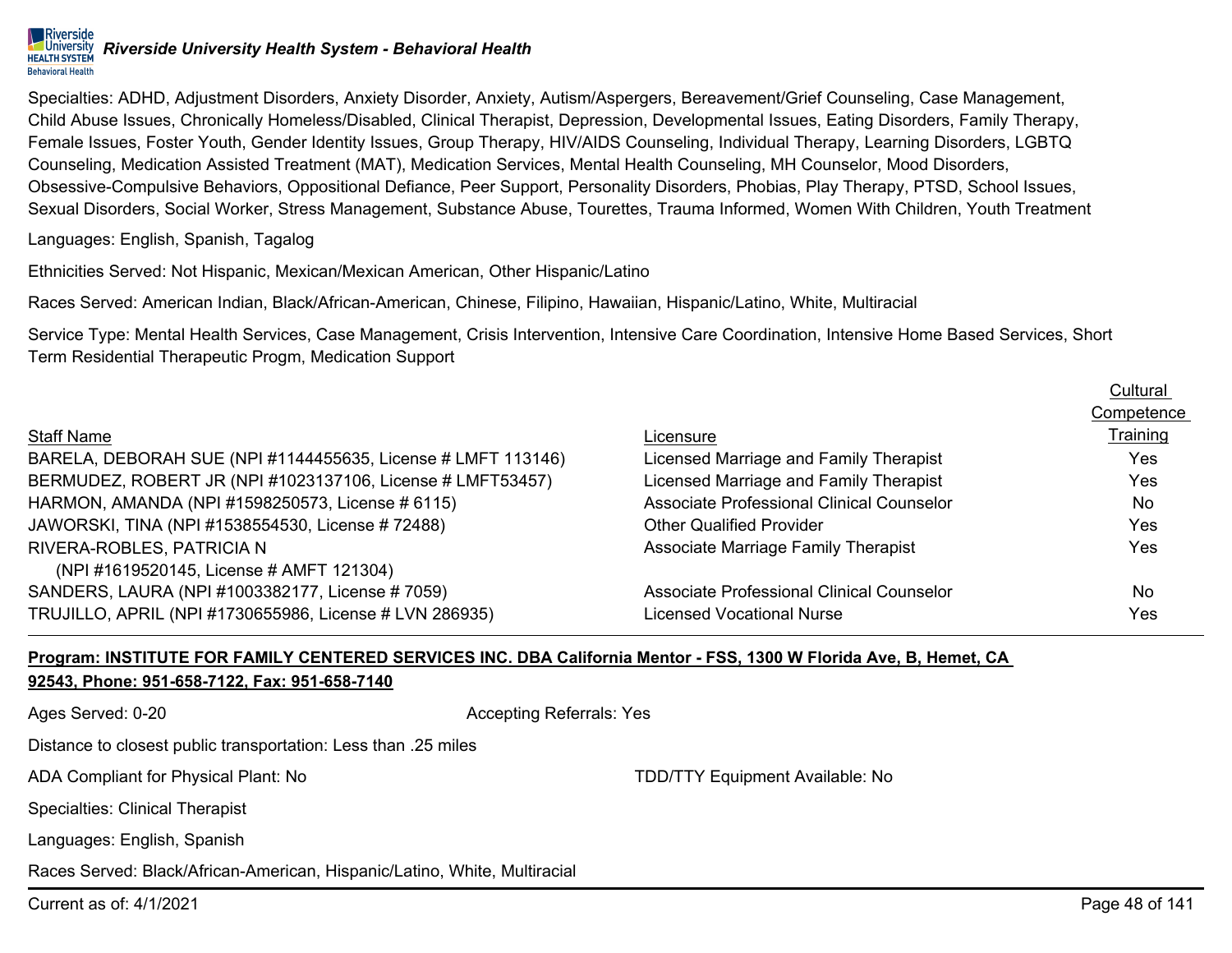Service Type: Mental Health Services, Crisis Intervention

|                                                             |                                            | Competence      |
|-------------------------------------------------------------|--------------------------------------------|-----------------|
| <b>Staff Name</b>                                           | Licensure                                  | <b>Training</b> |
| AGREDANO, LAURA (NPI #1942803523, License # 95669)          | Associate Clinical Social Worker           | Yes             |
| CAMPOS, CHRISTINA MICHELLE (NPI #1033760525, License # N/A) | <b>Other Qualified Provider</b>            | Yes             |
| ESTRADA, NORMA A (NPI #1760011753, License # 117322)        | Associate Marriage Family Therapist        | <b>Yes</b>      |
| GONZALEZ, KELLIE LYNN (NPI #1730742263, License # 92986)    | Associate Marriage Family Therapist        | <b>No</b>       |
| HARITOPOULOS, MARIA (NPI #1114434917, License # 100936)     | Licensed Marriage and Family Therapist     | <b>Yes</b>      |
| HERNANDEZ, GLORIA (NPI #1255982419, License # N/A)          | <b>Other Qualified Provider</b>            | <b>Yes</b>      |
| MAYS-CANCINO, BRANDY (NPI #1629484605, License # 68715)     | <b>Associate Clinical Social Worker</b>    | <b>Yes</b>      |
| MEDLYN, PHILIP ARTHUR (NPI #1437416997, License # 111454)   | Licensed Marriage and Family Therapist     | <b>Yes</b>      |
| MONTANE, GUSTAVO (NPI #1780169383, License # 109915)        | Associate Marriage Family Therapist        | No.             |
| PLAVAJKA, ROBERT (NPI #1346879517, License # 113787)        | Associate Marriage Family Therapist        | Yes             |
| REVELO, JOSE MIGUEL (NPI #1902418767, License # N/A)        | <b>Other Qualified Provider</b>            | Yes             |
| SADENWASSER, BRANDY (NPI #1114385523, License # N/A)        | <b>Other Qualified Provider</b>            | No              |
| SIMONE, AGNES KWON (NPI #1760845101, License # 15833)       | <b>Licensed Psychiatrist</b>               | Yes             |
| VELEZ-RAMOS, AMAIRANI (NPI #1164067401, License # N/A)      | <b>Other Qualified Provider</b>            | <b>Yes</b>      |
| WEIR, TAWNY (NPI #1205920113, License # 97520)              | Licensed Marriage and Family Therapist     | <b>Yes</b>      |
| WIGFALL, DONNELL (NPI #1841465556, License # 11625)         | Licensed Psychiatrist                      | Yes             |
| WILLIAMS, CRYSTAL (NPI #1104378850, License # 112575)       | <b>Associate Marriage Family Therapist</b> | No              |
| ZUMWALT, SUZANNE MARIE (NPI #1184214348, License # N/A)     | <b>Other Qualified Provider</b>            | Yes             |

## **Program: Lake Elsinore Behavioral Health Clinic, 31760 & 31764 Casino Drive, 100 & 300, Lake Elsinore, CA 92530, Phone:**

### **951-471-4645**

Ages Served: All Ages **Accepting Referrals:** Yes **Accepting Referrals:** Yes

Distance to closest public transportation: Less than .25 miles

ADA Compliant for Physical Plant: Yes TDD/TTY Equipment Available: Yes

Languages: English, Spanish, Tagalog

Service Type: Mental Health Services, Case Management, Crisis Intervention, Intensive Care Coordination, Intensive Home Based Services, Medication Support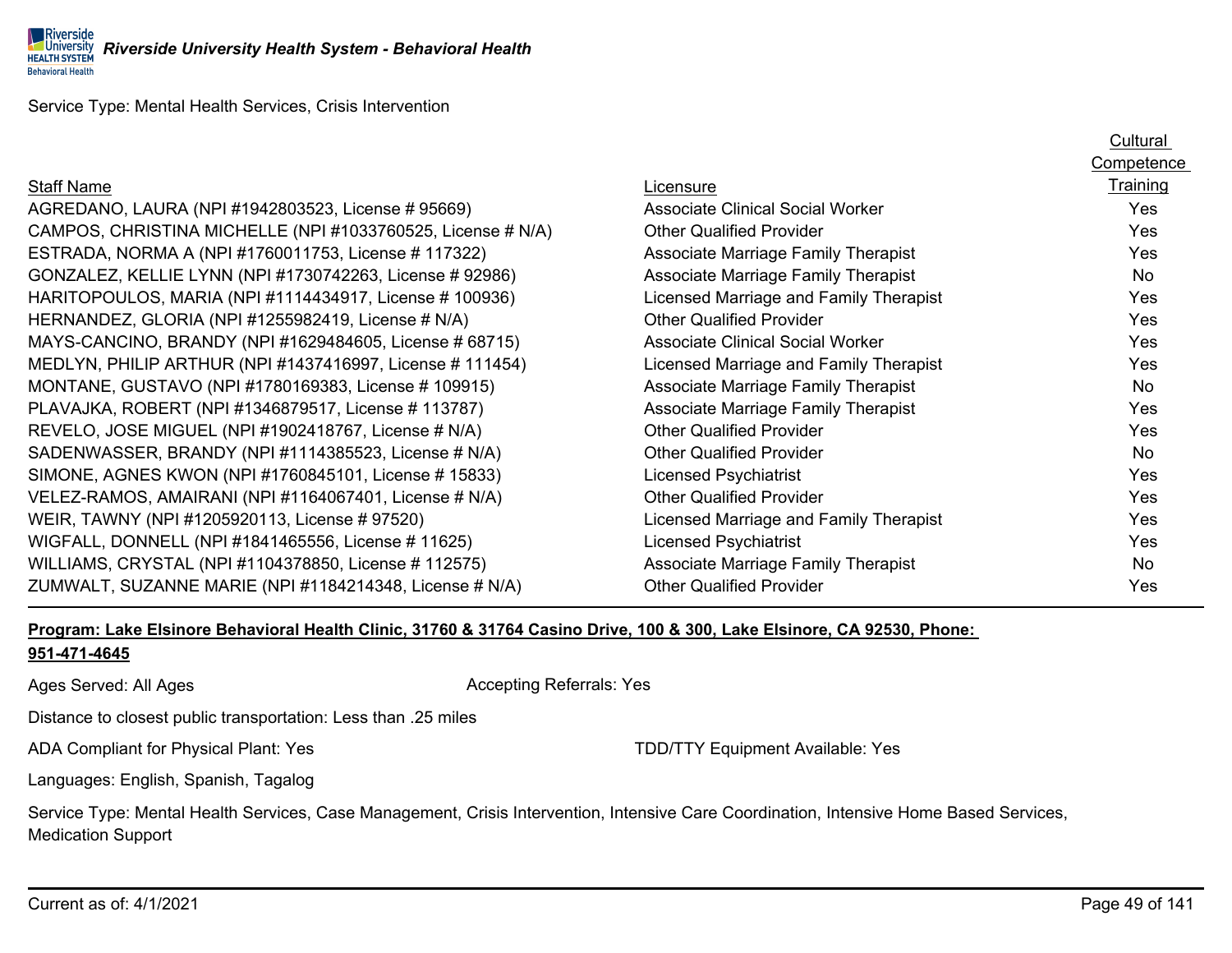## Staff Name

AGGREY, PHEONA T (NPI #1558872564, License # 264286) ALVAREZ-MOLINA, SANDY (NPI #1922624055, License # 117626) ARVIZU, JEANETTE (NPI #1205367604, License # N/A) AVALOS, ADRIANA (NPI  $#1710265756$ , License  $# N/A$ ) BACH, IDA (NPI #1598038747, License # 79275) BARKER, JOHNATHAN (NPI #1750533915, License # N/A) BIRKINSHA, REBECKAH (NPI #1144412297, License # 48887) BRAVO, LUIS ROBERTO (NPI #1023271319, License # N/A) CANCELADA, MARIA (NPI #1134263189, License # 29205) DEPAZ, RITA (NPI  $#1700213162$ , License  $# N/A$ )

DOBOS, DAVID MICHAEL (NPI #1548318348, License # G57276) DRISSEN, JENNIFER LYNN (NPI #1952828543, License # N/A) DUMLAO, RHEMIE (NPI #1982094629, License # 492917) ENCINAS, LISA M (NPI #1104324730, License # 103027) ERRICO, JOSEPH RONALD (NPI #1225085731, License # C129921) GIORDANO, TINA L (NPI #1356823207, License # 687897) GLASSMAN, JAGANATH SINGH (NPI #1558409771, License # G55004) GREEN, HEIDI (NPI #1477814655, License # N/A) HARRIGAN, CYNTHIA LYNN (NPI #1386760460, License # N/A) HERRERA, JENNIFER (NPI #1922470822, License # N/A) JOHANSON, MARY C (NPI #1376168674, License # N/A) JONES, JENNIFER J (NPI  $\#1356591697$ , License  $\# N/A$ ) KUMARI, NEETA (NPI #1508094830, License # A 122624) LARA, EVELYN (NPI #1326443490, License # N/A) LINDO, JOHN (NPI #1487947958, License # A142898) LISSAUR, RALPH (NPI #1245287960, License # A 88975) MALLYA, SARITA (NPI #1588648588, License # C54259) MANNING, DARSHANNA I'M UNIQUE (NPI #1578069027, License # N/A) NAWAZ, SHAJITHA (NPI #1659476331, License # C54583)

NOVAK, NANCY (NPI #1508994690, License # 557049)

|                                                | Cultural   |
|------------------------------------------------|------------|
|                                                | Competence |
| <b>Licensure</b>                               | Training   |
| <b>Licensed Vocational Nurse</b>               | <b>No</b>  |
| <b>Associate Marriage Family Therapist</b>     | Yes        |
| <b>Other Qualified Provider</b>                | Yes        |
| <b>Mental Health Rehabilitation Specialist</b> | Yes        |
| Licensed Marriage and Family Therapist         | Yes        |
| <b>Other Qualified Provider</b>                | <b>No</b>  |
| Licensed Marriage and Family Therapist         | Yes        |
| <b>Other Qualified Provider</b>                | Yes        |
| <b>Licensed Clinical Social Worker</b>         | <b>No</b>  |
| Mental Health Rehabilitation Specialist, Other | Yes        |
| <b>Qualified Provider</b>                      |            |
| <b>Licensed Psychiatrist</b>                   | <b>No</b>  |
| <b>Associate Clinical Social Worker</b>        | Yes        |
| <b>Registered Nurse</b>                        | Yes        |
| <b>Associate Marriage Family Therapist</b>     | Yes        |
| <b>Licensed Psychiatrist</b>                   | Yes        |
| <b>Licensed Vocational Nurse</b>               | Yes        |
| Licensed Physician                             | Yes        |
| <b>Other Qualified Provider</b>                | Yes        |
| <b>Other Qualified Provider</b>                | <b>No</b>  |
| <b>Other Qualified Provider</b>                | <b>No</b>  |
| <b>Other Qualified Provider</b>                | Yes        |
| <b>Other Qualified Provider</b>                | Yes        |
| <b>Licensed Psychiatrist</b>                   | <b>No</b>  |
| <b>Other Qualified Provider</b>                | <b>No</b>  |
| <b>Licensed Psychiatrist</b>                   | <b>No</b>  |
| <b>Licensed Psychiatrist</b>                   | Yes        |
| <b>Licensed Psychiatrist</b>                   | <b>No</b>  |
| <b>Other Qualified Provider</b>                | Yes        |
| <b>Licensed Psychiatrist</b>                   | Yes        |
| <b>Registered Nurse</b>                        | Yes        |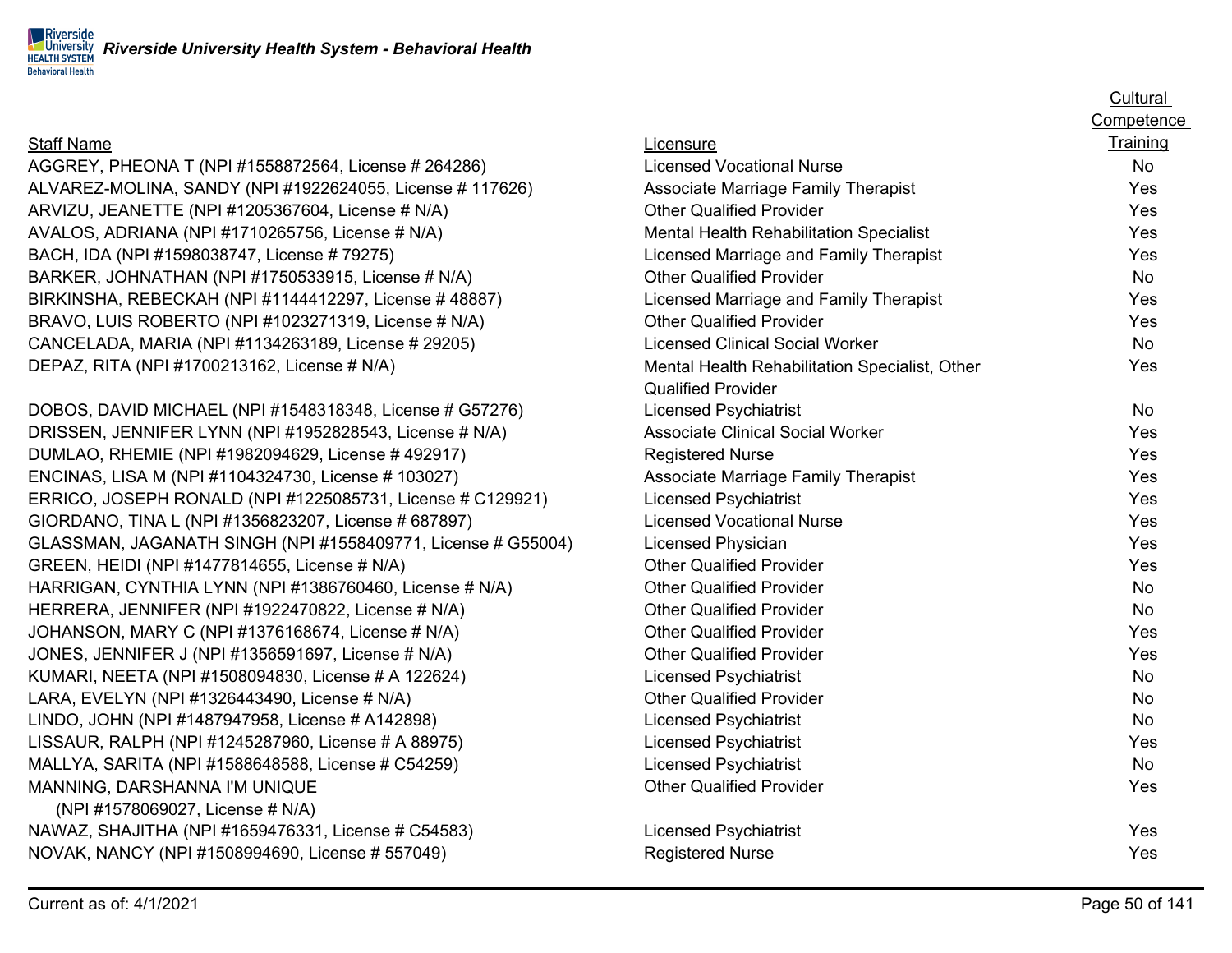|                   | <mark>)</mark> Riverside<br>KaUniversity <i>Riverside University Health System - Behavioral Health</i><br><sub>!ЕАLTH SYSTEM</sub> |
|-------------------|------------------------------------------------------------------------------------------------------------------------------------|
| Behavioral Health |                                                                                                                                    |

| OVERBEY, HEIDI ANN (NPI #1437663895, License # LMFT118229) | Licensed Marriage and Family Therapist            | Yes |
|------------------------------------------------------------|---------------------------------------------------|-----|
| QUIROZ, ILSE M. (NPI #1134524200, License # N/A)           | <b>Other Qualified Provider</b>                   | No. |
| RANDALL, TRISTAN H (NPI #1043693369, License # N/A)        | Associate Clinical Social Worker, Other Qualified | Yes |
|                                                            | Provider                                          |     |
| ROJAS, EDWIN (NPI #1437578036, License # N/A)              | <b>Other Qualified Provider</b>                   | No. |
| SANCHEZ, AURELIO (NPI #1932515897, License # N/A)          | <b>Associate Clinical Social Worker</b>           | No. |
| STALLINGS, JAMIE (NPI #1881049963, License # ASW64279)     | <b>Associate Clinical Social Worker</b>           | Yes |
| STANARD, KARRENE L (NPI #1700423779, License # N/A)        | <b>Other Qualified Provider</b>                   | Yes |
| STEVENS, MADELAINE (NPI #1831561752, License # N/A)        | <b>Other Qualified Provider</b>                   | Yes |
| TERRAZAS, ANGELICA (NPI #1114316528, License # N/A)        | <b>Other Qualified Provider</b>                   | No. |
| TERRONES, JONI (NPI #1851711535, License # N/A)            | <b>Other Qualified Provider</b>                   | No. |
| TORRES, EFREN (NPI #1609102953, License # N/A)             | <b>Other Qualified Provider</b>                   | No. |
| VELEZ, FRANCES (NPI #1144613530, License # N/A)            | <b>Other Qualified Provider</b>                   | No. |
| WARE, TIMICA (NPI #1811220940, License # N/A)              | Mental Health Rehabilitation Specialist           | Yes |

## **Program: Lake Elsinore Children's, 31946 Mission Trail, B, Lake Elsinore, CA 92530, Phone: 951-245-7663, Fax: 951-674-6431**

Ages Served: 0-20 **Accepting Referrals: Yes** Accepting Referrals: Yes

Distance to closest public transportation: Less than .25 miles

ADA Compliant for Physical Plant: Yes TDD/TTY Equipment Available: No

Languages: English, Spanish

Service Type: Mental Health Services, Case Management, Crisis Intervention, Intensive Care Coordination, Intensive Home Based Services, Medication Support

|                                                              |                                        | Cultural   |
|--------------------------------------------------------------|----------------------------------------|------------|
|                                                              |                                        | Competence |
| <b>Staff Name</b>                                            | Licensure                              | Training   |
| ALVAREZ, MARIA G (NPI #1780085647, License # ASW71698)       | <b>Other Qualified Provider</b>        | Yes        |
| ALVAREZ-TORRES, MELISSA                                      | <b>Other Qualified Provider</b>        | Yes        |
| (NPI #1912436809, License # ASW 84267)                       |                                        |            |
| ARDISON, KYLA MARIE (NPI #1083239479, License # N/A)         | <b>Other Qualified Provider</b>        | Yes        |
| ARRIETA, DOLORES MARIE (NPI #1205096179, License # N/A)      | <b>Other Qualified Provider</b>        | No.        |
| BARDEN, LEAH (NPI #1386036648, License # N/A)                | <b>Other Qualified Provider</b>        | No.        |
| BUSTAMANTE, HEATHER E (NPI #1457542318, License # LMFT52295) | Licensed Marriage and Family Therapist | No.        |
| CARDONA, GLORIA MONTES (NPI #1356999049, License # N/A)      | <b>Other Qualified Provider</b>        | No.        |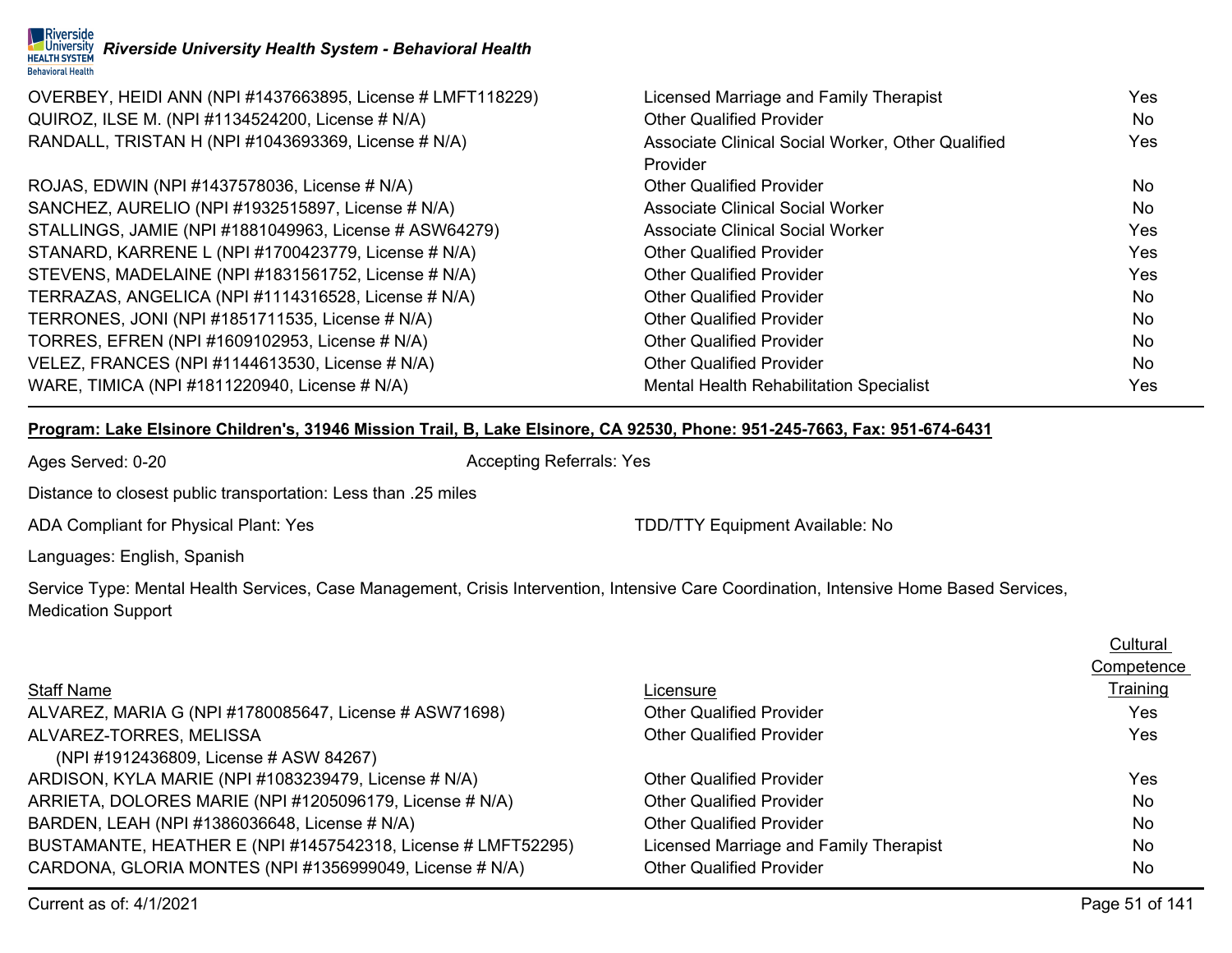CASTILLO, LETICIA (NPI #1225419492, License # 120310)

CHOI, KANG WON MATHEW (NPI #1457643355, License # 20A12512) COONEY, HEATHER R (NPI  $\#1659525012$ , License  $\# N/A$ ) CORONADO, ANGELICA (NPI #1619459286, License # N/A) COURY, CURTIS (NPI  $#1447378005$ , License  $# N/A$ ) CRUZ, MAYRA (NPI #1588053433, License # 108159) DELACRUZ, JANET (NPI #1780993147, License # 74064) DIEBOLD, SARAH (NPI #1174799449, License # LCSW29084) DIXON, JENNIFER (NPI #1164656757, License # LMFT88174) DOWNEY, STARR (NPI #1922119056, License # LCS19488) EGAN, DINERY (NPI #1538286109, License # LMFT#53718) ESCOBEDO, CARLOS (NPI #1689042392, License # N/A) GIRARD, EMMA (NPI #1386883106, License # PSY 19090) GUERRERO, CRYSTAL GUERRERO

(NPI #1508217357, License # ASW80142) GUSTAFSSON, CARINA (NPI #1033487707, License # LMFT79609) GUTIERREZ, OLGA (NPI #1376971622, License # n/a) HERNANDEZ, CARMINA (NPI  $#1003210410$ , License  $# N/A$ ) INZUNZA, ELENA (NPI #1730308149, License # LCSW79294) KUMAR, GAURAV (NPI #1235513102, License # A151187) LACY, DEBRA (NPI #1225333438, License # 86783) LOZA, ANNA (NPI #1104909969, License # LCSW23117) MCDANIEL, LARCENIA R (NPI #1770934515, License # ASW84240) MCKEDDIE, BEVERLY (NPI #N/A, License # LMFT 46099) MONTECINO, TANNA (NPI #1386876563, License # LMFT88570) MORENO, ADELAIDA (NPI #1366616682, License # LMFT112604) MURILLO, ERICA PINAL (NPI #1861852774, License # N/A) NOVOA, OLIVIA G (NPI  $#1063954840$ , License  $# N/A$ ) PEOPLES, STEPHANIE (NPI #1568520666, License # 20062) PORTILLO, CLAUDIA (NPI  $#1295144970$ , License  $# N/A$ ) RAMOS, ARLENE MARY (NPI #1346583309, License # AMFT 80374) RIVERA, JAIMEE MARIE

(NPI #1801186531, License # LMFT 120736) ROBINSON, LA TRISE RENEE (NPI #1700310745, License # N/A) Other Qualified Provider Ves

| Associate Professional Clinical Counselor, Licensed | No             |
|-----------------------------------------------------|----------------|
| Marriage and Family Therapist                       |                |
| <b>Licensed Psychiatrist</b>                        | Yes            |
| <b>Other Qualified Provider</b>                     | <b>No</b>      |
| <b>Other Qualified Provider</b>                     | Yes            |
| <b>Other Qualified Provider</b>                     | <b>No</b>      |
| Licensed Marriage and Family Therapist              | Yes            |
| <b>Licensed Clinical Social Worker</b>              | Yes            |
| <b>Licensed Clinical Social Worker</b>              | Yes            |
| Licensed Marriage and Family Therapist              | Yes            |
| <b>Licensed Clinical Social Worker</b>              | Yes            |
| Licensed Marriage and Family Therapist              | Yes            |
| <b>Other Qualified Provider</b>                     | Yes            |
| <b>Licensed Psychologist</b>                        | Yes            |
| <b>Licensed Clinical Social Worker</b>              | <b>No</b>      |
|                                                     |                |
| Licensed Marriage and Family Therapist              | Yes            |
| <b>Other Qualified Provider</b>                     | Yes            |
| <b>Other Qualified Provider</b>                     | Yes            |
| <b>Licensed Clinical Social Worker</b>              | Yes            |
| Licensed Physician, Licensed Psychiatrist           | N <sub>o</sub> |
| Licensed Marriage and Family Therapist              | <b>No</b>      |
| <b>Licensed Clinical Social Worker</b>              | Yes            |
| <b>Associate Clinical Social Worker</b>             | Yes            |
| Licensed Marriage and Family Therapist              | Yes            |
| Licensed Marriage and Family Therapist              | Yes            |
| Licensed Marriage and Family Therapist              | <b>No</b>      |
| <b>Other Qualified Provider</b>                     | <b>No</b>      |
| <b>Other Qualified Provider</b>                     | Yes            |
| <b>Licensed Psychologist</b>                        | Yes            |
| <b>Other Qualified Provider</b>                     | <b>No</b>      |
| Licensed Marriage and Family Therapist              | Yes            |
| Licensed Marriage and Family Therapist              | Yes            |
|                                                     |                |
| Othor Qualified Drovidor                            | $V_{\Omega}$   |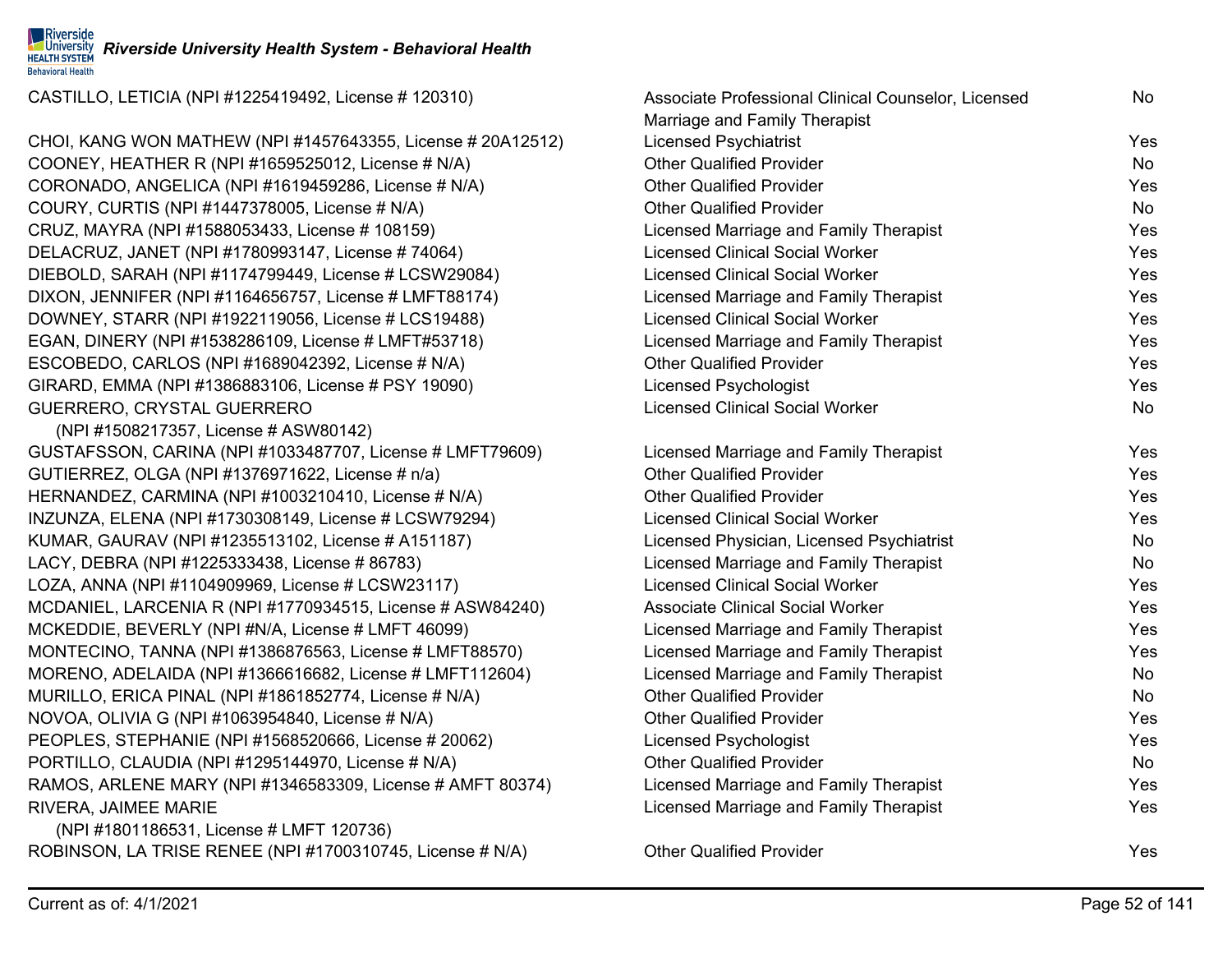

| ROBINSON, MIRANDA D. (NPI #1841328861, License # LCSW21027) | <b>Licensed Clinical Social Worker</b>  | Yes  |
|-------------------------------------------------------------|-----------------------------------------|------|
| SANTILLI, ISABEL (NPI #1508045014, License # LMFT95921)     | Licensed Marriage and Family Therapist  | Yes. |
| SMITH, VALAI KENDALL (NPI #1508164518, License # N/A)       | <b>Associate Clinical Social Worker</b> | No.  |
| SOTO, OLGA (NPI #1205007572, License # N/A)                 | <b>Other Qualified Provider</b>         | Yes. |
| TEXEIRA, DUSTIN (NPI #1073691101, License # RN362365)       | <b>Registered Nurse</b>                 | No.  |
| TORRES, CARLI N (NPI #1750833315, License # N/A)            | <b>Other Qualified Provider</b>         | Yes. |
| TRIPLETT, HIONIKKI (NPI #1194240812, License # N/A)         | <b>Other Qualified Provider</b>         | No.  |
| WHITMORE, ALINA CYPRIANTE                                   | Licensed Marriage and Family Therapist  | Yes. |
| (NPI #1033447339, License # LMFT 53060)                     |                                         |      |

### **Program: Mental Health Court-Murrieta, 40925 County Center Drive, 200, Temecula, CA 92591, Phone: 951-696-3049**

Ages Served: All Ages **Accepting Referrals: Yes** Accepting Referrals: Yes

Distance to closest public transportation: Less than .25 miles

ADA Compliant for Physical Plant: Yes TDD/TTY Equipment Available: Yes

Languages: English

Service Type: Mental Health Services

|                                                           |                                        | <b>Cultural</b> |
|-----------------------------------------------------------|----------------------------------------|-----------------|
|                                                           |                                        | Competence      |
| <b>Staff Name</b>                                         | Licensure                              | Training        |
| ALVIDREZ, LORENA (NPI #1740656743, License # N/A)         | <b>Other Qualified Provider</b>        | Yes             |
| CONTRERAS, JESSIE-RAE (NPI #1558968396, License # N/A)    | <b>Other Qualified Provider</b>        | No              |
| FREDERIKSEN, SEAN (NPI #1265694582, License # 85244)      | Licensed Marriage and Family Therapist | Yes             |
| GALIPPO, RYAN GREGORY (NPI #1518445725, License # 100139) | Associate Marriage Family Therapist    | No.             |

### **Program: MFI Murrieta Outpatient, 24885 Whitewood Rd, 105, Murrieta, CA 92563, Phone: 951-683-6596, Fax: 951-351-1554**

| Ages Served: All Ages                                                                       | <b>Accepting Referrals: Yes</b>        |
|---------------------------------------------------------------------------------------------|----------------------------------------|
| Distance to closest public transportation: Between .25-.5 miles                             |                                        |
| ADA Compliant for Physical Plant: Yes                                                       | <b>TDD/TTY Equipment Available: No</b> |
| Specialties: Certified Alcohol Counselor, Individual Therapy, MH Counselor, Trauma Informed |                                        |
| Languages: English, Other Interpretation Services, Spanish                                  |                                        |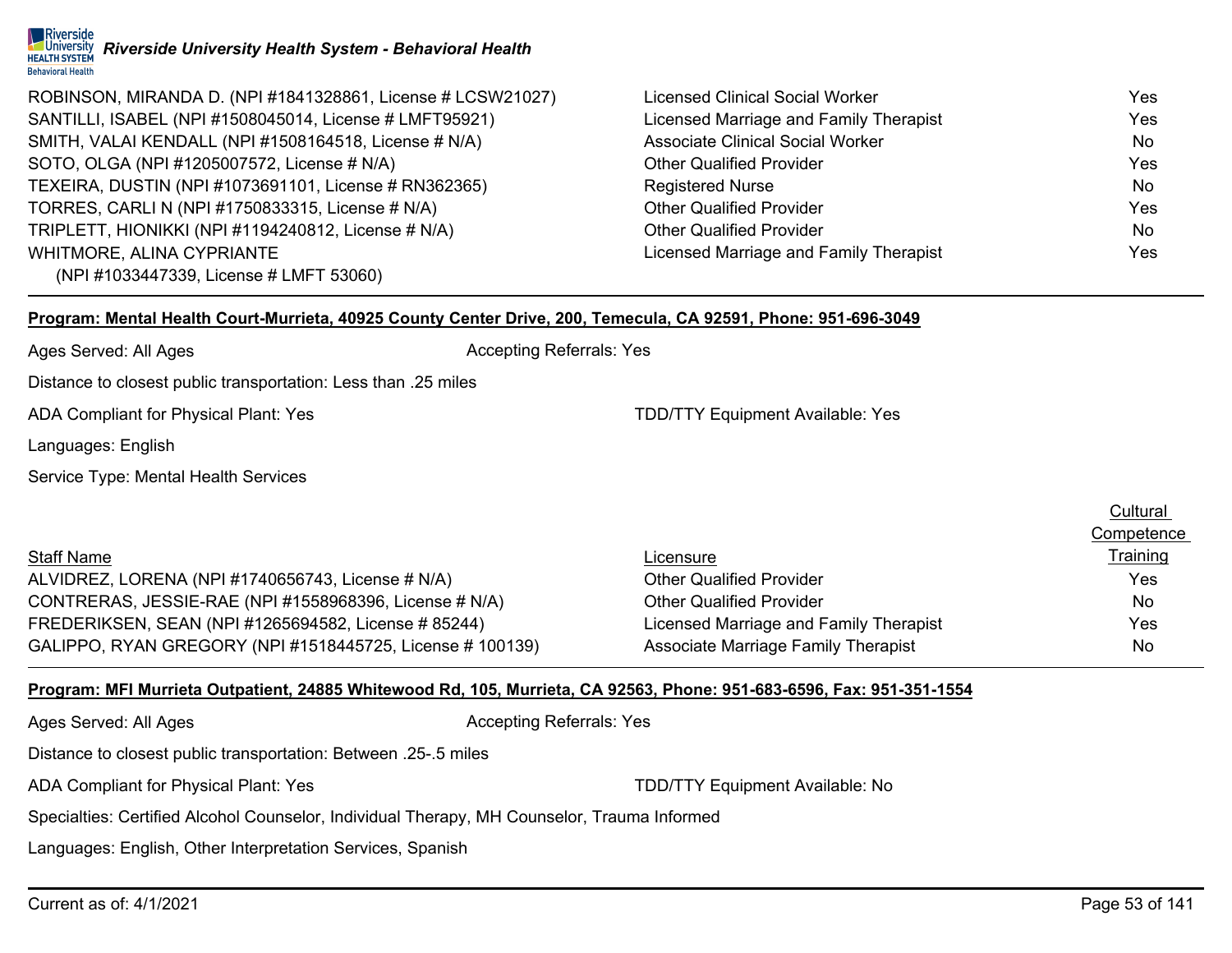Service Type: Mental Health Services

### Staff Name

BLANCO, FRANCES (NPI #1710262738, License # ASW60961) CLINTON, REBECCA ROSE (NPI #1073130324, License # ASW95220) DIMANNO, NATALIE CLAIRE (NPI #1972164499, License # 6149) HICKS, MATTHEW RONALD (NPI #1033240080, License # 21132) JENNINGS, TAMARA (NPI #1376843672, License # LMFT81538) NAVARRO, SAMANTHA (NPI #1053927335, License # ASW90280) RODRIGUEZ, STEFANI (NPI #1659979490, License # AMFT121026)

|                                            | Competence |
|--------------------------------------------|------------|
| Licensure                                  | Training   |
| Licensed Clinical Social Worker            | Yes        |
| Associate Clinical Social Worker           | Yes        |
| <b>Associate Marriage Family Therapist</b> | Yes        |
| Licensed Clinical Social Worker            | Yes        |
| Licensed Marriage and Family Therapist     | Yes        |
| <b>Associate Clinical Social Worker</b>    | Yes        |
| <b>Associate Marriage Family Therapist</b> | Yes        |

## **Program: MFI RECOVERY CENTER - SAN JACINTO, 950 S State Street, D & E, Hemet, CA 92543, Phone: 951-683-6596, Fax:**

### **951-351-1554**

Ages Served: All Ages Accepting Referrals: Yes

Distance to closest public transportation: Less than .25 miles

ADA Compliant for Physical Plant: Yes TEER TO AND AND TO THE TOPOSTY Equipment Available: No

Specialties: Family Therapy, Individual Therapy, Medication Assisted Treatment (MAT), Mental Health Counseling, Trauma Informed

Languages: English, Spanish

Service Type: Mental Health Services, Case Management

### Staff Name

ALVARENGA, ROSA (NPI #1134408065, License # IMF74825) BARTH, CASSSANDRA (NPI #1467644526, License # IMF99051) BLANCO, FRANCES (NPI #1710262738, License # ASW60961) CLINTON, REBECCA ROSE (NPI #1073130324, License # ASW95220) DAGGETT, MARTHA I (NPI #1891071676, License # IMF71634) DIMANNO, NATALIE CLAIRE (NPI #1972164499, License # 6149) DRAKE, MELINDA GEREMILLO (NPI #1568593168, License # 68954) FRANKLIN, RUBIE (NPI #1023200136, License # 48719)

|                                            | <b>COLLIDE IELICE</b> |
|--------------------------------------------|-----------------------|
| Licensure                                  | Training              |
| <b>Associate Marriage Family Therapist</b> | No                    |
| <b>Associate Marriage Family Therapist</b> | Yes                   |
| <b>Licensed Clinical Social Worker</b>     | Yes                   |
| <b>Associate Clinical Social Worker</b>    | Yes                   |
| <b>Associate Marriage Family Therapist</b> | Yes                   |
| <b>Associate Marriage Family Therapist</b> | Yes                   |
| <b>Licensed Clinical Social Worker</b>     | Yes                   |
| Licensed Marriage and Family Therapist     | No                    |
|                                            |                       |

**Cultural** Competence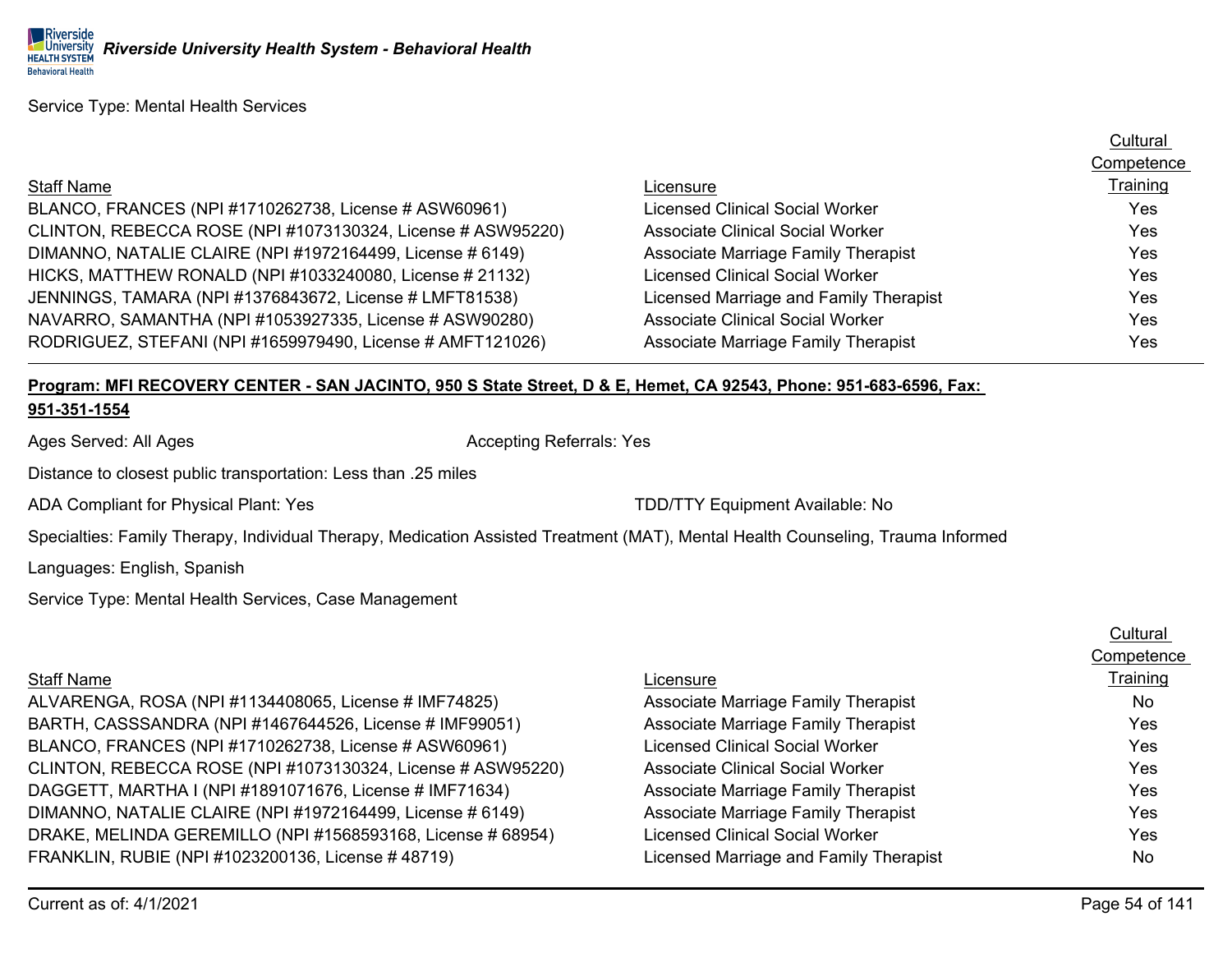

| HICKS, MATTHEW RONALD (NPI #1033240080, License # 21132)   | <b>Licensed Clinical Social Worker</b>     | Yes        |
|------------------------------------------------------------|--------------------------------------------|------------|
| JENNINGS, TAMARA (NPI #1376843672, License # LMFT81538)    | Licensed Marriage and Family Therapist     | Yes        |
| JOHNSON, WILLIE (NPI #1386157782, License # IMF98198)      | <b>Associate Marriage Family Therapist</b> | Yes        |
| KORNBLUTH, REBECCA (NPI #1760747265, License # IMF78133)   | Associate Marriage Family Therapist        | <b>Yes</b> |
| LACY, DEBRA (NPI #1225333438, License # 86783)             | Licensed Marriage and Family Therapist     | No.        |
| LOPEZ, MARIA A. (NPI #1285018176, License # IMF98768)      | <b>Associate Marriage Family Therapist</b> | Yes        |
| MCCALISTER, BETSY (NPI #1730389214, License # LCSW18224)   | <b>Licensed Clinical Social Worker</b>     | Yes        |
| NAVARRO, SAMANTHA (NPI #1053927335, License # ASW90280)    | <b>Associate Clinical Social Worker</b>    | <b>Yes</b> |
| PATEL, BIPIN (NPI #1528197647, License # A46654)           | <b>Licensed Psychiatrist</b>               | No.        |
| RODRIGUEZ, STEFANI (NPI #1659979490, License # AMFT121026) | <b>Associate Marriage Family Therapist</b> | Yes        |

## **Program: Multi-Dimensional Family Therapy Mid-County, 308 E. SAN JACINTO AVE, Perris, CA 92570, Phone: 951-943-1130, Fax: 951-657-7146**

Ages Served: 0-20 **Accepting Referrals: Yes, Therapy Only** Accepting Referrals: Yes, Therapy Only

Distance to closest public transportation: Less than .25 miles

ADA Compliant for Physical Plant: Yes TELL THE TRIM TO THE TOP/TTY Equipment Available: No

Specialties: ADHD, Adjustment Disorders, Anxiety, Case Management, Clinical Therapist, Family Therapy, Individual Therapy, Oppositional Defiance, Substance Abuse

Languages: Arabic, English, Spanish

Ethnicities Served: Not Hispanic, Mexican/Mexican American, Other Hispanic/Latino

Races Served: Black/African-American, Hispanic/Latino, White, Other Race

Service Type: Mental Health Services, Case Management, Crisis Intervention, Intensive Care Coordination, Intensive Home Based Services

|                                                           |                                            | Cultural   |
|-----------------------------------------------------------|--------------------------------------------|------------|
|                                                           |                                            | Competence |
| <b>Staff Name</b>                                         | Licensure                                  | Training   |
| BERNAL, RAQUEL CERVANTES                                  | Associate Clinical Social Worker           | No.        |
| (NPI #1790291490, License # ASW79232)                     |                                            |            |
| BOJORQUEZ, CLAUDIA (NPI #1164842209, License # N/A)       | <b>Other Qualified Provider</b>            | No         |
| FUENTES, STEPHANIE (NPI #1962801795, License # 99896)     | Licensed Marriage and Family Therapist     | No         |
| GALINDO, CELIA (NPI #1629307335, License # N/A)           | <b>Other Qualified Provider</b>            | <b>No</b>  |
| GONZALEZ, ADRIANA (NPI #1982059309, License # AMFT102120) | <b>Associate Marriage Family Therapist</b> | No         |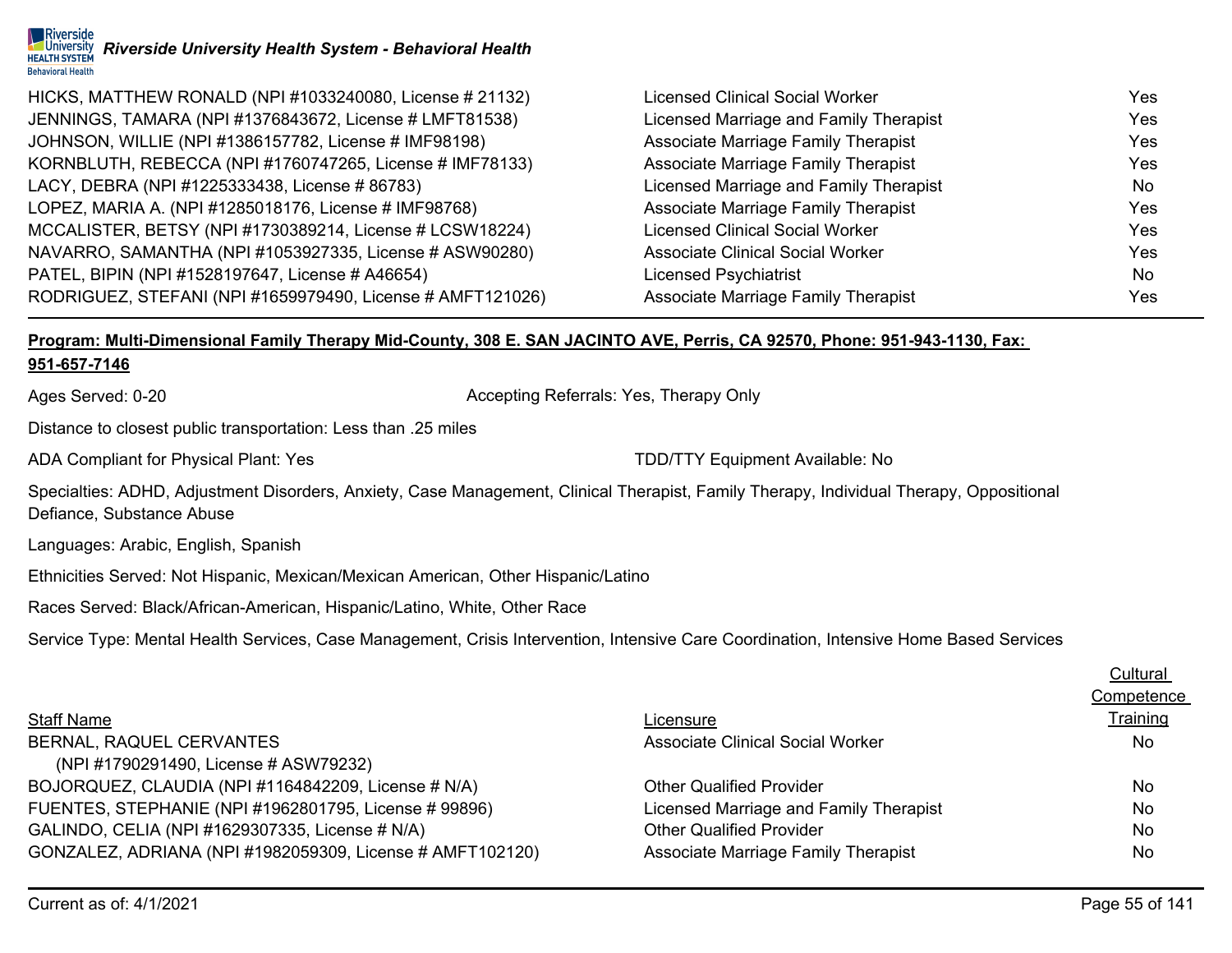### Riverside **REDIVERSITY AND READTER READTER IN A VIOLET SETTLE UNIVERSITY AT UNIVERSITY AT UNIVERSITY AT A VIOLET AND READ TO A VIOLET A UNIVERSITY AT A VIOLET AND READ TO A VIOLET A VIOLET AND READ TO A VIOLET A VIOLET AND READ TO A Behavioral Health**

MADDOX, TAI (NPI #1063956670, License # 116079) MASSOUD, SOULAFA (NPI #1174657209, License # LCSW 66427) MCKEDDIE, BEVERLY (NPI #N/A, License # LMFT 46099)

## **Program: New Haven Youth & Family Services - Temecula, 28765 Single Oak Drive, Temecula, CA 92590, Phone: 951-699-4906, Fax: 951-587-2625**

Ages Served: 0-20 **Accepting Referrals: Yes** Accepting Referrals: Yes

Distance to closest public transportation: Greater than 1.0 miles

ADA Compliant for Physical Plant: Yes TDD/TTY Equipment Available: No

Languages: English, Spanish

Service Type: Mental Health Services, Case Management, Intensive Home Based Services

|                                                         |                                                      | Competence |
|---------------------------------------------------------|------------------------------------------------------|------------|
| <b>Staff Name</b>                                       | Licensure                                            | Training   |
| AUKAI, COLLIN (NPI #1508398876, License # N/A)          | <b>Other Qualified Provider</b>                      | Yes        |
| BITUIN-HARRIS, ALEXIS (NPI #1992278378, License # N/A)  | <b>Other Qualified Provider</b>                      | Yes        |
| BRIBIESCA, JEANNETTE (NPI #1801373865, License # N/A)   | <b>Other Qualified Provider</b>                      | Yes        |
| BUTINDARO, JOSEPH ELIHU SHIGERU                         | <b>Other Qualified Provider</b>                      | <b>Yes</b> |
| (NPI #1902364854, License # N/A)                        |                                                      |            |
| COLEMAN-DORSEY, SHEANIA NAKICH                          | Licensed Marriage and Family Therapist               | Yes        |
| (NPI #1619124484, License # LMFT119855)                 |                                                      |            |
| CORTEZ, MICHAEL (NPI #1558827840, License # N/A)        | <b>Other Qualified Provider</b>                      | Yes        |
| EMERY, DENNIS (NPI #1821280876, License # N/A)          | <b>Other Qualified Provider</b>                      | Yes        |
| ENDRES, EVAN (NPI #1902274830, License # N/A)           | <b>Other Qualified Provider</b>                      | Yes        |
| FOLK, CRYSTAL (NPI #1972989408, License # AMFT96077)    | Associate Marriage Family Therapist, Other Qualified | Yes        |
|                                                         | Provider                                             |            |
| FOSTER, TREVOR (NPI #1689009102, License # N/A)         | <b>Other Qualified Provider</b>                      | Yes        |
| FRANKS, LISA (NPI #1760818082, License # 99058)         | Licensed Clinical Social Worker, Other Qualified     | Yes        |
|                                                         | Provider                                             |            |
| FREED, MIKAYLA ELISE (NPI #1699324814, License # N/A)   | <b>Other Qualified Provider</b>                      | <b>Yes</b> |
| FRITH, JONATHAN STEVEN (NPI #1922598622, License # N/A) | Licensed Marriage and Family Therapist, Other        | <b>Yes</b> |
|                                                         | <b>Qualified Provider</b>                            |            |
| GONZALES, MORGAN (NPI #1922609973, License # N/A)       | <b>Other Qualified Provider</b>                      | Yes        |
|                                                         |                                                      |            |

| Licensed Marriage and Family Therapist | Yes        |
|----------------------------------------|------------|
| Licensed Clinical Social Worker        | <b>Yes</b> |
| Licensed Marriage and Family Therapist | Yes        |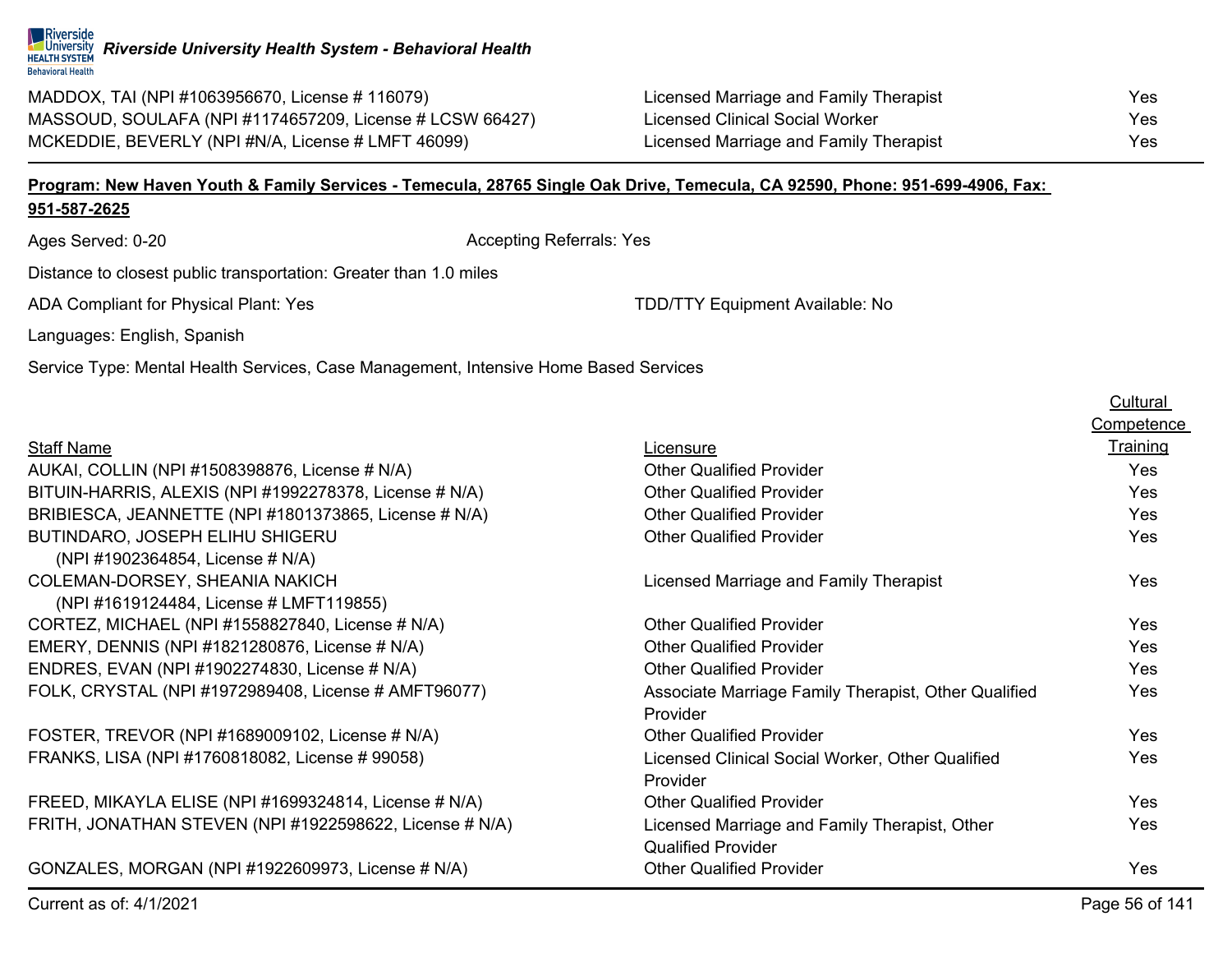| GONZALEZ, ISABEL LIDUVING (NPI #1548443864, License # N/A) | <b>Other Qualified Provider</b>                 | <b>Yes</b> |
|------------------------------------------------------------|-------------------------------------------------|------------|
| HEINEMAN, MICHAEL (NPI #1093108276, License # N/A)         | <b>Other Qualified Provider</b>                 | Yes        |
| JOHNSON, JENNIFER (NPI #1164652806, License # 111437)      | Licensed Marriage and Family Therapist          | <b>Yes</b> |
| JOHNSON, LAWRENCE (NPI #1710482005, License # N/A)         | <b>Other Qualified Provider</b>                 | <b>Yes</b> |
| LUKE, BREANA (NPI #1427680032, License # N/A)              | <b>Other Qualified Provider</b>                 | <b>Yes</b> |
| MALDONADO, ASHLEY MARIE (NPI #1184259194, License # N/A)   | <b>Other Qualified Provider</b>                 | <b>Yes</b> |
| MCOMBER, JEANNIE (NPI #1972153054, License # N/A)          | <b>Other Qualified Provider</b>                 | Yes        |
| MEDRANO, SAIRA (NPI #1104209733, License # N/A)            | <b>Other Qualified Provider</b>                 | Yes        |
| MENDEZ, CECLILIA (NPI #1184990970, License # IMF74490)     | <b>Associate Marriage Family Therapist</b>      | No         |
| MEYERS, ROBERT (NPI #1669741815, License # N/A)            | <b>Other Qualified Provider</b>                 | <b>Yes</b> |
| NAN, PAULINE (NPI #1760713408, License # N/A)              | <b>Other Qualified Provider</b>                 | <b>Yes</b> |
| PEREZ, CARLOS (NPI #1639361769, License # N/A)             | <b>Other Qualified Provider</b>                 | <b>Yes</b> |
| RAMIREZ, ROSALVA (NPI #1821683582, License # N/A)          | <b>Other Qualified Provider</b>                 | Yes        |
| ROMAN, GERALDINE (NPI #1912306416, License # AMFT 106261)  | <b>Associate Marriage Family Therapist</b>      | Yes        |
| ROMERO, CHEYENNE JUSTINA (NPI #1942788476, License # N/A)  | <b>Other Qualified Provider</b>                 | Yes        |
| SOTELO, KAYLA (NPI #1619524238, License # N/A)             | <b>Other Qualified Provider</b>                 | <b>Yes</b> |
| TAKAKI, MOLLY (NPI #1285259986, License # N/A)             | <b>Other Qualified Provider</b>                 | <b>Yes</b> |
| TAYLOR, WARREN (NPI #1457543159, License # N/A)            | <b>Other Qualified Provider</b>                 | <b>Yes</b> |
| THOMAS, RACHEL (NPI #1831510098, License #38401)           | Licensed Marriage and Family Therapist, Other   | Yes        |
|                                                            | <b>Qualified Provider</b>                       |            |
| THRELFALL, NATALIE NICOLE (NPI #1235796749, License # N/A) | <b>Other Qualified Provider</b>                 | Yes        |
| VEROSA, ROWENA (NPI #1295927754, License # 20838)          | Licensed Psychologist, Other Qualified Provider | <b>Yes</b> |
| WELCH, NIEDHA (NPI #1477729887, License # 78441)           | Licensed Marriage and Family Therapist          | <b>Yes</b> |
| WOODWARD, GLENN (NPI #1821548264, License # N/A)           | <b>Other Qualified Provider</b>                 | Yes        |

## **Program: New Hope Christian Counseling Center, 464 S. Palm, C & D, Hemet, CA 92543, Phone: 951-247-6542, Fax: 951-247-6959**

Ages Served: All Ages **Accepting Referrals: Yes** Accepting Referrals: Yes

Distance to closest public transportation: Less than .25 miles

ADA Compliant for Physical Plant: Yes TDD/TTY Equipment Available: Yes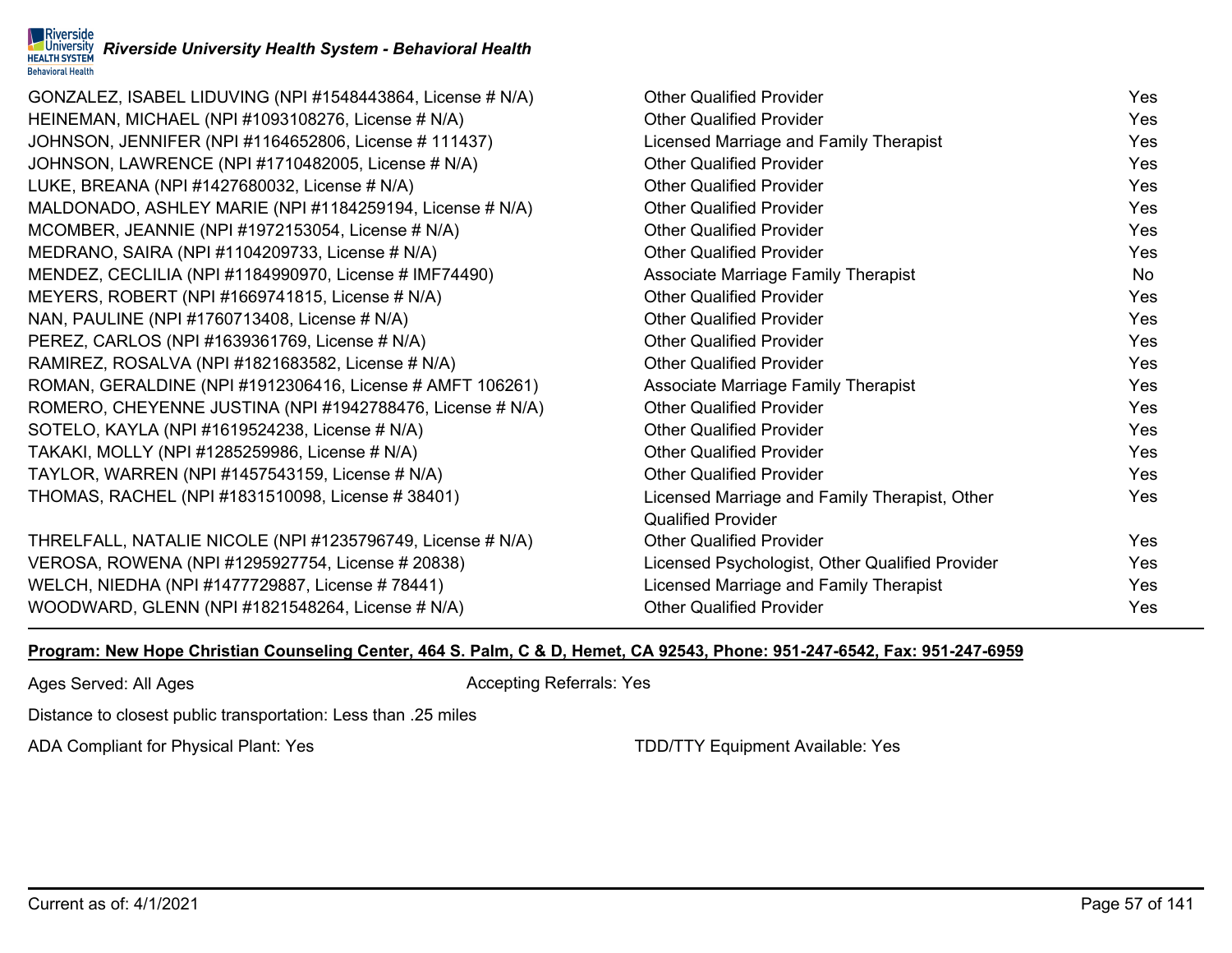Specialties: ADHD, Adjustment Disorders, Anxiety Disorder, Anxiety, Bereavement/Grief Counseling, Case Management, Child Abuse Issues, Chronically Homeless/Disabled, Clinical Therapist, Couples/Marriage Therapy, Depression, Family Therapy, Female Issues, Foster Youth, Gender Identity Issues, Geriatric Counseling, Group Therapy, Individual Therapy, Male Issues, Men With Children, Mental Health Counseling, MH Counselor, Mood Disorders, Obsessive-Compulsive Behaviors, Oppositional Defiance, Personality Disorders, Phobias, Play Therapy, Post Partum Disorder, Psychotic Disorders, School Issues, Sexual Disorders, Stress Management, Substance Abuse, Trauma Informed, Veterans For MH, Women With Children

Languages: English, Spanish

Ethnicities Served: Mexican/Mexican American, Other Hispanic/Latino

Races Served: Black/African-American, Hispanic/Latino, White, Multiracial

Service Type: Mental Health Services, Case Management, Crisis Intervention, Intensive Care Coordination

|                                                            |                                        | <b>Cultural</b>   |
|------------------------------------------------------------|----------------------------------------|-------------------|
|                                                            |                                        | <b>Competence</b> |
| <b>Staff Name</b>                                          | Licensure                              | Training          |
| HAYDEN, AMANDA (NPI #1083213748, License # N/A)            | Licensed Marriage and Family Therapist | Yes               |
| JORDAN, RYAN R (NPI #1255961132, License # N/A)            | Licensed Marriage and Family Therapist | Yes               |
| KAYES, MAX (NPI #1306905492, License # MFC22998)           | Licensed Marriage and Family Therapist | Yes               |
| KRYGIER, ALEXI (NPI #1629693098, License # AMFT 119948)    | Licensed Marriage and Family Therapist | Yes               |
| LILIENTHALJR., MALCOLM BERNARD                             | Licensed Marriage and Family Therapist | Yes               |
| (NPI #1669972295, License # AMFT 101046)                   |                                        |                   |
| LIRA, JEANNINE A (NPI #1174148563, License # AMFT)         | Licensed Marriage and Family Therapist | Yes               |
| MENA, ANGELICA (NPI #1427656826, License # N/A)            | Licensed Marriage and Family Therapist | Yes               |
| MINERO, GERMAN J (NPI #1639603251, License # AMFT 100152)  | Licensed Marriage and Family Therapist | Yes               |
| NAVARRO, ALEX JR. (NPI #1578049342, License # 108385)      | Licensed Marriage and Family Therapist | <b>No</b>         |
| NAVARRO, CHAELENE (NPI #1447778105, License # 108384)      | Licensed Marriage and Family Therapist | No                |
| OAKES, ANNELISE REBECCA (NPI #1609462647, License # N/A)   | Licensed Marriage and Family Therapist | Yes               |
| PARRAGA, AN-TONIA (NPI #1801136411, License #87071)        | Licensed Marriage and Family Therapist | Yes               |
| REYNA, ARIANNA MONIQUE (NPI #1881150530, License # 112013) | Licensed Marriage and Family Therapist | <b>No</b>         |
| SULLIVAN, DEBI (NPI #1669826848, License #87827)           | Licensed Marriage and Family Therapist | Yes               |
| THOMAS, HILLARY (NPI #1972990208, License # N/A)           | Licensed Marriage and Family Therapist | Yes               |

## **Program: Pathways to Success Vocational Service - Mid-County, 40925 County Center Dr., 110, Temecula, CA 92591, Phone: 951-940-6233**

Ages Served: 21+ Accepting Referrals: Yes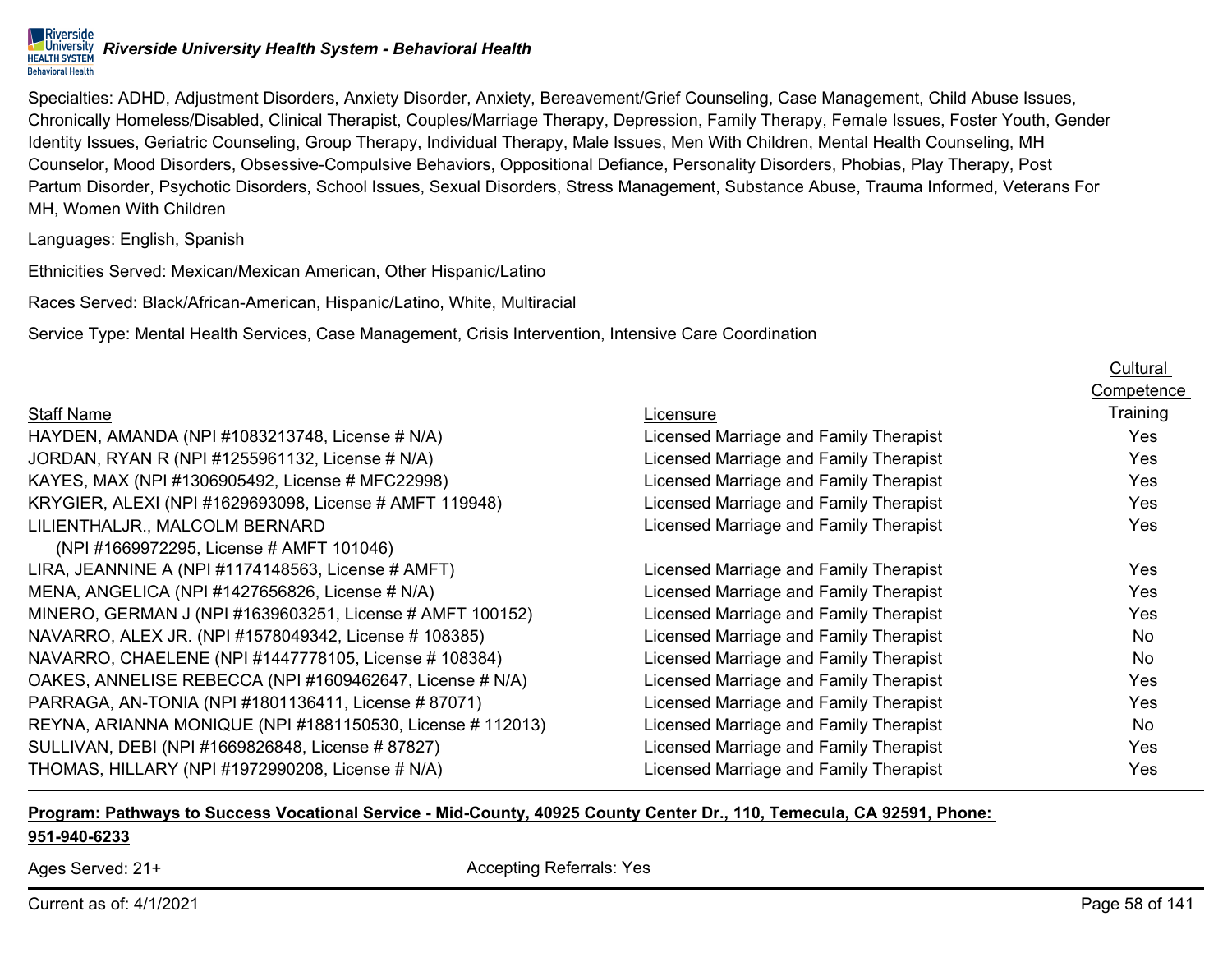Distance to closest public transportation: Less than .25 miles

ADA Compliant for Physical Plant: Yes TDD/TTY Equipment Available: Yes

Specialties: Anxiety Disorder, Other

Languages: English, Spanish

Ethnicities Served: Mexican/Mexican American, Other Hispanic/Latino

Races Served: Black/African-American, White

Service Type: Mental Health Services

|                                                         |                                        | <b>Cultural</b> |
|---------------------------------------------------------|----------------------------------------|-----------------|
|                                                         |                                        | Competence      |
| <b>Staff Name</b>                                       | Licensure                              | Training        |
| CORDERO, ROBERTO (NPI #1053731125, License # N/A)       | <b>Other Qualified Provider</b>        | Yes             |
| DELGADILLO, ADRIANA (NPI #1477752566, License # N/A)    | <b>Other Qualified Provider</b>        | No.             |
| EVOLA, DALE (NPI #1952673402, License # LMFT48473)      | Licensed Marriage and Family Therapist | Yes             |
| HAROLD, JACOB DANIEL (NPI #1710416268, License # N/A)   | <b>Other Qualified Provider</b>        | No.             |
| HERNANDEZ, ALICIA (NPI #1003936600, License # N/A)      | <b>Other Qualified Provider</b>        | No.             |
| KOCHEVAR-NOLTE, CHEYRL (NPI #1588034250, License # N/A) | <b>Other Qualified Provider</b>        | No.             |
| VELASCO, ENEDINA (NPI #1710009790, License # N/A)       | <b>Other Qualified Provider</b>        | No.             |

## **Program: Perris Family Room Clinic, 450 E San Jacinto Ave, PERRIS, CA 92570, Phone: 951-443-2200**

Ages Served: 21+ Accepting Referrals: Yes, Medication Only

Distance to closest public transportation: Less than .25 miles

ADA Compliant for Physical Plant: Yes TDD/TTY Equipment Available: No

Languages: English, Spanish

Service Type: Mental Health Services, Case Management, Crisis Intervention

## Staff Name

ALVAREZ-MOLINA, SANDY (NPI #1922624055, License # 117626) Associated A ARVIZU, JEANETTE (NPI #1205367604, License # N/A) O

|                                     | Competence |
|-------------------------------------|------------|
| Licensure                           | Training   |
| Associate Marriage Family Therapist | Yes        |
| Other Qualified Provider            | Yes        |
|                                     |            |

Current as of: 4/1/2021 Page 59 of 141

**Cultural** 

 $C<sub>1</sub>$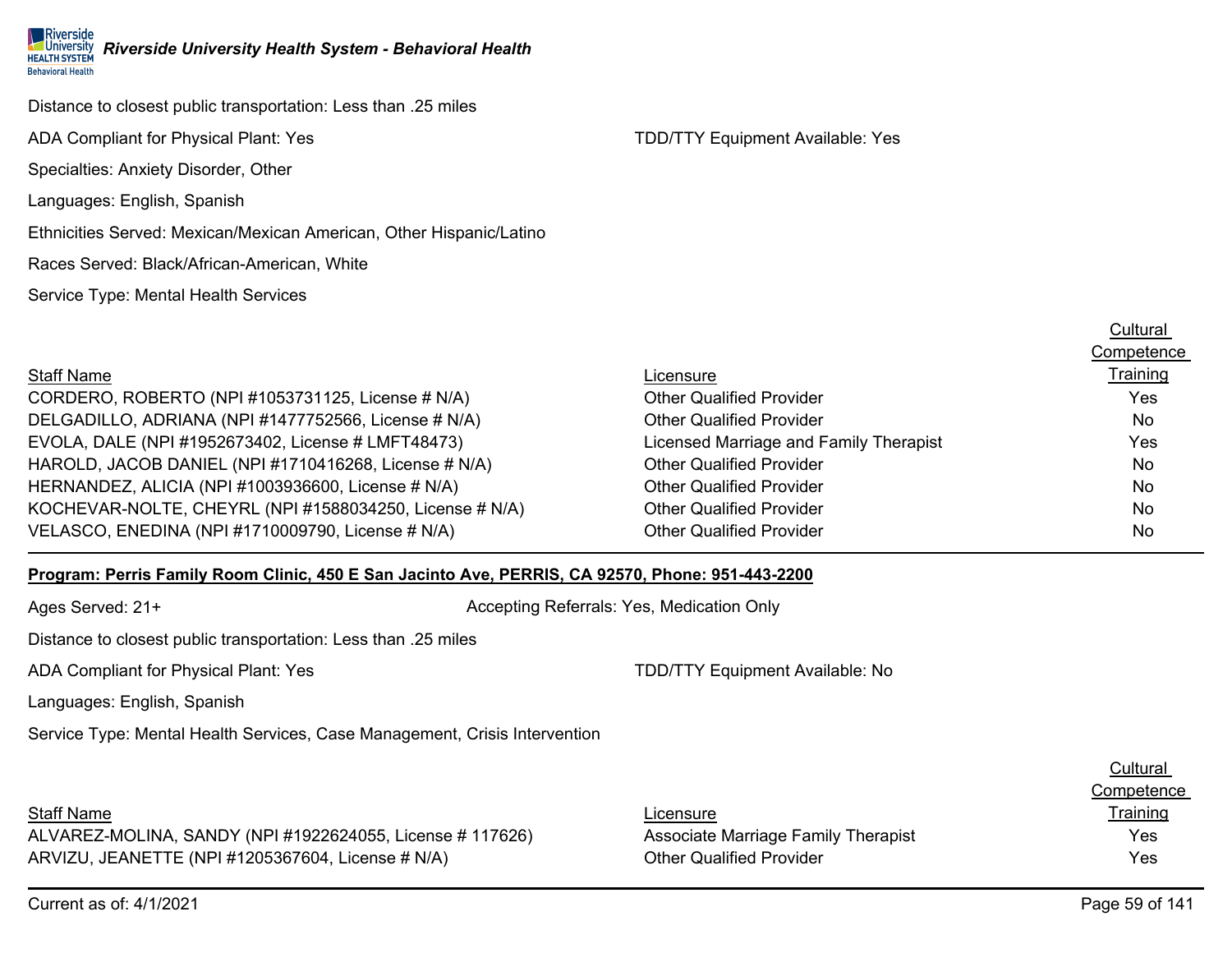| AVALOS, ADRIANA (NPI #1710265756, License # N/A)             | Mental Health Rehabilitation Specialist              | Yes |
|--------------------------------------------------------------|------------------------------------------------------|-----|
| BACH, IDA (NPI #1598038747, License #79275)                  | Licensed Marriage and Family Therapist               | Yes |
| BIRKINSHA, REBECKAH (NPI #1144412297, License # 48887)       | Licensed Marriage and Family Therapist               | Yes |
| BULACAN, JERIC (NPI #1477157097, License # vn252831)         | <b>Licensed Vocational Nurse</b>                     | Yes |
| CADENA, VANESSA S (NPI #1215577424, License # 115209)        | Associate Marriage Family Therapist, Associate       | No  |
|                                                              | <b>Professional Clinical Counselor</b>               |     |
| CAYLAN, LILIAN (NPI #1871660696, License # A42541)           | <b>Licensed Psychiatrist</b>                         | Yes |
| CHANG, MICHAEL (NPI #1467553073, License # A 104922)         | <b>Licensed Psychiatrist</b>                         | Yes |
| CHON, ELIZABETH (NPI #1528429735, License # N/A)             | <b>Other Qualified Provider</b>                      | Yes |
| DEPAZ, RITA (NPI #1700213162, License # N/A)                 | Mental Health Rehabilitation Specialist, Other       | Yes |
|                                                              | <b>Qualified Provider</b>                            |     |
| DRISSEN, JENNIFER LYNN (NPI #1952828543, License # N/A)      | <b>Associate Clinical Social Worker</b>              | Yes |
| DUMLAO, RHEMIE (NPI #1982094629, License #492917)            | <b>Registered Nurse</b>                              | Yes |
| EARLS, VICTORIA (NPI #1003203654, License # 273731)          | <b>Licensed Vocational Nurse</b>                     | Yes |
| ENCINAS, LISA M (NPI #1104324730, License # 103027)          | <b>Associate Marriage Family Therapist</b>           | Yes |
| ERRICO, JOSEPH RONALD (NPI #1225085731, License # C129921)   | <b>Licensed Psychiatrist</b>                         | Yes |
| FLORES, JILL SUZANNE (NPI #1134638570, License # N/A)        | Mental Health Rehabilitation Specialist              | Yes |
| GIORDANO, TINA L (NPI #1356823207, License # 687897)         | <b>Licensed Vocational Nurse</b>                     | Yes |
| GLASSMAN, JAGANATH SINGH (NPI #1558409771, License # G55004) | Licensed Physician                                   | Yes |
| GONZALEZ, LORRAINE (NPI #1760728844, License # N/A)          | <b>Other Qualified Provider</b>                      | Yes |
| GORDON, MONICA (NPI #1114117603, License # A86089)           | <b>Licensed Psychiatrist</b>                         | Yes |
| GREEN, HEIDI (NPI #1477814655, License # N/A)                | <b>Other Qualified Provider</b>                      | Yes |
| JAYARATNA, MAHINDA ALACKMAN                                  | <b>Licensed Psychiatrist</b>                         | Yes |
| (NPI#1902836190, License # A 42511)                          |                                                      |     |
| JOHANSON, MARY C (NPI #1376168674, License # N/A)            | <b>Other Qualified Provider</b>                      | Yes |
| JONES, JENNIFER J (NPI #1356591697, License # N/A)           | <b>Other Qualified Provider</b>                      | Yes |
| LAMONS, FRANCES STEPHANIE (NPI #1194054890, License # N/A)   | <b>Other Qualified Provider</b>                      | Yes |
| MANNING, DARSHANNA I'M UNIQUE                                | <b>Other Qualified Provider</b>                      | Yes |
| (NPI #1578069027, License # N/A)                             |                                                      |     |
| MILLER, DENISE (NPI #1710240288, License # LCSW82997)        | <b>Licensed Clinical Social Worker</b>               | No  |
| MOGHADDAS, MEHDI (NPI #1407884406, License # C 41299)        | <b>Licensed Psychiatrist</b>                         | Yes |
| MOULTON, FERNANDO (NPI #1134546617, License # 107226)        | Associate Marriage Family Therapist, Other Qualified | Yes |
|                                                              | Provider                                             |     |
| NAWAZ, SHAJITHA (NPI #1659476331, License # C54583)          | <b>Licensed Psychiatrist</b>                         | Yes |
| NNAMANI, OLUCHI LYNDA (NPI #1194289231, License # 95146426)  | <b>Registered Nurse</b>                              | No  |
|                                                              |                                                      |     |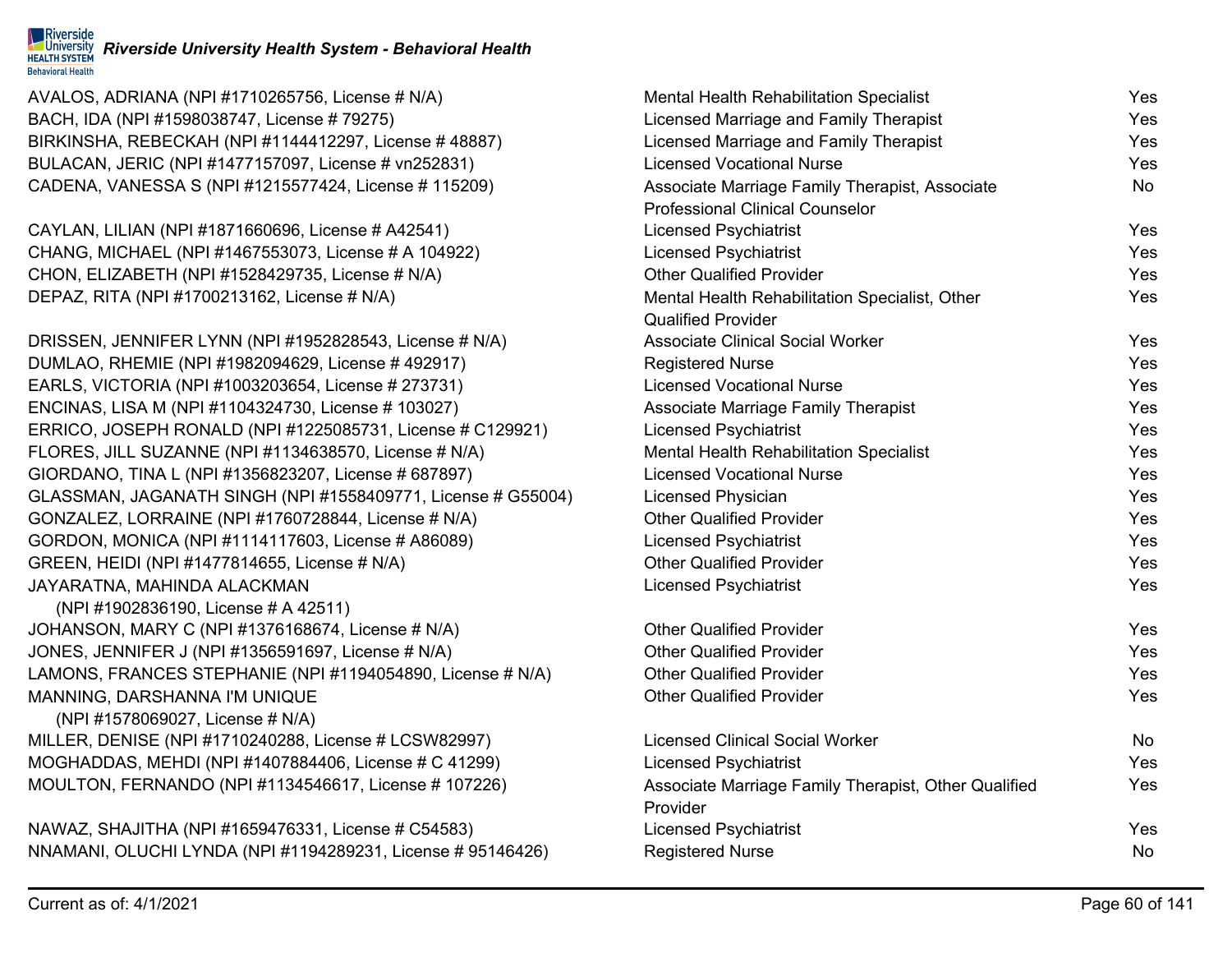

| OVERBEY, HEIDI ANN (NPI #1437663895, License # LMFT118229)  | Licensed Marriage and Family Therapist     | Yes        |
|-------------------------------------------------------------|--------------------------------------------|------------|
| PADUA, DANIEL (NPI #1689626483, License # A 55584)          | <b>Licensed Psychiatrist</b>               | Yes        |
| PENA, SYLVIA JEANNETTE (NPI #1174045074, License # N/A)     | <b>Other Qualified Provider</b>            | No.        |
| STALLINGS, JAMIE (NPI #1881049963, License # ASW64279)      | <b>Associate Clinical Social Worker</b>    | Yes        |
| STEVENS, MADELAINE (NPI #1831561752, License # N/A)         | <b>Other Qualified Provider</b>            | Yes        |
| STIVERS, ADRIANA (NPI #1790100188, License # N/A)           | <b>Associate Marriage Family Therapist</b> | No.        |
| <b>TERRAZANO, MAUREEN CATHY</b>                             | Licensed Physician, Licensed Psychiatrist  | No.        |
| (NPI #1942341920, License # G 73113)                        |                                            |            |
| TONDRO, MAUDIE (NPI #1104077072, License #34165)            | Psychiatric Technician                     | <b>Yes</b> |
| URIBE, CANDY ROSE (NPI #1174959092, License # N/A)          | <b>Other Qualified Provider</b>            | <b>Yes</b> |
| WARE, TIMICA (NPI #1811220940, License # N/A)               | Mental Health Rehabilitation Specialist    | Yes        |
| YAMAGUCHI, TOSHIA ANN (NPI #1932558715, License # A 150914) | <b>Licensed Psychiatrist</b>               | No         |

## **Program: San Jacinto Children's Program, 950 North Ramona Blvd., 1-3, San Jacinto, CA 92582, Phone: 951-487-2674, Fax:**

### **951-487-2679**

Ages Served: 0-20 **Accepting Referrals: Yes** Accepting Referrals: Yes

Distance to closest public transportation: Between .25-.5 miles

ADA Compliant for Physical Plant: Yes TDD/TTY Equipment Available: Yes

Languages: English, Portuguese, Spanish

Service Type: Mental Health Services, Medication Support

| <b>Staff Name</b>                                           | Licensure                              | Training   |
|-------------------------------------------------------------|----------------------------------------|------------|
| BOJORQUEZ, CLAUDIA (NPI #1164842209, License # N/A)         | <b>Other Qualified Provider</b>        | <b>No</b>  |
| IJEAKU, IJEOMA (NPI #1295978229, License # A118450)         | <b>Licensed Psychiatrist</b>           | <b>Yes</b> |
| KURZ, TROY LEWIS (NPI #1154862357, License # a157190)       | Licensed Physician                     | No         |
| MCKEDDIE, BEVERLY (NPI #N/A, License # LMFT 46099)          | Licensed Marriage and Family Therapist | Yes        |
| <b>MCKNIGHT, THOMAS SPENCER</b>                             | Licensed Marriage and Family Therapist | Yes        |
| (NPI #1861817157, License # LMFT 99271)                     |                                        |            |
| MONTE, KENNETH ALAN (NPI #1447546882, License # 20A15002)   | <b>Licensed Psychiatrist</b>           | Yes        |
| NGUYEN, KHAI THANH (NPI #1992102990, License # A151492)     | <b>Licensed Psychiatrist</b>           | <b>No</b>  |
| TRUONG, KEVIN (NPI #1063804755, License # A158018)          | Licensed Physician                     | <b>No</b>  |
| YAMAGUCHI, TOSHIA ANN (NPI #1932558715, License # A 150914) | <b>Licensed Psychiatrist</b>           | No.        |

**Cultural Competence**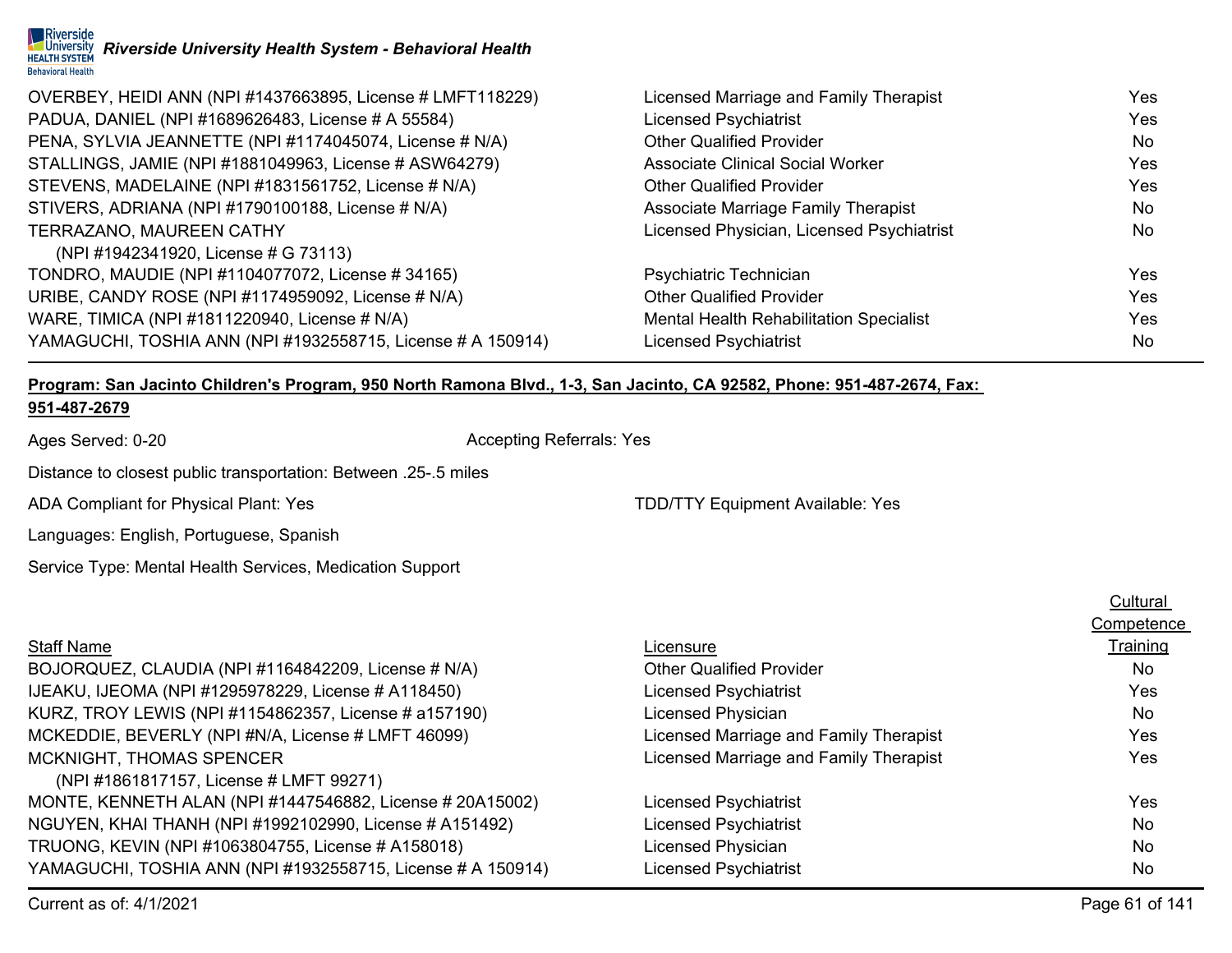| <u>Program: San Jacinto Older Adult Wellness &amp; Recovery Center, 1370 S. State St., San Jacinto, CA 92583, Phone: 951-791-3330</u> |                                         |  |
|---------------------------------------------------------------------------------------------------------------------------------------|-----------------------------------------|--|
| Ages Served: 21+                                                                                                                      | <b>Accepting Referrals: Yes</b>         |  |
| Distance to closest public transportation: Between .5-1.0 miles                                                                       |                                         |  |
| ADA Compliant for Physical Plant: Yes                                                                                                 | <b>TDD/TTY Equipment Available: Yes</b> |  |
| Specialties: Other                                                                                                                    |                                         |  |
| Languages: English, Spanish                                                                                                           |                                         |  |
| Ethnicities Served: Not Hispanic, Mexican/Mexican American, Other Hispanic/Latino                                                     |                                         |  |
| Races Served: American Indian, Black/African-American, Filipino, Hispanic/Latino, White, Other Race                                   |                                         |  |
| Service Type: Mental Health Services, Case Management, Crisis Intervention, Medication Support                                        |                                         |  |

## Staff Name

ALVAREZ-MOLINA, SANDY (NPI #1922624055, License # 117626) ARVIZU, JEANETTE (NPI #1205367604, License # N/A) AVALOS, ADRIANA (NPI #1710265756, License # N/A) BACH, IDA (NPI #1598038747, License # 79275) BARRERA, MICHELLE (NPI #1629612924, License # N/A) BIRKINSHA, REBECKAH (NPI #1144412297, License # 48887) CASTANEDA, YESENIA (NPI #1265704993, License # N/A) CAYLAN, LILIAN (NPI #1871660696, License # A42541) DEPAZ, RITA (NPI #1700213162, License # N/A)

| DRISSEN, JENNIFER LYNN (NPI #1952828543, License # N/A)      | <b>Associate Clinical Social Worker</b> | Yes |
|--------------------------------------------------------------|-----------------------------------------|-----|
| DUMLAO, RHEMIE (NPI #1982094629, License #492917)            | <b>Registered Nurse</b>                 | Yes |
| ENCINAS, LISA M (NPI #1104324730, License # 103027)          | Associate Marriage Family Therapist     | Yes |
| ERRICO, JOSEPH RONALD (NPI #1225085731, License # C129921)   | <b>Licensed Psychiatrist</b>            | Yes |
| FLORES, JILL SUZANNE (NPI #1134638570, License # N/A)        | Mental Health Rehabilitation Specialist | Yes |
| GLASSMAN, JAGANATH SINGH (NPI #1558409771, License # G55004) | Licensed Physician                      | Yes |
| GONZALEZ, LORRAINE (NPI #1760728844, License # N/A)          | <b>Other Qualified Provider</b>         | Yes |
| GORDON, MONICA (NPI #1114117603, License # A86089)           | <b>Licensed Psychiatrist</b>            | Yes |
|                                                              |                                         |     |

|                                                | Competence      |
|------------------------------------------------|-----------------|
| Licensure                                      | <b>Training</b> |
| <b>Associate Marriage Family Therapist</b>     | <b>Yes</b>      |
| <b>Other Qualified Provider</b>                | Yes             |
| <b>Mental Health Rehabilitation Specialist</b> | Yes             |
| Licensed Marriage and Family Therapist         | Yes             |
| <b>Other Qualified Provider</b>                | Yes             |
| Licensed Marriage and Family Therapist         | Yes             |
| <b>Mental Health Rehabilitation Specialist</b> | Yes             |
| <b>Licensed Psychiatrist</b>                   | Yes             |
| Mental Health Rehabilitation Specialist, Other | Yes             |
| <b>Qualified Provider</b>                      |                 |
| <b>Associate Clinical Social Worker</b>        | Yes             |
| <b>Registered Nurse</b>                        | Yes             |
| Associate Marriage Family Therapist            | Yes             |
| <b>Licensed Psychiatrist</b>                   | Yes             |
| <b>Mental Health Rehabilitation Specialist</b> | Yes             |
| Licensed Physician                             | Yes             |
| <b>Other Qualified Provider</b>                | Yes             |
| <b>Licensed Psychiatrist</b>                   | Yes             |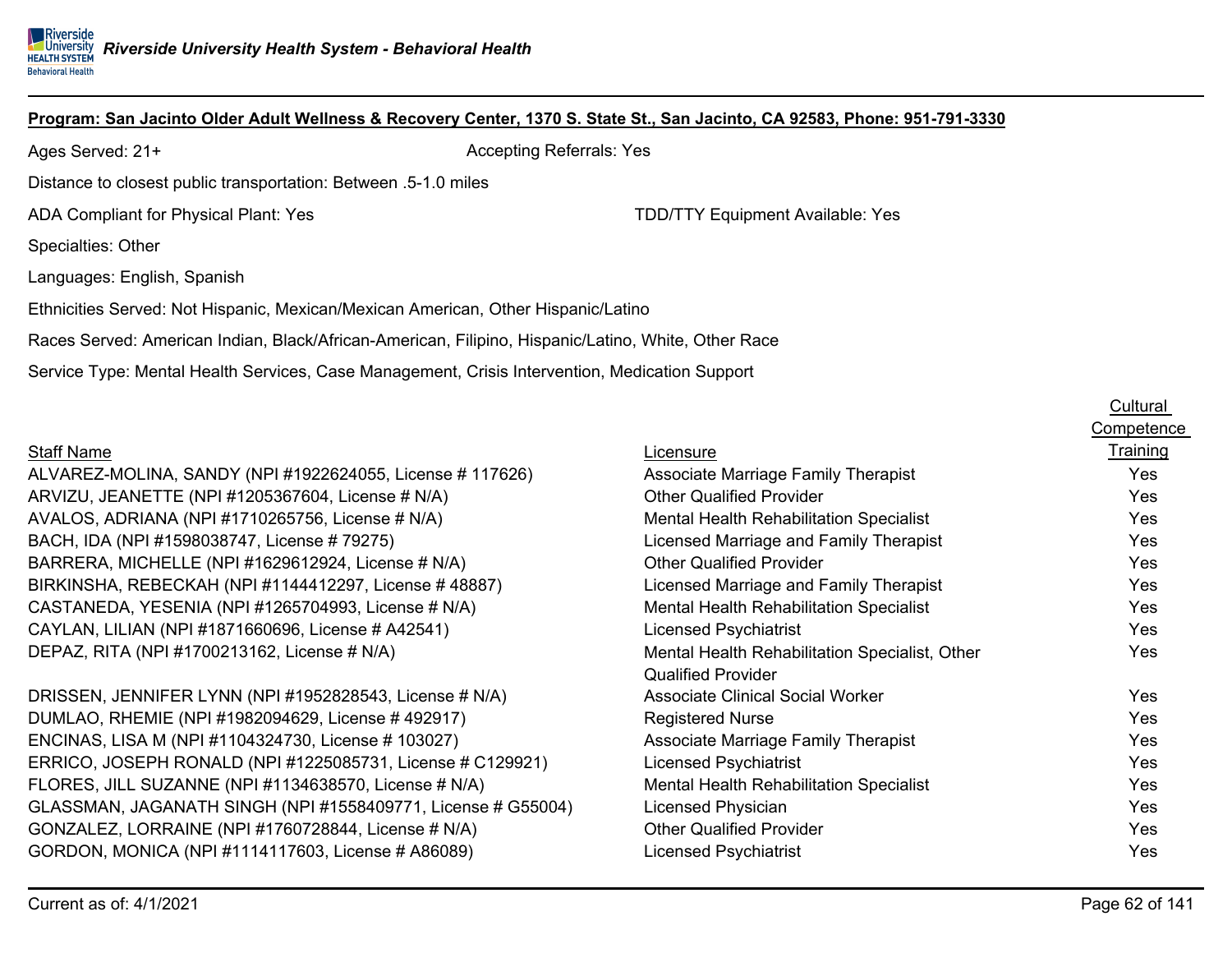| JOHANSON, MARY C (NPI #1376168674, License # N/A)           | <b>Other Qualified Provider</b>                | Yes |
|-------------------------------------------------------------|------------------------------------------------|-----|
|                                                             |                                                |     |
| JONES, JENNIFER J (NPI #1356591697, License # N/A)          | <b>Other Qualified Provider</b>                | Yes |
| KAMAL, SAMER (NPI #1649458977, License # A121370)           | <b>Licensed Psychiatrist</b>                   | Yes |
| LAMONS, FRANCES STEPHANIE (NPI #1194054890, License # N/A)  | <b>Other Qualified Provider</b>                | Yes |
| MANNING, DARSHANNA I'M UNIQUE                               | <b>Other Qualified Provider</b>                | Yes |
| (NPI #1578069027, License # N/A)                            |                                                |     |
| MILLER, DENISE (NPI #1710240288, License # LCSW82997)       | <b>Licensed Clinical Social Worker</b>         | No  |
| NAWAZ, SHAJITHA (NPI #1659476331, License # C54583)         | <b>Licensed Psychiatrist</b>                   | Yes |
| NNAMANI, OLUCHI LYNDA (NPI #1194289231, License # 95146426) | <b>Registered Nurse</b>                        | No. |
| OVERBEY, HEIDI ANN (NPI #1437663895, License # LMFT118229)  | Licensed Marriage and Family Therapist         | Yes |
| POMARES, BURNSHELL (NPI #1396075461, License # VN 244130)   | <b>Licensed Vocational Nurse</b>               | Yes |
| RAMIREZ, IRENE ALICIA (NPI #1992250070, License # ASW72153) | <b>Associate Clinical Social Worker</b>        | No  |
| STALLINGS, JAMIE (NPI #1881049963, License # ASW64279)      | <b>Associate Clinical Social Worker</b>        | Yes |
| STEVENS, MADELAINE (NPI #1831561752, License # N/A)         | <b>Other Qualified Provider</b>                | Yes |
| THOMAS, DAPHNE (NPI #1316100985, License # N/A)             | Mental Health Rehabilitation Specialist, Other | Yes |
|                                                             | <b>Qualified Provider</b>                      |     |
| URIBE, CANDY ROSE (NPI #1174959092, License # N/A)          | <b>Other Qualified Provider</b>                | Yes |
| WARE, TIMICA (NPI #1811220940, License # N/A)               | Mental Health Rehabilitation Specialist        | Yes |
| YAMAGUCHI, TOSHIA ANN (NPI #1932558715, License # A 150914) | <b>Licensed Psychiatrist</b>                   | No  |

## **Program: Sigil Social Foundation, 41715 Enterprise Circle North, 102, Temecula, CA 92590, Phone: 951-291-2997, Fax: 951-346-3000**

Ages Served: All Ages Accepting Referrals: Yes, Therapy Only

Distance to closest public transportation: Between .5-1.0 miles

ADA Compliant for Physical Plant: Yes TDD/TTY Equipment Available: No

Languages: English

Service Type: Mental Health Services

# Staff Name

## **Competence** Licensure **Training** BELISLE, MICHELLE (NPI #1336545060, License # AMFT185198) Licensed Marriage and Family Therapist Yes PAULSON, ROBIN (NPI #1114207131, License # LMFT46994) Licensed Marriage and Family Therapist No VINCENT, SANDRA (NPI #1639788557, License # APCC8061) Associate Professional Clinical Counselor Yes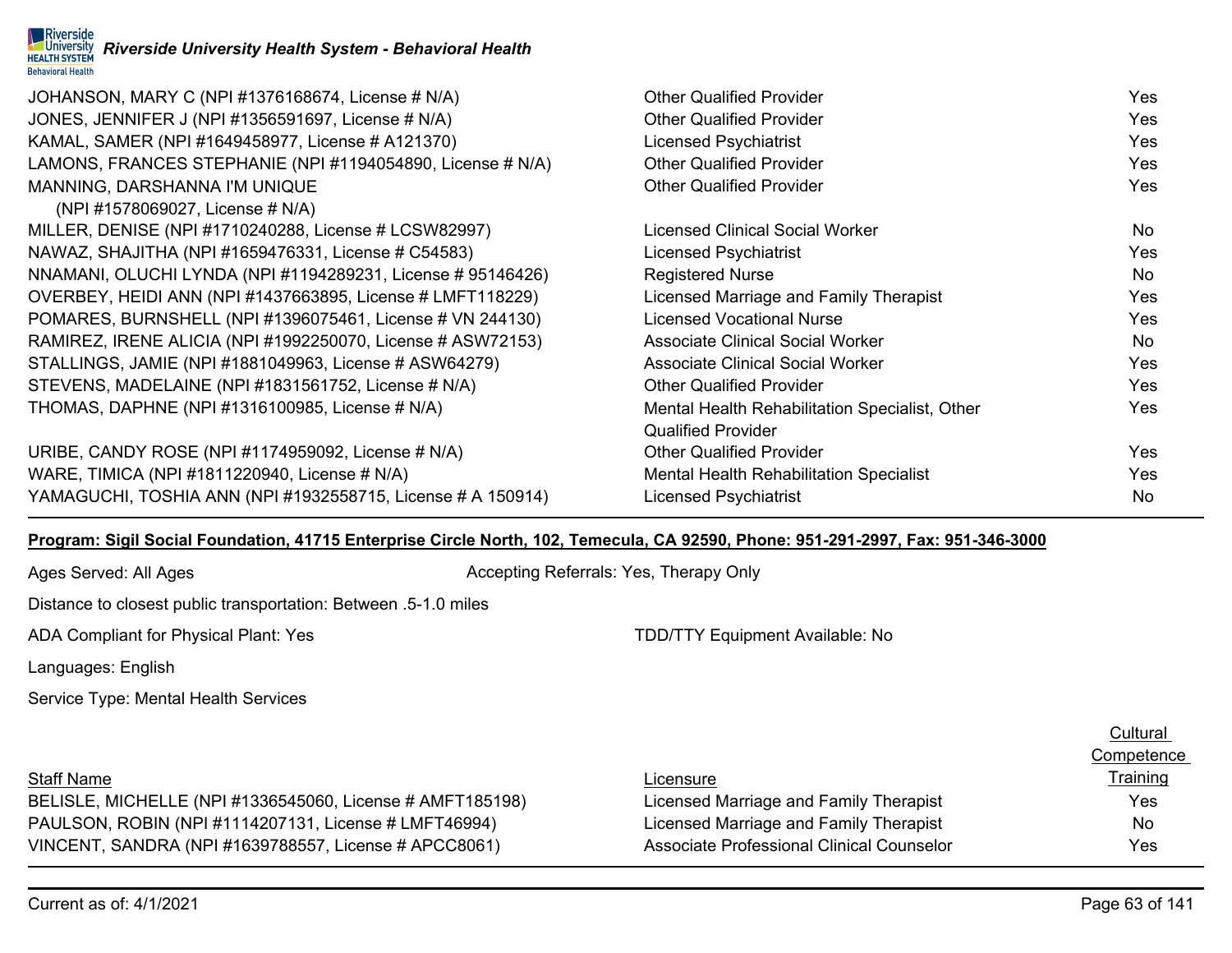### **Program: SUNSET HOUSE, 41021 SUNSET LANE, HEMET, CA 92544, Phone: 951-929-0111**

Ages Served: 0-20 **Accepting Referrals: Yes** Accepting Referrals: Yes

Distance to closest public transportation: Greater than 1.0 miles

ADA Compliant for Physical Plant: No TDD/TTY Equipment Available: No

Specialties: ADHD, Adjustment Disorders, Anxiety Disorder, Anxiety, Autism/Aspergers, Bereavement/Grief Counseling, Case Management, Child Abuse Issues, Chronically Homeless/Disabled, Clinical Therapist, Depression, Developmental Issues, Eating Disorders, Family Therapy, Female Issues, Foster Youth, Gender Identity Issues, Gender Specific Treatment, Group Therapy, HIV/AIDS Counseling, Individual Therapy, Learning Disorders, LGBTQ Counseling, Medication Assisted Treatment (MAT), Medication Services, Mental Health Counseling, MH Counselor, Mood Disorders, Obsessive-Compulsive Behaviors, Oppositional Defiance, Peer Support, Personality Disorders, Phobias, Play Therapy, PTSD, School Issues, Sexual Disorders, Social Worker, Stress Management, Substance Abuse, Tourettes, Trauma Informed, Women With Children, Youth Treatment

Languages: English, Spanish, Tagalog

Ethnicities Served: Not Hispanic, Mexican/Mexican American, Other Hispanic/Latino

Races Served: American Indian, Black/African-American, Filipino, Hawaiian, Hispanic/Latino, White, Multiracial

Service Type: Mental Health Services, Case Management, Crisis Intervention, Intensive Care Coordination, Intensive Home Based Services, Short Term Residential Therapeutic Progm, Medication Support

|                                                              |                                           | Cultural   |
|--------------------------------------------------------------|-------------------------------------------|------------|
|                                                              |                                           | Competence |
| <b>Staff Name</b>                                            | Licensure                                 | Training   |
| BARELA, DEBORAH SUE (NPI #1144455635, License # LMFT 113146) | Licensed Marriage and Family Therapist    | <b>Yes</b> |
| BERMUDEZ, ROBERT JR (NPI #1023137106, License # LMFT53457)   | Licensed Marriage and Family Therapist    | <b>Yes</b> |
| HARMON, AMANDA (NPI #1598250573, License # 6115)             | Associate Professional Clinical Counselor | No.        |
| JAWORSKI, TINA (NPI #1538554530, License #72488)             | <b>Other Qualified Provider</b>           | <b>Yes</b> |
| RIVERA-ROBLES, PATRICIA N                                    | Associate Marriage Family Therapist       | Yes        |
| (NPI #1619520145, License # AMFT 121304)                     |                                           |            |
| SANDERS, LAURA (NPI #1003382177, License # 7059)             | Associate Professional Clinical Counselor | No         |
| TRUJILLO, APRIL (NPI #1730655986, License # LVN 286935)      | Licensed Vocational Nurse                 | Yes.       |

## **Program: Temecula Adult Behavioral Health Clinic, 40925 County Center Drive, 101 and 200, Temecula, CA 92591, Phone:**

**951-600-6300, Fax: 951-600-6377**

Ages Served: All Ages Accepting Referrals: Yes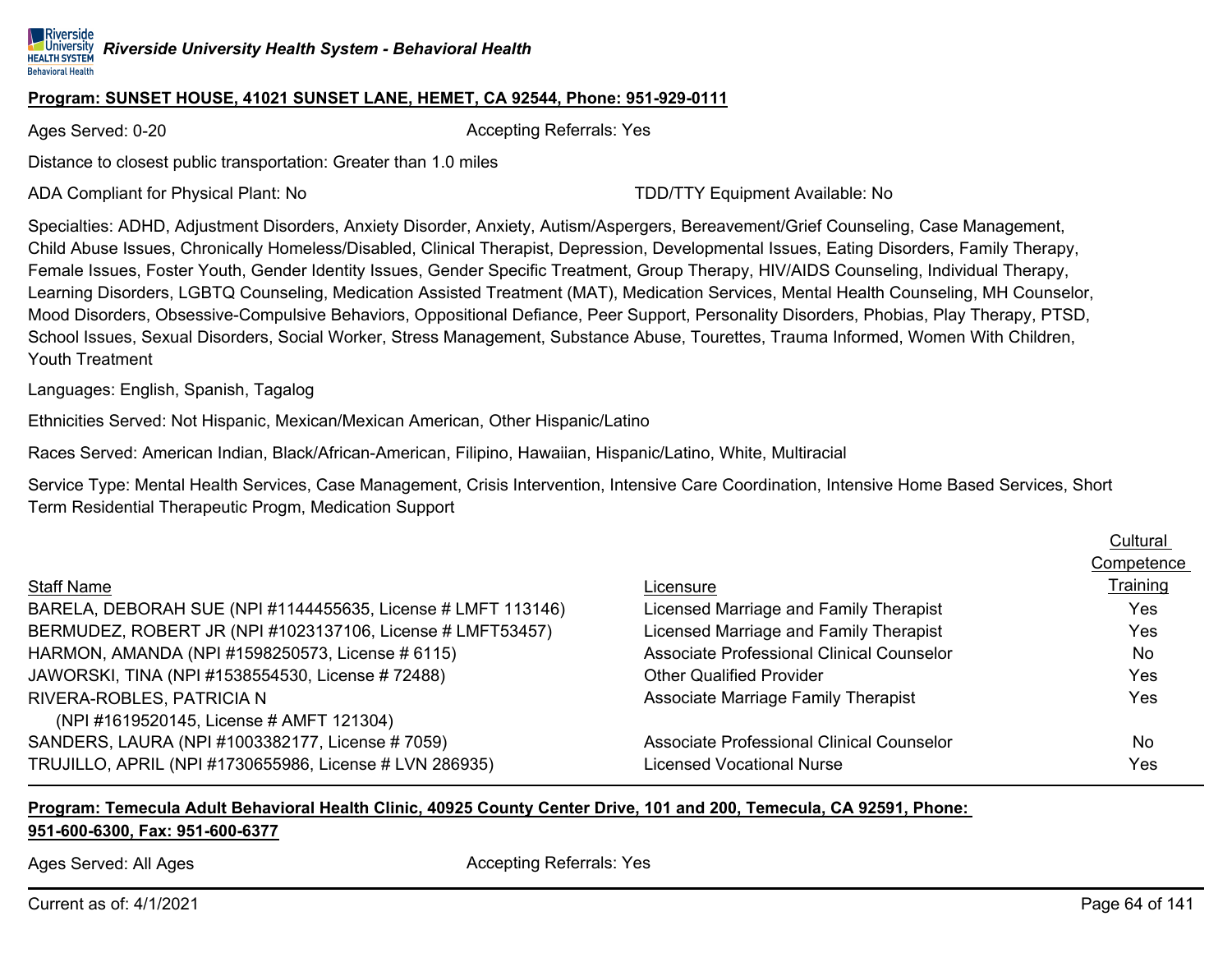**Riverside** *Riverside University Health System - Behavioral Health* **HEALTH SYSTEM** 

Distance to closest public transportation: Less than .25 miles

ADA Compliant for Physical Plant: Yes TEER TO AND ADA Compliant Available: No

Specialties: Anxiety Disorder, Anxiety, Bereavement/Grief Counseling, Case Management, Chronically Homeless/Disabled, Clinical Therapist, Depression, Developmental Issues, Geriatric Counseling, Group Therapy, Individual Therapy, LGBTQ Counseling, Medication Services, Mental Health Counseling, MH Counselor, Mood Disorders, Obsessive-Compulsive Behaviors, Other, Peer Support, Personality Disorders, Psychiatrist, Psychotic Disorders, PTSD, Registered Nurse, Senior Specific Counseling, Social Worker, Stress Management, Substance Abuse

Languages: Arabic, English, Italian, Other Non-English, Spanish, Tagalog

Service Type: Mental Health Services, Case Management, Crisis Intervention, Intensive Care Coordination, Intensive Home Based Services, Medication Support

### Staff Name

**Behavioral Health** 

ALVAREZ-MOLINA, SANDY (NPI #1922624055, License # 117626) ARVIZU, JEANETTE (NPI #1205367604, License # N/A) AVALOS, ADRIANA (NPI  $#1710265756$ , License  $# N/A$ ) BACH, IDA (NPI #1598038747, License # 79275) BIRKINSHA, REBECKAH (NPI #1144412297, License # 48887) BRAVO, LUIS ROBERTO (NPI #1023271319, License #  $N/A$ ) CHAHAL, CHANDANDEEP (NPI #1801900444, License # A90643) CRUZ, NOELLE MARIE (NPI #1538684576, License #  $N/A$ ) DEPAZ, RITA (NPI #1700213162, License # N/A)

DRISSEN, JENNIFER LYNN (NPI #1952828543, License # N/A) DUMLAO, RHEMIE (NPI #1982094629, License # 492917) EICHLER, LAURIE (NPI #1275938938, License # N/A) ENCINAS, LISA M (NPI #1104324730, License # 103027) ERRICO, JOSEPH RONALD (NPI #1225085731, License # C129921) FARNSWORTH, JAROD (NPI #1952900029, License # N/A) FICERE, IRMA ISELA (NPI #1477642775, License # 92350) GLASSMAN, JAGANATH SINGH (NPI #1558409771, License # G55004) HAKOPIAN, ANNIE MARIE (NPI #1386152759, License # 621366) JEFFERSON-GLIPA, FRANCIS (NPI #1356498612, License # 42577)

|                                                    | <b>Competence</b> |
|----------------------------------------------------|-------------------|
| Licensure                                          | Training          |
| Associate Marriage Family Therapist                | Yes               |
| <b>Other Qualified Provider</b>                    | Yes               |
| <b>Mental Health Rehabilitation Specialist</b>     | Yes               |
| Licensed Marriage and Family Therapist             | Yes               |
| Licensed Marriage and Family Therapist             | Yes               |
| <b>Other Qualified Provider</b>                    | Yes               |
| <b>Licensed Psychiatrist</b>                       | Yes               |
| <b>Other Qualified Provider</b>                    | <b>No</b>         |
| Mental Health Rehabilitation Specialist, Other     | Yes               |
| <b>Qualified Provider</b>                          |                   |
| <b>Associate Clinical Social Worker</b>            | Yes               |
| <b>Registered Nurse</b>                            | Yes               |
| <b>Other Qualified Provider</b>                    | <b>No</b>         |
| Associate Marriage Family Therapist                | Yes               |
| <b>Licensed Psychiatrist</b>                       | Yes               |
| <b>Other Qualified Provider</b>                    | Yes               |
| <b>Other Qualified Provider</b>                    | <b>No</b>         |
| Licensed Physician                                 | Yes               |
| <b>Registered Nurse</b>                            | No                |
| Licensed Professional Clinical Counselor, Licensed | <b>No</b>         |
| Marriage and Family Therapist                      |                   |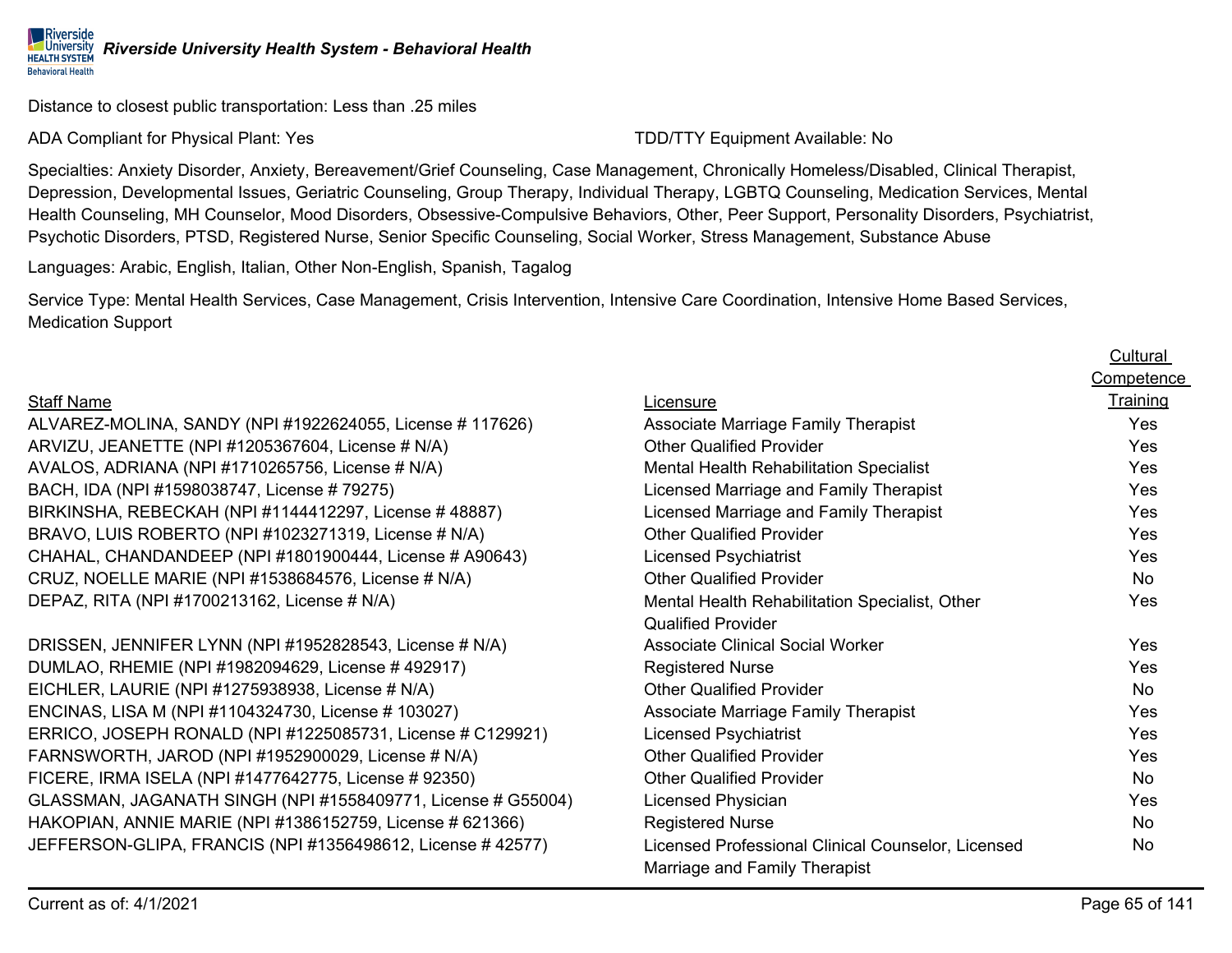|                                                            | <b>Other Qualified Provider</b>         | Yes        |
|------------------------------------------------------------|-----------------------------------------|------------|
| JOHANSON, MARY C (NPI #1376168674, License # N/A)          |                                         |            |
| JONES, JENNIFER J (NPI #1356591697, License # N/A)         | <b>Other Qualified Provider</b>         | <b>Yes</b> |
| LISSAUR, RALPH (NPI #1245287960, License # A 88975)        | <b>Licensed Psychiatrist</b>            | Yes        |
| MANNING, DARSHANNA I'M UNIQUE                              | <b>Other Qualified Provider</b>         | Yes        |
| (NPI #1578069027, License # N/A)                           |                                         |            |
| MEDINA, NATALIE (NPI #1720314404, License # 73526)         | <b>Other Qualified Provider</b>         | No.        |
| MERINO, BERTHA (NPI #1265504492, License # N/A)            | <b>Other Qualified Provider</b>         | No         |
| MILLER, DENISE (NPI #1710240288, License # LCSW82997)      | <b>Licensed Clinical Social Worker</b>  | No         |
| NAWAZ, SHAJITHA (NPI #1659476331, License # C54583)        | <b>Licensed Psychiatrist</b>            | <b>Yes</b> |
| NOVAK, NANCY (NPI #1508994690, License # 557049)           | <b>Registered Nurse</b>                 | Yes        |
| OVERBEY, HEIDI ANN (NPI #1437663895, License # LMFT118229) | Licensed Marriage and Family Therapist  | Yes        |
| PEARSON, SAMANTHA RASHEEN-SHANEL                           | <b>Licensed Vocational Nurse</b>        | <b>No</b>  |
| (NPI #1629571054, License # 291382)                        |                                         |            |
| SAUNDERS, BRITTANY NICOLE                                  | <b>Licensed Vocational Nurse</b>        | Yes        |
| (NPI #1972155182, License # LVN 701227)                    |                                         |            |
| SMITH, KAREN (NPI #1467098301, License # N/A)              | <b>Other Qualified Provider</b>         | No.        |
| STALLINGS, JAMIE (NPI #1881049963, License # ASW64279)     | <b>Associate Clinical Social Worker</b> | Yes        |
| STANARD, KARRENE L (NPI #1700423779, License # N/A)        | <b>Other Qualified Provider</b>         | <b>Yes</b> |
| STEVENS, MADELAINE (NPI #1831561752, License # N/A)        | <b>Other Qualified Provider</b>         | Yes        |
| VASQUEZ, JENNIFER (NPI #1457416448, License # LMFT33963)   | Licensed Marriage and Family Therapist  | No         |
| WALLIS, KENNETH CRAIG (NPI #1649243692, License # C41960)  | <b>Licensed Psychiatrist</b>            | No         |
| WARE, TIMICA (NPI #1811220940, License # N/A)              | Mental Health Rehabilitation Specialist | Yes        |

### **Program: Temecula Children's Behavioral Health, 41002 County Center Drive, 320, Temecula, CA 92591, Phone: 951-600-6355**

Ages Served: 0-20 Accepting Referrals: Yes

Distance to closest public transportation: Less than .25 miles

ADA Compliant for Physical Plant: Yes TDD/TTY Equipment Available: No

Specialties: ADHD, Adjustment Disorders, Anxiety Disorder, Anxiety, Case Management, Child Abuse Issues, Clinical Therapist, Depression, Eating Disorders, Family Therapy, Foster Youth, Group Therapy, Individual Therapy, Medication Services, Obsessive-Compulsive Behaviors, Oppositional Defiance, Peer Support, Psychiatrist, Psychotic Disorders, PTSD, Stress Management, Trauma Informed, Youth Treatment

Languages: English, Farsi, Spanish

Ethnicities Served: Not Hispanic, Mexican/Mexican American, Other Hispanic/Latino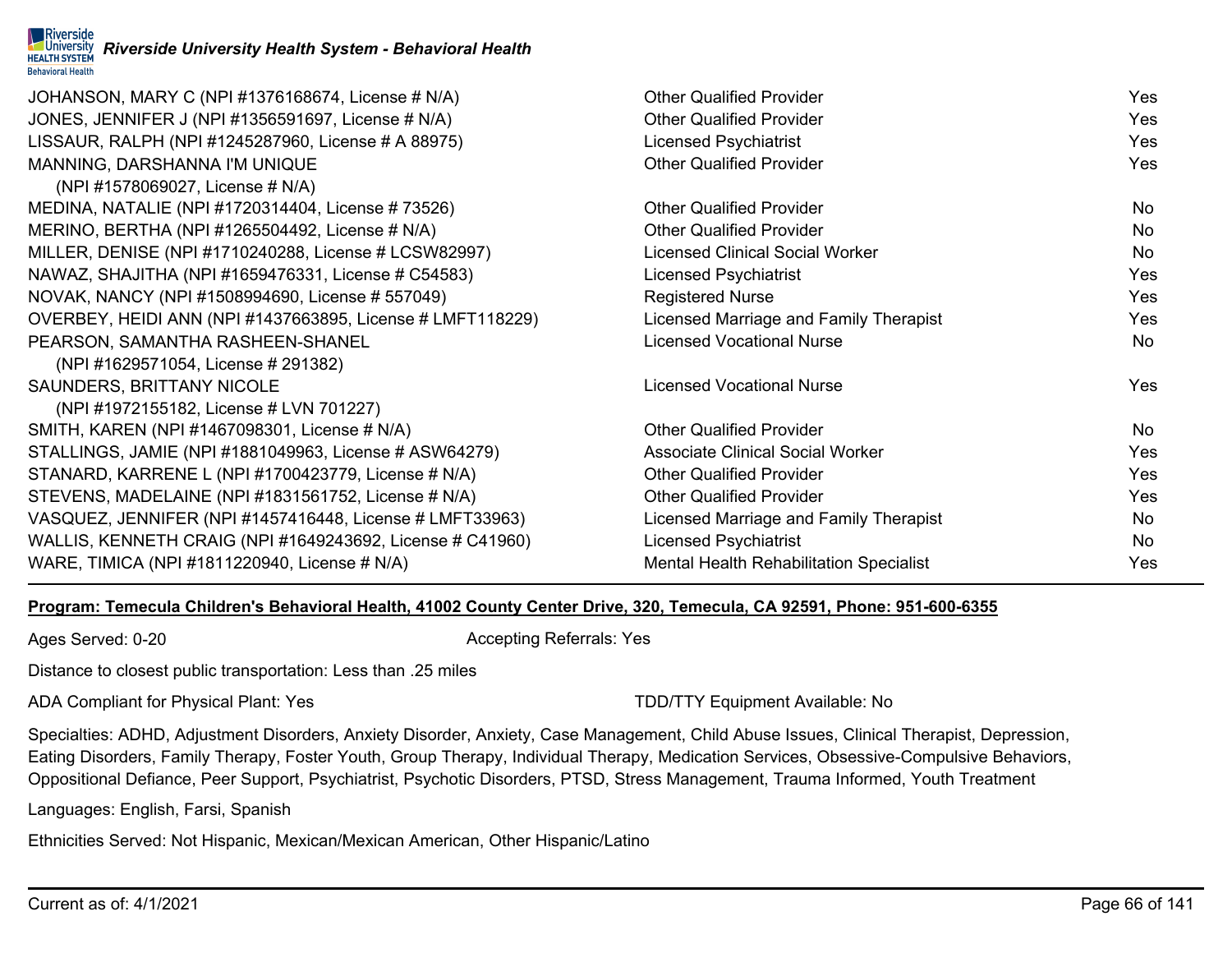**Riverside REDIVERSITY AND READTER READTER IN A VIOLET SETTLE UNIVERSITY AT UNIVERSITY AT UNIVERSITY AT A VIOLET AND READ TO A VIOLET A UNIVERSITY AT A VIOLET AND READ TO A VIOLET A VIOLET AND READ TO A VIOLET A VIOLET AND READ TO A Behavioral Health** 

Races Served: Black/African-American, Chinese, Filipino, Hispanic/Latino, White, Multiracial

Service Type: Mental Health Services, Case Management, Crisis Intervention, Intensive Care Coordination, Intensive Home Based Services, Medication Support

|                                                              |                                         | <b>Cultural</b> |
|--------------------------------------------------------------|-----------------------------------------|-----------------|
|                                                              |                                         | Competence      |
| <b>Staff Name</b>                                            | Licensure                               | <b>Training</b> |
| BUSTAMANTE, HEATHER E (NPI #1457542318, License # LMFT52295) | Licensed Marriage and Family Therapist  | No              |
| CONTRANO, ELLAVELINE PULIDO                                  | Associate Marriage Family Therapist     | No              |
| (NPI #1134253891, License # 110799)                          |                                         |                 |
| ESHRAGHI, SAEED (NPI #1073740254, License # A118501)         | <b>Licensed Psychiatrist</b>            | <b>No</b>       |
| EVANS, WENDY (NPI #1033426366, License # LCSW 71271)         | Licensed Clinical Social Worker         | Yes             |
| GINESTA, ARLENNE (NPI #1720308612, License # A124266)        | <b>Licensed Psychiatrist</b>            | <b>Yes</b>      |
| MASSOUD, SOULAFA (NPI #1174657209, License # LCSW 66427)     | <b>Licensed Clinical Social Worker</b>  | <b>Yes</b>      |
| MCKEDDIE, BEVERLY (NPI #N/A, License # LMFT 46099)           | Licensed Marriage and Family Therapist  | Yes             |
| MENDOZA, JULIA (NPI #1699035139, License # LMFT97624)        | Licensed Marriage and Family Therapist  | Yes             |
| MONTE, KENNETH ALAN (NPI #1447546882, License # 20A15002)    | <b>Licensed Psychiatrist</b>            | Yes             |
| ORTIZ, BEVERLY (NPI #1760826572, License # LMFT 121355)      | Licensed Marriage and Family Therapist  | No              |
| RIVERA, EVELYN (NPI #1467904268, License # N/A)              | Mental Health Rehabilitation Specialist | No              |
| <b>SAUNDERS, BRITTANY NICOLE</b>                             | <b>Licensed Vocational Nurse</b>        | Yes             |
| (NPI #1972155182, License # LVN 701227)                      |                                         |                 |
| SCIALOIA, CHRISTINA (NPI #1831504620, License # LMFT 111729) | Licensed Marriage and Family Therapist  | Yes             |
| WATSON, TIREEKA (NPI #1629472287, License # N/A)             | <b>Other Qualified Provider</b>         | <b>Yes</b>      |
| WHITE, VICTORIA STAPP (NPI #1598804981, License # 25860)     | Licensed Marriage and Family Therapist  | Yes             |
| YALE, KIRK (NPI #1356505499, License # MFC 52338)            | Licensed Marriage and Family Therapist  | Yes             |

## **Program: Temecula Day Reporting Center - Mental Health, 41002 County Circle Drive, A225, Temecula, CA 92591, Phone: 951-600-6009**

Ages Served: All Ages **Accepting Referrals: Yes** Accepting Referrals: Yes

Distance to closest public transportation: Between .5-1.0 miles

ADA Compliant for Physical Plant: Yes TDD/TTY Equipment Available: No

Languages: American Sign Language (ASL), English, Spanish

Service Type: Mental Health Services, Case Management, Crisis Intervention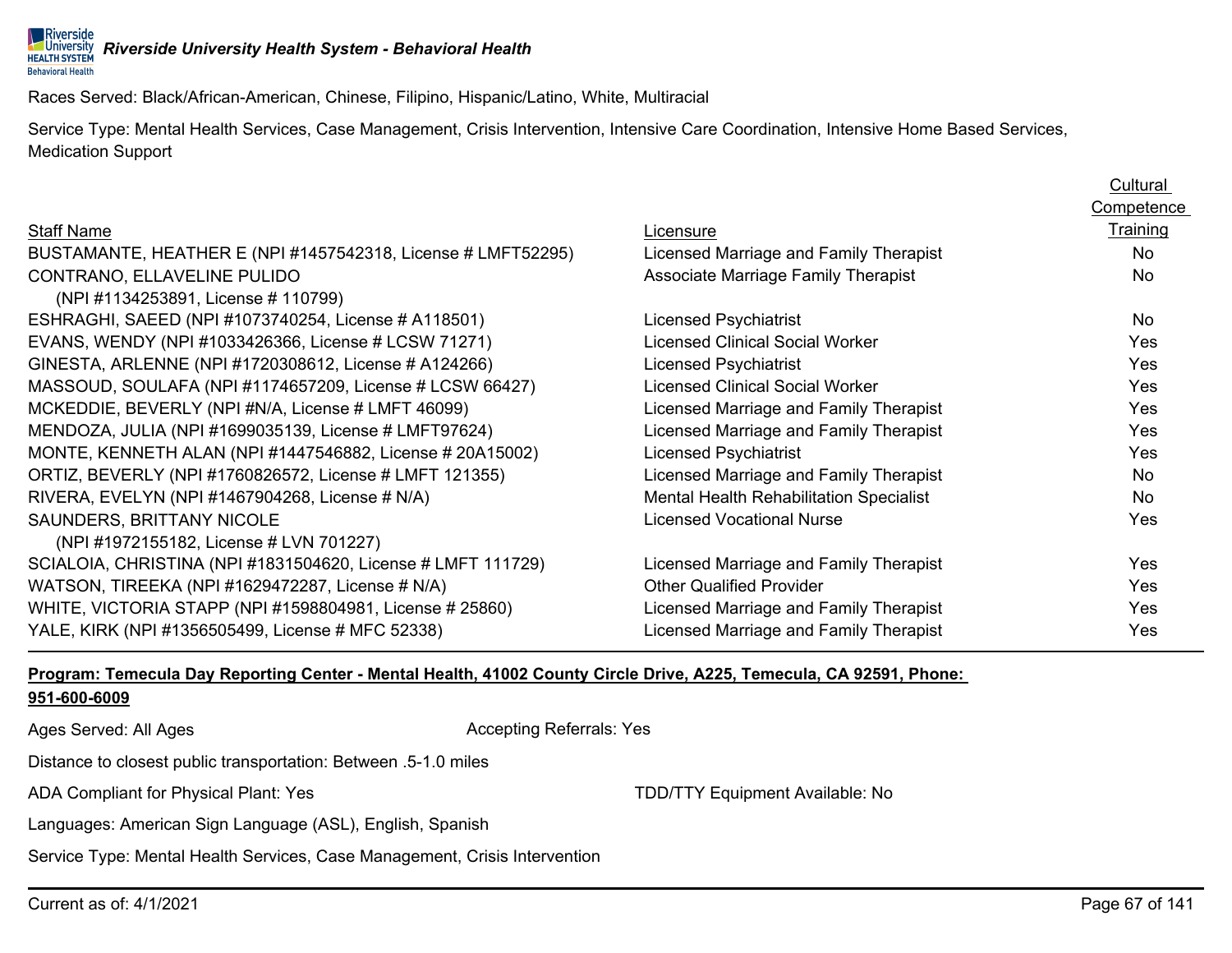|                                                           |                                         | Cultural        |
|-----------------------------------------------------------|-----------------------------------------|-----------------|
|                                                           |                                         | Competence      |
| <b>Staff Name</b>                                         | Licensure                               | <b>Training</b> |
| ERAZO, LISA MARIE (NPI #1023566213, License # LMFT109322) | Licensed Marriage and Family Therapist  | Yes.            |
| KAMPHUIS, MICHELE LYNN (NPI #1265068423, License # N/A)   | <b>Other Qualified Provider</b>         | Yes.            |
| SASSO, MATTHEW (NPI #1497106215, License # ACSW85290)     | <b>Associate Clinical Social Worker</b> | Yes.            |
| WILLIAMS, ANDREW L. (NPI #1245422575, License # N/A)      | <b>Other Qualified Provider</b>         | Yes             |

## **Program: The Arena TAY Resource and Support Center Mid-County, 2560 N. Perris Blvd., N1, Perris`, CA 92571, Phone: 951-940-6755**

| Ages Served: 21+                                                | <b>Accepting Referrals: Yes</b>        |              |
|-----------------------------------------------------------------|----------------------------------------|--------------|
| Distance to closest public transportation: Between .5-1.0 miles |                                        |              |
| ADA Compliant for Physical Plant: Yes                           | <b>TDD/TTY Equipment Available: No</b> |              |
| Languages: English, Spanish                                     |                                        |              |
| Service Type: Mental Health Services, Medication Support        |                                        |              |
|                                                                 |                                        | Cultural     |
|                                                                 |                                        | Competence   |
| <b>Staff Name</b>                                               | Licensure                              | Training     |
| BALSAMO, DALIA (NPI #1003141847, License # A142906)             | <b>Licensed Psychiatrist</b>           | Yes          |
| CERVANTES, VALERIA (NPI #1053800698, License # N/A)             | <b>Other Qualified Provider</b>        | No           |
| CONTRANO, ELLAVELINE PULIDO                                     | Associate Marriage Family Therapist    | No           |
| (NPI#1134253891, License #110799)                               |                                        |              |
| $CI$ IPTA NIRA I (NPI #1073566261) License # 492943)            | l icensed Psychiatrist                 | $N_{\Omega}$ |

GUPTA, NIRAJ (NPI #1073566261, License # A92943) License are the Licensed Psychiatrist No. No. No. No HERNANDEZ, JENNIFER MICHELLE (NPI #1871085076, License # N/A) Associate Clinical Social Worker No No MARKUSSEN, JACQUELINE (NPI #1780814335, License # N/A) Licensed Marriage and Family Therapist Yes SAUNDERS, BRITTANY NICOLE (NPI #1972155182, License # LVN 701227) Licensed Vocational Nurse **Yes** Yes SILVA-LUJANO, ADRIANA (NPI #1104332840, License # 292194) Licensed Vocational Nurse No VELASQUEZ, SARAI GRACIA (NPI #1518594191, License # N/A) Associate Professional Clinical Counselor No

## **Program: The Heart Matters Mental Health Center, 21935 Van Buren St, Suite A-1, Grand Terrace, CA 92313, Phone: 909-906-1023,**

### **Fax: 909-906-1032**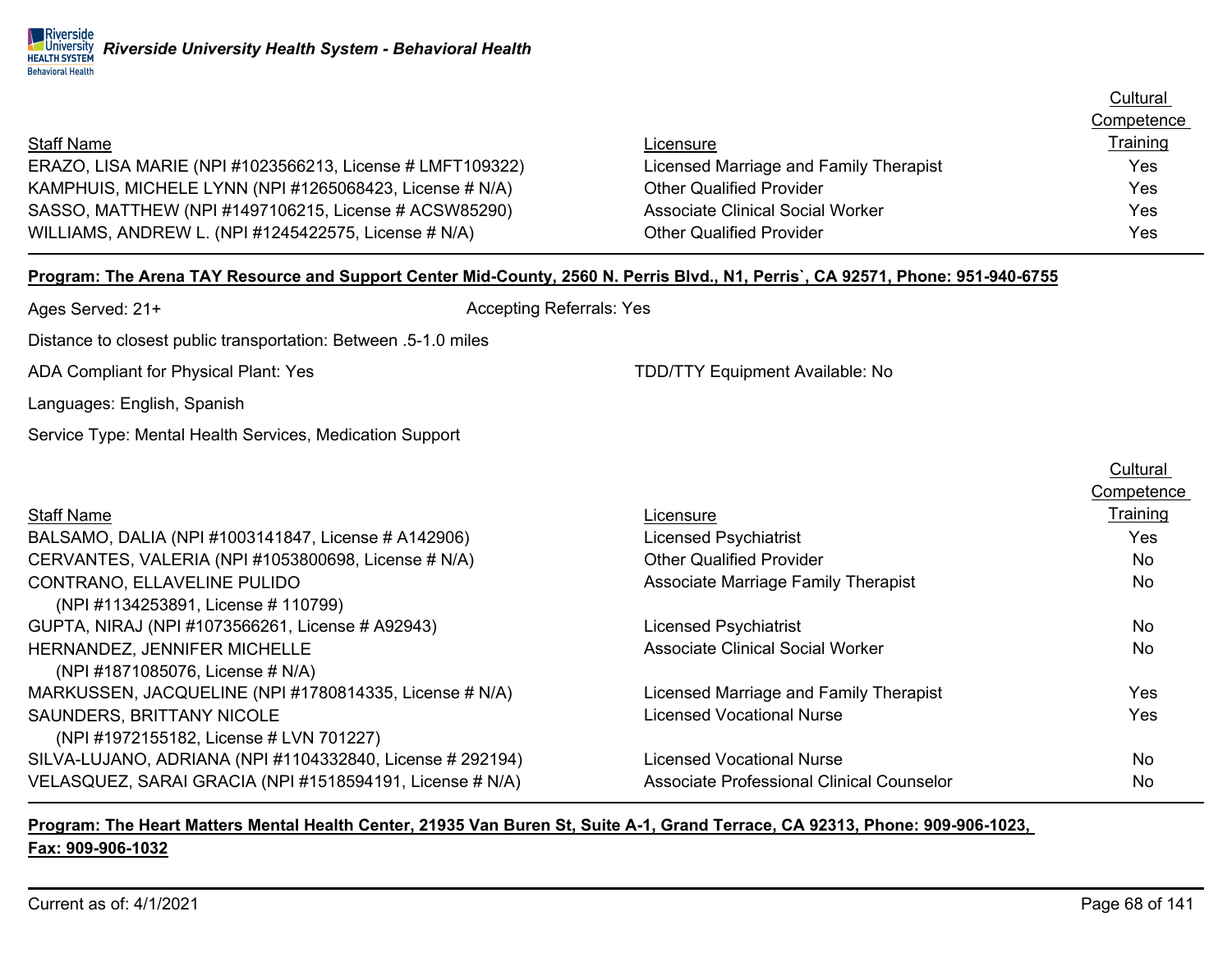### Ages Served: 0-20 **Accepting Referrals: Yes** Accepting Referrals: Yes

Distance to closest public transportation: Between .5-1.0 miles

ADA Compliant for Physical Plant: Yes TELL THE TRIM TO THE TOP/TTY Equipment Available: No

Specialties: ADHD, Adjustment Disorders, Anxiety Disorder, Anxiety, Bereavement/Grief Counseling, Case Management, Child Abuse Issues, Clinical Child Psychology, Clinical Therapist, Depression, Family Therapy, Female Issues, Foster Youth, Gender Identity Issues, Group Therapy, Individual Therapy, Mental Health Counseling, MH Counselor, Mood Disorders, Oppositional Defiance, Peer Support, Play Therapy, PTSD, Rehab Therapist, School Issues, Social Worker, Stress Management, Trauma Informed, Youth Treatment

Languages: English

Service Type: Mental Health Services, Case Management, Crisis Intervention, Intensive Care Coordination, Intensive Home Based Services

|                                                         |                                         | Cultural   |
|---------------------------------------------------------|-----------------------------------------|------------|
|                                                         |                                         | Competence |
| <b>Staff Name</b>                                       | Licensure                               | Training   |
| ANDREWS, LIA (NPI #1376140871, License #92642)          | Licensed Clinical Social Worker         | Yes.       |
| DOZIER, KENDRA (NPI #1538559463, License # AMFT# 77935) | Licensed Marriage and Family Therapist  | Yes        |
| GUTIERREZ, JESSICA (NPI #1033698931, License # N/A)     | <b>Associate Clinical Social Worker</b> | Yes        |
| MARTIN, PIERRA (NPI #1558891416, License # N/A)         | Licensed Marriage and Family Therapist  | Yes        |
| MILES, AKILAH (NPI #1366969941, License # N/A)          | Mental Health Rehabilitation Specialist | Yes        |
| SCOTT-HAGGER, DONNA (NPI #1699179259, License # N/A)    | Mental Health Rehabilitation Specialist | Yes        |

**Program: Victor Community Support Services - TBS, 265 San Jacinto River Rd., 106 & 107, Lake Elsinore, CA 92530, Phone:** 

## **951-674-9243, Fax: 951-674-9635**

Ages Served: 0-20 **Accepting Referrals: Yes** Accepting Referrals: Yes

Distance to closest public transportation: Less than .25 miles

ADA Compliant for Physical Plant: Yes TELL THE TRIM TO THE TOP THE TRIM TO THE AVAIlable: No

Languages: English, Spanish

Service Type: Mental Health Services, Case Management, Crisis Intervention, Intensive Care Coordination, Intensive Home Based Services, Medication Support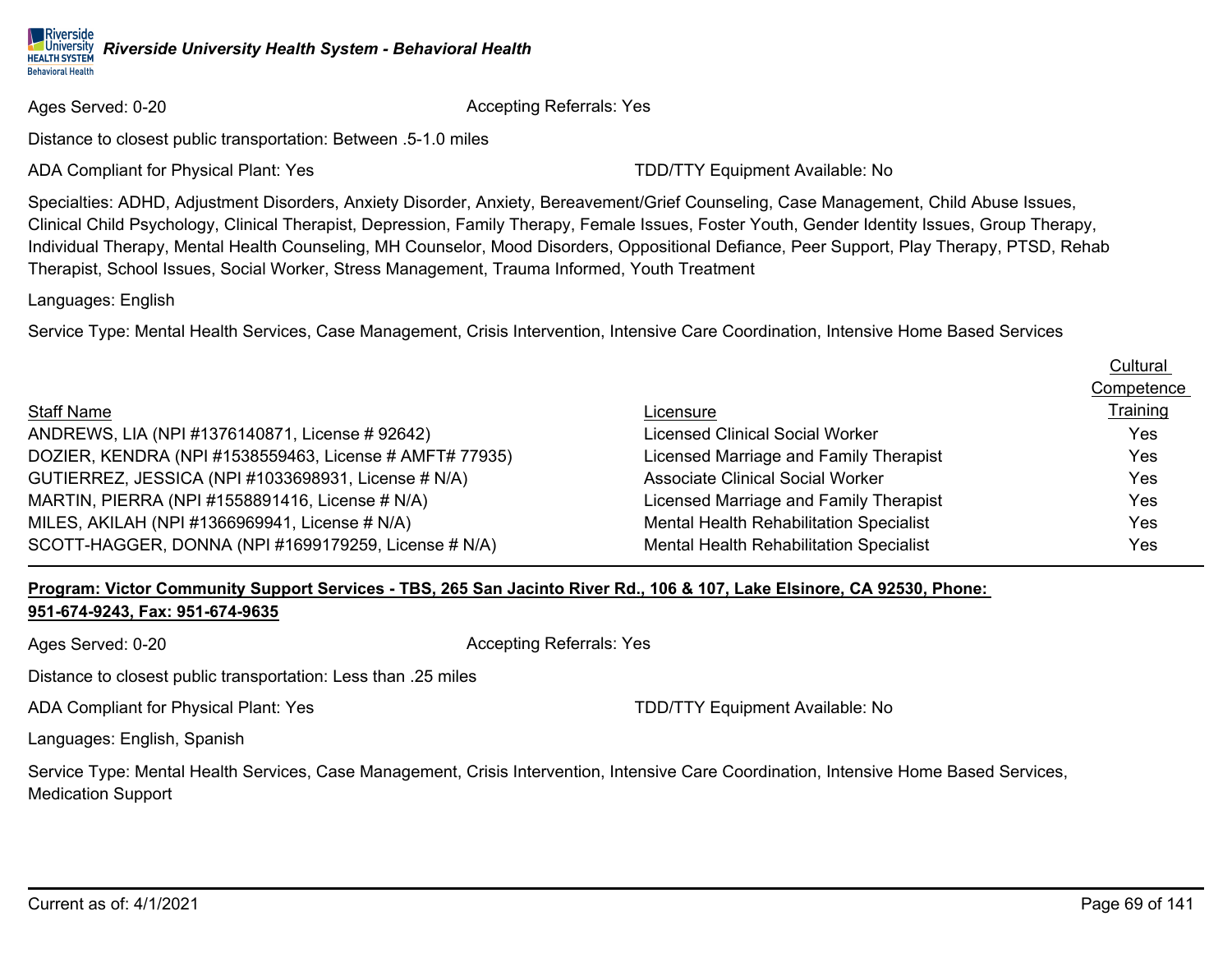## Staff Name

AGUIRRE, MARIXA (NPI #1003152927, License # 100555) ALVARADO, JAZMIN (NPI  $#1588112965$ , License  $# N/A$ ) ARRIETA, MELISSA (NPI #1538300512, License # 46857) BRYAN, JOHN B (NPI #1932253440, License # 44869) CASILLASHARRIS, MYRNA VERONICA

(NPI #1811130941, License # N/A) CELIS, GEMA NAVA (NPI #1154827434, License # N/A) CERRUDO, LYSANDER (NPI #1245724194, License # N/A) CHOI, BENEDICT (NPI #1386960029, License # 86069) COOPER, MARGARITA (NPI #1033373006, License # 90716) CORDON, STEPHANIE (NPI #1033651831, License # 108486) CORTES, AURORA (NPI  $#1467954032$ , License  $# N/A$ ) DELGADO, JOHNNY (NPI #1396250841, License # N/A) DESJARDINS, MARK (NPI #1578944161, License # 77759) DEVRIES, JOHN (NPI #1932253747, License # 39344) EICHELBERG, VALERIE (NPI #1225534746, License # 108182) GADDIS, AMANDA (NPI #1629498639, License # 111055) GASTON, DANIELLE (NPI #1679091680, License # 119328) GONZALEZ, JOHANNA (NPI  $#1356888101$ , License  $#N/A$ ) GUNSETH, SAMANTHA (NPI  $#1376949818$ , License  $#N/A$ ) HOLMES, GEMMA (NPI #1265799654, License # 119155) HOOVER, NATALIE (NPI #1407296619, License # 79643) HUIZAR, JAEL (NPI #1841601507, License # 121894) LOPEZ, MARIA A. (NPI #1285018176, License # IMF98768) MACIAS, MAGALY (NPI  $#1821650722$ , License  $# N/A$ ) MCCAMISH, TAMMY (NPI #1265586879, License # 39425) MCDANIEL, YESICA (NPI #1518219997, License # 108280) MCKEDDIE, BEVERLY (NPI #N/A, License # LMFT 46099) OLVERA, JOSEPH PATRICK (NPI #1831351162, License # 116287) PANDO, SUZEN (NPI #1083253918, License # N/A) PAVLICK, MICHELLE N. (NPI #1235658113, License # N/A) PELUCE, POPPY (NPI #1922152834, License # 23689)

|                                                | <u>Cultural</u>   |
|------------------------------------------------|-------------------|
|                                                | <b>Competence</b> |
| Licensure                                      | Training          |
| <b>Associate Marriage Family Therapist</b>     | Yes               |
| <b>Mental Health Rehabilitation Specialist</b> | Yes               |
| Licensed Marriage and Family Therapist         | Yes               |
| Licensed Marriage and Family Therapist         | Yes               |
| <b>Mental Health Rehabilitation Specialist</b> | <b>No</b>         |
|                                                |                   |
| <b>Other Qualified Provider</b>                | Yes               |
| <b>Other Qualified Provider</b>                | Yes               |
| Licensed Marriage and Family Therapist         | Yes               |
| Licensed Marriage and Family Therapist         | Yes               |
| <b>Associate Marriage Family Therapist</b>     | Yes               |
| <b>Other Qualified Provider</b>                | Yes               |
| <b>Other Qualified Provider</b>                | Yes               |
| <b>Associate Clinical Social Worker</b>        | Yes               |
| Licensed Marriage and Family Therapist         | Yes               |
| <b>Associate Marriage Family Therapist</b>     | Yes               |
| <b>Associate Marriage Family Therapist</b>     | Yes               |
| Licensed Marriage and Family Therapist         | Yes               |
| <b>Mental Health Rehabilitation Specialist</b> | Yes               |
| <b>Other Qualified Provider</b>                | <b>No</b>         |
| Licensed Marriage and Family Therapist         | Yes               |
| <b>Associate Clinical Social Worker</b>        | Yes               |
| Licensed Marriage and Family Therapist         | Yes               |
| <b>Associate Marriage Family Therapist</b>     | Yes               |
| <b>Associate Clinical Social Worker</b>        | Yes               |
| Licensed Marriage and Family Therapist         | Yes               |
| Licensed Marriage and Family Therapist         | Yes               |
| Licensed Marriage and Family Therapist         | Yes               |
| Licensed Marriage and Family Therapist         | Yes               |
| <b>Other Qualified Provider</b>                | Yes               |
| <b>Mental Health Rehabilitation Specialist</b> | Yes               |
| <b>Licensed Clinical Social Worker</b>         | Yes               |

 $C<sub>1</sub>$ ,  $|4$ ,  $|4$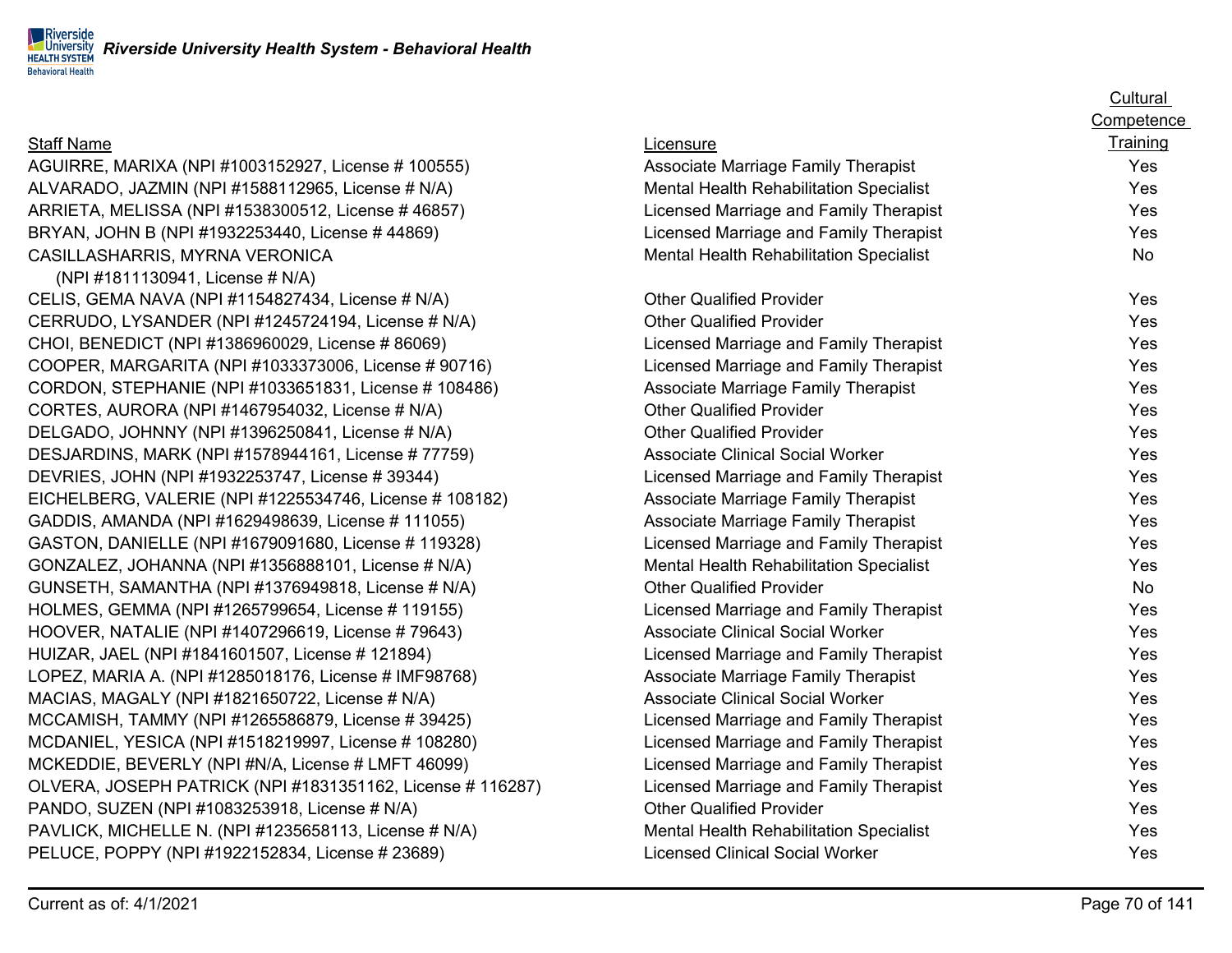| PEREZ, VERONICA H. (NPI #1366822272, License # 115532)    | Licensed Marriage and Family Therapist     | Yes        |
|-----------------------------------------------------------|--------------------------------------------|------------|
| RIVERA-ROBLES, PATRICIA N                                 | <b>Associate Marriage Family Therapist</b> | <b>Yes</b> |
| (NPI #1619520145, License # AMFT 121304)                  |                                            |            |
| RODRIGUEZ, LUISA (NPI #1679744254, License # 99955)       | <b>Licensed Clinical Social Worker</b>     | Yes        |
| RUIZ, LETICIA (NPI #1669856712, License # 115747)         | Licensed Marriage and Family Therapist     | Yes        |
| RUSSON, DEANN (NPI #1528248796, License # 60515)          | Licensed Clinical Social Worker            | Yes        |
| SANCHEZ, EFREN (NPI #1396076568, License # N/A)           | Mental Health Rehabilitation Specialist    | Yes        |
| SANCHEZ, MARISA (NPI #1306181458, License # 121159)       | Licensed Marriage and Family Therapist     | <b>Yes</b> |
| TAKEDA, GEORGE (NPI #1659790541, License # 106171)        | Licensed Marriage and Family Therapist     | Yes        |
| THOMPSON, CELESTE (NPI #1881104321, License # 99535)      | <b>Associate Clinical Social Worker</b>    | Yes        |
| TORRES, WILLIS DEAN (NPI #1699380204, License # N/A)      | <b>Other Qualified Provider</b>            | Yes        |
| VANCE, MARRISSA (NPI #1942737515, License # 99428)        | Associate Marriage Family Therapist        | Yes        |
| VELASCO, ERICA (NPI #1134387368, License # 102400)        | <b>Associate Marriage Family Therapist</b> | Yes        |
| VILLAREAL, ANN-SOPHIE (NPI #1033624598, License # 121899) | Licensed Marriage and Family Therapist     | Yes        |

### **Program: Victor Community Support Services (VCSS Hemet), 1105 E Florida Ave, Hemet, CA 92543, Phone: 951-439-2939**

Ages Served: 0-20 **Accepting Referrals: Yes** Accepting Referrals: Yes

Distance to closest public transportation: Less than .25 miles

ADA Compliant for Physical Plant: Yes TEER TO AND ADA Compliant Available: No

Languages: English, Spanish

Service Type: Mental Health Services, Case Management, Crisis Intervention, Intensive Care Coordination

## Staff Name

AGUIAR, BIANCA ROMERO (NPI #1134628605, License # N/A) ALATORRE, ANA (NPI #1922614163, License # N/A) AVALOS, ERIC (NPI #1730634932, License # N/A) BARROW, LEAHMONTAINE (NPI #1821477639, License # ASW71504) BRYAN, JOHN B (NPI #1932253440, License # 44869) BUTLER, MOLLY (NPI #1902272537, License # LMFT102651) CABRERA, HENRY (NPI #1245722362, License # 95013674) CANANDA-RUDOLPH, JESSICA (NPI #1710577978, License # N/A) CARLOS, RUBITH (NPI #1750786109, License # LMFT124769)

|                                                | Competence |
|------------------------------------------------|------------|
| Licensure                                      | Training   |
| <b>Other Qualified Provider</b>                | Yes        |
| Mental Health Rehabilitation Specialist        | Yes        |
| <b>Mental Health Rehabilitation Specialist</b> | Yes        |
| <b>Associate Marriage Family Therapist</b>     | Yes        |
| Licensed Marriage and Family Therapist         | Yes        |
| Licensed Marriage and Family Therapist         | Yes        |
| <b>Other Qualified Provider</b>                | <b>No</b>  |
| <b>Associate Marriage Family Therapist</b>     | Yes        |
| Licensed Marriage and Family Therapist         | Yes        |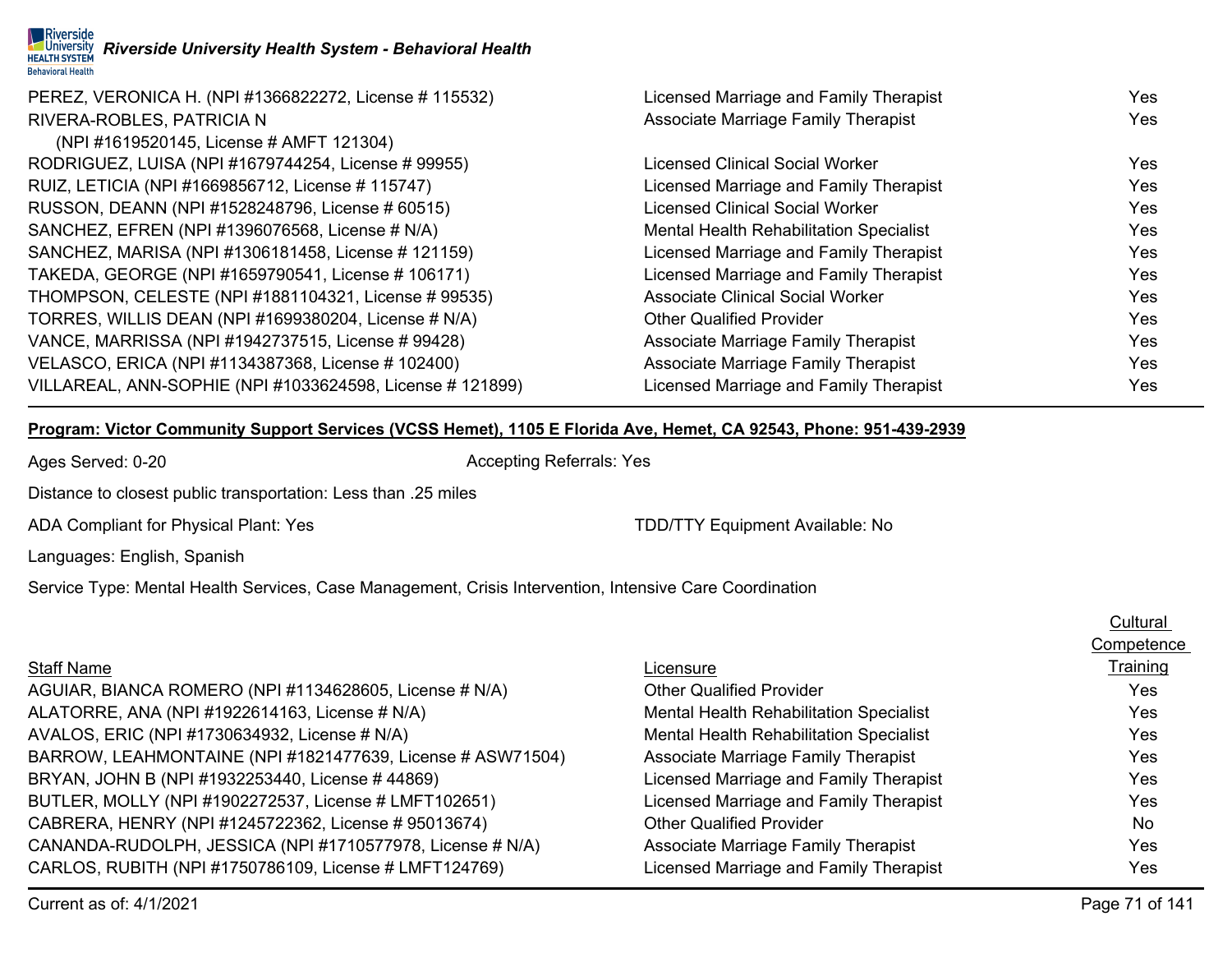| CARTER, COURTNEY (NPI #1649408741, License # LMFT92503)     | Licensed Marriage and Family Therapist     | Yes |
|-------------------------------------------------------------|--------------------------------------------|-----|
| CASTELLON, GRISELDA GUADALUPE                               | <b>Associate Marriage Family Therapist</b> | Yes |
| (NPI #1831666718, License # N/A)                            |                                            |     |
| COLEMAN-DORSEY, SHEANIA NAKICH                              | Licensed Marriage and Family Therapist     | Yes |
| (NPI #1619124484, License # LMFT119855)                     |                                            |     |
| CORREA, PAOLA (NPI #1730745969, License # ACSW95246)        | <b>Associate Clinical Social Worker</b>    | Yes |
| DIAZ, RAYMOND (NPI #1871083105, License # LMFT)             | Licensed Marriage and Family Therapist     | Yes |
| DOMINUEZ, DANIELLE NORET                                    | <b>Associate Marriage Family Therapist</b> | Yes |
| (NPI #1477855583, License # AMFT103716)                     |                                            |     |
| DUNN, ALANA (NPI #1629122122, License # 237079)             | Licensed Marriage and Family Therapist     | Yes |
| ELMASHAT, ASHRAF (NPI #1851322887, License # A68922)        | <b>Licensed Psychiatrist</b>               | No  |
| GALLARD, NATHALI (NPI #1326236456, License # N/A)           | Mental Health Rehabilitation Specialist    | Yes |
| GARCIA, JANET M (NPI #1881118255, License # LMFT121252)     | <b>Associate Clinical Social Worker</b>    | Yes |
| GILBERT, CHERYLL (NPI #1700236122, License # LCSW88683)     | <b>Licensed Clinical Social Worker</b>     | Yes |
| GONZALEZ, BELEN (NPI #1366803397, License # ACSW94858)      | <b>Associate Clinical Social Worker</b>    | Yes |
| GONZALEZ, MARICELA (NPI #1689087017, License # LCSW96564)   | <b>Licensed Clinical Social Worker</b>     | Yes |
| HERNANDEZ, ERNESTO ARMANDO                                  | <b>Associate Marriage Family Therapist</b> | Yes |
| (NPI #1669089918, License # 115527)                         |                                            |     |
| HORTON, MEGHANN (NPI #1740865476, License # N/A)            | Mental Health Rehabilitation Specialist    | Yes |
| LANIER, KATIE (NPI #1568850303, License # LMFT96395)        | Licensed Marriage and Family Therapist     | Yes |
| LERMA, LATICIA (NPI #1366826273, License # LMFT111854)      | Licensed Marriage and Family Therapist     | Yes |
| LINDO, JOHN (NPI #1487947958, License # A142898)            | <b>Licensed Psychiatrist</b>               | No  |
| MACIAS, BIANCA MARIA (NPI #1972143667, License # 275394)    | <b>Associate Marriage Family Therapist</b> | Yes |
| MCDANIEL, LARCENIA R (NPI #1770934515, License # ASW84240)  | <b>Associate Clinical Social Worker</b>    | Yes |
| MITCHELL, JACQUELINE (NPI #1386021814, License #76168)      | Licensed Marriage and Family Therapist     | Yes |
| MOORE, SUSANA (NPI #1710234364, License # AMFT116321)       | <b>Associate Marriage Family Therapist</b> | Yes |
| MOYER, GINGER (NPI #1902105844, License # 267691)           | <b>Associate Marriage Family Therapist</b> | Yes |
| MUNOZ, YOBANA (NPI #1891189502, License # AMFT113528)       | <b>Associate Marriage Family Therapist</b> | Yes |
| NIEBLA-BACA, LIZETH (NPI #1952953614, License # AMFT106442) | <b>Associate Marriage Family Therapist</b> | Yes |
| PENA, MIRIAM (NPI #1619442332, License # N/A)               | <b>Other Qualified Provider</b>            | Yes |
| PHILLIPPE, JENNIFER (NPI #1811442940, License # ASW89641)   | <b>Associate Clinical Social Worker</b>    | Yes |
| POPE, ROBERT J (NPI #1083228191, License # AMFT117849)      | <b>Associate Marriage Family Therapist</b> | Yes |
| RODRIGUEZ, FIBIOLA (NPI #1598130106, License # N/A)         | <b>Associate Clinical Social Worker</b>    | Yes |
| RODRIGUEZ, MELISSA M (NPI #1225513187, License # ASW91669)  | <b>Associate Clinical Social Worker</b>    | Yes |
| SALAZAR, MA SELENE (NPI #1205446929, License # N/A)         | Mental Health Rehabilitation Specialist    | Yes |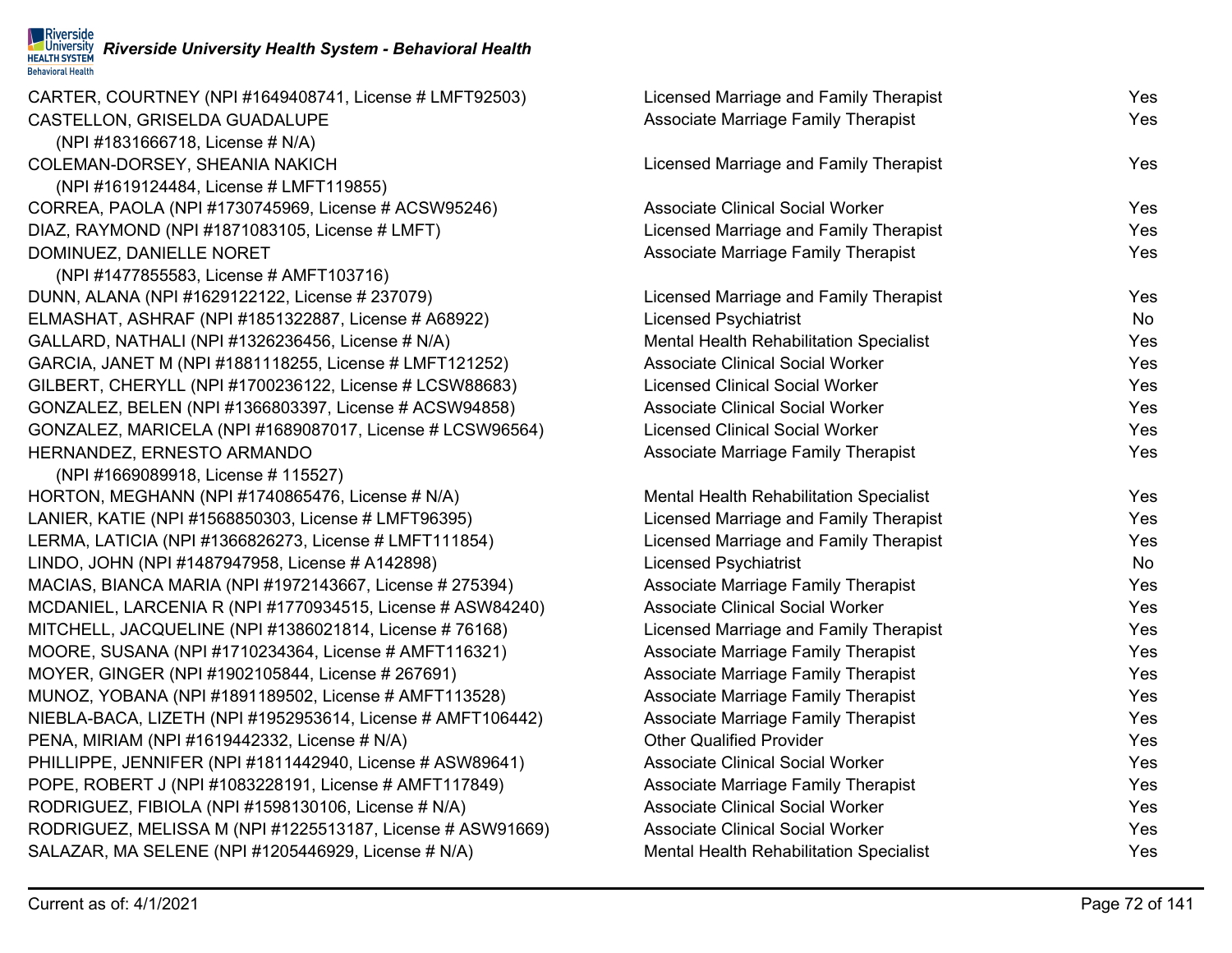

| SCHULTZ, DERICK (NPI #1871001362, License # N/A)             | Mental Health Rehabilitation Specialist        | Yes        |
|--------------------------------------------------------------|------------------------------------------------|------------|
| SMITH, MONICA (NPI #1699247122, License # AMFT104950)        | Associate Marriage Family Therapist            | Yes        |
| THUONG, QUAN (NPI #1902381080, License # N/A)                | <b>Mental Health Rehabilitation Specialist</b> | Yes        |
| VANG, NANCY (NPI #1144578881, License # ASW79127)            | <b>Associate Clinical Social Worker</b>        | Yes        |
| VIZCAYA, ELOISA CISNEROS (NPI #1225671282, License # 189265) | <b>Associate Clinical Social Worker</b>        | <b>Yes</b> |
| WANAMAKER, IAN MICHAEL (NPI #1780202242, License # N/A)      | Licensed Marriage and Family Therapist         | Yes        |
| YAO, PHILLIP (NPI #1780290908, License # AMFT121456)         | Associate Marriage Family Therapist            | Yes        |
| YU, LAWRENCE (NPI #1013229210, License # A121621)            | <b>Licensed Psychiatrist</b>                   | No         |

## **Program: Victor Community Support Services (VCSS Lake Elsinore), 265 San Jacinto River Rd., 107, Lake Elsinore, CA 92530,**

#### **Phone: 951-674-9243, Fax: 951-674-9635**

Ages Served: 0-20 **Accepting Referrals: Yes** Accepting Referrals: Yes

Distance to closest public transportation: Less than .25 miles

ADA Compliant for Physical Plant: Yes TDD/TTY Equipment Available: No

Languages: English, Spanish

Service Type: Mental Health Services, Case Management, Crisis Intervention, Intensive Care Coordination, Intensive Home Based Services, Medication Support

|                                                       |                                            | <b>Cultural</b> |
|-------------------------------------------------------|--------------------------------------------|-----------------|
|                                                       |                                            | Competence      |
| <b>Staff Name</b>                                     | Licensure                                  | Training        |
| AGUIRRE, MARIXA (NPI #1003152927, License # 100555)   | Associate Marriage Family Therapist        | Yes             |
| ARRIETA, MELISSA (NPI #1538300512, License #46857)    | Licensed Marriage and Family Therapist     | <b>Yes</b>      |
| BRYAN, JOHN B (NPI #1932253440, License #44869)       | Licensed Marriage and Family Therapist     | Yes             |
| CABRERA, HENRY (NPI #1245722362, License # 95013674)  | <b>Other Qualified Provider</b>            | No.             |
| CASILLASHARRIS, MYRNA VERONICA                        | Mental Health Rehabilitation Specialist    | No.             |
| (NPI #1811130941, License # N/A)                      |                                            |                 |
| CELIS, GEMA NAVA (NPI #1154827434, License # N/A)     | <b>Other Qualified Provider</b>            | Yes.            |
| CERRUDO, LYSANDER (NPI #1245724194, License # N/A)    | <b>Other Qualified Provider</b>            | Yes             |
| CHOI, BENEDICT (NPI #1386960029, License #86069)      | Licensed Marriage and Family Therapist     | Yes             |
| CORDON, STEPHANIE (NPI #1033651831, License # 108486) | <b>Associate Marriage Family Therapist</b> | Yes             |
| CORTES, AURORA (NPI #1467954032, License # N/A)       | <b>Other Qualified Provider</b>            | Yes             |
| DELGADO, JOHNNY (NPI #1396250841, License # N/A)      | <b>Other Qualified Provider</b>            | Yes             |
| DESJARDINS, MARK (NPI #1578944161, License #77759)    | Associate Clinical Social Worker           | Yes             |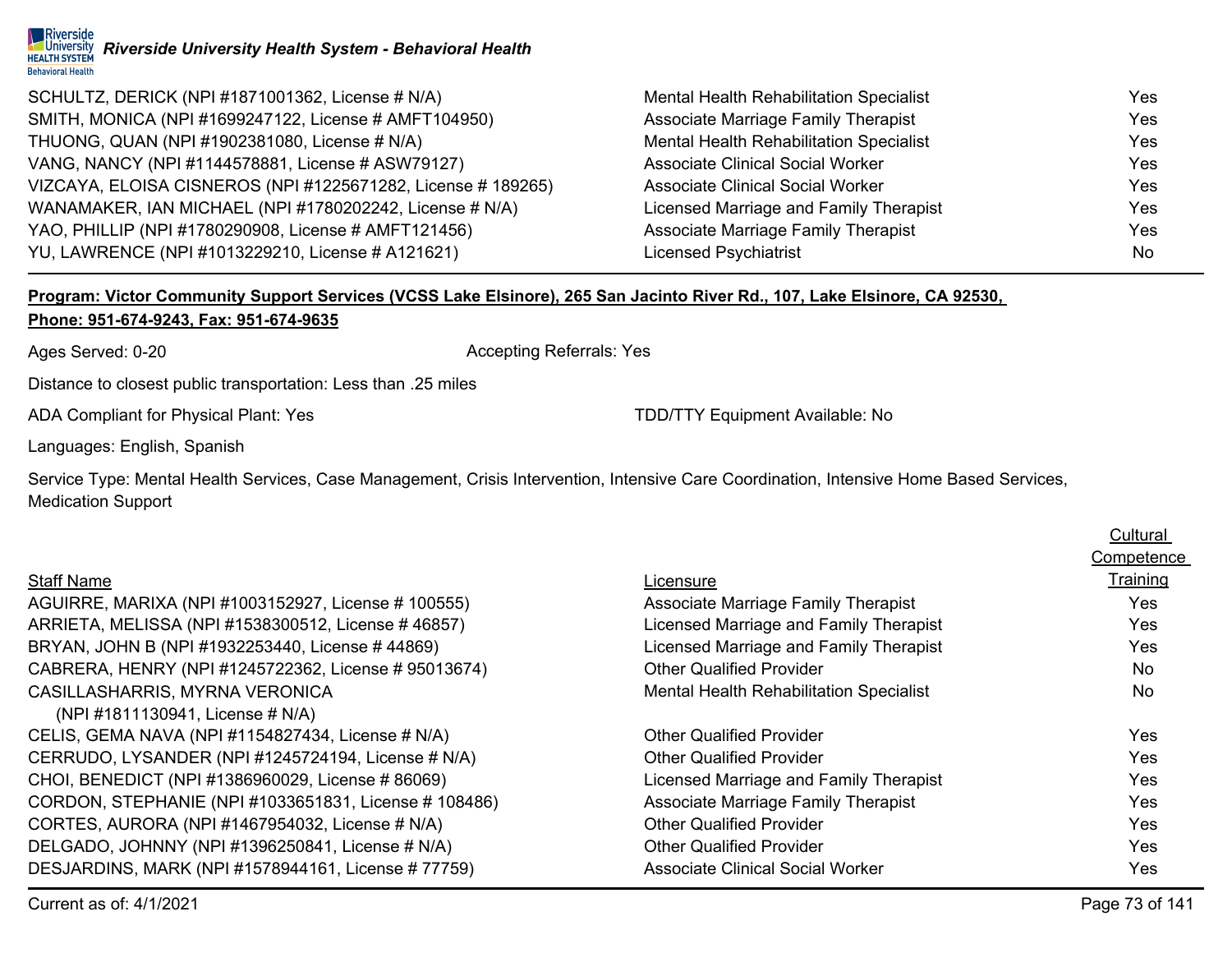

EICHELBERG, VALERIE (NPI #1225534746, License # 108182) ELMASHAT, ASHRAF (NPI #1851322887, License # A68922) ETTI-EYONG, LYSETTE (NPI #1992990519, License # 63441) GADDIS, AMANDA (NPI #1629498639, License # 111055) GASTON, DANIELLE (NPI #1679091680, License # 119328) GONZALEZ, JOHANNA (NPI #1356888101, License # N/A) GUNSETH, SAMANTHA (NPI #1376949818, License # N/A) HOLMES, GEMMA (NPI #1265799654, License # 119155) HOOVER, NATALIE (NPI #1407296619, License # 79643) HUIZAR, JAEL (NPI #1841601507, License # 121894) MCCAMISH, TAMMY (NPI #1265586879, License # 39425) MCDANIEL, YESICA (NPI #1518219997, License # 108280) OLVERA, JOSEPH PATRICK (NPI #1831351162, License # 116287) PANDO, SUZEN (NPI #1083253918, License # N/A) PAVLICK, MICHELLE N. (NPI  $#1235658113$ , License  $# N/A$ ) PELUCE, POPPY (NPI #1922152834, License # 23689) PEREZ, VERONICA H. (NPI #1366822272, License # 115532) RIVERA-ROBLES, PATRICIA N

(NPI #1619520145, License # AMFT 121304) RODRIGUEZ, LUISA (NPI #1679744254, License # 99955) RUIZ, LETICIA (NPI #1669856712, License # 115747) RUSSON, DEANN (NPI #1528248796, License # 60515) SANCHEZ, EFREN (NPI #1396076568, License # N/A) SANCHEZ, MARISA (NPI #1306181458, License # 121159) SHELTON-HINOJOSA, ANN (NPI #1861699894, License # 86082) TAKEDA, GEORGE (NPI #1659790541, License # 106171) THOMPSON, CELESTE (NPI #1881104321, License # 99535) TORRES, WILLIS DEAN (NPI #1699380204, License #  $N/A$ ) VANCE, MARRISSA (NPI #1942737515, License # 99428) VELASCO, ERICA (NPI #1134387368, License # 102400) VILLAREAL, ANN-SOPHIE (NPI #1033624598, License # 121899)

| <b>Associate Marriage Family Therapist</b>     | Yes       |
|------------------------------------------------|-----------|
| <b>Licensed Psychiatrist</b>                   | <b>No</b> |
| <b>Associate Clinical Social Worker</b>        | Yes       |
| Associate Marriage Family Therapist            | Yes       |
| Licensed Marriage and Family Therapist         | Yes       |
| <b>Mental Health Rehabilitation Specialist</b> | Yes       |
| <b>Other Qualified Provider</b>                | <b>No</b> |
| Licensed Marriage and Family Therapist         | Yes       |
| <b>Associate Clinical Social Worker</b>        | Yes       |
| Licensed Marriage and Family Therapist         | Yes       |
| Licensed Marriage and Family Therapist         | Yes       |
| Licensed Marriage and Family Therapist         | Yes       |
| Licensed Marriage and Family Therapist         | Yes       |
| <b>Other Qualified Provider</b>                | Yes       |
| Mental Health Rehabilitation Specialist        | Yes       |
| <b>Licensed Clinical Social Worker</b>         | Yes       |
| Licensed Marriage and Family Therapist         | Yes       |
| <b>Associate Marriage Family Therapist</b>     | Yes       |
| <b>Licensed Clinical Social Worker</b>         | Yes       |
| Licensed Marriage and Family Therapist         | Yes       |
| <b>Licensed Clinical Social Worker</b>         | Yes       |
| Mental Health Rehabilitation Specialist        | Yes       |
| Licensed Marriage and Family Therapist         | Yes       |
| <b>Associate Marriage Family Therapist</b>     | Yes       |
| Licensed Marriage and Family Therapist         | Yes       |
| <b>Associate Clinical Social Worker</b>        | Yes       |
| <b>Other Qualified Provider</b>                | Yes       |
| <b>Associate Marriage Family Therapist</b>     | Yes       |
| <b>Associate Marriage Family Therapist</b>     | Yes       |
| Licensed Marriage and Family Therapist         | Yes       |
|                                                |           |

## **Program: Victor Community Support Services (VCSS Lake Elsinore), 265 San Jacinto River Rd., 107, 201-207, Lake Elsinore, CA**

#### **92530, Phone: 951-674-9243, Fax: 951-674-9635**

Ages Served: 0-20 **Accepting Referrals: Yes, Therapy Only** Accepting Referrals: Yes, Therapy Only

Current as of: 4/1/2021 Page 74 of 141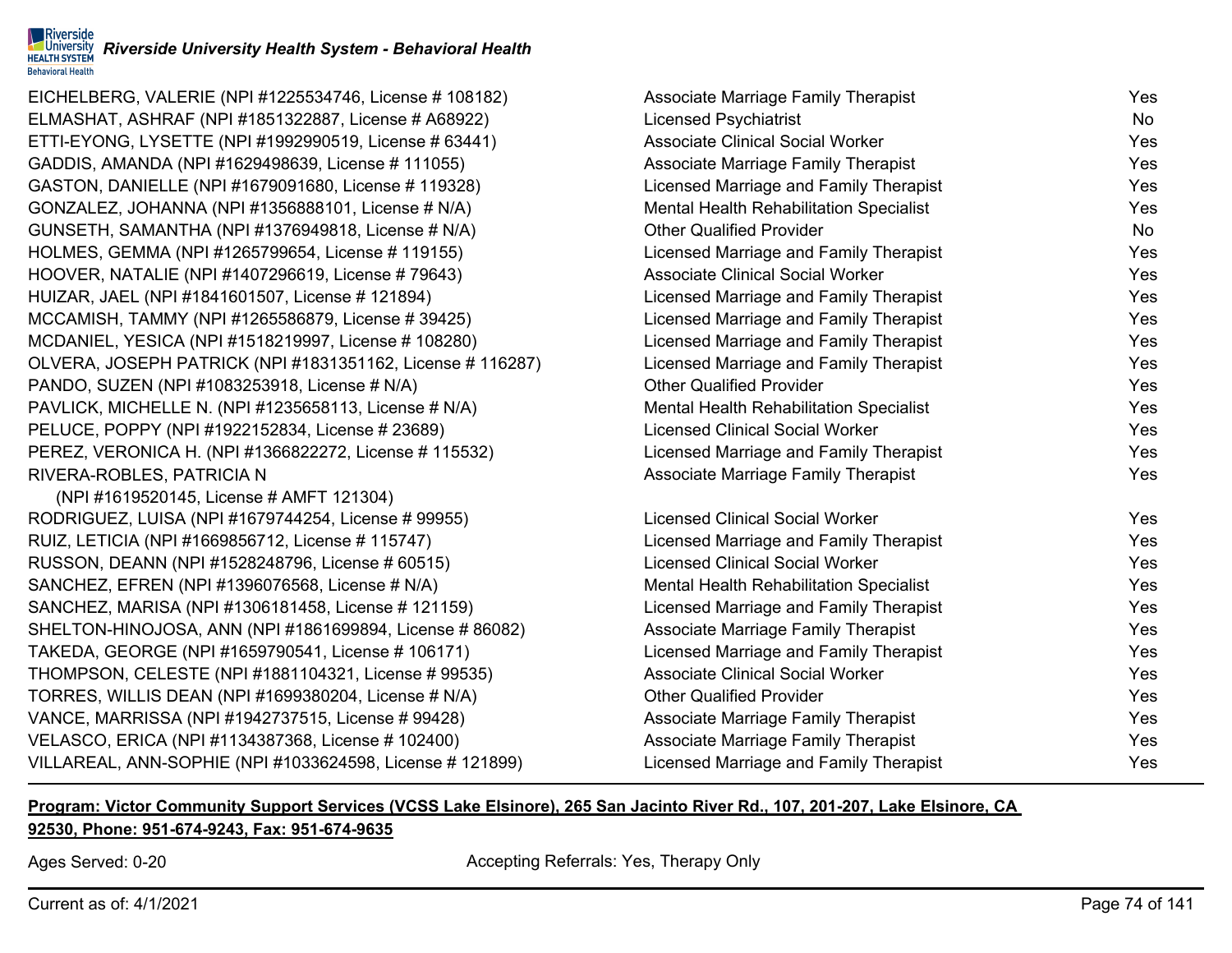Distance to closest public transportation: Less than .25 miles

ADA Compliant for Physical Plant: Yes TELL THE TRIM TO THE TRIM TO THE TRIM TO THE SAN AVAILABLE: No

Languages: English, Spanish

Service Type: Mental Health Services, Case Management, Crisis Intervention, Intensive Care Coordination, Intensive Home Based Services, Medication Support

#### Staff Name **Competence** Licensure **Training** AGUIRRE, MARIXA (NPI #1003152927, License # 100555) Associate Marriage Family Therapist Associate Marriage Family Therapist ARRIETA, MELISSA (NPI #1538300512, License # 46857) Licensed Marriage and Family Therapist Yes BERMUDEZ, ROBERT JR (NPI #1023137106, License # LMFT53457) Licensed Marriage and Family Therapist Yes BRYAN, JOHN B (NPI #1932253440, License # 44869) Licensed Marriage and Family Therapist Theory Constants The Stes CABRERA, HENRY (NPI #1245722362, License # 95013674) Other Qualified Provider No CASILLASHARRIS, MYRNA VERONICA (NPI #1811130941, License # N/A) Mental Health Rehabilitation Specialist No CASTANEDA, SANDRA (NPI #1518298264, License # LCSW69622) Licensed Clinical Social Worker Yes CELIS, GEMA NAVA (NPI #1154827434, License # N/A) Cher Qualified Provider CHIS, GEMA NAVA (NPI #1154827434, License # N/A) CERRUDO, LYSANDER (NPI #1245724194, License # N/A) Cher Qualified Provider CHERUDO, LYSANDER (NPI #1245724194, License # N/A) CHOI, BENEDICT (NPI #1386960029, License # 86069) Licensed Marriage and Family Therapist Yes COOPER, MARGARITA (NPI #1033373006, License # 90716) Licensed Marriage and Family Therapist Yes CORDON, STEPHANIE (NPI #1033651831, License # 108486) Associate Marriage Family Therapist Associate Marriage Family Therapist DELGADO, JOHNNY (NPI #1396250841, License # N/A) Cher Qualified Provider Veston, Other Qualified Provider Veston, N DESJARDINS, MARK (NPI #1578944161, License # 77759) Associate Clinical Social Worker Yes DEVRIES, JOHN (NPI #1932253747, License # 39344) Licensed Marriage and Family Therapist Yes DUNN, ALANA (NPI #1629122122, License # 237079) Licensed Marriage and Family Therapist Yes EICHELBERG, VALERIE (NPI #1225534746, License # 108182) Associate Marriage Family Therapist Yes ELMASHAT, ASHRAF (NPI #1851322887, License # A68922) Licensed Psychiatrist No Controller No ETTI-EYONG, LYSETTE (NPI #1992990519, License # 63441) Associate Clinical Social Worker Yes GADDIS, AMANDA (NPI #1629498639, License # 111055) Associate Marriage Family Therapist Marriage Family Therapist GASTON, DANIELLE (NPI #1679091680, License # 119328) Licensed Marriage and Family Therapist Yes GONZALEZ, JOHANNA (NPI #1356888101, License # N/A) Mental Health Rehabilitation Specialist Yes GUNSETH, SAMANTHA (NPI #1376949818, License # N/A) Other Qualified Provider No No HOLMES, GEMMA (NPI #1265799654, License # 119155) Licensed Marriage and Family Therapist Yes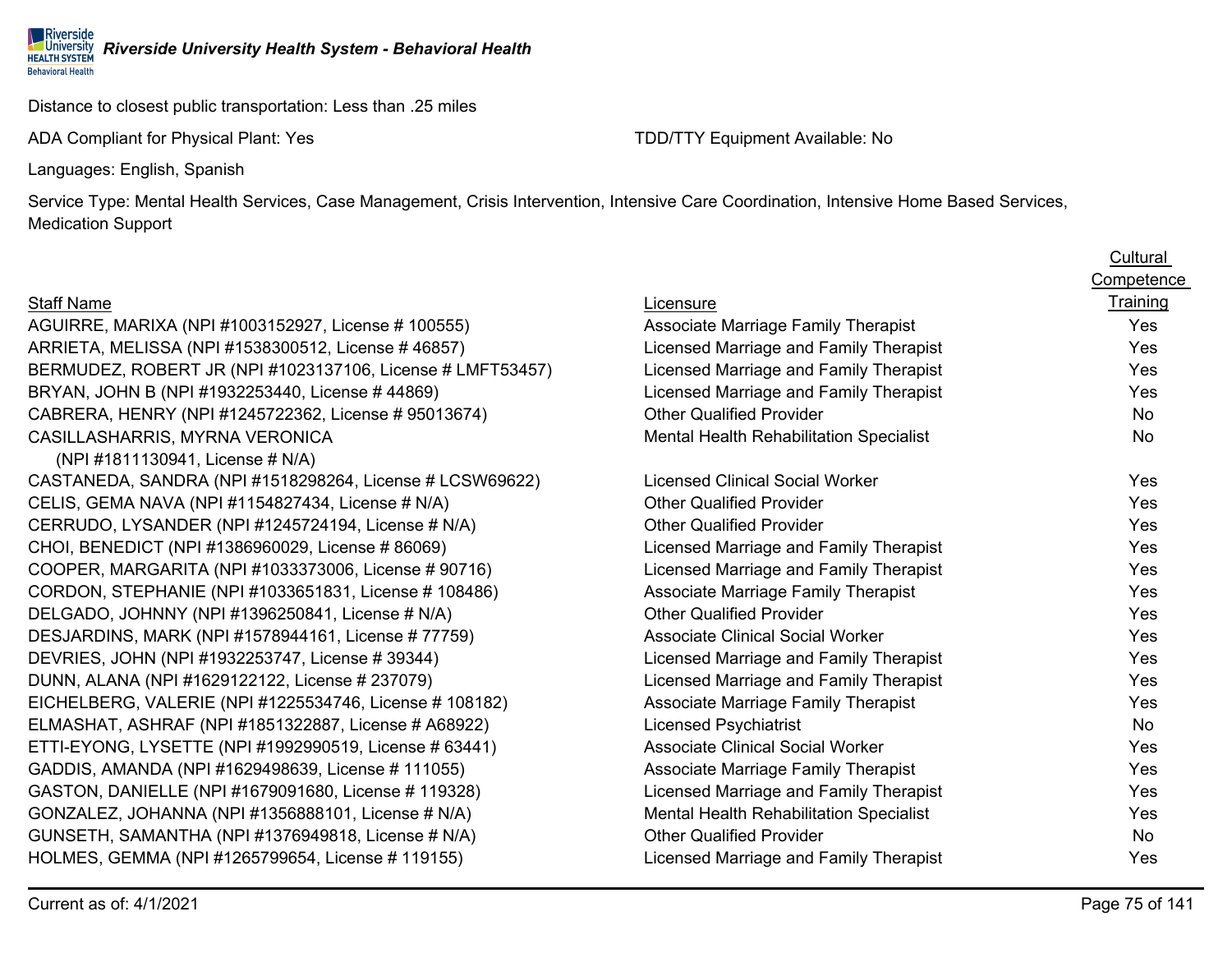

| HOOVER, NATALIE (NPI #1407296619, License # 79643)         | <b>Associate Clinical Social Worker</b>    | Yes |
|------------------------------------------------------------|--------------------------------------------|-----|
| HUIZAR, JAEL (NPI #1841601507, License # 121894)           | Licensed Marriage and Family Therapist     | Yes |
| LOPEZ, MARIA A. (NPI #1285018176, License # IMF98768)      | <b>Associate Marriage Family Therapist</b> | Yes |
| MACIAS, MAGALY (NPI #1821650722, License # N/A)            | <b>Associate Clinical Social Worker</b>    | Yes |
| MCCAMISH, TAMMY (NPI #1265586879, License # 39425)         | Licensed Marriage and Family Therapist     | Yes |
| MCDANIEL, YESICA (NPI #1518219997, License # 108280)       | Licensed Marriage and Family Therapist     | Yes |
| MCKEDDIE, BEVERLY (NPI #N/A, License # LMFT 46099)         | Licensed Marriage and Family Therapist     | Yes |
| OLVERA, JOSEPH PATRICK (NPI #1831351162, License # 116287) | Licensed Marriage and Family Therapist     | Yes |
| PAVLICK, MICHELLE N. (NPI #1235658113, License # N/A)      | Mental Health Rehabilitation Specialist    | Yes |
| PELUCE, POPPY (NPI #1922152834, License # 23689)           | <b>Licensed Clinical Social Worker</b>     | Yes |
| PEREZ, VERONICA H. (NPI #1366822272, License # 115532)     | Licensed Marriage and Family Therapist     | Yes |
| RIVERA-ROBLES, PATRICIA N                                  | <b>Associate Marriage Family Therapist</b> | Yes |
| (NPI #1619520145, License # AMFT 121304)                   |                                            |     |
| RODRIGUEZ, LUISA (NPI #1679744254, License # 99955)        | <b>Licensed Clinical Social Worker</b>     | Yes |
| RUIZ, LETICIA (NPI #1669856712, License # 115747)          | Licensed Marriage and Family Therapist     | Yes |
| RUSSON, DEANN (NPI #1528248796, License # 60515)           | <b>Licensed Clinical Social Worker</b>     | Yes |
| SANCHEZ, EFREN (NPI #1396076568, License # N/A)            | Mental Health Rehabilitation Specialist    | Yes |
| SANCHEZ, MARISA (NPI #1306181458, License # 121159)        | Licensed Marriage and Family Therapist     | Yes |
| SHELTON-HINOJOSA, ANN (NPI #1861699894, License # 86082)   | Associate Marriage Family Therapist        | Yes |
| TAKEDA, GEORGE (NPI #1659790541, License # 106171)         | Licensed Marriage and Family Therapist     | Yes |
| THOMPSON, CELESTE (NPI #1881104321, License # 99535)       | <b>Associate Clinical Social Worker</b>    | Yes |
| TORRES, WILLIS DEAN (NPI #1699380204, License # N/A)       | <b>Other Qualified Provider</b>            | Yes |
| VANCE, MARRISSA (NPI #1942737515, License # 99428)         | Associate Marriage Family Therapist        | Yes |
| VELASCO, ERICA (NPI #1134387368, License # 102400)         | <b>Associate Marriage Family Therapist</b> | Yes |
| VILLAREAL, ANN-SOPHIE (NPI #1033624598, License # 121899)  | Licensed Marriage and Family Therapist     | Yes |

## **Program: Victor Community Support Services (VCSS Perris), 555 N Perris Blvd, Bldg. A, Perris, CA 92571, Phone: 951-436-5366, Fax: 951-943-2653**

Ages Served: 0-20 **Accepting Referrals: Yes** Accepting Referrals: Yes

Distance to closest public transportation: Less than .25 miles

ADA Compliant for Physical Plant: Yes TELL THE TRIM TO THE TOP/TTY Equipment Available: No

Specialties: ADHD, Adjustment Disorders, Anxiety Disorder, Anxiety, Case Management, Child Abuse Issues, Clinical Therapist, Depression, Family Therapy, Foster Youth, Group Therapy, Individual Therapy, Medication Services, Mental Health Counseling, Mood Disorders, Obsessive-Compulsive Behaviors, Oppositional Defiance, Peer Support, Psychiatrist, Psychologist, PTSD, Trauma Informed, Youth Treatment

Current as of: 4/1/2021 Page 76 of 141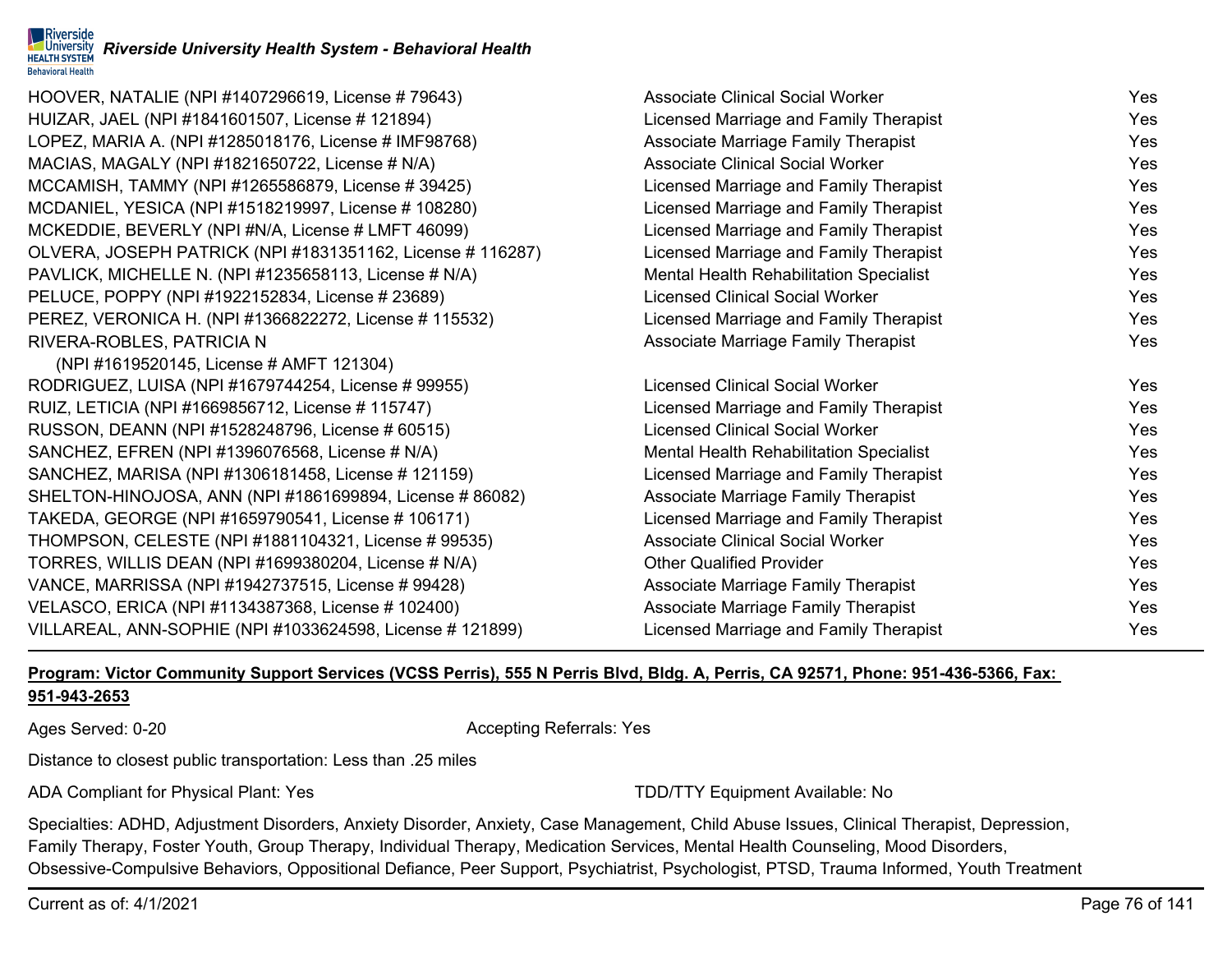Languages: English, Other Interpretation Services, Spanish

Ethnicities Served: Not Hispanic, Mexican/Mexican American, Other Hispanic/Latino

Races Served: Black/African-American, Hispanic/Latino, White, Multiracial, Other Race

Service Type: Mental Health Services, Case Management, Crisis Intervention, Intensive Care Coordination, Intensive Home Based Services, Medication Support

|                                                            |                                            | Competence |
|------------------------------------------------------------|--------------------------------------------|------------|
| <b>Staff Name</b>                                          | Licensure                                  | Training   |
| AGUIAR, BIANCA ROMERO (NPI #1134628605, License # N/A)     | <b>Other Qualified Provider</b>            | Yes        |
| ALLEN, DARLENA (NPI #1396812434, License # LCSW27187)      | Licensed Clinical Social Worker            | Yes        |
| ALVAREZ, CARLA (NPI #1649864075, License # N/A)            | <b>Other Qualified Provider</b>            | <b>No</b>  |
| AVALOS, ERIC (NPI #1730634932, License # N/A)              | Mental Health Rehabilitation Specialist    | Yes        |
| BARROW, LEAHMONTAINE (NPI #1821477639, License # ASW71504) | <b>Associate Marriage Family Therapist</b> | Yes        |
| BROWER, KELLI (NPI #1316592827, License # N/A)             | <b>Other Qualified Provider</b>            | Yes        |
| BUTLER, MOLLY (NPI #1902272537, License # LMFT102651)      | Licensed Marriage and Family Therapist     | Yes        |
| CABRERA, HENRY (NPI #1245722362, License # 95013674)       | <b>Other Qualified Provider</b>            | <b>No</b>  |
| CASTANEDA, SANDRA (NPI #1518298264, License # LCSW69622)   | <b>Licensed Clinical Social Worker</b>     | Yes        |
| CASTELLON, GRISELDA GUADALUPE                              | Associate Marriage Family Therapist        | Yes        |
| (NPI#1831666718, License # N/A)                            |                                            |            |
| CERRUDO, LYSANDER (NPI #1245724194, License # N/A)         | <b>Other Qualified Provider</b>            | Yes        |
| COLEMAN-DORSEY, SHEANIA NAKICH                             | Licensed Marriage and Family Therapist     | Yes        |
| (NPI #1619124484, License # LMFT119855)                    |                                            |            |
| COMPAU, BEAU (NPI #1467962555, License # LCSW95780)        | Licensed Clinical Social Worker            | Yes        |
| CORREA, PAOLA (NPI #1730745969, License # ACSW95246)       | <b>Associate Clinical Social Worker</b>    | Yes        |
| CORTES, AURORA (NPI #1467954032, License # N/A)            | <b>Other Qualified Provider</b>            | Yes        |
| DELGADO-ESCALARA, LESLIE                                   | Associate Marriage Family Therapist        | Yes        |
| (NPI #1538618020, License # AMFT120034)                    |                                            |            |
| DEVRIES, JOHN (NPI #1932253747, License #39344)            | Licensed Marriage and Family Therapist     | Yes        |
| DIAZ, RAYMOND (NPI #1871083105, License # LMFT)            | Licensed Marriage and Family Therapist     | Yes        |
| DOMINUEZ, DANIELLE NORET                                   | <b>Associate Marriage Family Therapist</b> | Yes        |
| (NPI #1477855583, License # AMFT103716)                    |                                            |            |
| ELMASHAT, ASHRAF (NPI #1851322887, License # A68922)       | <b>Licensed Psychiatrist</b>               | <b>No</b>  |
| FELIX, RACHELLE (NPI #1790267623, License # APCC6818)      | Associate Professional Clinical Counselor  | Yes        |
|                                                            |                                            |            |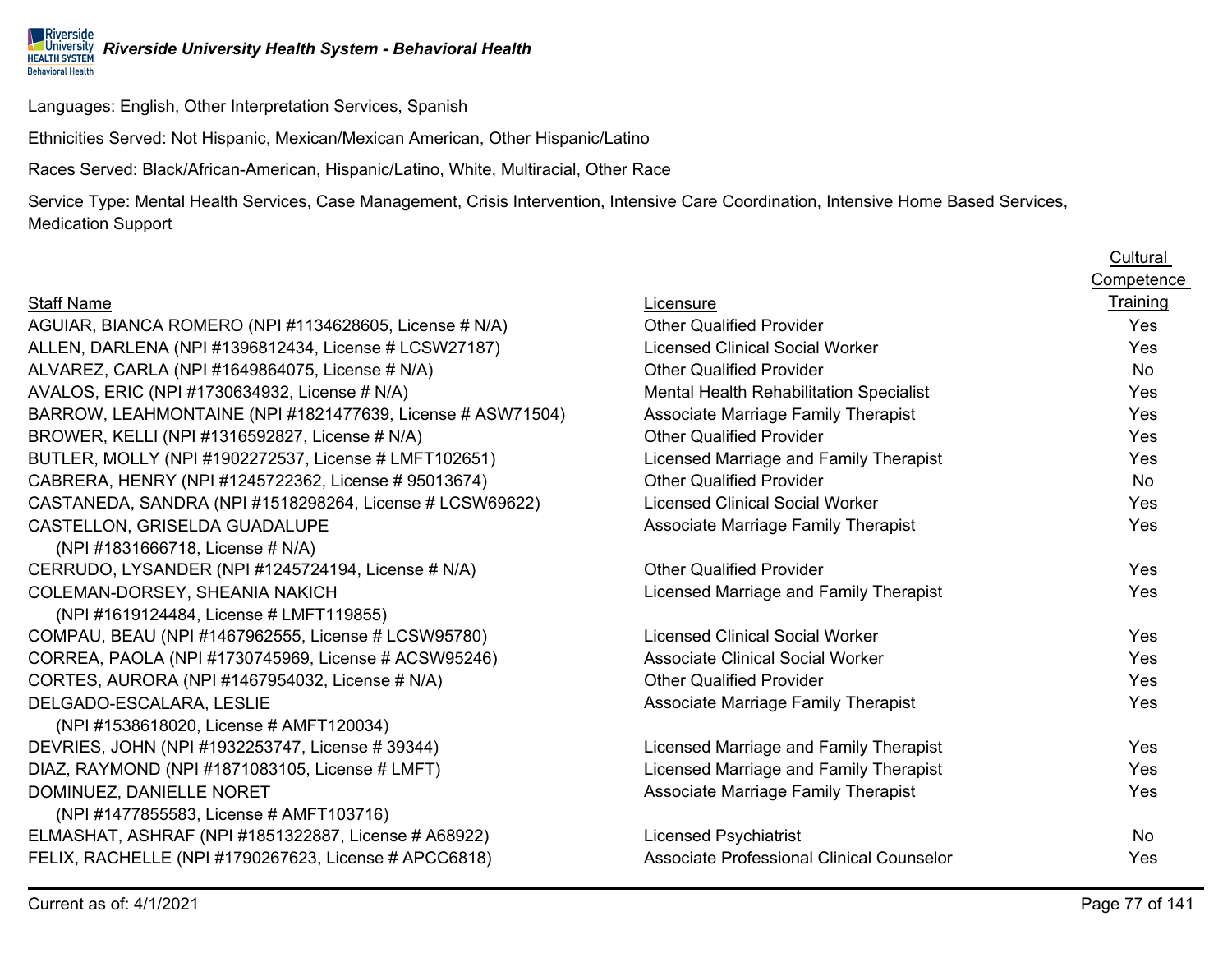| FOREMAN-BOGGUS, MICHELE                                     | <b>Associate Clinical Social Worker</b>    | Yes |
|-------------------------------------------------------------|--------------------------------------------|-----|
| (NPI #1508333154, License # ASW80610)                       |                                            |     |
| GALLARD, NATHALI (NPI #1326236456, License # N/A)           | Mental Health Rehabilitation Specialist    | Yes |
| GARCIA, JANET M (NPI #1881118255, License # LMFT121252)     | <b>Associate Clinical Social Worker</b>    | Yes |
| GLASSER, AMBER RENA (NPI #1184128035, License # 113091)     | Associate Marriage Family Therapist        | Yes |
| GOLDBACH, SHANE (NPI #1053506832, License # AMFT84166)      | <b>Associate Marriage Family Therapist</b> | Yes |
| GONZALEZ, BELEN (NPI #1366803397, License # ACSW94858)      | <b>Associate Clinical Social Worker</b>    | Yes |
| GONZALEZ, MARICELA (NPI #1689087017, License # LCSW96564)   | <b>Licensed Clinical Social Worker</b>     | Yes |
| HORTON, MEGHANN (NPI #1740865476, License # N/A)            | Mental Health Rehabilitation Specialist    | Yes |
| KEYES, MICHAEL (NPI #1598072233, License # N/A)             | Mental Health Rehabilitation Specialist    | Yes |
| LANIER, KATIE (NPI #1568850303, License # LMFT96395)        | Licensed Marriage and Family Therapist     | Yes |
| LERMA, LATICIA (NPI #1366826273, License # LMFT111854)      | Licensed Marriage and Family Therapist     | Yes |
| LICON, CHLOE IVANA (NPI #1417573676, License # 118851)      | <b>Associate Marriage Family Therapist</b> | Yes |
| LOPEZ, MARIA A. (NPI #1285018176, License # IMF98768)       | <b>Associate Marriage Family Therapist</b> | Yes |
| LOVVORN, ANDREA (NPI #1184008112, License # LCSW79900)      | <b>Licensed Clinical Social Worker</b>     | Yes |
| MAHONE, SHATERRA (NPI #1073969093, License # N/A)           | Mental Health Rehabilitation Specialist    | Yes |
| MCKEDDIE, BEVERLY (NPI #N/A, License # LMFT 46099)          | Licensed Marriage and Family Therapist     | Yes |
| MCLAUGHLIN, DESIREE (NPI #1023431939, License # LMFT105097) | Licensed Marriage and Family Therapist     | Yes |
| MEDINADEFLORES, ERIKA (NPI #1265891311, License # N/A)      | <b>Other Qualified Provider</b>            | Yes |
| MELENDEZ, EDGAR (NPI #1811409956, License # AMFT108979)     | <b>Associate Marriage Family Therapist</b> | Yes |
| MITCHELL, JACQUELINE (NPI #1386021814, License #76168)      | Licensed Marriage and Family Therapist     | Yes |
| MOORE, SUSANA (NPI #1710234364, License # AMFT116321)       | <b>Associate Marriage Family Therapist</b> | Yes |
| MORA, MONICA (NPI #1881233971, License # ASW81850)          | <b>Associate Clinical Social Worker</b>    | Yes |
| MUNOZ, YOBANA (NPI #1891189502, License # AMFT113528)       | <b>Associate Marriage Family Therapist</b> | Yes |
| NORRIS, ROBYN DANIELLE                                      | Licensed Marriage and Family Therapist     | Yes |
| (NPI #1659711539, License # LMFT103252)                     |                                            |     |
| PEARLMAN, MICHAEL (NPI #1770939563, License # N/A)          | Mental Health Rehabilitation Specialist    | Yes |
| PHILLIPPE, JENNIFER (NPI #1811442940, License # ASW89641)   | <b>Associate Clinical Social Worker</b>    | Yes |
| POPE, ROBERT J (NPI #1083228191, License # AMFT117849)      | <b>Associate Marriage Family Therapist</b> | Yes |
| RIVAS, LUIS (NPI #1740527977, License # N/A)                | Mental Health Rehabilitation Specialist    | Yes |
| RIVERA, VERENICA (NPI #1740816594, License # 118499)        | <b>Associate Marriage Family Therapist</b> | Yes |
| RODRIGUEZ, FIBIOLA (NPI #1598130106, License # N/A)         | <b>Associate Clinical Social Worker</b>    | Yes |
| SALAZAR, MA SELENE (NPI #1205446929, License # N/A)         | Mental Health Rehabilitation Specialist    | Yes |
| SANCHEZ, YANETT (NPI #1083008551, License # N/A)            | Mental Health Rehabilitation Specialist    | Yes |
| SAUCEDO, ERMINILLA (NPI #1316547250, License # AMFT117180)  | <b>Associate Marriage Family Therapist</b> | No  |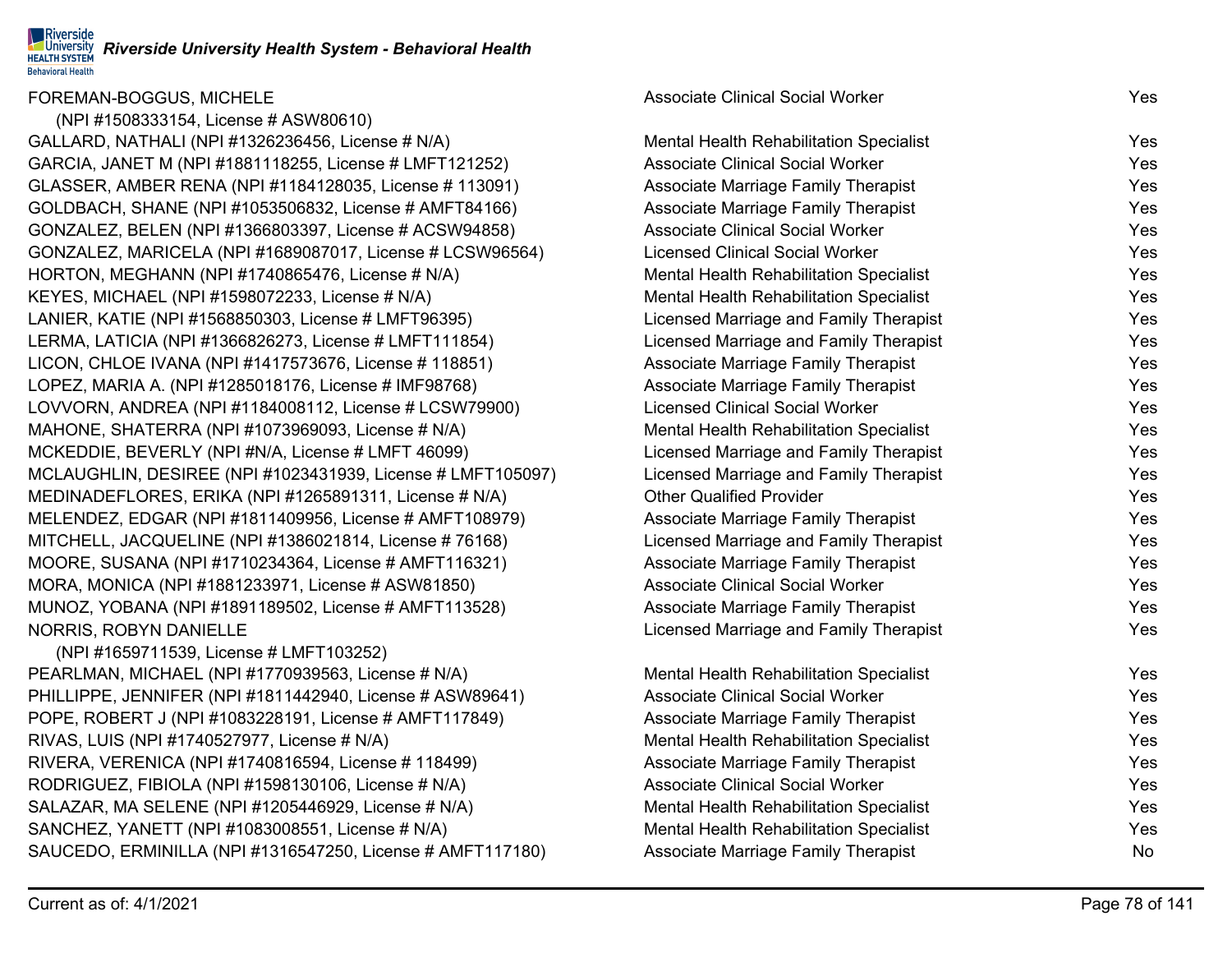| SMITH, ALEXANDRIA (NPI #1255949269, License # N/A)         | <b>Other Qualified Provider</b>         | No. |
|------------------------------------------------------------|-----------------------------------------|-----|
| TEJERA, CASSANDRA (NPI #1700298494, License # LMFT112197)  | Licensed Marriage and Family Therapist  | Yes |
| TORRES, MARTHA LETICIA                                     | Associate Marriage Family Therapist     | No. |
| (NPI #1598829640, License # AMFT91694)                     |                                         |     |
| TRAN, TAYLOR (NPI #1215273479, License # LMFT92750)        | Licensed Marriage and Family Therapist  | Yes |
| VANG, NANCY (NPI #1144578881, License # ASW79127)          | <b>Associate Clinical Social Worker</b> | Yes |
| VAZQUEZ, CRISTAL CORTES (NPI #1386109965, License # N/A)   | <b>Other Qualified Provider</b>         | Yes |
| VILLANUEVA, ALANNA (NPI #1558926303, License # ASW90181)   | <b>Associate Clinical Social Worker</b> | Yes |
| WANAMAKER, IAN MICHAEL (NPI #1780202242, License # N/A)    | Licensed Marriage and Family Therapist  | Yes |
| WILKINSON, MALLORY (NPI #1275071771, License # LMFT120945) | Licensed Marriage and Family Therapist  | Yes |
| WILLIAMS, KIONE (NPI #1760907851, License # ASW85836)      | <b>Associate Clinical Social Worker</b> | Yes |
| WISE, DEVI SOPHIA (NPI #1457880320, License # ASW81804)    | <b>Associate Clinical Social Worker</b> | No. |
| ZEPEDA, VERONICA (NPI #1962765685, License # LCSW74249)    | Licensed Clinical Social Worker         | Yes |
|                                                            |                                         |     |

#### **Program: Victor Community Support Services Perris, 555 N Perris Blvd., D, Perris, CA 92571, Phone: 951-436-5300, Fax: 951-436-5350**

**Riverside HEALTH SYSTEM Behavioral Health** 

Ages Served: All Ages Accepting Referrals: Yes

Distance to closest public transportation: Less than .25 miles

*Riverside University Health System - Behavioral Health*

ADA Compliant for Physical Plant: Yes TEER TO AND ADA Compliant Available: No

Specialties: ADHD, Adjustment Disorders, Anxiety Disorder, Anxiety, Case Management, Child Abuse Issues, Clinical Therapist, Depression, Family Therapy, Group Therapy, Individual Therapy, Medication Services, Mental Health Counseling, Mood Disorders, Obsessive-Compulsive Behaviors, Oppositional Defiance, Peer Support, Psychiatrist, Psychotic Disorders, PTSD, Trauma Informed

Languages: English, Other Interpretation Services, Spanish

Ethnicities Served: Unknown, Mexican/Mexican American, Other Hispanic/Latino

Races Served: Black/African-American, Hispanic/Latino, White, Multiracial, Other Race

Service Type: Mental Health Services, Case Management, Crisis Intervention, Intensive Care Coordination, Intensive Home Based Services, Medication Support

#### Staff Name

ADELABU-SOULE, ADEOLA (NPI #1386199131, License # ASW76588) ALLEN, DARLENA (NPI #1396812434, License # LCSW27187)

| Licensure                        | <b>Training</b> |
|----------------------------------|-----------------|
| Associate Clinical Social Worker | Yes             |
| Licensed Clinical Social Worker  | Yes             |

**Cultural Competence**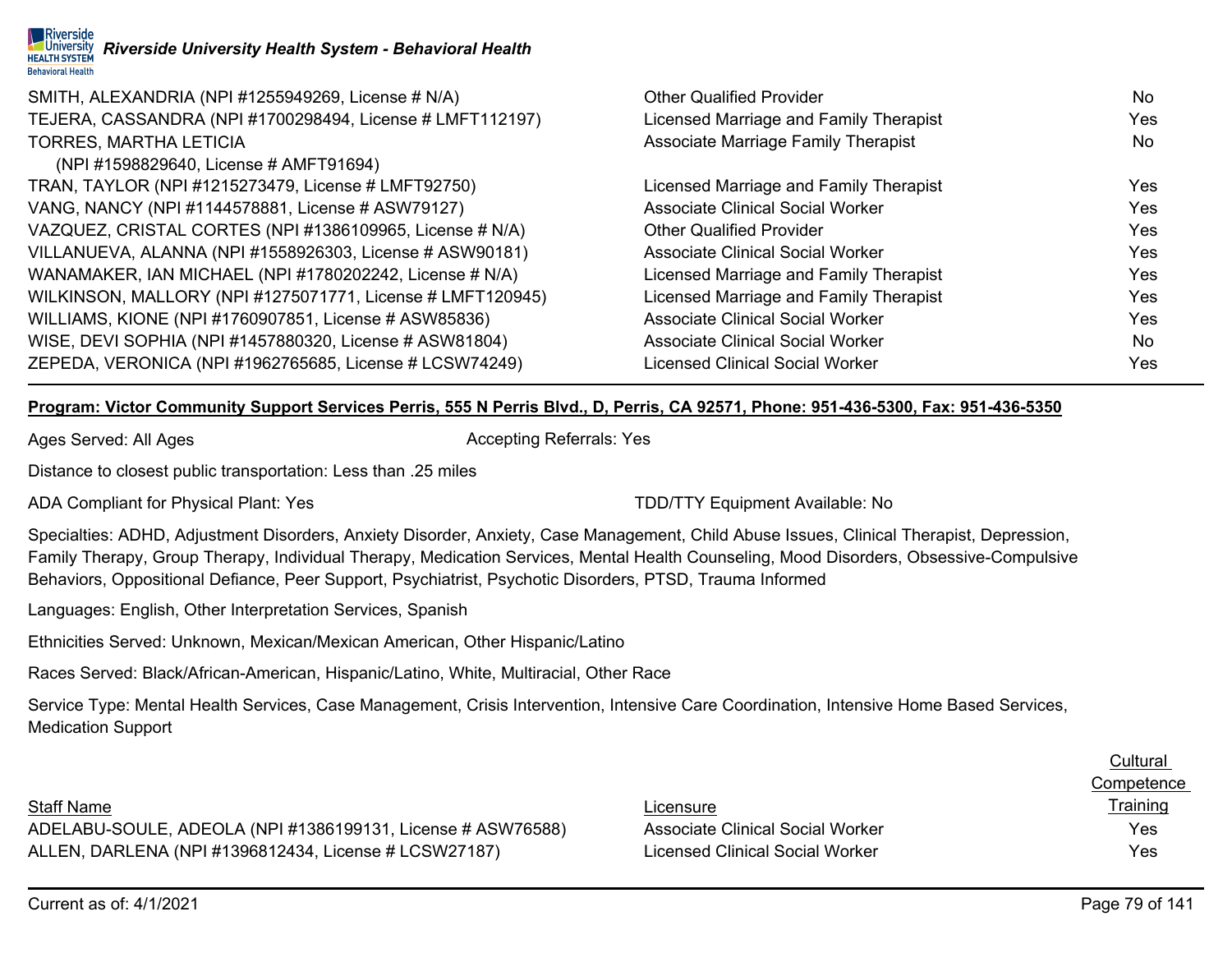

ALVAREZ, CARLA (NPI  $#1649864075$ , License  $# N/A$ ) ARIZA, ERICA (NPI #1669973343, License # LCSW86315) BERMUDEZ, ROBERT JR (NPI #1023137106, License # LMFT53457) BROWER, KELLI (NPI #1316592827, License # N/A) CABRERA, HENRY (NPI #1245722362, License # 95013674) COMPAU, BEAU (NPI #1467962555, License # LCSW95780) CORTES, AURORA (NPI #1467954032, License # N/A) FELIX, RACHELLE (NPI #1790267623, License # APCC6818) FOREMAN-BOGGUS, MICHELE

(NPI #1508333154, License # ASW80610) GOLDBACH, SHANE (NPI #1053506832, License # AMFT84166) KEYES, MICHAEL (NPI  $#1598072233$ , License  $# N/A$ ) LICON, CHLOE IVANA (NPI #1417573676, License # 118851) LOVVORN, ANDREA (NPI #1184008112, License # LCSW79900) MAHONE, SHATERRA (NPI  $#1073969093$ , License  $# N/A$ ) MCLAUGHLIN, DESIREE (NPI #1023431939, License # LMFT105097) MEDINADEFLORES, ERIKA (NPI #1265891311, License # N/A) MELENDEZ, EDGAR (NPI #1811409956, License # AMFT108979) MORA, MONICA (NPI #1881233971, License # ASW81850) NORRIS, ROBYN DANIELLE

(NPI #1659711539, License # LMFT103252) PEARLMAN, MICHAEL (NPI #1770939563, License # N/A) RIVAS, LUIS (NPI  $\#1740527977$ , License  $\# N/A$ ) RIVERA, VERENICA (NPI #1740816594, License # 118499) SANCHEZ, YANETT (NPI #1083008551, License # N/A) SAUCEDO, ERMINILLA (NPI #1316547250, License # AMFT117180) SMITH, ALEXANDRIA (NPI  $\#1255949269$ , License  $\# N/A$ ) TEJERA, CASSANDRA (NPI #1700298494, License # LMFT112197) TORRES, MARTHA LETICIA

(NPI #1598829640, License # AMFT91694) TRAN, TAYLOR (NPI #1215273479, License # LMFT92750) VAZQUEZ, CRISTAL CORTES (NPI  $\#1386109965$ , License  $\# N/A$ ) VILLANUEVA, ALANNA (NPI #1558926303, License # ASW90181) WILKINSON, MALLORY (NPI #1275071771, License # LMFT120945) WILLIAMS, KIONE (NPI #1760907851, License # ASW85836)

| <b>Other Qualified Provider</b>                | <b>No</b>  |
|------------------------------------------------|------------|
| <b>Licensed Clinical Social Worker</b>         | Yes        |
| Licensed Marriage and Family Therapist         | Yes        |
| <b>Other Qualified Provider</b>                | Yes        |
| <b>Other Qualified Provider</b>                | <b>No</b>  |
| <b>Licensed Clinical Social Worker</b>         | Yes        |
| <b>Other Qualified Provider</b>                | <b>Yes</b> |
| Associate Professional Clinical Counselor      | Yes        |
| <b>Associate Clinical Social Worker</b>        | Yes        |
| <b>Associate Marriage Family Therapist</b>     | Yes        |
| <b>Mental Health Rehabilitation Specialist</b> | Yes        |
| <b>Associate Marriage Family Therapist</b>     | Yes        |
| <b>Licensed Clinical Social Worker</b>         | <b>Yes</b> |
| <b>Mental Health Rehabilitation Specialist</b> | Yes        |
| Licensed Marriage and Family Therapist         | Yes        |
| <b>Other Qualified Provider</b>                | Yes        |
| <b>Associate Marriage Family Therapist</b>     | Yes        |
| <b>Associate Clinical Social Worker</b>        | Yes        |
| Licensed Marriage and Family Therapist         | Yes        |
| <b>Mental Health Rehabilitation Specialist</b> | Yes        |
| <b>Mental Health Rehabilitation Specialist</b> | Yes        |
| <b>Associate Marriage Family Therapist</b>     | Yes        |
| <b>Mental Health Rehabilitation Specialist</b> | Yes        |
| <b>Associate Marriage Family Therapist</b>     | <b>No</b>  |
| <b>Other Qualified Provider</b>                | <b>No</b>  |
| Licensed Marriage and Family Therapist         | Yes        |
| <b>Associate Marriage Family Therapist</b>     | <b>No</b>  |
| Licensed Marriage and Family Therapist         | Yes        |
| <b>Other Qualified Provider</b>                | <b>Yes</b> |
| <b>Associate Clinical Social Worker</b>        | <b>Yes</b> |
| Licensed Marriage and Family Therapist         | Yes        |
| <b>Associate Clinical Social Worker</b>        | Yes        |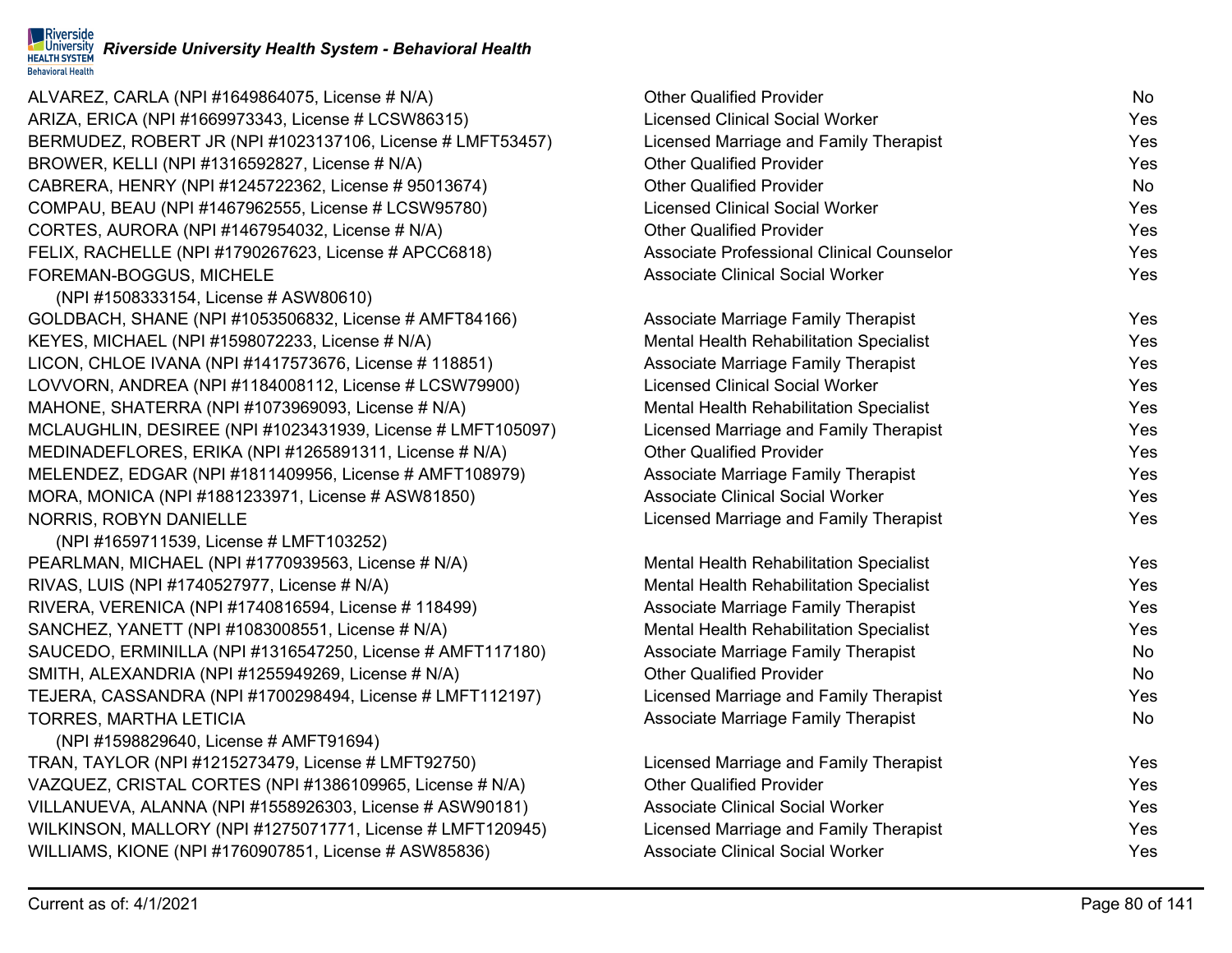ZEPEDA, VERONICA (NPI #1962765685, License # LCSW74249) Licensed Clinical Social Worker Yes

WISE, DEVI SOPHIA (NPI #1457880320, License # ASW81804) Associate Clinical Social Worker No

#### **Program: Walden Family Services, 3576 Arlington Ave., 106, Riverside, CA 92506, Phone: 951-788-5905**

Ages Served: All Ages Accepting Referrals: Yes, Therapy Only

Distance to closest public transportation: Less than .25 miles

ADA Compliant for Physical Plant: Yes TELL THE TRIM TO THE TOP/TTY Equipment Available: No

Languages: English, Spanish

Service Type: Mental Health Services, Case Management, Crisis Intervention, Intensive Care Coordination, Intensive Home Based Services

|                                                             |                                            | Cultural   |
|-------------------------------------------------------------|--------------------------------------------|------------|
|                                                             |                                            | Competence |
| <b>Staff Name</b>                                           | Licensure                                  | Training   |
| ALSAADI, ANN (NPI #1841513488, License # N/A)               | <b>Other Qualified Provider</b>            | Yes        |
| ALVAREZ, IMELDA (NPI #1962668061, License #85408)           | <b>Associate Marriage Family Therapist</b> | Yes        |
| AREVALO, DIANA (NPI #1841804770, License # N/A)             | <b>Occupational Therapist</b>              | No         |
| HERNANDEZ, DEBORAH MARIE (NPI #1275142093, License # N/A)   | <b>Other Qualified Provider</b>            | Yes        |
| HERNANDEZ, PAOLA ANDREA (NPI #1902206410, License # 88753)  | Licensed Clinical Social Worker            | Yes        |
| HOWARD, SARAH FRANCIS (NPI #1760933915, License # ASW86478) | Associate Clinical Social Worker           | Yes        |
| LUCAS, LESLIE (NPI #1033375050, License # LMFT106163)       | Licensed Marriage and Family Therapist     | Yes.       |
|                                                             |                                            |            |

 $C<sub>1</sub>$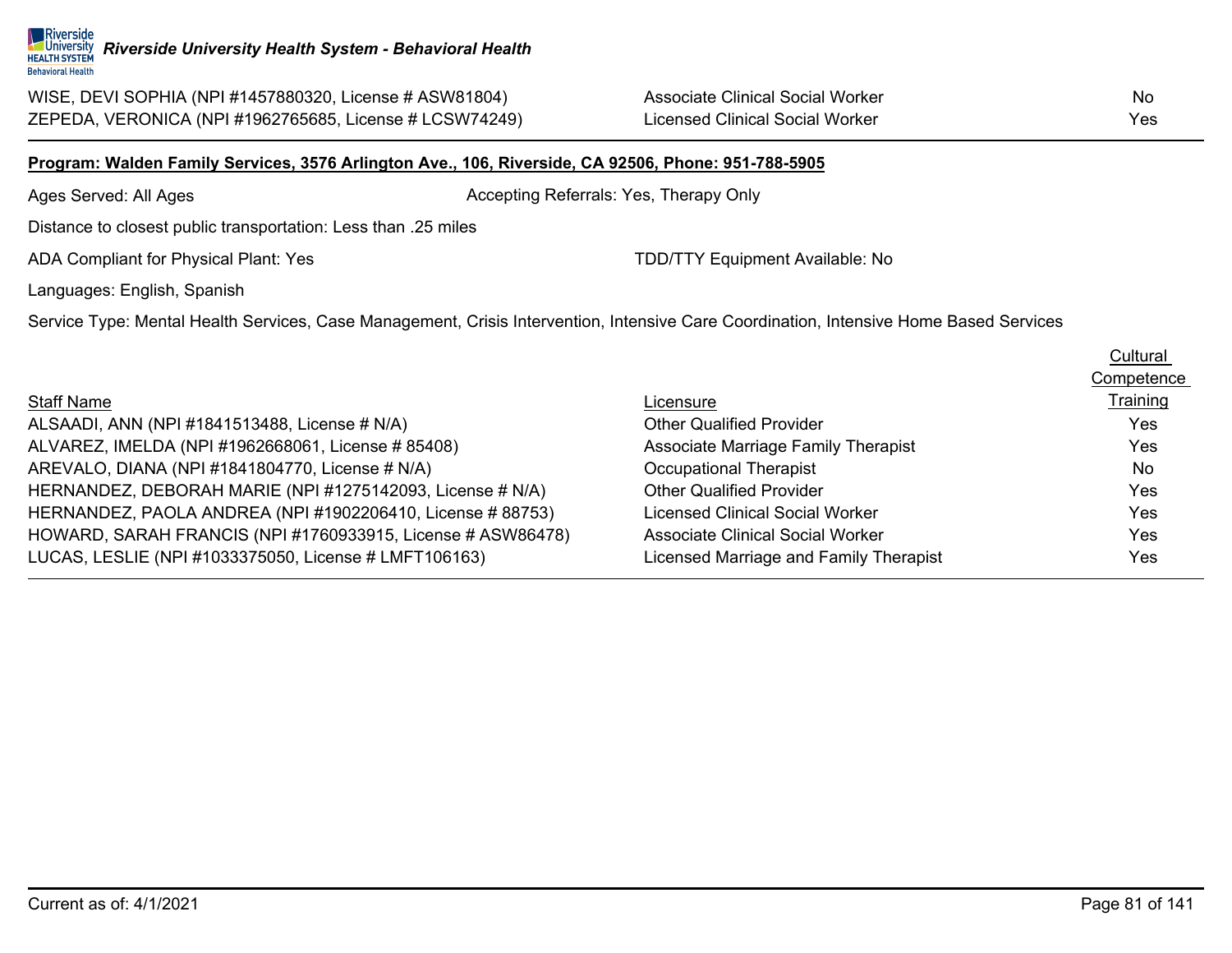| <b>Service Area: Out of County</b>                                                                                                                                                     |                                                                                                                    |                                                                |
|----------------------------------------------------------------------------------------------------------------------------------------------------------------------------------------|--------------------------------------------------------------------------------------------------------------------|----------------------------------------------------------------|
| <b>Type of Provider: Contract</b>                                                                                                                                                      |                                                                                                                    |                                                                |
| <b>Type of Program: Mental Health</b>                                                                                                                                                  |                                                                                                                    |                                                                |
| <b>Individual Providers</b>                                                                                                                                                            |                                                                                                                    |                                                                |
| Program: Kenneth Hutchins, PhD Psychologist, 12 Nevada Street, B, Redlands, CA 92373, Phone: 909-422-7409                                                                              |                                                                                                                    |                                                                |
| Ages Served: All Ages                                                                                                                                                                  | <b>Accepting Referrals: Yes</b>                                                                                    |                                                                |
| Distance to closest public transportation: Between .5-1.0 miles                                                                                                                        |                                                                                                                    |                                                                |
| ADA Compliant for Physical Plant: Yes                                                                                                                                                  | TDD/TTY Equipment Available: No                                                                                    |                                                                |
| Languages: English                                                                                                                                                                     |                                                                                                                    |                                                                |
| Service Type: Mental Health Services                                                                                                                                                   |                                                                                                                    |                                                                |
| <b>Staff Name</b><br>HUTCHINS, KENNETH (NPI #1033269675, License # PSY 15486)                                                                                                          | Licensure<br><b>Licensed Psychologist</b>                                                                          | Cultural<br>Competence<br>Training<br>Yes                      |
| <b>Organization Providers</b>                                                                                                                                                          |                                                                                                                    |                                                                |
| Program: New Haven Youth & Family Services - Vista, 216 W Los Angeles Drive, Vista, CA 92083, Phone: 760-630-4065                                                                      |                                                                                                                    |                                                                |
| Ages Served: All Ages                                                                                                                                                                  | <b>Accepting Referrals: Yes</b>                                                                                    |                                                                |
| Distance to closest public transportation: Greater than 1.0 miles                                                                                                                      |                                                                                                                    |                                                                |
| ADA Compliant for Physical Plant: Yes                                                                                                                                                  | TDD/TTY Equipment Available: No                                                                                    |                                                                |
| Languages: English, Spanish                                                                                                                                                            |                                                                                                                    |                                                                |
| Service Type: Mental Health Services, Intensive Home Based Services                                                                                                                    |                                                                                                                    |                                                                |
| <b>Staff Name</b><br>AUKAI, COLLIN (NPI #1508398876, License # N/A)<br>BITUIN-HARRIS, ALEXIS (NPI #1992278378, License # N/A)<br>BRIBIESCA, JEANNETTE (NPI #1801373865, License # N/A) | Licensure<br><b>Other Qualified Provider</b><br><b>Other Qualified Provider</b><br><b>Other Qualified Provider</b> | Cultural<br>Competence<br>Training<br>Yes<br><b>Yes</b><br>Yes |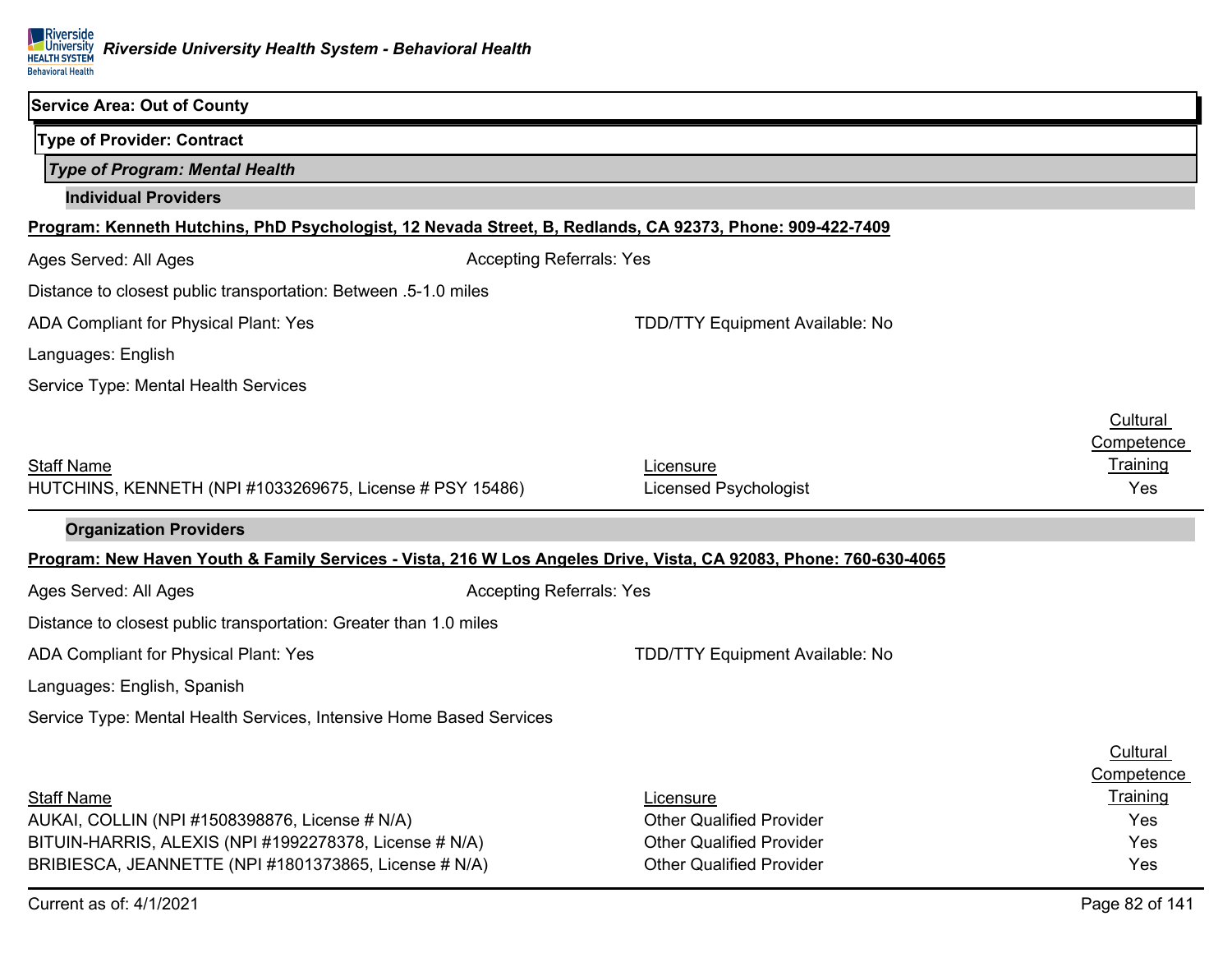| BUTINDARO, JOSEPH ELIHU SHIGERU                            | <b>Other Qualified Provider</b>                      | Yes |
|------------------------------------------------------------|------------------------------------------------------|-----|
| (NPI #1902364854, License # N/A)                           |                                                      |     |
| COLEMAN-DORSEY, SHEANIA NAKICH                             | Licensed Marriage and Family Therapist               | Yes |
| (NPI #1619124484, License # LMFT119855)                    |                                                      |     |
| CORTEZ, MICHAEL (NPI #1558827840, License # N/A)           | <b>Other Qualified Provider</b>                      | Yes |
| EMERY, DENNIS (NPI #1821280876, License # N/A)             | <b>Other Qualified Provider</b>                      | Yes |
| ENDRES, EVAN (NPI #1902274830, License # N/A)              | <b>Other Qualified Provider</b>                      | Yes |
| FOLK, CRYSTAL (NPI #1972989408, License # AMFT96077)       | Associate Marriage Family Therapist, Other Qualified | Yes |
|                                                            | Provider                                             |     |
| FRANKS, LISA (NPI #1760818082, License # 99058)            | Licensed Clinical Social Worker, Other Qualified     | Yes |
|                                                            | Provider                                             |     |
| FREED, MIKAYLA ELISE (NPI #1699324814, License # N/A)      | <b>Other Qualified Provider</b>                      | Yes |
| FRITH, JONATHAN STEVEN (NPI #1922598622, License # N/A)    | Licensed Marriage and Family Therapist, Other        | Yes |
|                                                            | <b>Qualified Provider</b>                            |     |
| GONZALES, MORGAN (NPI #1922609973, License # N/A)          | <b>Other Qualified Provider</b>                      | Yes |
| GONZALEZ, ISABEL LIDUVING (NPI #1548443864, License # N/A) | <b>Other Qualified Provider</b>                      | Yes |
| HEINEMAN, MICHAEL (NPI #1093108276, License # N/A)         | <b>Other Qualified Provider</b>                      | Yes |
| JOHNSON, JENNIFER (NPI #1164652806, License # 111437)      | Licensed Marriage and Family Therapist               | Yes |
| JOHNSON, LAWRENCE (NPI #1710482005, License # N/A)         | <b>Other Qualified Provider</b>                      | Yes |
| LUKE, BREANA (NPI #1427680032, License # N/A)              | <b>Other Qualified Provider</b>                      | Yes |
| MALDONADO, ASHLEY MARIE (NPI #1184259194, License # N/A)   | <b>Other Qualified Provider</b>                      | Yes |
| MCOMBER, JEANNIE (NPI #1972153054, License # N/A)          | <b>Other Qualified Provider</b>                      | Yes |
| MEDRANO, SAIRA (NPI #1104209733, License # N/A)            | <b>Other Qualified Provider</b>                      | Yes |
| MEYERS, ROBERT (NPI #1669741815, License # N/A)            | <b>Other Qualified Provider</b>                      | Yes |
| NAN, PAULINE (NPI #1760713408, License # N/A)              | <b>Other Qualified Provider</b>                      | Yes |
| PEREZ, CARLOS (NPI #1639361769, License # N/A)             | <b>Other Qualified Provider</b>                      | Yes |
| RAMIREZ, ROSALVA (NPI #1821683582, License # N/A)          | <b>Other Qualified Provider</b>                      | Yes |
| ROMAN, GERALDINE (NPI #1912306416, License # AMFT 106261)  | <b>Associate Marriage Family Therapist</b>           | Yes |
| ROMERO, CHEYENNE JUSTINA (NPI #1942788476, License # N/A)  | <b>Other Qualified Provider</b>                      | Yes |
| SOTELO, KAYLA (NPI #1619524238, License # N/A)             | <b>Other Qualified Provider</b>                      | Yes |
| TAKAKI, MOLLY (NPI #1285259986, License # N/A)             | <b>Other Qualified Provider</b>                      | Yes |
| TAYLOR, WARREN (NPI #1457543159, License # N/A)            | <b>Other Qualified Provider</b>                      | Yes |
| THOMAS, RACHEL (NPI #1831510098, License #38401)           | Licensed Marriage and Family Therapist, Other        | Yes |
|                                                            | <b>Qualified Provider</b>                            |     |
| THRELFALL, NATALIE NICOLE (NPI #1235796749, License # N/A) | <b>Other Qualified Provider</b>                      | Yes |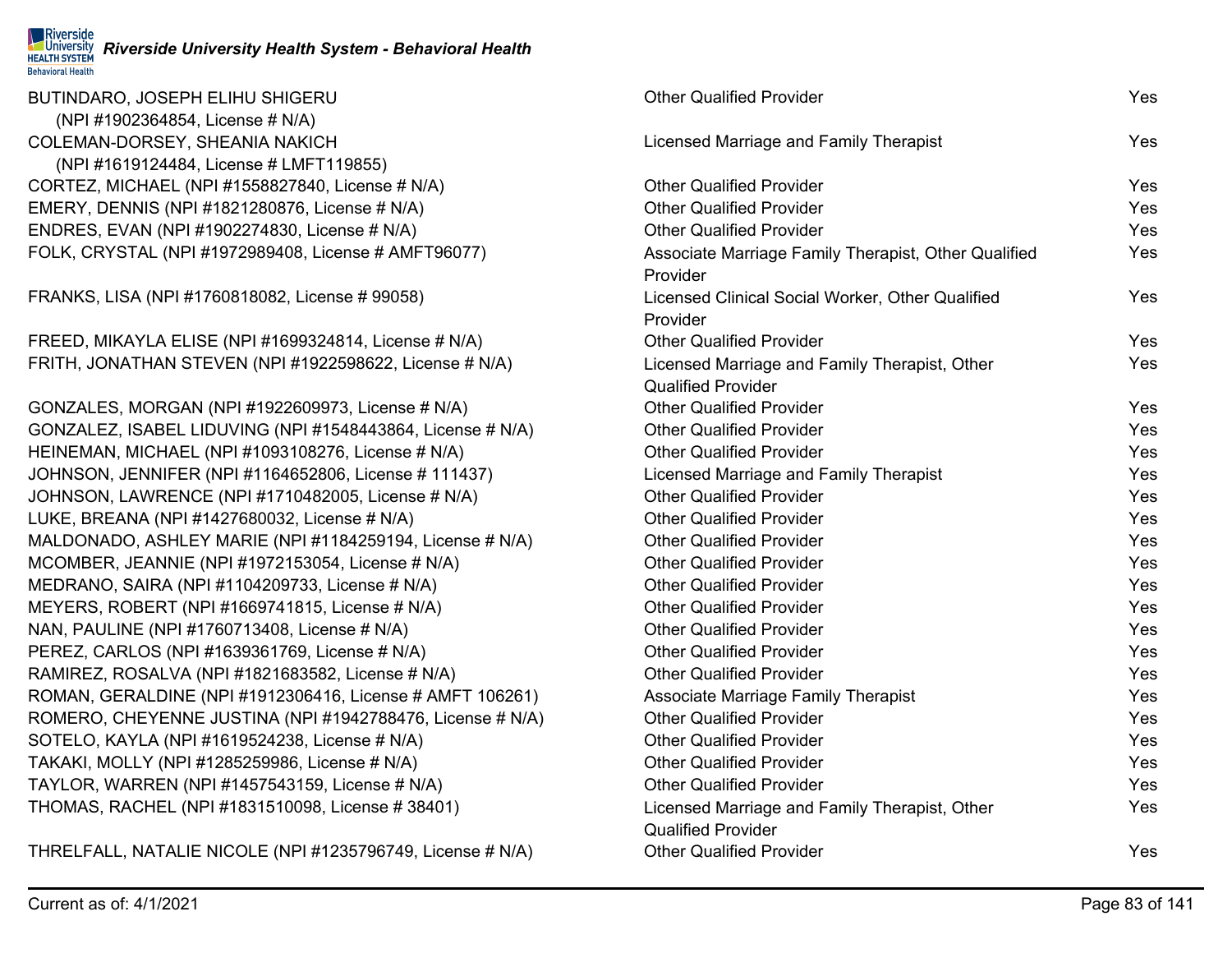VEROSA, ROWENA (NPI #1295927754, License # 20838) Licensed Psychologist, Other Qualified Provider Yes WOODWARD, GLENN (NPI #1821548264, License # N/A) Other Qualified Provider Ves

## **Program: New Haven Youth & Family Services - Vista (Melrose), 1126 N Melrose Drive, Vista, CA 92803, Phone: 760-630-4065**

Ages Served: All Ages **Accepting Referrals: Yes** Accepting Referrals: Yes

Distance to closest public transportation: Greater than 1.0 miles

ADA Compliant for Physical Plant: Yes TDD/TTY Equipment Available: No

Languages: English, Spanish

Service Type: Mental Health Services, Intensive Home Based Services

|                                                                     |                                                                            | Competence |
|---------------------------------------------------------------------|----------------------------------------------------------------------------|------------|
| <b>Staff Name</b>                                                   | Licensure                                                                  | Training   |
| AUKAI, COLLIN (NPI #1508398876, License # N/A)                      | <b>Other Qualified Provider</b>                                            | Yes        |
| BITUIN-HARRIS, ALEXIS (NPI #1992278378, License # N/A)              | <b>Other Qualified Provider</b>                                            | Yes        |
| BRIBIESCA, JEANNETTE (NPI #1801373865, License # N/A)               | <b>Other Qualified Provider</b>                                            | Yes        |
| BUTINDARO, JOSEPH ELIHU SHIGERU<br>(NPI #1902364854, License # N/A) | <b>Other Qualified Provider</b>                                            | Yes        |
| CORTEZ, MICHAEL (NPI #1558827840, License # N/A)                    | <b>Other Qualified Provider</b>                                            | Yes        |
| ENDRES, EVAN (NPI #1902274830, License # N/A)                       | <b>Other Qualified Provider</b>                                            | Yes        |
| FOLK, CRYSTAL (NPI #1972989408, License # AMFT96077)                | Associate Marriage Family Therapist, Other Qualified<br>Provider           | Yes        |
| FOSTER, TREVOR (NPI #1689009102, License # N/A)                     | <b>Other Qualified Provider</b>                                            | Yes        |
| FRANKS, LISA (NPI #1760818082, License # 99058)                     | Licensed Clinical Social Worker, Other Qualified<br>Provider               | Yes        |
| FREED, MIKAYLA ELISE (NPI #1699324814, License # N/A)               | <b>Other Qualified Provider</b>                                            | Yes        |
| FRITH, JONATHAN STEVEN (NPI #1922598622, License # N/A)             | Licensed Marriage and Family Therapist, Other<br><b>Qualified Provider</b> | Yes        |
| GONZALES, MORGAN (NPI #1922609973, License # N/A)                   | <b>Other Qualified Provider</b>                                            | Yes        |
| GONZALEZ, ISABEL LIDUVING (NPI #1548443864, License # N/A)          | <b>Other Qualified Provider</b>                                            | Yes        |
| HEINEMAN, MICHAEL (NPI #1093108276, License # N/A)                  | <b>Other Qualified Provider</b>                                            | Yes        |
| JOHNSON, JENNIFER (NPI #1164652806, License # 111437)               | Licensed Marriage and Family Therapist                                     | Yes        |
| JOHNSON, LAWRENCE (NPI #1710482005, License # N/A)                  | <b>Other Qualified Provider</b>                                            | Yes        |
| LUKE, BREANA (NPI #1427680032, License # N/A)                       | <b>Other Qualified Provider</b>                                            | Yes        |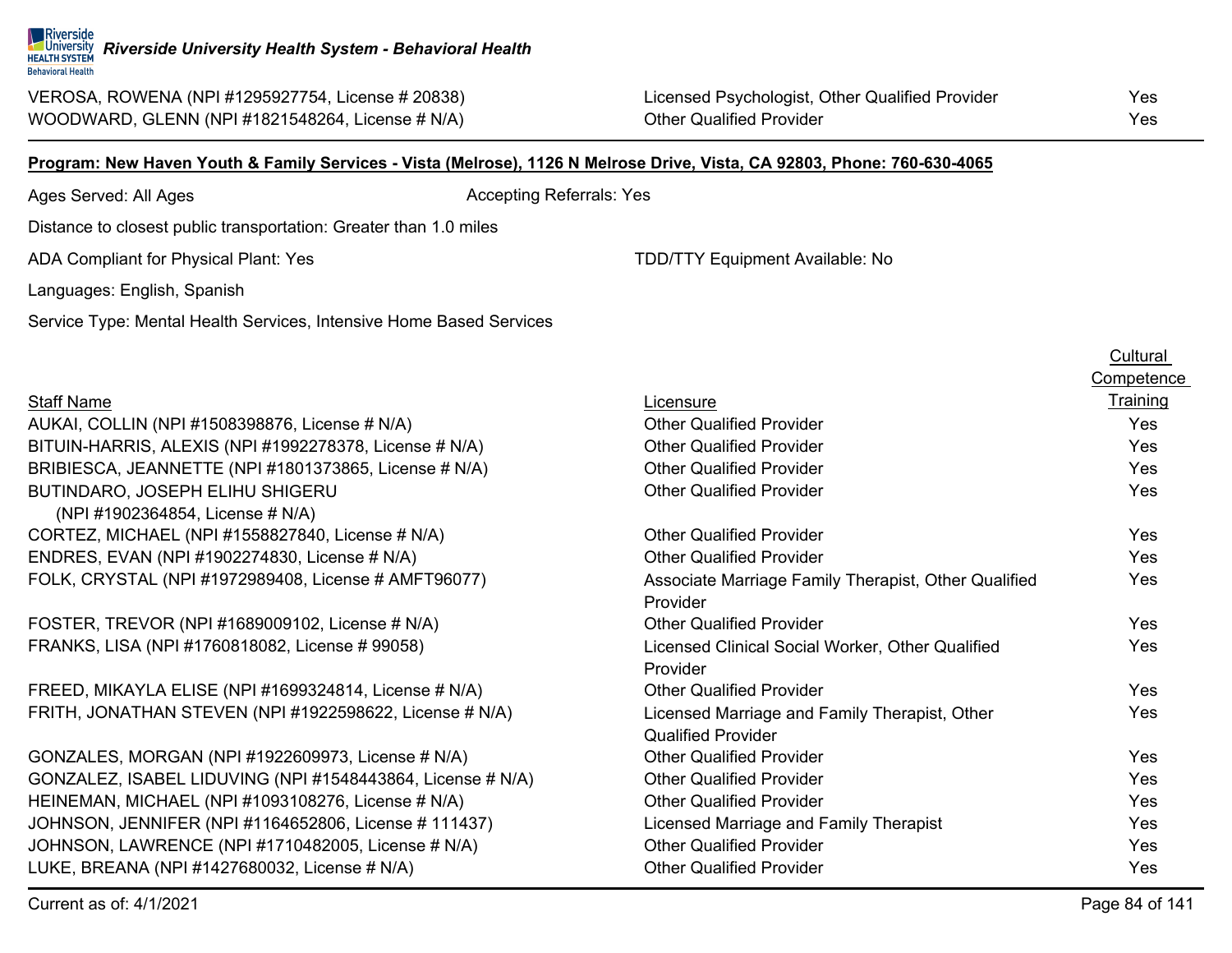| MALDONADO, ASHLEY MARIE (NPI #1184259194, License # N/A)   | <b>Other Qualified Provider</b>                 | <b>Yes</b> |
|------------------------------------------------------------|-------------------------------------------------|------------|
| MCOMBER, JEANNIE (NPI #1972153054, License # N/A)          | <b>Other Qualified Provider</b>                 | Yes        |
| MEDRANO, SAIRA (NPI #1104209733, License # N/A)            | <b>Other Qualified Provider</b>                 | Yes.       |
| MEYERS, ROBERT (NPI #1669741815, License # N/A)            | <b>Other Qualified Provider</b>                 | Yes        |
| PEREZ, CARLOS (NPI #1639361769, License # N/A)             | <b>Other Qualified Provider</b>                 | Yes        |
| RAMIREZ, ROSALVA (NPI #1821683582, License # N/A)          | <b>Other Qualified Provider</b>                 | <b>Yes</b> |
| ROMAN, GERALDINE (NPI #1912306416, License # AMFT 106261)  | <b>Associate Marriage Family Therapist</b>      | Yes        |
| ROMERO, CHEYENNE JUSTINA (NPI #1942788476, License # N/A)  | <b>Other Qualified Provider</b>                 | Yes        |
| SOTELO, KAYLA (NPI #1619524238, License # N/A)             | <b>Other Qualified Provider</b>                 | Yes        |
| TAKAKI, MOLLY (NPI #1285259986, License # N/A)             | <b>Other Qualified Provider</b>                 | Yes        |
| THOMAS, RACHEL (NPI #1831510098, License #38401)           | Licensed Marriage and Family Therapist, Other   | Yes        |
|                                                            | <b>Qualified Provider</b>                       |            |
| THRELFALL, NATALIE NICOLE (NPI #1235796749, License # N/A) | <b>Other Qualified Provider</b>                 | Yes.       |
| VEROSA, ROWENA (NPI #1295927754, License # 20838)          | Licensed Psychologist, Other Qualified Provider | Yes        |
| WOODWARD, GLENN (NPI #1821548264, License # N/A)           | <b>Other Qualified Provider</b>                 | Yes        |

#### **Program: Trinity Youth Services, 9570 center ave, Rancho Cucamonga, CA 91730, Phone: 714-713-0561**

Ages Served: All Ages **Accepting Referrals: Yes** Accepting Referrals: Yes

Distance to closest public transportation: Less than .25 miles

ADA Compliant for Physical Plant: Yes TDD/TTY Equipment Available: No

Languages: Arabic, English, Spanish, Tagalog

Ethnicities Served: Mexican/Mexican American, Other Hispanic/Latino

Races Served: Black/African-American

Service Type: Mental Health Services, Case Management, Crisis Intervention, Intensive Care Coordination, Intensive Home Based Services

|                                                          |                                        | Competence      |
|----------------------------------------------------------|----------------------------------------|-----------------|
| <b>Staff Name</b>                                        | Licensure                              | <b>Training</b> |
| ADAMS, JAMES R (NPI #1487778569, License # N/A)          | <b>Other Qualified Provider</b>        | Yes             |
| ALLEN, SHAMIKA SHAVONNE (NPI #1154939734, License # N/A) | <b>Other Qualified Provider</b>        | <b>Yes</b>      |
| ARREDONDO, JOHN ANDREW (NPI #1366056533, License # N/A)  | <b>Other Qualified Provider</b>        | Yes             |
| BONNER, CHANTEL (NPI #1639716137, License # 115732)      | <b>Other Qualified Provider</b>        | Yes             |
| BRUCE, ADRIENNE M (NPI #1366794646, License # N/A)       | Licensed Marriage and Family Therapist | Yes             |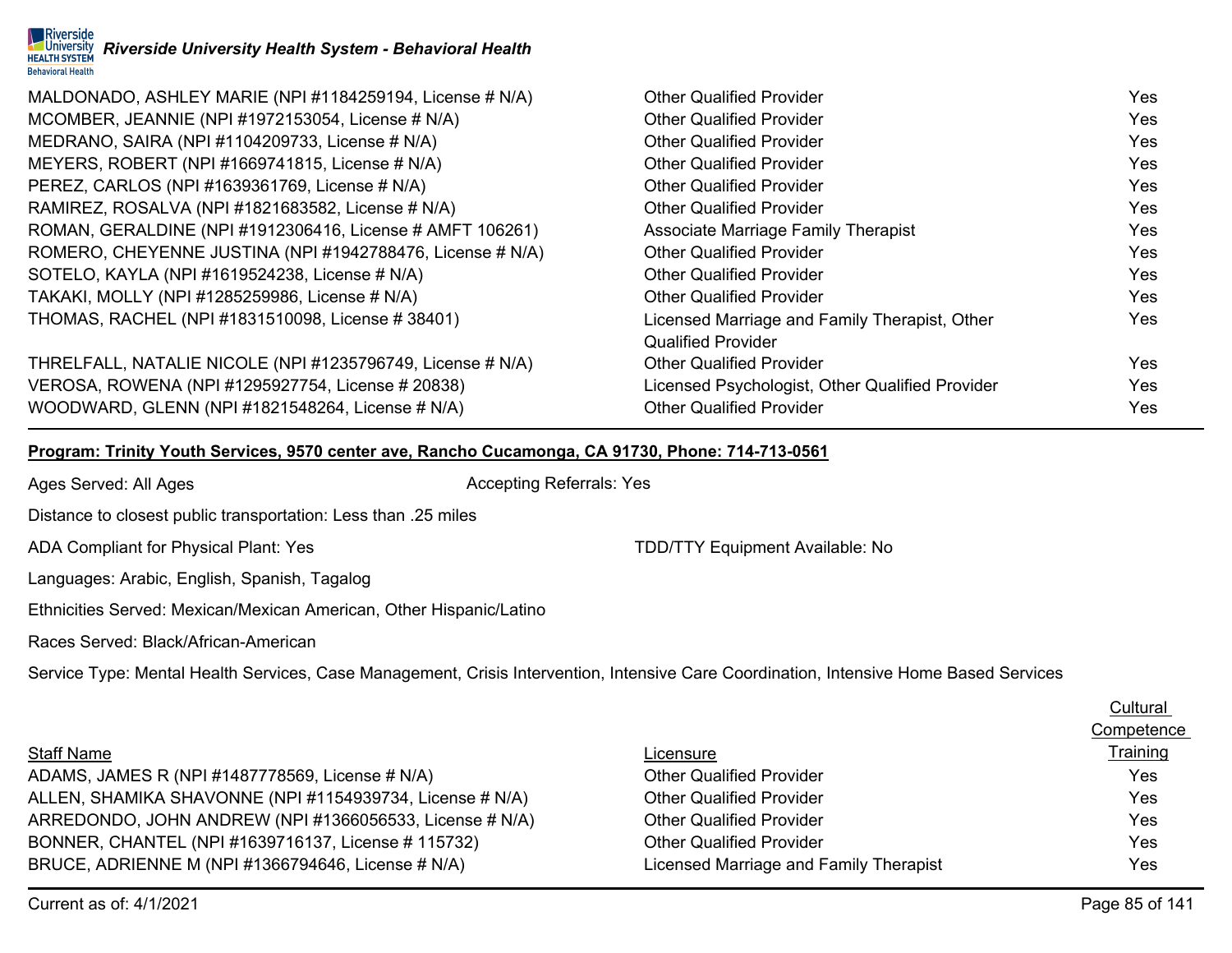

| HUCKLEBY, DYNASTY (NPI #1225649437, License # N/A)     | Licensed Marriage and Family Therapist  | Yes        |
|--------------------------------------------------------|-----------------------------------------|------------|
| JEFFERY, LESLIE (NPI #1346784550, License # N/A)       | <b>Other Qualified Provider</b>         | Yes        |
| MITCHELL, ASHLEY (NPI #1548739311, License # N/A)      | <b>Other Qualified Provider</b>         | <b>Yes</b> |
| MOCK, PHYLLIS (NPI #1982241642, License # 105239)      | Licensed Marriage and Family Therapist  | Yes        |
| ROSE, JESSICA PONCE (NPI #1568964443, License # N/A)   | <b>Other Qualified Provider</b>         | Yes        |
| ROY, SANJAYA (NPI #1013547124, License # 116908)       | Mental Health Rehabilitation Specialist | Yes        |
| SCHMIDT, MICHAEL (NPI #1639660814, License # 101533)   | Licensed Marriage and Family Therapist  | Yes        |
| YOUNG, JANEE BREEANNA (NPI #1558712042, License # N/A) | Licensed Marriage and Family Therapist  | Yes        |

#### *Type of Program: Public Guardian*

#### **Individual Providers**

## **Program: Douglas D. Buche, Ph.D, Licensed Psychologist, 1338 Zinnia St., Upland, CA 91784, Phone: 909-560-5204, Fax: 909-982-6047**

Ages Served: All Ages **Accepting Referrals:** Yes **Accepting Referrals:** Yes

Distance to closest public transportation: Between .25-.5 miles

ADA Compliant for Physical Plant: Yes TDD/TTY Equipment Available: No

Languages: English, Spanish

Service Type: Mental Health Services

|                                                      |                       | <u>Cultural</u> |
|------------------------------------------------------|-----------------------|-----------------|
|                                                      |                       | Competence      |
| <b>Staff Name</b>                                    | Licensure             | <u>Training</u> |
| BUCHE, DOUGLAS (NPI #1770557365, License # PSY12837) | Licensed Psychologist | Yes             |

#### **Program: Jerry M. Goffman, Ph.D., 1040 S. Mt. Vernon Ave., 306, Colton, CA 92324, Phone: 951-312-1041**

| Ages Served: 21+                                               | <b>Accepting Referrals: Yes</b>        |
|----------------------------------------------------------------|----------------------------------------|
| Distance to closest public transportation: Less than .25 miles |                                        |
| ADA Compliant for Physical Plant: No                           | <b>TDD/TTY Equipment Available: No</b> |
| Languages: English                                             |                                        |
| Service Type: Mental Health Services                           |                                        |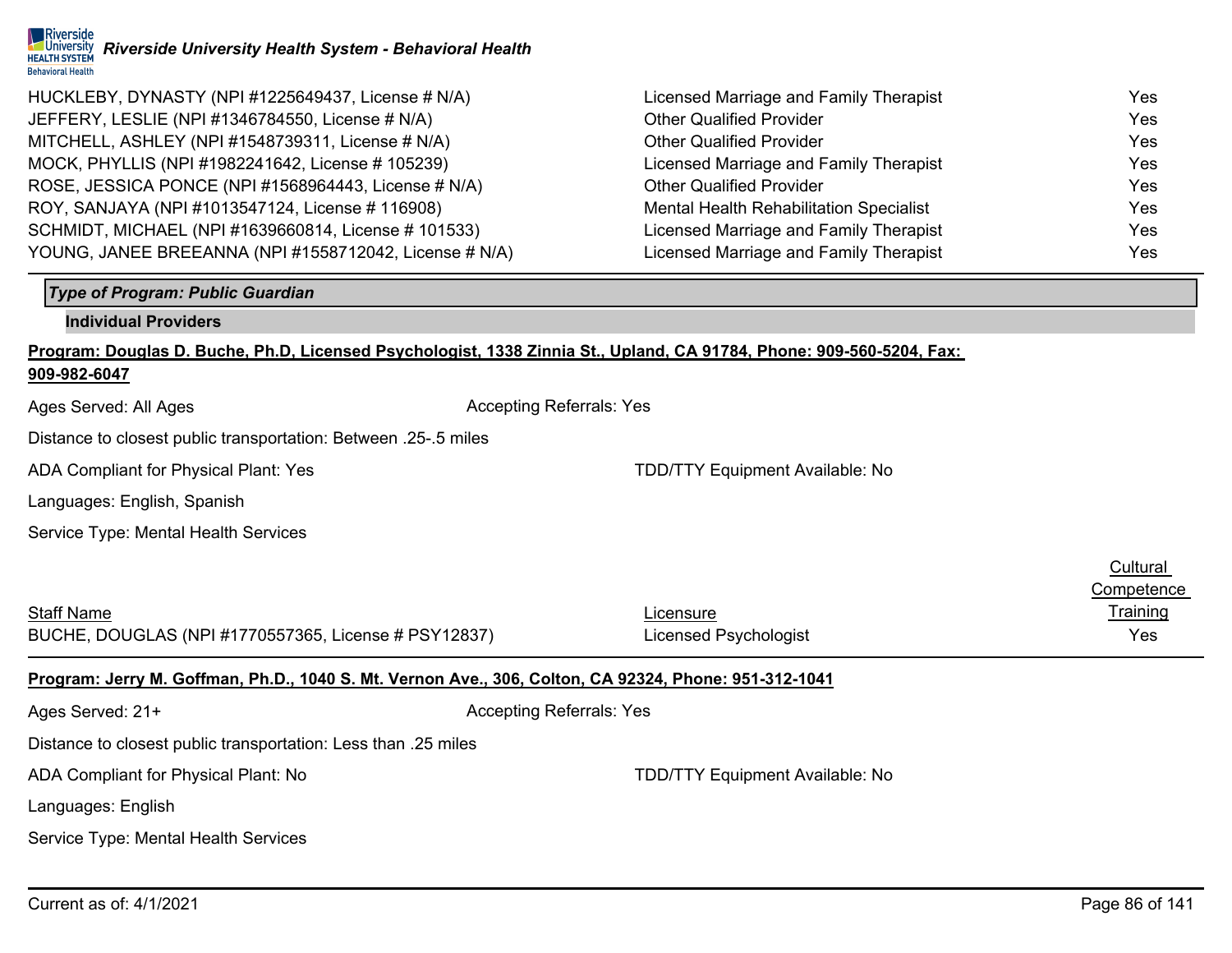|                                                     |                       | Cultural        |
|-----------------------------------------------------|-----------------------|-----------------|
|                                                     |                       | Competence      |
| Staff Name                                          | Licensure             | <b>Training</b> |
| GOFFMAN, JERRY (NPI #1124137765, License # PSY7081) | Licensed Psychologist | Yes             |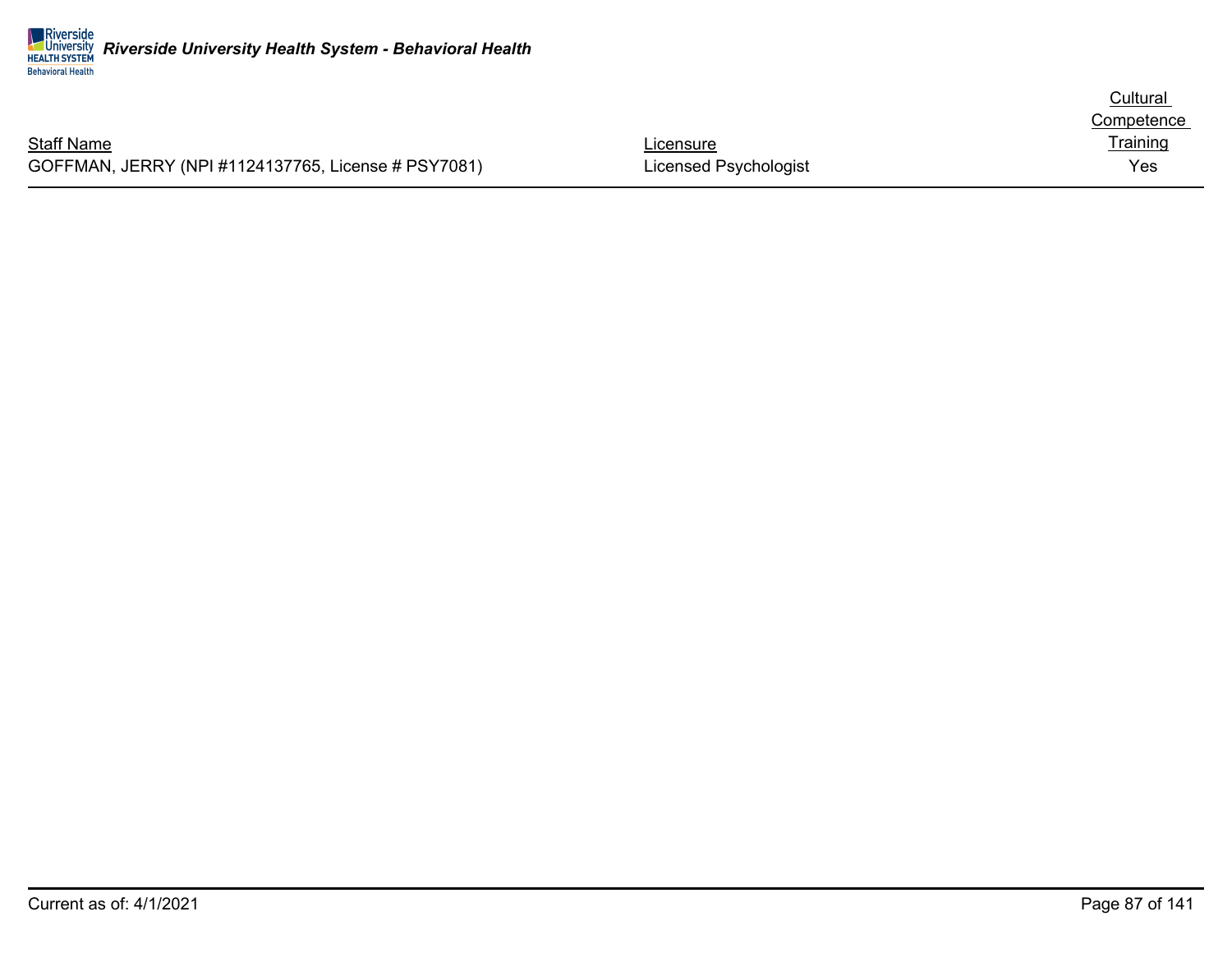#### **Service Area: Western**

#### **Type of Provider: Contract**

*Type of Program: CalWorks*

#### **Organization Providers**

#### **Program: CalWORKs - La Sierra, 11060 Magnolia Avenue, Riverside, CA 92505, Phone: 951-509-8282**

| ו וטקומווו. סמוזזטולוגס - במ טופוומ, ו וטטט ווומקווטוומ רזיפוועפ, ולוזיפוטועפ, טרז טבטטט, ו ווטוופ. טט ו-טטט-טב |                                         |
|-----------------------------------------------------------------------------------------------------------------|-----------------------------------------|
| Ages Served: 21+                                                                                                | <b>Accepting Referrals: Yes</b>         |
| Distance to closest public transportation: Between .25-.5 miles                                                 |                                         |
| ADA Compliant for Physical Plant: Yes                                                                           | <b>TDD/TTY Equipment Available: Yes</b> |
| Languages: American Sign Language (ASL), English, Spanish                                                       |                                         |
| Service Type: Mental Health Services, Case Management, Crisis Intervention                                      |                                         |
|                                                                                                                 |                                         |

|                                                        |                                         | Competence |
|--------------------------------------------------------|-----------------------------------------|------------|
| <b>Staff Name</b>                                      | Licensure                               | Training   |
| CALCANAS, ANNA L (NPI #1083159875, License # N/A)      | <b>Other Qualified Provider</b>         | No         |
| CLARK, ARTHUR (NPI #1720378896, License # N/A)         | <b>Other Qualified Provider</b>         | No         |
| GUPTA, NIRAJ (NPI #1073566261, License # A92943)       | <b>Licensed Psychiatrist</b>            | <b>No</b>  |
| HERNANDEZ, ARTURO (NPI#1598957805, License # N/A)      | <b>Other Qualified Provider</b>         | <b>No</b>  |
| LANE, JOHN (NPI #1538129838, License # LCSW19088)      | <b>Licensed Clinical Social Worker</b>  | <b>No</b>  |
| PATEL, NARESH (NPI #1659412666, License # C42959)      | <b>Licensed Psychiatrist</b>            | <b>No</b>  |
| SALCEDO, CRISTINA CASTRO                               | <b>Associate Clinical Social Worker</b> | Yes        |
| (NPI #1760907752, License # ASW89232)                  |                                         |            |
| SILVA, JESSICA (NPI #1629329370, License # AMFT 79947) | Associate Marriage Family Therapist     | No         |
| WILLIAMS, ANDREW L. (NPI #1245422575, License # N/A)   | <b>Other Qualified Provider</b>         | Yes        |

#### **Program: CalWORKs - Moreno Valley, 12625 Heacock Street, Moreno Valley, CA 92553, Phone: 877-410-8827**

| Ages Served: All Ages                                           | <b>Accepting Referrals: Yes</b>         |
|-----------------------------------------------------------------|-----------------------------------------|
| Distance to closest public transportation: Between .5-1.0 miles |                                         |
| ADA Compliant for Physical Plant: Yes                           | <b>TDD/TTY Equipment Available: Yes</b> |
| Languages: American Sign Language (ASL), English, Spanish       |                                         |

Current as of: 4/1/2021 Page 88 of 141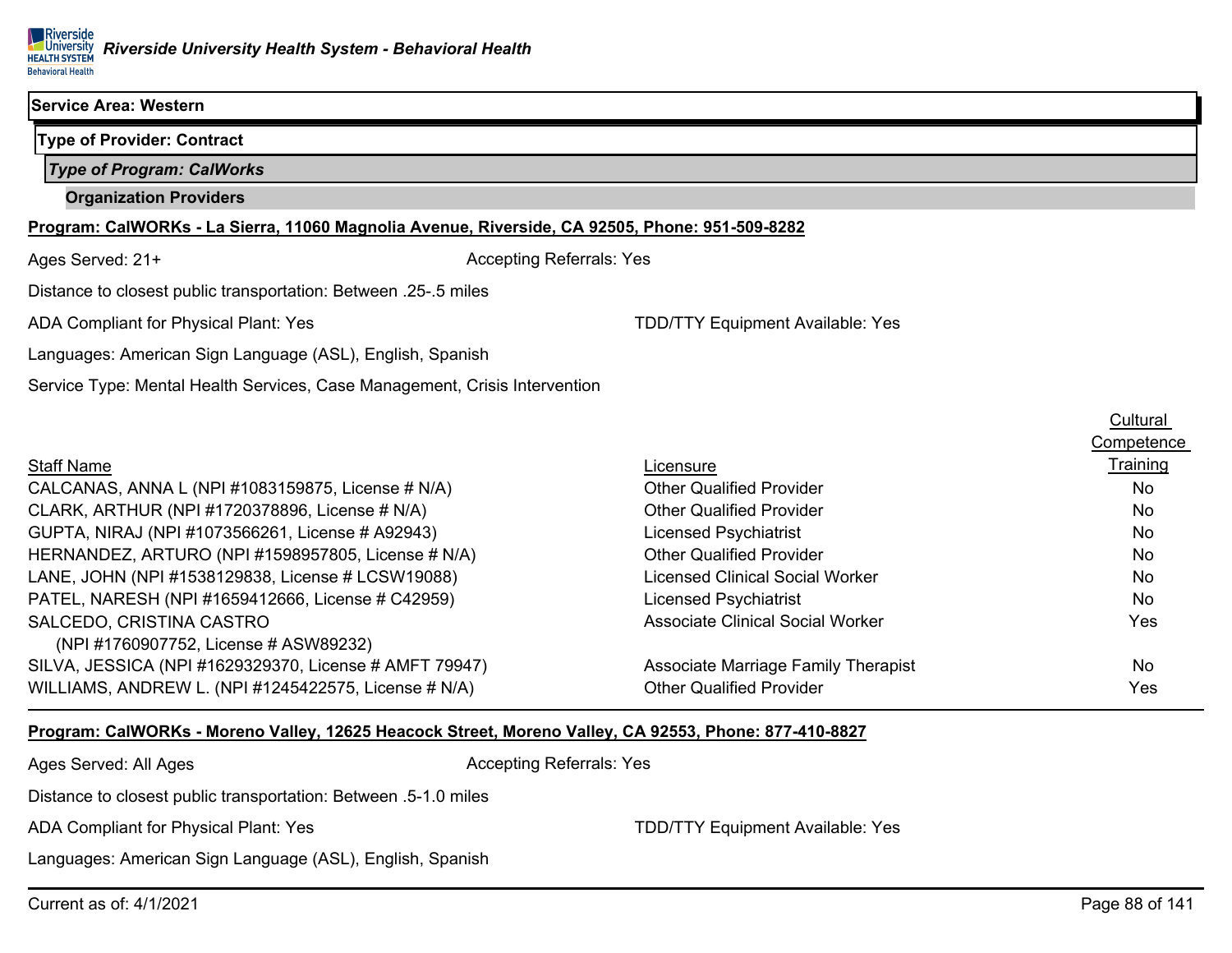Service Type: Mental Health Services, Case Management, Crisis Intervention

|                                                              |                                            | <b>Cultural</b> |
|--------------------------------------------------------------|--------------------------------------------|-----------------|
|                                                              |                                            | Competence      |
| <b>Staff Name</b>                                            | Licensure                                  | Training        |
| CHANG, ELLISON (NPI #1508906181, License # G 67488)          | <b>Licensed Psychiatrist</b>               | <b>No</b>       |
| CORPREW, DEWRAISE (NPI #1811315260, License # N/A)           | <b>Other Qualified Provider</b>            | <b>No</b>       |
| FOX, CASSANDRA ANN (NPI #1295387744, License # N/A)          | <b>Other Qualified Provider</b>            | No.             |
| HERNANDEZ, CECELIA (NPI #1770714164, License # LCSW80426)    | Licensed Clinical Social Worker            | Yes             |
| HULL, DAWN (NPI #1942499702, License # MFC47856)             | Licensed Marriage and Family Therapist     | No              |
| MORENO, MARIO A (NPI #1619515475, License # N/A)             | <b>Associate Clinical Social Worker</b>    | No.             |
| OROZCO, DIANA CAROLINA (NPI #1669773156, License # IMF97069) | <b>Associate Marriage Family Therapist</b> | No.             |
| RODRIGUEZ, ANTONIO (NPI #1033585021, License # LCSW94079)    | <b>Licensed Clinical Social Worker</b>     | Yes             |
|                                                              |                                            |                 |

#### **Program: CalWORKs - Perris, 201 Redlands Avenue, Perris, CA 92571, Phone: 951-940-6600**

| Program: CalWORKs - Perris, 201 Redlands Avenue, Perris, CA 92571, Phone: 951-940-6600 |                                         |
|----------------------------------------------------------------------------------------|-----------------------------------------|
| Ages Served: All Ages                                                                  | <b>Accepting Referrals: Yes</b>         |
| Distance to closest public transportation: Between .5-1.0 miles                        |                                         |
| ADA Compliant for Physical Plant: Yes                                                  | <b>TDD/TTY Equipment Available: Yes</b> |

Languages: American Sign Language (ASL), English, Spanish

Service Type: Mental Health Services, Case Management, Crisis Intervention

#### Staff Name Licensure **Training** CORPREW, DEWRAISE (NPI #1811315260, License # N/A) Other Qualified Provider No No FOX, CASSANDRA ANN (NPI #1295387744, License # N/A) Other Qualified Provider No No HERNANDEZ, CECELIA (NPI #1770714164, License # LCSW80426) Licensed Clinical Social Worker Yes HULL, DAWN (NPI #1942499702, License # MFC47856) Licensed Marriage and Family Therapist No MORENO, MARIO A (NPI #1619515475, License # N/A) Associate Clinical Social Worker No OROZCO, DIANA CAROLINA (NPI #1669773156, License # IMF97069) Associate Marriage Family Therapist No PATEL, NARESH (NPI #1659412666, License # C42959) No Cicensed Psychiatrist No Controller No Controller No Controller No RODRIGUEZ, ANTONIO (NPI #1033585021, License # LCSW94079) Licensed Clinical Social Worker Yes

## *Type of Program: Housing*

**Cultural Competence** 

 $C<sub>1</sub>$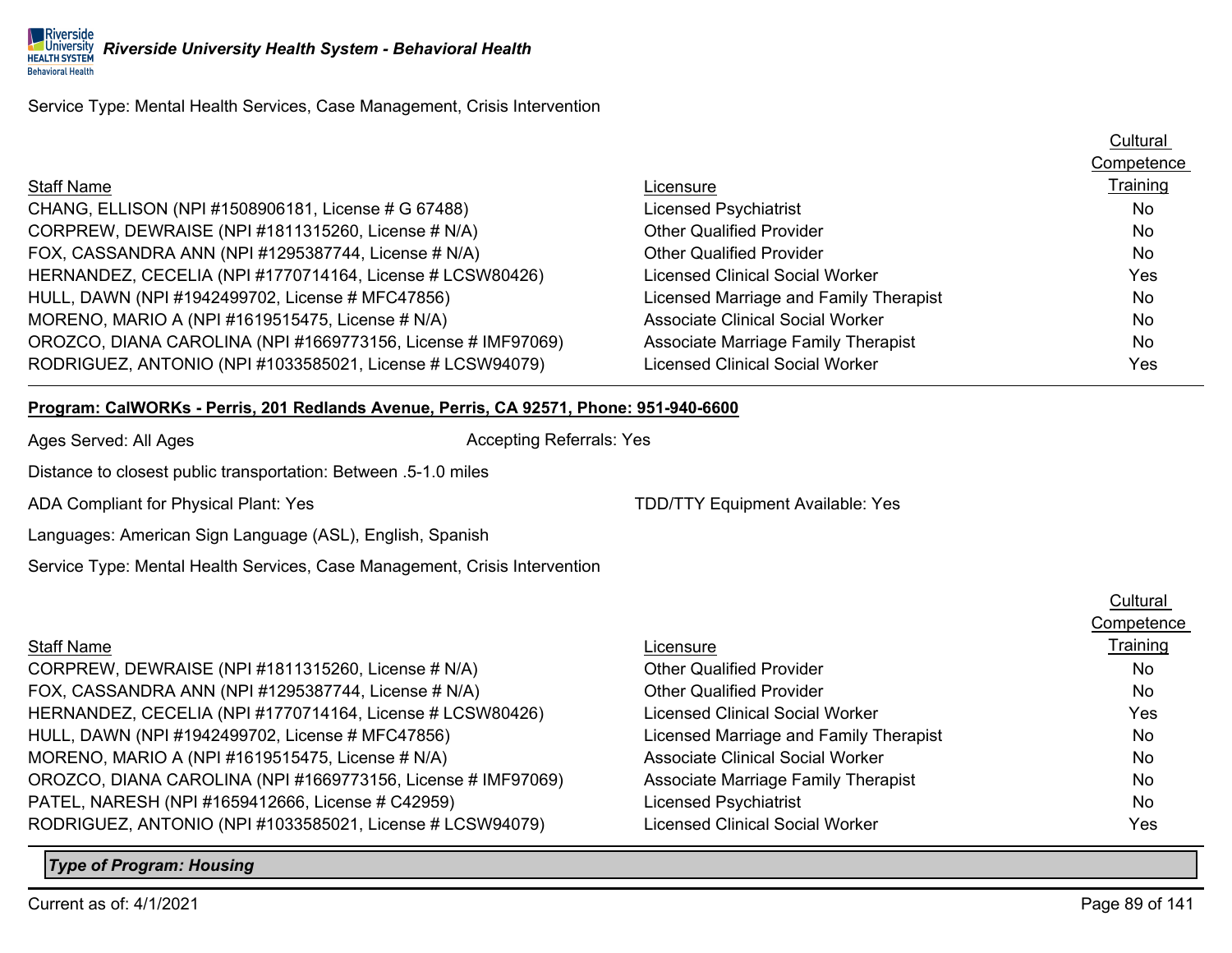#### **Organization Providers**

#### **Program: HHOPE, 1405 Spruce St., A, Riverside, CA 92507, Phone: 951-715-5050, Fax: 951-784-4986**

Ages Served: All Ages **Accepting Referrals: Yes** Accepting Referrals: Yes

Distance to closest public transportation: Less than .25 miles

ADA Compliant for Physical Plant: Yes TDD/TTY Equipment Available: No

Specialties: Other

Languages: English, Spanish

Ethnicities Served: Mexican/Mexican American, Cuban, Puerto Rican, Other Hispanic/Latino

Races Served: American Indian, Black/African-American, Japanese, Hispanic/Latino, White, Multiracial, Other Asian, Other Race

Service Type: Mental Health Services, Case Management, Crisis Intervention, Intensive Home Based Services

|                                                           |                                 | <b>Cultural</b> |
|-----------------------------------------------------------|---------------------------------|-----------------|
|                                                           |                                 | Competence      |
| <b>Staff Name</b>                                         | Licensure                       | Training        |
| ADAMSON, LAUREN ALEXIS (NPI #1336757541, License # N/A)   | <b>Other Qualified Provider</b> | No.             |
| BARRERA, MICHELLE (NPI #1629612924, License # N/A)        | <b>Other Qualified Provider</b> | Yes             |
| BRAVO, LUIS ROBERTO (NPI #1023271319, License # N/A)      | <b>Other Qualified Provider</b> | Yes             |
| CALDWELL, KERRI SUE (NPI #1578033981, License # N/A)      | <b>Other Qualified Provider</b> | No              |
| CAMERON, KEVIN (NPI #1710103064, License # N/A)           | <b>Other Qualified Provider</b> | No              |
| FLORES, CARLOS GANDARA (NPI #1326533365, License # N/A)   | <b>Other Qualified Provider</b> | Yes             |
| GALLEGOS, CECILIA LLAVEN (NPI #1720572795, License # N/A) | <b>Other Qualified Provider</b> | No              |
| LECHUGA, JOSE GUILLERMO (NPI #1275179038, License # N/A)  | <b>Other Qualified Provider</b> | Yes             |
| LEE, PAUL (NPI #1356833701, License # N/A)                | <b>Other Qualified Provider</b> | No              |
| LOPEZ, SONYA (NPI #1982216198, License # N/A)             | <b>Other Qualified Provider</b> | No              |
| ORTEGA, RUTH A (NPI #1477184224, License # N/A)           | <b>Other Qualified Provider</b> | <b>No</b>       |
| PEREZ, KELLY STEPHANIE (NPI #1114581055, License # N/A)   | <b>Other Qualified Provider</b> | Yes             |
| SHIELD, CHRISTINE (NPI #1881116275, License # LCSW23245)  | Licensed Clinical Social Worker | Yes             |
| SLIVA, DONNA (NPI #1043514664, License # N/A)             | <b>Other Qualified Provider</b> | Yes             |
| TREJOS, SASHA (NPI #1639482110, License #76424)           | Licensed Clinical Social Worker | Yes             |

*Type of Program: Juvenile Justice*

**Organization Providers**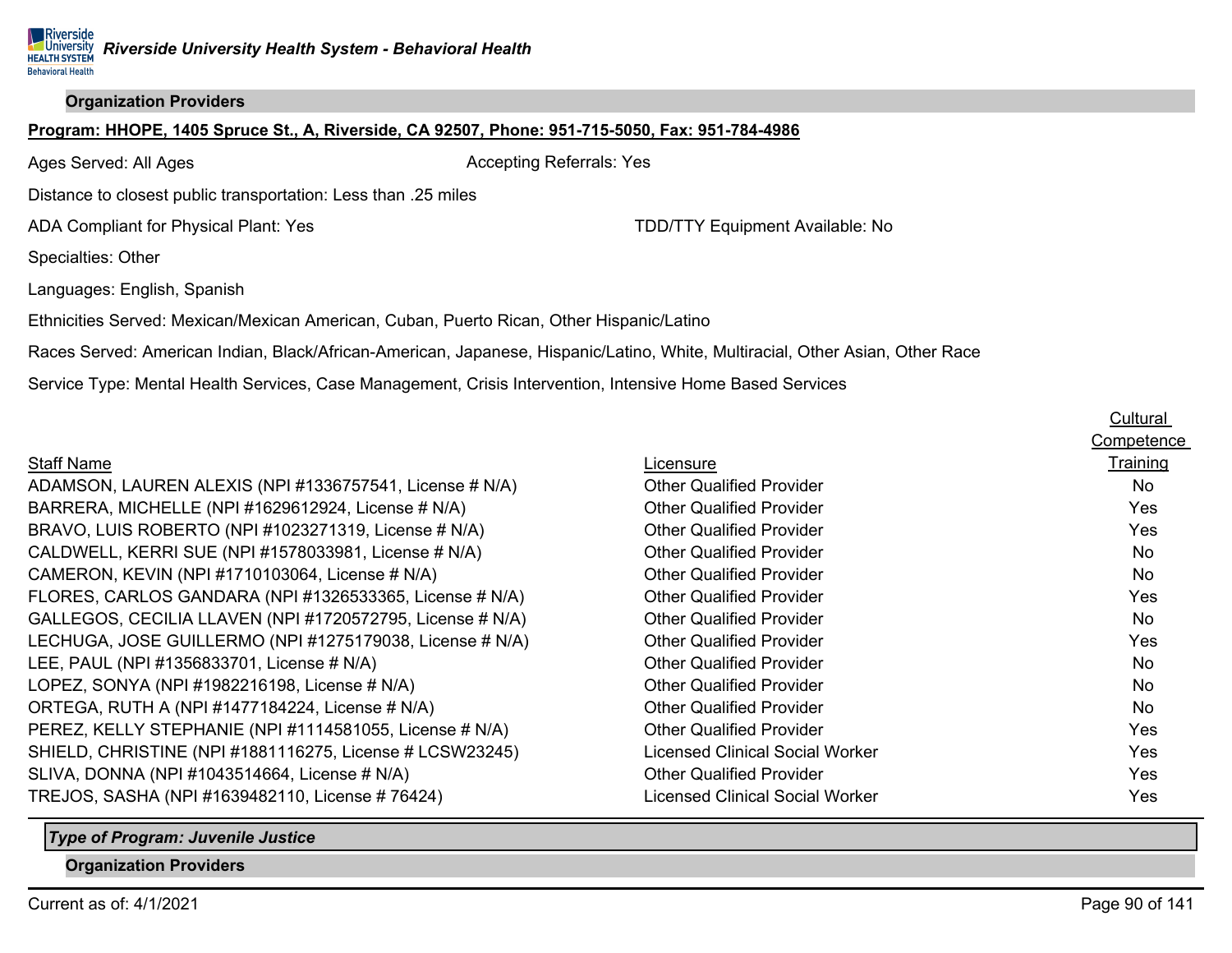#### **Program: AMC-YTEC Behavioral Health, 10000 County Farm Rd., Riverside, CA 92503, Phone: 951-358-5112**

Ages Served: 0-20 Accepting Referrals: Yes

Distance to closest public transportation: Less than .25 miles

ADA Compliant for Physical Plant: Yes TDD/TTY Equipment Available: No

Languages: English, Spanish

Service Type: Mental Health Services, Case Management, Crisis Intervention

## Staff Name

| <b>Staff Name</b>                                            | Licensure                                | Training  |
|--------------------------------------------------------------|------------------------------------------|-----------|
| ADUDDELL, CHRISTINE YVONNE (NPI #1275056806, License # N/A)  | <b>Other Qualified Provider</b>          | Yes       |
| BALSAMO, DALIA (NPI #1003141847, License # A142906)          | <b>Licensed Psychiatrist</b>             | Yes       |
| HEARN, AMBER NICHOLE (NPI #1083950307, License # N/A)        | Licensed Marriage and Family Therapist   | No        |
| KENNEDY, REGINA (NPI #1104973494, License # 105394)          | Licensed Marriage and Family Therapist   | Yes       |
| KURZ, TROY LEWIS (NPI #1154862357, License # a157190)        | Licensed Physician                       | No        |
| MARES, MARIA ANTONIETA (NPI #1518399724, License # 94192)    | <b>Licensed Clinical Social Worker</b>   | Yes       |
| MUNOZ, MONICA (NPI #1538677612, License # N/A)               | <b>Other Qualified Provider</b>          | No        |
| PATEL, BIPIN (NPI #1528197647, License # A46654)             | <b>Licensed Psychiatrist</b>             | <b>No</b> |
| POTTS, KATHRYN (NPI #1558701961, License # LCSW82169)        | <b>Licensed Clinical Social Worker</b>   | Yes       |
| ROBINSON, SHAYLA LA FONDA (NPI #1225675549, License # 5132)  | Licensed Professional Clinical Counselor | No        |
| THOMPSON, KELLY DAWN (NPI #1376067231, License # INTERN MFT) | Associate Marriage Family Therapist      | Yes       |
| TRUONG, KEVIN (NPI #1063804755, License # A158018)           | Licensed Physician                       | No        |
| ULRICH, THUY (NPI #1831427285, License # 105701)             | Licensed Marriage and Family Therapist   | Yes       |
| YAMAGUCHI, TOSHIA ANN (NPI #1932558715, License # A 150914)  | <b>Licensed Psychiatrist</b>             | No        |
| YOUNG, KRYSTA JEAN (NPI #1922533561, License # 6117)         | <b>Other Qualified Provider</b>          | No        |

#### *Type of Program: Mental Health*

#### **Individual Providers**

**Program: Dr. Robert L. Suiter, Ph.D., Psy.D., 6117 Brockton Avenue, 207, Riverside, CA 92506, Phone: 951-276-0645, Fax: 951-276-4769**

Ages Served: All Ages Accepting Referrals: Yes

Distance to closest public transportation: Between .5-1.0 miles

**Cultural Competence**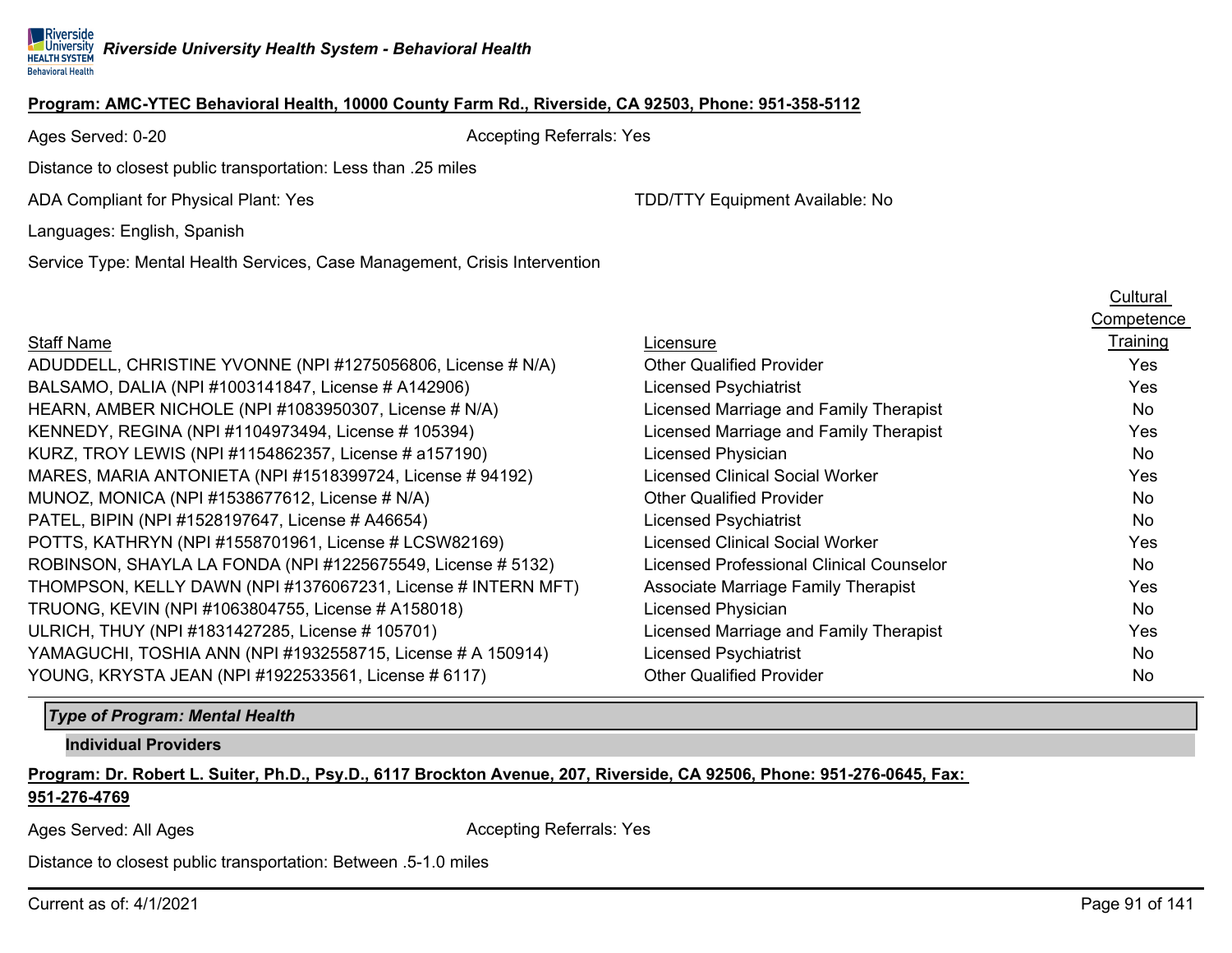ADA Compliant for Physical Plant: Yes TELL THE SECTION COMPLETED TO THE TOP/TTY Equipment Available: Yes

Service Type: Mental Health Services

|                       | <b>Cultural</b><br>Competence |
|-----------------------|-------------------------------|
| Licensure             | <u>Training</u>               |
| Licensed Psychologist | No                            |
|                       |                               |

#### **Program: Life Arts Counseling Center, 4192 Brockton Avenue, 202, Riverside, CA 92501, Phone: 951-683-6322**

Languages: English

Ages Served: All Ages **Accepting Referrals: Yes** Accepting Referrals: Yes

Distance to closest public transportation: Less than .25 miles

ADA Compliant for Physical Plant: No TOD/TTY Equipment Available: No

Specialties: ADHD, Adjustment Disorders, Anxiety Disorder, Anxiety, Bereavement/Grief Counseling, Child Abuse Issues, Clinical Therapist, Couples/Marriage Therapy, Depression, Family Therapy, Female Issues, Foster Youth, Gender Identity Issues, Individual Therapy, Learning Disorders, LGBTQ Counseling, Mental Health Counseling, MH Counselor, Mood Disorders, Oppositional Defiance, Play Therapy, Post Partum Disorder, Women With Children

Languages: English

Ethnicities Served: Unknown, Not Hispanic, Mexican/Mexican American, Cuban, Puerto Rican, Other Hispanic/Latino

Races Served: Alaskan Native, Asian Native, Black/African-American, Filipino, Hawaiian, Hispanic/Latino, White, Multiracial, Other Asian, Other Race

Service Type: Mental Health Services, Crisis Intervention, Intensive Care Coordination

|                                                         |                                        | <b>Cultural</b> |
|---------------------------------------------------------|----------------------------------------|-----------------|
|                                                         |                                        | Competence      |
| <b>Staff Name</b>                                       | Licensure                              | <b>Training</b> |
| STAMENKOVIC, VERA (NPI #1639395858, License # MFC25858) | Licensed Marriage and Family Therapist | Yes             |

#### **Organization Providers**

**Program: A Coming of Age Foster Family Agency & Counseling Center, 7891 Mission Grove Parkway, B, Riverside, CA 92508, Phone: 951-776-9223, Fax: 951-776-9250**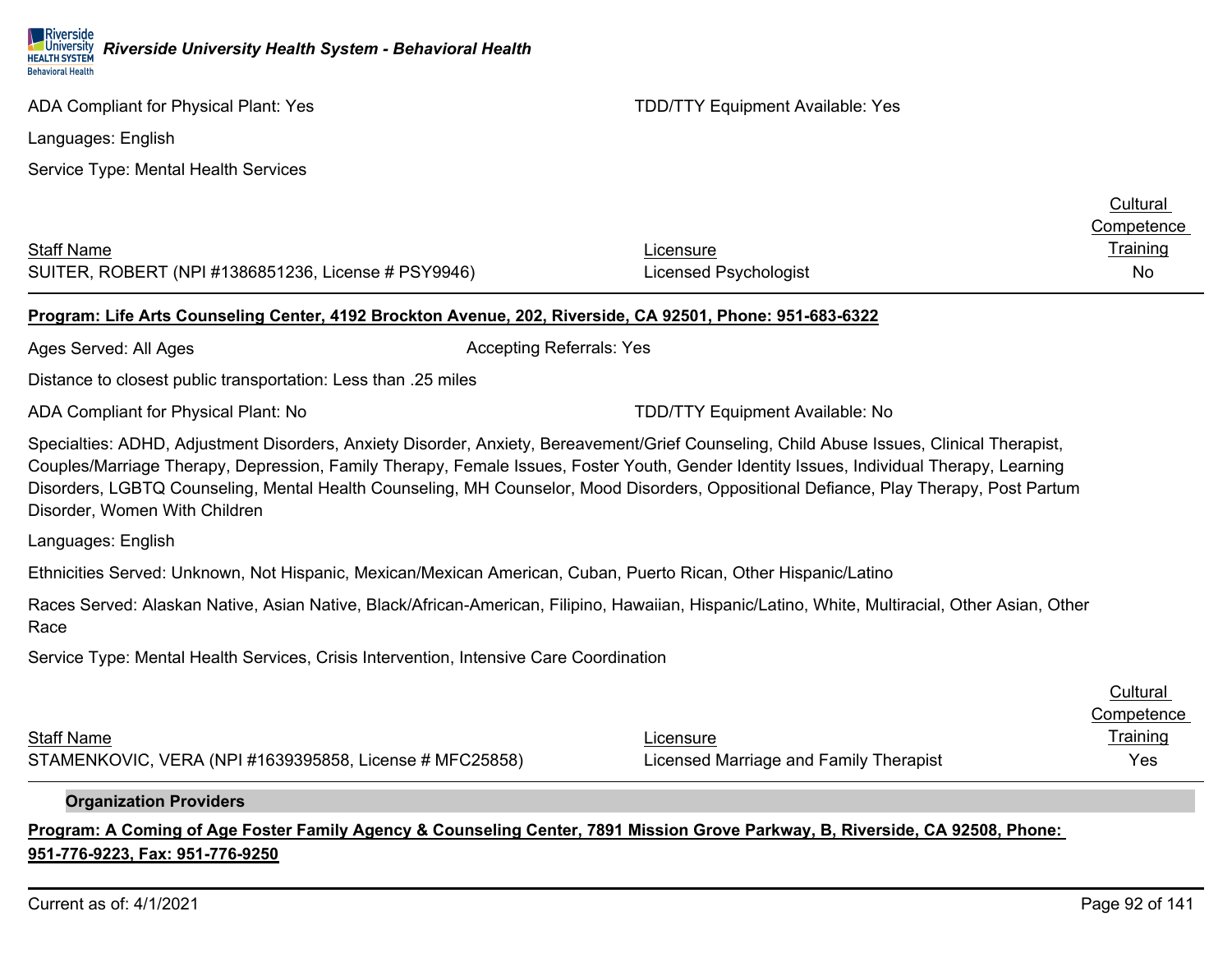Ages Served: 0-20 **Accepting Referrals: Yes, Therapy Only** Accepting Referrals: Yes, Therapy Only

Distance to closest public transportation: Less than .25 miles

ADA Compliant for Physical Plant: Yes TCON TO AND TO THE TO THE TOPOS TO THE TO A VAILABLE: No

Specialties: ADHD, Anxiety, Bereavement/Grief Counseling, Case Management, Child Abuse Issues, Depression, Family Therapy, Foster Youth, Group Therapy, Individual Therapy, Mental Health Counseling, Mood Disorders, Oppositional Defiance, Peer Support, Play Therapy, PTSD, Social Worker, Stress Management, Trauma Informed, Women With Children, Youth Treatment

Languages: English

Ethnicities Served: Not Hispanic, Mexican/Mexican American

Races Served: Black/African-American, Cambodian, Filipino, Hispanic/Latino, Samoan, Vietnamese, White, Multiracial

Service Type: Mental Health Services, Case Management, Crisis Intervention, Intensive Care Coordination, Intensive Home Based Services

|                                                  |                                        | Competence      |
|--------------------------------------------------|----------------------------------------|-----------------|
| <b>Staff Name</b>                                | Licensure                              | <b>Training</b> |
| BROOME, RHAYVEN (NPI #1457817827, License # N/A) | <b>Other Qualified Provider</b>        | Yes             |
| DANG, HUE KIM (NPI #1346774171, License # 98269) | <b>Licensed Clinical Social Worker</b> | Yes             |
| PETTIES, CHAD (NPI #1528398971, License # N/A)   | Licensed Marriage and Family Therapist | Yes             |

#### **Program: ALMA FAMILY SERVICES-RIVERSIDE COUNTY, 3924 RIVERVIEW Dr., JURUPA VALLEY, CA 92509, Phone: 951-416-1111, Fax: 951-346-3781**

Ages Served: 0-20 **Accepting Referrals: Yes** Accepting Referrals: Yes

Distance to closest public transportation: Less than .25 miles

ADA Compliant for Physical Plant: Yes The Test TOD/TTY Equipment Available: Yes

Specialties: Case Management, Clinical Therapist, Individual Therapy, Medication Services, Mental Health Counseling, MH Counselor, Psychiatrist

Languages: Cantonese, English, Mandarin, Spanish

Ethnicities Served: Not Hispanic, Mexican/Mexican American, Cuban, Puerto Rican, Other Hispanic/Latino

Races Served: American Indian, Black/African-American, Hawaiian, Hispanic/Latino, White, Multiracial, Other Race

Service Type: Mental Health Services, Case Management, Crisis Intervention, Intensive Care Coordination, Intensive Home Based Services, Medication Support

Current as of: 4/1/2021 Page 93 of 141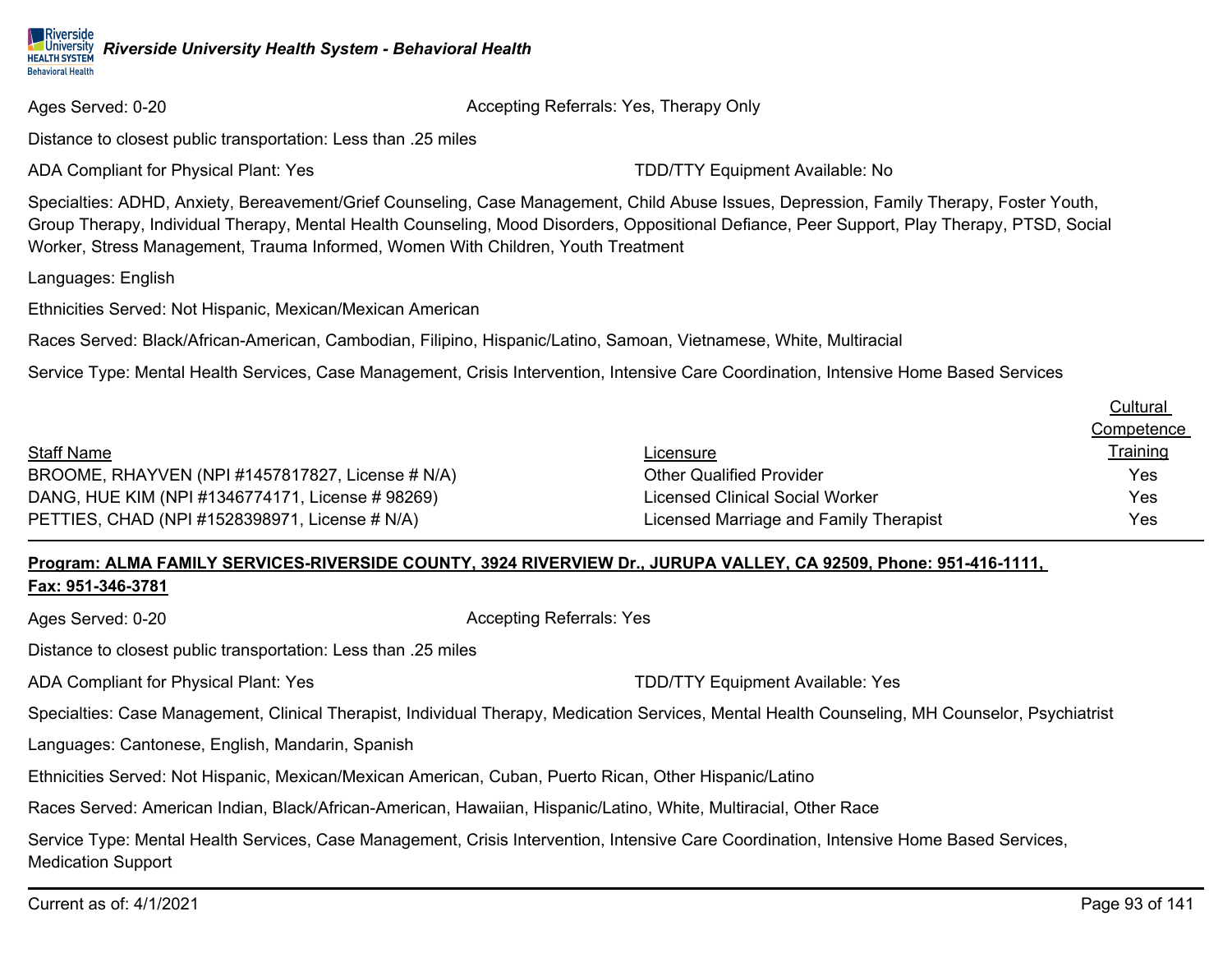|                                                              |                                            | Cultural   |
|--------------------------------------------------------------|--------------------------------------------|------------|
|                                                              |                                            | Competence |
| <b>Staff Name</b>                                            | Licensure                                  | Training   |
| BORJA, VANESSA (NPI #1538552831, License # 37906)            | Psychiatric Technician                     | Yes        |
| CABRERA, SHIRLEY ANN (NPI #1194387233, License # AMFT121592) | Associate Marriage Family Therapist        | Yes        |
| HEDGLIN, LITA (NPI #1114052487, License # G78032)            | <b>Licensed Psychiatrist</b>               | <b>Yes</b> |
| KWOK, XENIA TSZ-SHAN (NPI #1144594748, License # LMFT 84865) | Licensed Marriage and Family Therapist     | Yes        |
| LOPEZ, MIGUEL ZUNIGA (NPI #1679119952, License # N/A)        | <b>Other Qualified Provider</b>            | <b>Yes</b> |
| LOPEZ, NATALIE IVY (NPI #1730651605, License # PT41073)      | Psychiatric Technician                     | <b>Yes</b> |
| MANZANO, MIGUEL ANGEL                                        | <b>Associate Marriage Family Therapist</b> | Yes        |
| (NPI #1902226178, License # AMFT 88496)                      |                                            |            |
| ROMAN, GERALDINE (NPI #1912306416, License # AMFT 106261)    | Associate Marriage Family Therapist        | Yes        |
| VALDEPENA, NATALIE ALIANA                                    | <b>Associate Clinical Social Worker</b>    | Yes        |
| (NPI #1336692912, License # ASW 91838)                       |                                            |            |
| YEE, HLA HLA (NPI #1790865822, License # A76344)             | <b>Licensed Psychiatrist</b>               | Yes        |
|                                                              |                                            |            |

## **Program: AMC-YTEC Aftercare, 10000 County Farm Road, Riverside, CA 92503, Phone: 951-358-4477**

Ages Served: 0-20 **Accepting Referrals: Yes** Accepting Referrals: Yes

Distance to closest public transportation: Less than .25 miles

ADA Compliant for Physical Plant: Yes TDD/TTY Equipment Available: No

Languages: English, Spanish

Ethnicities Served: Not Hispanic, Mexican/Mexican American, Puerto Rican, Other Hispanic/Latino

Races Served: American Indian, Asian Native, Black/African-American, Filipino, Hispanic/Latino, White, Multiracial, Other Asian

Service Type: Mental Health Services, Case Management, Crisis Intervention, Intensive Care Coordination, Intensive Home Based Services

|                                                              |                                           | Cultural   |
|--------------------------------------------------------------|-------------------------------------------|------------|
|                                                              |                                           | Competence |
| <b>Staff Name</b>                                            | Licensure                                 | Training   |
| ANDERSON, ATHENA (NPI #1568892669, License # 83556)          | Associate Marriage Family Therapist       | No         |
| CASTRO, RAQUEL (NPI #1336505254, License # n/a)              | <b>Other Qualified Provider</b>           | <b>Yes</b> |
| HAGANS, TABITHA DAWN (NPI #1790244127, License # N/A)        | Associate Professional Clinical Counselor | No.        |
| HEARN, AMBER NICHOLE (NPI #1083950307, License # N/A)        | Licensed Marriage and Family Therapist    | No         |
| MARTINEZ, MELECHIA A (NPI #1285764142, License # LMFT 50375) | Licensed Marriage and Family Therapist    | Yes        |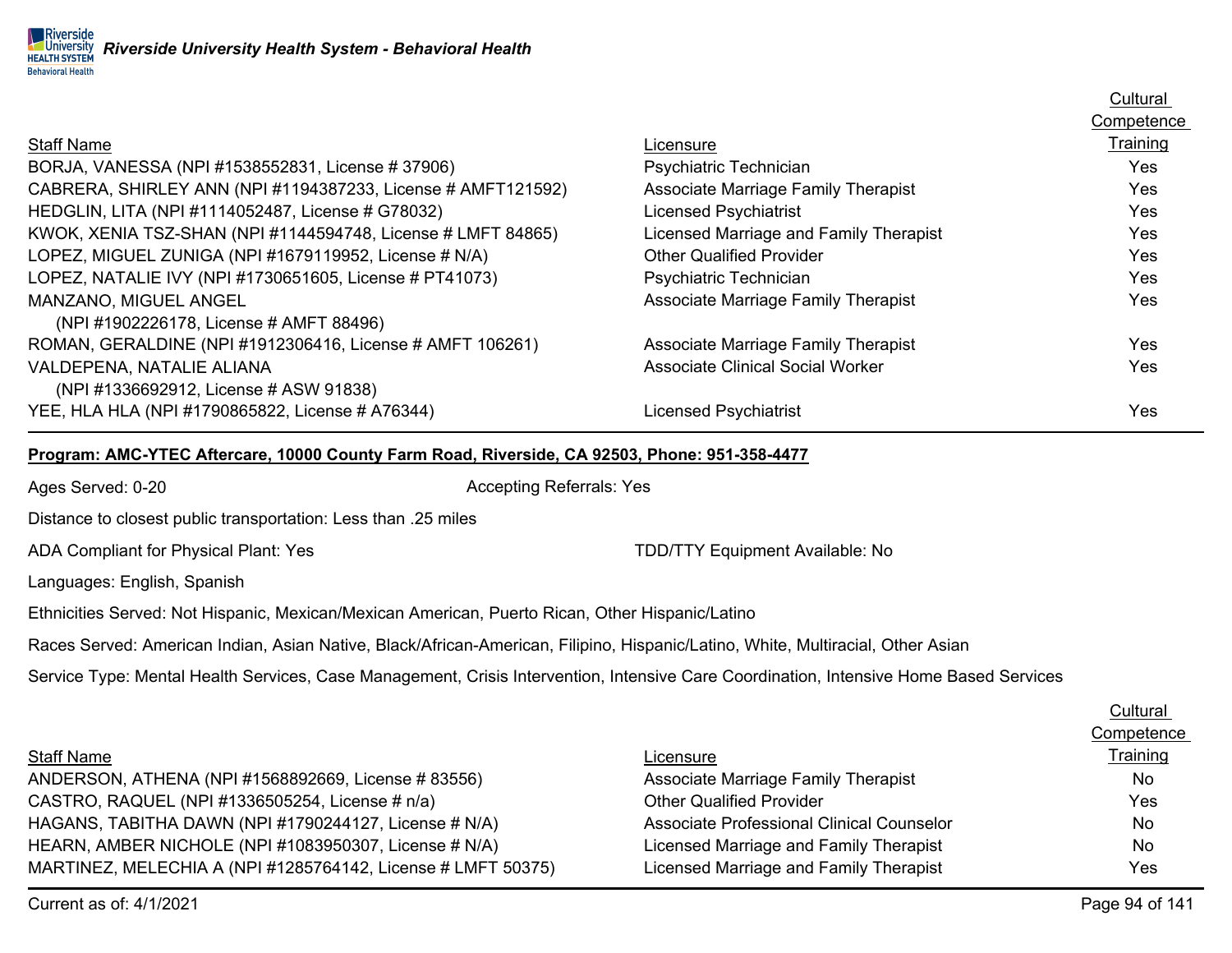**Cultura** 

#### **Program: Blaine Street Clinic, 769 W. Blaine St., B, Riverside, CA 92507, Phone: 951-358-4705, Fax: 951-358-4719**

Ages Served: All Ages Accepting Referrals: Yes

Distance to closest public transportation: Less than .25 miles

ADA Compliant for Physical Plant: Yes TELL THE SECTION COMPLETED TO THE TOP/TTY Equipment Available: Yes

Languages: English, Spanish

Service Type: Mental Health Services, Case Management, Crisis Intervention, Medication Support

# Staff Name AMADOR, ARTHUR (NPI #1043203466, License # C52414) ANDREWS, MARIAH (NPI #1083755664, License # MFT44986) BENITEZ, LILLIAN (NPI #1770855744, License # ASW76015) A BROWN, PAYTON (NPI #1669434361, License # G37780) CARREON, JUSTIN ORDONEZ (NPI #1538784962, License # N/A) C CHAGOLLA, ANA LUCIA (NPI #1639627300, License # N/A) DRISCOLL, CORNELIUS (NPI #1093893307, License # LCSW 20816) FLORES, GRACE (NPI #1356471288, License # ACSW81265)  $A$ GERREN, NATASHA (NPI #1700297827, License # N/A) Other Article HAYFORD, JENNIFER JEWELL (NPI #1427590058, License # N/A) O HF, TRUST (NPI #1912089418, License # A72484)

KIM, JEONG (NPI #1326270224, License # A105883) MARBUN, BRITHANY BRAITER (NPI #1992215669, License # N/A)  $\hbox{C}$ MORENO, VICKY (NPI #1831426824, License # N/A)  $\hbox{O}$ MURALLES, CARLOS ANTONIO (NPI #1003948787, License # A34401) NELSON, PATRICIA LYNN (NPI #1275163818, License # 95066118) Registered Rurse Register NOBLE, LISA (NPI #1518320571, License # VN254024) ONTIVEROS, ERIC (NPI #1194013193, License # LCSW73802) License ORANTES, NORMA (NPI #1629444377, License # VN 230206) ORTIZ-ALEJOS, GABRIELLA (NPI #1467862896, License # N/A) C PADILLA, ARLENE (NPI #1770108607, License # N/A) Other Qualified Provider Cualified Provider Yes

|                                                   | <b>Competence</b> |
|---------------------------------------------------|-------------------|
| Licensure                                         | Training          |
| <b>Licensed Psychiatrist</b>                      | <b>No</b>         |
| Licensed Marriage and Family Therapist            | Yes               |
| Associate Clinical Social Worker                  | Yes               |
| <b>Licensed Psychiatrist</b>                      | <b>No</b>         |
| <b>Other Qualified Provider</b>                   | Yes               |
| <b>Other Qualified Provider</b>                   | Yes               |
| <b>Licensed Clinical Social Worker</b>            | <b>No</b>         |
| Associate Clinical Social Worker, Other Qualified | Yes               |
| Provider                                          |                   |
| <b>Other Qualified Provider</b>                   | <b>No</b>         |
| <b>Other Qualified Provider</b>                   | <b>No</b>         |
| <b>Licensed Psychiatrist</b>                      | <b>No</b>         |
| <b>Licensed Psychiatrist</b>                      | <b>No</b>         |
| <b>Other Qualified Provider</b>                   | Yes               |
| <b>Other Qualified Provider</b>                   | <b>No</b>         |
| <b>Licensed Psychiatrist</b>                      | <b>No</b>         |
| <b>Registered Nurse</b>                           | <b>No</b>         |
| Licensed Vocational Nurse                         | <b>No</b>         |
| Licensed Clinical Social Worker                   | <b>No</b>         |
| <b>Licensed Vocational Nurse</b>                  | <b>No</b>         |
| <b>Other Qualified Provider</b>                   | <b>No</b>         |
| Othar Ouglified Drovider                          | Vaa               |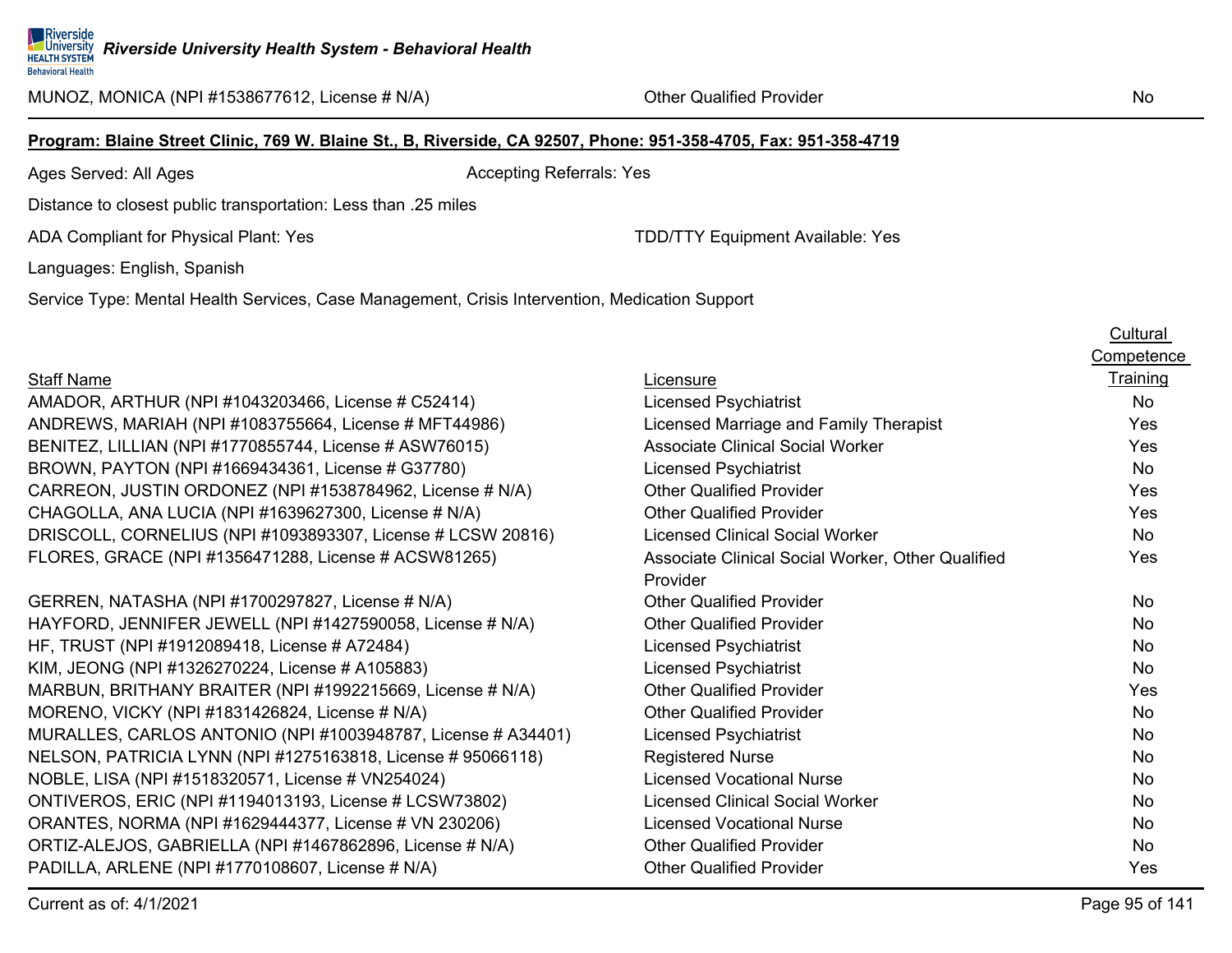

| PINEDA, ANDREA ANAHI (NPI #1770108607, License # N/A)   | <b>Other Qualified Provider</b>         | Yes |
|---------------------------------------------------------|-----------------------------------------|-----|
| RAMOS, FRANK (NPI #1902023294, License # N/A)           | Mental Health Rehabilitation Specialist | No  |
| ROJAS, EDWIN (NPI #1437578036, License # N/A)           | <b>Other Qualified Provider</b>         | No  |
| RUFFINI, ROSEANN MARIE (NPI #1184123432, License # N/A) | <b>Other Qualified Provider</b>         | No  |
| SANCHEZ, JACQUELYN (NPI #1194121392, License # N/A)     | <b>Other Qualified Provider</b>         | No  |
| SEPULVEDA, LINDA (NPI #1073840245, License # N/A)       | <b>Other Qualified Provider</b>         | No  |
| SIERRA, ERICA ELISSA (NPI #1518519503, License # N/A)   | <b>Other Qualified Provider</b>         | Yes |
| WANG, JIANPENG (NPI #1821259086, License # A115730)     | <b>Licensed Psychiatrist</b>            | No  |

#### **Program: CHARLEE Family Care Inc. - Riverside, 6711 Arlington Ave, B, Riverside, CA 92504, Phone: 951-352-4964**

Ages Served: All Ages Accepting Referrals: Yes, Medication Only

Distance to closest public transportation: Between .5-1.0 miles

ADA Compliant for Physical Plant: Yes TDD/TTY Equipment Available: No

Languages: English, Farsi, Spanish

Service Type: Mental Health Services, Medication Support

|                                                            |                                            | Cultural   |
|------------------------------------------------------------|--------------------------------------------|------------|
|                                                            |                                            | Competence |
| <b>Staff Name</b>                                          | Licensure                                  | Training   |
| BOCK, LESLIE MARIE (NPI #1447789037, License # 109208)     | Associate Marriage Family Therapist        | Yes        |
| BYRNE, ATHENA (NPI #1083806426, License # 93538)           | Licensed Marriage and Family Therapist     | Yes        |
| CARLON, MARIA (NPI #1548595515, License # N/A)             | <b>Other Qualified Provider</b>            | Yes        |
| CASTANON, ELIZA (NPI #1659913564, License # N/A)           | <b>Other Qualified Provider</b>            | <b>No</b>  |
| CURRY, MICHAEL JAMES (NPI #1588221295, License # ASW95056) | Associate Marriage Family Therapist        | Yes        |
| GONZALEZ, ROSA ANGELA (NPI #1396987624, License # 107185)  | Associate Marriage Family Therapist        | Yes        |
| JOHNSON, MILANA J. (NPI #1639595689, License # 107222)     | Associate Marriage Family Therapist        | Yes        |
| LANIER, KATIE (NPI #1568850303, License # LMFT96395)       | Licensed Marriage and Family Therapist     | Yes        |
| OWRAGHI, MIELAD (NPI #1962826289, License # 87089)         | <b>Associate Marriage Family Therapist</b> | Yes        |

#### **Program: CHARLEE FAMILY CARE TBS RIVERSIDE, 6711 Arlington Ave, B, Riverside, CA 92504, Phone: 951-637-1551, Fax:**

#### **951-239-8274**

Ages Served: 0-20 **Accepting Referrals: Yes** Accepting Referrals: Yes

Distance to closest public transportation: Greater than 1.0 miles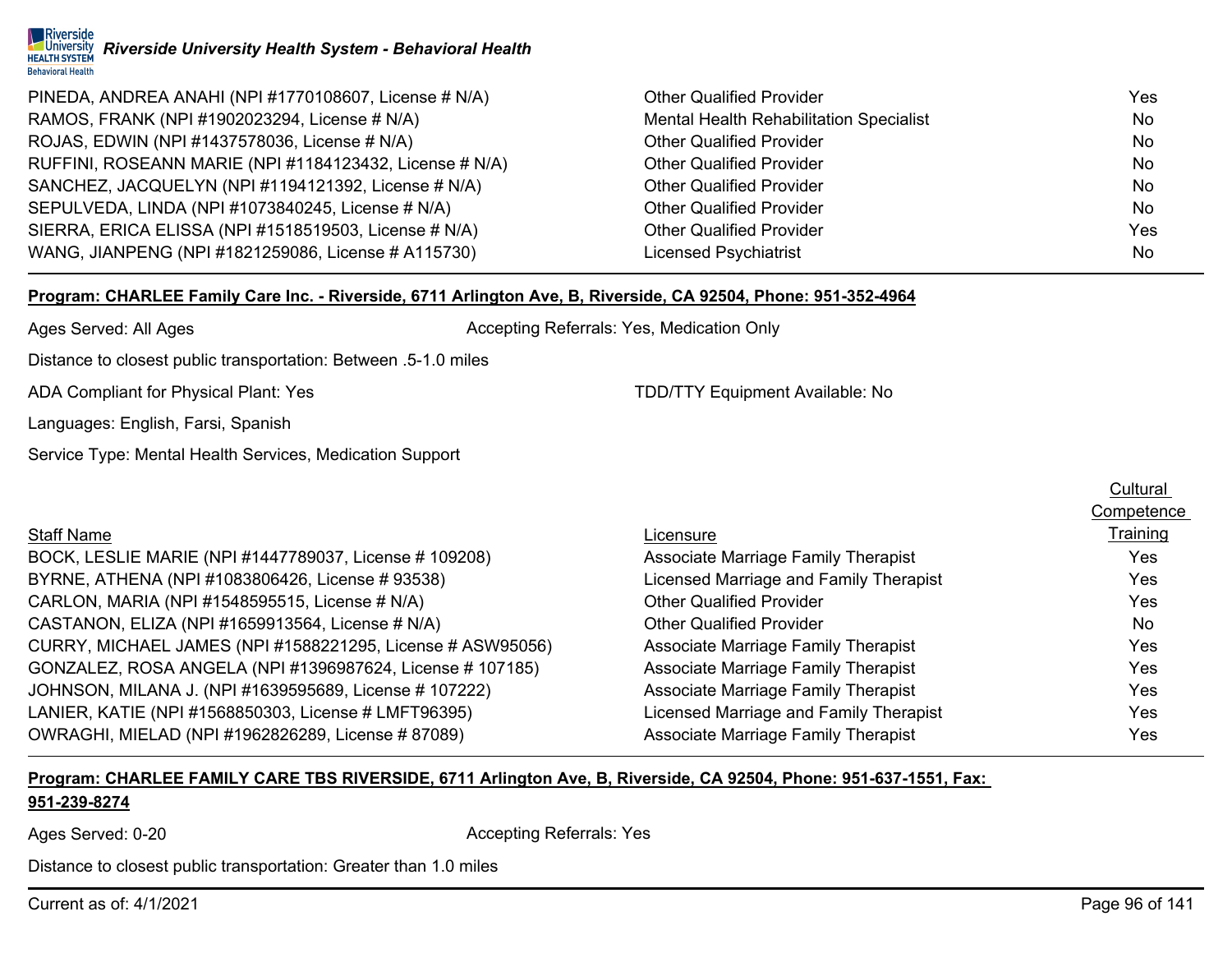ADA Compliant for Physical Plant: No TDD/TTY Equipment Available: No

Languages: English, Spanish

Service Type: Mental Health Services

#### Staff Name

ADAME, ALISA VICTORIA (NPI #1881254795, License # N/A) BEAN, VERONICA (NPI #1467623538, License # N/A) BENTO, DANIELLE (NPI #1083807200, License # N/A) BYRNE, ATHENA (NPI #1083806426, License # 93538) COCHRAN, WHITNEY K (NPI #1376827881, License # N/A) CRUZ, ALONDRA (NPI #1467011684, License # N/A) ESPARZA, JACQUELINE (NPI #1376047571, License # N/A) ESPARZA, LUIS (NPI #1265851166, License # N/A) FAIRLEY, SHERRELL (NPI #1427479278, License # N/A) FLOM, SAVANNAH (NPI #1053947358, License # N/A) FLORES, KATHLEEN (NPI  $#1053901439$ , License  $# N/A$ ) GLASER, RACHEL (NPI  $\#1508230285$ , License  $\# N/A$ ) GUILLEN, ESPERANSA (NPI #1710547674, License # N/A) HABASHY, GINA (NPI #1114316387, License # N/A) LAGUNAS, CINTHIA (NPI  $#1316507270$ , License  $# N/A$ ) LEE, OMARRA (NPI  $#1942824024$ , License  $# N/A$ ) LINDERBURG, MARILYN S R (NPI #1174897912, License # N/A) MENDOZA, DAISY (NPI #1093301236, License # N/A) MOON, CHRISTINA (NPI  $#1356971600$ , License  $#N/A$ ) PACE, MARUETTE (NPI #1023605235, License # N/A) PADILLA, JACQUELINE (NPI #1861925398, License # N/A) REA, ALESSANDRA FELICIA (NPI #1831734458, License # N/A) ROJAS, ESTEBAN (NPI #1558597062, License # N/A) ROMERO, JESSICA (NPI #1316429509, License # N/A) SALAZAR, ADRIANA (NPI #1245738871, License # N/A) STERLING, MARJEAN (NPI #1376004036, License # N/A) TORRES, RENE (NPI  $#1497169049$ , License  $# N/A$ ) VASQUEZ, JANICE RUBY (NPI #1235628702, License # N/A)

|                                        | <b>Competence</b> |
|----------------------------------------|-------------------|
| Licensure                              | Training          |
| <b>Other Qualified Provider</b>        | Yes               |
| <b>Other Qualified Provider</b>        | Yes               |
| <b>Other Qualified Provider</b>        | Yes               |
| Licensed Marriage and Family Therapist | Yes               |
| <b>Other Qualified Provider</b>        | Yes               |
| <b>Other Qualified Provider</b>        | Yes               |
| <b>Other Qualified Provider</b>        | Yes               |
| <b>Other Qualified Provider</b>        | Yes               |
| <b>Other Qualified Provider</b>        | Yes               |
| <b>Other Qualified Provider</b>        | Yes               |
| <b>Other Qualified Provider</b>        | Yes               |
| <b>Other Qualified Provider</b>        | Yes               |
| <b>Other Qualified Provider</b>        | Yes               |
| <b>Other Qualified Provider</b>        | Yes               |
| <b>Other Qualified Provider</b>        | Yes               |
| <b>Other Qualified Provider</b>        | Yes               |
| <b>Other Qualified Provider</b>        | Yes               |
| <b>Other Qualified Provider</b>        | Yes               |
| <b>Other Qualified Provider</b>        | Yes               |
| <b>Occupational Therapist</b>          | Yes               |
| <b>Other Qualified Provider</b>        | Yes               |
| <b>Other Qualified Provider</b>        | Yes               |
| <b>Other Qualified Provider</b>        | Yes               |
| <b>Other Qualified Provider</b>        | Yes               |
| <b>Other Qualified Provider</b>        | Yes               |
| <b>Other Qualified Provider</b>        | Yes               |
| <b>Other Qualified Provider</b>        | Yes               |
| <b>Other Qualified Provider</b>        | Yes               |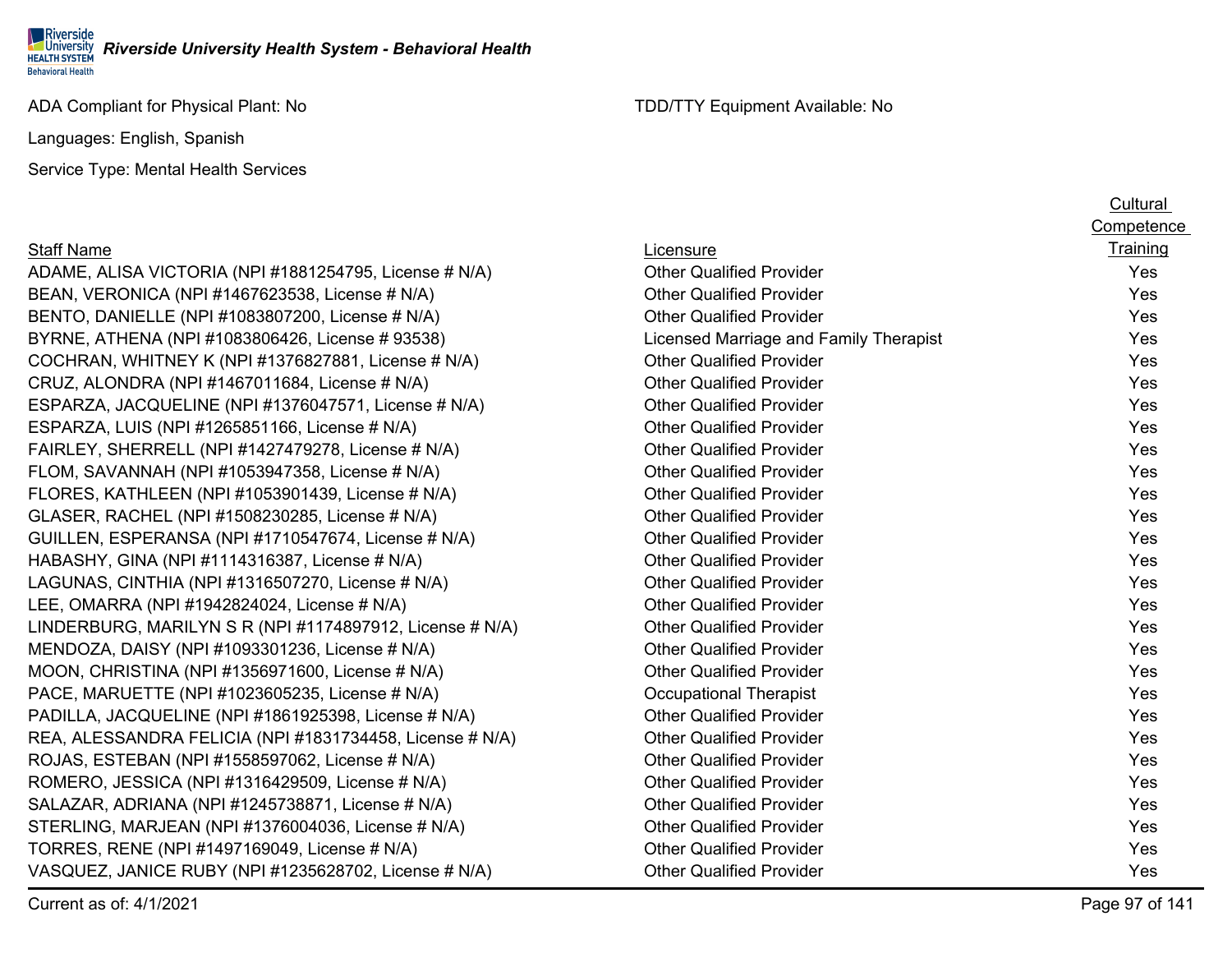#### **Program: ChildNet Youth and Family Services, Inc., 1950 Market Street, Riverside, CA 92501, Phone: 951-530-5900, Fax: 951-530-5945**

Ages Served: All Ages Accepting Referrals: Yes

Distance to closest public transportation: Less than .25 miles

ADA Compliant for Physical Plant: Yes TEER TO AND ADA Compliant Available: No

Languages: English, Mandarin, Other Chinese Languages, Spanish

Service Type: Mental Health Services, Case Management, Intensive Care Coordination, Intensive Home Based Services, Medication Support

#### Staff Name

ABEYGUNARATNE, THILINI (NPI #1316465560, License # 107089) ACOSTA, GABRIELA (NPI  $\#1932733979$ , License  $\# N/A$ ) ALAN, ROBLES (NPI #1417571167, License # N/A) ALONZO, MAYRA (NPI #1760817910, License # N/A) ALVAREZ, REBECA (NPI #1295356129, License # N/A) ALVAREZ-ROCHIN, FABIOLA (NPI #1609412949, License # N/A) AMAYA, GABRIELA (NPI #1407201726, License # N/A) ANTUNEZ, ELIZABETH (NPI #1639616212, License # AMFT120953) ARRINGTON, JOE (NPI #1003457987, License # N/A) ARRINGTON, LORI (NPI #1285275156, License # N/A) BARRAZA, MARIA (NPI #1598280943, License # N/A) BERRY, FERNALD (NPI #1821286071, License # LMFT81719) BRADLEY, CAMILLIA (NPI #1235768292, License # AMFT116879) BRINSON, DASHANNA (NPI #1508301334, License # ASW75801) CACHU, JASMIN (NPI #1376061879, License # N/A) CARRILLO, IRMA (NPI #1770062192, License # LMFT88208) CARRILLO, YVETTE (NPI #1588978837, License # LMFT88208) CASTRO, BIBIANA (NPI #1639652647, License # 94617) CHAMPION, BEAU (NPI #1225339534, License # ASW74272) CHAVEZ, DANIELLA (NPI #1902315419, License # AMFT109161) COLEMAN, LAKEYIA (NPI #1689274466, License # N/A) DAY, CODY (NPI #1205493160, License # N/A) DIAZ, KYMBERLY (NPI #1437759198, License # N/A)

|                                            | Competence      |
|--------------------------------------------|-----------------|
| Licensure                                  | <b>Training</b> |
| Licensed Marriage and Family Therapist     | Yes             |
| <b>Other Qualified Provider</b>            | Yes             |
| <b>Other Qualified Provider</b>            | Yes             |
| <b>Other Qualified Provider</b>            | Yes             |
| <b>Other Qualified Provider</b>            | Yes             |
| <b>Other Qualified Provider</b>            | Yes             |
| <b>Other Qualified Provider</b>            | Yes             |
| <b>Associate Marriage Family Therapist</b> | Yes             |
| <b>Other Qualified Provider</b>            | Yes             |
| <b>Other Qualified Provider</b>            | Yes             |
| <b>Other Qualified Provider</b>            | Yes             |
| Licensed Marriage and Family Therapist     | Yes             |
| Licensed Marriage and Family Therapist     | Yes             |
| Associate Clinical Social Worker           | Yes             |
| <b>Other Qualified Provider</b>            | Yes             |
| <b>Licensed Clinical Social Worker</b>     | Yes             |
| Licensed Marriage and Family Therapist     | Yes             |
| Licensed Marriage and Family Therapist     | Yes             |
| <b>Other Qualified Provider</b>            | Yes             |
| Associate Marriage Family Therapist        | Yes             |
| <b>Other Qualified Provider</b>            | Yes             |
| <b>Other Qualified Provider</b>            | Yes             |
| <b>Other Qualified Provider</b>            | Yes             |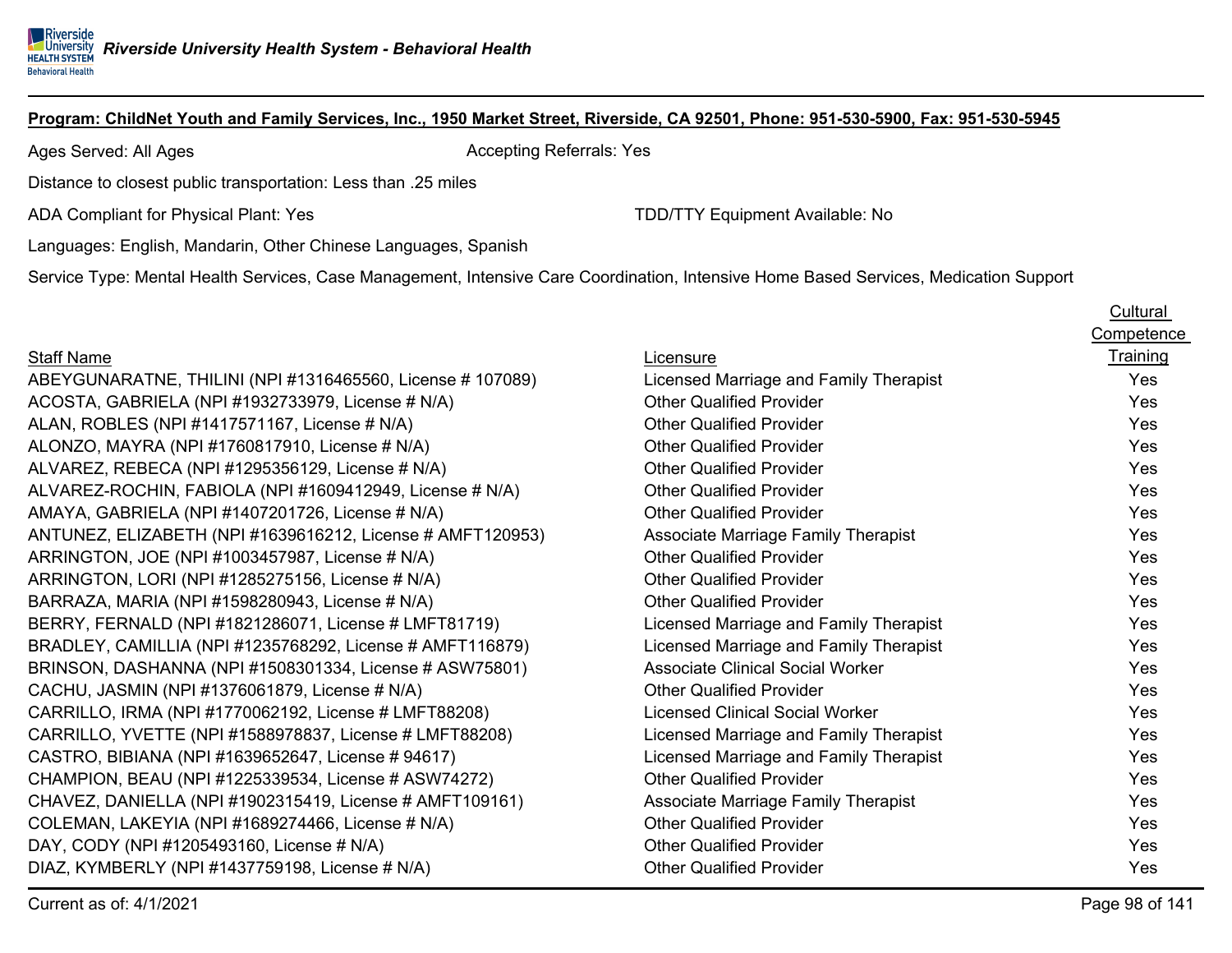| DOSSANTOS, DERRICK (NPI #1639696479, License # N/A)       | <b>Other Qualified Provider</b>                      | Yes       |
|-----------------------------------------------------------|------------------------------------------------------|-----------|
| ESQUEDA, ADRIANNA (NPI #1093303166, License # N/A)        | <b>Other Qualified Provider</b>                      | Yes       |
| FELIX, JAMILET (NPI #1821607482, License # N/A)           | <b>Other Qualified Provider</b>                      | Yes       |
| FOLK, CRYSTAL (NPI #1972989408, License # AMFT96077)      | Associate Marriage Family Therapist, Other Qualified | Yes       |
|                                                           | Provider                                             |           |
| GALVEZ, ISRA (NPI #1891330957, License # N/A)             | <b>Other Qualified Provider</b>                      | Yes       |
| GARCIA, CHRISTINA (NPI #1053851295, License # N/A)        | <b>Other Qualified Provider</b>                      | Yes       |
| GARCIA, ROSELIE (NPI #1477058956, License # N/A)          | <b>Other Qualified Provider</b>                      | Yes       |
| GLASS, JOE (NPI #1689037830, License # N/A)               | <b>Other Qualified Provider</b>                      | Yes       |
| GONZALES, JOHNNY CASTILLO                                 | <b>Other Qualified Provider</b>                      | Yes       |
| (NPI #1013318807, License # IMF97673)                     |                                                      |           |
| GREENE, EARL ANTHONY (NPI #1962030007, License # N/A)     | <b>Other Qualified Provider</b>                      | No        |
| GREENE, YASMEEN COVAY (NPI #1760010904, License # N/A)    | <b>Other Qualified Provider</b>                      | No        |
| GUEVARA, JESSICA (NPI #1851996607, License # N/A)         | <b>Other Qualified Provider</b>                      | Yes       |
| GUTIERREZ, MAYAN (NPI #1164038998, License # N/A)         | <b>Other Qualified Provider</b>                      | Yes       |
| HARTHON, KANDYCE (NPI #1871124420, License # N/A)         | <b>Other Qualified Provider</b>                      | Yes       |
| HERNANDEZ, VANESSA (NPI #1124379946, License # ACSW34458) | <b>Other Qualified Provider</b>                      | Yes       |
| HERNANDEZ, VANESSA (NPI #1326656828, License # N/A)       | <b>Other Qualified Provider</b>                      | Yes       |
| HERNANDEZ-FLOREZ, KARLA GIOVANNA                          | <b>Other Qualified Provider</b>                      | Yes       |
| (NPI #1073007654, License # N/A)                          |                                                      |           |
| HOGREBE, JAMES (NPI #1023150265, License # G27646)        | <b>Licensed Psychiatrist</b>                         | Yes       |
| HOLCOMB, DANIEL (NPI #1669013538, License # N/A)          | <b>Other Qualified Provider</b>                      | Yes       |
| HOLCOMB, ELIZABETH (NPI #1306487277, License # N/A)       | <b>Other Qualified Provider</b>                      | Yes       |
| JEFFRIES, CHERI (NPI #1417087669, License # LMFT44067)    | Licensed Marriage and Family Therapist               | Yes       |
| JORDAN, MARISA (NPI #1639521461, License # N/A)           | <b>Other Qualified Provider</b>                      | Yes       |
| JUAREZ, YADIRA (NPI #1427598309, License # AMFT108733)    | Licensed Marriage and Family Therapist               | Yes       |
| LAWSON, CAYLYN (NPI #1598329039, License # N/A)           | Mental Health Rehabilitation Specialist              | Yes       |
| LEON, JENNIFER (NPI #1144752304, License # N/A)           | <b>Other Qualified Provider</b>                      | Yes       |
| LEWIS, TERESA (NPI #1851742910, License # N/A)            | <b>Other Qualified Provider</b>                      | Yes       |
| MALDONADO, STEPHANIE (NPI #1093298473, License # N/A)     | <b>Other Qualified Provider</b>                      | Yes       |
| MATA, ISABELLA (NPI #1124537345, License # N/A)           | <b>Other Qualified Provider</b>                      | Yes       |
| MCGOVERN, MELINDA LEE (NPI #1043844764, License # N/A)    | <b>Other Qualified Provider</b>                      | <b>No</b> |
| NELSON, SHAMEKA NICOLE (NPI#1023658580, License # N/A)    | <b>Other Qualified Provider</b>                      | Yes       |
| ORTEGA, LUCY (NPI #1366086217, License # N/A)             | <b>Other Qualified Provider</b>                      | Yes       |
| PARKER, CHRISTINA (NPI #1053851295, License # N/A)        | <b>Other Qualified Provider</b>                      | Yes       |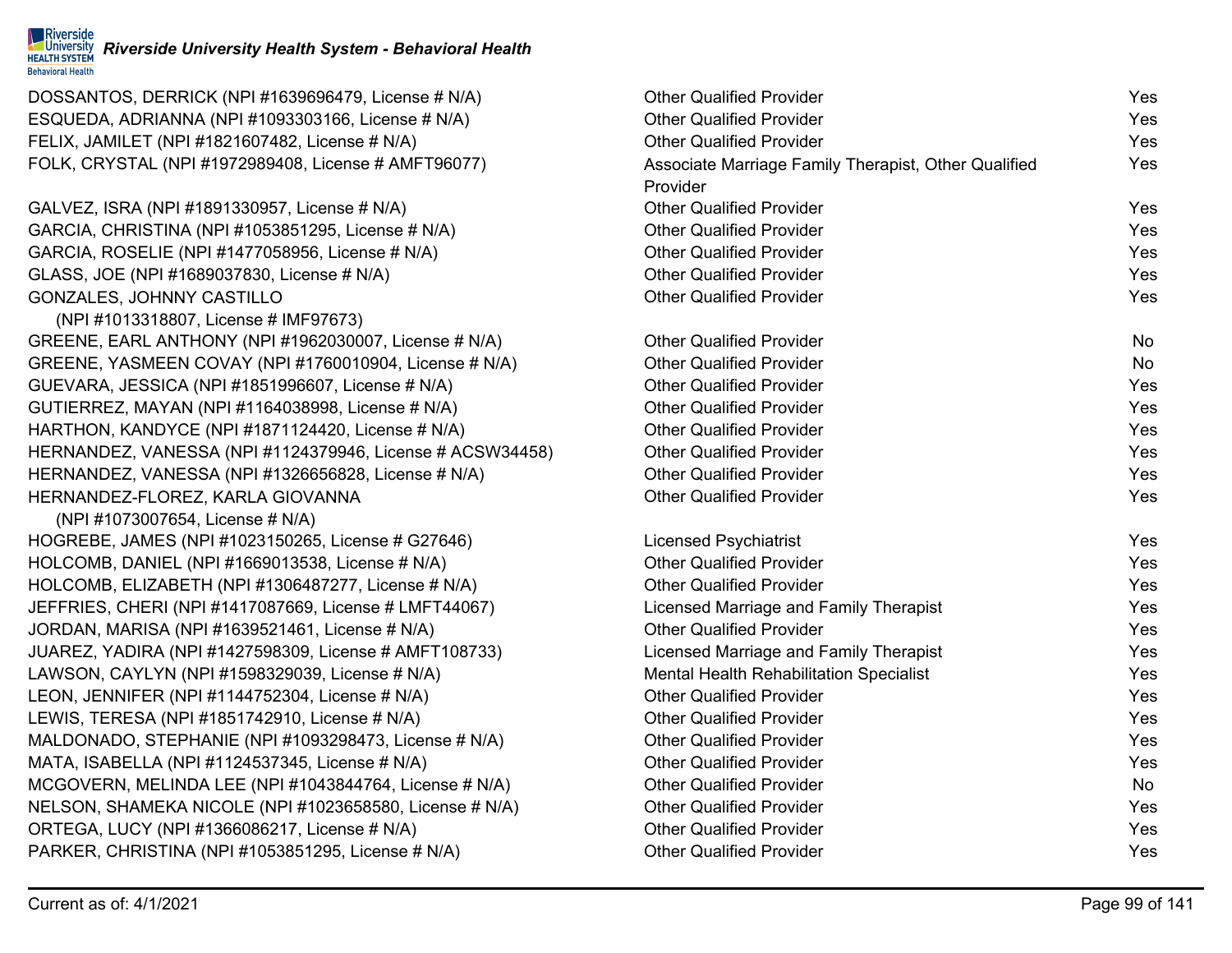| PATTERSON, RAMON JR (NPI #1740885854, License # N/A)        | <b>Other Qualified Provider</b>                      | <b>Yes</b> |
|-------------------------------------------------------------|------------------------------------------------------|------------|
| PELAEZ, AMANDA (NPI #1881055044, License # 106835)          | Licensed Marriage and Family Therapist               | Yes        |
| PINONES, SALVADOR (NPI #1316549827, License # N/A)          | <b>Other Qualified Provider</b>                      | Yes        |
| PORTILLO, BRYAN STEVE                                       | Licensed Marriage and Family Therapist               | <b>Yes</b> |
| (NPI #1720436660, License # AMFT109273)                     |                                                      |            |
| RAMIREZ, ANDREHI (NPI #1023648227, License # N/A)           | <b>Other Qualified Provider</b>                      | Yes        |
| REED, LAWANDA (NPI #1518503515, License # N/A)              | <b>Other Qualified Provider</b>                      | Yes        |
| RODRIGUEZ, ALICIA (NPI #1326592973, License # N/A)          | <b>Other Qualified Provider</b>                      | Yes        |
| RODRIGUEZ, ANDREA LILIANE                                   | Associate Marriage Family Therapist                  | <b>Yes</b> |
| (NPI #1184214421, License # AMFT122352)                     |                                                      |            |
| RODRIGUEZ, MADISON REBECCA (NPI #1225624836, License # N/A) | <b>Other Qualified Provider</b>                      | Yes        |
| RODRIGUEZ, MICHELLE (NPI #1609393776, License # N/A)        | <b>Other Qualified Provider</b>                      | Yes        |
| ROSSMAN, VIGINA (NPI #1053940692, License # N/A)            | <b>Other Qualified Provider</b>                      | No.        |
| RUIZ, JESUS (NPI #1467044370, License # N/A)                | <b>Other Qualified Provider</b>                      | Yes        |
| SANCHEZ, VANESSA (NPI #1043817869, License # N/A)           | <b>Other Qualified Provider</b>                      | Yes        |
| SAUCEDO, ASHLEY (NPI #1992220347, License # AMFT96053)      | Associate Marriage Family Therapist, Other Qualified | Yes        |
|                                                             | Provider                                             |            |
| SOYEMI, ADERAYO (NPI #1457828741, License # N/A)            | <b>Other Qualified Provider</b>                      | Yes        |
| VILLANUEVA, KAYLA (NPI #1811590649, License # N/A)          | <b>Other Qualified Provider</b>                      | Yes        |
| WALKER, ISAAC (NPI #1437763117, License # N/A)              | <b>Other Qualified Provider</b>                      | Yes        |
| WILENSKY, WILLIAM (NPI #1376071183, License # LCSW70725)    | <b>Licensed Clinical Social Worker</b>               | <b>Yes</b> |

#### **Program: Children's Treatment Services, 3125 Myers Street, Riverside, CA 92503, Phone: 951-358-4840, Fax: 951-358-4848**

Ages Served: 0-20 **Accepting Referrals: Yes** Accepting Referrals: Yes

Distance to closest public transportation: Between .25-.5 miles

ADA Compliant for Physical Plant: Yes TDD/TTY Equipment Available: Yes

Languages: American Sign Language (ASL), English, Spanish

Service Type: Mental Health Services

**Staff Name** 

ARELLANO, HAILEY (NPI #1407364292, License # 114020, 6523) Associate Marriage Family Therapist, Associate Yes

Professional Clinical Counselor

**Cultural Competence** Licensure **Training**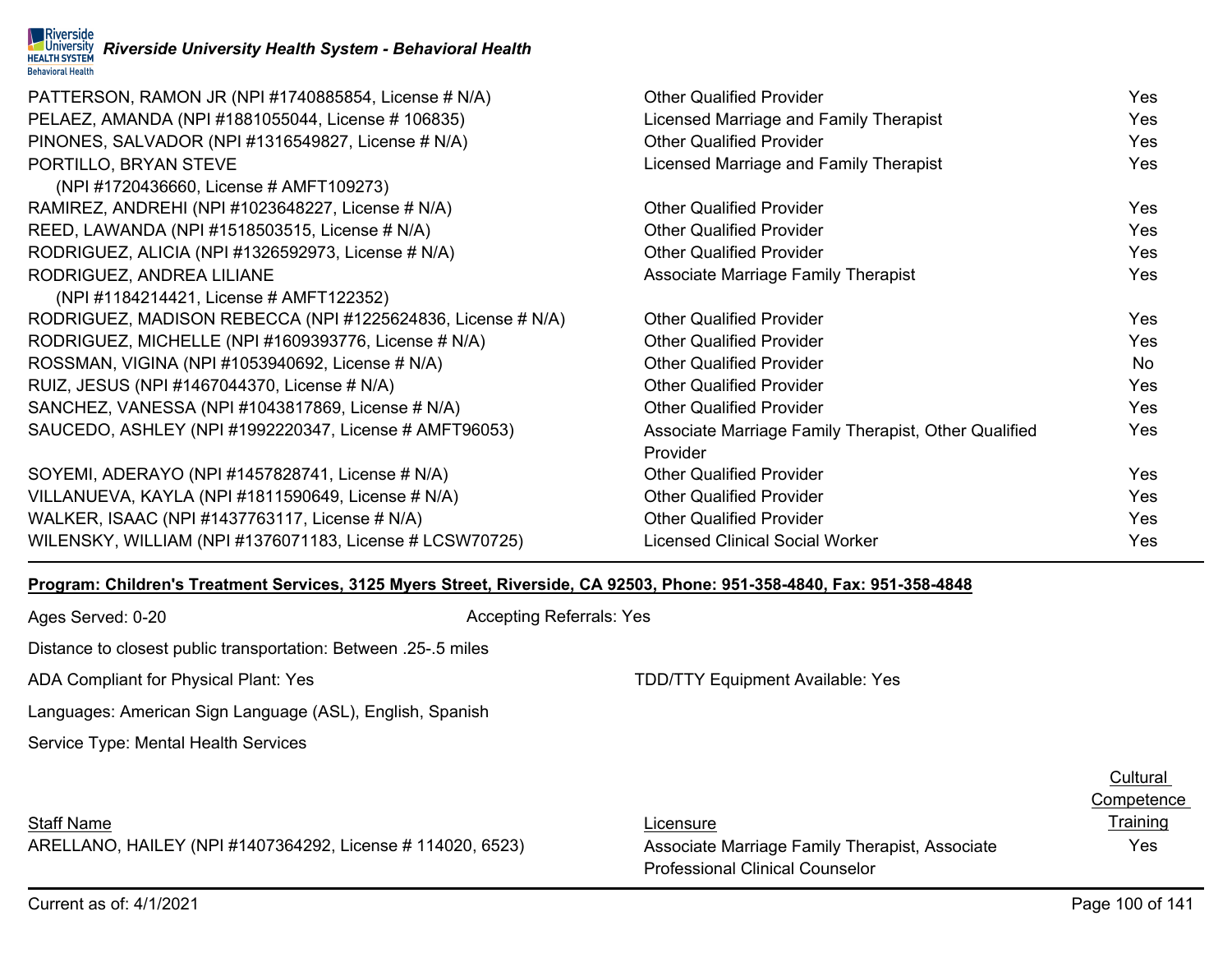

ARELLANO, MARIA (NPI #1316122013, License #  $N/A$ ) BALSAMO, DALIA (NPI #1003141847, License # A142906) BEAMER, JANE (NPI #1396198602, License # N/A) CAZARES, LILIE (NPI #N/A, License # N/A) CONTRERAS, MIRIAM (NPI  $#1447446604$ , License  $# N/A$ ) DARGA, MARIE CLARA (NPI #1902211790, License # 52196) DIAZ-GREEN, JOSEPHINE (NPI  $#1063877215$ , License  $#N/A$ ) FLORES, MARI (NPI #1558703637, License # LCSW88265) FRANCO, KIMBERLY (NPI #1831723980, License # 115908) GALLEGOS, LILIANA (NPI #1508197153, License # LMFT 46014) GREEN, ZYRIL ROXAS (NPI #1720503337, License # AMFT 117552) HANSON, ASHLEY (NPI #1952723009, License # N/A) HERNANDEZ, JENNIFER (NPI #1336613066, License # 111882)

JARQUIN, LUIS (NPI #1790810554, License # LMFT41743) JONES, JOSEPH (NPI #1669898037, License # LMFT 51233) KHAIL, KIM (NPI #1518102888, License # N/A) KURZ, TROY LEWIS (NPI #1154862357, License # a157190) LEE, RICHARD (NPI #1407968068, License # A72701) MARQUEZ, RIAN (NPI #1235323494, License # LMFT49194) MURILLO, SANDY (NPI  $#1427342666$ , License  $# N/A$ ) NGUYEN, KHAI THANH (NPI #1992102990, License # A151492) OGBEBOR, AMENZE (NPI #1285763318, License # LCSW28472) OLAGUES, LISA (NPI #1821288218, License # N/A) PARMAR, MONISH (NPI #1033505813, License # A 144627) REDDY, VEDHIRE (NPI #1427156173, License # A46202) RIOS, RICHARD (NPI  $#1659411288$ , License  $#N/A$ ) ROBBIN, SARA (NPI #1205214897, License # N/A) ROBINSON, MIRANDA D. (NPI #1841328861, License # LCSW21027) RODRIGUEZ, MARITZA (NPI #1437774452, License # N/A) SANCHEZ, LILIANA (NPI #1962841874, License # ASW62995) SIERRA, ERICA ELISSA (NPI #1518519503, License # N/A) TRUONG, KEVIN (NPI #1063804755, License # A158018) URBINA, ISMAEL (NPI #1548362494, License # 24945) WILSON, BENJAMIN (NPI #1295990992, License # PSY 25427)

| <b>Other Qualified Provider</b>                | No         |
|------------------------------------------------|------------|
| <b>Licensed Psychiatrist</b>                   | Yes        |
| <b>Other Qualified Provider</b>                | <b>No</b>  |
| <b>Other Qualified Provider</b>                | <b>No</b>  |
| <b>Other Qualified Provider</b>                | Yes        |
| Licensed Marriage and Family Therapist         | <b>No</b>  |
| <b>Other Qualified Provider</b>                | Yes        |
| <b>Licensed Clinical Social Worker</b>         | Yes        |
| <b>Associate Marriage Family Therapist</b>     | <b>No</b>  |
| Licensed Marriage and Family Therapist         | <b>No</b>  |
| <b>Associate Marriage Family Therapist</b>     | <b>Yes</b> |
| <b>Other Qualified Provider</b>                | Yes        |
| Associate Marriage Family Therapist, Associate | Yes        |
| <b>Professional Clinical Counselor</b>         |            |
| Licensed Marriage and Family Therapist         | Yes        |
| Licensed Marriage and Family Therapist         | <b>Yes</b> |
| <b>Other Qualified Provider</b>                | <b>Yes</b> |
| <b>Licensed Physician</b>                      | <b>No</b>  |
| <b>Licensed Psychiatrist</b>                   | <b>Yes</b> |
| Licensed Marriage and Family Therapist         | Yes        |
| <b>Other Qualified Provider</b>                | <b>Yes</b> |
| <b>Licensed Psychiatrist</b>                   | <b>No</b>  |
| <b>Licensed Clinical Social Worker</b>         | Yes        |
| <b>Other Qualified Provider</b>                | <b>No</b>  |
| <b>Licensed Physician</b>                      | Yes        |
| <b>Licensed Psychiatrist</b>                   | Yes        |
| <b>Other Qualified Provider</b>                | <b>No</b>  |
| <b>Other Qualified Provider</b>                | <b>No</b>  |
| <b>Licensed Clinical Social Worker</b>         | Yes        |
| <b>Other Qualified Provider</b>                | Yes        |
| <b>Licensed Clinical Social Worker</b>         | Yes        |
| <b>Other Qualified Provider</b>                | <b>Yes</b> |
| <b>Licensed Physician</b>                      | <b>No</b>  |
| <b>Licensed Clinical Social Worker</b>         | Yes        |
| <b>Licensed Psychologist</b>                   | Yes        |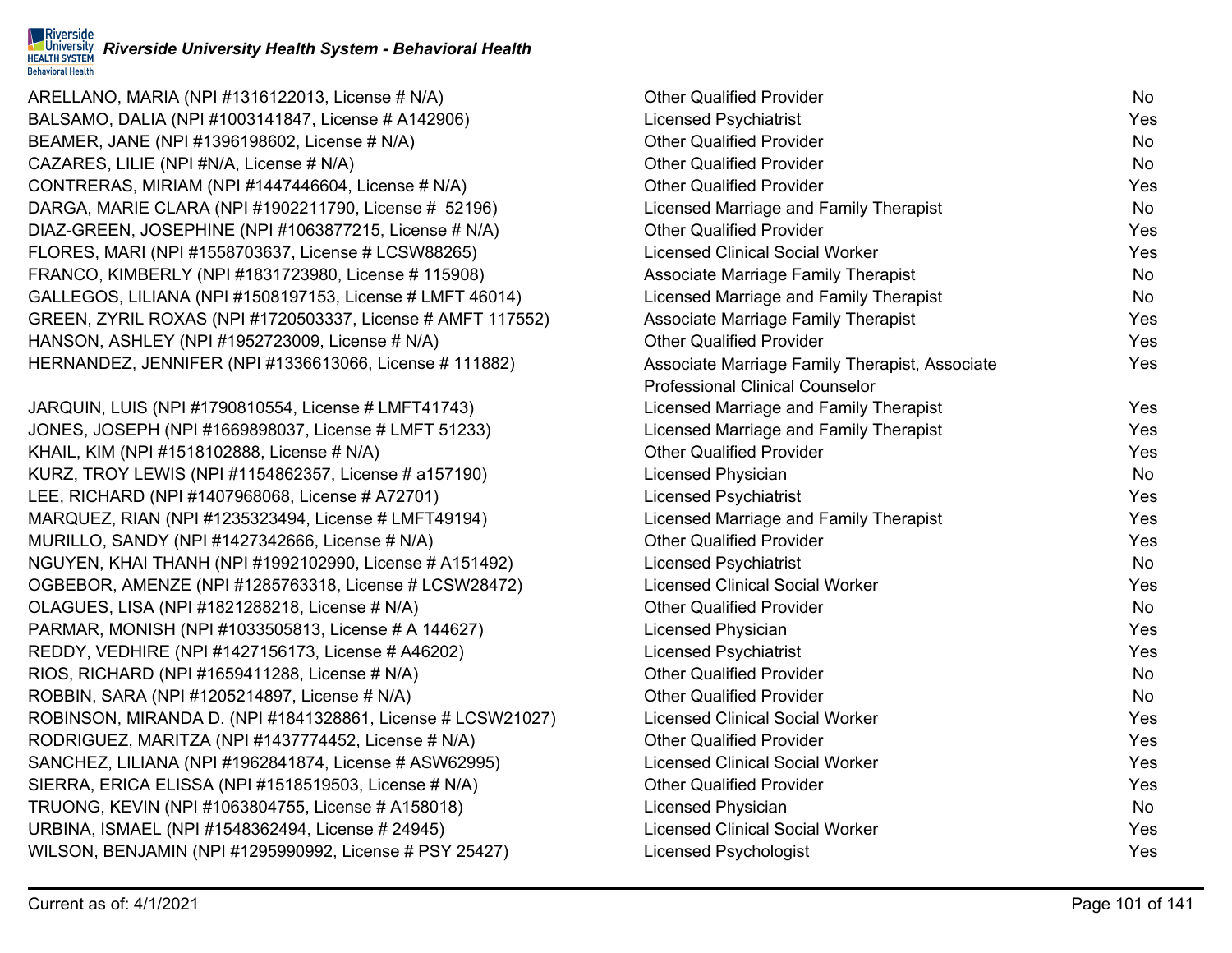

| WRIGHT, XKIZIN (NPI #1194104372, License # LMFT123370)    | Licensed Marriage and Family Therapist | Yes. |
|-----------------------------------------------------------|----------------------------------------|------|
| XAYARATH, NOVANH (NPI #1821108374, License # 39607)       | Licensed Marriage and Family Therapist | Yes  |
| YU, LAWRENCE (NPI #1013229210, License # A121621)         | Licensed Psychiatrist                  | No.  |
| ZAMBRANO, LORENA (NPI #1689934580, License # AMFT 112230) | Licensed Marriage and Family Therapist | No.  |

#### **Program: Community Access Network (CAN), 2275 S. Main St., 201, Corona, CA 92282, Phone: 951-279-1333**

Ages Served: All Ages Accepting Referrals: Yes, Therapy Only

Distance to closest public transportation: Less than .25 miles

ADA Compliant for Physical Plant: Yes TEER TO AND ADA Compliant Available: No

Specialties: ADHD, Adjustment Disorders, Anxiety Disorder, Anxiety, Bereavement/Grief Counseling, Case Management, Chronically Homeless/Disabled, Clinical Therapist, Couples/Marriage Therapy, Depression, Developmental Issues, Eating Disorders, Family Therapy, Female Issues, Foster Youth, Group Therapy, Individual Therapy, Learning Disorders, Medication Services, Mental Health Counseling, Mood Disorders, Obsessive-Compulsive Behaviors, Oppositional Defiance, Other, Peer Support, Personality Disorders, Phobias, Post Partum Disorder, PTSD, School Issues, Social Worker, Stress Management

Languages: Arabic, English, Spanish

Service Type: Mental Health Services, Case Management, Crisis Intervention, Intensive Care Coordination

|                                                             |                                         | Cultural        |
|-------------------------------------------------------------|-----------------------------------------|-----------------|
|                                                             |                                         | Competence      |
| <b>Staff Name</b>                                           | Licensure                               | <b>Training</b> |
| AGUIRRE, BEVERLY MARITZA (NPI #1992153647, License # N/A)   | Mental Health Rehabilitation Specialist | <b>No</b>       |
| ALMEIDA, ERICK ABDON (NPI #1992365506, License # N/A)       | <b>Other Qualified Provider</b>         | Yes             |
| BARRAGAN, VANESSA D (NPI #1740707082, License # N/A)        | <b>Other Qualified Provider</b>         | Yes             |
| BARROW, SYLVIA (NPI #1699205286, License # N/A)             | <b>Other Qualified Provider</b>         | <b>Yes</b>      |
| CEJA, ALEXANDRA (NPI #1588193726, License # N/A)            | <b>Other Qualified Provider</b>         | <b>Yes</b>      |
| CESAR, PRISCILLA (NPI #1790110922, License # 75275)         | Licensed Clinical Social Worker         | <b>Yes</b>      |
| CHAVEZ, ERICA (NPI #1720498272, License # 227533)           | Licensed Marriage and Family Therapist  | Yes             |
| CONTRERAS, CLARISSA (NPI #1407347255, License # N/A)        | <b>Other Qualified Provider</b>         | <b>Yes</b>      |
| CORTES, KIMBERLY MEGHAN (NPI #1932507506, License # 103594) | Licensed Marriage and Family Therapist  | <b>Yes</b>      |
| DANIELS, SHANI (NPI #1174014831, License # N/A)             | <b>Other Qualified Provider</b>         | Yes             |
| DELAGARZA, ALEJANDRA (NPI #1801456710, License # N/A)       | <b>Other Qualified Provider</b>         | <b>Yes</b>      |
| DIAZ-ALVAREZ, DAYRIN (NPI #1316580673, License # N/A)       | <b>Other Qualified Provider</b>         | <b>Yes</b>      |
| DUARTE, VANESSA (NPI #1982205027, License # N/A)            | <b>Other Qualified Provider</b>         | Yes             |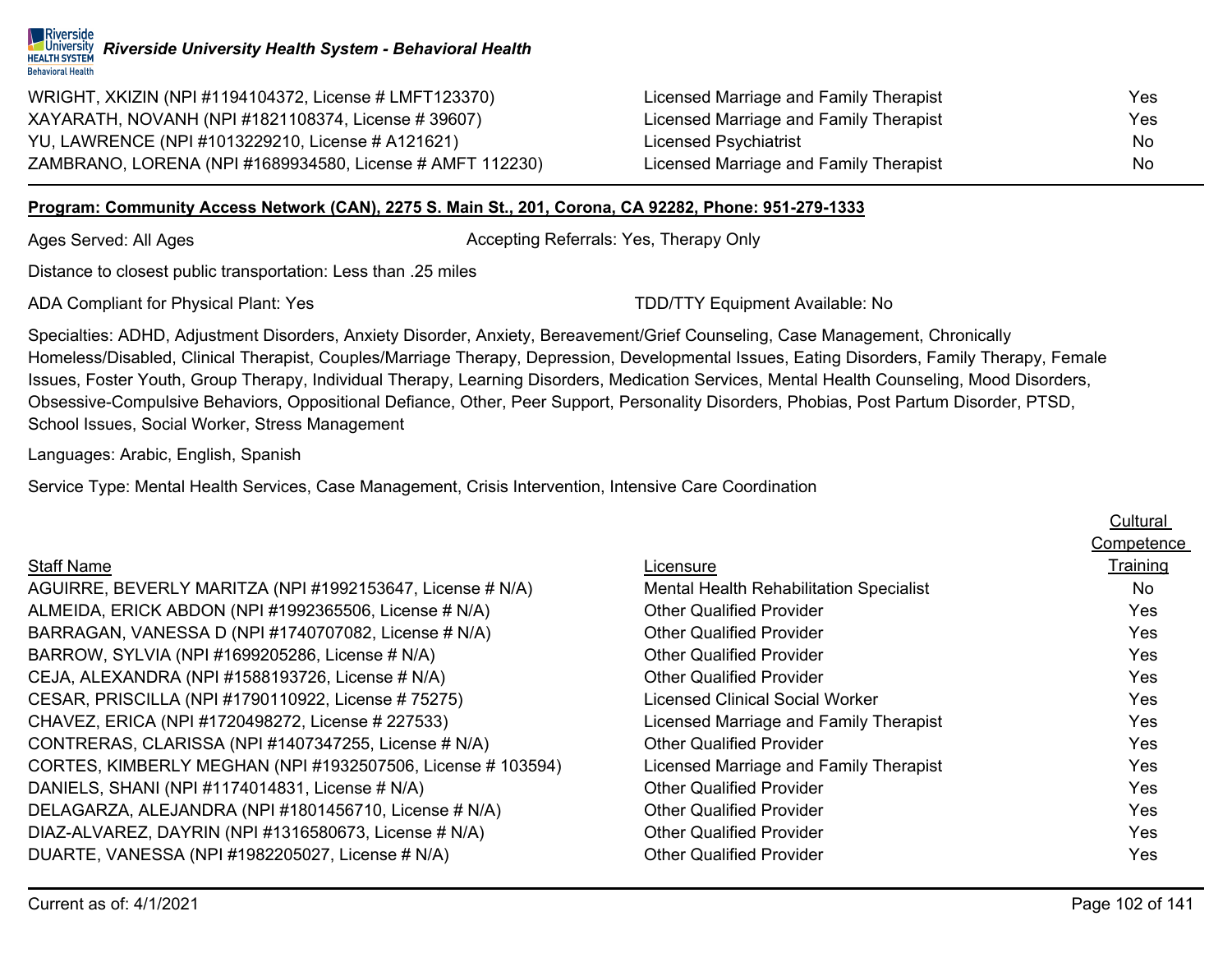FERNANDEZ, KAREN R. (NPI #1851782361, License # 84176) FIERRO, ARTYNNA RAE (NPI #1295384782, License # N/A) FIERRO, GUSTAVO (NPI #1588756829, License #  $N/A$ ) FRANCO, DIANA (NPI #1871024141, License # N/A) FREEDMANII, ANTHONY (NPI #1932583341, License # N/A) GARCIA, DAVID (NPI #1114426004, License # N/A) GIESSMANN, KRISTINA (NPI #1497141865, License # LPCC 6555) GOMEZ, JESSICA (NPI #1154839819, License # N/A) GROEN, MELANIE (NPI #1861550238, License # 29350) GUERRERO, LESLIE AILEEN (NPI #1407487242, License # N/A) GUTIERREZ, LAURA DIAZ (NPI #1063072791, License # N/A) HERNANDEZ, ARASELI (NPI #1033242557, License # N/A)

HERNANDEZ, GENEVIE (NPI  $#1477103026$ , License  $#N/A$ ) HERNANDEZ, NANNETTE (NPI #1720689474, License #  $N/A$ ) ISAACS, NATALIA (NPI #1588906952, License # 75948) JIMENEZ, YANELLY (NPI  $\#1962898304$ , License  $\# N/A$ ) KUMAR, GAURAV (NPI #1235513102, License # A151187) LANIER, KATIE (NPI #1568850303, License # LMFT96395) LUCAS, LESLIE (NPI #1033375050, License # LMFT106163) LUNA, PAOLA VIDAURI (NPI #1063990828, License # N/A) MANZANO, MIGUEL ANGEL

(NPI #1902226178, License # AMFT 88496) MEZA, PATRICIA (NPI #1205151362, License # 75036) MORENO, MARISSA (NPI #1952809477, License # N/A) MOSS, MARLENA S (NPI  $\#1982234506$ , License  $\# N/A$ ) PARISH, KEVYN (NPI #1902023286, License # N/A) PEREZ, STEPHANIE MARIE (NPI #1073173571, License # N/A) PHILOBOS, RAFIK (NPI #1972735173, License # 25611) PINTO, REGINA (NPI #1720090640, License # 19582) REED, EBONIE (NPI #1821250481, License # 81228) RUIZ, FRANCISCO (NPI #1336523869, License #  $N/A$ ) SANCHEZ, JULIO (NPI #1225431828, License # LMFT 113659) SANDOVAL, ANA NOELA (NPI  $#1629610555$ , License  $# N/A$ ) SASTRE, LUIS (NPI #1629638317, License # N/A)

| <b>Associate Marriage Family Therapist</b>      | Yes       |
|-------------------------------------------------|-----------|
| <b>Associate Clinical Social Worker</b>         | Yes       |
| <b>Associate Clinical Social Worker</b>         | Yes       |
| Licensed Marriage and Family Therapist          | Yes       |
| <b>Other Qualified Provider</b>                 | Yes       |
| <b>Other Qualified Provider</b>                 | Yes       |
| <b>Licensed Professional Clinical Counselor</b> | Yes       |
| <b>Other Qualified Provider</b>                 | Yes       |
| <b>Licensed Clinical Social Worker</b>          | Yes       |
| <b>Other Qualified Provider</b>                 | Yes       |
| <b>Associate Clinical Social Worker</b>         | Yes       |
| Mental Health Rehabilitation Specialist, Other  | Yes       |
| <b>Qualified Provider</b>                       |           |
| <b>Other Qualified Provider</b>                 | Yes       |
| <b>Other Qualified Provider</b>                 | Yes       |
| <b>Licensed Clinical Social Worker</b>          | Yes       |
| <b>Other Qualified Provider</b>                 | Yes       |
| Licensed Physician, Licensed Psychiatrist       | <b>No</b> |
| Licensed Marriage and Family Therapist          | Yes       |
| Licensed Marriage and Family Therapist          | Yes       |
| <b>Other Qualified Provider</b>                 | Yes       |
| <b>Associate Marriage Family Therapist</b>      | Yes       |
| <b>Licensed Clinical Social Worker</b>          | Yes       |
| <b>Other Qualified Provider</b>                 | Yes       |
| <b>Other Qualified Provider</b>                 | Yes       |
| <b>Other Qualified Provider</b>                 | Yes       |
| <b>Other Qualified Provider</b>                 | Yes       |
| <b>Licensed Clinical Social Worker</b>          | Yes       |
| <b>Licensed Psychologist</b>                    | Yes       |
| Licensed Marriage and Family Therapist          | Yes       |
| <b>Other Qualified Provider</b>                 | Yes       |
| Licensed Marriage and Family Therapist          | Yes       |
| <b>Other Qualified Provider</b>                 | Yes       |
| <b>Other Qualified Provider</b>                 | Yes       |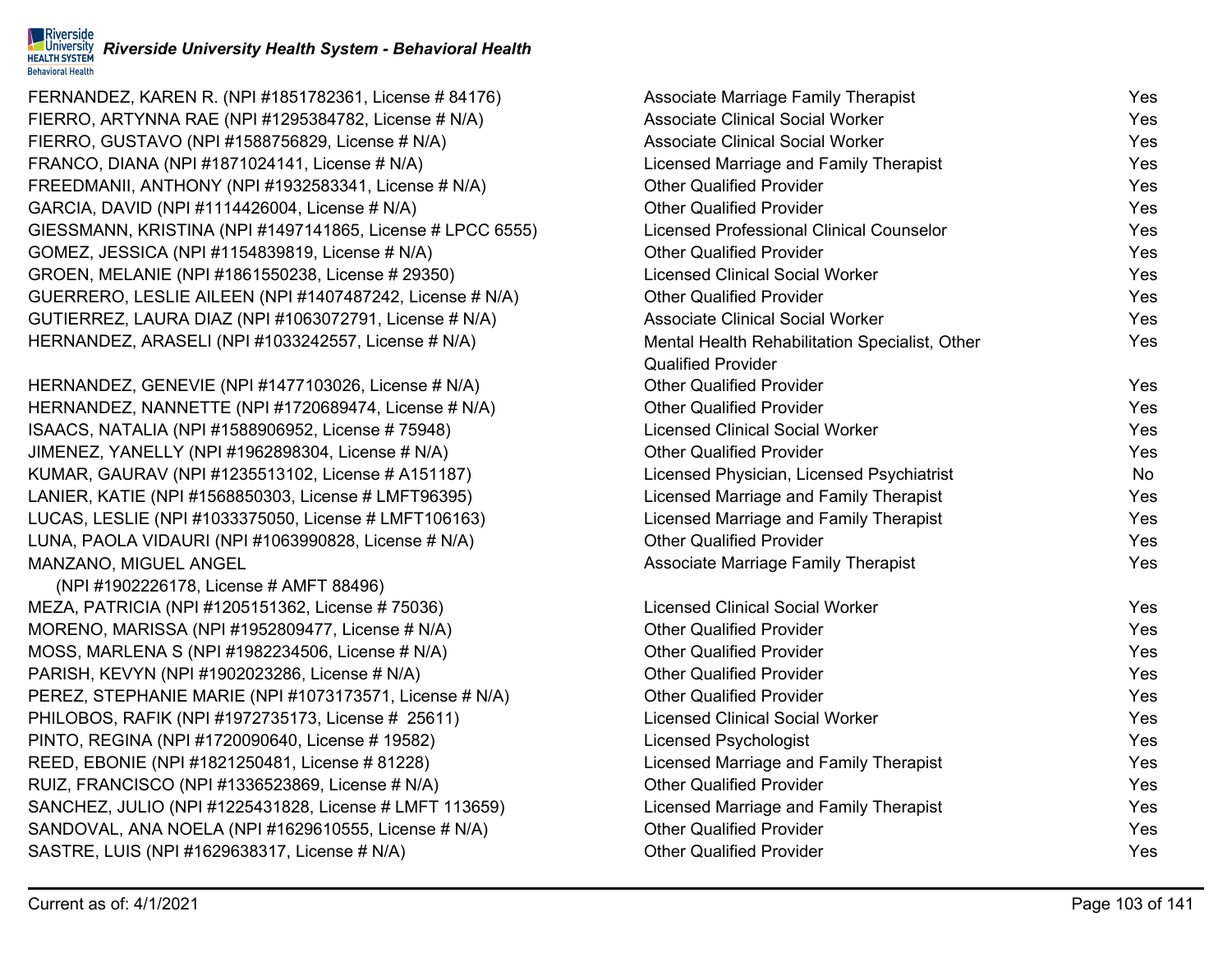| SEDBERRY, MONICA (NPI #1588722755, License # 25945)   | <b>Licensed Clinical Social Worker</b> | Yes        |
|-------------------------------------------------------|----------------------------------------|------------|
| SOTO, ANGELICA (NPI #1881951358, License # N/A)       | <b>Other Qualified Provider</b>        | <b>Yes</b> |
| SPECTOR, ANDREA (NPI #1154782886, License # N/A)      | <b>Other Qualified Provider</b>        | Yes        |
| TORRES, MARY (NPI #1336661040, License # N/A)         | <b>Other Qualified Provider</b>        | Yes        |
| URBINA, ISMAEL (NPI #1548362494, License # 24945)     | <b>Licensed Clinical Social Worker</b> | Yes        |
| VALERIO-SANDOVAL, CRYSTAL                             | Licensed Marriage and Family Therapist | Yes        |
| (NPI #1104122050, License # 106044)                   |                                        |            |
| VEGA, ASHLY MICHELLE (NPI #1508376302, License # N/A) | <b>Other Qualified Provider</b>        | Yes        |
| WILKINS, LAQUITTA (NPI #1407416282, License # N/A)    | <b>Other Qualified Provider</b>        | Yes        |
| WILKINS, MARGEAUX (NPI #1407416944, License # N/A)    | <b>Other Qualified Provider</b>        | Yes        |
| WILSON, CORY (NPI #1073630448, License # N/A)         | <b>Other Qualified Provider</b>        | Yes        |
| ZAMON, MAYRA (NPI #1851931547, License # N/A)         | <b>Other Qualified Provider</b>        | Yes        |

## **Program: Corona Wellness and Recovery Center, 2813 South Main Street, Second Floor, Corona, CA 92882, Phone: 951-737-2962,**

## **Fax: 951-737-2783**

Ages Served: All Ages Accepting Referrals: Yes

Distance to closest public transportation: Between .25-.5 miles

ADA Compliant for Physical Plant: Yes TDD/TTY Equipment Available: No

Specialties: Certified Alcohol Counselor, Female Issues, Group Therapy, Individual Therapy, Male Issues, Medication Assisted Treatment (MAT), School Issues, Sign Language, Social Worker, Substance Abuse, Youth Treatment

Languages: American Sign Language (ASL), English, Russian, Spanish

Ethnicities Served: Mexican/Mexican American

Races Served: Black/African-American, Hispanic/Latino, White

Service Type: Mental Health Services, Case Management, Crisis Intervention, Intensive Care Coordination, Medication Support

|                                                     |                                 | <b>Cultural</b> |
|-----------------------------------------------------|---------------------------------|-----------------|
|                                                     |                                 | Competence      |
| <b>Staff Name</b>                                   | Licensure                       | <b>Training</b> |
| ACEVES, EDDIE (NPI #1376736249, License # N/A)      | <b>Other Qualified Provider</b> | Yes             |
| BARTON-ANDERSON, LARISSA MARY                       | <b>Other Qualified Provider</b> | No              |
| (NPI #1255953717, License # N/A)                    |                                 |                 |
| BENDLIN, KATHERINE (NPI #1326305640, License # N/A) | <b>Other Qualified Provider</b> | No              |
|                                                     |                                 |                 |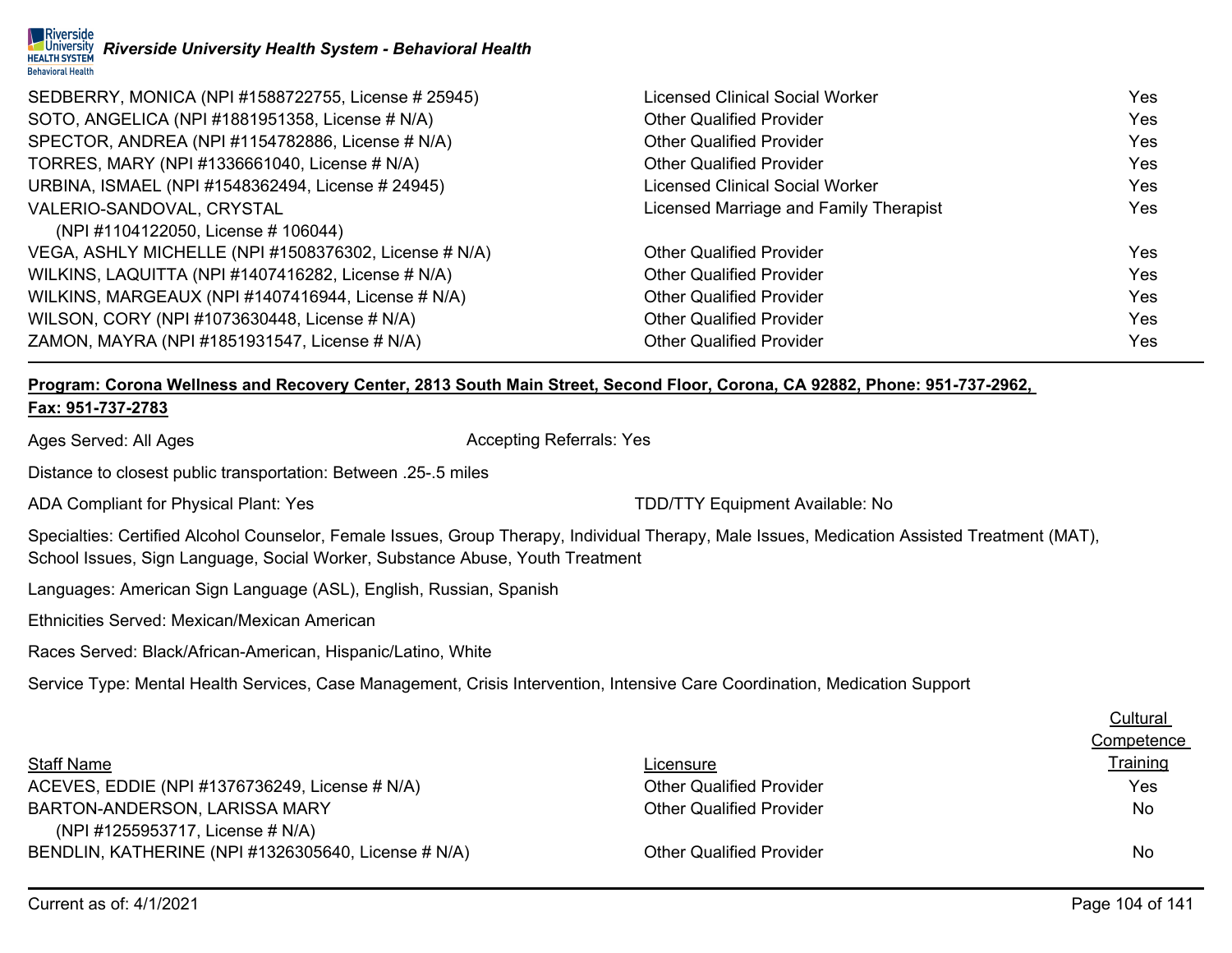

| CREGLER-DANIEL, LENORA (NPI #1306181060, License # N/A)   | <b>Other Qualified Provider</b>            | Yes. |
|-----------------------------------------------------------|--------------------------------------------|------|
| FABE, CECILIA ISABEL (NPI #1275185282, License # N/A)     | <b>Other Qualified Provider</b>            | No.  |
| FOURONG, LACY RAE (NPI #1982939138, License #87955)       | Licensed Marriage and Family Therapist     | Yes  |
| HERD, TIFFANY (NPI #1013357862, License # N/A)            | <b>Other Qualified Provider</b>            | Yes  |
| LLAMAS, LILIANA (NPI #1427285089, License # LCSW76814)    | Licensed Clinical Social Worker            | Yes  |
| MENDEZ, CECLILIA (NPI #1184990970, License # IMF74490)    | <b>Associate Marriage Family Therapist</b> | No.  |
| REDDY, VEDHIRE (NPI #1427156173, License # A46202)        | <b>Licensed Psychiatrist</b>               | Yes  |
| SAKO, RAGHDA (NPI #1083020663, License #94161)            | Licensed Marriage and Family Therapist     | Yes. |
| SANJUAN, VERONICA (NPI #1578780771, License # 100280)     | Licensed Marriage and Family Therapist     | No.  |
| ULLOA, ANDREA JACQUELINE (NPI #1356848683, License # N/A) | <b>Other Qualified Provider</b>            | No.  |

#### **Program: Crisis Support System of Care - CREST/REACH/ROCKY, 2085 Rustin Ave., Riverside, CA 92509, Phone: 951-715-5040, Fax: 951-784-4976**

Ages Served: All Ages **Accepting Referrals: Yes** Accepting Referrals: Yes

Distance to closest public transportation: Less than .25 miles

ADA Compliant for Physical Plant: Yes TDD/TTY Equipment Available: Yes

Languages: English, Spanish

Ethnicities Served: Mexican/Mexican American, Cuban, Puerto Rican, Other Hispanic/Latino

Races Served: Alaskan Native, American Indian, Asian Native, Black/African-American, Cambodian, Chinese, Filipino, Guamanian, Hawaiian, Japanese, Korean, Laotian, Hispanic/Latino, Samoan, Vietnamese, White, Multiracial

Service Type: Mental Health Services, Case Management, Crisis Intervention

|                                                        |                                        | Competence |
|--------------------------------------------------------|----------------------------------------|------------|
| <b>Staff Name</b>                                      | Licensure                              | Training   |
| ABBOTT, ANGELA (NPI #1336448059, License # AMFT102241) | Associate Marriage Family Therapist    | No         |
| AMEZQUITA, ALBERTO (NPI #1609003193, License # N/A)    | <b>Other Qualified Provider</b>        | <b>No</b>  |
| ANDERSON, BRENDA (NPI #1578996005, License # N/A)      | <b>Other Qualified Provider</b>        | No         |
| BARILLA, DAVID (NPI #1881084093, License # N/A)        | <b>Other Qualified Provider</b>        | No         |
| BARRAGAN, GABRIELE (NPI #1659989580, License # N/A)    | <b>Other Qualified Provider</b>        | Yes        |
| CRUZ, NOELLE MARIE (NPI #1538684576, License # N/A)    | <b>Other Qualified Provider</b>        | No         |
| DEGRUTT, MICHAEL (NPI #1023415395, License # 106437)   | Licensed Marriage and Family Therapist | No         |
| ELLIS, JASON (NPI #1578924858, License # N/A)          | <b>Other Qualified Provider</b>        | <b>No</b>  |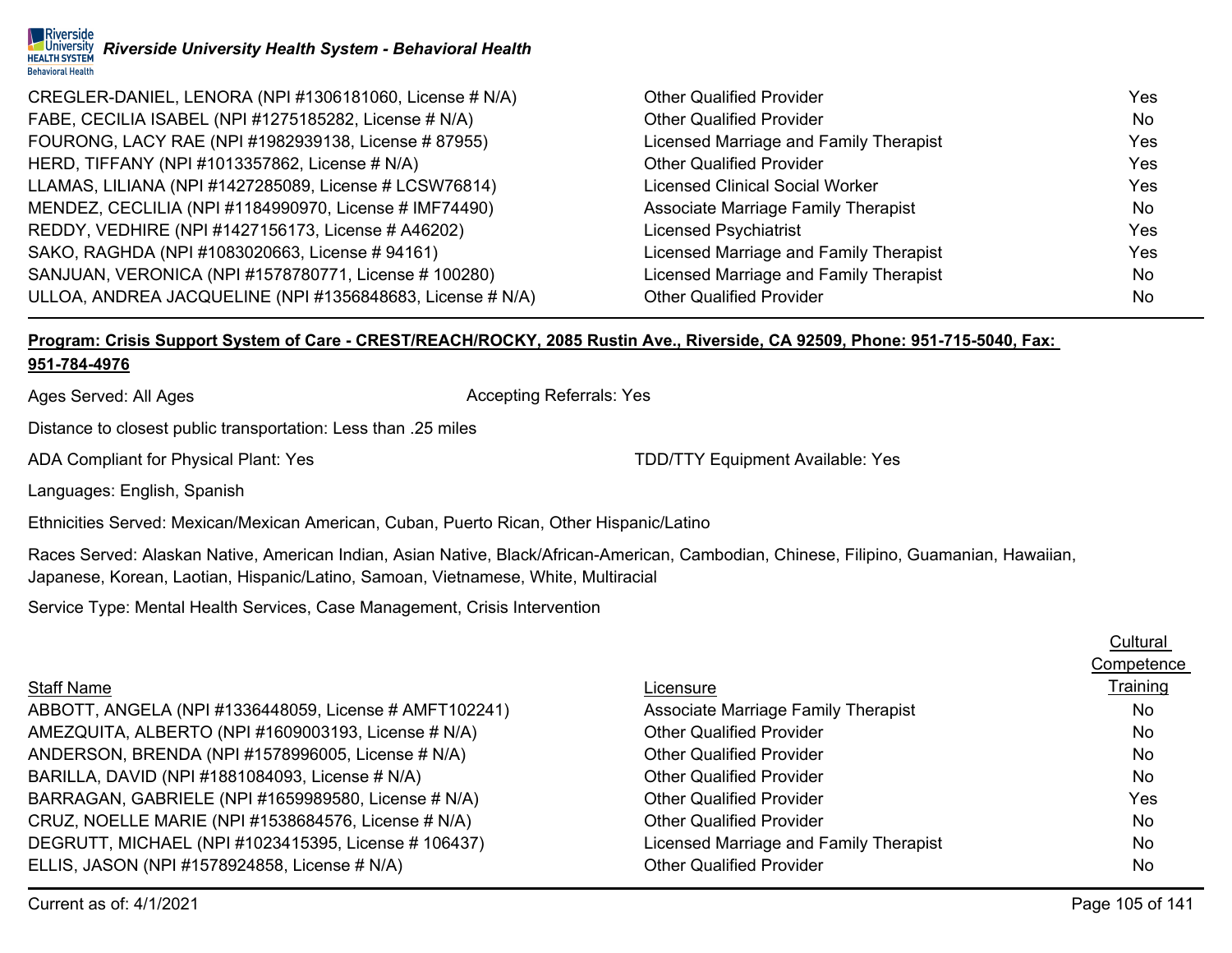

| ESPINOZA, ANGELA M (NPI #1790177384, License # N/A)         | <b>Other Qualified Provider</b>                      | No         |
|-------------------------------------------------------------|------------------------------------------------------|------------|
| GALINDO, JOEL (NPI #1891947297, License #82454)             | Licensed Marriage and Family Therapist               | No         |
| GASPAR, ALICIA (NPI #1750735726, License # N/A)             | <b>Other Qualified Provider</b>                      | No.        |
| GUNSETH, SAMANTHA (NPI #1376949818, License # N/A)          | <b>Other Qualified Provider</b>                      | No.        |
| GUTIERREZ, DAISY (NPI #1124632443, License # N/A)           | Mental Health Rehabilitation Specialist              | <b>Yes</b> |
| HAMRANG, NASIM NICOLE (NPI #1285129866, License # 103254)   | <b>Associate Marriage Family Therapist</b>           | No.        |
| KUCAVIKOVA, KATARINA (NPI #1225398324, License # LCSW79407) | <b>Licensed Clinical Social Worker</b>               | No         |
| LAFRENIERE, HUBERT (NPI #1508078718, License # AMFT67973)   | <b>Associate Marriage Family Therapist</b>           | No.        |
| LASTIMOSA, DAWN ELAINE (NPI #1962903237, License # N/A)     | <b>Other Qualified Provider</b>                      | No         |
| LOGIUDICE, MICHAEL (NPI #1366806721, License # 82708)       | Associate Marriage Family Therapist, Other Qualified | No         |
|                                                             | Provider                                             |            |
| LOPEZ, EDDIE (NPI #1689077182, License # N/A)               | <b>Other Qualified Provider</b>                      | No.        |
| MEZA, DAKOTA C (NPI #1144868944, License # N/A)             | <b>Associate Clinical Social Worker</b>              | No         |
| MILLER, KRISTIN (NPI #1023104882, License # 20890)          | <b>Licensed Clinical Social Worker</b>               | No.        |
| MONTENEGRO, GINA (NPI #1598278491, License # 99102)         | <b>Associate Marriage Family Therapist</b>           | No.        |
| MORENO, MARIO A (NPI #1619515475, License # N/A)            | <b>Associate Clinical Social Worker</b>              | <b>No</b>  |
| MUNOZDEAVILA, MAGALY (NPI #1831569581, License # N/A)       | <b>Other Qualified Provider</b>                      | No.        |
| PETERSON, TYRONE (NPI #1538532627, License # N/A)           | <b>Other Qualified Provider</b>                      | No.        |
| SALDIVAR, JANELLE KATHLEEN (NPI #1891287652, License # N/A) | <b>Other Qualified Provider</b>                      | No.        |
| SAMANO, EUFEMIA (NPI #1699897637, License # N/A)            | <b>Other Qualified Provider</b>                      | No.        |
| THIGPEN, TAMMIE (NPI #1730308495, License # N/A)            | <b>Other Qualified Provider</b>                      | No.        |
| VERBECK, RODERICK (NPI #1124242565, License # N/A)          | Licensed Marriage and Family Therapist               | No.        |
| WEINLAND, AMANDA CHARLOTTE                                  | Associate Clinical Social Worker, Other Qualified    | No.        |
| (NPI #1124477153, License # 78196)                          | Provider                                             |            |
| WILSON, CATHRINE MICHELL (NPI #1588177174, License # N/A)   | <b>Other Qualified Provider</b>                      | No.        |

## **Program: Forensic FSP-MH Court, 771 Blaine St, Suite D, Riverside, CA 92507, Phone: 951-358-4120**

Ages Served: 21+ Accepting Referrals: Yes

Distance to closest public transportation: Between .5-1.0 miles

ADA Compliant for Physical Plant: Yes TDD/TTY Equipment Available: Yes

Languages: English, Spanish

Service Type: Mental Health Services, Case Management, Crisis Intervention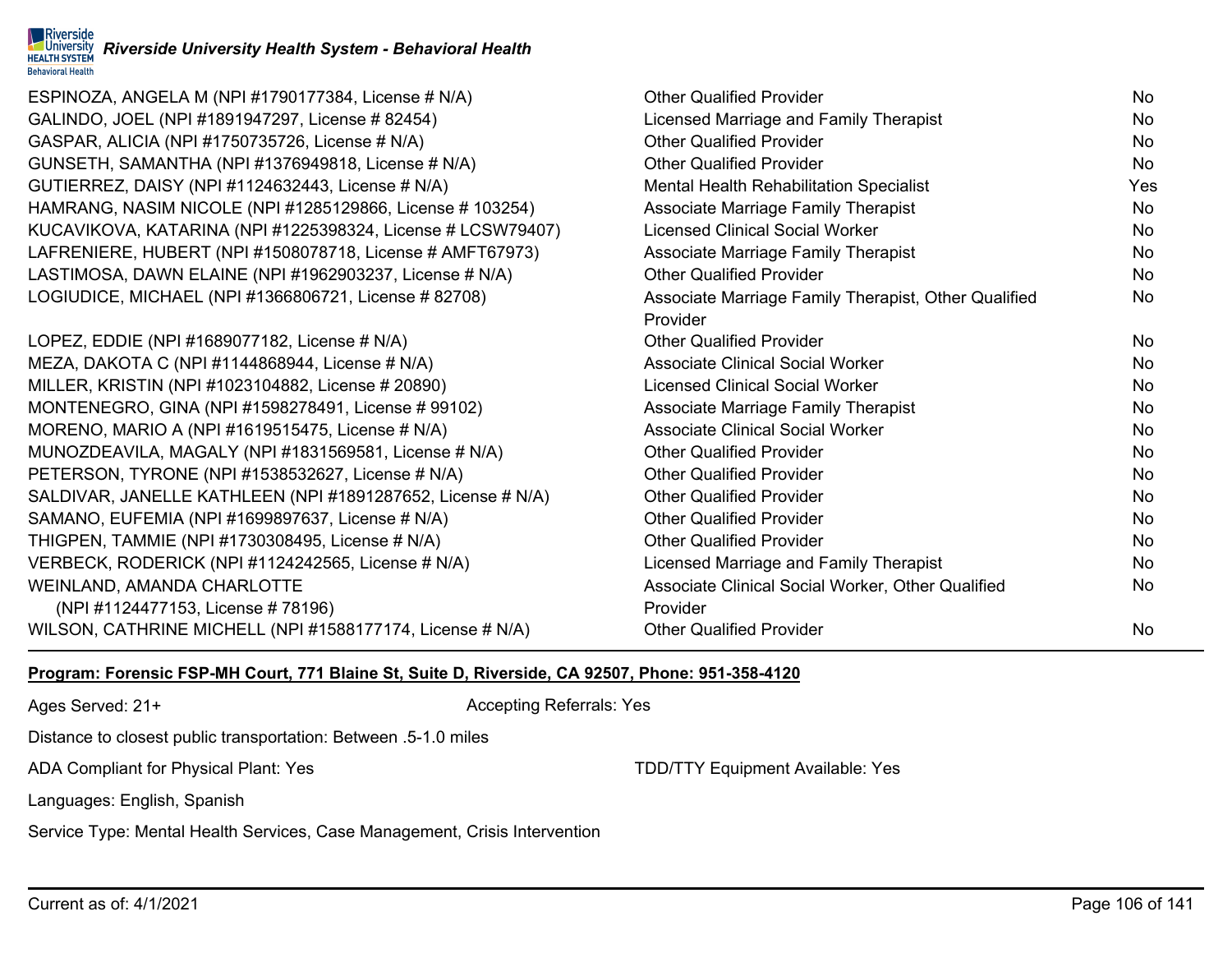|                                                             |                                            | Cultural   |
|-------------------------------------------------------------|--------------------------------------------|------------|
|                                                             |                                            | Competence |
| <b>Staff Name</b>                                           | Licensure                                  | Training   |
| AKABA, VALENTINE (NPI #1437329067, License # LMFT88798)     | <b>Associate Marriage Family Therapist</b> | Yes        |
| BROWN, WILLIAM EDWARD (NPI #1760951529, License # ASW90429) | Associate Clinical Social Worker           | Yes        |
| DIAZ, DANIEL J (NPI #1649713108, License # N/A)             | <b>Other Qualified Provider</b>            | Yes        |
| ERAZO, LISA MARIE (NPI #1023566213, License # LMFT109322)   | Licensed Marriage and Family Therapist     | Yes        |
| <b>GILLESPIE, NICOLE KRISTEN</b>                            | <b>Associate Clinical Social Worker</b>    | <b>Yes</b> |
| (NPI #1649652413, License # ASW72936)                       |                                            |            |
| HAYNES, WILLIAM (NPI #1386998722, License # N/A)            | <b>Other Qualified Provider</b>            | <b>No</b>  |
| JIMENEZ, BRIAHNA (NPI #1851905152, License # 702293)        | Licensed Vocational Nurse                  | Yes        |
| MARTINEZ, ANTONIO (NPI #1477904001, License # N/A)          | <b>Other Qualified Provider</b>            | <b>No</b>  |
| OARE, PATRICIA ANN (NPI #1114535358, License # N/A)         | <b>Other Qualified Provider</b>            | <b>Yes</b> |
| RODRIGUEZ, DIANA (NPI #1477161081, License # N/A)           | <b>Other Qualified Provider</b>            | <b>Yes</b> |
| ROMANDO, MARYJOE (NPI #1821291030, License # 11309)         | <b>Licensed Psychiatrist</b>               | Yes        |
| SASSO, MATTHEW (NPI #1497106215, License # ACSW85290)       | Associate Clinical Social Worker           | <b>Yes</b> |
| TRUJILLO, LISA ANNETTE (NPI #1932627957, License # N/A)     | <b>Other Qualified Provider</b>            | Yes        |

## **Program: INSTITUTE FOR FAMILY CENTERED SERVICES INC. DBA California Mentor - FSS, 6800 Indiana Ave, 260, Riverside, CA 92506, Phone: 951-782-0040**

Ages Served: 0-20 **Accepting Referrals: Yes** Accepting Referrals: Yes

Distance to closest public transportation: Between .5-1.0 miles

ADA Compliant for Physical Plant: Yes TDD/TTY Equipment Available: No

Languages: English, Spanish

Service Type: Mental Health Services

|                                                         |                                         | <b>Competence</b> |
|---------------------------------------------------------|-----------------------------------------|-------------------|
| <b>Staff Name</b>                                       | Licensure                               | Training          |
| AGREDANO, LAURA (NPI #1942803523, License # 95669)      | <b>Associate Clinical Social Worker</b> | Yes               |
| ESTRADA, NORMA A (NPI #1760011753, License # 117322)    | Associate Marriage Family Therapist     | Yes               |
| GARCIA, TRACY DENISE (NPI #1740598408, License # 91927) | Associate Marriage Family Therapist     | Yes               |
| GLOVER, ANGEL (NPI #1821573338, License # N/A)          | <b>Other Qualified Provider</b>         | Yes               |
| GONZALES, EDSON LUCERO (NPI #1609435254, License # N/A) | <b>Other Qualified Provider</b>         | Yes               |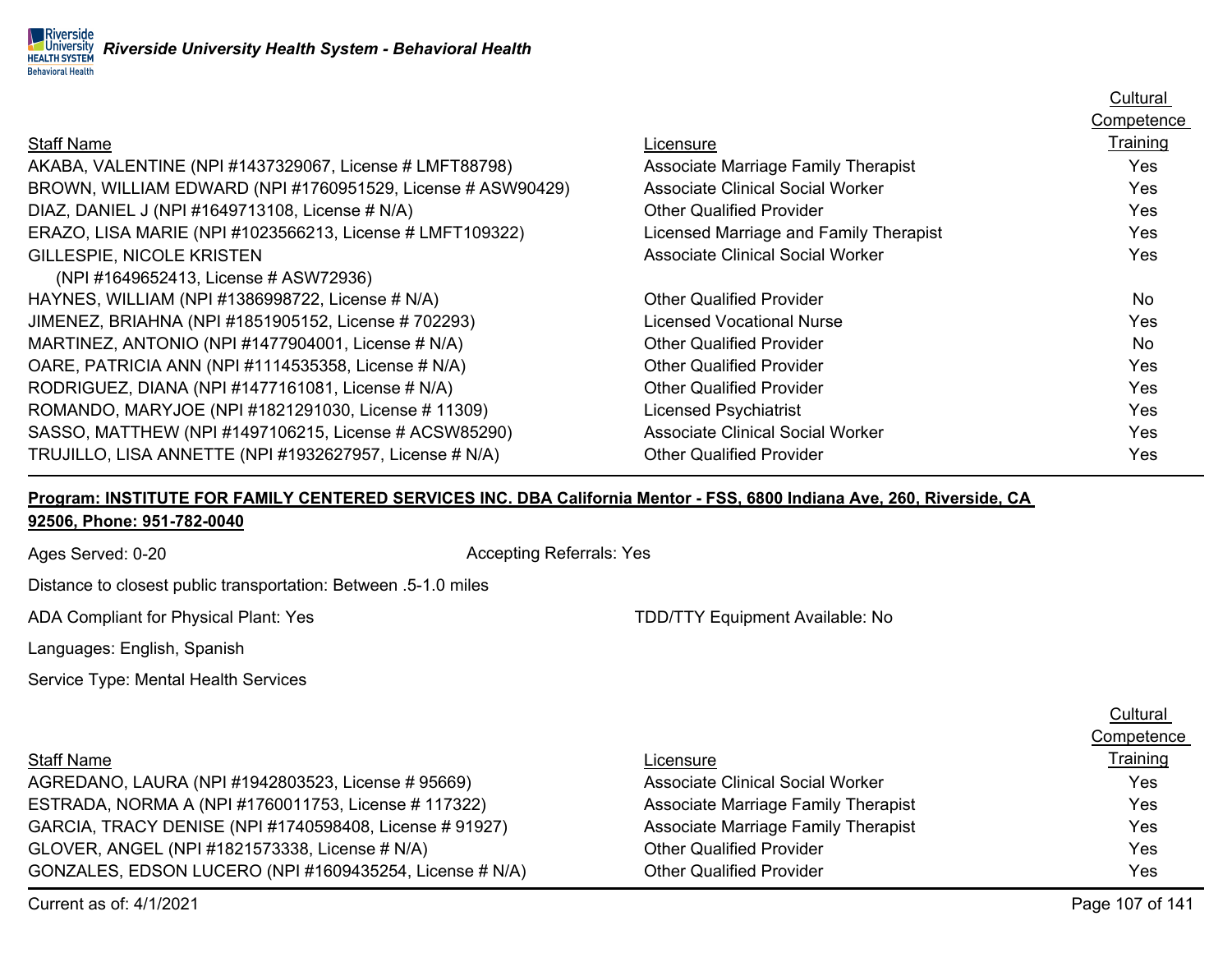

GONZALEZ, KELLIE LYNN (NPI #1730742263, License # 92986) Associate Marriage Family Therapist Associate Marriage Family Therapist HERNANDEZ, MARIA (NPI #1437756038, License # N/A) Cher Qualified Provider The Communication of the Yes JANUARY, MIRACLE (NPI #1316470263, License # 91868) Associate Marriage Family Therapist Marriage Family Therapist MONTANE, GUSTAVO (NPI #1780169383, License # 109915) Associate Marriage Family Therapist No PLAVAJKA, ROBERT (NPI #1346879517, License # 113787) Associate Marriage Family Therapist Marriage Family Therapist RAMIREZ, JESUS JAVIER (NPI #1346883253, License # N/A) Other Qualified Provider Ves REVELO, JOSE MIGUEL (NPI #1902418767, License # N/A) Other Qualified Provider Yes SANCHEZ-MUNOZ, MARIA DE LOURDES (NPI #1225597982, License # N/A) Other Qualified Provider New Yes SIMONE, AGNES KWON (NPI #1760845101, License # 15833) Licensed Psychiatrist Yes WARD, BRIDGET (NPI #1992277636, License # N/A) Cher Qualified Provider Construction of the Ves WEIR, TAWNY (NPI #1205920113, License # 97520) License And Tamily Therapist Marriage and Family Therapist Marriage and Family Therapist WIGFALL, DONNELL (NPI #1841465556, License # 11625) Licensed Psychiatrist Christian Muslem Christian Muslem Muslem Muslem Muslem Muslem Muslem Muslem Muslem Muslem Muslem Muslem Muslem Muslem Muslem Muslem Muslem Muslem Mu WILLIAMS, CRYSTAL (NPI #1104378850, License # 112575) Associate Marriage Family Therapist Marriage Family Therapist ZUMWALT, SUZANNE MARIE (NPI #1184214348, License # N/A) Other Qualified Provider Ves

#### **Program: Interagency Services for Families Wraparound, 3125 Myers St., Riverside, CA 92503, Phone: 951-358-4850**

Ages Served: 0-20 **Accepting Referrals: Yes** Accepting Referrals: Yes

Distance to closest public transportation: Less than .25 miles

ADA Compliant for Physical Plant: Yes TCON TO AND TO THE TO THE TOPOS TO THE REGISTION OF THE TO A CONTROLLER

Languages: English, Spanish

Service Type: Mental Health Services, Case Management, Crisis Intervention, Intensive Care Coordination, Intensive Home Based Services

|                                        | Cultural   |
|----------------------------------------|------------|
|                                        | Competence |
| Licensure                              | Training   |
| <b>Other Qualified Provider</b>        | No.        |
| <b>Other Qualified Provider</b>        | Yes        |
| <b>Other Qualified Provider</b>        | No.        |
| <b>Other Qualified Provider</b>        | No.        |
| Licensed Marriage and Family Therapist | No.        |
| <b>Other Qualified Provider</b>        | Yes        |
| <b>Other Qualified Provider</b>        | Yes        |
| <b>Licensed Clinical Social Worker</b> | Yes.       |
|                                        |            |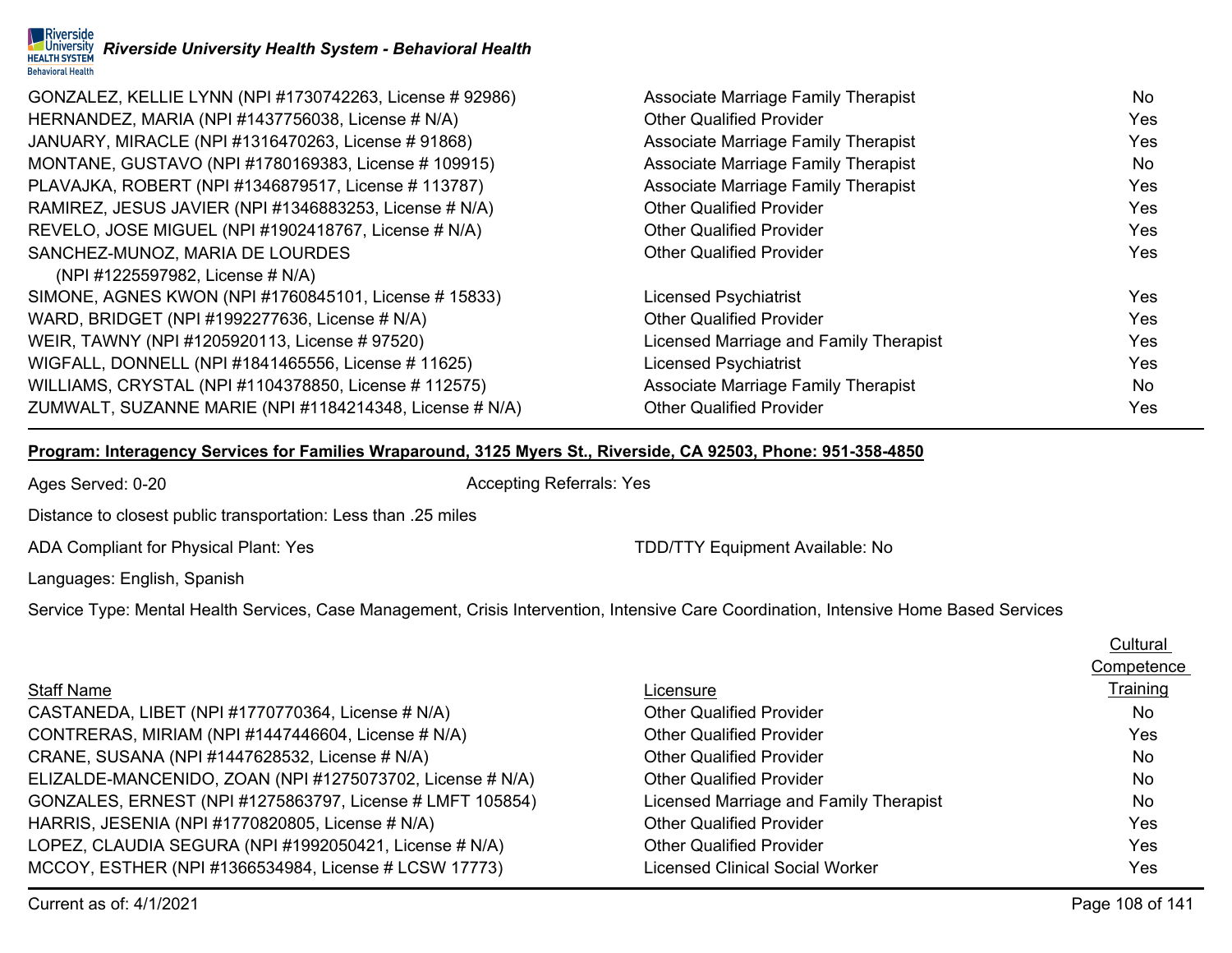#### **Riverside** *Riverside University Health System - Behavioral Health* **HEALTH SYSTEM**

#### **Program: Jefferson Wellness Center, 2085 Rustin Ave., Riverside, CA 92507, Phone: 951-955-8000**

Ages Served: All Ages Accepting Referrals: Yes

Distance to closest public transportation: Less than .25 miles

ADA Compliant for Physical Plant: Yes TELL THE SECTION COMPLETED TO THE TOP THAT TO THE YES

Languages: English, Spanish, Vietnamese

Service Type: Mental Health Services, Medication Support

#### Staff Name

**Behavioral Health** 

AGUIRRE, BEVERLY MARITZA (NPI #1992153647, License # N/A) Mental Health Rehabilitation N  $ANGULO, OCTAVIANO (NPI #1851989206, License # N/A)$   $($ ARCHER, STEPHANIE B (NPI #1699364547, License # N/A) AYALA, RENA C (NPI #1386834232, License # N/A) BRAVO, LUIS ROBERTO (NPI #1023271319, License # N/A)  $\qquad \qquad \qquad$ COPELAND, JEFFREY THOMAS (NPI #1225650708, License # N/A) C DAVIS, KIM (NPI #1700923133, License # 219798) DUFFY, CHRISTOPHER (NPI #1649522061, License # N/A) FISHER, MICHELLE VICTORIA (NPI #1962021030, License # N/A) Other Australians C GONZALEZ, ANTONIA (NPI #1356893424, License # N/A) Other Anti-GRACIAN, JONATHAN EDUARDO (NPI #1780226522, License # N/A) C HANLON, CHRISTOPER JOHN (NPI #1013516855, License # N/A)  $\beta$ HAYNES, WILLIAM (NPI #1386998722, License # N/A)  $\qquad \qquad \qquad \qquad$   $\qquad \qquad \qquad$ JOHNS, LANCE J (NPI #1871945048, License # N/A) OHNS, LANCE J LARKIN, JENNIFER (NPI #1417138652, License # N/A)  $\qquad \qquad \qquad \qquad$ LECHUGA, JOSE GUILLERMO (NPI #1275179038, License # N/A) C LUNA, ERIKA MARILEE (NPI #1841529658, License # N/A) O MILLER, KELSEY ERIN (NPI #1881230399, License # N/A)  $\blacksquare$ MILLER, KRISTIN (NPI #1023104882, License # 20890) MUSIELAK, VALERIE (NPI #1316381874, License # N/A)  $\blacksquare$ 

| Licensure                                      | <b>Training</b> |
|------------------------------------------------|-----------------|
| <b>Mental Health Rehabilitation Specialist</b> | No              |
| <b>Other Qualified Provider</b>                | Yes             |
| <b>Other Qualified Provider</b>                | Yes             |
| <b>Mental Health Rehabilitation Specialist</b> | No.             |
| <b>Other Qualified Provider</b>                | Yes             |
| <b>Other Qualified Provider</b>                | <b>No</b>       |
| <b>Licensed Vocational Nurse</b>               | Yes             |
| <b>Mental Health Rehabilitation Specialist</b> | No.             |
| <b>Other Qualified Provider</b>                | No              |
| <b>Other Qualified Provider</b>                | No              |
| <b>Other Qualified Provider</b>                | <b>No</b>       |
| <b>Associate Clinical Social Worker</b>        | No.             |
| <b>Other Qualified Provider</b>                | No.             |
| <b>Other Qualified Provider</b>                | No              |
| <b>Other Qualified Provider</b>                | <b>No</b>       |
| <b>Other Qualified Provider</b>                | Yes             |
| <b>Other Qualified Provider</b>                | No.             |
| Mental Health Rehabilitation Specialist        | No.             |
| Licensed Clinical Social Worker                | No              |
| Mental Health Rehabilitation Specialist        | Yes             |
|                                                |                 |

**Cultural Competence** 

OLAGUES, LISA (NPI #1821288218, License # N/A) Qther Qualified Provider No No RAMOS, ANA (NPI #1437311404, License # N/A)  $\overline{a}$  Other Qualified Provider Ves XAYARATH, NOVANH (NPI #1821108374, License # 39607) Licensed Marriage and Family Therapist Yes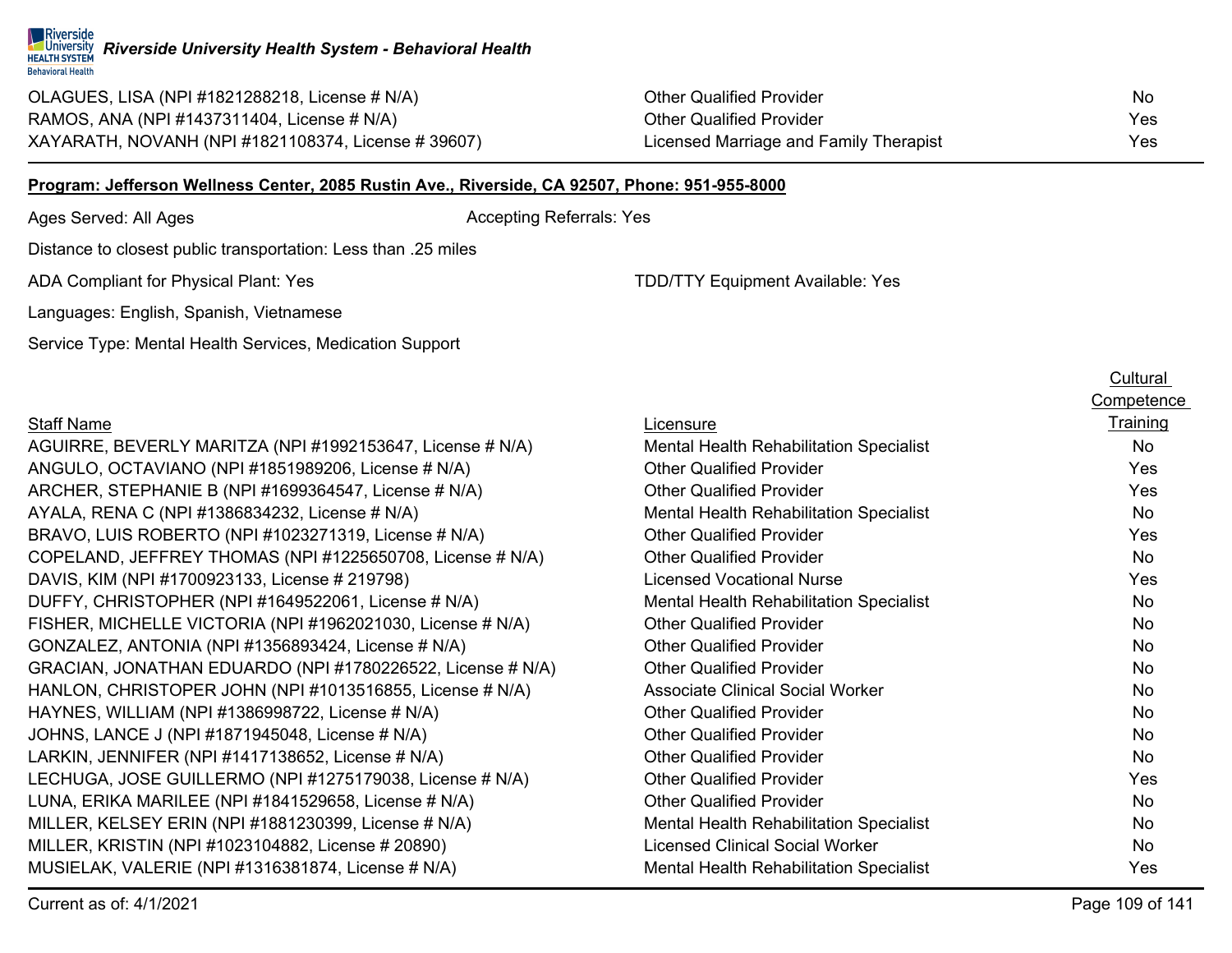

| NOBLE, LISA (NPI #1518320571, License # VN254024)         | Licensed Vocational Nurse               | No         |
|-----------------------------------------------------------|-----------------------------------------|------------|
| REGAN, BERNADETTE (NPI #1922186493, License # LCS 19841)  | <b>Licensed Clinical Social Worker</b>  | No         |
| SEGURA, ALVARO (NPI #1306371554, License # N/A)           | <b>Other Qualified Provider</b>         | No         |
| SEPULVEDA, LINDA (NPI #1073840245, License # N/A)         | <b>Other Qualified Provider</b>         | No         |
| SHEPPARD, ROSALINDA (NPI #1568848877, License # N/A)      | <b>Other Qualified Provider</b>         | No         |
| SYLVESTER, HEATHER (NPI #1174740161, License # LCSW59635) | <b>Licensed Clinical Social Worker</b>  | Yes        |
| VALENCIA, MARIELLA (NPI #1568845873, License # 99098)     | Associate Marriage Family Therapist     | No         |
| <b>VALENSON, STEPHANIE ELIZABETH</b>                      | <b>Other Qualified Provider</b>         | Yes        |
| (NPI#1609355510, License # N/A)                           |                                         |            |
| VERTTI, ANTONIO (NPI #1821175522, License # N/A)          | <b>Other Qualified Provider</b>         | No         |
| WEIGOLD, SCOTT (NPI #1992895056, License # A84380)        | <b>Licensed Psychiatrist</b>            | <b>Yes</b> |
| WILINSKI, JESSICA ELIZABETH                               | <b>Associate Clinical Social Worker</b> | No.        |
| $(NPI #1003345992,$ License # Student Intern)             |                                         |            |
| WILLIAMS, RACHEL ELEANOR (NPI #1962986711, License # N/A) | <b>Other Qualified Provider</b>         | No         |
| YARBROUGH, RICHARD (NPI #1023339025, License # N/A)       | <b>Other Qualified Provider</b>         | No         |
| YOULIN-BARTLETT, PAULINE                                  | Licensed Marriage and Family Therapist  | No.        |
| (NPI #1104088046, License # LMFT53024)                    |                                         |            |

#### **Program: Jurupa Unified School District, 3924 Riverview Dr., Jurupa Valley, CA 92509, Phone: 951-360-4175**

Ages Served: 0-20 **Accepting Referrals: Yes, Therapy Only** Accepting Referrals: Yes, Therapy Only

Distance to closest public transportation: Between .5-1.0 miles

ADA Compliant for Physical Plant: Yes TEER TO AND ADA Compliant Available: No

Specialties: Anxiety Disorder, Anxiety, Bereavement/Grief Counseling, Case Management, Foster Youth, Mental Health Counseling, MH Counselor, Peer Support, Play Therapy, School Issues, Social Worker, Stress Management, Trauma Informed, Youth Treatment

Languages: English, Spanish

Ethnicities Served: Mexican/Mexican American, Other Hispanic/Latino

Races Served: Asian Native, Black/African-American, Chinese, Hispanic/Latino, White, Multiracial, Other Asian, Other Race

Service Type: Mental Health Services, Case Management, Crisis Intervention, Intensive Care Coordination, Intensive Home Based Services

**Cultural Competence** Licensure **Training** 

Staff Name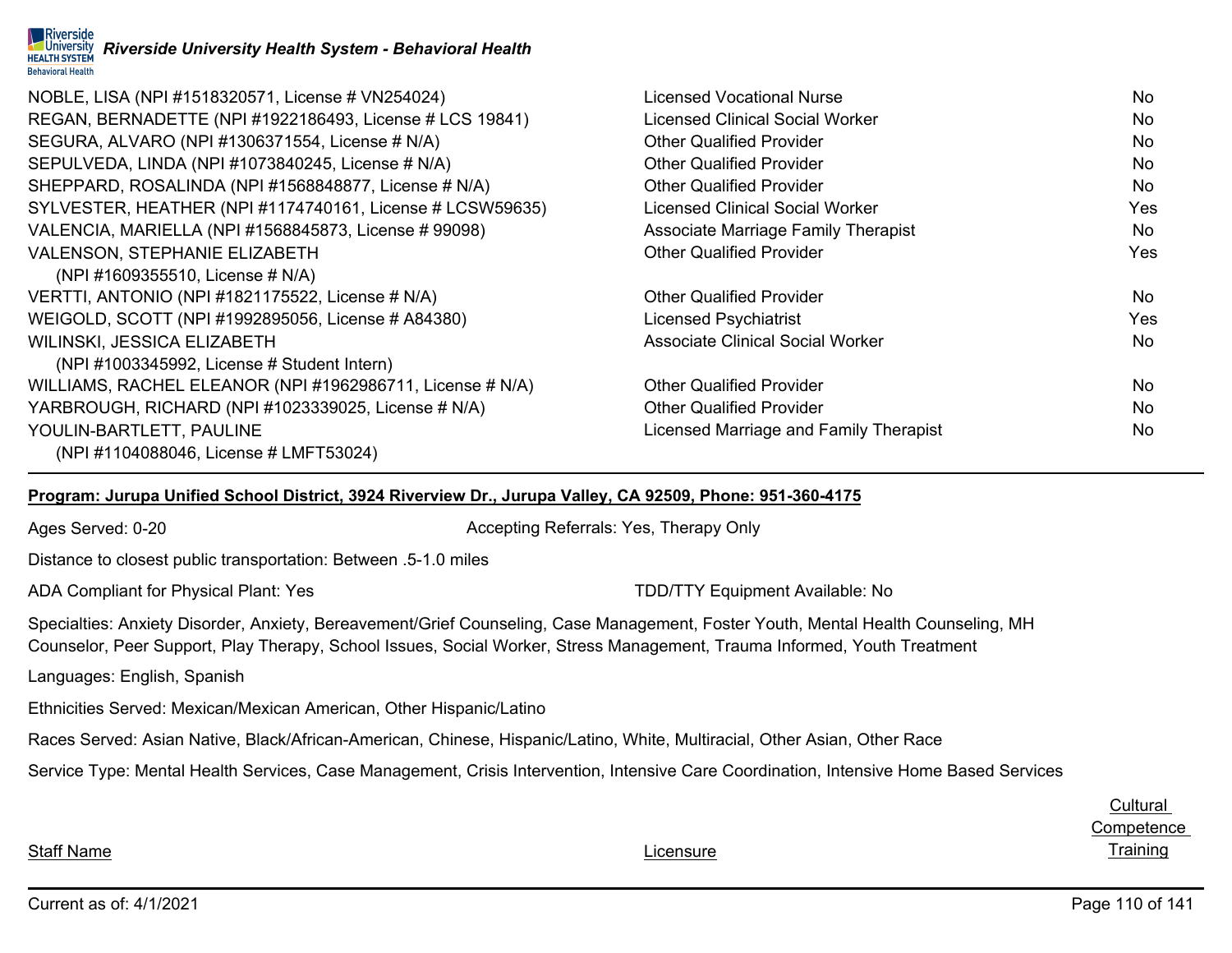

| ADAMS, OFIR (NPI #1861095929, License # N/A)               | Other Qualified Provider                | No. |
|------------------------------------------------------------|-----------------------------------------|-----|
| BARRAZA, MELISSA ANDREA (NPI #1154948909, License # 96168) | <b>Associate Clinical Social Worker</b> | No. |
| BRISENO, JENNIFER (NPI #1104447390, License # 74169)       | <b>Associate Clinical Social Worker</b> | No. |
| CAMPOS, EDUARDO JOSE (NPI #1275153959, License # N/A)      | Other Qualified Provider                | No. |
| CASTANON, YVETTE (NPI #1881028710, License #91655)         | <b>Associate Clinical Social Worker</b> | No. |
| GARCIA-RUACHO, CRYSTAL (NPI #1699088716, License # 72552)  | Licensed Clinical Social Worker         | No. |
| LAKE, SAMANTHA (NPI #1427595065, License # 93919)          | <b>Associate Clinical Social Worker</b> | No. |
| RIOS, LIZET (NPI #1780053132, License #87784)              | <b>Associate Clinical Social Worker</b> | No. |
| SANTANA, AUDRIANA (NPI #1083232920, License # 95625)       | <b>Associate Clinical Social Worker</b> | No. |
| VAZQUEZ, DESTINY (NPI #1639772585, License # N/A)          | Other Qualified Provider                | No. |

#### **Program: Kamali'i Counseling Center, 31772 Casino Drive, B, Lake Elsinore, CA 92530, Phone: 951-674-9400, Fax: 951-674-9486**

Ages Served: All Ages Accepting Referrals: Yes, Therapy Only

Distance to closest public transportation: Less than .25 miles

ADA Compliant for Physical Plant: Yes TEER TO AND ADA Compliant Available: No

Specialties: ADHD, Adjustment Disorders, Anxiety, Case Management, Child Abuse Issues, Clinical Child Psychology, Clinical Therapist, Couples/Marriage Therapy, Depression, Developmental Issues, Family Therapy, Female Issues, Foster Youth, Gender Identity Issues, Group Therapy, Individual Therapy, Learning Disorders, LGBTQ Counseling, Male Issues, Men With Children, Mental Health Counseling, MH Counselor, Mood Disorders, Obsessive-Compulsive Behaviors, Oppositional Defiance, PTSD, School Issues, Social Worker, Stress Management, Trauma Informed, Women With Children, Youth Treatment

Languages: English

Service Type: Mental Health Services, Case Management, Crisis Intervention, Intensive Care Coordination, Intensive Home Based Services

|                                                       |                                           | Cultural   |
|-------------------------------------------------------|-------------------------------------------|------------|
|                                                       |                                           | Competence |
| <b>Staff Name</b>                                     | Licensure                                 | Training   |
| AGUILAR, JOSELYNN (NPI #1487139101, License # 113572) | Associate Marriage Family Therapist       | Yes        |
| CHAVEZ, KARINA (NPI #1144843442, License # 116120)    | Associate Marriage Family Therapist       | Yes        |
| HYATT, KAILEY (NPI #1003440900, License # N/A)        | <b>Other Qualified Provider</b>           | Yes        |
| LINDEOTH, STEPHANIE (NPI #1609485531, License # N/A)  | Associate Professional Clinical Counselor | Yes        |
| PERRY, JAYZME A (NPI #1962015172, License # 95844)    | <b>Associate Clinical Social Worker</b>   | Yes.       |

#### **Program: Long Term Care - Board & Care Program, 3625 14th Street, Riverside, CA 92501, Phone: 951-955-1540, Fax: 951-955-1620**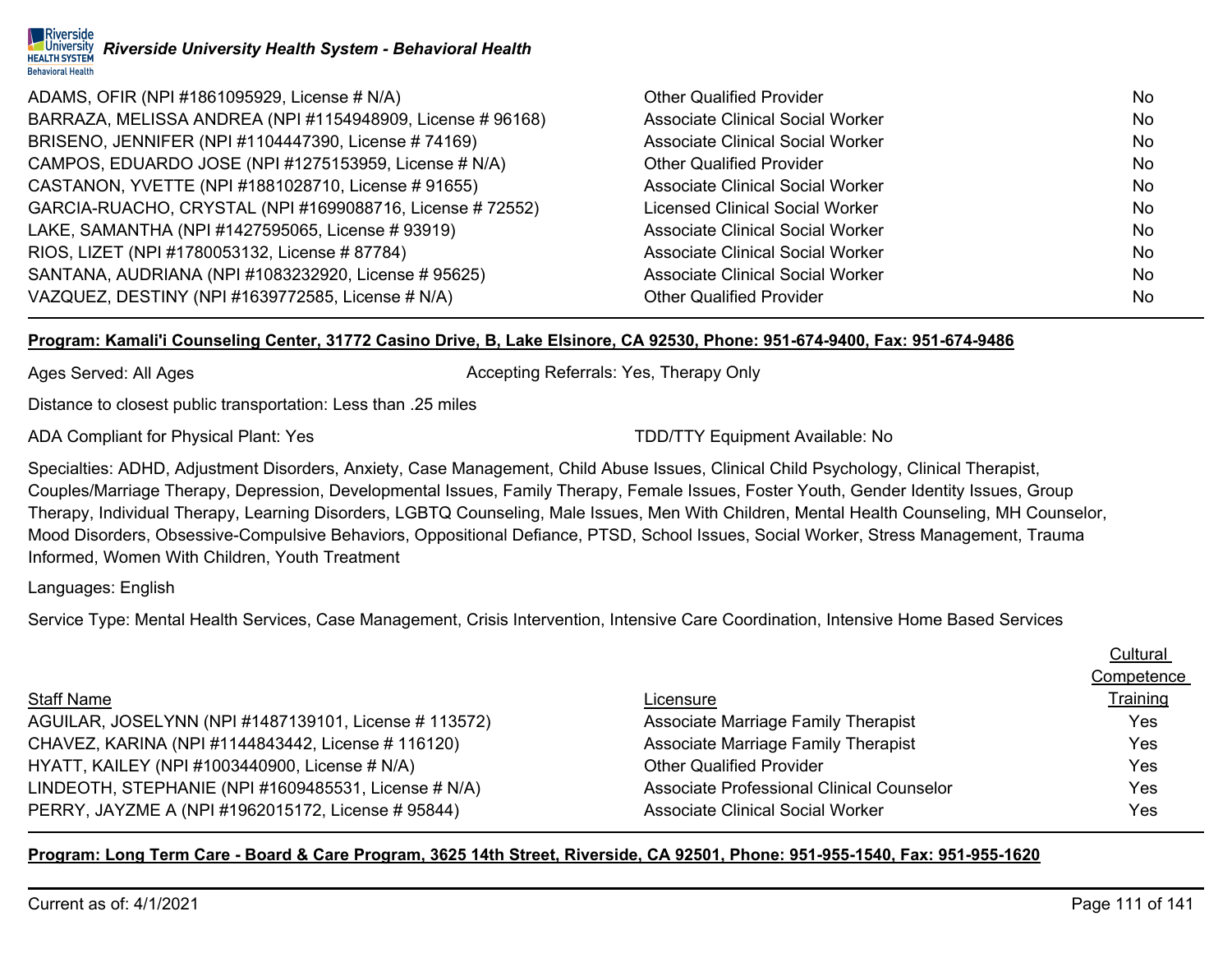#### Riverside *Riverside University Health System - Behavioral Health* **HEALTH SYSTEM Behavioral Health**

#### Ages Served: All Ages Accepting Referrals: Yes

Distance to closest public transportation: Less than .25 miles

ADA Compliant for Physical Plant: Yes TDD/TTY Equipment Available: Yes

Languages: American Sign Language (ASL), English, Spanish

Service Type: Mental Health Services, Case Management, Crisis Intervention, Intensive Care Coordination, Medication Support

|                                                              |                                     | <b>Uullul</b> di |
|--------------------------------------------------------------|-------------------------------------|------------------|
|                                                              |                                     | Competence       |
| <b>Staff Name</b>                                            | Licensure                           | Training         |
| JONES, CARMEN MARIE (NPI #1770906042, License # N/A)         | <b>Other Qualified Provider</b>     | No.              |
| KANSAL, TAPEESH (NPI #1841291408, License # c52158)          | Licensed Psychiatrist               | No.              |
| OGUGUA, LINDA (NPI #1417113903, License # N/A)               | <b>Other Qualified Provider</b>     | No.              |
| ORONA, TONY JR (NPI #1124566591, License # N/A)              | <b>Other Qualified Provider</b>     | Yes.             |
| THOMAS, ANITA (NPI #1902184955, License # N/A)               | <b>Other Qualified Provider</b>     | Yes              |
| THOMAS, SUNIL JOSE (NPI #1962865113, License # AMFT 1000159) | Associate Marriage Family Therapist | No.              |
| WASHINGTON-FINNEY, DEBBIE (NPI #1396121679, License # N/A)   | <b>Other Qualified Provider</b>     | No.              |

#### **Program: Long Term Care - ITF Discharge Planning, 3625 14th Street, Riverside, CA 92501, Phone: 951-955-1540, Fax: 951-955-1620**

Ages Served: All Ages Accepting Referrals: Yes Distance to closest public transportation: Less than .25 miles ADA Compliant for Physical Plant: Yes TDD/TTY Equipment Available: Yes Languages: English, Spanish Service Type: Mental Health Services, Case Management, Intensive Care Coordination

|                                                              |                                            | _______    |
|--------------------------------------------------------------|--------------------------------------------|------------|
|                                                              |                                            | Competence |
| <b>Staff Name</b>                                            | Licensure                                  | Training   |
| JONES, CARMEN MARIE (NPI #1770906042, License # N/A)         | <b>Other Qualified Provider</b>            | No.        |
| OGUGUA, LINDA (NPI #1417113903, License # N/A)               | <b>Other Qualified Provider</b>            | <b>No</b>  |
| ORONA, TONY JR (NPI #1124566591, License # N/A)              | <b>Other Qualified Provider</b>            | Yes        |
| THOMAS, ANITA (NPI #1902184955, License # N/A)               | <b>Other Qualified Provider</b>            | Yes        |
| THOMAS, SUNIL JOSE (NPI #1962865113, License # AMFT 1000159) | <b>Associate Marriage Family Therapist</b> | No         |
|                                                              |                                            |            |

**Cultural**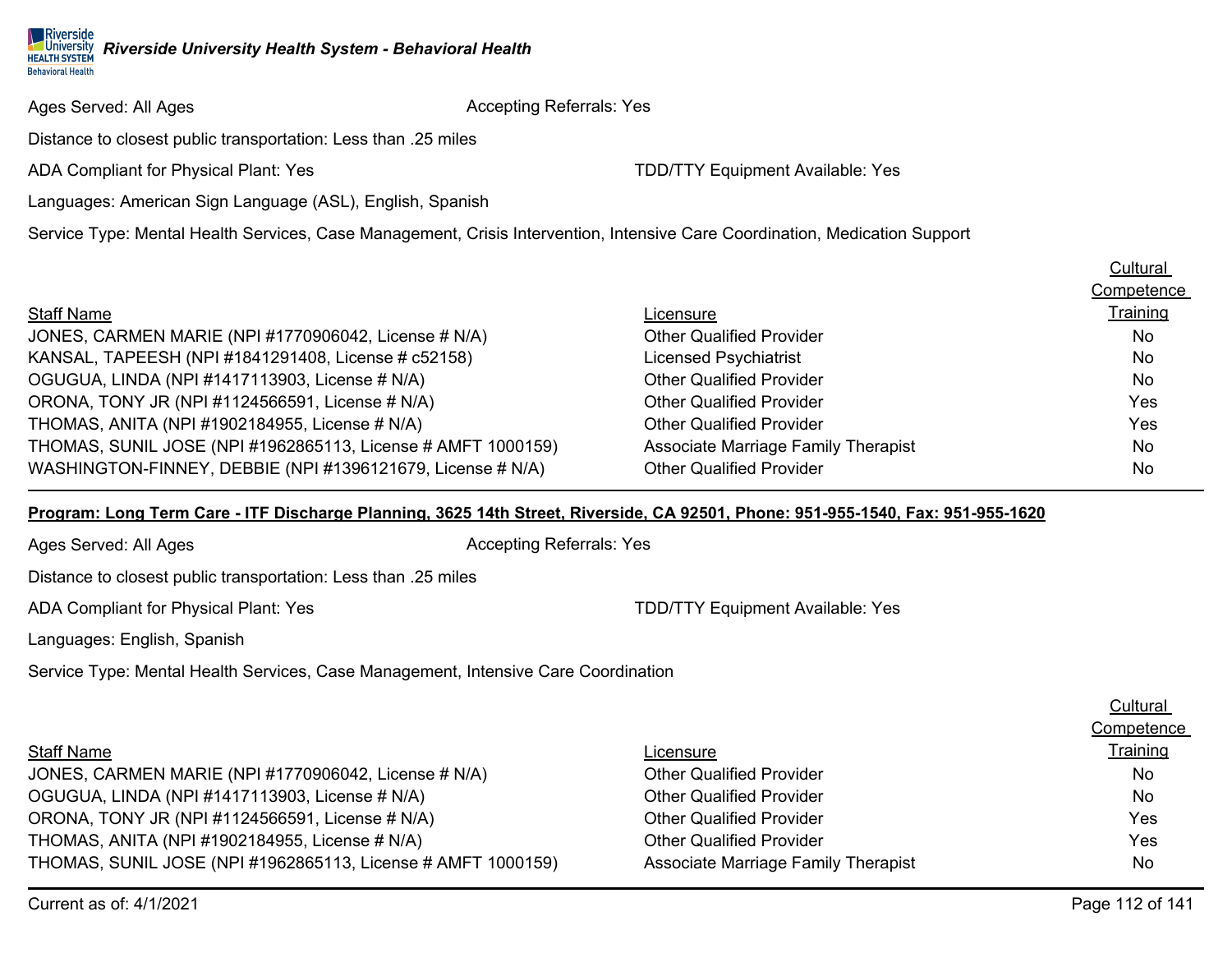#### **Program: Main Street Clinic, 2813 South Main Street, Second Floor, Corona, CA 92882, Phone: 951-737-2962, Fax: 951-737-2783**

Ages Served: All Ages **Accepting Referrals: Yes, Medication Only** 

Distance to closest public transportation: Less than .25 miles

ADA Compliant for Physical Plant: Yes TDD/TTY Equipment Available: No

Languages: American Sign Language (ASL), Arabic, Cambodian, Cantonese, English, Farsi, Hmong, Korean, Mandarin, Other Chinese Languages, Russian, Spanish, Tagalog, Vietnamese

Service Type: Mental Health Services, Case Management, Crisis Intervention, Medication Support

|                                                           |                                            | Cultural   |
|-----------------------------------------------------------|--------------------------------------------|------------|
|                                                           |                                            | Competence |
| <b>Staff Name</b>                                         | Licensure                                  | Training   |
| BARTON-ANDERSON, LARISSA MARY                             | <b>Other Qualified Provider</b>            | No         |
| (NPI #1255953717, License # N/A)                          |                                            |            |
| BENDLIN, KATHERINE (NPI #1326305640, License # N/A)       | <b>Other Qualified Provider</b>            | <b>No</b>  |
| CASTRO, JONATHAN MARSHALL                                 | Licensed Marriage and Family Therapist     | <b>No</b>  |
| (NPI #1285105965, License # AMFT 79509)                   |                                            |            |
| FABE, CECILIA ISABEL (NPI #1275185282, License # N/A)     | <b>Other Qualified Provider</b>            | <b>No</b>  |
| HENDERSON, CHRISTINA (NPI #1316163934, License # N/A)     | <b>Other Qualified Provider</b>            | <b>No</b>  |
| HENRY, LUEVINA (NPI #1609171297, License # N/A)           | <b>Other Qualified Provider</b>            | <b>No</b>  |
| MENDEZ, CECLILIA (NPI #1184990970, License # IMF74490)    | <b>Associate Marriage Family Therapist</b> | <b>No</b>  |
| MOON, THERESA (NPI #1477581270, License # A 43482)        | <b>Licensed Psychiatrist</b>               | <b>No</b>  |
| PATEL, RAMESH (NPI #1912044520, License # A46148)         | <b>Licensed Psychiatrist</b>               | <b>No</b>  |
| RAJANI, RAJ (NPI #1861566572, License # A42580)           | <b>Licensed Psychiatrist</b>               | <b>No</b>  |
| SANJUAN, VERONICA (NPI #1578780771, License # 100280)     | Licensed Marriage and Family Therapist     | <b>No</b>  |
| TOMINELLO, MARIA G (NPI #1285883439, License # 553899)    | <b>Registered Nurse</b>                    | <b>No</b>  |
| ULLOA, ANDREA JACQUELINE (NPI #1356848683, License # N/A) | <b>Other Qualified Provider</b>            | <b>No</b>  |

#### **Program: Mental Health Court-Riverside, 3625 14th Street, Riverside, CA 92501, Phone: 951-955-1560**

Ages Served: All Ages Accepting Referrals: Yes

Distance to closest public transportation: Less than .25 miles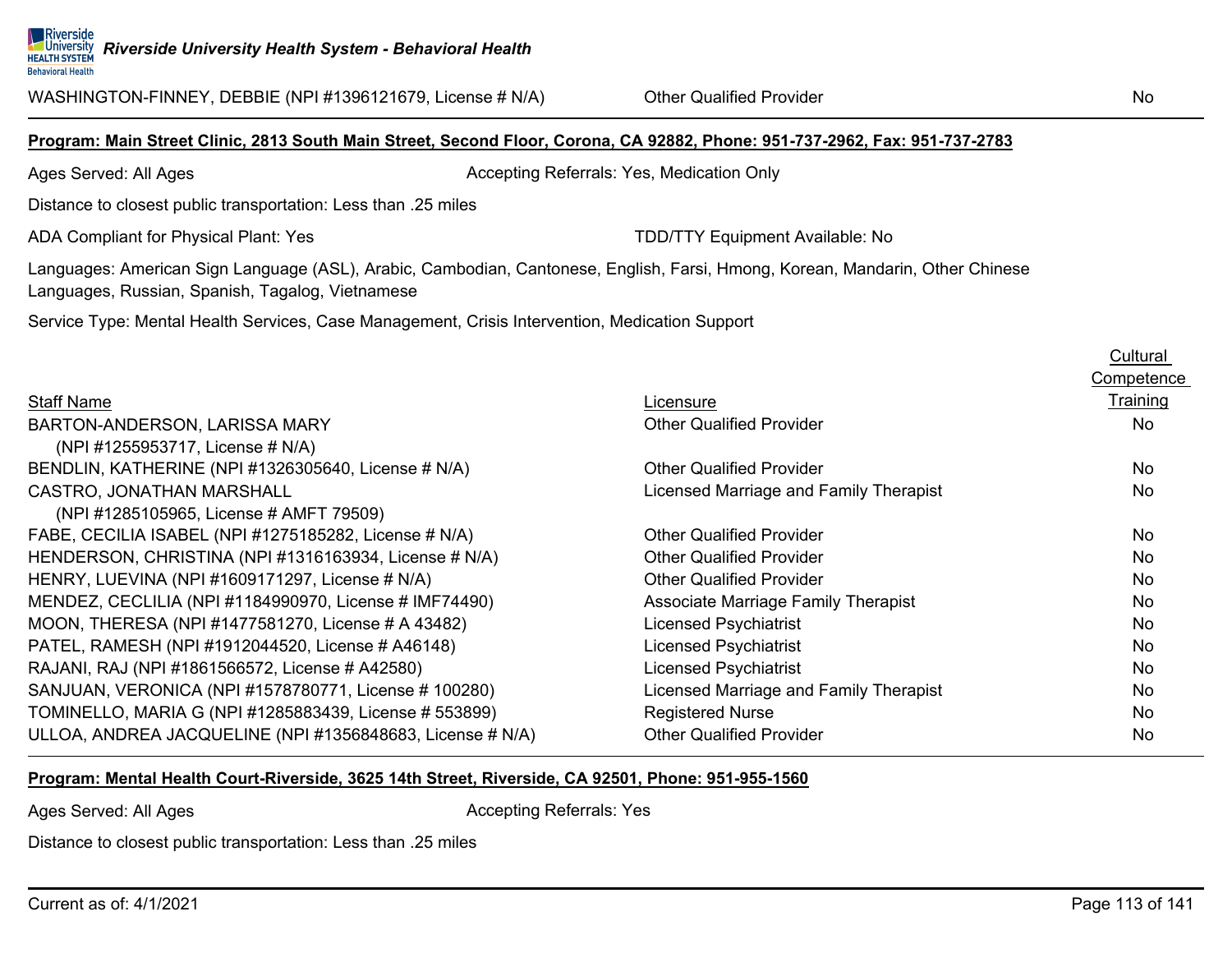Riverside *Riverside University Health System - Behavioral Health* **HEALTH SYSTEM Behavioral Health** 

ADA Compliant for Physical Plant: Yes TDD/TTY Equipment Available: Yes

Languages: American Sign Language (ASL), English, Spanish

Service Type: Mental Health Services, Case Management, Crisis Intervention

|                                                             |                                        | Cultural   |
|-------------------------------------------------------------|----------------------------------------|------------|
|                                                             |                                        | Competence |
| <b>Staff Name</b>                                           | Licensure                              | Training   |
| ALVIDREZ, LORENA (NPI #1740656743, License # N/A)           | <b>Other Qualified Provider</b>        | Yes        |
| ANTILLON, CARLEE N. (NPI #1730586587, License # N/A)        | <b>Other Qualified Provider</b>        | No.        |
| BOWLING, DORENE (NPI #1770601775, License # N/A)            | <b>Other Qualified Provider</b>        | Yes        |
| BRAYLEY, ALEXANDRA SHAY (NPI #1306397997, License # 113732) | Associate Marriage Family Therapist    | Yes        |
| CONTRERAS, JESSIE-RAE (NPI #1558968396, License # N/A)      | <b>Other Qualified Provider</b>        | No.        |
| FREDERIKSEN, SEAN (NPI #1265694582, License #85244)         | Licensed Marriage and Family Therapist | Yes        |
| GALIPPO, RYAN GREGORY (NPI #1518445725, License # 100139)   | Associate Marriage Family Therapist    | No.        |
| GONZALEZ, ANASTACIA MELISSA                                 | <b>Other Qualified Provider</b>        | Yes        |
| (NPI#1164892220, License # 167524II CATCII)                 |                                        |            |
| PRICE, DARRELL (NPI #1609990878, License # N/A)             | <b>Other Qualified Provider</b>        | Yes        |
| SCHOOLEY, TINA (NPI #1427382654, License # N/A)             | <b>Other Qualified Provider</b>        | Yes        |
| YOUNG, JOHN CHARLES (NPI #1639312267, License # N/A)        | <b>Other Qualified Provider</b>        | Yes        |

#### **Program: MFI RECOVERY CENTER - RIVERSIDE, 5870 Arlington Ave, Riverside, CA 92504, Phone: 951-683-6596**

Ages Served: All Ages Accepting Referrals: Yes

Distance to closest public transportation: Less than .25 miles

ADA Compliant for Physical Plant: Yes TELL THE SECTION TO THE TOP/TTY Equipment Available: No

Specialties: Individual Therapy, Medication Assisted Treatment (MAT), Other, School Issues, Social Worker, Substance Abuse, Trauma Informed

Languages: American Sign Language (ASL), English, Spanish, Tagalog

Service Type: Mental Health Services, Case Management, Crisis Intervention, Medication Support

Staff Name **Cultural Competence** Licensure Training ALVARENGA, ROSA (NPI #1134408065, License # IMF74825) Associate Marriage Family Therapist Australian Mo

Current as of: 4/1/2021 Page 114 of 141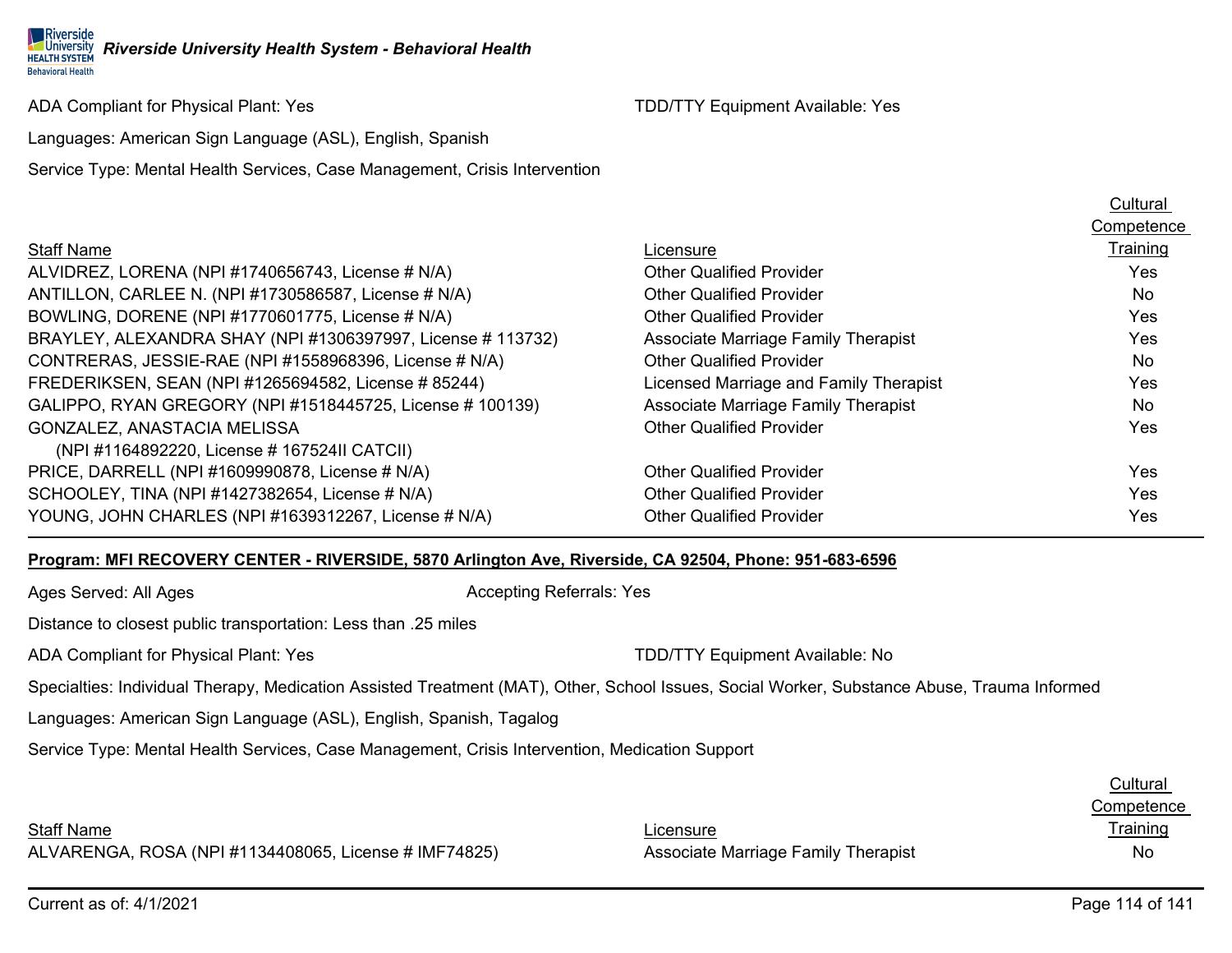

BARTH, CASSSANDRA (NPI #1467644526, License # IMF99051) Associate Marriage Family Therapist Marriage Family Therapist BLANCO, FRANCES (NPI #1710262738, License # ASW60961) Licensed Clinical Social Worker Yes CLINTON, REBECCA ROSE (NPI #1073130324, License # ASW95220) Associate Clinical Social Worker Yes DAGGETT, MARTHA I (NPI #1891071676, License # IMF71634) Associate Marriage Family Therapist Marriage Family Therapist DIMANNO, NATALIE CLAIRE (NPI #1972164499, License # 6149) Associate Marriage Family Therapist Marriage Family Therapist DRAKE, MELINDA GEREMILLO (NPI #1568593168, License # 68954) Licensed Clinical Social Worker Yes FRANKLIN, RUBIE (NPI #1023200136, License # 48719) Licensed Marriage and Family Therapist No HICKS, MATTHEW RONALD (NPI #1033240080, License # 21132) Licensed Clinical Social Worker Yes JENNINGS, TAMARA (NPI #1376843672, License # LMFT81538) Licensed Marriage and Family Therapist Yes JOHNSON, WILLIE (NPI #1386157782, License # IMF98198) Associate Marriage Family Therapist Associate Marriage Family Therapist KORNBLUTH, REBECCA (NPI #1760747265, License # IMF78133) Associate Marriage Family Therapist Marriage Family Therapist LACY, DEBRA (NPI #1225333438, License # 86783) Licensed Marriage and Family Therapist No LOPEZ, MARIA A. (NPI #1285018176, License # IMF98768) Associate Marriage Family Therapist Associate Marriage Family Therapist MCCALISTER, BETSY (NPI #1730389214, License # LCSW18224) Licensed Clinical Social Worker Yes NAVARRO, SAMANTHA (NPI #1053927335, License # ASW90280) Associate Clinical Social Worker Yes PATEL, BIPIN (NPI #1528197647, License # A46654) No Controlled a Licensed Psychiatrist No Controlled a No Controlled A RODRIGUEZ, STEFANI (NPI #1659979490, License # AMFT121026) Associate Marriage Family Therapist Marriage Family Therapist

## **Program: Moreno Valley Childrens Interagency Program, 23119 Cottonwood Ave Bld A, 110, Moreno Valley, CA 92553, Phone: 951-413-5678, Fax: 951-413-5660**

Ages Served: 0-20 **Accepting Referrals: Yes** Accepting Referrals: Yes

Distance to closest public transportation: Less than .25 miles

ADA Compliant for Physical Plant: No TOD/TTY Equipment Available: No

Specialties: ADHD, Case Management, Clinical Therapist, Depression, Group Therapy, Individual Therapy, Mood Disorders, PTSD, Trauma Informed

Languages: English, Farsi, Other Non-English, Spanish

Ethnicities Served: Not Hispanic, Mexican/Mexican American, Cuban, Puerto Rican, Other Hispanic/Latino

Races Served: Black/African-American, Hispanic/Latino, White, Multiracial, Other Asian, Other Race

Service Type: Mental Health Services, Case Management, Crisis Intervention, Intensive Care Coordination, Intensive Home Based Services, Medication Support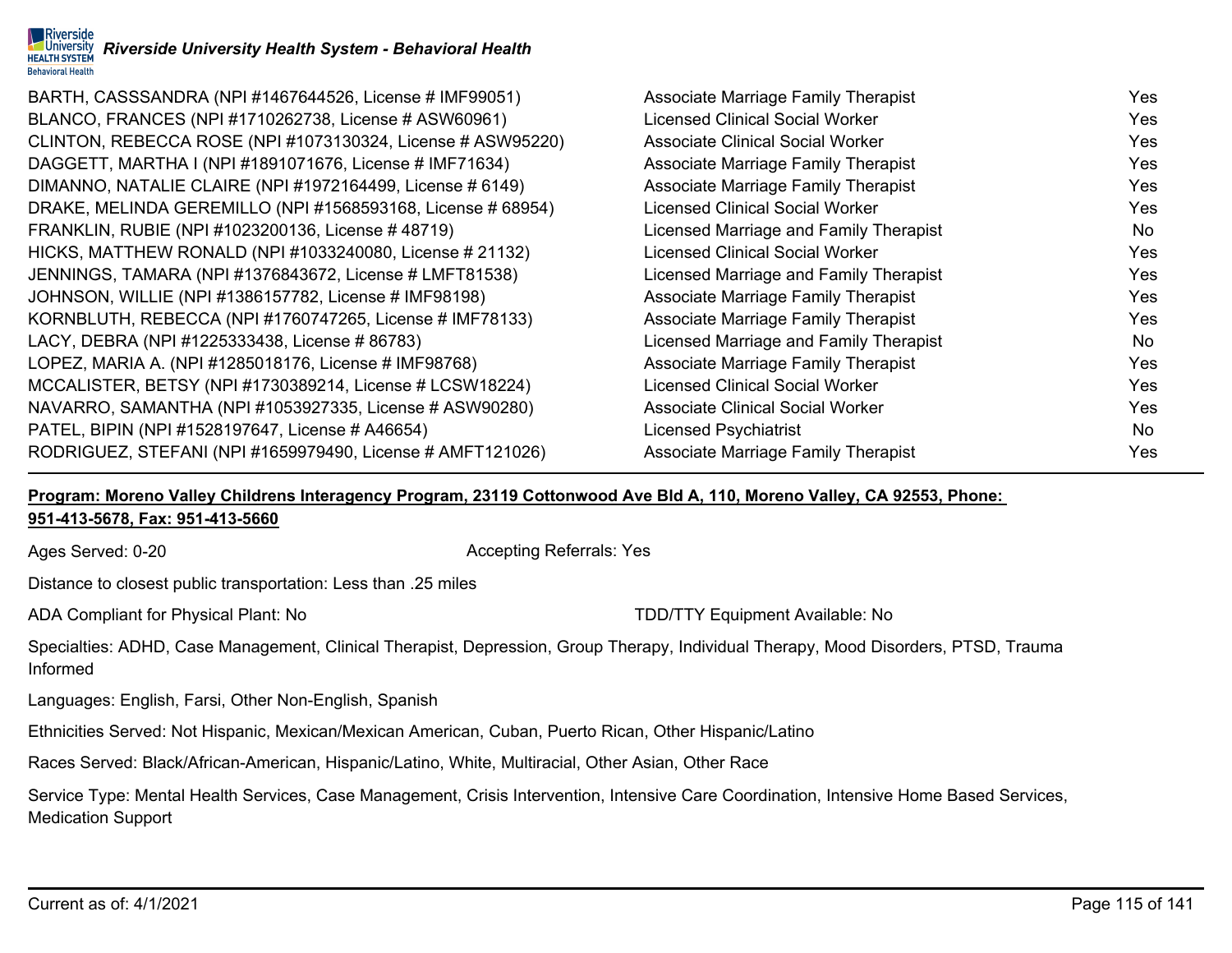#### Staff Name

BETTOSINI, NICK (NPI #1750780060, License # ASW84524) Associate Clinical Social Worker, Other Qualified Yes

CAMACHO, CYNTHIA (NPI #1033544770, License # AMFT110798) Associate Marriage Family Therapist CAMACHO, CYNTHIA DELEON, EDWIN (NPI #1871735464, License # A118530) Licensed Psychiatrist No Charles No ESPINOZA, IRIS (NPI #1851760755, License # ASW78896) Associate Clinical Social Worker Worker Yes FELLOWS, LESDY L (NPI #1033655022, License # 1033655022) Qther Qualified Provider Yes FREIER, JAMIE (NPI #1942641634, License # 100825) Licensed Marriage and Family Therapist Yes GENTLE, TANYA LOUISE (NPI #1104441559, License # N/A) Other Qualified Provider Ves REYNA, RICHARD PANTOJA (NPI #1942736327, License # VN 230721) SUAZO, SOFIA ALEJANDRA (NPI #1922444819, License # LMFT116285)

KUMAR, GAURAV (NPI #1235513102, License # A151187) Licensed Physician, Licensed Psychiatrist No LINDO, JOHN (NPI #1487947958, License # A142898) Licensed Psychiatrist No MIGLANI-NAYAR, JASJEET (NPI #1851419337, License # A62373) Licensed Psychiatrist No MONROE, DONNA (NPI #1861504268, License # LCSW23345) Licensed Clinical Social Worker Yes MURCIA, ANA (NPI #1336259605, License # 403582) Licensed Marriage and Family Therapist Yes NGUYEN, KHAI THANH (NPI #1992102990, License # A151492) Licensed Psychiatrist No OURSLER, ABBY (NPI #1629170253, License # LMFT31479) Licensed Marriage and Family Therapist Yes Licensed Vocational Nurse Yes SANCHEZ-GARCIA, JENNY (NPI #1861800062, License # N/A) Other Qualified Provider Ves Licensed Marriage and Family Therapist Yes WEBB, KATHY (NPI #1417372137, License # N/A)  $\overline{O}$  Other Qualified Provider Ves XAYARATH, NOVANH (NPI #1821108374, License # 39607) Licensed Marriage and Family Therapist Yes YAMAGUCHI, TOSHIA ANN (NPI #1932558715, License # A 150914) Licensed Psychiatrist No

Provider

Licensure Training

### **Program: Multi-Dimensional Family Therapy-West Expansion, 2085 Rustin Ave., 2, Riverside, CA 92507, Phone: 951-358-5730, Fax:**

#### **951-358-6622**

Ages Served: 0-20 **Accepting Referrals: Yes** Accepting Referrals: Yes

Distance to closest public transportation: Less than .25 miles

ADA Compliant for Physical Plant: Yes TDD/TTY Equipment Available: Yes

Languages: English

**Cultural Competence**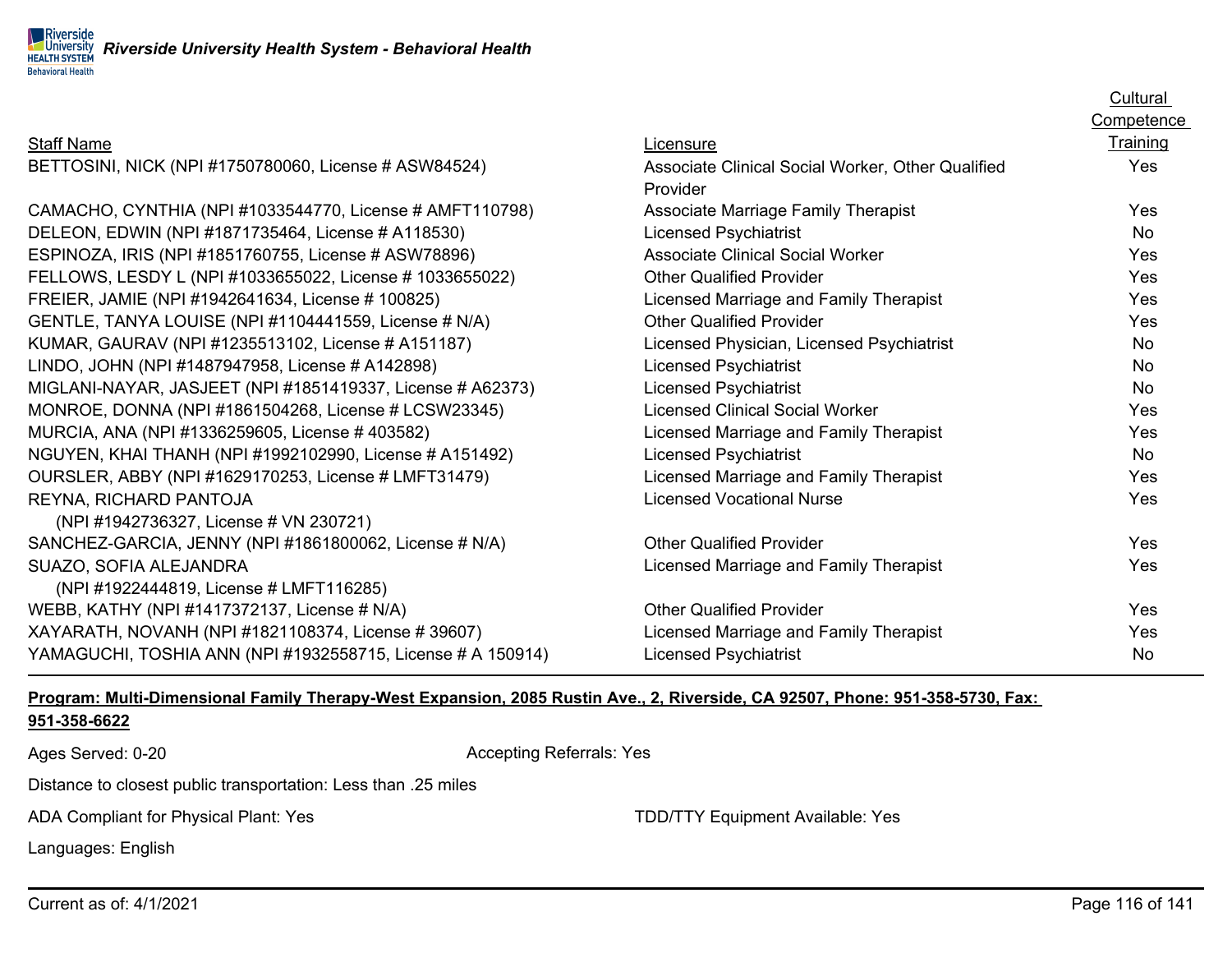Service Type: Mental Health Services, Case Management, Crisis Intervention, Intensive Care Coordination, Intensive Home Based Services

|                                                         |                                         | Competence      |
|---------------------------------------------------------|-----------------------------------------|-----------------|
| <b>Staff Name</b>                                       | Licensure                               | <b>Training</b> |
| BAKER, SUSAN (NPI #1093140048, License # LMFT109571)    | Licensed Marriage and Family Therapist  | No.             |
| BEAM, BRIANA (NPI #1003204157, License # N/A)           | <b>Other Qualified Provider</b>         | No.             |
| HOPKINS, HEATHER (NPI #1487005260, License # LCSW98623) | <b>Associate Clinical Social Worker</b> | Yes             |
| MYERS, PATTY (NPI #1619056785, License # MFC21605)      | Licensed Marriage and Family Therapist  | No.             |
| XAYARATH, NOVANH (NPI #1821108374, License #39607)      | Licensed Marriage and Family Therapist  | Yes.            |

#### **Program: Murrieta Juvenile Hall, 30755 Auld Road, Murrieta, CA 92563-2599, Phone: 951-600-6801**

Ages Served: 0-20 **Accepting Referrals: Yes** Accepting Referrals: Yes

Distance to closest public transportation: Between .25-.5 miles

ADA Compliant for Physical Plant: Yes TELL THE SECTION TO THE TOP/TTY Equipment Available: No

Languages: English

Service Type: Mental Health Services, Case Management, Crisis Intervention, Intensive Care Coordination, Medication Support

|                                                              |                                        | Cultural   |
|--------------------------------------------------------------|----------------------------------------|------------|
|                                                              |                                        | Competence |
| <b>Staff Name</b>                                            | Licensure                              | Training   |
| ADUDDELL, CHRISTINE YVONNE (NPI #1275056806, License # N/A)  | <b>Other Qualified Provider</b>        | Yes        |
| LINDO, JOHN (NPI #1487947958, License # A142898)             | <b>Licensed Psychiatrist</b>           | No.        |
| MARTINEZ, MELECHIA A (NPI #1285764142, License # LMFT 50375) | Licensed Marriage and Family Therapist | Yes        |
| MUNOZ, MONICA (NPI #1538677612, License # N/A)               | <b>Other Qualified Provider</b>        | No.        |
| NEMISH, CARRIE (NPI #1689832263, License # LMFT 84789)       | Licensed Marriage and Family Therapist | No.        |
| PATEL, BIPIN (NPI #1528197647, License # A46654)             | <b>Licensed Psychiatrist</b>           | No.        |

# **Program: New Beginnings Residential Treatment Facilities- New Beginning, 2464 Slew of Gold, Perris, CA 92572, Phone:**

## **951-637-6754**

Ages Served: 0-20 **Accepting Referrals: Yes, Therapy Only** Accepting Referrals: Yes, Therapy Only

Distance to closest public transportation: Between .25-.5 miles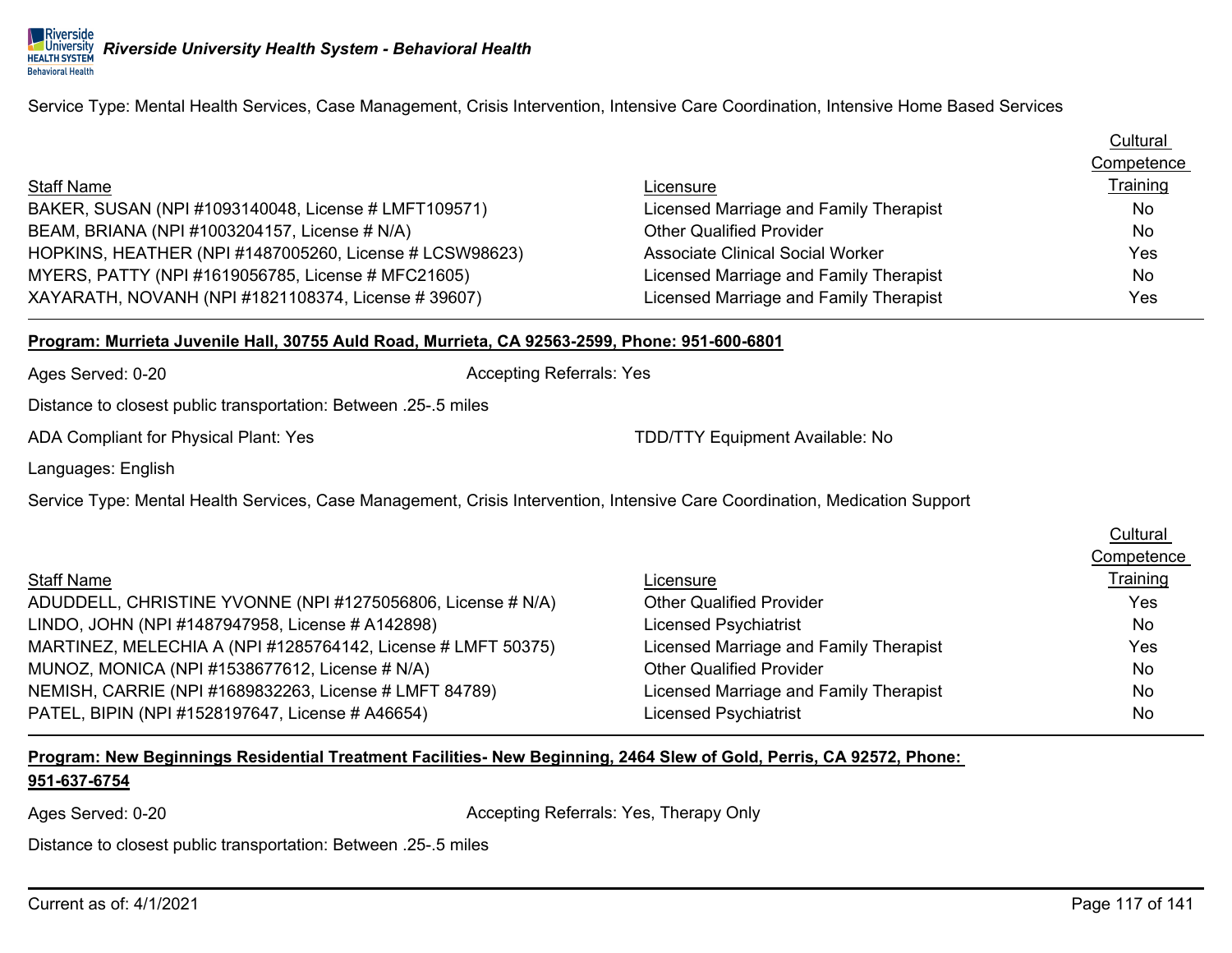ADA Compliant for Physical Plant: Yes TEER TO AND ADA Compliant Available: No

Specialties: ADHD, Adjustment Disorders, Anxiety Disorder, Child Abuse Issues, Depression, Family Therapy, Foster Youth, Gender Identity Issues, Group Therapy, Individual Therapy, Mental Health Counseling, Mood Disorders, Oppositional Defiance, PTSD

Languages: English

Ethnicities Served: Not Hispanic, Mexican/Mexican American, Puerto Rican, Other Hispanic/Latino

Races Served: Black/African-American, Filipino, Hispanic/Latino, White, Multiracial, Other Asian

Service Type: Short Term Residential Therapeutic Progm, Medication Support

|                                                             |                                         | <b>Cultural</b> |
|-------------------------------------------------------------|-----------------------------------------|-----------------|
|                                                             |                                         | Competence      |
| <b>Staff Name</b>                                           | Licensure                               | Training        |
| BRACKEN, ALEXIS MARIE (NPI #1184103343, License # N/A)      | <b>Associate Clinical Social Worker</b> | Yes             |
| BROWN, SHANEE MARZE (NPI #1548622889, License # 91973)      | <b>Licensed Clinical Social Worker</b>  | Yes             |
| GILMORE, TYRONE (NPI #1275153256, License # 661284)         | <b>Registered Nurse</b>                 | Yes             |
| GRIFFIN, KARLETA (NPI #1033739347, License # N/A)           | Mental Health Rehabilitation Specialist | Yes             |
| LICON, CHLOE IVANA (NPI #1417573676, License # 118851)      | Associate Marriage Family Therapist     | Yes             |
| VERMILION, ADRIANNA MARIE (NPI #1396883013, License #40200) | Licensed Marriage and Family Therapist  | Yes             |

#### **Program: New Beginnings Residential Treatment Facilities- Raja, 2579 Spectacular Bid St, Perris, CA 92572, Phone: 951-637-6754**

Ages Served: 0-20 **Accepting Referrals: Yes, Therapy Only** Accepting Referrals: Yes, Therapy Only

Distance to closest public transportation: Between .25-.5 miles

ADA Compliant for Physical Plant: Yes TEER TO AND ADA Compliant Available: No

Specialties: ADHD, Adjustment Disorders, Anxiety Disorder, Child Abuse Issues, Depression, Family Therapy, Foster Youth, Gender Identity Issues, Group Therapy, Individual Therapy, Mental Health Counseling, Mood Disorders, Oppositional Defiance, PTSD, Registered Nurse, Trauma Informed

Languages: English

Ethnicities Served: Not Hispanic, Mexican/Mexican American, Other Hispanic/Latino

Races Served: Black/African-American, Filipino, Hispanic/Latino, White, Multiracial, Other Asian

Service Type: Short Term Residential Therapeutic Progm, Medication Support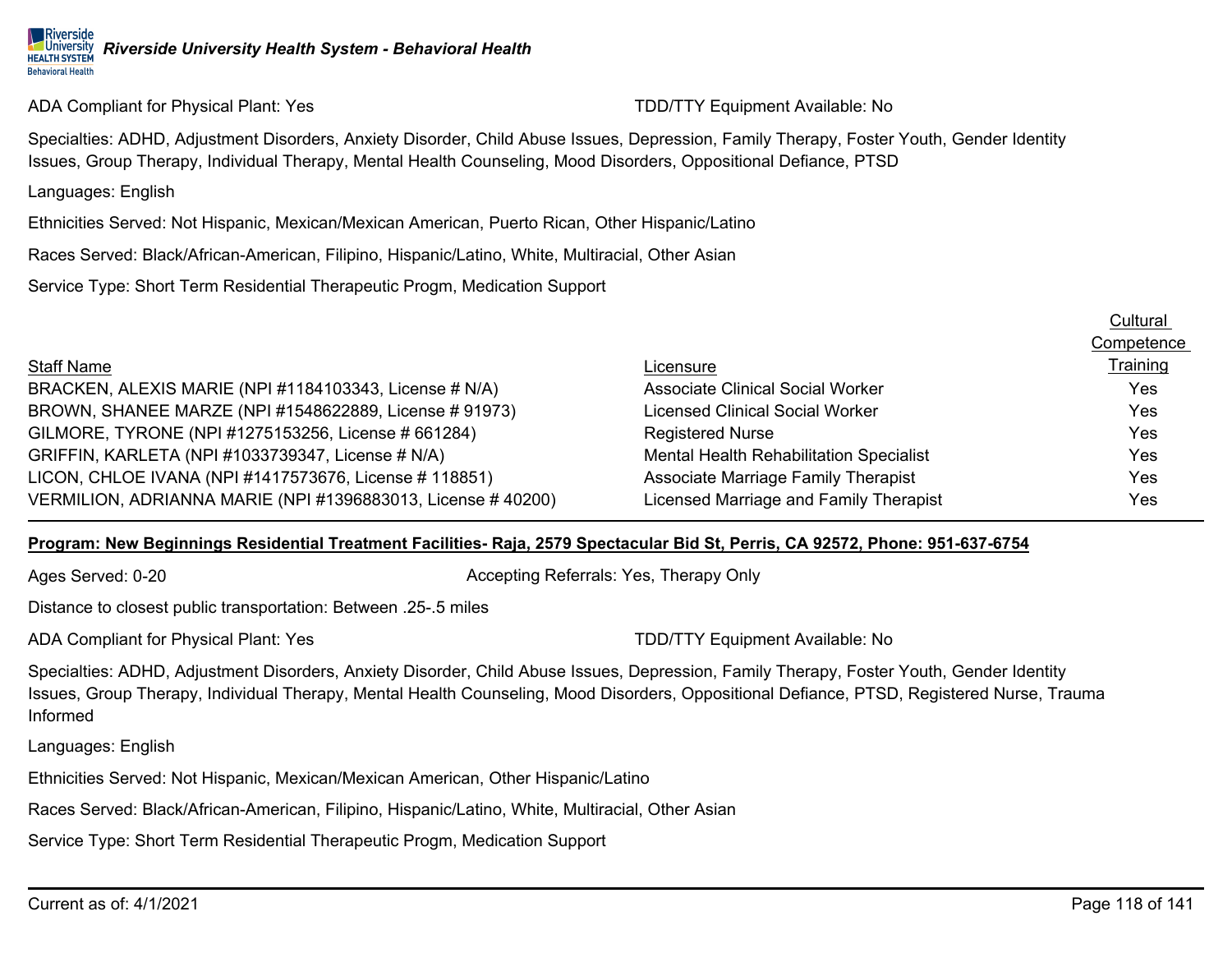|                                                             |                                         | Competence |
|-------------------------------------------------------------|-----------------------------------------|------------|
| <b>Staff Name</b>                                           | Licensure                               | Training   |
| BRACKEN, ALEXIS MARIE (NPI #1184103343, License # N/A)      | <b>Associate Clinical Social Worker</b> | Yes        |
| BROWN, SHANEE MARZE (NPI #1548622889, License # 91973)      | <b>Licensed Clinical Social Worker</b>  | Yes        |
| GILMORE, TYRONE (NPI #1275153256, License # 661284)         | <b>Registered Nurse</b>                 | Yes        |
| GRIFFIN, KARLETA (NPI #1033739347, License # N/A)           | Mental Health Rehabilitation Specialist | Yes        |
| LICON, CHLOE IVANA (NPI #1417573676, License # 118851)      | Associate Marriage Family Therapist     | Yes        |
| VERMILION, ADRIANNA MARIE (NPI #1396883013, License #40200) | Licensed Marriage and Family Therapist  | Yes        |

### **Program: New Beginnings Residential Treatment Facilities Shalom, 106 Worth St, Perris, CA 92571, Phone: 951-637-6754**

Ages Served: 0-20 **Accepting Referrals: Yes, Therapy Only** Accepting Referrals: Yes, Therapy Only

Distance to closest public transportation: Between .25-.5 miles

ADA Compliant for Physical Plant: Yes TEER TO AND ADA Compliant Available: No

Specialties: ADHD, Anxiety Disorder, Child Abuse Issues, Clinical Therapist, Depression, Family Therapy, Foster Youth, Gender Identity Issues, Group Therapy, Individual Therapy, LGBTQ Counseling, Mental Health Counseling, Oppositional Defiance, PTSD, Registered Nurse, Rehab Therapist, School Issues, Social Worker, Stress Management, Trauma Informed

Languages: English

Ethnicities Served: Not Hispanic, Mexican/Mexican American, Other Hispanic/Latino

Races Served: Black/African-American, Filipino, Hispanic/Latino, White, Multiracial

Service Type: Short Term Residential Therapeutic Progm, Medication Support

|                                                             |                                                | <b>Cultural</b> |
|-------------------------------------------------------------|------------------------------------------------|-----------------|
|                                                             |                                                | Competence      |
| <b>Staff Name</b>                                           | Licensure                                      | Training        |
| BRACKEN, ALEXIS MARIE (NPI #1184103343, License # N/A)      | <b>Associate Clinical Social Worker</b>        | Yes.            |
| BROWN, SHANEE MARZE (NPI #1548622889, License # 91973)      | <b>Licensed Clinical Social Worker</b>         | Yes             |
| GRIFFIN, KARLETA (NPI #1033739347, License # N/A)           | <b>Mental Health Rehabilitation Specialist</b> | Yes.            |
| LICON, CHLOE IVANA (NPI #1417573676, License # 118851)      | Associate Marriage Family Therapist            | Yes.            |
| VERMILION, ADRIANNA MARIE (NPI #1396883013, License #40200) | Licensed Marriage and Family Therapist         | Yes             |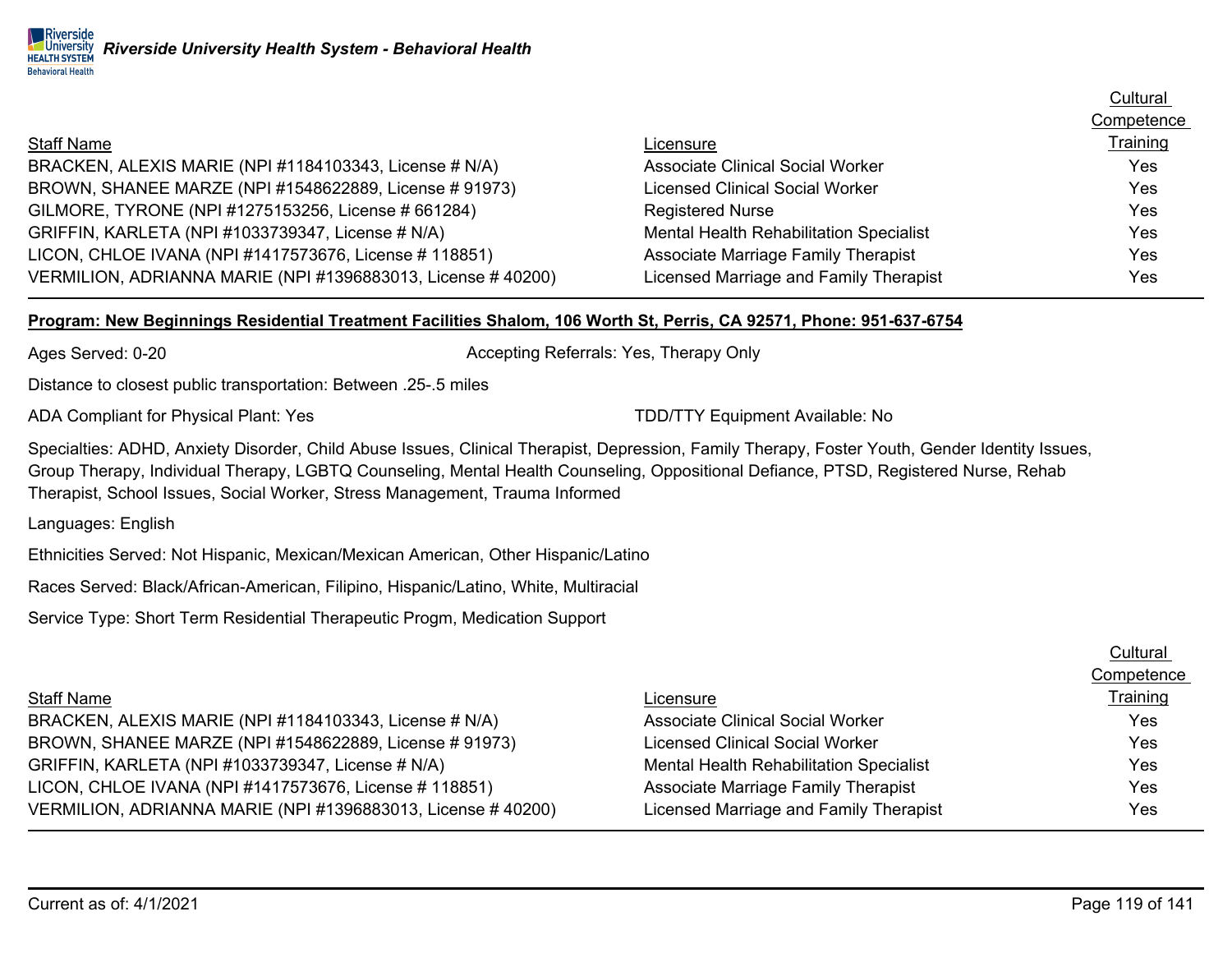### **Program: New Hope Christian Counseling, 12810 Heacock Street, B-202, Moreno Valley, CA 92533, Phone: 951-247-6542, Fax: 951-247-6959**

Ages Served: All Ages Accepting Referrals: Yes

Distance to closest public transportation: Less than .25 miles

ADA Compliant for Physical Plant: Yes TCON TO AND TO THE TO THE TOPOS TO THE REGISTION OF THE TO A CONTROLLER

Specialties: ADHD, Adjustment Disorders, Anxiety Disorder, Anxiety, Bereavement/Grief Counseling, Case Management, Child Abuse Issues, Chronically Homeless/Disabled, Clinical Child Psychology, Clinical Therapist, Couples/Marriage Therapy, Depression, Developmental Issues, Eating Disorders, Family Therapy, Female Issues, Foster Youth, Gender Identity Issues, Geriatric Counseling, Group Therapy, Individual Therapy, Male Issues, Men With Children, Mental Health Counseling, MH Counselor, Mood Disorders, Obsessive-Compulsive Behaviors, Oppositional Defiance, Peer Support, Personality Disorders, Phobias, Play Therapy, Post Partum Disorder, Problem Gambling, Psychotic Disorders, PTSD, School Issues, Stress Management, Substance Abuse, Trauma Informed, Veterans For MH, Women With Children, Youth Treatment

Languages: English, Spanish

Ethnicities Served: Mexican/Mexican American, Other Hispanic/Latino

Races Served: Black/African-American, Hispanic/Latino, White, Multiracial

Service Type: Mental Health Services, Case Management, Crisis Intervention, Intensive Care Coordination, Intensive Home Based Services

|                                                           |                                        | Cultural   |
|-----------------------------------------------------------|----------------------------------------|------------|
|                                                           |                                        | Competence |
| <b>Staff Name</b>                                         | Licensure                              | Training   |
| HAYDEN, AMANDA (NPI #1083213748, License # N/A)           | Licensed Marriage and Family Therapist | Yes        |
| JORDAN, RYAN R (NPI #1255961132, License # N/A)           | Licensed Marriage and Family Therapist | Yes        |
| KAYES, MAX (NPI #1306905492, License # MFC22998)          | Licensed Marriage and Family Therapist | <b>Yes</b> |
| KRYGIER, ALEXI (NPI #1629693098, License # AMFT 119948)   | Licensed Marriage and Family Therapist | <b>Yes</b> |
| LILIENTHALJR., MALCOLM BERNARD                            | Licensed Marriage and Family Therapist | Yes        |
| (NPI #1669972295, License # AMFT 101046)                  |                                        |            |
| LIRA, JEANNINE A (NPI #1174148563, License # AMFT)        | Licensed Marriage and Family Therapist | Yes        |
| MENA, ANGELICA (NPI #1427656826, License # N/A)           | Licensed Marriage and Family Therapist | <b>Yes</b> |
| MINERO, GERMAN J (NPI #1639603251, License # AMFT 100152) | Licensed Marriage and Family Therapist | Yes        |
| NAVARRO, ALEX JR. (NPI #1578049342, License # 108385)     | Licensed Marriage and Family Therapist | <b>No</b>  |
| NAVARRO, CHAELENE (NPI #1447778105, License # 108384)     | Licensed Marriage and Family Therapist | <b>No</b>  |
| OAKES, ANNELISE REBECCA (NPI #1609462647, License # N/A)  | Licensed Marriage and Family Therapist | Yes        |
| PARRAGA, AN-TONIA (NPI #1801136411, License #87071)       | Licensed Marriage and Family Therapist | Yes        |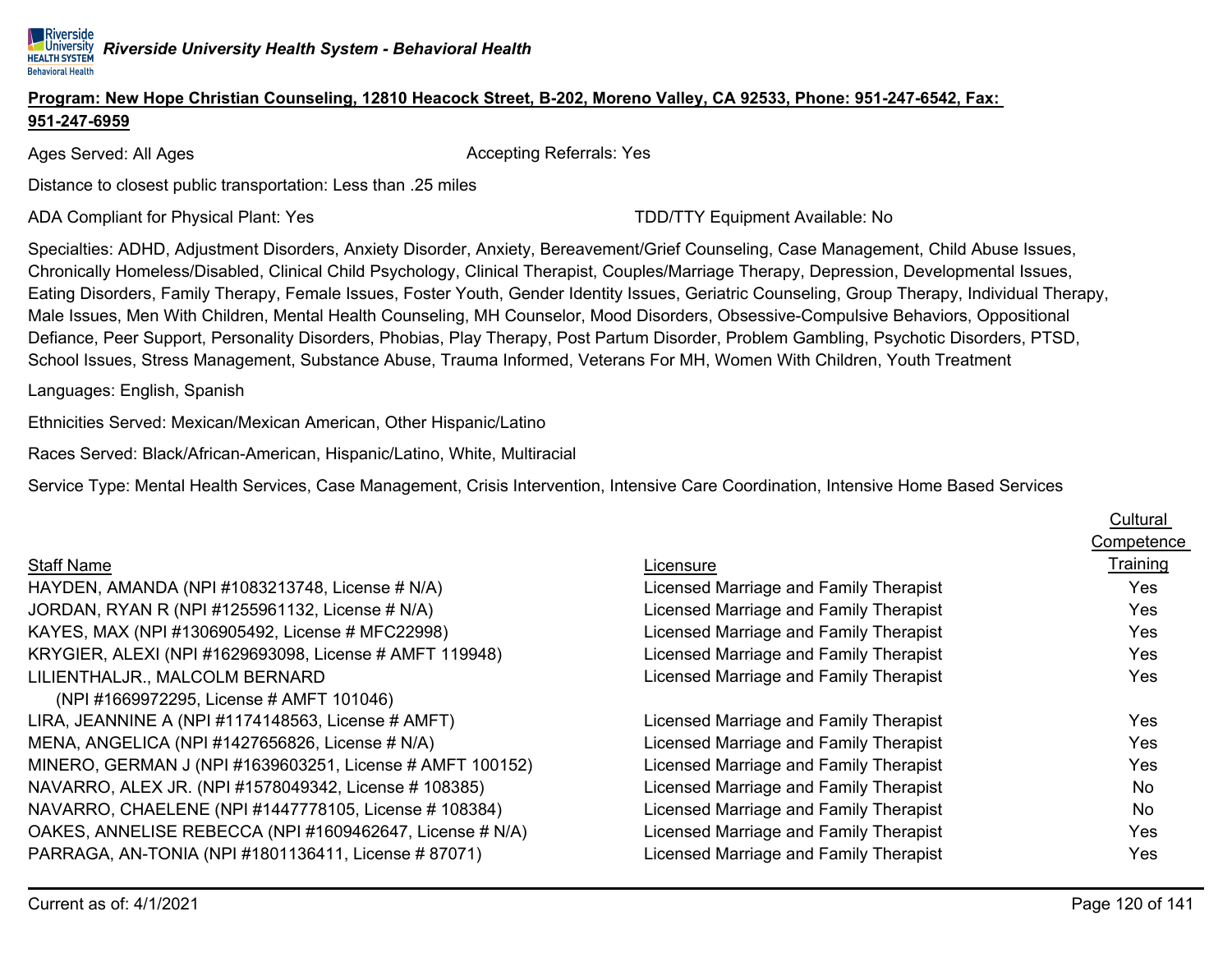#### **Program: Olive Crest - Riverside, 555 Technology Ct, 300, Riverside, CA 92507, Phone: 951-688-6500**

**Behavioral Health** 

Ages Served: 0-20 **Accepting Referrals: Yes** Accepting Referrals: Yes

Distance to closest public transportation: Between .5-1.0 miles

ADA Compliant for Physical Plant: Yes TDD/TTY Equipment Available: Yes

Specialties: Case Management, Clinical Child Psychology, Clinical Therapist, Depression, Family Therapy, Foster Youth, Group Therapy, Individual Therapy, Medication Services, Psychiatrist, Social Worker

Languages: English, Spanish

Ethnicities Served: Not Hispanic, Mexican/Mexican American, Other Hispanic/Latino

Races Served: Black/African-American, White

Service Type: Mental Health Services, Case Management, Crisis Intervention, Intensive Care Coordination, Intensive Home Based Services, Medication Support

|                                                          |                                            | 00111p0101100 |
|----------------------------------------------------------|--------------------------------------------|---------------|
| <b>Staff Name</b>                                        | Licensure                                  | Training      |
| ABAD, CLAUDIA (NPI #1871151019, License # N/A)           | <b>Other Qualified Provider</b>            | Yes           |
| ACEVEDO, NOELIA (NPI #1043739162, License # 99297)       | <b>Associate Marriage Family Therapist</b> | <b>Yes</b>    |
| ALEXANDER, RODERICK (NPI #1265846232, License # N/A)     | <b>Other Qualified Provider</b>            | Yes           |
| ALVARRAN, LESLIE (NPI #1184193716, License # N/A)        | <b>Other Qualified Provider</b>            | Yes           |
| ANGKIANGCO, KATHERINE (NPI #1003118647, License # N/A)   | <b>Other Qualified Provider</b>            | Yes           |
| ARTEAGA, EVA (NPI #1255854980, License # 83985)          | <b>Licensed Clinical Social Worker</b>     | <b>Yes</b>    |
| AVALOS, ANTHONY (NPI #1124659057, License # N/A)         | Mental Health Rehabilitation Specialist    | Yes           |
| AVALOS, VANESSA (NPI #1679057467, License # N/A)         | <b>Other Qualified Provider</b>            | Yes           |
| AVILA, CARINA (NPI #1396386900, License # 109230)        | Associate Marriage Family Therapist        | Yes           |
| AYALA-ARROYO, GUADALUPE (NPI #1639781503, License # N/A) | <b>Other Qualified Provider</b>            | Yes           |
| AYER, EMILY (NPI #1407469786, License #119937)           | Associate Marriage Family Therapist        | Yes           |
| BARCOUS, DEBORAH (NPI #1699367516, License # N/A)        | <b>Other Qualified Provider</b>            | Yes           |
| BARKER, PATRICIA (NPI #1093971830, License # N/A)        | <b>Other Qualified Provider</b>            | Yes           |
|                                                          |                                            |               |

**Cultural** 

|                                         | Competence      |
|-----------------------------------------|-----------------|
| censure                                 | <b>Training</b> |
| ther Qualified Provider                 | Yes             |
| ssociate Marriage Family Therapist      | Yes             |
| ther Qualified Provider                 | Yes             |
| ther Qualified Provider                 | Yes             |
| ther Qualified Provider                 | Yes             |
| censed Clinical Social Worker           | Yes             |
| lental Health Rehabilitation Specialist | Yes             |
| ther Qualified Provider                 | Yes             |
| ssociate Marriage Family Therapist      | Yes             |
| ther Qualified Provider                 | Yes             |
| ssociate Marriage Family Therapist      | Yes             |
| ther Qualified Provider                 | Yes             |
| ther Qualified Provider                 | Yes             |
|                                         |                 |

REYNA, ARIANNA MONIQUE (NPI #1881150530, License # 112013) Licensed Marriage and Family Therapist No SULLIVAN, DEBI (NPI #1669826848, License # 87827) Licensed Marriage and Family Therapist Yes THOMAS, HILLARY (NPI #1972990208, License # N/A) Licensed Marriage and Family Therapist Yes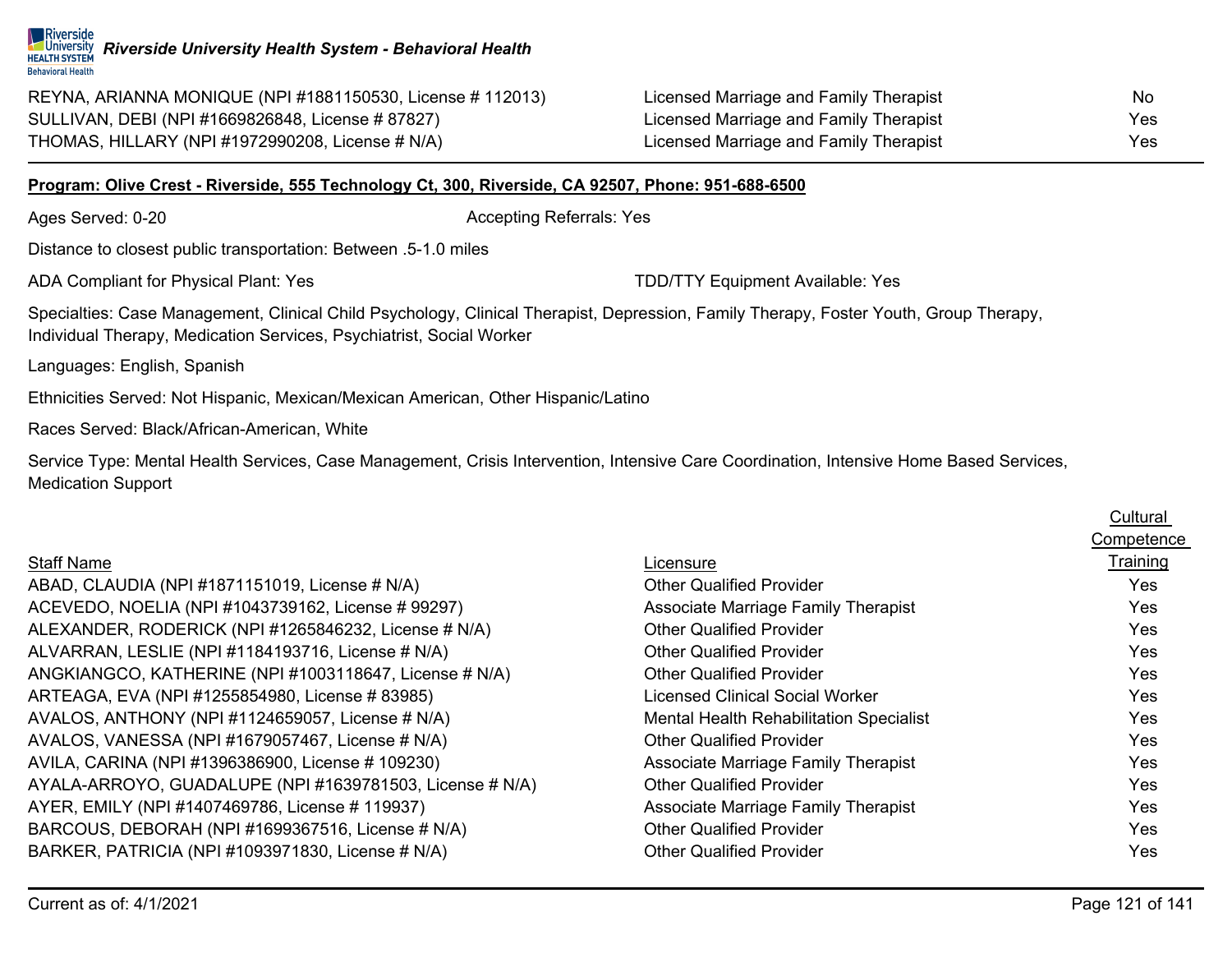#### $\blacksquare$ Riverside *Riverside University Health System - Behavioral Health* **HEALTH SYSTEM Behavioral Health**

BAUTISTA, YESSENIA (NPI #1053959403, License # 123126) BAYSMORE, KATHERINE (NPI #1548699622, License # N/A) BEAVERS, CHERYL (NPI #1225556921, License # N/A) BENSFIELD, CHRISTINA SHARON (NPI #1669023776, License # N/A) BENZOR, DEANNA (NPI #1255800017, License # N/A) BETANCOURT, CAROLINA (NPI #1053880815, License # N/A) BOUGHTON, MATTHEW (NPI #1033539739, License # N/A) BOYD, SHEENA (NPI #1376972455, License # 109664) BRITO-BARRIGA, ANDREA (NPI #1962065185, License # N/A) BROWN, JACQUELINE (NPI #1598161374, License # 107876) CABALLERO, LUIS ANGEL (NPI  $#1790389393$ , License  $# N/A$ ) CABRERA, BRENDA (NPI #1740738574, License # N/A) CARRILLO, REBECA (NPI #1851948392, License # 114094) CASEY, RHONDA (NPI  $#1235635582$ , License  $# N/A$ ) CATHEY, KRYSTLE (NPI  $#1962815993$ , License  $# N/A$ ) CHERPIN, CRYSTAL (NPI  $#1417507716$ , License  $# N/A$ ) COPPINS, CARMELITA (NPI #1134210446, License # LCSW65448) CRAWFORD, JENNYFER (NPI #1851862460, License # N/A) CRISPO, ASHLEE (NPI  $#1467094151$ , License  $# N/A$ ) CRUTCHFIELD, JANIE (NPI #1013526003, License #  $N/A$ ) CRUZ, LORRAINE (NPI  $#1629631833$ , License  $# N/A$ ) CRUZ, STEPHANIE (NPI  $#1053899781$ , License  $#N/A$ ) DAIGNEAULT, NICOLE (NPI  $#1104437508$ , License  $# N/A$ ) DELAMANCHA, ASHLEY (NPI  $#1366895682$ , License  $# N/A$ ) DELIFUS, CHANDA (NPI  $#1891146536$ , License  $# N/A$ ) DOMINGUEZ, TANIA (NPI #1508210733, License # N/A) EDWARDS, DAPHNE (NPI  $#1700435377$ , License  $# N/A$ ) EILAND, ERIN ELIZABETH (NPI #1336665967, License # 5747) FLORES, KORINA (NPI  $#1114421435$ , License  $# N/A$ ) FOWLER, JOLEEN (NPI #1881157261, License # N/A) FREEMAN, O'SHA (NPI #1043879703, License # 111626) GALE, MARIBEL (NPI #1356810980, License # N/A) GARCIA, ALEXIA (NPI  $\#1114490901$ , License  $\# N/A$ ) GARCIA, TATIANA (NPI #1992355846, License # N/A)

| Licensed Marriage and Family Therapist           | Yes        |
|--------------------------------------------------|------------|
| <b>Other Qualified Provider</b>                  | Yes        |
| <b>Other Qualified Provider</b>                  | Yes        |
| <b>Associate Clinical Social Worker</b>          | Yes        |
| <b>Other Qualified Provider</b>                  | Yes        |
| <b>Other Qualified Provider</b>                  | Yes        |
| <b>Other Qualified Provider</b>                  | Yes        |
| Licensed Marriage and Family Therapist           | Yes        |
| <b>Other Qualified Provider</b>                  | <b>Yes</b> |
| Licensed Marriage and Family Therapist           | Yes        |
| <b>Other Qualified Provider</b>                  | Yes        |
| <b>Other Qualified Provider</b>                  | Yes        |
| <b>Associate Marriage Family Therapist</b>       | Yes        |
| <b>Other Qualified Provider</b>                  | Yes        |
| <b>Other Qualified Provider</b>                  | Yes        |
| <b>Other Qualified Provider</b>                  | Yes        |
| <b>Licensed Clinical Social Worker</b>           | Yes        |
| <b>Other Qualified Provider</b>                  | Yes        |
| <b>Other Qualified Provider</b>                  | Yes        |
| <b>Other Qualified Provider</b>                  | Yes        |
| <b>Other Qualified Provider</b>                  | Yes        |
| <b>Other Qualified Provider</b>                  | Yes        |
| <b>Other Qualified Provider</b>                  | Yes        |
| <b>Other Qualified Provider</b>                  | Yes        |
| <b>Other Qualified Provider</b>                  | Yes        |
| <b>Other Qualified Provider</b>                  | Yes        |
| <b>Other Qualified Provider</b>                  | Yes        |
| <b>Associate Professional Clinical Counselor</b> | Yes        |
| <b>Other Qualified Provider</b>                  | Yes        |
| <b>Other Qualified Provider</b>                  | Yes        |
| <b>Associate Marriage Family Therapist</b>       | Yes        |
| <b>Other Qualified Provider</b>                  | Yes        |
| <b>Other Qualified Provider</b>                  | Yes        |
| <b>Other Qualified Provider</b>                  | Yes        |
|                                                  |            |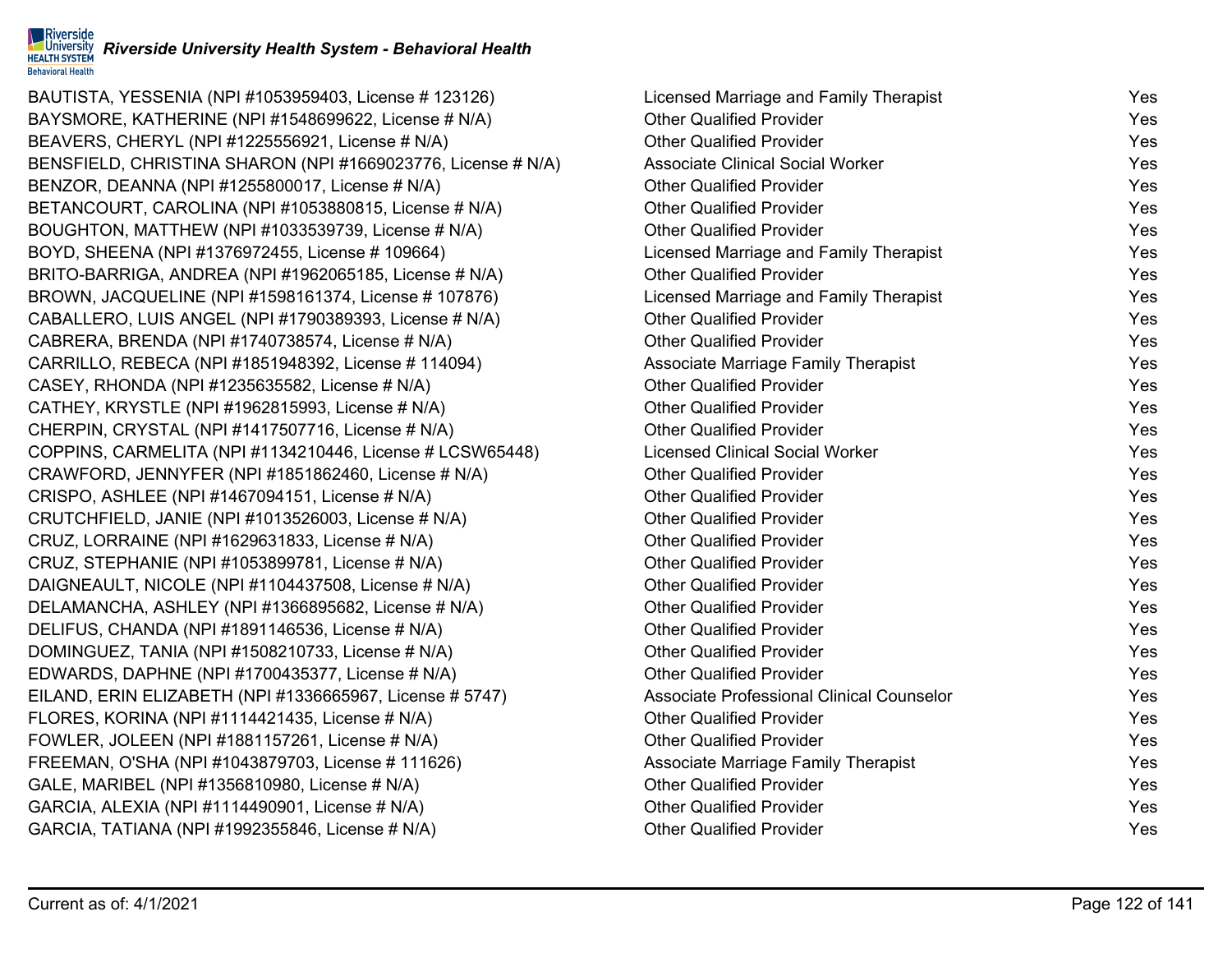## **Riverside**<br>**Riversity Riverside University Health System - Behavioral Health**<br>HEALTH SYSTEM **Behavioral Health**

| GARCIA-BAYARDO, ANA KORINA                                | Licensed Marriage and Family Therapist     | Yes |
|-----------------------------------------------------------|--------------------------------------------|-----|
| (NPI #1982870754, License #82910)                         |                                            |     |
| GARCIA-GUTIERREZ, SUSANA (NPI #1871125096, License # N/A) | <b>Other Qualified Provider</b>            | Yes |
| GAREY, PAMELA (NPI #1164891065, License # N/A)            | <b>Other Qualified Provider</b>            | Yes |
| GERMANOS, NICOLE (NPI #1417580051, License # 113556)      | Associate Marriage Family Therapist        | Yes |
| GILBERT, GUADALUPE (NPI #1306366067, License # N/A)       | <b>Other Qualified Provider</b>            | Yes |
| GLASSER, AMBER RENA (NPI #1184128035, License # 113091)   | Associate Marriage Family Therapist        | Yes |
| GODINEZ, NANCY (NPI #1932786464, License # N/A)           | <b>Other Qualified Provider</b>            | Yes |
| GOINS, KEITH (NPI #1730787730, License # N/A)             | <b>Other Qualified Provider</b>            | Yes |
| GOMEZ, JESSICA (NPI #1154839819, License # N/A)           | <b>Other Qualified Provider</b>            | Yes |
| GRIFFIN, JENELLE (NPI #1700486289, License # N/A)         | <b>Other Qualified Provider</b>            | Yes |
| HARRIS, MARCELUS (NPI #1790309029, License # N/A)         | <b>Other Qualified Provider</b>            | Yes |
| HARTS, KIMBERLY (NPI #1912472689, License # N/A)          | <b>Other Qualified Provider</b>            | Yes |
| HERNANDEZ, LAURA (NPI #1326584798, License # 118636)      | <b>Associate Marriage Family Therapist</b> | Yes |
| HERNANDEZ, VANESSA (NPI #1124285044, License # N/A)       | <b>Other Qualified Provider</b>            | Yes |
| HERNANDEZ-MIRELEZ, NANCY (NPI #1518445246, License # N/A) | <b>Other Qualified Provider</b>            | Yes |
| HERRERA, CLAUDIA (NPI #1417498619, License # N/A)         | <b>Other Qualified Provider</b>            | Yes |
| JONES, LATRICE (NPI #1114493061, License # N/A)           | <b>Other Qualified Provider</b>            | Yes |
| JUAREZ, LELA MARIA (NPI #1558655316, License # 117812)    | <b>Associate Marriage Family Therapist</b> | Yes |
| KELLY, MEGAN (NPI #1396172540, License #111006)           | Licensed Marriage and Family Therapist     | Yes |
| KING, CARMEN (NPI #1023278090, License # N/A)             | <b>Other Qualified Provider</b>            | Yes |
| KING, STACEY (NPI #1649717323, License # N/A)             | <b>Other Qualified Provider</b>            | Yes |
| KNUDTSON, MARISA (NPI #1174168751, License # 90124)       | <b>Associate Clinical Social Worker</b>    | Yes |
| LEVI, BRITTANY (NPI #1427551316, License # N/A)           | <b>Other Qualified Provider</b>            | Yes |
| LEWIS, AMANDA (NPI #1740713213, License # 107051)         | <b>Associate Marriage Family Therapist</b> | Yes |
| LIMA, ANA (NPI #1255630877, License # N/A)                | <b>Other Qualified Provider</b>            | Yes |
| LIMON, CYNTHIA (NPI #1194280677, License # N/A)           | <b>Other Qualified Provider</b>            | Yes |
| LITTLEFIELD, KIMBERLY (NPI #1538728274, License # N/A)    | <b>Other Qualified Provider</b>            | Yes |
| LOGAN, LESHAUNTE (NPI #1124490503, License # N/A)         | <b>Associate Clinical Social Worker</b>    | No  |
| LOPEZ, EDDIE (NPI #1689077182, License # N/A)             | <b>Other Qualified Provider</b>            | No  |
| LOPEZ, JENNIFER LEE (NPI #1790122042, License # 79513)    | <b>Associate Marriage Family Therapist</b> | Yes |
| LOPEZ, LINDA (NPI #1063960896, License # N/A)             | <b>Other Qualified Provider</b>            | Yes |
| MADUENO, MONICA (NPI #1609360023, License # N/A)          | <b>Other Qualified Provider</b>            | Yes |
| MALDONADO, CINDY (NPI #1649679382, License # N/A)         | <b>Other Qualified Provider</b>            | Yes |
| MALONE, MARIA (NPI #1912566712, License # N/A)            | <b>Other Qualified Provider</b>            | Yes |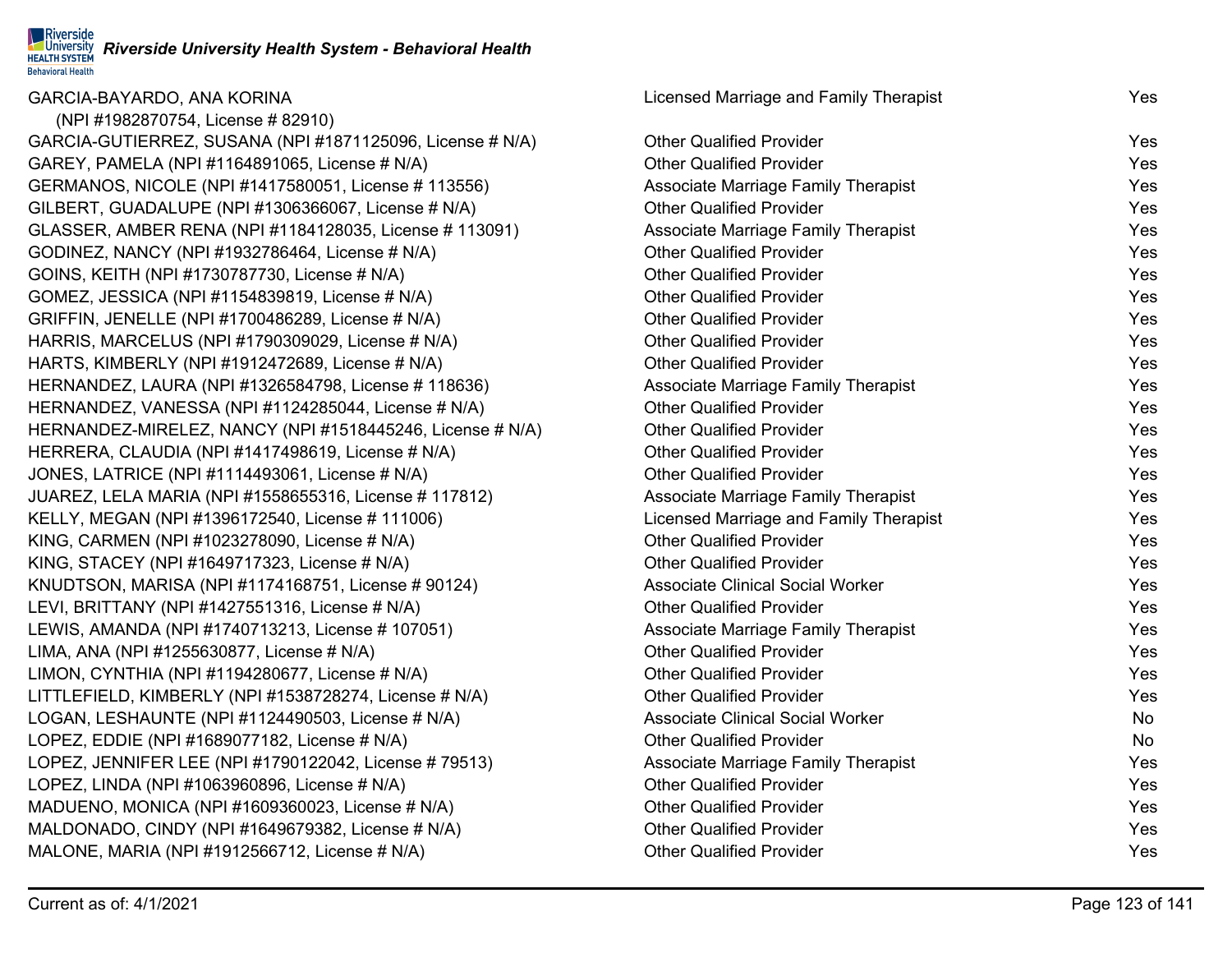

MARES, CARLOS (NPI #1700194974, License # 5999) MARQUEZ, BLANCA (NPI  $#1467923052$ , License  $# N/A$ ) MARQUEZ-CLAYPOOL, ALEJANDRA (NPI #1073155693, License # N/A) MARTIN, PIERRA (NPI #1558891416, License # N/A) MARTINEZ, MARTHA (NPI  $#1639736242$ , License  $# N/A$ ) MARTINEZ, TANIA (NPI #1548675952, License # 116052) MCLAUGHLIN, DESIREE (NPI #1023431939, License # LMFT105097) MCMORAN, LISA (NPI #1770034217, License # N/A) MEDINA, VALERIE (NPI #1992363147, License # 95706) MEDINA-AYALA, BRENDA (NPI #1518433473, License # 3061) MENDEZ, ERICA (NPI #1588149694, License # 108356) MENDOZA, ANA G (NPI #1801273024, License # IMF75404) MENDOZA, DIANA (NPI #1427616499, License # 5812) MENDOZA, JOHN ANTHONY (NPI #1548772163, License # 92067) MINGUELA, ERIKA URRUTIA (NPI #1619212586, License # N/A) MIRANDA, YENESSA (NPI #1154911469, License # 7833) MUNOZ, CHRISTINE (NPI #1316379696, License # 101798) MURILLO, ERICA PINAL (NPI #1861852774, License # N/A)  $NAVARRO$ , NICOLE (NPI #1396206058, License #  $N/A$ ) NAVRKAL, ROSEMARY CHRISTINA (NPI #1841722550, License # 94295)

NGUYEN, KHAI THANH (NPI #1992102990, License # A151492) NICHOLS, JESSICA CHRISTINE (NPI #1902399793, License # N/A) OAKS, KAITLYNN (NPI  $#1033672415$ , License  $#N/A$ ) OLMOS, ANGEL (NPI #1992145817, License # N/A) ORNELAS, ADRIANA (NPI #1073003968, License # N/A) OROZCO, YVETTE (NPI #1255767794, License # N/A) ORTIZ, GILBERT (NPI  $#1154894947$ , License  $# N/A$ ) OSORNIO, MICHELLA C (NPI #1841787231, License # N/A) OSRETKAR, HAYLEY (NPI #1942700943, License # 108472) PADILLA, KYLIE (NPI #1841780897, License # N/A) PARADA, EDNA (NPI #1821565607, License # N/A) PATAL, RAVI R. (NPI #1376836460, License # A 128340) PEREZ, ERIKA (NPI #1750628988, License # N/A) PEREZ, KRYSTAL (NPI #1285198093, License # 110684)

| <b>Associate Professional Clinical Counselor</b> | Yes        |
|--------------------------------------------------|------------|
| <b>Other Qualified Provider</b>                  | <b>Yes</b> |
| <b>Other Qualified Provider</b>                  | Yes        |
| Licensed Marriage and Family Therapist           | <b>Yes</b> |
| <b>Other Qualified Provider</b>                  | <b>Yes</b> |
| <b>Associate Marriage Family Therapist</b>       | Yes        |
| Licensed Marriage and Family Therapist           | <b>Yes</b> |
| <b>Other Qualified Provider</b>                  | Yes        |
| <b>Associate Marriage Family Therapist</b>       | Yes        |
| <b>Associate Professional Clinical Counselor</b> | <b>Yes</b> |
| <b>Associate Marriage Family Therapist</b>       | Yes        |
| Licensed Marriage and Family Therapist           | <b>No</b>  |
| <b>Associate Professional Clinical Counselor</b> | <b>Yes</b> |
| <b>Associate Marriage Family Therapist</b>       | <b>Yes</b> |
| <b>Other Qualified Provider</b>                  | Yes        |
| <b>Associate Professional Clinical Counselor</b> | Yes        |
| Licensed Marriage and Family Therapist           | <b>Yes</b> |
| <b>Other Qualified Provider</b>                  | <b>No</b>  |
| <b>Other Qualified Provider</b>                  | <b>Yes</b> |
| <b>Associate Marriage Family Therapist</b>       | <b>Yes</b> |
| <b>Licensed Psychiatrist</b>                     | <b>No</b>  |
| <b>Other Qualified Provider</b>                  | Yes        |
| <b>Other Qualified Provider</b>                  | Yes        |
| <b>Other Qualified Provider</b>                  | <b>Yes</b> |
| <b>Other Qualified Provider</b>                  | Yes        |
| <b>Other Qualified Provider</b>                  | Yes        |
| <b>Other Qualified Provider</b>                  | <b>Yes</b> |
| <b>Other Qualified Provider</b>                  | <b>Yes</b> |
| <b>Associate Marriage Family Therapist</b>       | Yes        |
| <b>Other Qualified Provider</b>                  | <b>Yes</b> |
| <b>Other Qualified Provider</b>                  | Yes        |
| <b>Licensed Psychiatrist</b>                     | <b>Yes</b> |
| <b>Other Qualified Provider</b>                  | Yes        |
| <b>Associate Marriage Family Therapist</b>       | Yes        |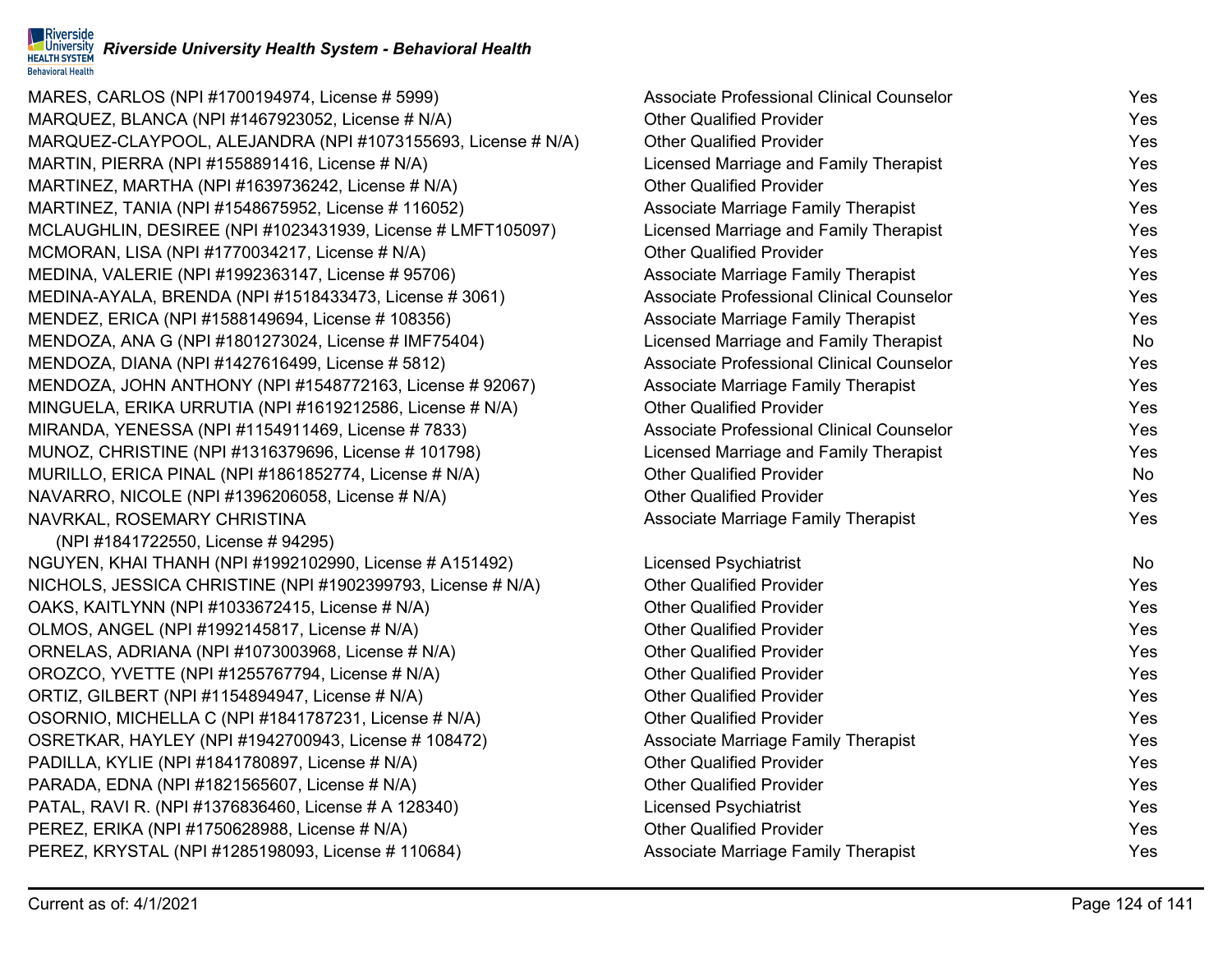#### $\blacksquare$ Riverside *Riverside University Health System - Behavioral Health* **HEALTH SYSTEM Behavioral Health**

PRIMERO-AGUILAR, JACQUELINE (NPI #1730633306, License # N/A) QUANDT, MATTHEW (NPI  $#1538514476$ , License  $# N/A$ ) QUINTERO, GABRIELA (NPI  $\#1992821060$ , License  $\# N/A$ ) RAILEANU, ANNA (NPI #1548862873, License # 121831) RAMIREZ, JOHANA (NPI #1962874248, License # N/A) RAMIREZ, MIRIAM (NPI #1538649389, License # N/A) RAMIREZ, RUBY (NPI #1720582497, License # N/A) RODRIGUEZ, MARTHA (NPI #1588213524, License # N/A) RODRIGUEZ, PAULINE (NPI #1659981207, License # N/A) RODRIGUEZ, SARAI (NPI #1780921916, License # AMFT103747) ROJAS, JASMINE (NPI #1578193405, License # N/A) ROLLINS, CHELSEA (NPI #1740656842, License # 100512) ROSENBERG, PATTI (NPI #1013314335, License # 117282) RUIZ, MIREYA (NPI #1730715111, License # N/A) RUIZ-ROSAS, JESSICA (NPI  $#1699213116$ , License  $# N/A$ ) SAENZ, CINDY (NPI #1366702268, License # N/A) SALAS, LISA (NPI #1497391833, License # N/A) SEGURA, KARINA (NPI #1295208643, License # N/A) SHARMA, SONAM (NPI #1811464696, License # 5055) SILVA, MARIBEL (NPI #1013932458, License # 92898) SOTOMAYOR, YVETTE (NPI #1255767794, License # N/A) STARKS, JOSHUA (NPI #1124580444, License # 107344) TAMBLE, ANGELICA (NPI #1194128777, License # N/A) THOMPSON, SHEENA (NPI #1982049839, License # 113538) THREADGILL, BRITTANEE (NPI #1114350329, License # N/A) TREJO, JACQUELINE (NPI  $#1477100485$ , License  $# N/A$ ) TRIMBLE, DARIUS (NPI #1356781223, License #  $N/A$ ) VACKO, LOREN (NPI #1245874429, License # 6472) VALDIVIA, JEANETTE (NPI #1962971598, License # N/A) VANEGAS, RACHEL (NPI  $#1629565098$ , License  $# N/A$ ) VASQUEZ, SILVIA (NPI  $#1508206137$ , License  $# N/A$ ) VELA, RACHEL (NPI #1922646892, License # N/A) VILLA, DOLORES (NPI #1104255207, License # N/A) WATSON, TIREEKA (NPI #1629472287, License # N/A) WEST, RECHELLE (NPI #1417473059, License # 82867)

| <b>Other Qualified Provider</b>                  | Yes        |
|--------------------------------------------------|------------|
| <b>Other Qualified Provider</b>                  | Yes        |
| <b>Other Qualified Provider</b>                  | <b>Yes</b> |
| <b>Associate Marriage Family Therapist</b>       | Yes        |
| <b>Other Qualified Provider</b>                  | <b>Yes</b> |
| <b>Other Qualified Provider</b>                  | Yes        |
| <b>Other Qualified Provider</b>                  | <b>Yes</b> |
| <b>Other Qualified Provider</b>                  | Yes        |
| <b>Other Qualified Provider</b>                  | Yes        |
| <b>Associate Marriage Family Therapist</b>       | Yes        |
| <b>Other Qualified Provider</b>                  | Yes        |
| <b>Licensed Clinical Social Worker</b>           | Yes        |
| Licensed Marriage and Family Therapist           | Yes        |
| <b>Other Qualified Provider</b>                  | <b>Yes</b> |
| <b>Other Qualified Provider</b>                  | <b>Yes</b> |
| <b>Other Qualified Provider</b>                  | Yes        |
| <b>Other Qualified Provider</b>                  | Yes        |
| <b>Other Qualified Provider</b>                  | Yes        |
| <b>Associate Professional Clinical Counselor</b> | <b>Yes</b> |
| <b>Associate Marriage Family Therapist</b>       | Yes        |
| <b>Other Qualified Provider</b>                  | Yes        |
| <b>Associate Marriage Family Therapist</b>       | Yes        |
| <b>Other Qualified Provider</b>                  | Yes        |
| Licensed Marriage and Family Therapist           | Yes        |
| <b>Other Qualified Provider</b>                  | Yes        |
| <b>Other Qualified Provider</b>                  | <b>Yes</b> |
| <b>Other Qualified Provider</b>                  | Yes        |
| <b>Associate Professional Clinical Counselor</b> | Yes        |
| <b>Other Qualified Provider</b>                  | Yes        |
| <b>Other Qualified Provider</b>                  | Yes        |
| <b>Other Qualified Provider</b>                  | Yes        |
| <b>Other Qualified Provider</b>                  | Yes        |
| <b>Other Qualified Provider</b>                  | Yes        |
| <b>Other Qualified Provider</b>                  | Yes        |
| <b>Associate Clinical Social Worker</b>          | Yes        |
|                                                  |            |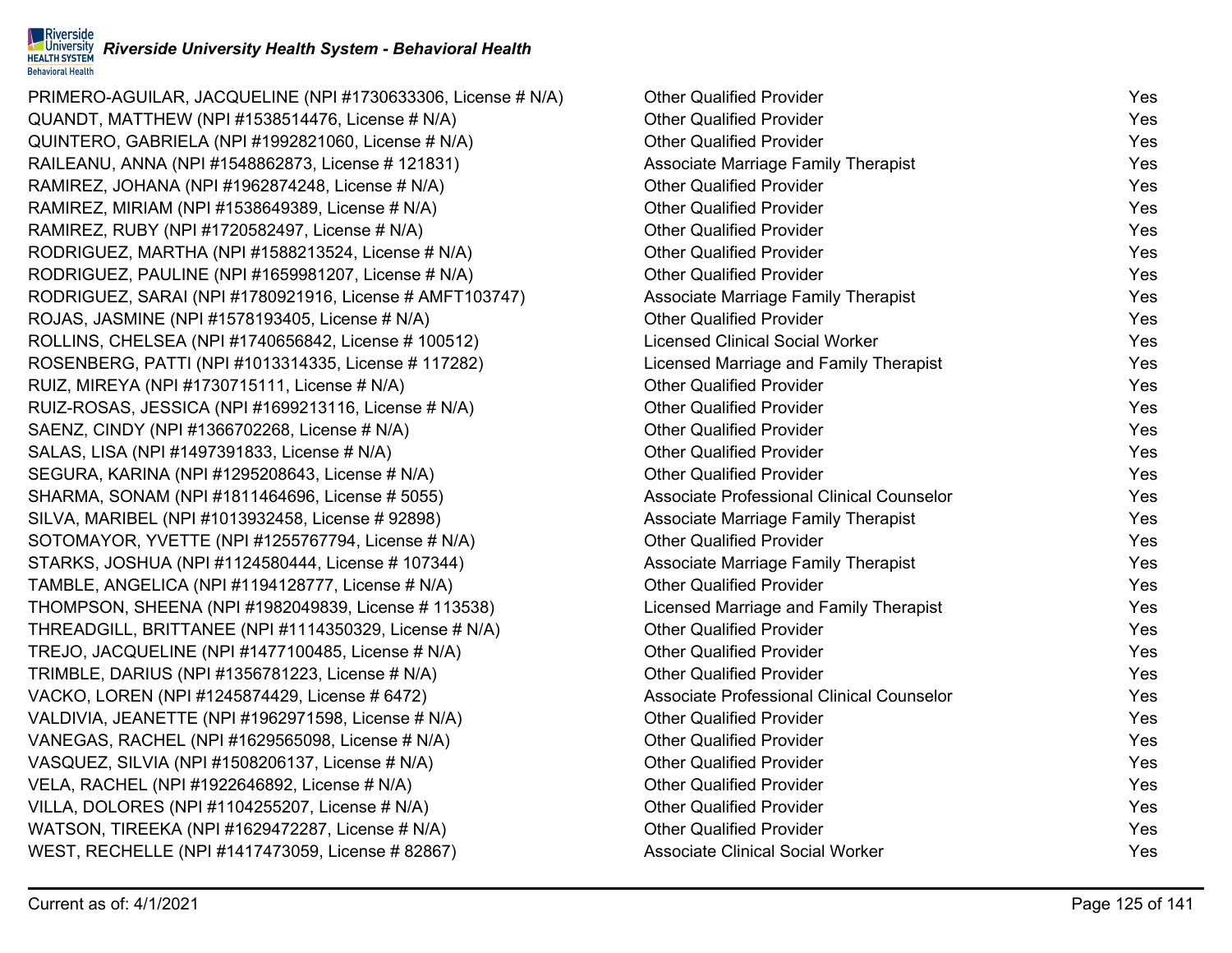

| WRIGHT, KAYLA (NPI #1427533538, License # N/A)              | <b>Other Qualified Provider</b> | Yes        |
|-------------------------------------------------------------|---------------------------------|------------|
| WROTEN, YULON (NPI #1952866436, License # N/A)              | <b>Other Qualified Provider</b> | Yes        |
| YAMAGUCHI, TOSHIA ANN (NPI #1932558715, License # A 150914) | Licensed Psychiatrist           | No.        |
| YOUNG, JESSICA KELLI (NPI #1861033995, License # N/A)       | <b>Other Qualified Provider</b> | Yes        |
| ZAMUDIO-GONZALEZ, ELVA (NPI #1982187530, License # N/A)     | <b>Other Qualified Provider</b> | <b>Yes</b> |

# **Program: Pathways to Success Vocational Services - Riverside, 769 Blaine St., A, Riverside, CA 92507, Phone: 951-358-5186, Fax:**

#### **951-358-5011**

| Ages Served: 21+                                                    | <b>Accepting Referrals: Yes</b>        |                |
|---------------------------------------------------------------------|----------------------------------------|----------------|
| Distance to closest public transportation: Less than .25 miles      |                                        |                |
| ADA Compliant for Physical Plant: Yes                               | <b>TDD/TTY Equipment Available: No</b> |                |
| Specialties: Anxiety, Other                                         |                                        |                |
| Languages: English, Spanish                                         |                                        |                |
| Ethnicities Served: Mexican/Mexican American, Other Hispanic/Latino |                                        |                |
| Races Served: Black/African-American, White                         |                                        |                |
| Service Type: Mental Health Services                                |                                        |                |
|                                                                     |                                        | <u>Cultura</u> |
|                                                                     |                                        | <b>Compete</b> |
| <b>Staff Name</b>                                                   | Licensure                              | Trainin        |
| CORDERO, ROBERTO (NPI #1053731125, License # N/A)                   | <b>Other Qualified Provider</b>        | Yes            |
| DELGADILLO, ADRIANA (NPI #1477752566, License # N/A)                | <b>Other Qualified Provider</b>        | No.            |
| EVOLA, DALE (NPI #1952673402, License # LMFT48473)                  | Licensed Marriage and Family Therapist | Yes            |
| HAROLD, JACOB DANIEL (NPI #1710416268, License # N/A)               | <b>Other Qualified Provider</b>        | <b>No</b>      |
| HERNANDEZ, ALICIA (NPI #1003936600, License # N/A)                  | <b>Other Qualified Provider</b>        | No             |
| KOCHEVAR-NOLTE, CHEYRL (NPI #1588034250, License # N/A)             | <b>Other Qualified Provider</b>        | <b>No</b>      |

#### **Program: Riverside Day Reporting Center - Mental Health, 1020 Iowa Avenue, B, Riverside, CA 92507, Phone: 951-358-6691**

Ages Served: All Ages **Accepting Referrals: Yes** Accepting Referrals: Yes

VELASCO, ENEDINA (NPI #1710009790, License # N/A) Other Qualified Provider No Communications of No

Distance to closest public transportation: Less than .25 miles

**Cultural Competence** Training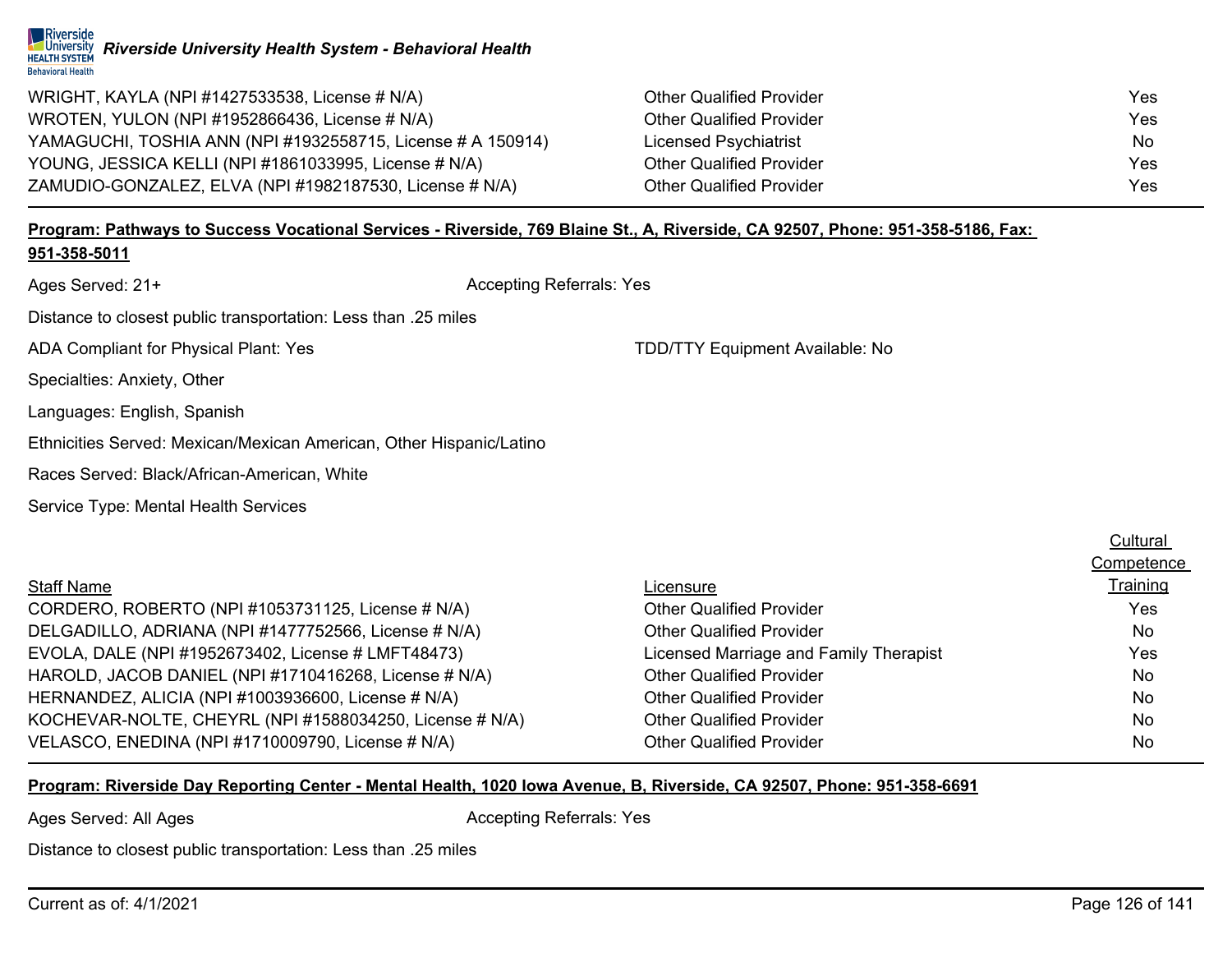Riverside *Riverside University Health System - Behavioral Health* **HEALTH SYSTEM Behavioral Health** 

ADA Compliant for Physical Plant: Yes TDD/TTY Equipment Available: Yes

Languages: American Sign Language (ASL), English, Spanish

Service Type: Mental Health Services, Case Management, Crisis Intervention, Intensive Care Coordination

|                                                           |                                         | Cultural   |
|-----------------------------------------------------------|-----------------------------------------|------------|
|                                                           |                                         | Competence |
| <b>Staff Name</b>                                         | Licensure                               | Training   |
| ERAZO, LISA MARIE (NPI #1023566213, License # LMFT109322) | Licensed Marriage and Family Therapist  | Yes        |
| <b>GILLESPIE, NICOLE KRISTEN</b>                          | <b>Associate Clinical Social Worker</b> | Yes        |
| (NPI #1649652413, License # ASW72936)                     |                                         |            |
| HAYNES, WILLIAM (NPI #1386998722, License # N/A)          | <b>Other Qualified Provider</b>         | <b>No</b>  |
| JIMENEZ, BRIAHNA (NPI #1851905152, License # 702293)      | <b>Licensed Vocational Nurse</b>        | Yes        |
| MARISA, CHARLES (NPI #1821292459, License # 9999999)      | <b>Other Qualified Provider</b>         | Yes        |
| MARTINEZ, ANTONIO (NPI #1477904001, License # N/A)        | <b>Other Qualified Provider</b>         | No         |
| OARE, PATRICIA ANN (NPI #1114535358, License # N/A)       | <b>Other Qualified Provider</b>         | Yes        |
| REYNOSA, IRENE (NPI #1437772316, License # AMFT107369)    | Associate Marriage Family Therapist     | Yes        |
| ROMANDO, MARYJOE (NPI #1821291030, License # 11309)       | <b>Licensed Psychiatrist</b>            | Yes        |
| SASSO, MATTHEW (NPI #1497106215, License # ACSW85290)     | <b>Associate Clinical Social Worker</b> | Yes        |
| WILLIAMS, ANDREW L. (NPI #1245422575, License # N/A)      | <b>Other Qualified Provider</b>         | Yes        |

#### **Program: Riverside Family Wellness Center, 2085 Rustin Avenue, 2, Riverside, CA 92507, Phone: 951-509-8200, Fax: 951-358-6622**

Ages Served: 0-20 **Accepting Referrals: Yes** Accepting Referrals: Yes

Distance to closest public transportation: Less than .25 miles

ADA Compliant for Physical Plant: Yes TELL THE SECTION COMPLETED TO THE TOP/TTY Equipment Available: Yes

Specialties: ADHD, Adjustment Disorders, Anxiety Disorder, Anxiety, Bereavement/Grief Counseling, Case Management, Child Abuse Issues, Chronically Homeless/Disabled, Clinical Therapist, Depression, Developmental Issues, Eating Disorders, Family Therapy, Foster Youth, Gender Identity Issues, Group Therapy, Individual Therapy, LGBTQ Counseling, Medication Services, Mental Health Counseling, Mood Disorders, Obsessive-Compulsive Behaviors, Oppositional Defiance, Peer Support, Phobias, Play Therapy, Psychiatrist, Psychotic Disorders, PTSD, School Issues, Social Worker, Stress Management, Substance Abuse, Tourettes, Trauma Informed, Youth Treatment

Languages: English, Spanish

Service Type: Mental Health Services, Case Management, Crisis Intervention, Intensive Care Coordination, Intensive Home Based Services, Medication Support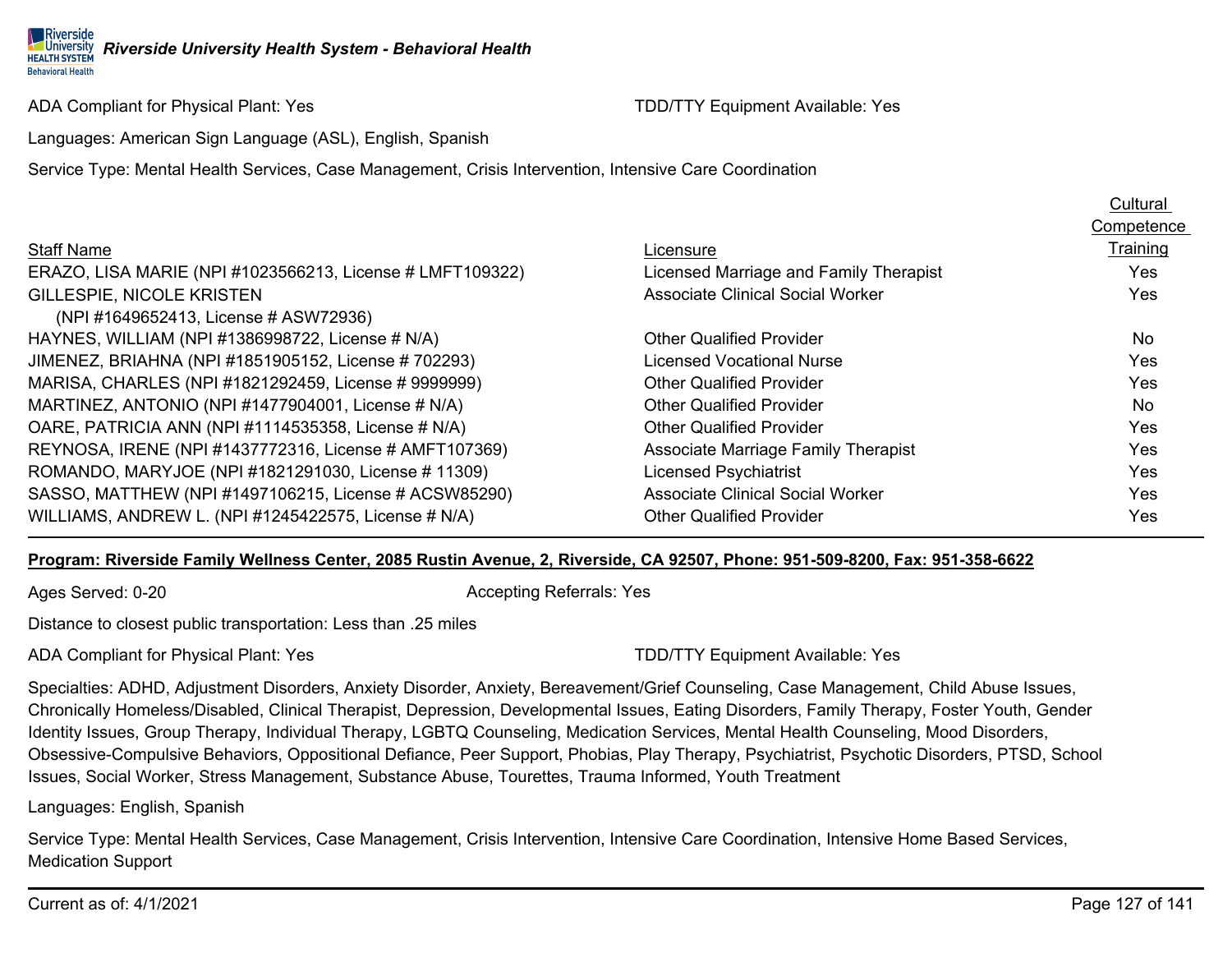|                                                             |                                        | Competence |
|-------------------------------------------------------------|----------------------------------------|------------|
| <b>Staff Name</b>                                           | Licensure                              | Training   |
| BAKER, SUSAN (NPI #1093140048, License # LMFT109571)        | Licensed Marriage and Family Therapist | No.        |
| <b>BROCKMANN, BRENDON DOUGLAS</b>                           | <b>Licensed Psychiatrist</b>           | <b>No</b>  |
| (NPI #1679815765, License # A135079)                        |                                        |            |
| CHUNG, SARAH JIEUN (NPI #1255750824, License # A148753)     | <b>Licensed Psychiatrist</b>           | No.        |
| LOPEZ, CLAUDIA SEGURA (NPI #1992050421, License # N/A)      | <b>Other Qualified Provider</b>        | Yes        |
| MYERS, PATTY (NPI #1619056785, License # MFC21605)          | Licensed Marriage and Family Therapist | <b>No</b>  |
| NGUYEN, KHAI THANH (NPI #1992102990, License # A151492)     | <b>Licensed Psychiatrist</b>           | No         |
| NUNEZ, DANITZA M (NPI #1063937316, License # N/A)           | <b>Other Qualified Provider</b>        | Yes        |
| PARMAR, MONISH (NPI #1033505813, License # A 144627)        | Licensed Physician                     | Yes        |
| TRUONG, KEVIN (NPI #1063804755, License # A158018)          | <b>Licensed Physician</b>              | No.        |
| VALENCIA, MARIELLA (NPI #1568845873, License # 99098)       | Associate Marriage Family Therapist    | No         |
| XAYARATH, NOVANH (NPI #1821108374, License #39607)          | Licensed Marriage and Family Therapist | Yes        |
| YAMAGUCHI, TOSHIA ANN (NPI #1932558715, License # A 150914) | <b>Licensed Psychiatrist</b>           | No         |

#### **Program: Riverside New Life and FFSP, 771 W. Blaine Street, C, Riverside, CA 92507, Phone: 951-955-2233**

Ages Served: All Ages **Accepting Referrals: Yes** Accepting Referrals: Yes

Distance to closest public transportation: Less than .25 miles

ADA Compliant for Physical Plant: Yes TDD/TTY Equipment Available: Yes

Languages: American Sign Language (ASL), English, Spanish

Ethnicities Served: Not Hispanic, Mexican/Mexican American, Other Hispanic/Latino

Races Served: American Indian, Asian Native, Black/African-American, Chinese, Filipino, Korean, Hispanic/Latino, Samoan, Vietnamese, White, Multiracial, Other Asian, Other Race

Service Type: Mental Health Services, Case Management, Medication Support

|                                                             |                                     | <b>OUTTPOLUTIOU</b> |
|-------------------------------------------------------------|-------------------------------------|---------------------|
| <b>Staff Name</b>                                           | Licensure                           | <b>Training</b>     |
| AKABA, VALENTINE (NPI #1437329067, License # LMFT88798)     | Associate Marriage Family Therapist | Yes                 |
| BROWN, WILLIAM EDWARD (NPI #1760951529, License # ASW90429) | Associate Clinical Social Worker    | Yes                 |
| DIAZ, DANIEL J (NPI #1649713108, License # N/A)             | <b>Other Qualified Provider</b>     | Yes                 |

Current as of: 4/1/2021 Page 128 of 141

**Cultural** Competence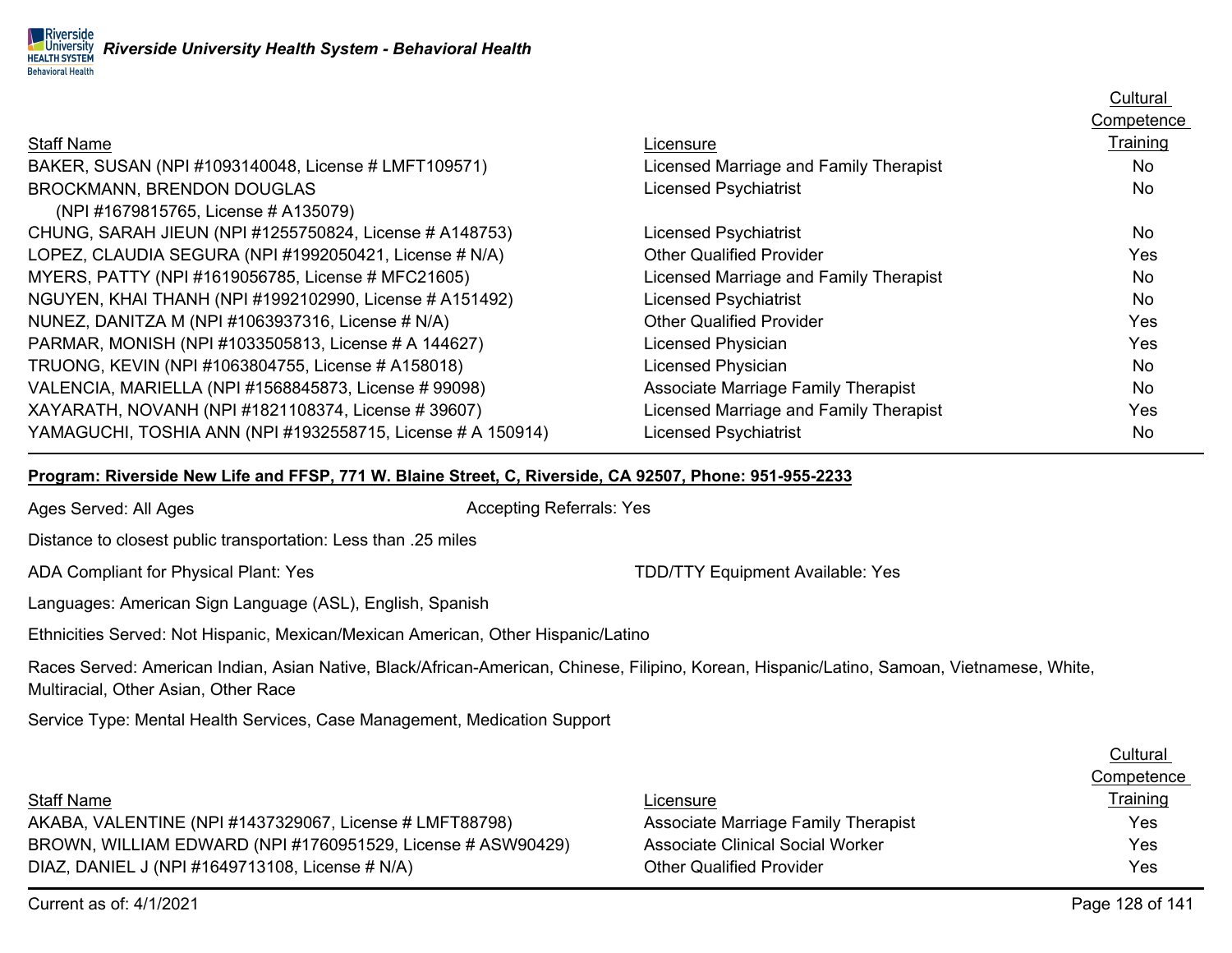| Behavioral Health                                         |                                         |     |
|-----------------------------------------------------------|-----------------------------------------|-----|
| ERAZO, LISA MARIE (NPI #1023566213, License # LMFT109322) | Licensed Marriage and Family Therapist  | Yes |
| <b>GILLESPIE, NICOLE KRISTEN</b>                          | <b>Associate Clinical Social Worker</b> | Yes |
| (NPI#1649652413, License # ASW72936)                      |                                         |     |
| HAYNES, WILLIAM (NPI #1386998722, License # N/A)          | <b>Other Qualified Provider</b>         | No. |
| JIMENEZ, BRIAHNA (NPI #1851905152, License # 702293)      | <b>Licensed Vocational Nurse</b>        | Yes |
| MARISA, CHARLES (NPI #1821292459, License # 9999999)      | <b>Other Qualified Provider</b>         | Yes |
| MARTINEZ, ANTONIO (NPI #1477904001, License # N/A)        | <b>Other Qualified Provider</b>         | No  |
| OARE, PATRICIA ANN (NPI #1114535358, License # N/A)       | <b>Other Qualified Provider</b>         | Yes |
| REYNOSA, IRENE (NPI #1437772316, License # AMFT107369)    | Associate Marriage Family Therapist     | Yes |
| RODRIGUEZ, DIANA (NPI #1477161081, License # N/A)         | <b>Other Qualified Provider</b>         | Yes |
| ROJAS, EDWIN (NPI #1437578036, License # N/A)             | <b>Other Qualified Provider</b>         | No  |
| ROMANDO, MARYJOE (NPI #1821291030, License # 11309)       | Licensed Psychiatrist                   | Yes |
| SASSO, MATTHEW (NPI #1497106215, License # ACSW85290)     | <b>Associate Clinical Social Worker</b> | Yes |
| TRUJILLO, LISA ANNETTE (NPI #1932627957, License # N/A)   | <b>Other Qualified Provider</b>         | Yes |
| WILLIAMS, ANDREW L. (NPI #1245422575, License # N/A)      | <b>Other Qualified Provider</b>         | Yes |

#### **Program: Riverside START, 3525 Presley Ave., Riverside, CA 92507, Phone: 951-782-2400, Fax: 951-955-6980**

Riverside **HEALTH SYSTEM** 

Ages Served: All Ages Accepting Referrals: Yes

Distance to closest public transportation: Less than .25 miles

*Riverside University Health System - Behavioral Health*

ADA Compliant for Physical Plant: Yes TDD/TTY Equipment Available: Yes

Languages: English

Service Type: Case Management

Staff Name BEDOLLA, CARINA (NPI #1649750803, License # 105911) WEERSING, JOANN AMANDA (NPI #1689173106, License # ACSW 59994)

|                                        | Cultural   |
|----------------------------------------|------------|
|                                        | Competence |
| Licensure                              | Training   |
| Licensed Marriage and Family Therapist | No.        |
| Associate Clinical Social Worker       | No         |
|                                        |            |

#### **Program: SMART PROGRAM OLDER ADULTS WEST, 2085 Rustin Ave., 5, Riverside, CA 92507, Phone: 951-509-2400, Fax:**

#### **951-509-2404**

Ages Served: 21+ Accepting Referrals: Yes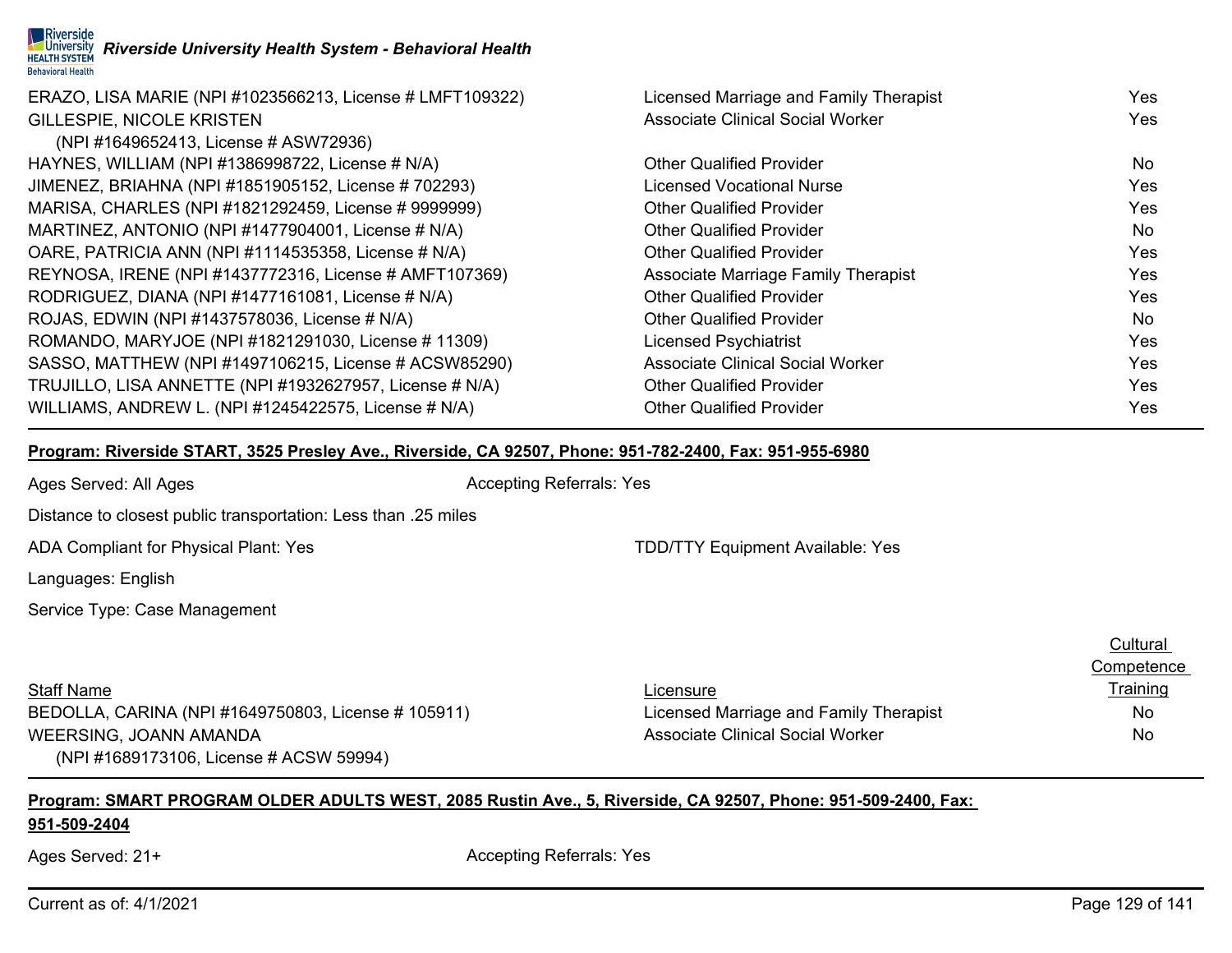**Riverside Riverside University Health System - Behavioral Health**<br>HEALTH SYSTEM RIVerside University Health System - Behavioral Health **Behavioral Health** 

Distance to closest public transportation: Less than .25 miles

ADA Compliant for Physical Plant: Yes TDD/TTY Equipment Available: Yes

Languages: English, Korean, Polish

Service Type: Mental Health Services, Case Management, Crisis Intervention, Intensive Care Coordination, Medication Support

|                                                            |                                         | <b>Cultural</b> |
|------------------------------------------------------------|-----------------------------------------|-----------------|
|                                                            |                                         | Competence      |
| <b>Staff Name</b>                                          | Licensure                               | Training        |
| BOWERS, LAURA JO (NPI #1568918183, License # 524920)       | <b>Registered Nurse</b>                 | <b>No</b>       |
| BRINSON, JOANNE (NPI #1871973743, License # N/A)           | <b>Other Qualified Provider</b>         | <b>No</b>       |
| BROWN, CALEB (NPI #1588057970, License # N/A)              | <b>Other Qualified Provider</b>         | <b>No</b>       |
| <b>CHAN, CHRISTIANY</b>                                    | <b>Associate Clinical Social Worker</b> | Yes             |
| (NPI #1497285712, License # ASW82891 (Associate Number))   |                                         |                 |
| CLEMONS, SHERYL (NPI #1710058185, License #1521)           | Occupational Therapist                  | <b>No</b>       |
| DELATORRE, BRENDA IRENE (NPI #1811347453, License # N/A)   | <b>Associate Clinical Social Worker</b> | No              |
| HAKKER, STEPHANIE (NPI #1205137031, License # N/A)         | <b>Other Qualified Provider</b>         | No              |
| HAWKINS, LAURESHA ZINATAE (NPI #1972936185, License # N/A) | <b>Associate Clinical Social Worker</b> | No              |
| LECHUGA, JOSE GUILLERMO (NPI #1275179038, License # N/A)   | <b>Other Qualified Provider</b>         | Yes             |
| LISSAUR, RALPH (NPI #1245287960, License # A 88975)        | <b>Licensed Psychiatrist</b>            | Yes             |
| LOPEZ, JACINTA (NPI #1588981823, License # N/A)            | <b>Other Qualified Provider</b>         | No              |
| MANKIN-SEWANI, PEGGY (NPI #1124249354, License # N/A)      | <b>Other Qualified Provider</b>         | No              |
| NOVAK, NANCY (NPI #1508994690, License # 557049)           | <b>Registered Nurse</b>                 | Yes             |
| OGBEBOR, AMENZE (NPI #1285763318, License # LCSW28472)     | <b>Licensed Clinical Social Worker</b>  | Yes             |
| ROBERTS, WARREN (NPI #1801158613, License # N/A)           | <b>Other Qualified Provider</b>         | No              |
| RUIZ, PETER (NPI #1083883573, License # N/A)               | <b>Other Qualified Provider</b>         | No              |
| SALINAS, LENA MARIE (NPI #1770024291, License # N/A)       | <b>Other Qualified Provider</b>         | No              |
| STIFF, MONICA (NPI #1427474626, License # N/A)             | <b>Other Qualified Provider</b>         | No              |
| WALIA, JASWINDER (NPI #1982898136, License # A 101014)     | <b>Licensed Psychiatrist</b>            | No              |

#### **Program: SSG Riverside Counseling Center, 13800 Heacock St, D-111, Moreno Valley, CA 92553, Phone: 951-653-1800, Fax:**

#### **951-653-1815**

Ages Served: 0-20 **Accepting Referrals: Yes** Accepting Referrals: Yes

Distance to closest public transportation: Less than .25 miles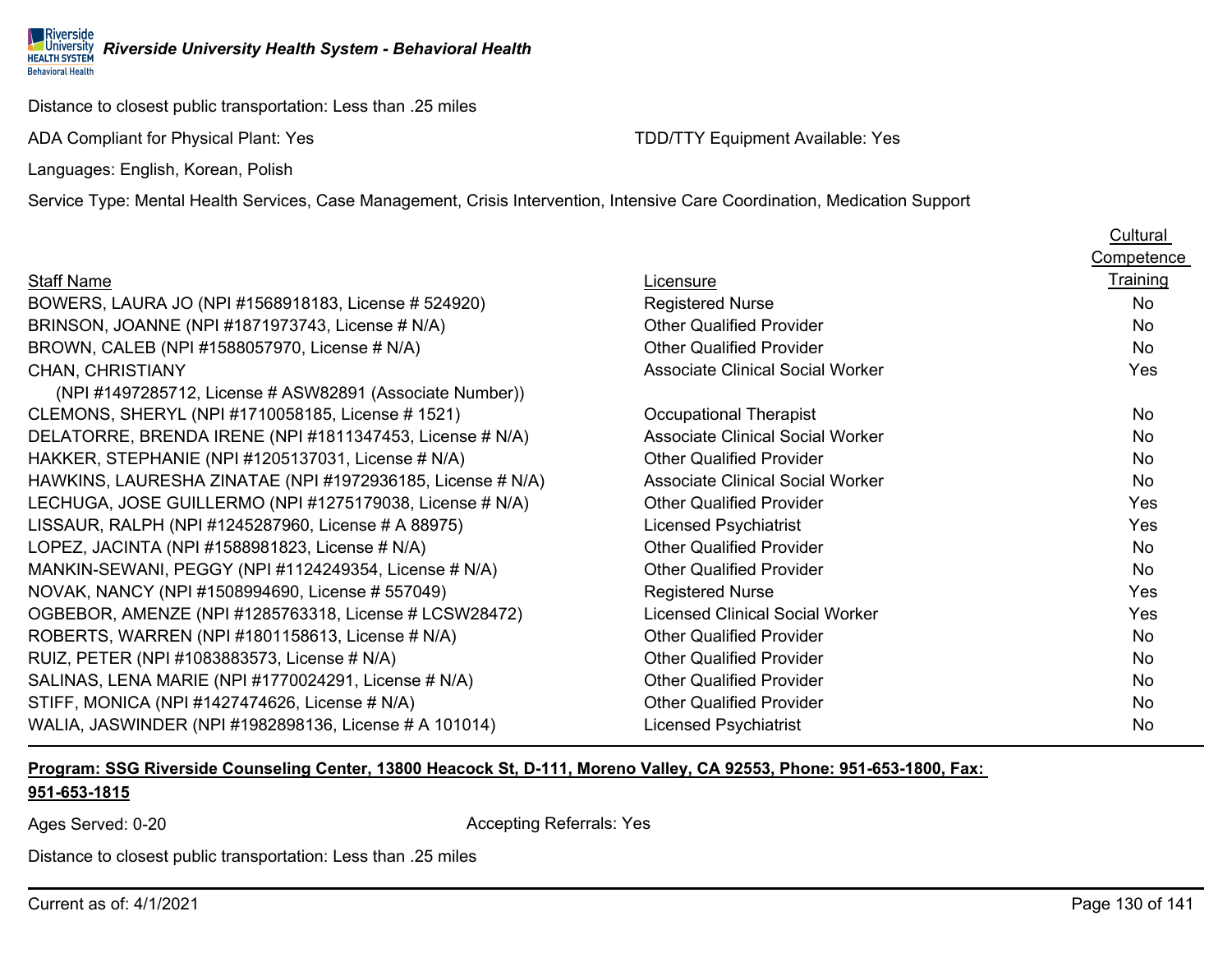ADA Compliant for Physical Plant: Yes TDD/TTY Equipment Available: No

Specialties: ADHD, Adjustment Disorders, Anxiety Disorder, Anxiety, Case Management, Child Abuse Issues, Clinical Therapist, Depression, Family Therapy, Female Issues, Foster Youth, Gender Identity Issues, Group Therapy, Individual Therapy, Male Issues, Medication Services, Mental Health Counseling, MH Counselor, Mood Disorders, Oppositional Defiance, Play Therapy, Psychotic Disorders, PTSD, School Issues, Social Worker, Stress Management, Trauma Informed, Youth Treatment

Languages: English, Mandarin, Spanish

Service Type: Mental Health Services, Case Management, Crisis Intervention, Intensive Care Coordination, Intensive Home Based Services

|                                            | Cultural   |
|--------------------------------------------|------------|
|                                            | Competence |
| Licensure                                  | Training   |
| Associate Marriage Family Therapist        | <b>No</b>  |
| <b>Associate Marriage Family Therapist</b> | Yes        |
| <b>Other Qualified Provider</b>            | <b>No</b>  |
| <b>Licensed Clinical Social Worker</b>     | Yes        |
| <b>Licensed Clinical Social Worker</b>     | <b>Yes</b> |
| <b>Licensed Psychiatrist</b>               | Yes        |
| <b>Associate Marriage Family Therapist</b> | <b>No</b>  |
| <b>Associate Marriage Family Therapist</b> | Yes        |
| <b>Associate Clinical Social Worker</b>    | Yes        |
|                                            |            |
| <b>Other Qualified Provider</b>            | <b>No</b>  |
| <b>Other Qualified Provider</b>            | Yes        |
|                                            |            |

### **Program: Stepping Stones TAY Resource Center, 1820 University Ave, A2, Riverside, CA 92507, Phone: 951-955-9800, Fax: 951-955-9840**

Ages Served: All Ages Accepting Referrals: Yes, Therapy Only

Distance to closest public transportation: Less than .25 miles

ADA Compliant for Physical Plant: No TDD/TTY Equipment Available: No

Languages: English, Spanish

Ethnicities Served: Not Hispanic, Mexican/Mexican American, Cuban, Puerto Rican, Other Hispanic/Latino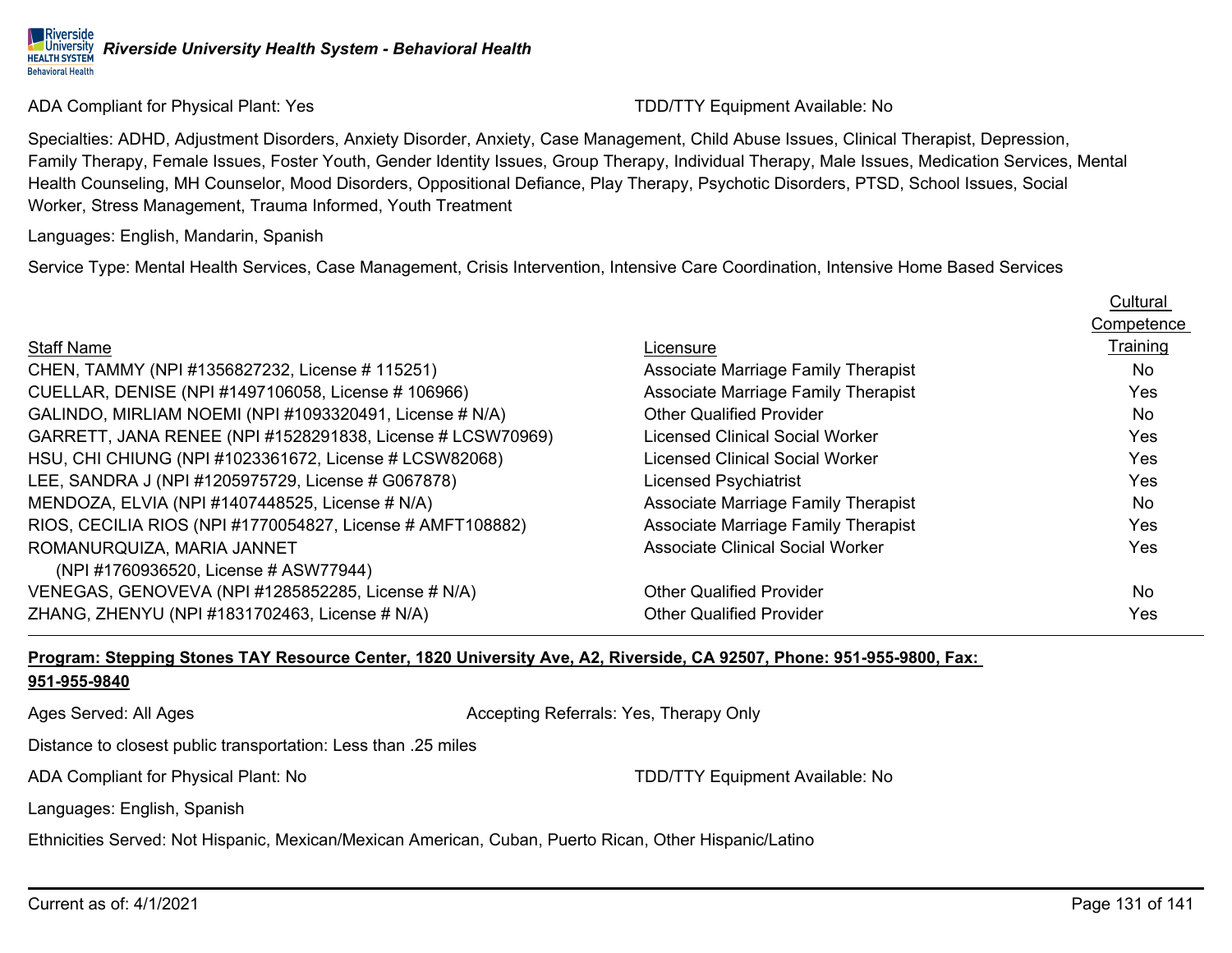#### Riverside **RIPUNIVERSITY AND READTER UNIVERSITY HEALTH SYSTEM - Behavioral Health Behavioral Health**

Races Served: American Indian, Asian Native, Black/African-American, Filipino, Hispanic/Latino, Vietnamese, White, Multiracial, Other Asian, Other Race

Service Type: Mental Health Services, Case Management, Crisis Intervention, Intensive Care Coordination, Intensive Home Based Services, Medication Support

|                                                             |                                         | Cultural   |
|-------------------------------------------------------------|-----------------------------------------|------------|
|                                                             |                                         | Competence |
| <b>Staff Name</b>                                           | Licensure                               | Training   |
| AGUILERA, JOSE (NPI #1093136210, License # N/A)             | <b>Other Qualified Provider</b>         | Yes        |
| BALSAMO, DALIA (NPI #1003141847, License # A142906)         | <b>Licensed Psychiatrist</b>            | Yes        |
| BAUM, PAUL DAVID (NPI #1962808758, License # 91744)         | <b>Associate Clinical Social Worker</b> | Yes        |
| HUNTER, MATTHEW PEYTON (NPI #1003474552, License # N/A)     | <b>Other Qualified Provider</b>         | Yes        |
| LOPEZ, CLAUDIA SEGURA (NPI #1992050421, License # N/A)      | <b>Other Qualified Provider</b>         | Yes        |
| MARENCO, ALICIA (NPI #1932533213, License # ASW68139)       | <b>Licensed Clinical Social Worker</b>  | Yes        |
| MCCLUNG, SCOTT (NPI #1174655906, License #34485)            | Licensed Marriage and Family Therapist  | Yes        |
| MCMULLEN, SARAH FAYE (NPI#1538678222, License # N/A)        | <b>Other Qualified Provider</b>         | Yes        |
| NELSON, SAMANTHA (NPI #1548756273, License # N/A)           | <b>Other Qualified Provider</b>         | Yes        |
| NGUYEN, KHAI THANH (NPI #1992102990, License # A151492)     | <b>Licensed Psychiatrist</b>            | No.        |
| ROMERO, EDLIN (NPI #1508481813, License # N/A)              | <b>Other Qualified Provider</b>         | Yes        |
| SHIELDS, ANTHONY DAVID (NPI #1467700120, License # 92419)   | Licensed Marriage and Family Therapist  | Yes        |
| YAMAGUCHI, TOSHIA ANN (NPI #1932558715, License # A 150914) | <b>Licensed Psychiatrist</b>            | <b>No</b>  |

#### **Program: TAY Desert Drop In Center, 78140 Calle Tampico, 200, La Quinta, CA 92553, Phone: 760-863-7970, Fax: 760-863-7955**

Ages Served: All Ages Accepting Referrals: Yes

Distance to closest public transportation: Less than .25 miles

ADA Compliant for Physical Plant: Yes TELL THE SECTION COMPLETED TO THE TOP/TTY Equipment Available: Yes

Specialties: Clinical Therapist, Psychotic Disorders

Languages: English, Spanish

Ethnicities Served: Mexican/Mexican American, Other Hispanic/Latino

Races Served: Black/African-American, Hispanic/Latino, White

Service Type: Mental Health Services, Case Management, Crisis Intervention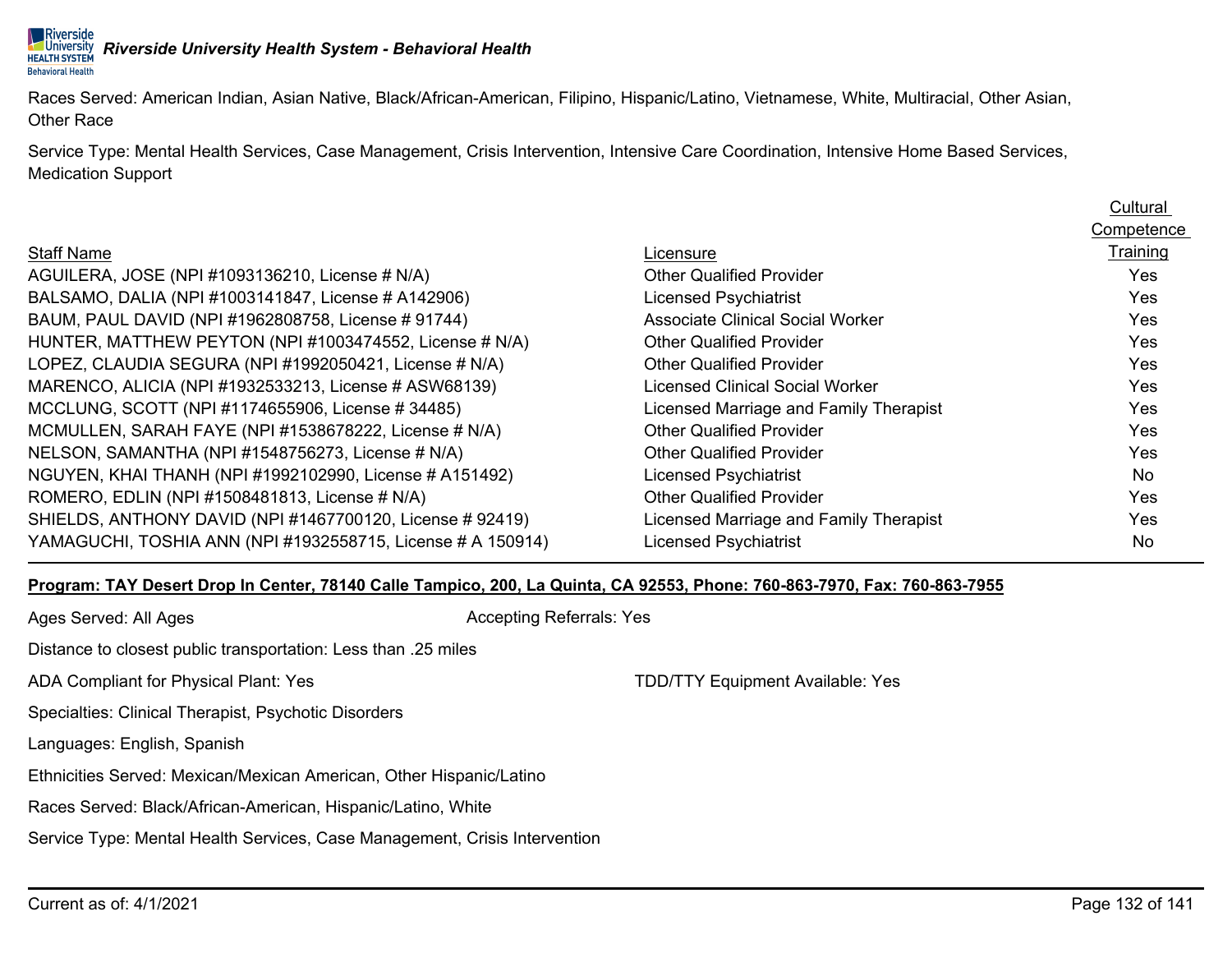|                                                             |                                        | <b>UUILUI di</b> |
|-------------------------------------------------------------|----------------------------------------|------------------|
|                                                             |                                        | Competence       |
| <b>Staff Name</b>                                           | Licensure                              | Training         |
| BACAS, RENEE A (NPI #1295952497, License # G76869)          | <b>Licensed Psychiatrist</b>           | No.              |
| BARRON, ROBERT WAYNE (NPI #1548425051, License # LMFT45967) | Licensed Marriage and Family Therapist | <b>No</b>        |
| CERVANTES, CESAR (NPI #1174042121, License # N/A)           | <b>Other Qualified Provider</b>        | No.              |
| GROTSKY, KELLY (NPI #1679759419, License # LMFT45241)       | Licensed Marriage and Family Therapist | No.              |
| HUNTINGTON, ALISA (NPI #1346262672, License #36959)         | Licensed Marriage and Family Therapist | <b>Yes</b>       |
| JEAN, ASHLEY (NPI #1699305458, License # N/A)               | <b>Other Qualified Provider</b>        | Yes              |
| JONELLFAIN, ROSIE RHEA (NPI #1699294348, License # N/A)     | <b>Other Qualified Provider</b>        | <b>No</b>        |
| MEDINA, ALEXANDRA (NPI #1275025397, License # N/A)          | <b>Other Qualified Provider</b>        | No.              |
| NAVARRETE, DAVID CHRISTOPHER                                | <b>Other Qualified Provider</b>        | Yes              |
| (NPI#1013380153, License # N/A)                             |                                        |                  |
| TREVINO, JENNIFER (NPI #1043633423, License # N/A)          | <b>Other Qualified Provider</b>        | Yes              |
| TUCKER, ALICIA LUPITA (NPI #1740800010, License # 114204)   | Associate Marriage Family Therapist    | <b>No</b>        |
| WILKINSON, ROBBI (NPI #1861518300, License # VN 205747)     | <b>Licensed Vocational Nurse</b>       | No.              |
|                                                             |                                        |                  |

### **Program: Tessie Cleveland Community Services Corp (TCCSC), 3576 Arlington Ave, 100, Riverside, CA 92506, Phone: 951-374-1555, Fax: 951-394-7426**

Ages Served: All Ages Accepting Referrals: Yes

Distance to closest public transportation: Between .5-1.0 miles

ADA Compliant for Physical Plant: Yes TEER TO AND ADA Compliant Available: No

Specialties: ADHD, Adjustment Disorders, Anxiety Disorder, Anxiety, Bereavement/Grief Counseling, Child Abuse Issues, Chronically Homeless/Disabled, Clinical Therapist, Depression, Developmental Issues, Eating Disorders, Family Therapy, Foster Youth, Gender Identity Issues, Gender Specific Treatment, Group Therapy, Individual Therapy, Learning Disorders, Medication Services, Men With Children, Mental Health Counseling, MH Counselor, Mood Disorders, Obsessive-Compulsive Behaviors, Oppositional Defiance, Personality Disorders, Phobias, Psychiatrist, Psychotic Disorders, PTSD, Rehab Therapist, School Issues, Sexual Disorders, Trauma Informed, Women With Children

Languages: English, Spanish

Service Type: Mental Health Services, Case Management, Crisis Intervention, Intensive Care Coordination, Intensive Home Based Services, Medication Support

 $C<sub>1</sub>$  (14)  $(1 + 2)$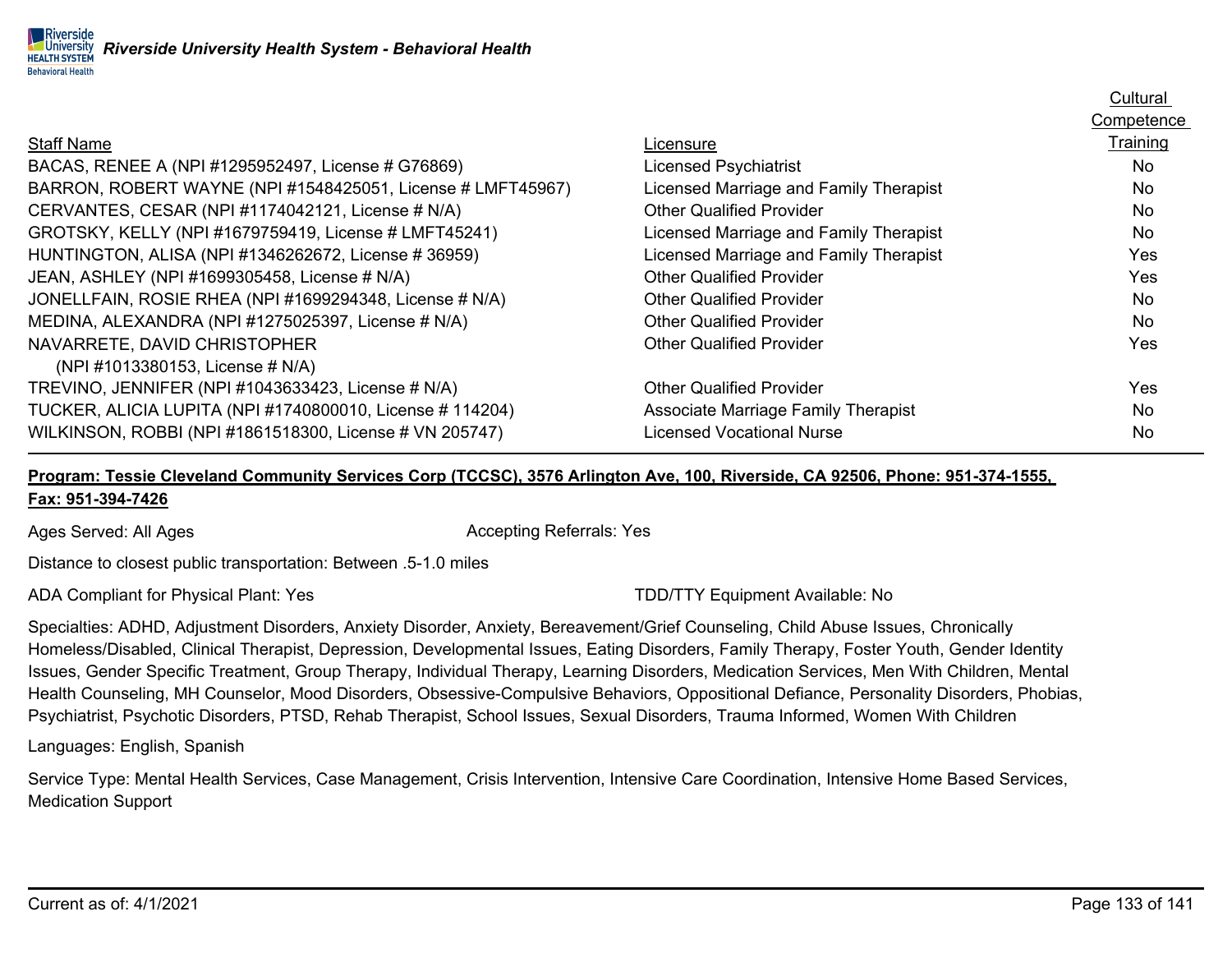|                                                             |                                         | Competence |
|-------------------------------------------------------------|-----------------------------------------|------------|
| <b>Staff Name</b>                                           | Licensure                               | Training   |
| ALI, ASHRAF (NPI #1396906616, License # C50761)             | <b>Licensed Psychiatrist</b>            | Yes        |
| BRUCE, CELENA (NPI #1538556063, License # N/A)              | Mental Health Rehabilitation Specialist | <b>Yes</b> |
| GIVENS, SHRONDA LYNN (NPI#1457506024, License # LCSW29238)  | <b>Licensed Clinical Social Worker</b>  | <b>Yes</b> |
| HEARD, ANTOINE (NPI #1316558026, License # N/A)             | <b>Associate Clinical Social Worker</b> | No         |
| LOGAN, LESHAUNTE (NPI #1124490503, License # N/A)           | <b>Associate Clinical Social Worker</b> | <b>No</b>  |
| MUNOZ, YESEIRA (NPI #1760979322, License # N/A)             | Mental Health Rehabilitation Specialist | Yes        |
| NAJEEB, RUBINA TANZEEB (NPI #1811086036, License # A 53937) | <b>Licensed Psychiatrist</b>            | Yes        |
| OSIAS, CANDIDA (NPI #1861010902, License # 118016)          | Associate Marriage Family Therapist     | <b>Yes</b> |
| RAMIREZ, JENNY Y. (NPI #1760922900, License # N/A)          | Mental Health Rehabilitation Specialist | Yes        |
| RODRIGUEZ, VALLERY (NPI #1558808915, License # N/A)         | Mental Health Rehabilitation Specialist | Yes        |
| VALDEZ, BARIANA (NPI #1134576739, License # 87619)          | <b>Licensed Clinical Social Worker</b>  | Yes        |
| WASHINGTON, SYDNEY (NPI #1376058636, License # N/A)         | <b>Other Qualified Provider</b>         | Yes        |

### **Program: The Carolyn E. Wylie Center 0 to 21 Program, Western and Mid-County, 4164 Brockton Ave, Riverside, CA 92501, Phone: 951-683-5193, Fax: 951-683-6019**

Ages Served: All Ages Accepting Referrals: Yes, Therapy Only

Distance to closest public transportation: Less than .25 miles

ADA Compliant for Physical Plant: Yes TEER TO AND ADA Compliant Available: No

Specialties: ADHD, Adjustment Disorders, Anxiety Disorder, Anxiety, Bereavement/Grief Counseling, Case Management, Child Abuse Issues, Chronically Homeless/Disabled, Clinical Therapist, Depression, Eating Disorders, Family Therapy, Female Issues, Foster Youth, Gender Identity Issues, Gender Specific Treatment, Group Therapy, Individual Therapy, LGBTQ Counseling, Male Issues, Men With Children, Mental Health Counseling, Mood Disorders, Obsessive-Compulsive Behaviors, Oppositional Defiance, Peer Support, Personality Disorders, Phobias, Play Therapy, Post Partum Disorder, Psychiatrist, Psychotic Disorders, PTSD, School Issues, Social Worker, Stress Management, Trauma Informed, Women With Children, Youth Treatment

Languages: English, Spanish

Ethnicities Served: Not Hispanic, Mexican/Mexican American, Puerto Rican, Other Hispanic/Latino

Races Served: Black/African-American, Hispanic/Latino, White, Multiracial, Other Asian

Service Type: Mental Health Services, Case Management, Crisis Intervention, Intensive Care Coordination, Intensive Home Based Services, Medication Support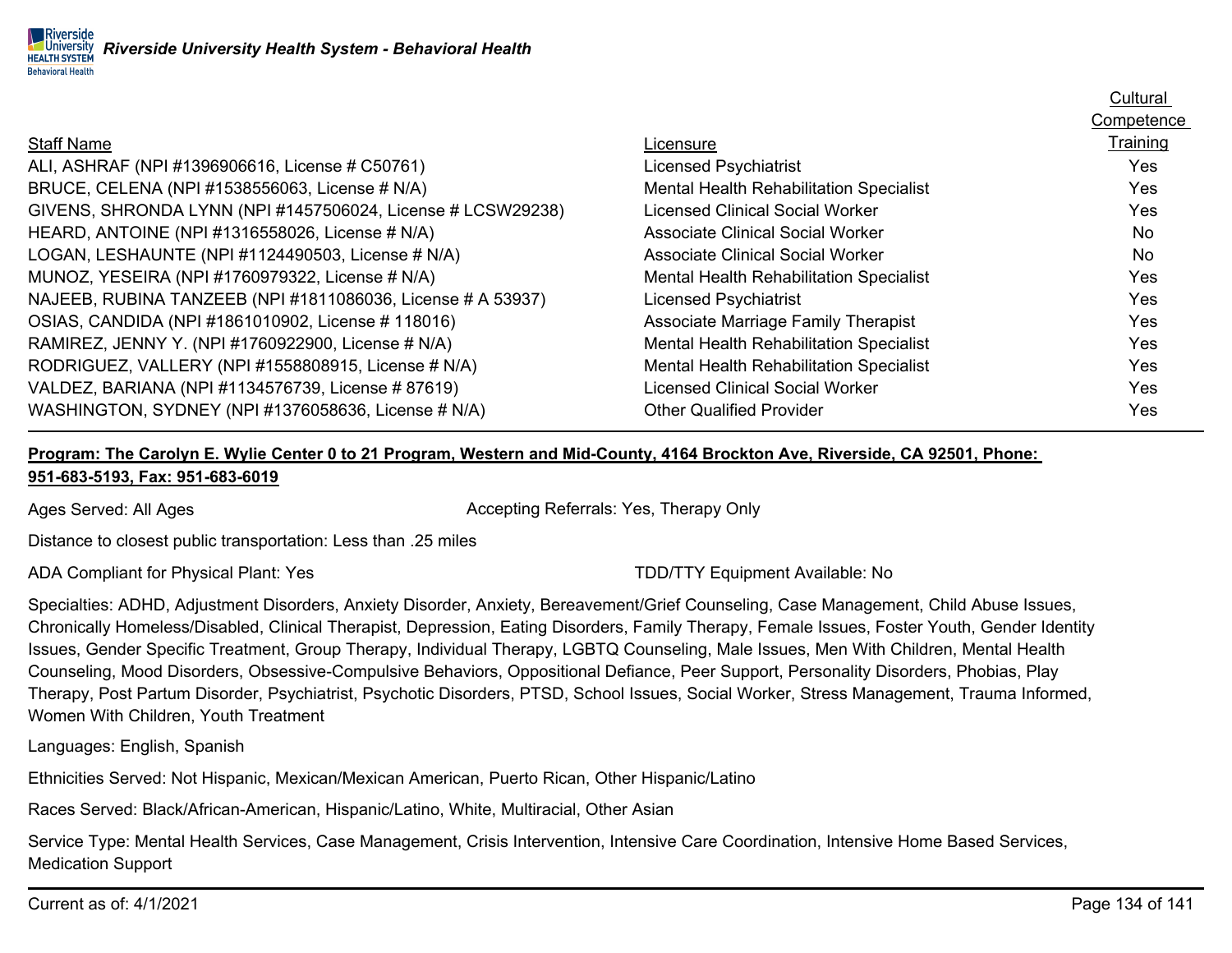|                                                            |                                                | <b>Cultural</b> |
|------------------------------------------------------------|------------------------------------------------|-----------------|
|                                                            |                                                | Competence      |
| <b>Staff Name</b>                                          | Licensure                                      | Training        |
| ARINGER, ALEXANDRA (NPI #1437742814, License # N/A)        | Mental Health Rehabilitation Specialist        | Yes             |
| BATTAGLIA, ANDREANA (NPI #1679993380, License # 114498)    | Licensed Marriage and Family Therapist         | Yes             |
| CASILLAS, ANNETTE (NPI #1972065209, License # N/A)         | Mental Health Rehabilitation Specialist        | Yes             |
| EAGLIN, CATRINA (NPI #1417322066, License #41120)          | Licensed Marriage and Family Therapist         | Yes             |
| FOURONG, LACY RAE (NPI #1982939138, License #87955)        | Licensed Marriage and Family Therapist         | Yes             |
| GARCIA, JAVIER EDUARCIO (NPI #1518357821, License # 88764) | Licensed Clinical Social Worker                | Yes             |
| HERNANDEZ, ARASELI (NPI #1033242557, License # N/A)        | Mental Health Rehabilitation Specialist, Other | Yes             |
|                                                            | <b>Qualified Provider</b>                      |                 |
| KHAN, MASHAAL (NPI #1750894986, License # 116747)          | Associate Marriage Family Therapist            | Yes             |
| MENDOZA, ARLYN X. (NPI #1619383999, License # 121545)      | Licensed Marriage and Family Therapist         | Yes             |
| NKWOCHA, OGECHI M. (NPI #1043790405, License # AMFT115243) | Associate Marriage Family Therapist            | Yes             |
| SAUNDERS, BARBARA JEAN (NPI #1144365149, License # C36869) | <b>Licensed Psychiatrist</b>                   | Yes             |
| TAMBAR, ASHISH (NPI #1932498136, License # A151648)        | <b>Licensed Psychiatrist</b>                   | Yes             |

### **Program: The Carolyn E. Wylie Center A.C.T. SOC) Program Western and Mid-County, 4164 Brockton Ave, Riverside, CA 92501, Phone: 951-683-5193, Fax: 951-683-6019**

Ages Served: All Ages Accepting Referrals: Yes, Therapy Only

Distance to closest public transportation: Less than .25 miles

ADA Compliant for Physical Plant: Yes TDD/TTY Equipment Available: No

Specialties: ADHD, Adjustment Disorders, Anxiety Disorder, Anxiety, Bereavement/Grief Counseling, Case Management, Child Abuse Issues, Chronically Homeless/Disabled, Clinical Therapist, Depression, Eating Disorders, Family Therapy, Female Issues, Foster Youth, Gender Identity Issues, Group Therapy, Individual Therapy, LGBTQ Counseling, Male Issues, Men With Children, Mental Health Counseling, Mood Disorders, Obsessive-Compulsive Behaviors, Oppositional Defiance, Peer Support, Personality Disorders, Phobias, Play Therapy, Post Partum Disorder, Psychotic Disorders, PTSD, School Issues, Social Worker, Stress Management, Trauma Informed, Women With Children, Youth Treatment

Languages: English, Spanish

Ethnicities Served: Mexican/Mexican American, Puerto Rican, Other Hispanic/Latino

Races Served: Black/African-American, White, Multiracial, Other Asian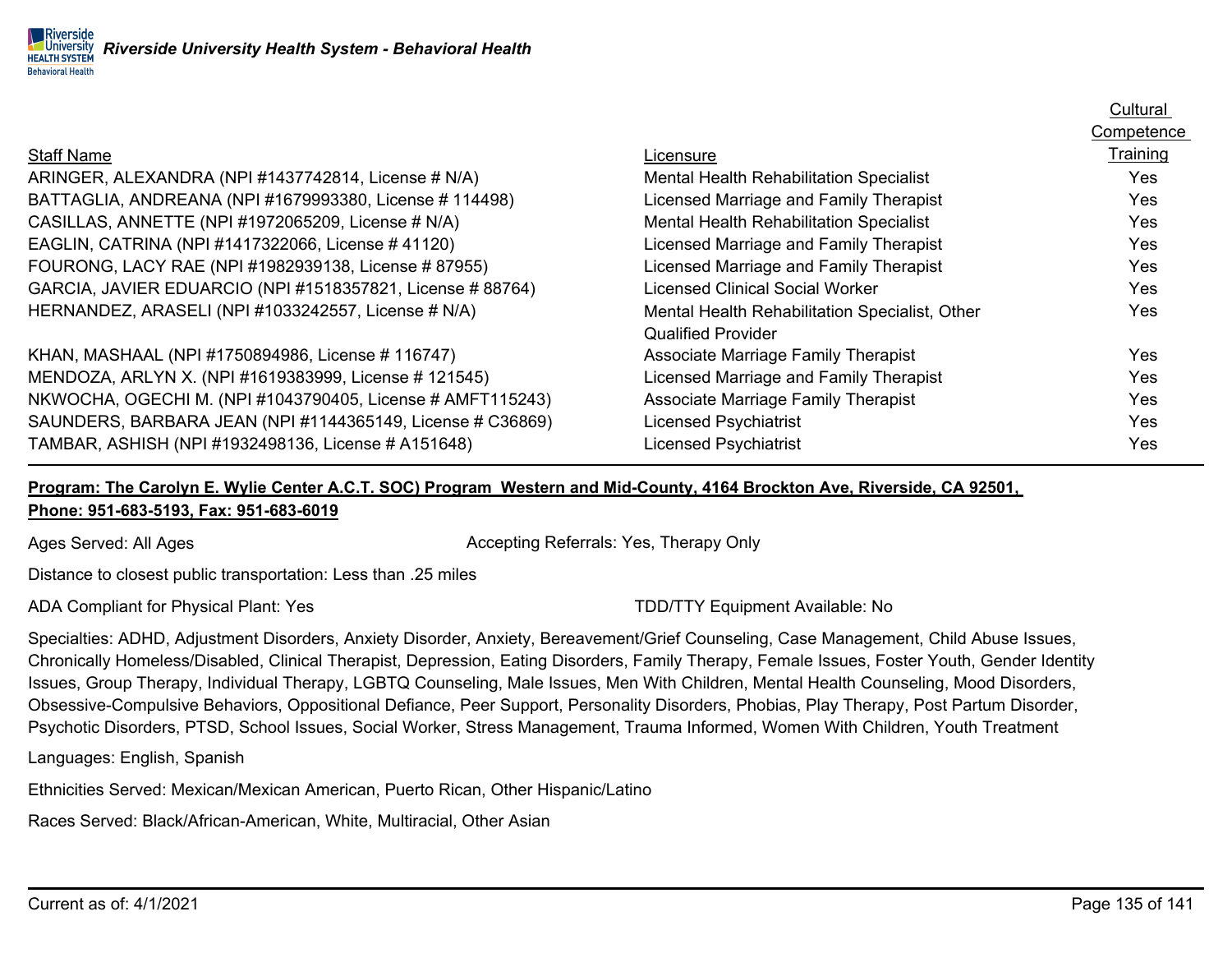Service Type: Mental Health Services, Case Management, Crisis Intervention, Intensive Care Coordination, Intensive Home Based Services, Medication Support

|                                                            |                                                | Cultural   |
|------------------------------------------------------------|------------------------------------------------|------------|
|                                                            |                                                | Competence |
| <b>Staff Name</b>                                          | Licensure                                      | Training   |
| ARINGER, ALEXANDRA (NPI #1437742814, License # N/A)        | Mental Health Rehabilitation Specialist        | <b>Yes</b> |
| BATTAGLIA, ANDREANA (NPI #1679993380, License # 114498)    | Licensed Marriage and Family Therapist         | Yes        |
| CASILLAS, ANNETTE (NPI #1972065209, License # N/A)         | Mental Health Rehabilitation Specialist        | Yes        |
| EAGLIN, CATRINA (NPI #1417322066, License #41120)          | Licensed Marriage and Family Therapist         | Yes        |
| FOURONG, LACY RAE (NPI #1982939138, License #87955)        | Licensed Marriage and Family Therapist         | Yes        |
| GARCIA, JAVIER EDUARCIO (NPI #1518357821, License # 88764) | <b>Licensed Clinical Social Worker</b>         | Yes        |
| HERNANDEZ, ARASELI (NPI #1033242557, License # N/A)        | Mental Health Rehabilitation Specialist, Other | Yes        |
|                                                            | <b>Qualified Provider</b>                      |            |
| KHAN, MASHAAL (NPI #1750894986, License # 116747)          | Associate Marriage Family Therapist            | Yes.       |
| MENDOZA, ARLYN X. (NPI #1619383999, License # 121545)      | Licensed Marriage and Family Therapist         | Yes        |
| NKWOCHA, OGECHI M. (NPI #1043790405, License # AMFT115243) | Associate Marriage Family Therapist            | Yes        |
| SAUNDERS, BARBARA JEAN (NPI #1144365149, License # C36869) | <b>Licensed Psychiatrist</b>                   | <b>Yes</b> |
| TAMBAR, ASHISH (NPI #1932498136, License # A151648)        | <b>Licensed Psychiatrist</b>                   | Yes        |

#### **Program: The Journey TAY Program, 2085 Rustin Ave, Riverside, CA 92507, Phone: 951-358-4100, Fax: 951-358-4192**

| Ages Served: All Ages                                                                 | <b>Accepting Referrals: Yes</b>                                                                                                         |
|---------------------------------------------------------------------------------------|-----------------------------------------------------------------------------------------------------------------------------------------|
| Distance to closest public transportation: Less than .25 miles                        |                                                                                                                                         |
| ADA Compliant for Physical Plant: Yes                                                 | <b>TDD/TTY Equipment Available: Yes</b>                                                                                                 |
| Languages: English, Spanish                                                           |                                                                                                                                         |
| Ethnicities Served: Not Hispanic, Mexican/Mexican American                            |                                                                                                                                         |
| Races Served: Black/African-American, Hispanic/Latino, White, Multiracial, Other Race |                                                                                                                                         |
| <b>Medication Support</b>                                                             | Service Type: Mental Health Services, Case Management, Crisis Intervention, Intensive Care Coordination, Intensive Home Based Services, |
|                                                                                       |                                                                                                                                         |

**Cultural Competence** Licensure **Licensure Training** 

**Staff Name**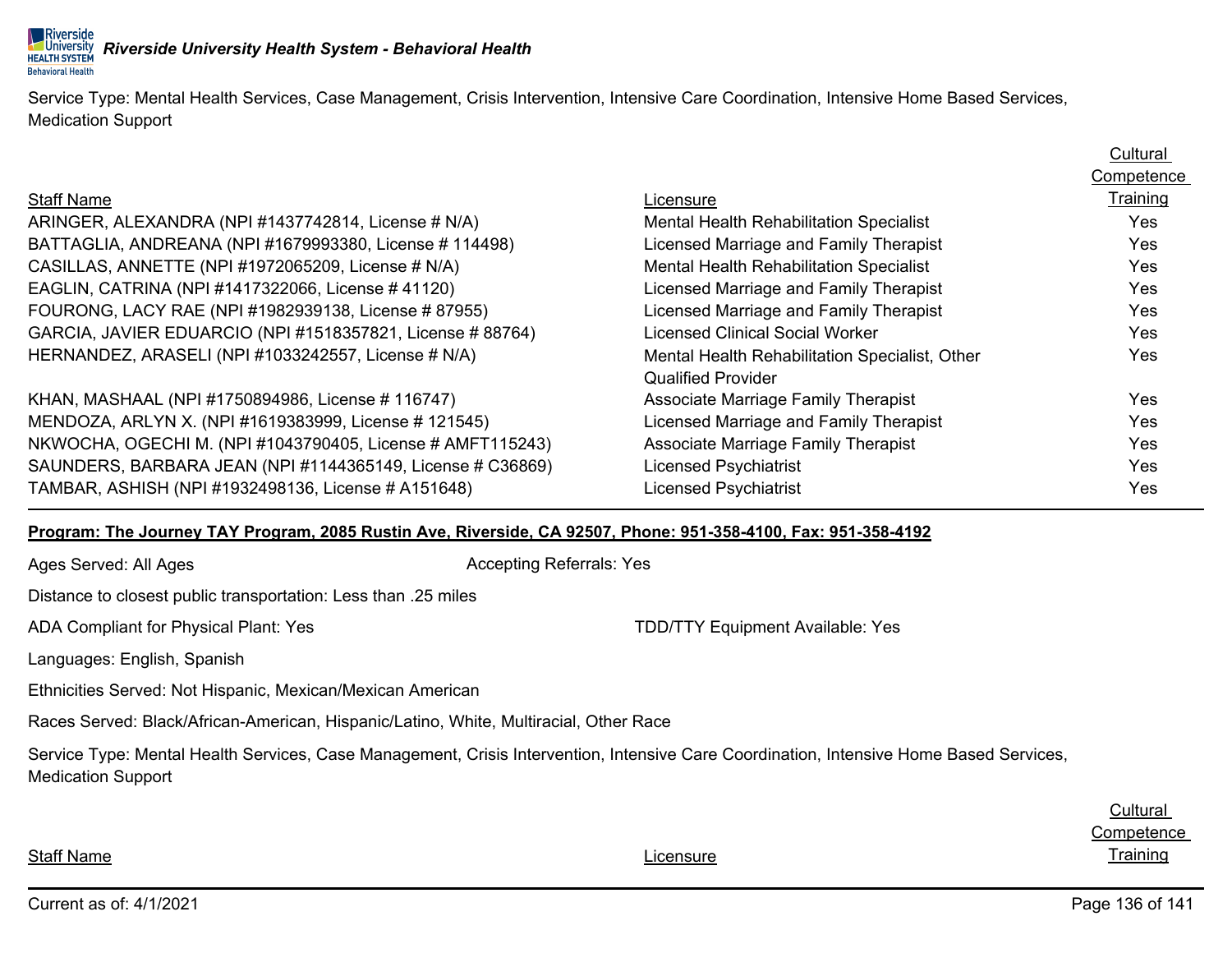#### **Riverside** *Riverside University Health System - Behavioral Health* **HEALTH SYSTEM Behavioral Health**

| BALSAMO, DALIA (NPI #1003141847, License # A142906)         | <b>Licensed Psychiatrist</b>                       | <b>Yes</b> |
|-------------------------------------------------------------|----------------------------------------------------|------------|
| BERNSTEIN, AMANDA J (NPI #1255709010, License # N/A)        | <b>Other Qualified Provider</b>                    | <b>Yes</b> |
| BOWMAN, CANDICE L (NPI #1184136012, License # N/A)          | <b>Other Qualified Provider</b>                    | Yes        |
| BRAVO, LUIS ROBERTO (NPI #1023271319, License # N/A)        | <b>Other Qualified Provider</b>                    | <b>Yes</b> |
| DAVIS, KIM (NPI #1700923133, License # 219798)              | <b>Licensed Vocational Nurse</b>                   | Yes        |
| DAVIS, LA-THEA SONYA (NPI #1639671332, License # 119138)    | Associate Marriage Family Therapist                | No.        |
| DELEON, EDWIN (NPI #1871735464, License # A118530)          | <b>Licensed Psychiatrist</b>                       | No         |
| GOMEZ, MEGAN (NPI #1801114434, License # N/A)               | <b>Associate Clinical Social Worker</b>            | Yes        |
| HANSON, ASHLEY (NPI #1952723009, License # N/A)             | <b>Other Qualified Provider</b>                    | <b>Yes</b> |
| JEFFERSON-GLIPA, FRANCIS (NPI #1356498612, License #42577)  | Licensed Professional Clinical Counselor, Licensed | No.        |
|                                                             | Marriage and Family Therapist                      |            |
| MARQUEZ-NIEBLAS, GRECIA E (NPI #1972139301, License # N/A)  | <b>Other Qualified Provider</b>                    | <b>Yes</b> |
| OLIVAS, JACOB JEREMIAH (NPI #1750800579, License # N/A)     | <b>Other Qualified Provider</b>                    | No.        |
| SERNA-BALDERAS, EVELYN S (NPI #1215557657, License # 93808) | <b>Associate Clinical Social Worker</b>            | <b>Yes</b> |
| SILVA-LUJANO, ADRIANA (NPI #1104332840, License # 292194)   | Licensed Vocational Nurse                          | No.        |

### **Program: The Lehman Center- Adults, 769 Blaine St, B, Riverside, CA 92507, Phone: 951-509-8270, Fax: 951-358-3548**

Ages Served: All Ages **Accepting Referrals: Yes** Accepting Referrals: Yes

Distance to closest public transportation: Less than .25 miles

ADA Compliant for Physical Plant: Yes TDD/TTY Equipment Available: Yes

Languages: English, Spanish, Vietnamese

Service Type: Mental Health Services, Case Management, Crisis Intervention

|                                                           |                                        | Competence |
|-----------------------------------------------------------|----------------------------------------|------------|
| <b>Staff Name</b>                                         | Licensure                              | Training   |
| BECKER, SUZANNE ANDREA (NPI #1649895053, License # N/A)   | <b>Other Qualified Provider</b>        | Yes        |
| BENDLIN, KATHERINE (NPI #1326305640, License # N/A)       | <b>Other Qualified Provider</b>        | No.        |
| CARREON, JUSTIN ORDONEZ (NPI #1538784962, License # N/A)  | <b>Other Qualified Provider</b>        | <b>Yes</b> |
| CHAGOLLA, ANA LUCIA (NPI #1639627300, License # N/A)      | <b>Other Qualified Provider</b>        | Yes        |
| JOHNS, LANCE J (NPI #1871945048, License # N/A)           | <b>Other Qualified Provider</b>        | No         |
| JORDAN, ADRIENNE (NPI #1720163595, License # LCSW 28898)  | <b>Licensed Clinical Social Worker</b> | No.        |
| LE, NINA (NPI #1194864363, License # 24284)               | Licensed Clinical Social Worker        | No.        |
| MARBUN, BRITHANY BRAITER (NPI #1992215669, License # N/A) | <b>Other Qualified Provider</b>        | Yes        |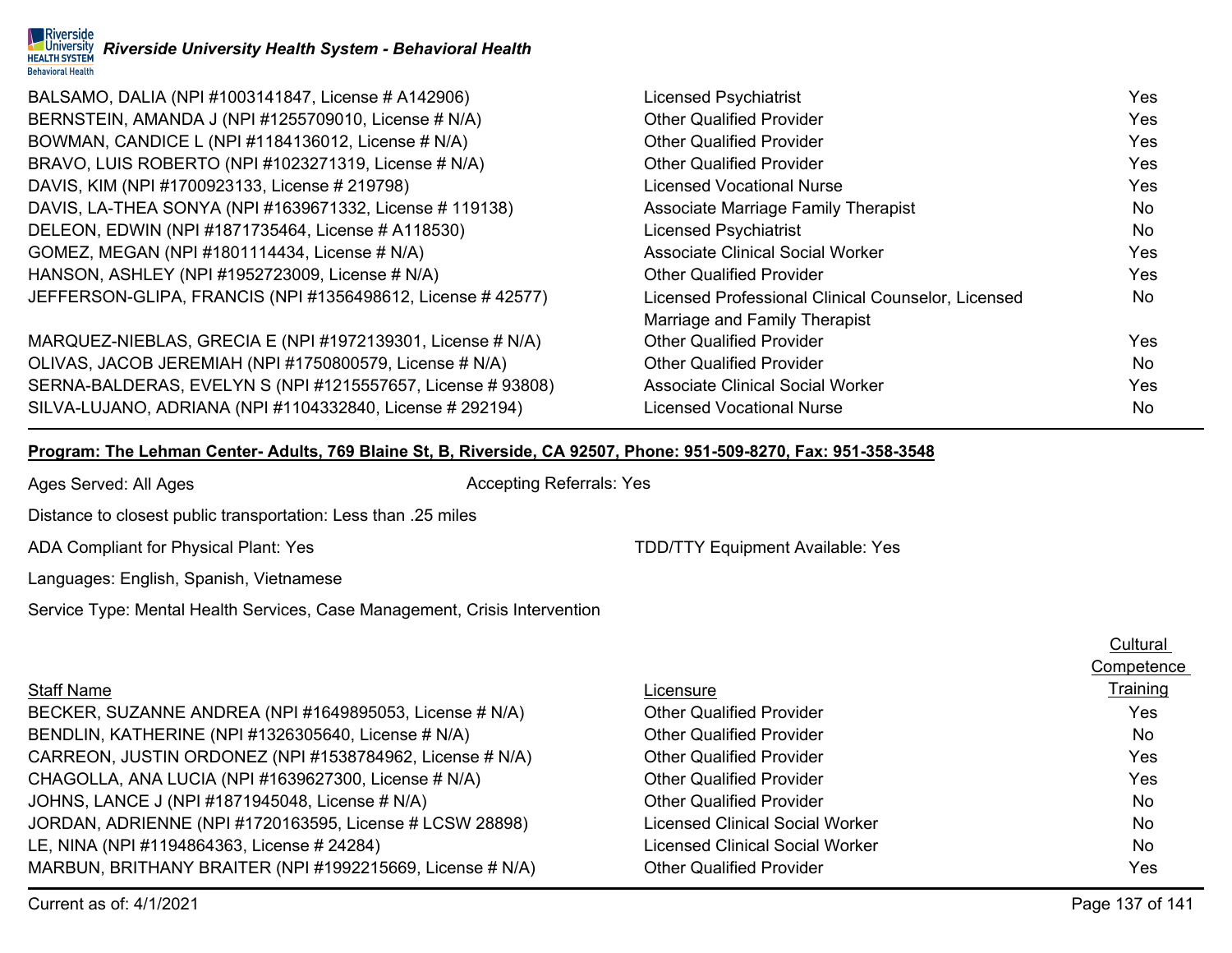| PADILLA, ARLENE (NPI #1770108607, License # N/A)         | <b>Other Qualified Provider</b>         | Yes |
|----------------------------------------------------------|-----------------------------------------|-----|
| PINEDA, ANDREA ANAHI (NPI #1770108607, License # N/A)    | <b>Other Qualified Provider</b>         | Yes |
| SANCHEZ, AURELIO (NPI #1932515897, License # N/A)        | <b>Associate Clinical Social Worker</b> | No  |
| SCHMITZ, NATALIE (NPI #1417277963, License # LCSW 64000) | <b>Licensed Clinical Social Worker</b>  | No  |
| SIERRA, ERICA ELISSA (NPI #1518519503, License # N/A)    | <b>Other Qualified Provider</b>         | Yes |

#### **Program: Wellness and Recovery Clinic for Mature Adults, 2085 Rustin Ave., 5, Riverside, CA 92507, Phone: 951-509-2400**

Ages Served: 21+ Accepting Referrals: Yes

Distance to closest public transportation: Less than .25 miles

ADA Compliant for Physical Plant: Yes TDD/TTY Equipment Available: Yes

Languages: English, Korean, Polish, Spanish

Service Type: Mental Health Services, Case Management, Crisis Intervention, Intensive Care Coordination, Intensive Home Based Services, Medication Support

|                                                            |                                         | <b>Competence</b> |
|------------------------------------------------------------|-----------------------------------------|-------------------|
| Staff Name                                                 | Lic <u>ensure</u>                       | Training          |
| BOWERS, LAURA JO (NPI #1568918183, License # 524920)       | <b>Registered Nurse</b>                 | No.               |
| BRINSON, JOANNE (NPI #1871973743, License # N/A)           | <b>Other Qualified Provider</b>         | No                |
| BROWN, CALEB (NPI #1588057970, License # N/A)              | <b>Other Qualified Provider</b>         | <b>No</b>         |
| <b>CHAN, CHRISTIANY</b>                                    | <b>Associate Clinical Social Worker</b> | <b>Yes</b>        |
| (NPI#1497285712, License # ASW82891 (Associate Number))    |                                         |                   |
| CHANG, ELLISON (NPI #1508906181, License # G 67488)        | <b>Licensed Psychiatrist</b>            | <b>No</b>         |
| CLEMONS, SHERYL (NPI #1710058185, License #1521)           | <b>Occupational Therapist</b>           | <b>No</b>         |
| DELGADILLO, CHRISTOPHER (NPI #1366873655, License # N/A)   | <b>Other Qualified Provider</b>         | <b>No</b>         |
| HAKKER, STEPHANIE (NPI #1205137031, License # N/A)         | <b>Other Qualified Provider</b>         | <b>No</b>         |
| HAMRANG, NASIM NICOLE (NPI #1285129866, License # 103254)  | Associate Marriage Family Therapist     | <b>No</b>         |
| HAWKINS, LAURESHA ZINATAE (NPI #1972936185, License # N/A) | Associate Clinical Social Worker        | <b>No</b>         |
| LISSAUR, RALPH (NPI #1245287960, License # A 88975)        | <b>Licensed Psychiatrist</b>            | Yes               |
| LOPEZ, JACINTA (NPI #1588981823, License # N/A)            | <b>Other Qualified Provider</b>         | <b>No</b>         |
| MANKIN-SEWANI, PEGGY (NPI #1124249354, License # N/A)      | <b>Other Qualified Provider</b>         | No                |
| NOVAK, NANCY (NPI #1508994690, License # 557049)           | <b>Registered Nurse</b>                 | Yes               |
| OGBEBOR, AMENZE (NPI #1285763318, License # LCSW28472)     | <b>Licensed Clinical Social Worker</b>  | Yes               |
| ROBERTS, WARREN (NPI #1801158613, License # N/A)           | <b>Other Qualified Provider</b>         | <b>No</b>         |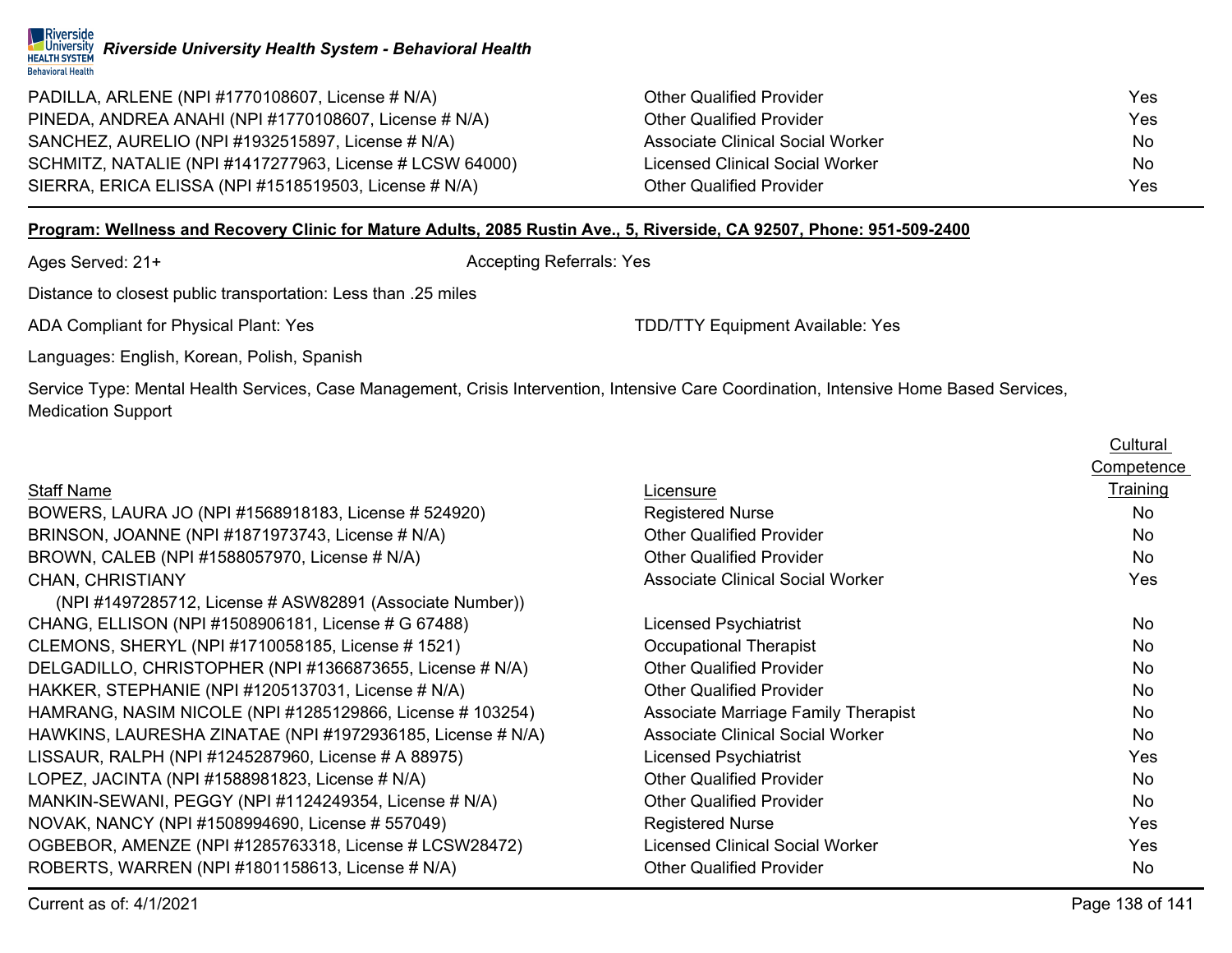#### |Riverside *Riverside University Health System - Behavioral Health* **HEALTH SYSTEM Behavioral Health**

| RUIZ, PETER (NPI #1083883573, License # N/A)           | <b>Other Qualified Provider</b> | No. |
|--------------------------------------------------------|---------------------------------|-----|
| SALINAS, LENA MARIE (NPI #1770024291, License # N/A)   | <b>Other Qualified Provider</b> | No. |
| STIFF, MONICA (NPI #1427474626, License # N/A)         | <b>Other Qualified Provider</b> | No. |
| WALIA, JASWINDER (NPI #1982898136, License # A 101014) | Licensed Psychiatrist           | No. |

#### **Program: Youth & Family Community Services, 3125 Myers Street, Riverside, CA 92503, Phone: 951-358-6858**

Ages Served: 0-20 **Accepting Referrals: Yes** Accepting Referrals: Yes

Distance to closest public transportation: Less than .25 miles

ADA Compliant for Physical Plant: Yes TDD/TTY Equipment Available: Yes

Languages: English, Spanish

Service Type: Mental Health Services, Case Management, Crisis Intervention, Intensive Care Coordination, Intensive Home Based Services

|                                                           |                                        | Cultural   |
|-----------------------------------------------------------|----------------------------------------|------------|
|                                                           |                                        | Competence |
| <b>Staff Name</b>                                         | Licensure                              | Training   |
| BENSON, MELISSA AIMEE (NPI #1609419860, License #107654)  | Licensed Marriage and Family Therapist | No         |
| CHEELEY, TOSHIE MINHAE (NPI #1255630935, License # 27769) | <b>Licensed Clinical Social Worker</b> | No.        |
| CLOAKE, WILLIAM T (NPI #1689824179, License # 78622)      | Licensed Marriage and Family Therapist | Yes        |
| EGAN, DINERY (NPI #1538286109, License # LMFT#53718)      | Licensed Marriage and Family Therapist | Yes        |
| ELLIOTT, NISHA (NPI #1841378072, License # N/A)           | Licensed Marriage and Family Therapist | No.        |
| FLORES, MARI (NPI #1558703637, License # LCSW88265)       | <b>Licensed Clinical Social Worker</b> | Yes        |
| GALLEGOS, LILIANA (NPI #1508197153, License # LMFT 46014) | Licensed Marriage and Family Therapist | <b>No</b>  |
| GAYLER, JAMES (NPI #1285809814, License # LMFT52087)      | Licensed Marriage and Family Therapist | <b>Yes</b> |
| GUTIERREZ, RAUL (NPI #1134522386, License # ASW79303)     | <b>Other Qualified Provider</b>        | Yes        |
| HERRERA, ERICA (NPI #1710174032, License # 79295)         | Licensed Marriage and Family Therapist | <b>No</b>  |
| JARQUIN, LUIS (NPI #1790810554, License # LMFT41743)      | Licensed Marriage and Family Therapist | Yes        |
| KEMP, DELASHAWN YAVONNE                                   | Licensed Marriage and Family Therapist | <b>No</b>  |
| (NPI #1740679216, License # LMFT108565)                   |                                        |            |
| KERR, KAIVALYA (NPI #1225212855, License # 80878)         | Licensed Marriage and Family Therapist | No.        |
| MARQUEZ, RIAN (NPI #1235323494, License # LMFT49194)      | Licensed Marriage and Family Therapist | <b>Yes</b> |
| MICHAEL, KATHRYN (NPI #1053594598, License # LMFT52306)   | Licensed Marriage and Family Therapist | Yes        |
| NEMISH, CARRIE (NPI #1689832263, License # LMFT 84789)    | Licensed Marriage and Family Therapist | <b>No</b>  |
| POWERS, NICHOLAS (NPI #1760714919, License # LMFT 80013)  | Licensed Marriage and Family Therapist | No.        |
| REICH, DEBBIE (NPI #1174710073, License #37895)           | Licensed Marriage and Family Therapist | Yes        |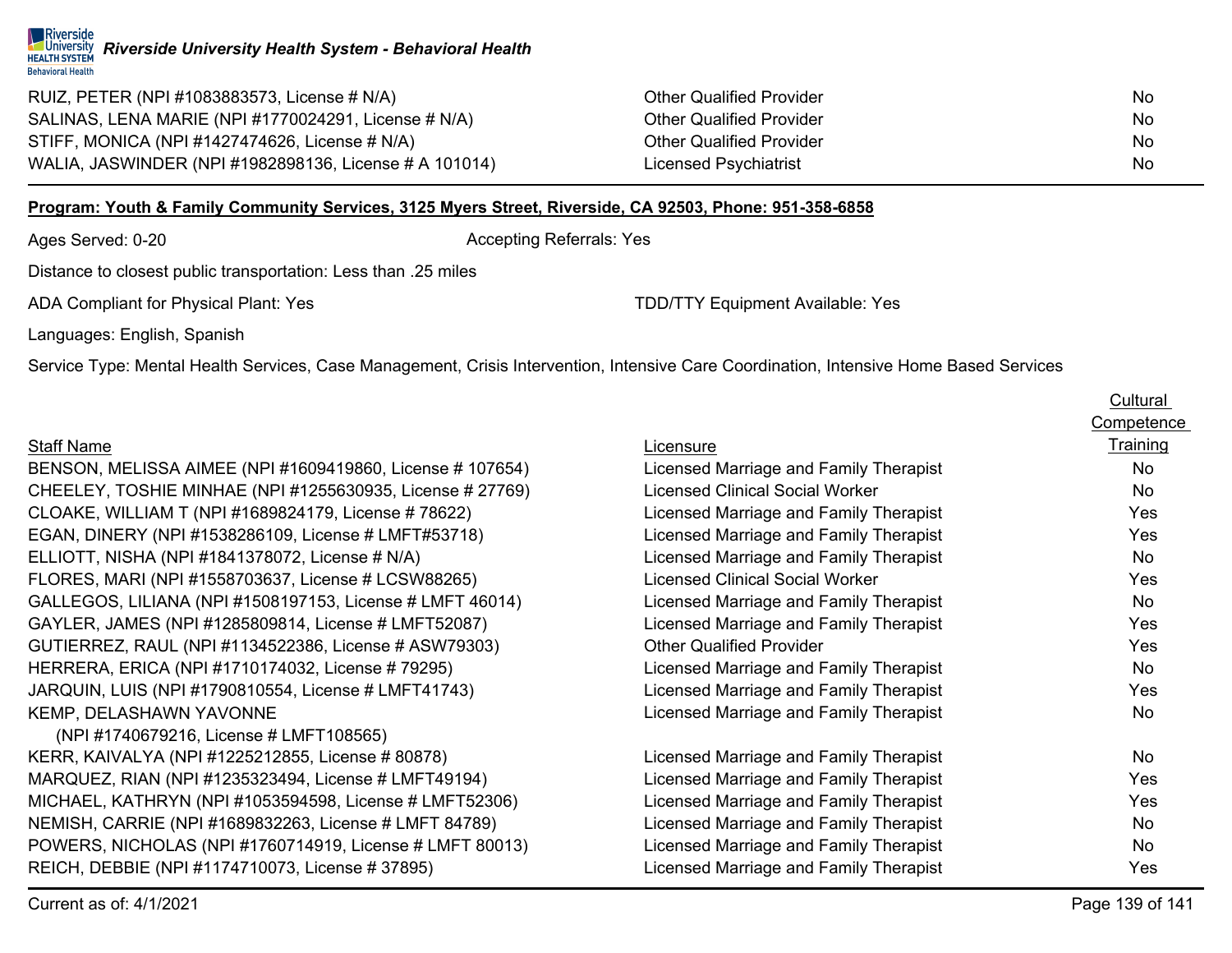#### Riverside *Riverside University Health System - Behavioral Health* **HEALTH SYSTEM Behavioral Health**

ROBINSON, MIRANDA D. (NPI #1841328861, License # LCSW21027) SCHRECK, DENELLE (NPI #1265557516, License # 38854) SEMENOV, EDUARD (NPI #1912086448, License # 48423) VALENCIA, LESLIE (NPI #1992002018, License # 25890)

ZAMBRANO, LORENA (NPI #1689934580, License # AMFT 112230) Licensed Marriag

## *Type of Program: MHSA Prevention and Early Intervention*

### **Organization Providers**

**Program: Preschool 0-5 Programs & Children's Mental Health Services, 3075 & 3125 Myers Street, Riverside, CA 92503, Phone:** 

#### **951-358-4625**

Ages Served: 0-20 **Accepting Referrals: Yes, Therapy Only** Accepting Referrals: Yes, Therapy Only

Distance to closest public transportation: Less than .25 miles

ADA Compliant for Physical Plant: Yes TDD/TTY Equipment Available: Yes

Languages: American Sign Language (ASL), English, Spanish

Service Type: Mental Health Services, Case Management, Crisis Intervention, Intensive Care Coordination, Intensive Home Based Services, Medication Support

|                                                         |                                        | Competence |
|---------------------------------------------------------|----------------------------------------|------------|
| <b>Staff Name</b>                                       | Licensure                              | Training   |
| ALVAREZ, MARIA G (NPI #1780085647, License # ASW71698)  | <b>Other Qualified Provider</b>        | <b>Yes</b> |
| ALVAREZ-TORRES, MELISSA                                 | <b>Other Qualified Provider</b>        | <b>Yes</b> |
| (NPI #1912436809, License # ASW 84267)                  |                                        |            |
| ARDISON, KYLA MARIE (NPI #1083239479, License # N/A)    | <b>Other Qualified Provider</b>        | Yes.       |
| BEAMER, JANE (NPI #1396198602, License # N/A)           | <b>Other Qualified Provider</b>        | No         |
| BECKER, SUZANNE ANDREA (NPI #1649895053, License # N/A) | <b>Other Qualified Provider</b>        | <b>Yes</b> |
| BROWN, NICOLE J (NPI #1740806488, License # N/A)        | <b>Other Qualified Provider</b>        | <b>Yes</b> |
| CORONADO, ANGELICA (NPI #1619459286, License # N/A)     | <b>Other Qualified Provider</b>        | <b>Yes</b> |
| DELACRUZ, JANET (NPI #1780993147, License # 74064)      | <b>Licensed Clinical Social Worker</b> | <b>Yes</b> |
| DIEBOLD, SARAH (NPI #1174799449, License # LCSW29084)   | <b>Licensed Clinical Social Worker</b> | <b>Yes</b> |
| DIXON, JENNIFER (NPI #1164656757, License # LMFT88174)  | Licensed Marriage and Family Therapist | Yes        |
| DORSEY, CHELSEA LEEANN (NPI #1437755311, License # N/A) | <b>Other Qualified Provider</b>        | Yes        |
|                                                         |                                        |            |

| <b>Licensed Clinical Social Worker</b>             | Yes |
|----------------------------------------------------|-----|
| Licensed Marriage and Family Therapist             | No  |
| Licensed Marriage and Family Therapist             | No. |
| Licensed Clinical Social Worker, Licensed Marriage | Nο  |
| and Family Therapist                               |     |
| Licensed Marriage and Family Therapist             | No  |